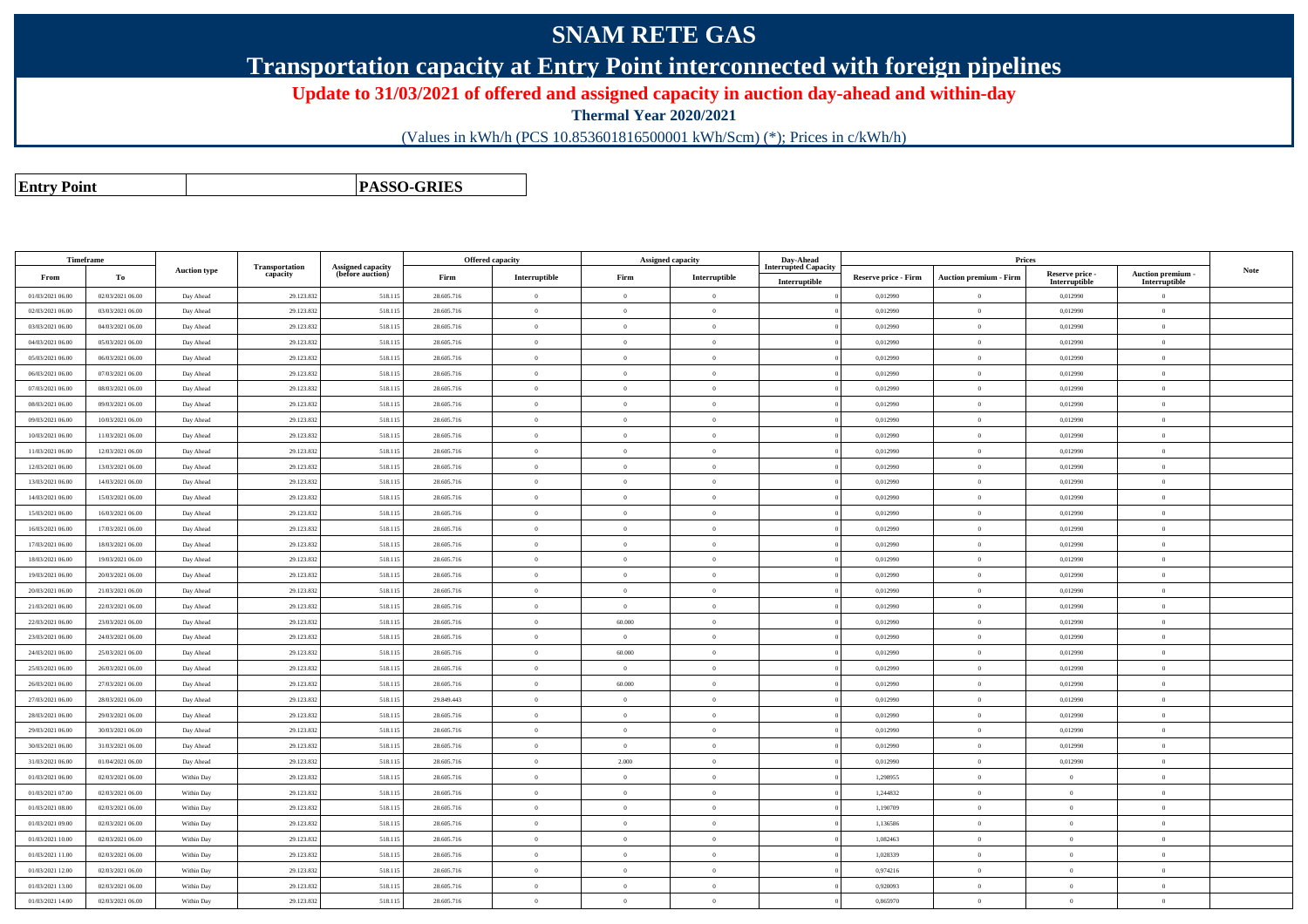| 01/03/2021 15:00 | 02/03/2021 06:00 | Within Day | 29.123.832 | 518.11: | 28.605.716 | $\,0\,$                | $\overline{0}$ | $\overline{0}$ |                | 0,811847 | $\,$ 0 $\,$    | $\overline{0}$ | $\bf{0}$       |  |
|------------------|------------------|------------|------------|---------|------------|------------------------|----------------|----------------|----------------|----------|----------------|----------------|----------------|--|
| 01/03/2021 16:00 | 02/03/2021 06:00 | Within Day | 29.123.832 | 518.11  | 28.605.716 | $\overline{0}$         | $\overline{0}$ | $\overline{0}$ |                | 0,757724 | $\theta$       | $\overline{0}$ | $\theta$       |  |
| 01/03/2021 17:00 | 02/03/2021 06:00 | Within Day | 29.123.832 | 518.115 | 28.605.716 | $\mathbf{0}$           | $\overline{0}$ | $\overline{0}$ |                | 0,703601 | $\theta$       | $\overline{0}$ | $\overline{0}$ |  |
| 01/03/2021 18:00 | 02/03/2021 06:00 | Within Day | 29.123.832 | 518.115 | 28.605.716 | $\bf{0}$               | $\overline{0}$ | $\bf{0}$       |                | 0,649478 | $\bf{0}$       | $\overline{0}$ | $\bf{0}$       |  |
| 01/03/2021 19:00 | 02/03/2021 06:00 | Within Day | 29.123.832 | 518.115 | 28.605.716 | $\bf{0}$               | $\overline{0}$ | $\overline{0}$ |                | 0,595354 | $\bf{0}$       | $\overline{0}$ | $\bf{0}$       |  |
| 01/03/2021 20:00 | 02/03/2021 06:00 | Within Day | 29.123.832 | 518.115 | 28.605.716 | $\overline{0}$         | $\overline{0}$ | $\overline{0}$ |                | 0,541231 | $\theta$       | $\overline{0}$ | $\theta$       |  |
|                  |                  |            |            |         |            | $\,0\,$                | $\overline{0}$ | $\overline{0}$ |                |          | $\bf{0}$       | $\overline{0}$ | $\theta$       |  |
| 01/03/2021 21:00 | 02/03/2021 06:00 | Within Day | 29.123.832 | 518.11: | 28.605.716 |                        |                |                |                | 0,487108 |                |                |                |  |
| 01/03/2021 22:00 | 02/03/2021 06:00 | Within Day | 29.123.832 | 518.115 | 28.605.716 | $\overline{0}$         | $\mathbf{0}$   | $\overline{0}$ |                | 0,432985 | $\,$ 0 $\,$    | $\overline{0}$ | $\theta$       |  |
| 01/03/2021 23:00 | 02/03/2021 06:00 | Within Day | 29.123.832 | 518.115 | 28.605.716 | $\overline{0}$         | $\overline{0}$ | $\overline{0}$ |                | 0,378862 | $\theta$       | $\overline{0}$ | $\overline{0}$ |  |
| 02/03/2021 00:00 | 02/03/2021 06:00 | Within Day | 29.123.832 | 518.115 | 28.605.716 | $\bf{0}$               | $\overline{0}$ | $\overline{0}$ |                | 0,324739 | $\mathbf{0}$   | $\overline{0}$ | $\bf{0}$       |  |
| 02/03/2021 01:00 | 02/03/2021 06:00 | Within Day | 29.123.832 | 518.115 | 28.605.716 | $\bf{0}$               | $\overline{0}$ | $\overline{0}$ |                | 0,270616 | $\bf{0}$       | $\overline{0}$ | $\theta$       |  |
| 02/03/2021 02:00 | 02/03/2021 06:00 | Within Day | 29.123.832 | 518.115 | 28.605.716 | $\mathbf{0}$           | $\overline{0}$ | $\overline{0}$ |                | 0,216493 | $\theta$       | $\overline{0}$ | $\overline{0}$ |  |
| 02/03/2021 03:00 | 02/03/2021 06:00 | Within Day | 29.123.832 | 518.115 | 28.605.716 | $\bf{0}$               | $\overline{0}$ | $\overline{0}$ |                | 0,162369 | $\bf{0}$       | $\overline{0}$ | $\bf{0}$       |  |
| 02/03/2021 04:00 | 02/03/2021 06:00 | Within Day | 29.123.832 | 518.11  | 28.605.716 | $\bf{0}$               | $\overline{0}$ | $\overline{0}$ |                | 0,108246 | $\,$ 0 $\,$    | $\overline{0}$ | $\theta$       |  |
| 02/03/2021 05:00 | 02/03/2021 06:00 | Within Day | 29.123.832 | 518.115 | 28.605.716 | $\overline{0}$         | $\overline{0}$ | $\overline{0}$ |                | 0,054123 | $\theta$       | $\overline{0}$ | $\overline{0}$ |  |
| 02/03/2021 06:00 | 03/03/2021 06:00 | Within Day | 29.123.832 | 518.115 | 28.605.716 | $\,0\,$                | $\overline{0}$ | $\overline{0}$ |                | 1,298955 | $\bf{0}$       | $\overline{0}$ | $\bf{0}$       |  |
| 02/03/2021 07:00 | 03/03/2021 06:00 | Within Day | 29.123.832 | 518.115 | 28.605.716 | $\bf{0}$               | $\overline{0}$ | $\overline{0}$ |                | 1,244832 | $\bf{0}$       | $\overline{0}$ | $\overline{0}$ |  |
| 02/03/2021 08:00 | 03/03/2021 06:00 | Within Day | 29.123.832 | 518.115 | 28.605.716 | $\mathbf{0}$           | $\overline{0}$ | $\overline{0}$ |                | 1,190709 | $\theta$       | $\overline{0}$ | $\overline{0}$ |  |
| 02/03/2021 09:00 | 03/03/2021 06:00 | Within Day | 29.123.832 | 518.115 | 28.605.716 | $\bf{0}$               | $\overline{0}$ | $\bf{0}$       |                | 1,136586 | $\bf{0}$       | $\overline{0}$ | $\bf{0}$       |  |
| 02/03/2021 10:00 | 03/03/2021 06:00 | Within Day | 29.123.832 | 518.115 | 28.605.716 | $\bf{0}$               | $\overline{0}$ | $\overline{0}$ |                | 1,082463 | $\bf{0}$       | $\overline{0}$ | $\bf{0}$       |  |
| 02/03/2021 11:00 | 03/03/2021 06:00 | Within Day | 29.123.832 | 518.115 | 28.605.716 | $\overline{0}$         | $\overline{0}$ | $\overline{0}$ |                | 1,028339 | $\theta$       | $\overline{0}$ | $\overline{0}$ |  |
| 02/03/2021 12:00 | 03/03/2021 06:00 | Within Day | 29.123.832 | 518.115 | 28.605.716 | $\,0\,$                | $\overline{0}$ | $\overline{0}$ |                | 0,974216 | $\bf{0}$       | $\overline{0}$ | $\theta$       |  |
| 02/03/2021 13:00 | 03/03/2021 06:00 | Within Day | 29.123.832 | 518.115 | 28.605.716 | $\bf{0}$               | $\overline{0}$ | $\overline{0}$ |                | 0,920093 | $\,$ 0 $\,$    | $\overline{0}$ | $\overline{0}$ |  |
| 02/03/2021 14:00 | 03/03/2021 06:00 | Within Day | 29.123.832 | 518.115 | 28.605.716 | $\mathbf{0}$           | $\overline{0}$ | $\overline{0}$ |                | 0,865970 | $\theta$       | $\overline{0}$ | $\overline{0}$ |  |
| 02/03/2021 15:00 | 03/03/2021 06:00 | Within Day | 29.123.832 | 518.115 | 28.605.716 | $\bf{0}$               | $\overline{0}$ | $\overline{0}$ |                | 0,811847 | $\bf{0}$       | $\overline{0}$ | $\bf{0}$       |  |
| 02/03/2021 16:00 | 03/03/2021 06:00 | Within Day | 29.123.832 | 518.115 | 28.605.716 | $\bf{0}$               | $\overline{0}$ | $\overline{0}$ |                | 0,757724 | $\,$ 0 $\,$    | $\overline{0}$ | $\bf{0}$       |  |
| 02/03/2021 17:00 | 03/03/2021 06:00 | Within Day | 29.123.832 | 518.115 | 28.605.716 | $\overline{0}$         | $\overline{0}$ | $\overline{0}$ |                | 0,703601 | $\theta$       | $\overline{0}$ | $\overline{0}$ |  |
| 02/03/2021 18:00 | 03/03/2021 06:00 | Within Day | 29.123.832 | 518.115 | 28.605.716 | $\bf{0}$               | $\overline{0}$ | $\bf{0}$       |                | 0,649478 | $\bf{0}$       | $\overline{0}$ | $\bf{0}$       |  |
|                  |                  |            |            |         |            |                        | $\overline{0}$ |                |                |          | $\,$ 0 $\,$    | $\overline{0}$ | $\overline{0}$ |  |
| 02/03/2021 19:00 | 03/03/2021 06:00 | Within Day | 29.123.832 | 518.115 | 28.605.716 | $\overline{0}$         |                | $\overline{0}$ |                | 0,595354 |                |                |                |  |
| 02/03/2021 20:00 | 03/03/2021 06:00 | Within Day | 29.123.832 | 518.115 | 28.605.716 | $\mathbf{0}$           | $\overline{0}$ | $\overline{0}$ |                | 0,541231 | $\theta$       | $\overline{0}$ | $\overline{0}$ |  |
| 02/03/2021 21:00 | 03/03/2021 06:00 | Within Day | 29.123.832 | 518.115 | 28.605.716 | $\mathbf{0}$           | $\overline{0}$ | $\overline{0}$ |                | 0,487108 | $\,$ 0 $\,$    | $\overline{0}$ | $\theta$       |  |
| 02/03/2021 22:00 | 03/03/2021 06:00 | Within Day | 29.123.832 | 518.115 | 28.605.716 | $\bf{0}$               | $\overline{0}$ | $\overline{0}$ |                | 0,432985 | $\bf{0}$       | $\overline{0}$ | $\bf{0}$       |  |
| 02/03/2021 23:00 | 03/03/2021 06:00 | Within Day | 29.123.832 | 518.115 | 28.605.716 | $\mathbf{0}$           | $\overline{0}$ | $\overline{0}$ |                | 0,378862 | $\theta$       | $\overline{0}$ | $\overline{0}$ |  |
| 03/03/2021 00:00 | 03/03/2021 06:00 | Within Day | 29.123.832 | 518.115 | 28.605.716 | $\mathbf{0}$           | $\overline{0}$ | $\overline{0}$ |                | 0,324739 | $\,$ 0 $\,$    | $\overline{0}$ | $\theta$       |  |
| 03/03/2021 01:00 | 03/03/2021 06:00 | Within Day | 29.123.832 | 518.115 | 28.605.716 | $\overline{0}$         | $\overline{0}$ | $\overline{0}$ |                | 0,270616 | $\,$ 0 $\,$    | $\overline{0}$ | $\bf{0}$       |  |
| 03/03/2021 02:00 | 03/03/2021 06:00 | Within Day | 29.123.832 | 518.115 | 28.605.716 | $\mathbf{0}$           | $\overline{0}$ | $\overline{0}$ |                | 0,216493 | $\theta$       | $\overline{0}$ | $\overline{0}$ |  |
| 03/03/2021 03:00 | 03/03/2021 06:00 | Within Day | 29.123.832 | 518.115 | 28.605.716 | $\mathbf{0}$           | $\overline{0}$ | $\theta$       |                | 0,162369 | $\,$ 0 $\,$    | $\overline{0}$ | $\theta$       |  |
| 03/03/2021 04:00 | 03/03/2021 06:00 | Within Day | 29.123.832 | 518.115 | 28.605.716 | $\bf{0}$               | $\overline{0}$ | $\overline{0}$ |                | 0,108246 | $\bf{0}$       | $\overline{0}$ | $\overline{0}$ |  |
| 03/03/2021 05:00 | 03/03/2021 06:00 | Within Day | 29.123.832 | 518.115 | 28.605.716 | $\mathbf{0}$           | $\overline{0}$ | $\overline{0}$ |                | 0,054123 | $\theta$       | $\overline{0}$ | $\overline{0}$ |  |
| 03/03/2021 06:00 | 04/03/2021 06:00 | Within Day | 29.123.832 | 518.115 | 28.605.716 | $\,$ 0 $\,$            | $\overline{0}$ | $\bf{0}$       |                | 1,298955 | $\,$ 0 $\,$    | $\overline{0}$ | $\theta$       |  |
| 03/03/2021 07:00 | 04/03/2021 06:00 | Within Day | 29.123.832 | 518.115 | 28.605.716 | $\bf{0}$               | $\overline{0}$ | $\overline{0}$ |                | 1,244832 | $\bf{0}$       | $\overline{0}$ | $\bf{0}$       |  |
| 03/03/2021 08:00 | 04/03/2021 06:00 | Within Day | 29.123.832 | 518.115 | 28.605.716 | $\mathbf{0}$           | $\overline{0}$ | $\overline{0}$ |                | 1,190709 | $\theta$       | $\overline{0}$ | $\overline{0}$ |  |
| 03/03/2021 09:00 | 04/03/2021 06:00 | Within Day | 29.123.832 | 518.115 | 28.605.716 | $\mathbf{0}$           | $\overline{0}$ | $\overline{0}$ |                | 1,136586 | $\,$ 0 $\,$    | $\overline{0}$ | $\theta$       |  |
| 03/03/2021 10:00 | 04/03/2021 06:00 | Within Day | 29.123.832 | 518.115 | 28.605.716 | $\bf{0}$               | $\overline{0}$ | $\overline{0}$ |                | 1,082463 | $\,$ 0 $\,$    | $\overline{0}$ | $\bf{0}$       |  |
| 03/03/2021 11:00 | 04/03/2021 06:00 | Within Day | 29.123.832 | 518.115 | 28.605.716 | $\bf{0}$               | $\overline{0}$ | $\Omega$       |                | 1,028339 | $\overline{0}$ | $^{\circ}$     | $\theta$       |  |
| 03/03/2021 12:00 | 04/03/2021 06:00 | Within Day | 29.123.832 | 518.115 | 28.605.716 | $\,$ 0 $\,$            | $\overline{0}$ | $\bf{0}$       |                | 0,974216 | $\,$ 0 $\,$    | $\overline{0}$ | $\theta$       |  |
| 03/03/2021 13:00 | 04/03/2021 06:00 | Within Day | 29.123.832 | 518.115 | 28.605.716 | $\bf{0}$               | $\overline{0}$ | $\overline{0}$ |                | 0,920093 | $\overline{0}$ | $\overline{0}$ | $\overline{0}$ |  |
| 03/03/2021 14:00 | 04/03/2021 06:00 | Within Day | 29.123.832 | 518.115 | 28.605.716 | $\mathbf{0}$           | $\overline{0}$ | $\overline{0}$ |                | 0,865970 | $\mathbf{0}$   | $\overline{0}$ | $\mathbf{0}$   |  |
| 03/03/2021 15:00 | 04/03/2021 06:00 | Within Day | 29.123.832 | 518.115 | 28.605.716 | $\,$ 0                 | $\overline{0}$ | $\bf{0}$       | $\overline{0}$ | 0,811847 | $\,$ 0 $\,$    | $\bf{0}$       | $\,$ 0 $\,$    |  |
| 03/03/2021 16:00 | 04/03/2021 06:00 | Within Day | 29.123.832 | 518.115 | 28.605.716 | $\hspace{0.1mm}\bm{0}$ | $\overline{0}$ | $\overline{0}$ |                | 0,757724 | $\,$ 0 $\,$    | $\overline{0}$ | $\overline{0}$ |  |
| 03/03/2021 17:00 | 04/03/2021 06:00 | Within Day | 29.123.832 | 518.115 | 28.605.716 | $\mathbf{0}$           | $\overline{0}$ | $\overline{0}$ |                | 0,703601 | $\overline{0}$ | $\overline{0}$ | $\overline{0}$ |  |
| 03/03/2021 18:00 | 04/03/2021 06:00 | Within Day | 29.123.832 | 518.115 | 28.605.716 | $\,$ 0 $\,$            | $\overline{0}$ | $\overline{0}$ |                | 0,649478 | $\,$ 0 $\,$    | $\overline{0}$ | $\,$ 0 $\,$    |  |
| 03/03/2021 19:00 | 04/03/2021 06:00 | Within Day | 29.123.832 | 518.115 | 28.605.716 | $\overline{0}$         | $\overline{0}$ | $\overline{0}$ |                | 0,595354 | $\overline{0}$ | $\overline{0}$ | $\bf{0}$       |  |
| 03/03/2021 20:00 | 04/03/2021 06:00 | Within Day | 29.123.832 | 518.115 | 28.605.716 | $\mathbf{0}$           | $\overline{0}$ | $\overline{0}$ |                | 0,541231 | $\mathbf{0}$   | $\overline{0}$ | $\mathbf{0}$   |  |
| 03/03/2021 21:00 | 04/03/2021 06:00 | Within Day | 29.123.832 | 518.115 | 28.605.716 | $\,$ 0 $\,$            | $\overline{0}$ | $\overline{0}$ |                | 0,487108 | $\,$ 0 $\,$    | $\bf{0}$       | $\,$ 0 $\,$    |  |
| 03/03/2021 22.00 | 04/03/2021 06:00 | Within Day | 29.123.832 | 518.115 | 28.605.716 | $\bf{0}$               | $\overline{0}$ | $\overline{0}$ |                | 0,432985 | $\,$ 0 $\,$    | $\mathbf{0}$   | $\bf{0}$       |  |
| 03/03/2021 23:00 | 04/03/2021 06:00 | Within Day | 29.123.832 | 518.115 | 28.605.716 | $\mathbf{0}$           | $\overline{0}$ | $\overline{0}$ |                | 0,378862 | $\mathbf{0}$   | $\overline{0}$ | $\overline{0}$ |  |
|                  |                  |            |            |         |            |                        |                |                |                |          |                |                |                |  |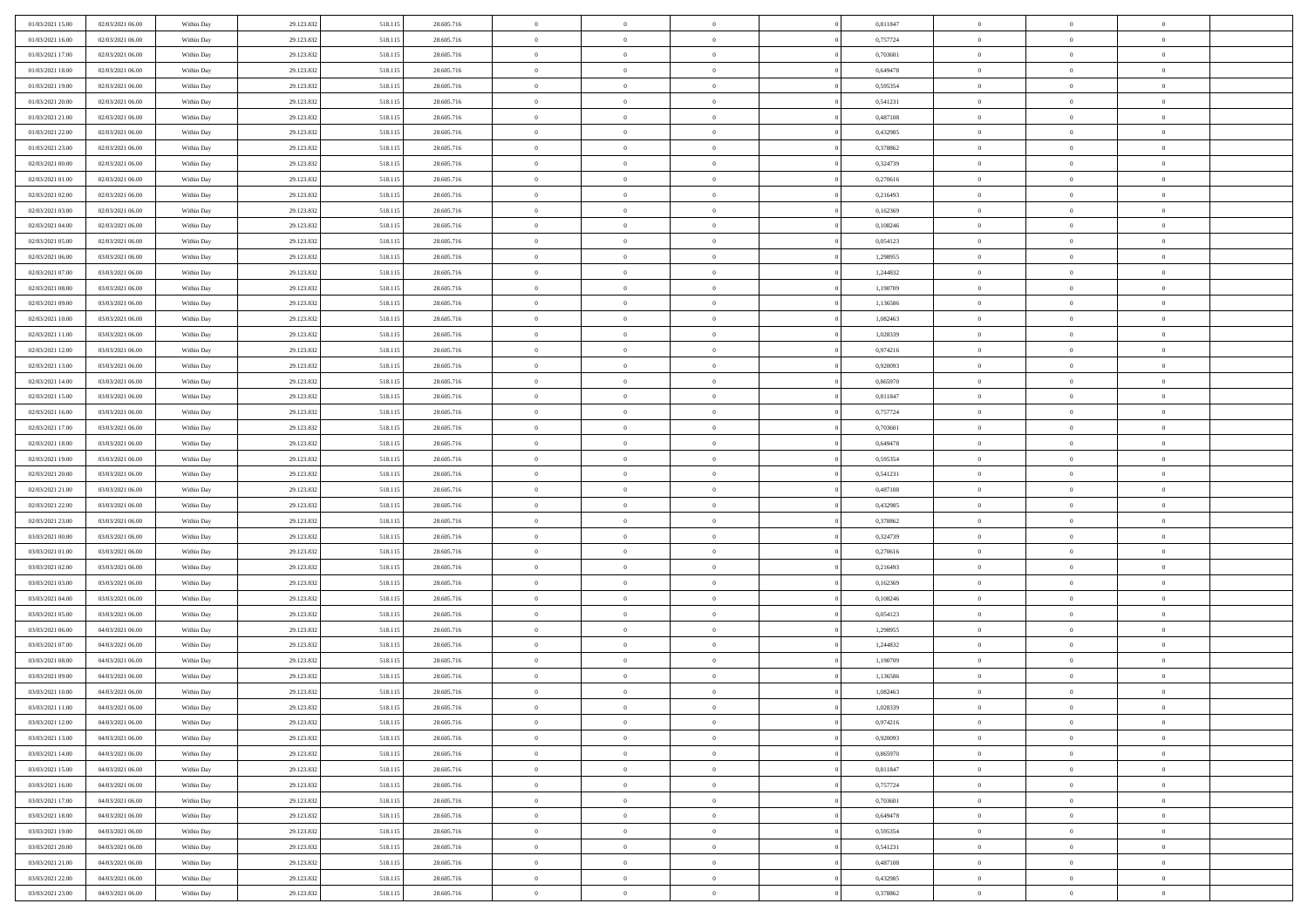| 04/03/2021 00:00 | 04/03/2021 06:00 | Within Day | 29.123.832 | 518.115 | 28.605.716 | $\,$ 0                   | $\bf{0}$       | $\theta$       |          | 0,324739 | $\bf{0}$                 | $\overline{0}$ | $\,0\,$        |  |
|------------------|------------------|------------|------------|---------|------------|--------------------------|----------------|----------------|----------|----------|--------------------------|----------------|----------------|--|
| 04/03/2021 01:00 | 04/03/2021 06:00 | Within Day | 29.123.832 | 518.115 | 28.605.716 | $\overline{0}$           | $\overline{0}$ | $\overline{0}$ |          | 0,270616 | $\overline{0}$           | $\overline{0}$ | $\theta$       |  |
| 04/03/2021 02:00 | 04/03/2021 06:00 | Within Dav | 29.123.832 | 518.115 | 28.605.716 | $\mathbf{0}$             | $\overline{0}$ | $\overline{0}$ |          | 0,216493 | $\mathbf{0}$             | $\overline{0}$ | $\overline{0}$ |  |
| 04/03/2021 03:00 | 04/03/2021 06:00 | Within Day | 29.123.832 | 518.115 | 28.605.716 | $\bf{0}$                 | $\overline{0}$ | $\bf{0}$       |          | 0,162369 | $\bf{0}$                 | $\overline{0}$ | $\bf{0}$       |  |
| 04/03/2021 04:00 | 04/03/2021 06:00 | Within Day | 29.123.832 | 518.115 | 28.605.716 | $\bf{0}$                 | $\bf{0}$       | $\overline{0}$ |          | 0,108246 | $\bf{0}$                 | $\bf{0}$       | $\,0\,$        |  |
| 04/03/2021 05:00 | 04/03/2021 06:00 | Within Dav | 29.123.832 | 518.115 | 28.605.716 | $\mathbf{0}$             | $\overline{0}$ | $\overline{0}$ |          | 0,054123 | $\mathbf{0}$             | $\overline{0}$ | $\overline{0}$ |  |
| 04/03/2021 06:00 | 05/03/2021 06:00 | Within Day | 29.123.832 | 518.115 | 28.605.716 | $\bf{0}$                 | $\bf{0}$       | $\overline{0}$ |          | 1,298955 | $\bf{0}$                 | $\overline{0}$ | $\,0\,$        |  |
| 04/03/2021 07:00 | 05/03/2021 06:00 | Within Day | 29.123.832 | 518.115 | 28.605.716 | $\overline{0}$           | $\overline{0}$ | $\overline{0}$ |          | 1,244832 | $\,$ 0 $\,$              | $\overline{0}$ | $\theta$       |  |
| 04/03/2021 08:00 | 05/03/2021 06:00 | Within Day | 29.123.832 | 518.115 | 28.605.716 | $\mathbf{0}$             | $\overline{0}$ | $\overline{0}$ |          | 1,190709 | $\mathbf{0}$             | $\overline{0}$ | $\overline{0}$ |  |
| 04/03/2021 09:00 | 05/03/2021 06:00 |            |            |         | 28.605.716 | $\bf{0}$                 | $\bf{0}$       | $\overline{0}$ |          | 1,136586 | $\bf{0}$                 | $\overline{0}$ | $\,0\,$        |  |
|                  |                  | Within Day | 29.123.832 | 518.115 |            |                          | $\overline{0}$ |                |          |          |                          | $\overline{0}$ | $\theta$       |  |
| 04/03/2021 10:00 | 05/03/2021 06:00 | Within Day | 29.123.832 | 518.115 | 28.605.716 | $\bf{0}$<br>$\mathbf{0}$ |                | $\overline{0}$ |          | 1,082463 | $\bf{0}$<br>$\mathbf{0}$ |                | $\overline{0}$ |  |
| 04/03/2021 11:00 | 05/03/2021 06:00 | Within Dav | 29.123.832 | 518.115 | 28.605.716 |                          | $\overline{0}$ | $\overline{0}$ |          | 1,028339 |                          | $\overline{0}$ |                |  |
| 04/03/2021 12:00 | 05/03/2021 06:00 | Within Day | 29.123.832 | 518.115 | 28.605.716 | $\bf{0}$                 | $\overline{0}$ | $\bf{0}$       |          | 0,974216 | $\bf{0}$                 | $\overline{0}$ | $\overline{0}$ |  |
| 04/03/2021 13:00 | 05/03/2021 06:00 | Within Day | 29.123.832 | 518.115 | 28.605.716 | $\bf{0}$                 | $\overline{0}$ | $\overline{0}$ |          | 0,920093 | $\bf{0}$                 | $\theta$       | $\,0\,$        |  |
| 04/03/2021 14:00 | 05/03/2021 06:00 | Within Dav | 29.123.832 | 518.115 | 28.605.716 | $\overline{0}$           | $\overline{0}$ | $\overline{0}$ |          | 0,865970 | $\mathbf{0}$             | $\overline{0}$ | $\overline{0}$ |  |
| 04/03/2021 15:00 | 05/03/2021 06:00 | Within Day | 29.123.832 | 518.115 | 28.605.716 | $\bf{0}$                 | $\bf{0}$       | $\overline{0}$ |          | 0,811847 | $\bf{0}$                 | $\overline{0}$ | $\bf{0}$       |  |
| 04/03/2021 16:00 | 05/03/2021 06:00 | Within Day | 29.123.832 | 518.115 | 28.605.716 | $\overline{0}$           | $\overline{0}$ | $\overline{0}$ |          | 0,757724 | $\,$ 0 $\,$              | $\overline{0}$ | $\theta$       |  |
| 04/03/2021 17:00 | 05/03/2021 06:00 | Within Day | 29.123.832 | 518.115 | 28.605.716 | $\mathbf{0}$             | $\overline{0}$ | $\overline{0}$ |          | 0,703601 | $\mathbf{0}$             | $\overline{0}$ | $\overline{0}$ |  |
| 04/03/2021 18:00 | 05/03/2021 06:00 | Within Day | 29.123.832 | 518.115 | 28.605.716 | $\bf{0}$                 | $\bf{0}$       | $\overline{0}$ |          | 0,649478 | $\bf{0}$                 | $\overline{0}$ | $\,0\,$        |  |
| 04/03/2021 19:00 | 05/03/2021 06:00 | Within Day | 29.123.832 | 518.115 | 28.605.716 | $\overline{0}$           | $\overline{0}$ | $\overline{0}$ |          | 0,595354 | $\bf{0}$                 | $\overline{0}$ | $\overline{0}$ |  |
| 04/03/2021 20:00 | 05/03/2021 06:00 | Within Dav | 29.123.832 | 518.115 | 28.605.716 | $\mathbf{0}$             | $\overline{0}$ | $\overline{0}$ |          | 0,541231 | $\mathbf{0}$             | $\overline{0}$ | $\overline{0}$ |  |
| 04/03/2021 21:00 | 05/03/2021 06:00 | Within Day | 29.123.832 | 518.115 | 28.605.716 | $\bf{0}$                 | $\overline{0}$ | $\bf{0}$       |          | 0,487108 | $\bf{0}$                 | $\overline{0}$ | $\bf{0}$       |  |
| 04/03/2021 22:00 | 05/03/2021 06:00 | Within Day | 29.123.832 | 518.115 | 28.605.716 | $\bf{0}$                 | $\bf{0}$       | $\overline{0}$ |          | 0,432985 | $\bf{0}$                 | $\overline{0}$ | $\,0\,$        |  |
| 04/03/2021 23:00 | 05/03/2021 06:00 | Within Dav | 29.123.832 | 518.115 | 28.605.716 | $\mathbf{0}$             | $\overline{0}$ | $\overline{0}$ |          | 0,378862 | $\mathbf{0}$             | $\overline{0}$ | $\overline{0}$ |  |
| 05/03/2021 00:00 | 05/03/2021 06:00 | Within Day | 29.123.832 | 518.115 | 28.605.716 | $\bf{0}$                 | $\bf{0}$       | $\overline{0}$ |          | 0,324739 | $\bf{0}$                 | $\overline{0}$ | $\,0\,$        |  |
| 05/03/2021 01:00 | 05/03/2021 06:00 | Within Day | 29.123.832 | 518.115 | 28.605.716 | $\overline{0}$           | $\overline{0}$ | $\overline{0}$ |          | 0,270616 | $\bf{0}$                 | $\overline{0}$ | $\overline{0}$ |  |
| 05/03/2021 02:00 | 05/03/2021 06:00 | Within Day | 29.123.832 | 518.115 | 28.605.716 | $\mathbf{0}$             | $\overline{0}$ | $\overline{0}$ |          | 0,216493 | $\mathbf{0}$             | $\overline{0}$ | $\overline{0}$ |  |
| 05/03/2021 03:00 | 05/03/2021 06:00 | Within Day | 29.123.832 | 518.115 | 28.605.716 | $\bf{0}$                 | $\bf{0}$       | $\overline{0}$ |          | 0,162369 | $\bf{0}$                 | $\overline{0}$ | $\,0\,$        |  |
| 05/03/2021 04:00 | 05/03/2021 06:00 | Within Day | 29.123.832 | 518.115 | 28.605.716 | $\bf{0}$                 | $\bf{0}$       | $\overline{0}$ |          | 0.108246 | $\bf{0}$                 | $\overline{0}$ | $\bf{0}$       |  |
| 05/03/2021 05:00 | 05/03/2021 06:00 | Within Dav | 29.123.832 | 518.115 | 28.605.716 | $\mathbf{0}$             | $\overline{0}$ | $\overline{0}$ |          | 0,054123 | $\mathbf{0}$             | $\overline{0}$ | $\overline{0}$ |  |
| 05/03/2021 06:00 | 06/03/2021 06:00 | Within Day | 29.123.832 | 518.115 | 28.605.716 | $\bf{0}$                 | $\overline{0}$ | $\theta$       |          | 1,298955 | $\,$ 0                   | $\overline{0}$ | $\theta$       |  |
| 05/03/2021 07:00 | 06/03/2021 06:00 | Within Day | 29.123.832 | 518.115 | 28.605.716 | $\bf{0}$                 | $\bf{0}$       | $\overline{0}$ |          | 1,244832 | $\bf{0}$                 | $\overline{0}$ | $\bf{0}$       |  |
| 05/03/2021 08:00 | 06/03/2021 06:00 | Within Dav | 29.123.832 | 518.115 | 28.605.716 | $\mathbf{0}$             | $\overline{0}$ | $\overline{0}$ |          | 1,190709 | $\mathbf{0}$             | $\overline{0}$ | $\overline{0}$ |  |
| 05/03/2021 09:00 | 06/03/2021 06:00 | Within Day | 29.123.832 | 518.115 | 28.605.716 | $\bf{0}$                 | $\overline{0}$ | $\theta$       |          | 1,136586 | $\,$ 0                   | $\overline{0}$ | $\theta$       |  |
| 05/03/2021 10:00 | 06/03/2021 06:00 | Within Day | 29.123.832 | 518.115 | 28.605.716 | $\bf{0}$                 | $\overline{0}$ | $\overline{0}$ |          | 1,082463 | $\bf{0}$                 | $\overline{0}$ | $\overline{0}$ |  |
| 05/03/2021 11:00 | 06/03/2021 06:00 | Within Day | 29.123.832 | 518.115 | 28.605.716 | $\mathbf{0}$             | $\overline{0}$ | $\overline{0}$ |          | 1,028339 | $\mathbf{0}$             | $\overline{0}$ | $\overline{0}$ |  |
| 05/03/2021 12:00 | 06/03/2021 06:00 | Within Day | 29.123.832 | 518.115 | 28.605.716 | $\bf{0}$                 | $\overline{0}$ | $\theta$       |          | 0,974216 | $\,$ 0                   | $\overline{0}$ | $\theta$       |  |
| 05/03/2021 13:00 | 06/03/2021 06:00 | Within Day | 29.123.832 | 518.115 | 28.605.716 | $\bf{0}$                 | $\overline{0}$ | $\overline{0}$ |          | 0,920093 | $\bf{0}$                 | $\mathbf{0}$   | $\bf{0}$       |  |
| 05/03/2021 14:00 | 06/03/2021 06:00 | Within Dav | 29.123.832 | 518.115 | 28.605.716 | $\mathbf{0}$             | $\overline{0}$ | $\overline{0}$ |          | 0,865970 | $\mathbf{0}$             | $\overline{0}$ | $\overline{0}$ |  |
| 05/03/2021 15:00 | 06/03/2021 06:00 | Within Day | 29.123.832 | 518.115 | 28.605.716 | $\bf{0}$                 | $\overline{0}$ | $\theta$       |          | 0,811847 | $\,$ 0                   | $\overline{0}$ | $\theta$       |  |
| 05/03/2021 16:00 | 06/03/2021 06:00 | Within Day | 29.123.832 | 518.115 | 28.605.716 | $\bf{0}$                 | $\bf{0}$       | $\overline{0}$ |          | 0,757724 | $\bf{0}$                 | $\overline{0}$ | $\bf{0}$       |  |
| 05/03/2021 20:00 | 06/03/2021 06:00 | Within Dav | 29.123.832 | 518.115 | 28.605.716 | $\mathbf{0}$             | $\overline{0}$ | $\overline{0}$ |          | 0,541231 | $\mathbf{0}$             | $\overline{0}$ | $\overline{0}$ |  |
| 05/03/2021 21:00 | 06/03/2021 06:00 | Within Day | 29.123.832 | 518.115 | 28.605.716 | $\bf{0}$                 | $\overline{0}$ | $\theta$       |          | 0,487108 | $\,$ 0                   | $\overline{0}$ | $\theta$       |  |
| 05/03/2021 22:00 | 06/03/2021 06:00 | Within Day | 29.123.832 | 518.115 | 28.605.716 | $\bf{0}$                 | $\overline{0}$ | $\overline{0}$ |          | 0,432985 | $\,$ 0 $\,$              | $\overline{0}$ | $\bf{0}$       |  |
| 05/03/2021 23:00 | 06/03/2021 06:00 | Within Day | 29.123.832 | 518.115 | 28.605.716 | $\bf{0}$                 | $\overline{0}$ |                |          | 0,378862 | $\overline{0}$           | $\theta$       | $\theta$       |  |
| 06/03/2021 00:00 | 06/03/2021 06:00 | Within Day | 29.123.832 | 518.115 | 28.605.716 | $\,0\,$                  | $\overline{0}$ | $\theta$       |          | 0,324739 | $\,$ 0 $\,$              | $\bf{0}$       | $\theta$       |  |
| 06/03/2021 01:00 | 06/03/2021 06:00 | Within Day | 29.123.832 | 518.115 | 28.605.716 | $\overline{0}$           | $\overline{0}$ | $\overline{0}$ |          | 0,270616 | $\overline{0}$           | $\overline{0}$ | $\overline{0}$ |  |
| 06/03/2021 02:00 | 06/03/2021 06:00 | Within Day | 29.123.832 | 518.115 | 28.605.716 | $\bf{0}$                 | $\overline{0}$ | $\overline{0}$ |          | 0,216493 | $\overline{0}$           | $\bf{0}$       | $\mathbf{0}$   |  |
| 06/03/2021 03:00 | 06/03/2021 06:00 | Within Day | 29.123.832 | 518.115 | 28.605.716 | $\bf{0}$                 | $\overline{0}$ | $\overline{0}$ | $\theta$ | 0,162369 | $\,$ 0 $\,$              | $\bf{0}$       | $\,$ 0 $\,$    |  |
| 06/03/2021 04:00 | 06/03/2021 06:00 | Within Day | 29.123.832 | 518.115 | 28.605.716 | $\bf{0}$                 | $\overline{0}$ | $\overline{0}$ |          | 0,108246 | $\,$ 0 $\,$              | $\overline{0}$ | $\overline{0}$ |  |
| 06/03/2021 05:00 | 06/03/2021 06:00 | Within Day | 29.123.832 | 518.115 | 28.605.716 | $\bf{0}$                 | $\overline{0}$ | $\overline{0}$ |          | 0,054123 | $\mathbf{0}$             | $\overline{0}$ | $\overline{0}$ |  |
| 06/03/2021 06:00 | 07/03/2021 06:00 | Within Day | 29.123.832 | 518.115 | 28.605.716 | $\,0\,$                  | $\overline{0}$ | $\overline{0}$ | $\theta$ | 1,298955 | $\,$ 0 $\,$              | $\overline{0}$ | $\overline{0}$ |  |
| 06/03/2021 07:00 | 07/03/2021 06:00 | Within Day | 29.123.832 | 518.115 | 28.605.716 | $\bf{0}$                 | $\overline{0}$ | $\overline{0}$ |          | 1,244832 | $\overline{0}$           | $\overline{0}$ | $\overline{0}$ |  |
| 06/03/2021 08:00 | 07/03/2021 06:00 | Within Day | 29.123.832 | 518.115 | 28.605.716 | $\bf{0}$                 | $\overline{0}$ | $\overline{0}$ |          | 1,190709 | $\mathbf{0}$             | $\overline{0}$ | $\mathbf{0}$   |  |
| 06/03/2021 09:00 | 07/03/2021 06:00 | Within Day | 29.123.832 | 518.115 | 28.605.716 | $\,0\,$                  | $\overline{0}$ | $\overline{0}$ |          | 1,136586 | $\,$ 0 $\,$              | $\mathbf{0}$   | $\theta$       |  |
| 06/03/2021 10:00 | 07/03/2021 06:00 | Within Day |            | 518.115 | 28.605.716 | $\bf{0}$                 | $\overline{0}$ | $\overline{0}$ |          | 1,082463 |                          | $\mathbf{0}$   | $\overline{0}$ |  |
|                  |                  |            | 29.123.832 |         |            |                          |                |                |          |          | $\bf{0}$                 |                |                |  |
| 06/03/2021 11:00 | 07/03/2021 06:00 | Within Day | 29.123.832 | 518.115 | 28.605.716 | $\overline{0}$           | $\overline{0}$ | $\overline{0}$ |          | 1,028339 | $\mathbf{0}$             | $\overline{0}$ | $\overline{0}$ |  |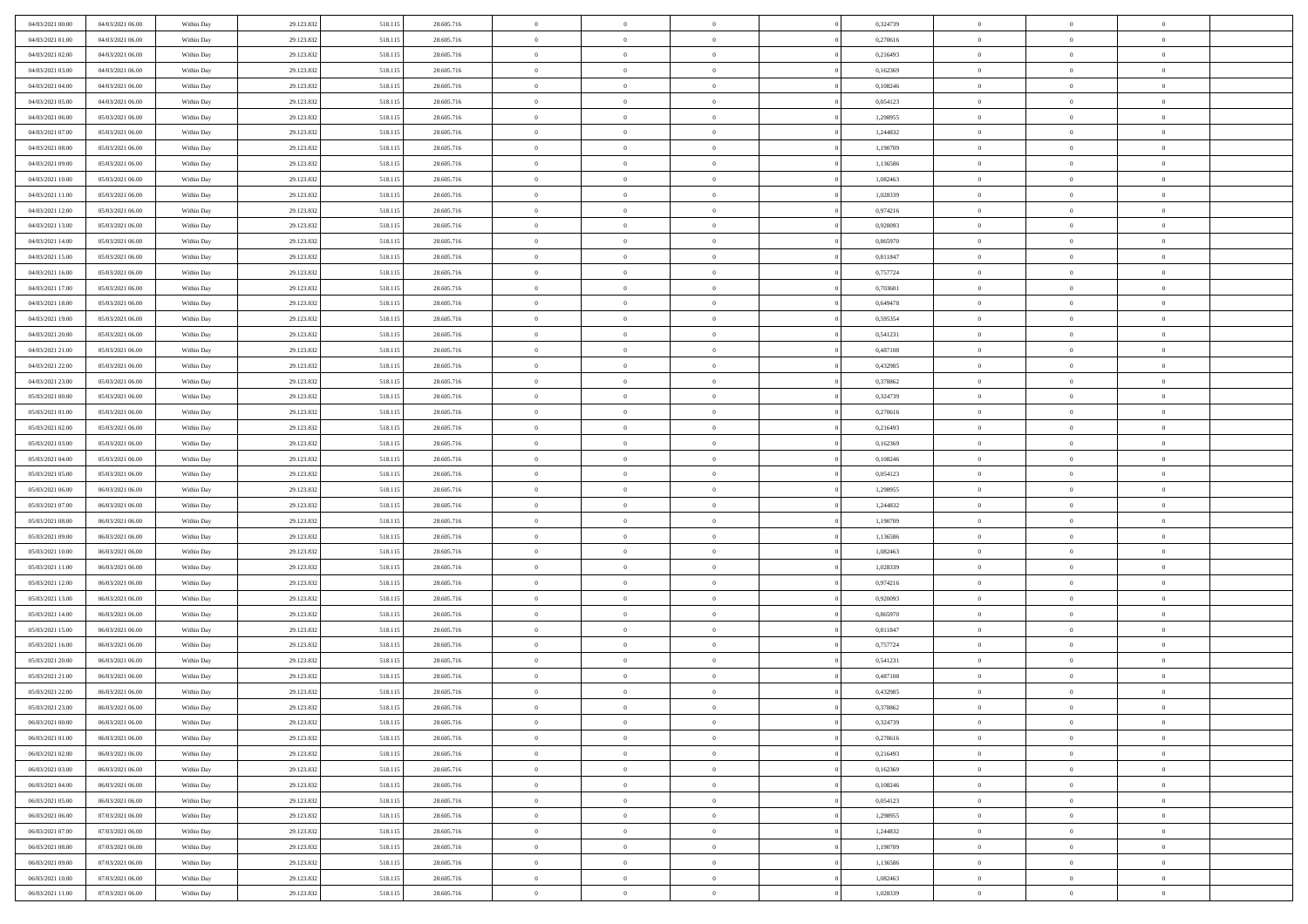| 06/03/2021 12:00 | 07/03/2021 06:00 | Within Day | 29.123.832 | 518.115   | 28.605.716 | $\,$ 0         | $\bf{0}$       | $\theta$       |          | 0,974216 | $\bf{0}$       | $\overline{0}$ | $\,0\,$        |  |
|------------------|------------------|------------|------------|-----------|------------|----------------|----------------|----------------|----------|----------|----------------|----------------|----------------|--|
| 06/03/2021 13:00 | 07/03/2021 06:00 | Within Day | 29.123.832 | 518.115   | 28.605.716 | $\overline{0}$ | $\overline{0}$ | $\overline{0}$ |          | 0,920093 | $\overline{0}$ | $\overline{0}$ | $\theta$       |  |
| 06/03/2021 14:00 | 07/03/2021 06:00 | Within Dav | 29.123.832 | 518.115   | 28.605.716 | $\mathbf{0}$   | $\overline{0}$ | $\overline{0}$ |          | 0,865970 | $\mathbf{0}$   | $\overline{0}$ | $\overline{0}$ |  |
| 06/03/2021 15:00 | 07/03/2021 06:00 | Within Day | 29.123.832 | 518.115   | 28.605.716 | $\bf{0}$       | $\overline{0}$ | $\bf{0}$       |          | 0,811847 | $\bf{0}$       | $\overline{0}$ | $\bf{0}$       |  |
| 06/03/2021 16:00 | 07/03/2021 06:00 | Within Day | 29.123.832 | 518.115   | 28.605.716 | $\bf{0}$       | $\bf{0}$       | $\overline{0}$ |          | 0,757724 | $\bf{0}$       | $\bf{0}$       | $\,0\,$        |  |
| 06/03/2021 17:00 | 07/03/2021 06:00 | Within Dav | 29.123.832 | 518.115   | 28.605.716 | $\overline{0}$ | $\overline{0}$ | $\overline{0}$ |          | 0,703601 | $\mathbf{0}$   | $\overline{0}$ | $\overline{0}$ |  |
| 06/03/2021 18:00 | 07/03/2021 06:00 | Within Day | 29.123.832 | 518.115   | 28.605.716 | $\bf{0}$       | $\bf{0}$       | $\overline{0}$ |          | 0,649478 | $\bf{0}$       | $\overline{0}$ | $\,0\,$        |  |
| 06/03/2021 19:00 | 07/03/2021 06:00 | Within Day | 29.123.832 | 518.115   | 28.605.716 | $\overline{0}$ | $\overline{0}$ | $\overline{0}$ |          | 0,595354 | $\,$ 0 $\,$    | $\overline{0}$ | $\theta$       |  |
| 06/03/2021 20:00 | 07/03/2021 06:00 | Within Day | 29.123.832 | 518.115   | 28.605.716 | $\mathbf{0}$   | $\overline{0}$ | $\overline{0}$ |          | 0,541231 | $\mathbf{0}$   | $\overline{0}$ | $\overline{0}$ |  |
| 06/03/2021 21:00 | 07/03/2021 06:00 | Within Day | 29.123.832 | 518.115   | 28.605.716 | $\bf{0}$       | $\bf{0}$       | $\overline{0}$ |          | 0,487108 | $\bf{0}$       | $\overline{0}$ | $\,0\,$        |  |
| 06/03/2021 22.00 | 07/03/2021 06:00 | Within Day | 29.123.832 | 518.115   | 28.605.716 | $\bf{0}$       | $\overline{0}$ | $\overline{0}$ |          | 0,432985 | $\bf{0}$       | $\overline{0}$ | $\theta$       |  |
| 06/03/2021 23:00 | 07/03/2021 06:00 | Within Dav | 29.123.832 | 518.115   | 28.605.716 | $\mathbf{0}$   | $\overline{0}$ | $\overline{0}$ |          | 0,378862 | $\mathbf{0}$   | $\overline{0}$ | $\overline{0}$ |  |
| 07/03/2021 00:00 | 07/03/2021 06:00 | Within Day | 29.123.832 | 518.115   | 28.605.716 | $\bf{0}$       | $\overline{0}$ | $\bf{0}$       |          | 0,324739 | $\bf{0}$       | $\overline{0}$ | $\bf{0}$       |  |
| 07/03/2021 01:00 | 07/03/2021 06:00 | Within Day | 29.123.832 | 518.115   | 28.605.716 | $\bf{0}$       | $\overline{0}$ | $\overline{0}$ |          | 0,270616 | $\bf{0}$       | $\mathbf{0}$   | $\,0\,$        |  |
| 07/03/2021 02:00 | 07/03/2021 06:00 | Within Dav | 29.123.832 | 518.115   | 28.605.716 | $\overline{0}$ | $\overline{0}$ | $\overline{0}$ |          | 0,216493 | $\mathbf{0}$   | $\overline{0}$ | $\overline{0}$ |  |
| 07/03/2021 03:00 | 07/03/2021 06:00 | Within Day | 29.123.832 | 518.115   | 28.605.716 | $\bf{0}$       | $\bf{0}$       | $\overline{0}$ |          | 0,162369 | $\bf{0}$       | $\overline{0}$ | $\bf{0}$       |  |
| 07/03/2021 04:00 | 07/03/2021 06:00 | Within Day | 29.123.832 | 518.115   | 28.605.716 | $\overline{0}$ | $\overline{0}$ | $\overline{0}$ |          | 0,108246 | $\bf{0}$       | $\overline{0}$ | $\theta$       |  |
| 07/03/2021 05:00 | 07/03/2021 06:00 | Within Day | 29.123.832 | 518.115   | 28.605.716 | $\mathbf{0}$   | $\overline{0}$ | $\overline{0}$ |          | 0,054123 | $\mathbf{0}$   | $\overline{0}$ | $\overline{0}$ |  |
| 07/03/2021 06:00 | 08/03/2021 06:00 | Within Day | 29.123.832 | 518.115   | 28.605.716 | $\bf{0}$       | $\bf{0}$       | $\overline{0}$ |          | 1,298955 | $\bf{0}$       | $\overline{0}$ | $\,0\,$        |  |
| 07/03/2021 07:00 | 08/03/2021 06:00 | Within Day | 29.123.832 | 518.115   | 28.605.716 | $\overline{0}$ | $\overline{0}$ | $\overline{0}$ |          | 1,244832 | $\bf{0}$       | $\overline{0}$ | $\overline{0}$ |  |
| 07/03/2021 08:00 | 08/03/2021 06:00 | Within Dav | 29.123.832 | 518.115   | 28.605.716 | $\mathbf{0}$   | $\overline{0}$ | $\overline{0}$ |          | 1,190709 | $\mathbf{0}$   | $\overline{0}$ | $\overline{0}$ |  |
| 07/03/2021 09:00 | 08/03/2021 06:00 | Within Day | 29.123.832 | 518.115   | 28.605.716 | $\bf{0}$       | $\overline{0}$ | $\bf{0}$       |          | 1,136586 | $\bf{0}$       | $\overline{0}$ | $\bf{0}$       |  |
| 07/03/2021 11:00 | 08/03/2021 06:00 | Within Day | 29.123.832 | 518.115   | 28.605.716 | $\bf{0}$       | $\bf{0}$       | $\overline{0}$ |          | 1,028339 | $\bf{0}$       | $\overline{0}$ | $\,0\,$        |  |
| 07/03/2021 12:00 | 08/03/2021 06:00 | Within Dav | 29.123.832 | 518.115   | 28.605.716 | $\mathbf{0}$   | $\overline{0}$ | $\overline{0}$ |          | 0,974216 | $\mathbf{0}$   | $\overline{0}$ | $\overline{0}$ |  |
| 07/03/2021 13:00 | 08/03/2021 06:00 | Within Day | 29.123.832 | 518.115   | 28.605.716 | $\bf{0}$       | $\bf{0}$       | $\overline{0}$ |          | 0,920093 | $\bf{0}$       | $\overline{0}$ | $\,0\,$        |  |
| 07/03/2021 14:00 | 08/03/2021 06:00 | Within Day | 29.123.832 | 518.115   | 28.605.716 | $\overline{0}$ | $\overline{0}$ | $\overline{0}$ |          | 0,865970 | $\bf{0}$       | $\overline{0}$ | $\overline{0}$ |  |
| 07/03/2021 15:00 | 08/03/2021 06:00 | Within Day | 29.123.832 | 518.115   | 28.605.716 | $\mathbf{0}$   | $\overline{0}$ | $\overline{0}$ |          | 0,811847 | $\mathbf{0}$   | $\overline{0}$ | $\overline{0}$ |  |
| 07/03/2021 16:00 | 08/03/2021 06:00 | Within Day | 29.123.832 | 518.115   | 28.605.716 | $\bf{0}$       | $\bf{0}$       | $\overline{0}$ |          | 0,757724 | $\bf{0}$       | $\overline{0}$ | $\,0\,$        |  |
| 07/03/2021 17:00 | 08/03/2021 06:00 | Within Day | 29.123.832 | 518.115   | 28.605.716 | $\bf{0}$       | $\overline{0}$ | $\overline{0}$ |          | 0.703601 | $\bf{0}$       | $\overline{0}$ | $\overline{0}$ |  |
| 07/03/2021 18:00 | 08/03/2021 06:00 | Within Dav | 29.123.832 | 518.115   | 28.605.716 | $\mathbf{0}$   | $\overline{0}$ | $\overline{0}$ |          | 0,649478 | $\mathbf{0}$   | $\overline{0}$ | $\overline{0}$ |  |
| 07/03/2021 19:00 | 08/03/2021 06:00 | Within Day | 29.123.832 | 518.115   | 28.605.716 | $\bf{0}$       | $\overline{0}$ | $\theta$       |          | 0,595354 | $\,$ 0         | $\overline{0}$ | $\theta$       |  |
| 07/03/2021 20:00 | 08/03/2021 06:00 | Within Day | 29.123.832 | 518.115   | 28.605.716 | $\bf{0}$       | $\bf{0}$       | $\overline{0}$ |          | 0,541231 | $\bf{0}$       | $\overline{0}$ | $\bf{0}$       |  |
| 07/03/2021 21:00 | 08/03/2021 06:00 | Within Dav | 29.123.832 | 518.115   | 28.605.716 | $\mathbf{0}$   | $\overline{0}$ | $\overline{0}$ |          | 0,487108 | $\mathbf{0}$   | $\overline{0}$ | $\overline{0}$ |  |
| 07/03/2021 22:00 | 08/03/2021 06:00 | Within Day | 29.123.832 | 518.115   | 28.605.716 | $\bf{0}$       | $\overline{0}$ | $\theta$       |          | 0,432985 | $\,$ 0         | $\overline{0}$ | $\theta$       |  |
| 07/03/2021 23:00 | 08/03/2021 06:00 | Within Day | 29.123.832 | 518.115   | 28.605.716 | $\bf{0}$       | $\overline{0}$ | $\overline{0}$ |          | 0,378862 | $\bf{0}$       | $\overline{0}$ | $\overline{0}$ |  |
| 08/03/2021 00:00 | 08/03/2021 06:00 | Within Day | 29.123.832 | 518.115   | 28.605.716 | $\mathbf{0}$   | $\overline{0}$ | $\overline{0}$ |          | 0,324739 | $\mathbf{0}$   | $\overline{0}$ | $\overline{0}$ |  |
| 08/03/2021 01:00 | 08/03/2021 06:00 | Within Day | 29.123.832 | 518.115   | 28.605.716 | $\bf{0}$       | $\overline{0}$ | $\theta$       |          | 0,270616 | $\,$ 0         | $\overline{0}$ | $\theta$       |  |
| 08/03/2021 02:00 | 08/03/2021 06:00 | Within Day | 29.123.832 | 518.115   | 28.605.716 | $\bf{0}$       | $\overline{0}$ | $\overline{0}$ |          | 0,216493 | $\bf{0}$       | $\overline{0}$ | $\bf{0}$       |  |
| 08/03/2021 03:00 | 08/03/2021 06:00 | Within Dav | 29.123.832 | 518.115   | 28.605.716 | $\mathbf{0}$   | $\overline{0}$ | $\overline{0}$ |          | 0,162369 | $\mathbf{0}$   | $\overline{0}$ | $\overline{0}$ |  |
| 08/03/2021 04:00 | 08/03/2021 06:00 | Within Day | 29.123.832 | 518.115   | 28.605.716 | $\,0\,$        | $\overline{0}$ | $\theta$       |          | 0,108246 | $\,$ 0         | $\overline{0}$ | $\theta$       |  |
| 08/03/2021 05:00 | 08/03/2021 06:00 | Within Day | 29.123.832 | 518.115   | 28.605.716 | $\bf{0}$       | $\bf{0}$       | $\overline{0}$ |          | 0,054123 | $\bf{0}$       | $\overline{0}$ | $\bf{0}$       |  |
| 08/03/2021 06:00 | 09/03/2021 06:00 | Within Dav | 29.123.832 | 518.115   | 28.605.716 | $\mathbf{0}$   | $\overline{0}$ | $\overline{0}$ |          | 1,298955 | $\mathbf{0}$   | $\overline{0}$ | $\overline{0}$ |  |
| 08/03/2021 07:00 | 09/03/2021 06:00 | Within Day | 29.123.832 | 518.115   | 28.605.716 | $\bf{0}$       | $\overline{0}$ | $\theta$       |          | 1,244832 | $\,$ 0         | $\overline{0}$ | $\theta$       |  |
| 08/03/2021 08:00 | 09/03/2021 06:00 | Within Day | 29.123.832 | 518.115   | 28.605.716 | $\bf{0}$       | $\overline{0}$ | $\overline{0}$ |          | 1,190709 | $\,$ 0 $\,$    | $\overline{0}$ | $\bf{0}$       |  |
| 08/03/2021 09:00 | 09/03/2021 06:00 | Within Day | 29.123.832 | 518.115   | 28.605.716 | $\bf{0}$       | $\overline{0}$ |                |          | 1,136586 | $\overline{0}$ | $\theta$       | $\theta$       |  |
| 08/03/2021 10:00 | 09/03/2021 06:00 | Within Day | 29.123.832 | 518.115   | 28.605.716 | $\,0\,$        | $\overline{0}$ | $\theta$       |          | 1,082463 | $\,$ 0 $\,$    | $\bf{0}$       | $\theta$       |  |
| 08/03/2021 11:00 | 09/03/2021 06:00 | Within Day | 29.123.832 | 518.115   | 28.605.716 | $\overline{0}$ | $\overline{0}$ | $\overline{0}$ |          | 1,028339 | $\overline{0}$ | $\overline{0}$ | $\overline{0}$ |  |
| 08/03/2021 12:00 | 09/03/2021 06:00 | Within Day | 29.123.832 | 518.115   | 28.605.716 | $\bf{0}$       | $\overline{0}$ | $\overline{0}$ |          | 0,974216 | $\overline{0}$ | $\bf{0}$       | $\mathbf{0}$   |  |
| 08/03/2021 13:00 | 09/03/2021 06:00 | Within Day | 29.123.832 | 518.115   | 28.605.716 | $\,$ 0 $\,$    | $\overline{0}$ | $\overline{0}$ | $\theta$ | 0,920093 | $\,$ 0 $\,$    | $\bf{0}$       | $\,$ 0 $\,$    |  |
| 08/03/2021 14:00 | 09/03/2021 06:00 | Within Day | 29.123.832 | 518.115   | 28.605.716 | $\bf{0}$       | 560.000        | $\overline{0}$ |          | 0,865970 | $\,$ 0 $\,$    | $\overline{0}$ | $\overline{0}$ |  |
| 08/03/2021 15:00 | 09/03/2021 06:00 | Within Day | 29.123.832 | 1.078.115 | 28.045.716 | $\bf{0}$       | $\overline{0}$ | $\overline{0}$ |          | 0,811847 | $\mathbf{0}$   | $\overline{0}$ | $\overline{0}$ |  |
| 08/03/2021 16:00 | 09/03/2021 06:00 | Within Day | 29.123.832 | 1.078.115 | 28.045.716 | $\,0\,$        | $\overline{0}$ | $\overline{0}$ | $\theta$ | 0,757724 | $\,$ 0 $\,$    | $\overline{0}$ | $\overline{0}$ |  |
| 08/03/2021 17:00 | 09/03/2021 06:00 | Within Day | 29.123.832 | 1.078.115 | 28.045.716 | $\bf{0}$       | $\overline{0}$ | $\overline{0}$ |          | 0,703601 | $\overline{0}$ | $\overline{0}$ | $\overline{0}$ |  |
| 08/03/2021 18:00 | 09/03/2021 06:00 | Within Day | 29.123.832 | 1.078.115 | 28.045.716 | $\bf{0}$       | $\overline{0}$ | $\overline{0}$ |          | 0,649478 | $\mathbf{0}$   | $\overline{0}$ | $\mathbf{0}$   |  |
| 08/03/2021 19:00 | 09/03/2021 06:00 | Within Day | 29.123.832 | 1.078.115 | 28.045.716 | $\,0\,$        | $\overline{0}$ | $\overline{0}$ |          | 0,595354 | $\,$ 0 $\,$    | $\mathbf{0}$   | $\overline{0}$ |  |
| 08/03/2021 20:00 | 09/03/2021 06:00 | Within Day | 29.123.832 | 1.078.115 | 28.045.716 | $\bf{0}$       | $\overline{0}$ | $\overline{0}$ |          | 0,541231 | $\bf{0}$       | $\mathbf{0}$   | $\overline{0}$ |  |
| 08/03/2021 21:00 | 09/03/2021 06:00 | Within Day | 29.123.832 | 1.078.115 | 28.045.716 | $\overline{0}$ | 2.670.000      | $\overline{0}$ |          | 0,487108 | $\mathbf{0}$   | $\overline{0}$ | $\overline{0}$ |  |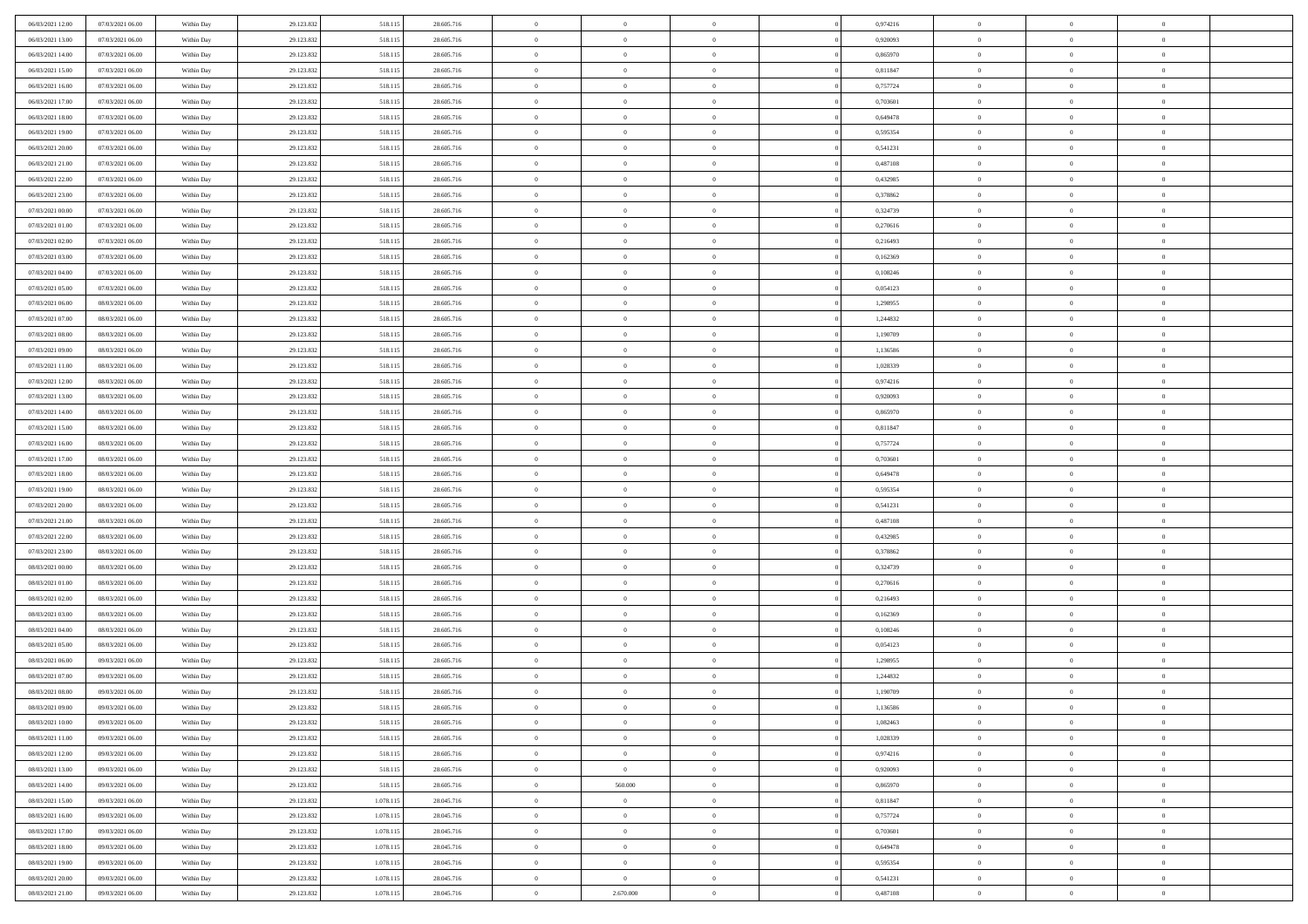| 08/03/2021 22.00 | 09/03/2021 06:00 | Within Day               | 29.123.832 | 3.748.115 | 25.375.716 | $\,$ 0         | $\bf{0}$       | $\theta$       |          | 0,432985 | $\bf{0}$       | $\overline{0}$ | $\,0\,$        |  |
|------------------|------------------|--------------------------|------------|-----------|------------|----------------|----------------|----------------|----------|----------|----------------|----------------|----------------|--|
| 08/03/2021 23:00 | 09/03/2021 06:00 | Within Day               | 29.123.832 | 3.748.115 | 25.375.716 | $\overline{0}$ | $\overline{0}$ | $\overline{0}$ |          | 0.378862 | $\overline{0}$ | $\overline{0}$ | $\theta$       |  |
| 09/03/2021 00:00 | 09/03/2021 06:00 | Within Dav               | 29.123.832 | 3.748.115 | 25.375.716 | $\mathbf{0}$   | $\overline{0}$ | $\overline{0}$ |          | 0,324739 | $\mathbf{0}$   | $\overline{0}$ | $\overline{0}$ |  |
| 09/03/2021 01:00 | 09/03/2021 06:00 | Within Day               | 29.123.832 | 3.748.115 | 25.375.716 | $\bf{0}$       | $\overline{0}$ | $\bf{0}$       |          | 0,270616 | $\bf{0}$       | $\overline{0}$ | $\bf{0}$       |  |
| 09/03/2021 02:00 | 09/03/2021 06:00 |                          | 29.123.832 | 3.748.115 | 25.375.716 | $\bf{0}$       | $\bf{0}$       | $\overline{0}$ |          | 0,216493 | $\bf{0}$       | $\bf{0}$       | $\,0\,$        |  |
| 09/03/2021 03:00 | 09/03/2021 06:00 | Within Day<br>Within Dav | 29.123.832 | 3.748.115 | 25.375.716 | $\overline{0}$ | $\overline{0}$ |                |          | 0,162369 | $\mathbf{0}$   | $\overline{0}$ | $\overline{0}$ |  |
|                  |                  |                          |            |           |            |                |                | $\overline{0}$ |          |          |                |                |                |  |
| 09/03/2021 04:00 | 09/03/2021 06:00 | Within Day               | 29.123.832 | 3.748.115 | 25.375.716 | $\bf{0}$       | $\bf{0}$       | $\overline{0}$ |          | 0,108246 | $\bf{0}$       | $\overline{0}$ | $\,0\,$        |  |
| 09/03/2021 05:00 | 09/03/2021 06:00 | Within Day               | 29.123.832 | 3.748.115 | 25.375.716 | $\overline{0}$ | $\overline{0}$ | $\overline{0}$ |          | 0,054123 | $\,$ 0 $\,$    | $\overline{0}$ | $\overline{0}$ |  |
| 09/03/2021 06:00 | 10/03/2021 06:00 | Within Day               | 29.123.832 | 518.115   | 28.605.716 | $\mathbf{0}$   | $\overline{0}$ | $\overline{0}$ |          | 1,298955 | $\mathbf{0}$   | $\overline{0}$ | $\overline{0}$ |  |
| 09/03/2021 07:00 | 10/03/2021 06:00 | Within Day               | 29.123.832 | 518.115   | 28.605.716 | $\bf{0}$       | $\bf{0}$       | $\overline{0}$ |          | 1,244832 | $\bf{0}$       | $\overline{0}$ | $\,0\,$        |  |
| 09/03/2021 08:00 | 10/03/2021 06:00 | Within Day               | 29.123.832 | 518.115   | 28.605.716 | $\bf{0}$       | $\overline{0}$ | $\overline{0}$ |          | 1,190709 | $\bf{0}$       | $\overline{0}$ | $\theta$       |  |
| 09/03/2021 09:00 | 10/03/2021 06:00 | Within Dav               | 29.123.832 | 518.115   | 28.605.716 | $\mathbf{0}$   | $\overline{0}$ | $\overline{0}$ |          | 1,136586 | $\mathbf{0}$   | $\overline{0}$ | $\overline{0}$ |  |
| 09/03/2021 10:00 | 10/03/2021 06:00 | Within Day               | 29.123.832 | 518.115   | 28.605.716 | $\bf{0}$       | $\overline{0}$ | $\bf{0}$       |          | 1,082463 | $\bf{0}$       | $\overline{0}$ | $\bf{0}$       |  |
| 09/03/2021 11:00 | 10/03/2021 06:00 | Within Day               | 29.123.832 | 518.115   | 28.605.716 | $\bf{0}$       | $\overline{0}$ | $\overline{0}$ |          | 1,028339 | $\bf{0}$       | $\theta$       | $\,0\,$        |  |
| 09/03/2021 12:00 | 10/03/2021 06:00 | Within Dav               | 29.123.832 | 518.115   | 28.605.716 | $\overline{0}$ | $\overline{0}$ | $\overline{0}$ |          | 0,974216 | $\mathbf{0}$   | $\overline{0}$ | $\overline{0}$ |  |
| 09/03/2021 13:00 | 10/03/2021 06:00 | Within Day               | 29.123.832 | 518.115   | 28.605.716 | $\bf{0}$       | $\bf{0}$       | $\overline{0}$ |          | 0,920093 | $\bf{0}$       | $\overline{0}$ | $\bf{0}$       |  |
| 09/03/2021 14:00 | 10/03/2021 06:00 | Within Day               | 29.123.832 | 518.115   | 28.605.716 | $\overline{0}$ | $\overline{0}$ | $\overline{0}$ |          | 0,865970 | $\,$ 0 $\,$    | $\overline{0}$ | $\theta$       |  |
| 09/03/2021 15:00 | 10/03/2021 06:00 | Within Day               | 29.123.832 | 518.115   | 28.605.716 | $\mathbf{0}$   | $\overline{0}$ | $\overline{0}$ |          | 0,811847 | $\mathbf{0}$   | $\overline{0}$ | $\overline{0}$ |  |
| 09/03/2021 16:00 | 10/03/2021 06:00 | Within Day               | 29.123.832 | 518.115   | 28.605.716 | $\bf{0}$       | $\bf{0}$       | $\overline{0}$ |          | 0,757724 | $\bf{0}$       | $\overline{0}$ | $\,0\,$        |  |
| 09/03/2021 17:00 | 10/03/2021 06:00 | Within Day               | 29.123.832 | 518.115   | 28.605.716 | $\bf{0}$       | $\overline{0}$ | $\overline{0}$ |          | 0.703601 | $\bf{0}$       | $\overline{0}$ | $\overline{0}$ |  |
| 09/03/2021 18:00 | 10/03/2021 06:00 | Within Dav               | 29.123.832 | 518.115   | 28.605.716 | $\mathbf{0}$   | $\overline{0}$ | $\overline{0}$ |          | 0,649478 | $\mathbf{0}$   | $\overline{0}$ | $\overline{0}$ |  |
| 09/03/2021 19:00 | 10/03/2021 06:00 | Within Day               | 29.123.832 | 518.115   | 28.605.716 | $\bf{0}$       | 60.000         | $\bf{0}$       |          | 0,595354 | $\bf{0}$       | $\overline{0}$ | $\bf{0}$       |  |
| 09/03/2021 20:00 | 10/03/2021 06:00 | Within Day               | 29.123.832 | 578.115   | 28.545.716 | $\bf{0}$       | $\bf{0}$       | $\overline{0}$ |          | 0,541231 | $\bf{0}$       | $\overline{0}$ | $\,0\,$        |  |
| 09/03/2021 21:00 | 10/03/2021 06:00 | Within Dav               | 29.123.832 | 578.115   | 28.545.716 | $\mathbf{0}$   | 5.555.000      | $\overline{0}$ |          | 0,487108 | $\mathbf{0}$   | $\overline{0}$ | $\overline{0}$ |  |
| 09/03/2021 22.00 | 10/03/2021 06:00 | Within Day               | 29.123.832 | 6.133.115 | 22.990.716 | $\bf{0}$       | $\bf{0}$       | $\overline{0}$ |          | 0,432985 | $\bf{0}$       | $\overline{0}$ | $\,0\,$        |  |
| 09/03/2021 23:00 | 10/03/2021 06:00 | Within Day               | 29.123.832 | 6.133.115 | 22.990.716 | $\bf{0}$       | $\overline{0}$ | $\overline{0}$ |          | 0,378862 | $\bf{0}$       | $\overline{0}$ | $\overline{0}$ |  |
| 10/03/2021 00:00 | 10/03/2021 06:00 | Within Day               | 29.123.832 | 6.133.115 | 22.990.716 | $\mathbf{0}$   | $\overline{0}$ | $\overline{0}$ |          | 0,324739 | $\mathbf{0}$   | $\overline{0}$ | $\overline{0}$ |  |
| 10/03/2021 01:00 | 10/03/2021 06:00 | Within Day               | 29.123.832 | 6.133.115 | 22.990.716 | $\bf{0}$       | $\bf{0}$       | $\overline{0}$ |          | 0,270616 | $\bf{0}$       | $\overline{0}$ | $\,0\,$        |  |
| 10/03/2021 02:00 | 10/03/2021 06:00 | Within Day               | 29.123.832 | 6.133.115 | 22.990.716 | $\bf{0}$       | $\overline{0}$ | $\overline{0}$ |          | 0,216493 | $\bf{0}$       | $\overline{0}$ | $\overline{0}$ |  |
| 10/03/2021 03:00 | 10/03/2021 06:00 | Within Dav               | 29.123.832 | 6.133.115 | 22.990.716 | $\mathbf{0}$   | $\overline{0}$ | $\overline{0}$ |          | 0,162369 | $\mathbf{0}$   | $\overline{0}$ | $\overline{0}$ |  |
| 10/03/2021 04:00 | 10/03/2021 06:00 | Within Day               | 29.123.832 | 6.133.115 | 22.990.716 | $\bf{0}$       | $\overline{0}$ | $\theta$       |          | 0,108246 | $\,$ 0         | $\overline{0}$ | $\theta$       |  |
| 10/03/2021 05:00 | 10/03/2021 06:00 |                          | 29.123.832 | 6.133.115 | 22.990.716 | $\bf{0}$       | $\bf{0}$       | $\overline{0}$ |          | 0,054123 | $\bf{0}$       | $\overline{0}$ | $\bf{0}$       |  |
| 10/03/2021 06:00 | 11/03/2021 06:00 | Within Day<br>Within Dav | 29.123.832 | 518.115   | 28.605.716 | $\overline{0}$ | $\overline{0}$ | $\overline{0}$ |          | 1,298955 | $\mathbf{0}$   | $\overline{0}$ | $\overline{0}$ |  |
|                  |                  |                          |            |           |            | $\bf{0}$       | $\overline{0}$ | $\theta$       |          |          | $\,$ 0         | $\overline{0}$ | $\theta$       |  |
| 10/03/2021 07:00 | 11/03/2021 06:00 | Within Day               | 29.123.832 | 518.115   | 28.605.716 |                | $\overline{0}$ | $\overline{0}$ |          | 1,244832 |                | $\overline{0}$ | $\overline{0}$ |  |
| 10/03/2021 08:00 | 11/03/2021 06:00 | Within Day               | 29.123.832 | 518.115   | 28.605.716 | $\bf{0}$       |                |                |          | 1,190709 | $\bf{0}$       |                |                |  |
| 10/03/2021 09:00 | 11/03/2021 06:00 | Within Day               | 29.123.832 | 518.115   | 28.605.716 | $\mathbf{0}$   | $\overline{0}$ | $\overline{0}$ |          | 1,136586 | $\mathbf{0}$   | $\overline{0}$ | $\overline{0}$ |  |
| 10/03/2021 10:00 | 11/03/2021 06:00 | Within Day               | 29.123.832 | 518.115   | 28.605.716 | $\bf{0}$       | $\overline{0}$ | $\theta$       |          | 1,082463 | $\,$ 0         | $\overline{0}$ | $\theta$       |  |
| 10/03/2021 11:00 | 11/03/2021 06:00 | Within Day               | 29.123.832 | 518.115   | 28.605.716 | $\bf{0}$       | $\overline{0}$ | $\overline{0}$ |          | 1,028339 | $\bf{0}$       | $\overline{0}$ | $\bf{0}$       |  |
| 10/03/2021 12:00 | 11/03/2021 06:00 | Within Dav               | 29.123.832 | 518.115   | 28.605.716 | $\mathbf{0}$   | $\overline{0}$ | $\overline{0}$ |          | 0,974216 | $\mathbf{0}$   | $\overline{0}$ | $\overline{0}$ |  |
| 10/03/2021 13:00 | 11/03/2021 06:00 | Within Day               | 29.123.832 | 518.115   | 28.605.716 | $\bf{0}$       | $\overline{0}$ | $\theta$       |          | 0,920093 | $\,$ 0         | $\overline{0}$ | $\theta$       |  |
| 10/03/2021 14:00 | 11/03/2021 06:00 | Within Day               | 29.123.832 | 518.115   | 28.605.716 | $\bf{0}$       | $\overline{0}$ | $\overline{0}$ |          | 0,865970 | $\bf{0}$       | $\overline{0}$ | $\bf{0}$       |  |
| 10/03/2021 15:00 | 11/03/2021 06:00 | Within Dav               | 29.123.832 | 518.115   | 28.605.716 | $\mathbf{0}$   | $\overline{0}$ | $\overline{0}$ |          | 0,811847 | $\mathbf{0}$   | $\overline{0}$ | $\overline{0}$ |  |
| 10/03/2021 16:00 | 11/03/2021 06:00 | Within Day               | 29.123.832 | 518.115   | 28.605.716 | $\bf{0}$       | $\overline{0}$ | $\theta$       |          | 0,757724 | $\,$ 0         | $\overline{0}$ | $\theta$       |  |
| 10/03/2021 17:00 | 11/03/2021 06:00 | Within Day               | 29.123.832 | 518.115   | 28.605.716 | $\bf{0}$       | $\overline{0}$ | $\overline{0}$ |          | 0,703601 | $\,$ 0 $\,$    | $\overline{0}$ | $\bf{0}$       |  |
| 10/03/2021 18:00 | 11/03/2021 06:00 | Within Day               | 29.123.832 | 518.115   | 28.605.716 | $\bf{0}$       | $\overline{0}$ |                |          | 0,649478 | $\overline{0}$ | $\theta$       | $\theta$       |  |
| 10/03/2021 19:00 | 11/03/2021 06:00 | Within Day               | 29.123.832 | 518.115   | 28.605.716 | $\,0\,$        | $\overline{0}$ | $\theta$       |          | 0,595354 | $\,$ 0 $\,$    | $\bf{0}$       | $\theta$       |  |
| 10/03/2021 20:00 | 11/03/2021 06:00 | Within Day               | 29.123.832 | 518.115   | 28.605.716 | $\overline{0}$ | $\overline{0}$ | $\overline{0}$ |          | 0,541231 | $\overline{0}$ | $\overline{0}$ | $\overline{0}$ |  |
| 10/03/2021 21:00 | 11/03/2021 06:00 | Within Day               | 29.123.832 | 518.115   | 28.605.716 | $\bf{0}$       | $\overline{0}$ | $\overline{0}$ |          | 0,487108 | $\overline{0}$ | $\bf{0}$       | $\mathbf{0}$   |  |
| 10/03/2021 22:00 | 11/03/2021 06:00 | Within Day               | 29.123.832 | 518.115   | 28.605.716 | $\bf{0}$       | $\overline{0}$ | $\overline{0}$ | $\theta$ | 0,432985 | $\,$ 0 $\,$    | $\bf{0}$       | $\,$ 0 $\,$    |  |
| 10/03/2021 23:00 | 11/03/2021 06:00 | Within Day               | 29.123.832 | 518.115   | 28.605.716 | $\bf{0}$       | $\overline{0}$ | $\overline{0}$ |          | 0,378862 | $\,$ 0 $\,$    | $\overline{0}$ | $\overline{0}$ |  |
| 11/03/2021 00:00 | 11/03/2021 06:00 | Within Day               | 29.123.832 | 518.115   | 28.605.716 | $\bf{0}$       | $\overline{0}$ | $\overline{0}$ |          | 0,324739 | $\mathbf{0}$   | $\overline{0}$ | $\overline{0}$ |  |
| 11/03/2021 01:00 | 11/03/2021 06:00 | Within Day               | 29.123.832 | 518.115   | 28.605.716 | $\,0\,$        | $\overline{0}$ | $\overline{0}$ | $\theta$ | 0,270616 | $\,$ 0 $\,$    | $\overline{0}$ | $\,$ 0 $\,$    |  |
| 11/03/2021 02:00 | 11/03/2021 06:00 | Within Day               | 29.123.832 | 518.115   | 28.605.716 | $\bf{0}$       | $\overline{0}$ | $\overline{0}$ |          | 0,216493 | $\overline{0}$ | $\overline{0}$ | $\overline{0}$ |  |
| 11/03/2021 03:00 | 11/03/2021 06:00 | Within Day               | 29.123.832 | 518.115   | 28.605.716 | $\bf{0}$       | $\overline{0}$ | $\overline{0}$ |          | 0,162369 | $\mathbf{0}$   | $\bf{0}$       | $\overline{0}$ |  |
| 11/03/2021 04:00 | 11/03/2021 06:00 | Within Day               | 29.123.832 | 518.115   | 28.605.716 | $\,0\,$        | $\overline{0}$ | $\overline{0}$ |          | 0,108246 | $\,$ 0 $\,$    | $\mathbf{0}$   | $\,$ 0 $\,$    |  |
| 11/03/2021 05:00 | 11/03/2021 06:00 | Within Day               | 29.123.832 | 518.115   | 28.605.716 | $\bf{0}$       | $\overline{0}$ | $\overline{0}$ |          | 0,054123 | $\bf{0}$       | $\mathbf{0}$   | $\overline{0}$ |  |
| 11/03/2021 06:00 | 12/03/2021 06:00 | Within Day               | 29.123.832 | 518.115   | 28.605.716 | $\bf{0}$       | $\overline{0}$ | $\overline{0}$ |          | 1,298955 | $\mathbf{0}$   | $\overline{0}$ | $\overline{0}$ |  |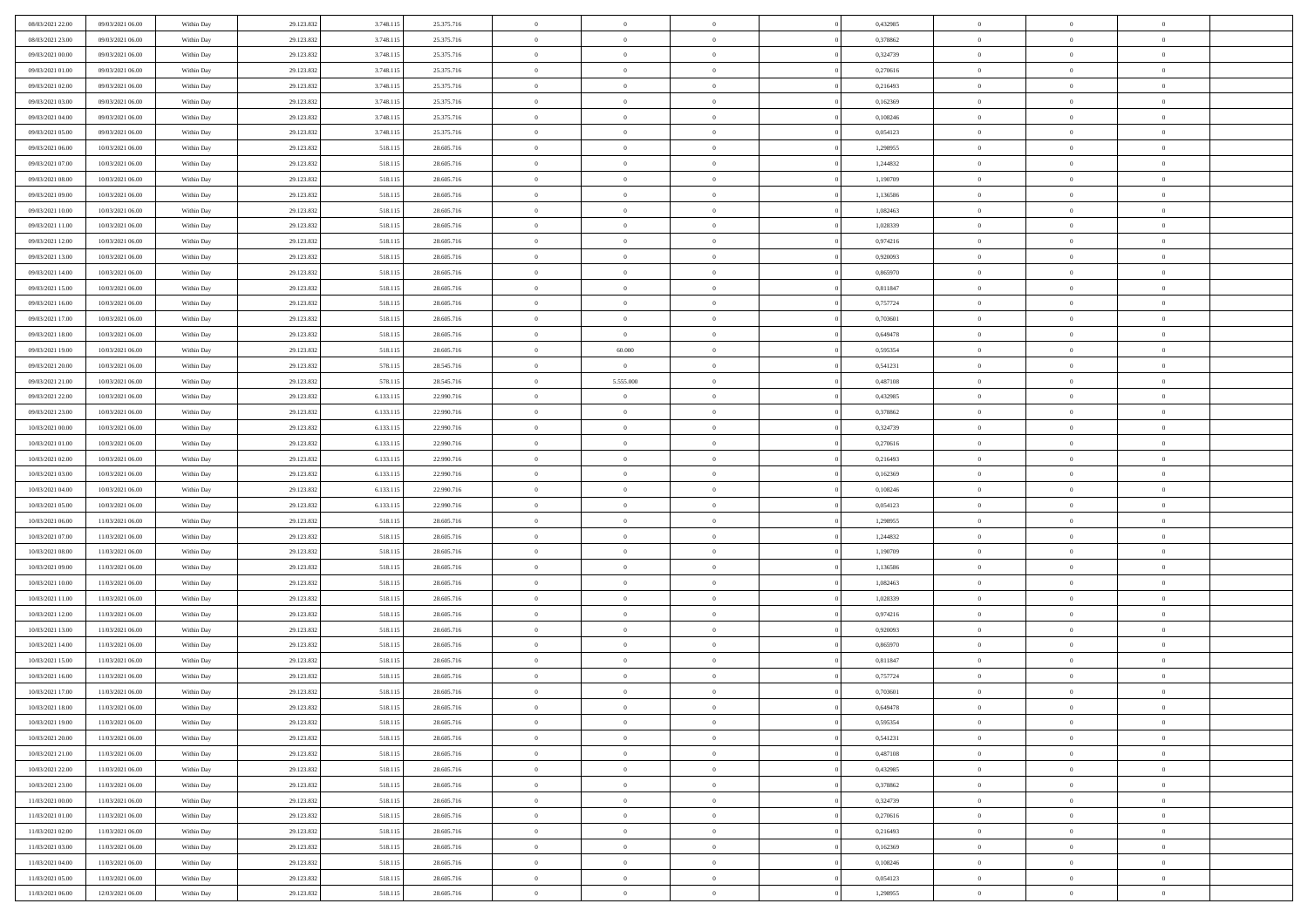| 11/03/2021 07:00 | 12/03/2021 06:00 | Within Day | 29.123.832 | 518.115 | 28.605.716 | $\,$ 0 $\,$    | $\overline{0}$ | $\overline{0}$ |          | 1,244832 | $\bf{0}$       | $\overline{0}$ | $\,0\,$        |  |
|------------------|------------------|------------|------------|---------|------------|----------------|----------------|----------------|----------|----------|----------------|----------------|----------------|--|
| 11/03/2021 08:00 | 12/03/2021 06:00 | Within Day | 29.123.832 | 518.115 | 28.605.716 | $\overline{0}$ | $\overline{0}$ | $\mathbf{0}$   |          | 1,190709 | $\theta$       | $\overline{0}$ | $\theta$       |  |
| 11/03/2021 09:00 | 12/03/2021 06:00 | Within Day | 29.123.832 | 518.115 | 28.605.716 | $\theta$       | $\overline{0}$ | $\overline{0}$ |          | 1,136586 | $\mathbf{0}$   | $\overline{0}$ | $\overline{0}$ |  |
| 11/03/2021 10:00 | 12/03/2021 06:00 | Within Day | 29.123.832 | 518.115 | 28.605.716 | $\,$ 0 $\,$    | $\overline{0}$ | $\overline{0}$ |          | 1,082463 | $\mathbf{0}$   | $\overline{0}$ | $\bf{0}$       |  |
| 11/03/2021 11:00 | 12/03/2021 06:00 | Within Day | 29.123.832 | 518.115 | 28.605.716 | $\,$ 0         | $\overline{0}$ | $\mathbf{0}$   |          | 1,028339 | $\bf{0}$       | $\bf{0}$       | $\,0\,$        |  |
| 11/03/2021 12:00 | 12/03/2021 06:00 | Within Day | 29.123.832 | 518.115 | 28.605.716 | $\theta$       | $\overline{0}$ | $\mathbf{0}$   |          | 0,974216 | $\mathbf{0}$   | $\overline{0}$ | $\overline{0}$ |  |
| 11/03/2021 13:00 | 12/03/2021 06:00 | Within Day | 29.123.832 | 518.115 | 28.605.716 | $\,$ 0 $\,$    | $\overline{0}$ | $\overline{0}$ |          | 0,920093 | $\bf{0}$       | $\overline{0}$ | $\bf{0}$       |  |
| 11/03/2021 14:00 | 12/03/2021 06:00 | Within Day | 29.123.832 | 518.115 | 28.605.716 | $\,$ 0         | $\overline{0}$ | $\mathbf{0}$   |          | 0,865970 | $\,$ 0 $\,$    | $\overline{0}$ | $\overline{0}$ |  |
| 11/03/2021 15:00 | 12/03/2021 06:00 | Within Day | 29.123.832 | 518.115 | 28.605.716 | $\theta$       | $\overline{0}$ | $\mathbf{0}$   |          | 0,811847 | $\mathbf{0}$   | $\overline{0}$ | $\overline{0}$ |  |
| 11/03/2021 16:00 | 12/03/2021 06:00 | Within Day | 29.123.832 | 518.115 | 28.605.716 | $\,$ 0 $\,$    | $\overline{0}$ | $\Omega$       |          | 0,757724 | $\bf{0}$       | $\overline{0}$ | $\bf{0}$       |  |
| 11/03/2021 17:00 | 12/03/2021 06:00 | Within Day | 29.123.832 | 518.115 | 28.605.716 | $\bf{0}$       | $\overline{0}$ | $\mathbf{0}$   |          | 0,703601 | $\bf{0}$       | $\overline{0}$ | $\theta$       |  |
| 11/03/2021 18:00 | 12/03/2021 06:00 | Within Day | 29.123.832 | 518.115 | 28.605.716 | $\theta$       | $\overline{0}$ | $\overline{0}$ |          | 0,649478 | $\mathbf{0}$   | $\overline{0}$ | $\overline{0}$ |  |
| 11/03/2021 19:00 | 12/03/2021 06:00 | Within Day | 29.123.832 | 518.115 | 28.605.716 | $\,$ 0 $\,$    | $\overline{0}$ | $\overline{0}$ |          | 0,595354 | $\bf{0}$       | $\overline{0}$ | $\bf{0}$       |  |
| 11/03/2021 20:00 | 12/03/2021 06:00 | Within Day | 29.123.832 | 518.115 | 28.605.716 | $\,$ 0         | $\overline{0}$ | $\mathbf{0}$   |          | 0,541231 | $\bf{0}$       | $\mathbf{0}$   | $\bf{0}$       |  |
| 11/03/2021 21:00 | 12/03/2021 06:00 | Within Day | 29.123.832 | 518.115 | 28.605.716 | $\overline{0}$ | $\overline{0}$ | $\overline{0}$ |          | 0,487108 | $\mathbf{0}$   | $\overline{0}$ | $\overline{0}$ |  |
| 11/03/2021 22:00 | 12/03/2021 06:00 | Within Day | 29.123.832 | 518.115 | 28.605.716 | $\,$ 0 $\,$    | $\overline{0}$ | $\Omega$       |          | 0,432985 | $\bf{0}$       | $\overline{0}$ | $\bf{0}$       |  |
| 11/03/2021 23:00 | 12/03/2021 06:00 | Within Day | 29.123.832 | 518.115 | 28.605.716 | $\,$ 0 $\,$    | $\overline{0}$ | $\mathbf{0}$   |          | 0,378862 | $\,$ 0 $\,$    | $\overline{0}$ | $\theta$       |  |
| 12/03/2021 00:00 | 12/03/2021 06:00 | Within Day | 29.123.832 | 518.115 | 28.605.716 | $\theta$       | $\overline{0}$ | $\mathbf{0}$   |          | 0,324739 | $\mathbf{0}$   | $\overline{0}$ | $\overline{0}$ |  |
| 12/03/2021 01:00 | 12/03/2021 06:00 | Within Day | 29.123.832 | 518.115 | 28.605.716 | $\,$ 0 $\,$    | $\overline{0}$ | $\overline{0}$ |          | 0,270616 | $\bf{0}$       | $\overline{0}$ | $\bf{0}$       |  |
| 12/03/2021 02:00 | 12/03/2021 06:00 | Within Day | 29.123.832 | 518.115 | 28.605.716 | $\bf{0}$       | $\overline{0}$ | $\mathbf{0}$   |          | 0,216493 | $\bf{0}$       | $\overline{0}$ | $\bf{0}$       |  |
| 12/03/2021 03:00 | 12/03/2021 06:00 | Within Day | 29.123.832 | 518.115 | 28.605.716 | $\theta$       | $\overline{0}$ | $\overline{0}$ |          | 0,162369 | $\mathbf{0}$   | $\overline{0}$ | $\overline{0}$ |  |
| 12/03/2021 04:00 | 12/03/2021 06:00 | Within Day | 29.123.832 | 518.115 | 28.605.716 | $\,$ 0 $\,$    | $\overline{0}$ | $\overline{0}$ |          | 0,108246 | $\bf{0}$       | $\overline{0}$ | $\bf{0}$       |  |
| 12/03/2021 05:00 | 12/03/2021 06:00 | Within Day | 29.123.832 | 518.115 | 28.605.716 | $\,$ 0         | $\overline{0}$ | $\mathbf{0}$   |          | 0,054123 | $\,$ 0 $\,$    | $\bf{0}$       | $\,0\,$        |  |
| 12/03/2021 06:00 | 13/03/2021 06:00 | Within Day | 29.123.832 | 518.115 | 28.605.716 | $\theta$       | $\overline{0}$ | $\mathbf{0}$   |          | 1,298955 | $\mathbf{0}$   | $\overline{0}$ | $\overline{0}$ |  |
| 12/03/2021 07:00 | 13/03/2021 06:00 | Within Day | 29.123.832 | 518.115 | 28.605.716 | $\,$ 0 $\,$    | $\overline{0}$ | $\overline{0}$ |          | 1,244832 | $\bf{0}$       | $\overline{0}$ | $\bf{0}$       |  |
| 12/03/2021 08:00 | 13/03/2021 06:00 | Within Day | 29.123.832 | 518.115 | 28.605.716 | $\,$ 0         | $\overline{0}$ | $\mathbf{0}$   |          | 1,190709 | $\mathbf{0}$   | $\overline{0}$ | $\overline{0}$ |  |
| 12/03/2021 09:00 | 13/03/2021 06:00 | Within Day | 29.123.832 | 518.115 | 28.605.716 | $\theta$       | $\overline{0}$ | $\mathbf{0}$   |          | 1,136586 | $\mathbf{0}$   | $\overline{0}$ | $\overline{0}$ |  |
| 12/03/2021 10:00 | 13/03/2021 06:00 | Within Day | 29.123.832 | 518.115 | 28.605.716 | $\,$ 0 $\,$    | $\overline{0}$ | $\Omega$       |          | 1,082463 | $\bf{0}$       | $\overline{0}$ | $\bf{0}$       |  |
| 12/03/2021 11:00 | 13/03/2021 06:00 | Within Day | 29.123.832 | 518.115 | 28.605.716 | $\bf{0}$       | $\overline{0}$ | $\mathbf{0}$   |          | 1,028339 | $\bf{0}$       | $\mathbf{0}$   | $\overline{0}$ |  |
| 12/03/2021 12:00 | 13/03/2021 06:00 | Within Day | 29.123.832 | 518.115 | 28.605.716 | $\theta$       | $\overline{0}$ | $\overline{0}$ |          | 0,974216 | $\mathbf{0}$   | $\overline{0}$ | $\overline{0}$ |  |
| 12/03/2021 13:00 | 13/03/2021 06:00 | Within Day | 29.123.832 | 518.115 | 28.605.716 | $\,$ 0 $\,$    | $\overline{0}$ | $\overline{0}$ |          | 0,920093 | $\,$ 0         | $\overline{0}$ | $\,$ 0 $\,$    |  |
| 12/03/2021 14:00 | 13/03/2021 06:00 | Within Day | 29.123.832 | 518.115 | 28.605.716 | $\,$ 0         | $\overline{0}$ | $\mathbf{0}$   |          | 0,865970 | $\bf{0}$       | $\bf{0}$       | $\bf{0}$       |  |
| 12/03/2021 15:00 | 13/03/2021 06:00 | Within Day | 29.123.832 | 518.115 | 28.605.716 | $\overline{0}$ | $\overline{0}$ | $\overline{0}$ |          | 0,811847 | $\mathbf{0}$   | $\overline{0}$ | $\overline{0}$ |  |
| 12/03/2021 16:00 | 13/03/2021 06:00 | Within Day | 29.123.832 | 518.115 | 28.605.716 | $\,$ 0 $\,$    | $\overline{0}$ | $\overline{0}$ |          | 0,757724 | $\,$ 0         | $\overline{0}$ | $\theta$       |  |
| 12/03/2021 17:00 | 13/03/2021 06:00 | Within Day | 29.123.832 | 518.115 | 28.605.716 | $\bf{0}$       | $\overline{0}$ | $\mathbf{0}$   |          | 0,703601 | $\mathbf{0}$   | $\overline{0}$ | $\overline{0}$ |  |
| 12/03/2021 18:00 | 13/03/2021 06:00 | Within Day | 29.123.832 | 518.115 | 28.605.716 | $\theta$       | $\overline{0}$ | $\mathbf{0}$   |          | 0,649478 | $\mathbf{0}$   | $\overline{0}$ | $\overline{0}$ |  |
| 12/03/2021 19:00 | 13/03/2021 06:00 | Within Day | 29.123.832 | 518.115 | 28.605.716 | $\theta$       | $\overline{0}$ | $\overline{0}$ |          | 0,595354 | $\,$ 0 $\,$    | $\overline{0}$ | $\theta$       |  |
| 12/03/2021 20:00 | 13/03/2021 06:00 | Within Day | 29.123.832 | 518.115 | 28.605.716 | $\bf{0}$       | $\overline{0}$ | $\mathbf{0}$   |          | 0,541231 | $\bf{0}$       | $\bf{0}$       | $\bf{0}$       |  |
| 12/03/2021 21:00 | 13/03/2021 06:00 | Within Day | 29.123.832 | 518.115 | 28.605.716 | $\theta$       | $\overline{0}$ | $\overline{0}$ |          | 0,487108 | $\mathbf{0}$   | $\overline{0}$ | $\overline{0}$ |  |
| 12/03/2021 22:00 | 13/03/2021 06:00 | Within Day | 29.123.832 | 518.115 | 28.605.716 | $\,$ 0 $\,$    | $\overline{0}$ | $\overline{0}$ |          | 0,432985 | $\,$ 0         | $\overline{0}$ | $\,$ 0 $\,$    |  |
| 12/03/2021 23:00 | 13/03/2021 06:00 | Within Day | 29.123.832 | 518.115 | 28.605.716 | $\,$ 0 $\,$    | $\,$ 0 $\,$    | $\overline{0}$ |          | 0,378862 | $\,$ 0 $\,$    | $\overline{0}$ | $\bf{0}$       |  |
| 13/03/2021 00:00 | 13/03/2021 06:00 | Within Day | 29.123.832 | 518.115 | 28.605.716 | $\theta$       | $\overline{0}$ | $\mathbf{0}$   |          | 0,324739 | $\mathbf{0}$   | $\overline{0}$ | $\overline{0}$ |  |
| 13/03/2021 01:00 | 13/03/2021 06:00 | Within Day | 29.123.832 | 518.115 | 28.605.716 | $\theta$       | $\overline{0}$ | $\overline{0}$ |          | 0,270616 | $\,$ 0         | $\overline{0}$ | $\theta$       |  |
| 13/03/2021 02:00 | 13/03/2021 06:00 | Within Day | 29.123.832 | 518.115 | 28.605.716 | $\,$ 0         | $\,$ 0 $\,$    | $\mathbf{0}$   |          | 0,216493 | $\,$ 0 $\,$    | $\overline{0}$ | $\bf{0}$       |  |
| 13/03/2021 03:00 | 13/03/2021 06:00 | Within Day | 29.123.832 | 518.115 | 28.605.716 | $\overline{0}$ | $\theta$       |                |          | 0,162369 | $\overline{0}$ | $\theta$       | $\theta$       |  |
| 13/03/2021 04:00 | 13/03/2021 06:00 | Within Day | 29.123.832 | 518.115 | 28.605.716 | $\,$ 0 $\,$    | $\overline{0}$ | $\overline{0}$ |          | 0,108246 | $\,$ 0 $\,$    | $\bf{0}$       | $\theta$       |  |
| 13/03/2021 05:00 | 13/03/2021 06:00 | Within Day | 29.123.832 | 518.115 | 28.605.716 | $\bf{0}$       | $\,$ 0 $\,$    | $\overline{0}$ |          | 0,054123 | $\,$ 0 $\,$    | $\overline{0}$ | $\overline{0}$ |  |
| 13/03/2021 06:00 | 14/03/2021 06:00 | Within Day | 29.123.832 | 518.115 | 28.605.716 | $\mathbf{0}$   | $\overline{0}$ | $\overline{0}$ |          | 1,298955 | $\,$ 0 $\,$    | $\bf{0}$       | $\mathbf{0}$   |  |
| 13/03/2021 07:00 | 14/03/2021 06:00 | Within Day | 29.123.832 | 518.115 | 28.605.716 | $\,$ 0 $\,$    | $\overline{0}$ | $\overline{0}$ | $\theta$ | 1,244832 | $\,$ 0 $\,$    | $\bf{0}$       | $\,$ 0 $\,$    |  |
| 13/03/2021 08:00 | 14/03/2021 06:00 | Within Day | 29.123.832 | 518.115 | 28.605.716 | $\,$ 0 $\,$    | $\,$ 0 $\,$    | $\overline{0}$ |          | 1,190709 | $\,$ 0 $\,$    | $\overline{0}$ | $\overline{0}$ |  |
| 13/03/2021 09:00 | 14/03/2021 06:00 | Within Day | 29.123.832 | 518.115 | 28.605.716 | $\mathbf{0}$   | $\overline{0}$ | $\overline{0}$ |          | 1,136586 | $\mathbf{0}$   | $\overline{0}$ | $\overline{0}$ |  |
| 13/03/2021 10:00 | 14/03/2021 06:00 | Within Day | 29.123.832 | 518.115 | 28.605.716 | $\,$ 0 $\,$    | $\overline{0}$ | $\overline{0}$ |          | 1,082463 | $\,$ 0 $\,$    | $\overline{0}$ | $\,$ 0 $\,$    |  |
| 13/03/2021 11:00 | 14/03/2021 06:00 | Within Day | 29.123.832 | 518.115 | 28.605.716 | $\overline{0}$ | $\overline{0}$ | $\overline{0}$ |          | 1,028339 | $\,$ 0 $\,$    | $\overline{0}$ | $\overline{0}$ |  |
| 13/03/2021 12:00 | 14/03/2021 06:00 | Within Day | 29.123.832 | 518.115 | 28.605.716 | $\mathbf{0}$   | $\overline{0}$ | $\overline{0}$ |          | 0,974216 | $\mathbf{0}$   | $\bf{0}$       | $\overline{0}$ |  |
| 13/03/2021 13:00 | 14/03/2021 06:00 | Within Day | 29.123.832 | 518.115 | 28.605.716 | $\,$ 0 $\,$    | $\overline{0}$ | $\overline{0}$ |          | 0,920093 | $\,$ 0 $\,$    | $\mathbf{0}$   | $\,$ 0 $\,$    |  |
| 13/03/2021 14:00 | 14/03/2021 06:00 | Within Day | 29.123.832 | 518.115 | 28.605.716 | $\,$ 0 $\,$    | $\,$ 0 $\,$    | $\overline{0}$ |          | 0,865970 | $\,$ 0 $\,$    | $\overline{0}$ | $\overline{0}$ |  |
| 13/03/2021 15:00 | 14/03/2021 06:00 | Within Day | 29.123.832 | 518.115 | 28.605.716 | $\theta$       | $\overline{0}$ | $\overline{0}$ |          | 0,811847 | $\mathbf{0}$   | $\overline{0}$ | $\overline{0}$ |  |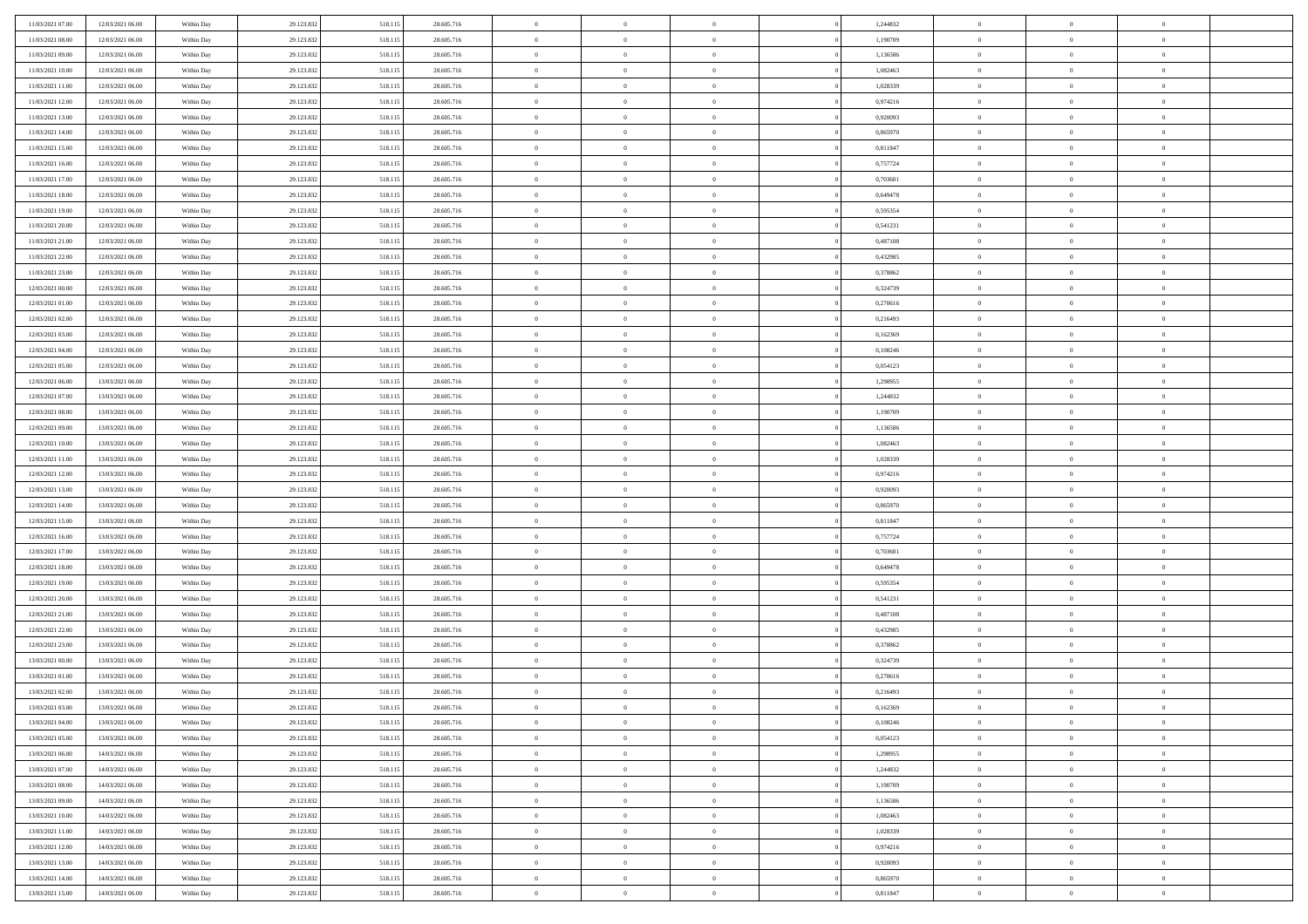| 13/03/2021 16:00 | 14/03/2021 06:00 | Within Day | 29.123.832 | 518.115 | 28.605.716 | $\bf{0}$       | $\bf{0}$       | $\theta$       |          | 0,757724 | $\bf{0}$       | $\overline{0}$ | $\,0\,$        |  |
|------------------|------------------|------------|------------|---------|------------|----------------|----------------|----------------|----------|----------|----------------|----------------|----------------|--|
| 13/03/2021 17:00 | 14/03/2021 06:00 | Within Day | 29.123.832 | 518.115 | 28.605.716 | $\overline{0}$ | $\overline{0}$ | $\overline{0}$ |          | 0.703601 | $\overline{0}$ | $\overline{0}$ | $\theta$       |  |
| 13/03/2021 18:00 | 14/03/2021 06:00 | Within Dav | 29.123.832 | 518.115 | 28.605.716 | $\mathbf{0}$   | $\overline{0}$ | $\overline{0}$ |          | 0,649478 | $\mathbf{0}$   | $\overline{0}$ | $\overline{0}$ |  |
| 13/03/2021 19:00 | 14/03/2021 06:00 | Within Day | 29.123.832 | 518.115 | 28.605.716 | $\bf{0}$       | $\overline{0}$ | $\overline{0}$ |          | 0,595354 | $\bf{0}$       | $\overline{0}$ | $\bf{0}$       |  |
| 13/03/2021 20:00 | 14/03/2021 06:00 | Within Day | 29.123.832 | 518.115 | 28.605.716 | $\bf{0}$       | $\bf{0}$       | $\overline{0}$ |          | 0,541231 | $\bf{0}$       | $\bf{0}$       | $\,0\,$        |  |
| 13/03/2021 21:00 | 14/03/2021 06:00 | Within Dav | 29.123.832 | 518.115 | 28.605.716 | $\overline{0}$ | $\overline{0}$ | $\overline{0}$ |          | 0,487108 | $\mathbf{0}$   | $\overline{0}$ | $\overline{0}$ |  |
| 13/03/2021 22.00 | 14/03/2021 06:00 | Within Day | 29.123.832 | 518.115 | 28.605.716 | $\bf{0}$       | $\bf{0}$       | $\overline{0}$ |          | 0,432985 | $\bf{0}$       | $\overline{0}$ | $\,0\,$        |  |
| 13/03/2021 23:00 | 14/03/2021 06:00 | Within Day | 29.123.832 | 518.115 | 28.605.716 | $\overline{0}$ | $\overline{0}$ | $\overline{0}$ |          | 0,378862 | $\,$ 0 $\,$    | $\overline{0}$ | $\overline{0}$ |  |
| 14/03/2021 00:00 | 14/03/2021 06:00 | Within Day | 29.123.832 | 518.115 | 28.605.716 | $\mathbf{0}$   | $\overline{0}$ | $\overline{0}$ |          | 0,324739 | $\mathbf{0}$   | $\overline{0}$ | $\overline{0}$ |  |
| 14/03/2021 01:00 | 14/03/2021 06:00 | Within Day | 29.123.832 | 518.115 | 28.605.716 | $\bf{0}$       | $\bf{0}$       | $\overline{0}$ |          | 0,270616 | $\bf{0}$       | $\overline{0}$ | $\,0\,$        |  |
| 14/03/2021 02:00 | 14/03/2021 06:00 | Within Day | 29.123.832 | 518.115 | 28.605.716 | $\bf{0}$       | $\overline{0}$ | $\overline{0}$ |          | 0,216493 | $\bf{0}$       | $\overline{0}$ | $\theta$       |  |
| 14/03/2021 03:00 | 14/03/2021 06:00 | Within Dav | 29.123.832 | 518.115 | 28.605.716 | $\mathbf{0}$   | $\overline{0}$ | $\overline{0}$ |          | 0,162369 | $\mathbf{0}$   | $\overline{0}$ | $\overline{0}$ |  |
| 14/03/2021 04:00 | 14/03/2021 06:00 | Within Day | 29.123.832 | 518.115 | 28.605.716 | $\bf{0}$       | $\overline{0}$ | $\bf{0}$       |          | 0,108246 | $\bf{0}$       | $\overline{0}$ | $\bf{0}$       |  |
| 14/03/2021 05:00 | 14/03/2021 06:00 | Within Day | 29.123.832 | 518.115 | 28.605.716 | $\bf{0}$       | $\overline{0}$ | $\overline{0}$ |          | 0,054123 | $\bf{0}$       | $\mathbf{0}$   | $\,0\,$        |  |
| 14/03/2021 06:00 | 15/03/2021 06:00 | Within Dav | 29.123.832 | 518.115 | 28.605.716 | $\overline{0}$ | $\overline{0}$ | $\overline{0}$ |          | 1,298955 | $\mathbf{0}$   | $\overline{0}$ | $\overline{0}$ |  |
| 14/03/2021 07:00 | 15/03/2021 06:00 | Within Day | 29.123.832 | 518.115 | 28.605.716 | $\bf{0}$       | $\bf{0}$       | $\overline{0}$ |          | 1,244832 | $\bf{0}$       | $\overline{0}$ | $\bf{0}$       |  |
| 14/03/2021 08:00 | 15/03/2021 06:00 | Within Day | 29.123.832 | 518.115 | 28.605.716 | $\bf{0}$       | $\overline{0}$ | $\overline{0}$ |          | 1,190709 | $\,$ 0 $\,$    | $\overline{0}$ | $\theta$       |  |
| 14/03/2021 09:00 | 15/03/2021 06:00 | Within Day | 29.123.832 | 518.115 | 28.605.716 | $\mathbf{0}$   | $\overline{0}$ | $\overline{0}$ |          | 1,136586 | $\mathbf{0}$   | $\overline{0}$ | $\overline{0}$ |  |
| 14/03/2021 11:00 | 15/03/2021 06:00 | Within Day | 29.123.832 | 518.115 | 28.605.716 | $\bf{0}$       | $\bf{0}$       | $\overline{0}$ |          | 1,028339 | $\bf{0}$       | $\overline{0}$ | $\,0\,$        |  |
| 14/03/2021 12:00 | 15/03/2021 06:00 | Within Day | 29.123.832 | 518.115 | 28.605.716 | $\bf{0}$       | $\overline{0}$ | $\overline{0}$ |          | 0,974216 | $\bf{0}$       | $\overline{0}$ | $\overline{0}$ |  |
| 14/03/2021 13:00 | 15/03/2021 06:00 | Within Dav | 29.123.832 | 518.115 | 28.605.716 | $\mathbf{0}$   | $\overline{0}$ | $\overline{0}$ |          | 0,920093 | $\mathbf{0}$   | $\overline{0}$ | $\overline{0}$ |  |
| 14/03/2021 14:00 | 15/03/2021 06:00 | Within Day | 29.123.832 | 518.115 | 28.605.716 | $\bf{0}$       | $\overline{0}$ | $\overline{0}$ |          | 0,865970 | $\bf{0}$       | $\overline{0}$ | $\bf{0}$       |  |
| 14/03/2021 15:00 | 15/03/2021 06:00 | Within Day | 29.123.832 | 518.115 | 28.605.716 | $\bf{0}$       | $\bf{0}$       | $\overline{0}$ |          | 0,811847 | $\bf{0}$       | $\overline{0}$ | $\,0\,$        |  |
| 14/03/2021 16:00 | 15/03/2021 06:00 | Within Dav | 29.123.832 | 518.115 | 28.605.716 | $\mathbf{0}$   | $\overline{0}$ | $\overline{0}$ |          | 0,757724 | $\mathbf{0}$   | $\overline{0}$ | $\overline{0}$ |  |
| 14/03/2021 17:00 | 15/03/2021 06:00 | Within Day | 29.123.832 | 518.115 | 28.605.716 | $\bf{0}$       | $\bf{0}$       | $\overline{0}$ |          | 0,703601 | $\bf{0}$       | $\overline{0}$ | $\bf{0}$       |  |
| 14/03/2021 18:00 | 15/03/2021 06:00 | Within Day | 29.123.832 | 518.115 | 28.605.716 | $\bf{0}$       | $\overline{0}$ | $\overline{0}$ |          | 0,649478 | $\bf{0}$       | $\mathbf{0}$   | $\overline{0}$ |  |
| 14/03/2021 19:00 | 15/03/2021 06:00 | Within Day | 29.123.832 | 518.115 | 28.605.716 | $\mathbf{0}$   | $\overline{0}$ | $\overline{0}$ |          | 0,595354 | $\mathbf{0}$   | $\overline{0}$ | $\overline{0}$ |  |
| 14/03/2021 20:00 | 15/03/2021 06:00 | Within Day | 29.123.832 | 518.115 | 28.605.716 | $\bf{0}$       | $\bf{0}$       | $\overline{0}$ |          | 0,541231 | $\bf{0}$       | $\overline{0}$ | $\,0\,$        |  |
| 14/03/2021 21:00 | 15/03/2021 06:00 | Within Day | 29.123.832 | 518.115 | 28.605.716 | $\bf{0}$       | $\overline{0}$ | $\overline{0}$ |          | 0,487108 | $\bf{0}$       | $\bf{0}$       | $\bf{0}$       |  |
| 14/03/2021 22:00 | 15/03/2021 06:00 | Within Dav | 29.123.832 | 518.115 | 28.605.716 | $\mathbf{0}$   | $\overline{0}$ | $\overline{0}$ |          | 0,432985 | $\mathbf{0}$   | $\overline{0}$ | $\overline{0}$ |  |
| 14/03/2021 23:00 | 15/03/2021 06:00 | Within Day | 29.123.832 | 518.115 | 28.605.716 | $\bf{0}$       | $\overline{0}$ | $\theta$       |          | 0,378862 | $\,$ 0         | $\overline{0}$ | $\theta$       |  |
| 15/03/2021 00:00 | 15/03/2021 06:00 | Within Day | 29.123.832 | 518.115 | 28.605.716 | $\bf{0}$       | $\bf{0}$       | $\overline{0}$ |          | 0,324739 | $\bf{0}$       | $\overline{0}$ | $\bf{0}$       |  |
| 15/03/2021 01:00 | 15/03/2021 06:00 | Within Dav | 29.123.832 | 518.115 | 28.605.716 | $\overline{0}$ | $\overline{0}$ | $\overline{0}$ |          | 0,270616 | $\mathbf{0}$   | $\overline{0}$ | $\overline{0}$ |  |
| 15/03/2021 02:00 | 15/03/2021 06:00 | Within Day | 29.123.832 | 518.115 | 28.605.716 | $\bf{0}$       | $\overline{0}$ | $\theta$       |          | 0,216493 | $\,$ 0         | $\overline{0}$ | $\theta$       |  |
| 15/03/2021 03:00 | 15/03/2021 06:00 | Within Day | 29.123.832 | 518.115 | 28.605.716 | $\overline{0}$ | $\overline{0}$ | $\overline{0}$ |          | 0,162369 | $\bf{0}$       | $\overline{0}$ | $\overline{0}$ |  |
| 15/03/2021 04:00 | 15/03/2021 06:00 | Within Day | 29.123.832 | 518.115 | 28.605.716 | $\mathbf{0}$   | $\overline{0}$ | $\overline{0}$ |          | 0,108246 | $\mathbf{0}$   | $\overline{0}$ | $\overline{0}$ |  |
| 15/03/2021 05:00 | 15/03/2021 06:00 | Within Day | 29.123.832 | 518.115 | 28.605.716 | $\bf{0}$       | $\overline{0}$ | $\theta$       |          | 0,054123 | $\,$ 0         | $\overline{0}$ | $\theta$       |  |
| 15/03/2021 06:00 | 16/03/2021 06:00 | Within Day | 29.123.832 | 518.115 | 28.605.716 | $\bf{0}$       | $\overline{0}$ | $\overline{0}$ |          | 1,298955 | $\bf{0}$       | $\overline{0}$ | $\bf{0}$       |  |
| 15/03/2021 07:00 | 16/03/2021 06:00 | Within Dav | 29.123.832 | 518.115 | 28.605.716 | $\mathbf{0}$   | $\overline{0}$ | $\overline{0}$ |          | 1,244832 | $\mathbf{0}$   | $\overline{0}$ | $\overline{0}$ |  |
| 15/03/2021 08:00 | 16/03/2021 06:00 | Within Day | 29.123.832 | 518.115 | 28.605.716 | $\,0\,$        | $\overline{0}$ | $\theta$       |          | 1,190709 | $\,$ 0         | $\overline{0}$ | $\theta$       |  |
| 15/03/2021 09:00 | 16/03/2021 06:00 | Within Day | 29.123.832 | 518.115 | 28.605.716 | $\bf{0}$       | $\overline{0}$ | $\overline{0}$ |          | 1,136586 | $\bf{0}$       | $\overline{0}$ | $\bf{0}$       |  |
| 15/03/2021 10:00 | 16/03/2021 06:00 | Within Dav | 29.123.832 | 518.115 | 28.605.716 | $\mathbf{0}$   | $\overline{0}$ | $\overline{0}$ |          | 1,082463 | $\mathbf{0}$   | $\overline{0}$ | $\overline{0}$ |  |
| 15/03/2021 11:00 | 16/03/2021 06:00 | Within Day | 29.123.832 | 518.115 | 28.605.716 | $\bf{0}$       | $\overline{0}$ | $\theta$       |          | 1,028339 | $\,$ 0         | $\overline{0}$ | $\theta$       |  |
| 15/03/2021 12:00 | 16/03/2021 06:00 | Within Day | 29.123.832 | 518.115 | 28.605.716 | $\bf{0}$       | $\overline{0}$ | $\overline{0}$ |          | 0,974216 | $\bf{0}$       | $\overline{0}$ | $\bf{0}$       |  |
| 15/03/2021 13:00 | 16/03/2021 06:00 | Within Day | 29.123.832 | 518.115 | 28.605.716 | $\bf{0}$       | $\overline{0}$ |                |          | 0,920093 | $\overline{0}$ | $\theta$       | $\theta$       |  |
| 15/03/2021 14:00 | 16/03/2021 06:00 | Within Day | 29.123.832 | 518.115 | 28.605.716 | $\,0\,$        | $\overline{0}$ | $\theta$       |          | 0,865970 | $\,$ 0 $\,$    | $\bf{0}$       | $\theta$       |  |
| 15/03/2021 15:00 | 16/03/2021 06:00 | Within Day | 29.123.832 | 518.115 | 28.605.716 | $\overline{0}$ | $\overline{0}$ | $\overline{0}$ |          | 0,811847 | $\overline{0}$ | $\overline{0}$ | $\overline{0}$ |  |
| 15/03/2021 16:00 | 16/03/2021 06:00 | Within Day | 29.123.832 | 518.115 | 28.605.716 | $\bf{0}$       | $\overline{0}$ | $\overline{0}$ |          | 0,757724 | $\overline{0}$ | $\bf{0}$       | $\mathbf{0}$   |  |
| 15/03/2021 17:00 | 16/03/2021 06:00 | Within Day | 29.123.832 | 518.115 | 28.605.716 | $\bf{0}$       | $\overline{0}$ | $\overline{0}$ | $\theta$ | 0,703601 | $\,$ 0 $\,$    | $\bf{0}$       | $\,$ 0 $\,$    |  |
| 15/03/2021 18:00 | 16/03/2021 06:00 | Within Day | 29.123.832 | 518.115 | 28.605.716 | $\bf{0}$       | $\overline{0}$ | $\overline{0}$ |          | 0,649478 | $\,$ 0 $\,$    | $\overline{0}$ | $\overline{0}$ |  |
| 15/03/2021 19:00 | 16/03/2021 06:00 | Within Day | 29.123.832 | 518.115 | 28.605.716 | $\bf{0}$       | $\overline{0}$ | $\overline{0}$ |          | 0,595354 | $\mathbf{0}$   | $\overline{0}$ | $\overline{0}$ |  |
| 15/03/2021 20:00 | 16/03/2021 06:00 | Within Day | 29.123.832 | 518.115 | 28.605.716 | $\,0\,$        | $\overline{0}$ | $\overline{0}$ | $\theta$ | 0,541231 | $\,$ 0 $\,$    | $\overline{0}$ | $\,$ 0 $\,$    |  |
| 15/03/2021 21:00 | 16/03/2021 06:00 | Within Day | 29.123.832 | 518.115 | 28.605.716 | $\bf{0}$       | $\overline{0}$ | $\overline{0}$ |          | 0,487108 | $\overline{0}$ | $\overline{0}$ | $\overline{0}$ |  |
| 15/03/2021 22:00 | 16/03/2021 06:00 | Within Day | 29.123.832 | 518.115 | 28.605.716 | $\bf{0}$       | $\overline{0}$ | $\overline{0}$ |          | 0,432985 | $\mathbf{0}$   | $\overline{0}$ | $\overline{0}$ |  |
| 15/03/2021 23:00 | 16/03/2021 06:00 | Within Day | 29.123.832 | 518.115 | 28.605.716 | $\,0\,$        | $\overline{0}$ | $\overline{0}$ |          | 0,378862 | $\,$ 0 $\,$    | $\mathbf{0}$   | $\,$ 0 $\,$    |  |
| 16/03/2021 00:00 | 16/03/2021 06:00 | Within Day | 29.123.832 | 518.115 | 28.605.716 | $\bf{0}$       | $\overline{0}$ | $\overline{0}$ |          | 0,324739 | $\mathbf{0}$   | $\mathbf{0}$   | $\overline{0}$ |  |
| 16/03/2021 01:00 | 16/03/2021 06:00 | Within Day | 29.123.832 | 518.115 | 28.605.716 | $\bf{0}$       | $\overline{0}$ | $\overline{0}$ |          | 0,270616 | $\mathbf{0}$   | $\overline{0}$ | $\overline{0}$ |  |
|                  |                  |            |            |         |            |                |                |                |          |          |                |                |                |  |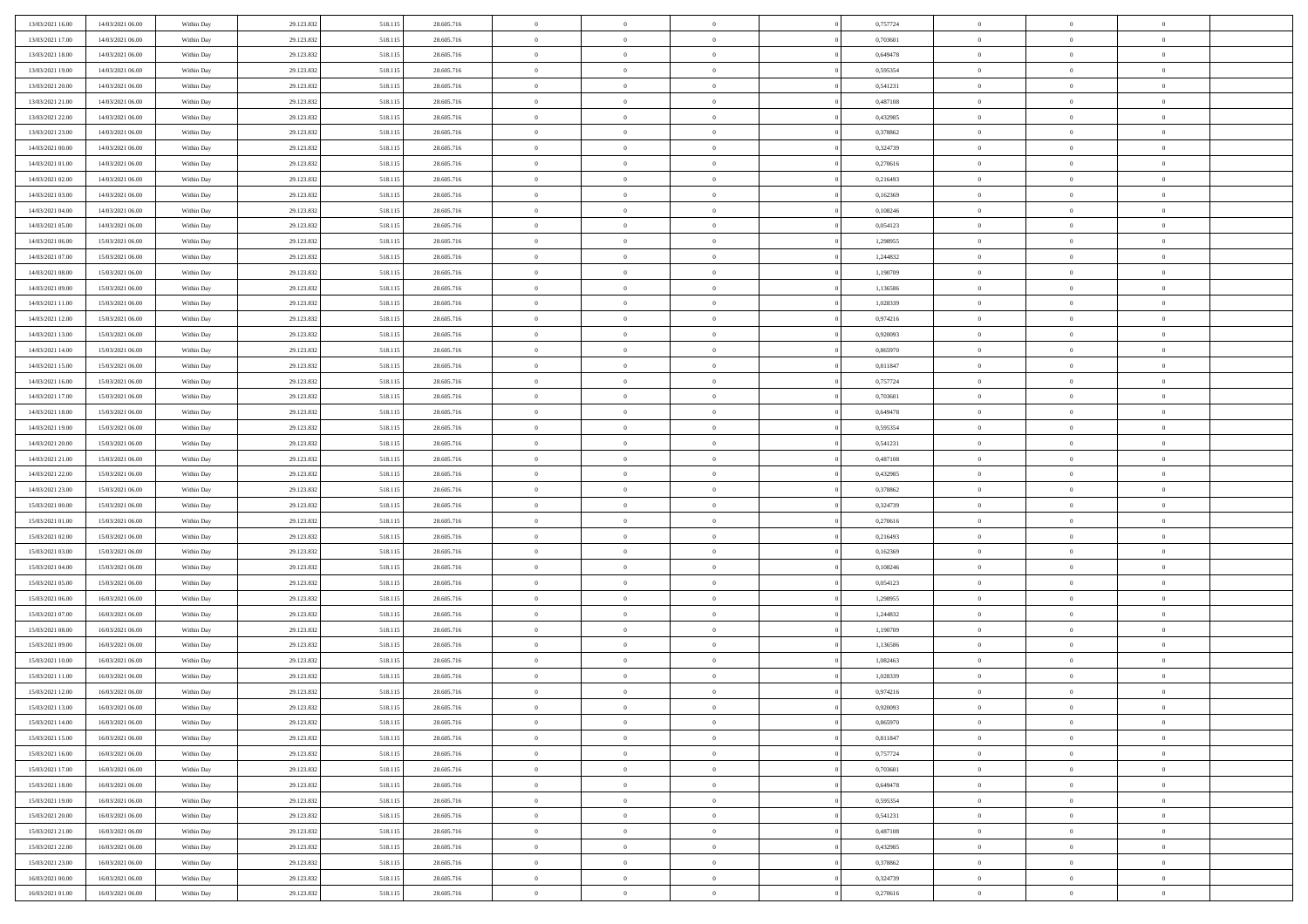| 16/03/2021 02:00 | 16/03/2021 06:00 | Within Day | 29.123.832 | 518.115 | 28.605.716 | $\,$ 0         | $\bf{0}$       | $\theta$       |          | 0,216493 | $\bf{0}$       | $\overline{0}$ | $\,0\,$        |  |
|------------------|------------------|------------|------------|---------|------------|----------------|----------------|----------------|----------|----------|----------------|----------------|----------------|--|
| 16/03/2021 03:00 | 16/03/2021 06:00 | Within Day | 29.123.832 | 518.115 | 28.605.716 | $\overline{0}$ | $\overline{0}$ | $\overline{0}$ |          | 0,162369 | $\overline{0}$ | $\overline{0}$ | $\theta$       |  |
| 16/03/2021 04:00 | 16/03/2021 06:00 | Within Dav | 29.123.832 | 518.115 | 28.605.716 | $\mathbf{0}$   | $\overline{0}$ | $\overline{0}$ |          | 0,108246 | $\mathbf{0}$   | $\overline{0}$ | $\overline{0}$ |  |
| 16/03/2021 05:00 | 16/03/2021 06:00 | Within Day | 29.123.832 | 518.115 | 28.605.716 | $\bf{0}$       | $\overline{0}$ | $\overline{0}$ |          | 0,054123 | $\bf{0}$       | $\overline{0}$ | $\bf{0}$       |  |
| 16/03/2021 06:00 | 17/03/2021 06:00 | Within Day | 29.123.832 | 518.115 | 28.605.716 | $\bf{0}$       | $\bf{0}$       | $\overline{0}$ |          | 1,298955 | $\bf{0}$       | $\bf{0}$       | $\,0\,$        |  |
| 16/03/2021 07:00 | 17/03/2021 06:00 | Within Dav | 29.123.832 | 518.115 | 28.605.716 | $\overline{0}$ | $\overline{0}$ | $\overline{0}$ |          | 1,244832 | $\mathbf{0}$   | $\overline{0}$ | $\overline{0}$ |  |
| 16/03/2021 08:00 | 17/03/2021 06:00 | Within Day | 29.123.832 | 518.115 | 28.605.716 | $\bf{0}$       | $\bf{0}$       | $\overline{0}$ |          | 1,190709 | $\bf{0}$       | $\overline{0}$ | $\,0\,$        |  |
| 16/03/2021 09:00 | 17/03/2021 06:00 | Within Day | 29.123.832 | 518.115 | 28.605.716 | $\overline{0}$ | $\overline{0}$ | $\overline{0}$ |          | 1,136586 | $\,$ 0 $\,$    | $\overline{0}$ | $\overline{0}$ |  |
| 16/03/2021 10:00 | 17/03/2021 06:00 | Within Day | 29.123.832 | 518.115 | 28.605.716 | $\mathbf{0}$   | $\overline{0}$ | $\overline{0}$ |          | 1,082463 | $\mathbf{0}$   | $\overline{0}$ | $\overline{0}$ |  |
| 16/03/2021 11:00 | 17/03/2021 06:00 | Within Day | 29.123.832 | 518.115 | 28.605.716 | $\bf{0}$       | $\bf{0}$       | $\overline{0}$ |          | 1,028339 | $\bf{0}$       | $\overline{0}$ | $\,0\,$        |  |
| 16/03/2021 12:00 | 17/03/2021 06:00 | Within Day | 29.123.832 | 518.115 | 28.605.716 | $\bf{0}$       | $\overline{0}$ | $\overline{0}$ |          | 0,974216 | $\bf{0}$       | $\overline{0}$ | $\theta$       |  |
| 16/03/2021 13:00 | 17/03/2021 06:00 | Within Dav | 29.123.832 | 518.115 | 28.605.716 | $\mathbf{0}$   | $\overline{0}$ | $\overline{0}$ |          | 0,920093 | $\mathbf{0}$   | $\overline{0}$ | $\overline{0}$ |  |
| 16/03/2021 14:00 | 17/03/2021 06:00 | Within Day | 29.123.832 | 518.115 | 28.605.716 | $\bf{0}$       | $\overline{0}$ | $\bf{0}$       |          | 0,865970 | $\bf{0}$       | $\overline{0}$ | $\overline{0}$ |  |
| 16/03/2021 15:00 | 17/03/2021 06:00 | Within Day | 29.123.832 | 518.115 | 28.605.716 | $\bf{0}$       | $\overline{0}$ | $\overline{0}$ |          | 0,811847 | $\bf{0}$       | $\mathbf{0}$   | $\,0\,$        |  |
| 16/03/2021 16:00 | 17/03/2021 06:00 | Within Dav | 29.123.832 | 518.115 | 28.605.716 | $\overline{0}$ | $\overline{0}$ | $\overline{0}$ |          | 0,757724 | $\mathbf{0}$   | $\overline{0}$ | $\overline{0}$ |  |
| 16/03/2021 17:00 | 17/03/2021 06:00 | Within Day | 29.123.832 | 518.115 | 28.605.716 | $\bf{0}$       | $\bf{0}$       | $\overline{0}$ |          | 0,703601 | $\bf{0}$       | $\overline{0}$ | $\bf{0}$       |  |
| 16/03/2021 18:00 | 17/03/2021 06:00 | Within Day | 29.123.832 | 518.115 | 28.605.716 | $\bf{0}$       | $\overline{0}$ | $\overline{0}$ |          | 0,649478 | $\,$ 0 $\,$    | $\overline{0}$ | $\theta$       |  |
| 16/03/2021 19:00 | 17/03/2021 06:00 | Within Day | 29.123.832 | 518.115 | 28.605.716 | $\mathbf{0}$   | $\overline{0}$ | $\overline{0}$ |          | 0,595354 | $\mathbf{0}$   | $\overline{0}$ | $\overline{0}$ |  |
| 16/03/2021 20:00 | 17/03/2021 06:00 | Within Day | 29.123.832 | 518.115 | 28.605.716 | $\bf{0}$       | $\bf{0}$       | $\overline{0}$ |          | 0,541231 | $\bf{0}$       | $\overline{0}$ | $\,0\,$        |  |
| 16/03/2021 21:00 | 17/03/2021 06:00 | Within Day | 29.123.832 | 518.115 | 28.605.716 | $\bf{0}$       | $\overline{0}$ | $\overline{0}$ |          | 0,487108 | $\bf{0}$       | $\overline{0}$ | $\bf{0}$       |  |
| 16/03/2021 22:00 | 17/03/2021 06:00 | Within Dav | 29.123.832 | 518.115 | 28.605.716 | $\overline{0}$ | $\overline{0}$ | $\overline{0}$ |          | 0,432985 | $\mathbf{0}$   | $\overline{0}$ | $\overline{0}$ |  |
| 16/03/2021 23:00 | 17/03/2021 06:00 | Within Day | 29.123.832 | 518.115 | 28.605.716 | $\bf{0}$       | $\overline{0}$ | $\overline{0}$ |          | 0,378862 | $\bf{0}$       | $\overline{0}$ | $\bf{0}$       |  |
| 17/03/2021 00:00 | 17/03/2021 06:00 | Within Day | 29.123.832 | 518.115 | 28.605.716 | $\bf{0}$       | $\bf{0}$       | $\overline{0}$ |          | 0,324739 | $\bf{0}$       | $\overline{0}$ | $\,0\,$        |  |
| 17/03/2021 01:00 | 17/03/2021 06:00 | Within Dav | 29.123.832 | 518.115 | 28.605.716 | $\mathbf{0}$   | $\overline{0}$ | $\overline{0}$ |          | 0,270616 | $\mathbf{0}$   | $\overline{0}$ | $\overline{0}$ |  |
| 17/03/2021 02:00 | 17/03/2021 06:00 | Within Day | 29.123.832 | 518.115 | 28.605.716 | $\bf{0}$       | $\bf{0}$       | $\overline{0}$ |          | 0,216493 | $\bf{0}$       | $\overline{0}$ | $\bf{0}$       |  |
| 17/03/2021 03:00 | 17/03/2021 06:00 | Within Day | 29.123.832 | 518.115 | 28.605.716 | $\bf{0}$       | $\overline{0}$ | $\overline{0}$ |          | 0,162369 | $\bf{0}$       | $\mathbf{0}$   | $\overline{0}$ |  |
| 17/03/2021 04:00 | 17/03/2021 06:00 | Within Day | 29.123.832 | 518.115 | 28.605.716 | $\overline{0}$ | $\overline{0}$ | $\overline{0}$ |          | 0,108246 | $\mathbf{0}$   | $\overline{0}$ | $\overline{0}$ |  |
| 17/03/2021 05:00 | 17/03/2021 06:00 | Within Day | 29.123.832 | 518.115 | 28.605.716 | $\bf{0}$       | $\bf{0}$       | $\overline{0}$ |          | 0,054123 | $\bf{0}$       | $\overline{0}$ | $\,0\,$        |  |
| 17/03/2021 06:00 | 18/03/2021 06:00 | Within Day | 29.123.832 | 518.115 | 28.605.716 | $\bf{0}$       | $\overline{0}$ | $\overline{0}$ |          | 1,298955 | $\bf{0}$       | $\overline{0}$ | $\bf{0}$       |  |
| 17/03/2021 07:00 | 18/03/2021 06:00 | Within Dav | 29.123.832 | 518.115 | 28.605.716 | $\mathbf{0}$   | $\overline{0}$ | $\overline{0}$ |          | 1,244832 | $\mathbf{0}$   | $\overline{0}$ | $\overline{0}$ |  |
| 17/03/2021 08:00 | 18/03/2021 06:00 | Within Day | 29.123.832 | 518.115 | 28.605.716 | $\bf{0}$       | $\overline{0}$ | $\theta$       |          | 1,190709 | $\,$ 0         | $\overline{0}$ | $\theta$       |  |
| 17/03/2021 09:00 | 18/03/2021 06:00 | Within Day | 29.123.832 | 518.115 | 28.605.716 | $\bf{0}$       | $\bf{0}$       | $\overline{0}$ |          | 1,136586 | $\bf{0}$       | $\overline{0}$ | $\bf{0}$       |  |
| 17/03/2021 10:00 | 18/03/2021 06:00 | Within Dav | 29.123.832 | 518.115 | 28.605.716 | $\overline{0}$ | $\overline{0}$ | $\overline{0}$ |          | 1,082463 | $\mathbf{0}$   | $\overline{0}$ | $\overline{0}$ |  |
| 17/03/2021 11:00 | 18/03/2021 06:00 | Within Day | 29.123.832 | 518.115 | 28.605.716 | $\bf{0}$       | $\overline{0}$ | $\theta$       |          | 1,028339 | $\,$ 0         | $\overline{0}$ | $\theta$       |  |
| 17/03/2021 12:00 | 18/03/2021 06:00 | Within Day | 29.123.832 | 518.115 | 28.605.716 | $\overline{0}$ | $\overline{0}$ | $\overline{0}$ |          | 0,974216 | $\bf{0}$       | $\overline{0}$ | $\overline{0}$ |  |
| 17/03/2021 13:00 | 18/03/2021 06:00 | Within Day | 29.123.832 | 518.115 | 28.605.716 | $\mathbf{0}$   | $\overline{0}$ | $\overline{0}$ |          | 0,920093 | $\mathbf{0}$   | $\overline{0}$ | $\overline{0}$ |  |
| 17/03/2021 14:00 | 18/03/2021 06:00 | Within Day | 29.123.832 | 518.115 | 28.605.716 | $\bf{0}$       | $\overline{0}$ | $\theta$       |          | 0,865970 | $\,$ 0         | $\overline{0}$ | $\theta$       |  |
| 17/03/2021 15:00 | 18/03/2021 06:00 | Within Day | 29.123.832 | 518.115 | 28.605.716 | $\bf{0}$       | $\overline{0}$ | $\overline{0}$ |          | 0,811847 | $\bf{0}$       | $\overline{0}$ | $\bf{0}$       |  |
| 17/03/2021 16:00 | 18/03/2021 06:00 | Within Dav | 29.123.832 | 518.115 | 28.605.716 | $\mathbf{0}$   | $\overline{0}$ | $\overline{0}$ |          | 0,757724 | $\mathbf{0}$   | $\overline{0}$ | $\overline{0}$ |  |
| 17/03/2021 17:00 | 18/03/2021 06:00 | Within Day | 29.123.832 | 518.115 | 28.605.716 | $\,0\,$        | $\overline{0}$ | $\theta$       |          | 0,703601 | $\,$ 0         | $\overline{0}$ | $\theta$       |  |
| 17/03/2021 18:00 | 18/03/2021 06:00 | Within Day | 29.123.832 | 518.115 | 28.605.716 | $\bf{0}$       | $\overline{0}$ | $\overline{0}$ |          | 0,649478 | $\bf{0}$       | $\overline{0}$ | $\bf{0}$       |  |
| 17/03/2021 19:00 | 18/03/2021 06:00 | Within Dav | 29.123.832 | 518.115 | 28.605.716 | $\mathbf{0}$   | $\overline{0}$ | $\overline{0}$ |          | 0,595354 | $\mathbf{0}$   | $\overline{0}$ | $\overline{0}$ |  |
| 17/03/2021 20:00 | 18/03/2021 06:00 | Within Day | 29.123.832 | 518.115 | 28.605.716 | $\bf{0}$       | $\overline{0}$ | $\theta$       |          | 0,541231 | $\,$ 0         | $\overline{0}$ | $\theta$       |  |
| 17/03/2021 21:00 | 18/03/2021 06:00 | Within Day | 29.123.832 | 518.115 | 28.605.716 | $\bf{0}$       | $\overline{0}$ | $\overline{0}$ |          | 0,487108 | $\bf{0}$       | $\overline{0}$ | $\bf{0}$       |  |
| 17/03/2021 22:00 | 18/03/2021 06:00 | Within Day | 29.123.832 | 518.115 | 28.605.716 | $\bf{0}$       | $\overline{0}$ |                |          | 0,432985 | $\overline{0}$ | $\theta$       | $\theta$       |  |
| 17/03/2021 23:00 | 18/03/2021 06:00 | Within Day | 29.123.832 | 518.115 | 28.605.716 | $\,0\,$        | $\overline{0}$ | $\theta$       |          | 0,378862 | $\,$ 0 $\,$    | $\bf{0}$       | $\theta$       |  |
| 18/03/2021 00:00 | 18/03/2021 06:00 | Within Day | 29.123.832 | 518.115 | 28.605.716 | $\overline{0}$ | $\overline{0}$ | $\overline{0}$ |          | 0,324739 | $\overline{0}$ | $\overline{0}$ | $\overline{0}$ |  |
| 18/03/2021 01:00 | 18/03/2021 06:00 | Within Day | 29.123.832 | 518.115 | 28.605.716 | $\bf{0}$       | $\overline{0}$ | $\overline{0}$ |          | 0,270616 | $\overline{0}$ | $\bf{0}$       | $\mathbf{0}$   |  |
| 18/03/2021 02:00 | 18/03/2021 06:00 | Within Day | 29.123.832 | 518.115 | 28.605.716 | $\bf{0}$       | $\overline{0}$ | $\overline{0}$ | $\theta$ | 0,216493 | $\,$ 0 $\,$    | $\bf{0}$       | $\,$ 0 $\,$    |  |
| 18/03/2021 03:00 | 18/03/2021 06:00 | Within Day | 29.123.832 | 518.115 | 28.605.716 | $\bf{0}$       | $\overline{0}$ | $\overline{0}$ |          | 0,162369 | $\,$ 0 $\,$    | $\overline{0}$ | $\overline{0}$ |  |
| 18/03/2021 04:00 | 18/03/2021 06:00 | Within Day | 29.123.832 | 518.115 | 28.605.716 | $\bf{0}$       | $\overline{0}$ | $\overline{0}$ |          | 0,108246 | $\mathbf{0}$   | $\overline{0}$ | $\overline{0}$ |  |
| 18/03/2021 05:00 | 18/03/2021 06:00 | Within Day | 29.123.832 | 518.115 | 28.605.716 | $\,0\,$        | $\overline{0}$ | $\overline{0}$ | $\theta$ | 0,054123 | $\,$ 0 $\,$    | $\overline{0}$ | $\,$ 0 $\,$    |  |
| 18/03/2021 06:00 | 19/03/2021 06:00 | Within Day | 29.123.832 | 518.115 | 28.605.716 | $\bf{0}$       | $\overline{0}$ | $\overline{0}$ |          | 1,298955 | $\overline{0}$ | $\overline{0}$ | $\overline{0}$ |  |
| 18/03/2021 07:00 | 19/03/2021 06:00 | Within Day | 29.123.832 | 518.115 | 28.605.716 | $\bf{0}$       | $\overline{0}$ | $\overline{0}$ |          | 1,244832 | $\mathbf{0}$   | $\overline{0}$ | $\overline{0}$ |  |
| 18/03/2021 08:00 | 19/03/2021 06:00 | Within Day | 29.123.832 | 518.115 | 28.605.716 | $\,0\,$        | $\overline{0}$ | $\overline{0}$ |          | 1,190709 | $\,$ 0 $\,$    | $\mathbf{0}$   | $\,$ 0 $\,$    |  |
| 18/03/2021 09:00 | 19/03/2021 06:00 | Within Day | 29.123.832 | 518.115 | 28.605.716 | $\bf{0}$       | $\overline{0}$ | $\overline{0}$ |          | 1,136586 | $\bf{0}$       | $\mathbf{0}$   | $\overline{0}$ |  |
| 18/03/2021 10:00 | 19/03/2021 06:00 | Within Day | 29.123.832 | 518.115 | 28.605.716 | $\mathbf{0}$   | $\overline{0}$ | $\overline{0}$ |          | 1,082463 | $\mathbf{0}$   | $\overline{0}$ | $\overline{0}$ |  |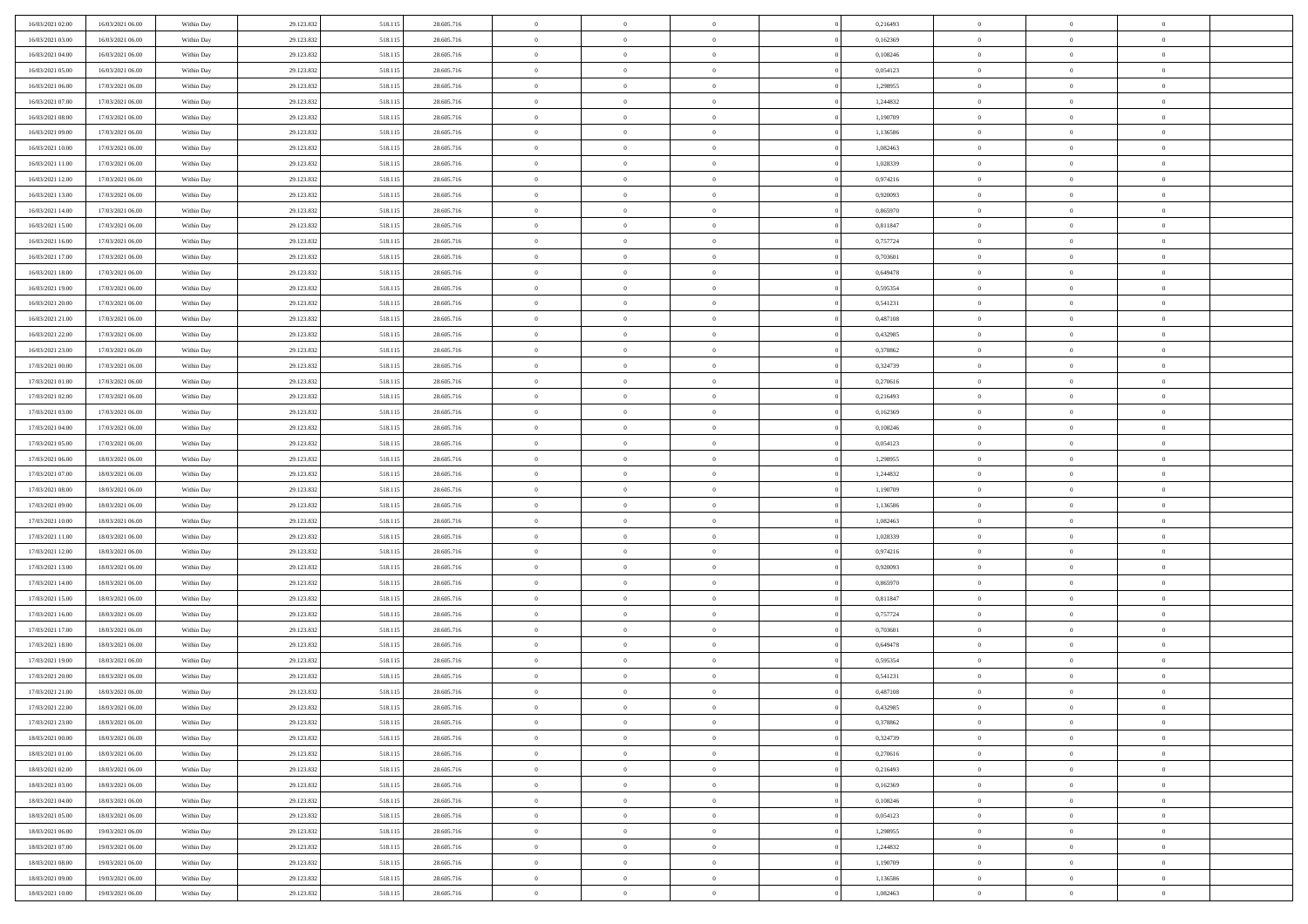| 18/03/2021 11:00                     | 19/03/2021 06:00                     | Within Day               | 29.123.832               | 518.115            | 28.605.716               | $\bf{0}$             | $\bf{0}$                         | $\theta$                   |          | 1,028339             | $\bf{0}$              | $\overline{0}$                   | $\,0\,$                    |  |
|--------------------------------------|--------------------------------------|--------------------------|--------------------------|--------------------|--------------------------|----------------------|----------------------------------|----------------------------|----------|----------------------|-----------------------|----------------------------------|----------------------------|--|
| 18/03/2021 12:00                     | 19/03/2021 06:00                     | Within Day               | 29.123.832               | 518.115            | 28.605.716               | $\overline{0}$       | $\overline{0}$                   | $\overline{0}$             |          | 0,974216             | $\overline{0}$        | $\overline{0}$                   | $\theta$                   |  |
| 18/03/2021 13:00                     | 19/03/2021 06:00                     | Within Dav               | 29.123.832               | 518.115            | 28.605.716               | $\mathbf{0}$         | $\overline{0}$                   | $\overline{0}$             |          | 0,920093             | $\mathbf{0}$          | $\overline{0}$                   | $\overline{0}$             |  |
| 18/03/2021 14:00                     | 19/03/2021 06:00                     | Within Day               | 29.123.832               | 518.115            | 28.605.716               | $\bf{0}$             | $\overline{0}$                   | $\overline{0}$             |          | 0,865970             | $\bf{0}$              | $\overline{0}$                   | $\bf{0}$                   |  |
| 18/03/2021 15:00                     | 19/03/2021 06:00                     | Within Day               | 29.123.832               | 518.115            | 28.605.716               | $\bf{0}$             | $\bf{0}$                         | $\overline{0}$             |          | 0,811847             | $\bf{0}$              | $\bf{0}$                         | $\,0\,$                    |  |
| 18/03/2021 16:00                     | 19/03/2021 06:00                     | Within Dav               | 29.123.832               | 518.115            | 28.605.716               | $\overline{0}$       | $\overline{0}$                   | $\overline{0}$             |          | 0,757724             | $\mathbf{0}$          | $\overline{0}$                   | $\overline{0}$             |  |
| 18/03/2021 17:00                     | 19/03/2021 06:00                     | Within Day               | 29.123.832               | 518.115            | 28.605.716               | $\bf{0}$             | $\bf{0}$                         | $\overline{0}$             |          | 0,703601             | $\bf{0}$              | $\overline{0}$                   | $\,0\,$                    |  |
| 18/03/2021 18:00                     | 19/03/2021 06:00                     | Within Day               | 29.123.832               | 518.115            | 28.605.716               | $\overline{0}$       | $\overline{0}$                   | $\overline{0}$             |          | 0,649478             | $\,$ 0 $\,$           | $\overline{0}$                   | $\overline{0}$             |  |
| 18/03/2021 19:00                     | 19/03/2021 06:00                     | Within Day               | 29.123.832               | 518.115            | 28.605.716               | $\mathbf{0}$         | $\overline{0}$                   | $\overline{0}$             |          | 0,595354             | $\mathbf{0}$          | $\overline{0}$                   | $\overline{0}$             |  |
| 18/03/2021 20:00                     | 19/03/2021 06:00                     | Within Day               | 29.123.832               | 518.115            | 28.605.716               | $\bf{0}$             | $\bf{0}$                         | $\overline{0}$             |          | 0,541231             | $\bf{0}$              | $\overline{0}$                   | $\,0\,$                    |  |
| 18/03/2021 21:00                     | 19/03/2021 06:00                     | Within Day               | 29.123.832               | 518.115            | 28.605.716               | $\bf{0}$             | $\overline{0}$                   | $\overline{0}$             |          | 0,487108             | $\bf{0}$              | $\overline{0}$                   | $\theta$                   |  |
| 18/03/2021 22:00                     | 19/03/2021 06:00                     | Within Dav               | 29.123.832               | 518.115            | 28.605.716               | $\mathbf{0}$         | $\overline{0}$                   | $\overline{0}$             |          | 0,432985             | $\mathbf{0}$          | $\overline{0}$                   | $\overline{0}$             |  |
| 18/03/2021 23:00                     | 19/03/2021 06:00                     | Within Day               | 29.123.832               | 518.115            | 28.605.716               | $\bf{0}$             | $\overline{0}$                   | $\bf{0}$                   |          | 0,378862             | $\bf{0}$              | $\overline{0}$                   | $\bf{0}$                   |  |
| 19/03/2021 00:00                     | 19/03/2021 06:00                     | Within Day               | 29.123.832               | 518.115            | 28.605.716               | $\bf{0}$             | $\overline{0}$                   | $\overline{0}$             |          | 0,324739             | $\bf{0}$              | $\mathbf{0}$                     | $\,0\,$                    |  |
| 19/03/2021 01:00                     | 19/03/2021 06:00                     | Within Dav               | 29.123.832               | 518.115            | 28.605.716               | $\overline{0}$       | $\overline{0}$                   | $\overline{0}$             |          | 0,270616             | $\mathbf{0}$          | $\overline{0}$                   | $\overline{0}$             |  |
| 19/03/2021 02:00                     | 19/03/2021 06:00                     | Within Day               | 29.123.832               | 518.115            | 28.605.716               | $\bf{0}$             | $\bf{0}$                         | $\overline{0}$             |          | 0,216493             | $\bf{0}$              | $\overline{0}$                   | $\bf{0}$                   |  |
| 19/03/2021 03:00                     | 19/03/2021 06:00                     | Within Day               | 29.123.832               | 518.115            | 28.605.716               | $\bf{0}$             | $\overline{0}$                   | $\overline{0}$             |          | 0,162369             | $\,$ 0 $\,$           | $\overline{0}$                   | $\theta$                   |  |
| 19/03/2021 04:00                     | 19/03/2021 06:00                     | Within Day               | 29.123.832               | 518.115            | 28.605.716               | $\mathbf{0}$         | $\overline{0}$                   | $\overline{0}$             |          | 0,108246             | $\mathbf{0}$          | $\overline{0}$                   | $\overline{0}$             |  |
| 19/03/2021 05:00                     | 19/03/2021 06:00                     | Within Day               | 29.123.832               | 518.115            | 28.605.716               | $\bf{0}$             | $\bf{0}$                         | $\overline{0}$             |          | 0,054123             | $\bf{0}$              | $\overline{0}$                   | $\,0\,$                    |  |
| 19/03/2021 06:00                     | 20/03/2021 06:00                     | Within Day               | 29.123.832               | 518.115            | 28.605.716               | $\bf{0}$             | $\overline{0}$                   | $\overline{0}$             |          | 1,298955             | $\bf{0}$              | $\overline{0}$                   | $\overline{0}$             |  |
| 19/03/2021 07:00                     | 20/03/2021 06:00                     | Within Dav               | 29.123.832               | 518.115            | 28.605.716               | $\mathbf{0}$         | $\overline{0}$                   | $\overline{0}$             |          | 1,244832             | $\mathbf{0}$          | $\overline{0}$                   | $\overline{0}$             |  |
| 19/03/2021 08:00                     | 20/03/2021 06:00                     | Within Day               | 29.123.832               | 518.115            | 28.605.716               | $\bf{0}$             | $\overline{0}$                   | $\overline{0}$             |          | 1,190709             | $\bf{0}$              | $\overline{0}$                   | $\bf{0}$                   |  |
| 19/03/2021 09:00                     | 20/03/2021 06:00                     | Within Day               | 29.123.832               | 518.115            | 28.605.716               | $\bf{0}$             | $\bf{0}$                         | $\overline{0}$             |          | 1,136586             | $\bf{0}$              | $\overline{0}$                   | $\,0\,$                    |  |
| 19/03/2021 10:00                     | 20/03/2021 06:00                     | Within Dav               | 29.123.832               | 518.115            | 28.605.716               | $\mathbf{0}$         | $\overline{0}$                   | $\overline{0}$             |          | 1,082463             | $\mathbf{0}$          | $\overline{0}$                   | $\overline{0}$             |  |
| 19/03/2021 11:00                     | 20/03/2021 06:00                     | Within Day               | 29.123.832               | 518.115            | 28.605.716               | $\bf{0}$             | $\bf{0}$                         | $\overline{0}$             |          | 1,028339             | $\bf{0}$              | $\overline{0}$                   | $\bf{0}$                   |  |
| 19/03/2021 12:00                     | 20/03/2021 06:00                     | Within Day               | 29.123.832               | 518.115            | 28.605.716               | $\bf{0}$             | $\overline{0}$                   | $\overline{0}$             |          | 0,974216             | $\bf{0}$              | $\mathbf{0}$                     | $\overline{0}$             |  |
| 19/03/2021 13:00                     | 20/03/2021 06:00                     | Within Day               | 29.123.832               | 518.115            | 28.605.716               | $\mathbf{0}$         | $\overline{0}$                   | $\overline{0}$             |          | 0,920093             | $\mathbf{0}$          | $\overline{0}$                   | $\overline{0}$             |  |
| 19/03/2021 14:00                     | 20/03/2021 06:00                     | Within Day               | 29.123.832               | 518.115            | 28.605.716               | $\bf{0}$             | $\bf{0}$                         | $\overline{0}$             |          | 0,865970             | $\bf{0}$              | $\overline{0}$                   | $\,0\,$                    |  |
| 19/03/2021 15:00                     | 20/03/2021 06:00                     | Within Day               | 29.123.832               | 518.115            | 28.605.716               | $\bf{0}$             | $\overline{0}$                   | $\overline{0}$             |          | 0,811847             | $\bf{0}$              | $\overline{0}$                   | $\overline{0}$             |  |
| 19/03/2021 16:00                     | 20/03/2021 06:00                     | Within Dav               | 29.123.832               | 518.115            | 28.605.716               | $\mathbf{0}$         | $\overline{0}$                   | $\overline{0}$             |          | 0,757724             | $\mathbf{0}$          | $\overline{0}$                   | $\overline{0}$             |  |
| 19/03/2021 17:00                     | 20/03/2021 06:00                     | Within Day               | 29.123.832               | 518.115            | 28.605.716               | $\bf{0}$             | $\overline{0}$                   | $\theta$                   |          | 0,703601             | $\,$ 0                | $\overline{0}$                   | $\theta$                   |  |
| 19/03/2021 18:00                     | 20/03/2021 06:00                     | Within Day               | 29.123.832               | 518.115            | 28.605.716               | $\bf{0}$             | $\bf{0}$                         | $\overline{0}$             |          | 0,649478             | $\bf{0}$              | $\overline{0}$                   | $\bf{0}$                   |  |
| 19/03/2021 19:00                     | 20/03/2021 06:00                     | Within Dav               | 29.123.832               | 518.115            | 28.605.716               | $\overline{0}$       | $\overline{0}$                   | $\overline{0}$             |          | 0,595354             | $\mathbf{0}$          | $\overline{0}$                   | $\overline{0}$             |  |
| 19/03/2021 20:00                     | 20/03/2021 06:00                     | Within Day               | 29.123.832               | 518.115            | 28.605.716               | $\bf{0}$             | $\overline{0}$                   | $\theta$                   |          | 0,541231             | $\,$ 0                | $\overline{0}$                   | $\theta$                   |  |
| 19/03/2021 21:00                     | 20/03/2021 06:00                     | Within Day               | 29.123.832               | 518.115            | 28.605.716               | $\overline{0}$       | $\overline{0}$                   | $\overline{0}$             |          | 0,487108             | $\bf{0}$              | $\overline{0}$                   | $\overline{0}$             |  |
| 19/03/2021 22:00                     | 20/03/2021 06:00                     | Within Day               | 29.123.832               | 518.115            | 28.605.716               | $\mathbf{0}$         | $\overline{0}$                   | $\overline{0}$             |          | 0,432985             | $\mathbf{0}$          | $\overline{0}$                   | $\overline{0}$             |  |
| 19/03/2021 23:00                     | 20/03/2021 06:00                     | Within Day               | 29.123.832               | 518.115            | 28.605.716               | $\bf{0}$             | $\overline{0}$                   | $\theta$                   |          | 0,378862             | $\,$ 0                | $\overline{0}$                   | $\theta$                   |  |
| 20/03/2021 00:00                     | 20/03/2021 06:00                     | Within Day               | 29.123.832               | 518.115            | 28.605.716               | $\bf{0}$             | $\overline{0}$                   | $\overline{0}$             |          | 0,324739             | $\bf{0}$              | $\overline{0}$                   | $\bf{0}$                   |  |
| 20/03/2021 01:00                     | 20/03/2021 06:00                     | Within Dav               | 29.123.832               | 518.115            | 28.605.716               | $\mathbf{0}$         | $\overline{0}$                   | $\overline{0}$             |          | 0,270616             | $\mathbf{0}$          | $\overline{0}$                   | $\overline{0}$             |  |
| 20/03/2021 02:00                     | 20/03/2021 06:00                     | Within Day               | 29.123.832               | 518.115            | 28.605.716               | $\,0\,$              | $\overline{0}$                   | $\theta$                   |          | 0,216493             | $\,$ 0                | $\overline{0}$                   | $\theta$                   |  |
| 20/03/2021 03:00                     | 20/03/2021 06:00                     | Within Day               | 29.123.832               | 518.115            | 28.605.716               | $\bf{0}$             | $\overline{0}$                   | $\overline{0}$             |          | 0,162369             | $\bf{0}$              | $\overline{0}$                   | $\bf{0}$                   |  |
| 20/03/2021 04:00                     | 20/03/2021 06:00                     | Within Dav               | 29.123.832               | 518.115            | 28.605.716               | $\mathbf{0}$         | $\overline{0}$                   | $\overline{0}$             |          | 0,108246             | $\mathbf{0}$          | $\overline{0}$                   | $\overline{0}$             |  |
| 20/03/2021 05:00                     | 20/03/2021 06:00                     | Within Day               | 29.123.832               | 518.115            | 28.605.716               | $\bf{0}$             | $\overline{0}$                   | $\theta$<br>$\overline{0}$ |          | 0,054123             | $\,$ 0<br>$\,$ 0 $\,$ | $\overline{0}$<br>$\overline{0}$ | $\theta$                   |  |
| 20/03/2021 06:00<br>20/03/2021 07:00 | 21/03/2021 06:00<br>21/03/2021 06:00 | Within Day<br>Within Day | 29.123.832<br>29.123.832 | 518.115<br>518.115 | 28.605.716<br>28.605.716 | $\bf{0}$<br>$\bf{0}$ | $\overline{0}$<br>$\overline{0}$ |                            |          | 1,298955<br>1,244832 | $\overline{0}$        | $\theta$                         | $\overline{0}$<br>$\theta$ |  |
|                                      |                                      |                          |                          |                    |                          | $\,0\,$              |                                  | $\theta$                   |          |                      | $\,$ 0 $\,$           | $\bf{0}$                         | $\theta$                   |  |
| 20/03/2021 08:00<br>20/03/2021 09:00 | 21/03/2021 06:00<br>21/03/2021 06:00 | Within Day               | 29.123.832<br>29.123.832 | 518.115<br>518.115 | 28.605.716<br>28.605.716 | $\overline{0}$       | $\overline{0}$<br>$\overline{0}$ | $\overline{0}$             |          | 1,190709<br>1,136586 | $\overline{0}$        | $\overline{0}$                   | $\overline{0}$             |  |
| 20/03/2021 10:00                     | 21/03/2021 06:00                     | Within Day               | 29.123.832               | 518.115            | 28.605.716               | $\bf{0}$             | $\overline{0}$                   | $\overline{0}$             |          | 1,082463             | $\overline{0}$        | $\bf{0}$                         | $\mathbf{0}$               |  |
| 20/03/2021 11:00                     | 21/03/2021 06:00                     | Within Day<br>Within Day | 29.123.832               | 518.115            | 28.605.716               | $\bf{0}$             | $\overline{0}$                   | $\overline{0}$             | $\theta$ | 1,028339             | $\mathbf{0}$          | $\bf{0}$                         | $\,$ 0 $\,$                |  |
| 20/03/2021 12:00                     | 21/03/2021 06:00                     | Within Day               | 29.123.832               | 518.115            | 28.605.716               | $\bf{0}$             | $\overline{0}$                   | $\overline{0}$             |          | 0,974216             | $\,$ 0 $\,$           | $\overline{0}$                   | $\overline{0}$             |  |
| 20/03/2021 13:00                     | 21/03/2021 06:00                     | Within Day               | 29.123.832               | 518.115            | 28.605.716               | $\bf{0}$             | $\overline{0}$                   | $\overline{0}$             |          | 0,920093             | $\mathbf{0}$          | $\overline{0}$                   | $\overline{0}$             |  |
| 20/03/2021 14:00                     | 21/03/2021 06:00                     | Within Day               | 29.123.832               | 518.115            | 28.605.716               | $\,0\,$              | $\overline{0}$                   | $\overline{0}$             | $\theta$ | 0,865970             | $\,$ 0 $\,$           | $\overline{0}$                   | $\,$ 0 $\,$                |  |
| 20/03/2021 15:00                     | 21/03/2021 06:00                     | Within Day               | 29.123.832               | 518.115            | 28.605.716               | $\bf{0}$             | $\overline{0}$                   | $\overline{0}$             |          | 0,811847             | $\overline{0}$        | $\overline{0}$                   | $\overline{0}$             |  |
| 20/03/2021 16:00                     | 21/03/2021 06:00                     | Within Day               | 29.123.832               | 518.115            | 28.605.716               | $\bf{0}$             | $\overline{0}$                   | $\overline{0}$             |          | 0,757724             | $\mathbf{0}$          | $\bf{0}$                         | $\overline{0}$             |  |
| 20/03/2021 17:00                     | 21/03/2021 06:00                     | Within Day               | 29.123.832               | 518.115            | 28.605.716               | $\,0\,$              | $\overline{0}$                   | $\overline{0}$             |          | 0,703601             | $\,$ 0 $\,$           | $\mathbf{0}$                     | $\,$ 0 $\,$                |  |
| 20/03/2021 18:00                     | 21/03/2021 06:00                     | Within Day               | 29.123.832               | 518.115            | 28.605.716               | $\bf{0}$             | $\overline{0}$                   | $\overline{0}$             |          | 0,649478             | $\mathbf{0}$          | $\mathbf{0}$                     | $\overline{0}$             |  |
| 20/03/2021 19:00                     | 21/03/2021 06:00                     | Within Day               | 29.123.832               | 518.115            | 28.605.716               | $\mathbf{0}$         | $\overline{0}$                   | $\overline{0}$             |          | 0,595354             | $\mathbf{0}$          | $\overline{0}$                   | $\overline{0}$             |  |
|                                      |                                      |                          |                          |                    |                          |                      |                                  |                            |          |                      |                       |                                  |                            |  |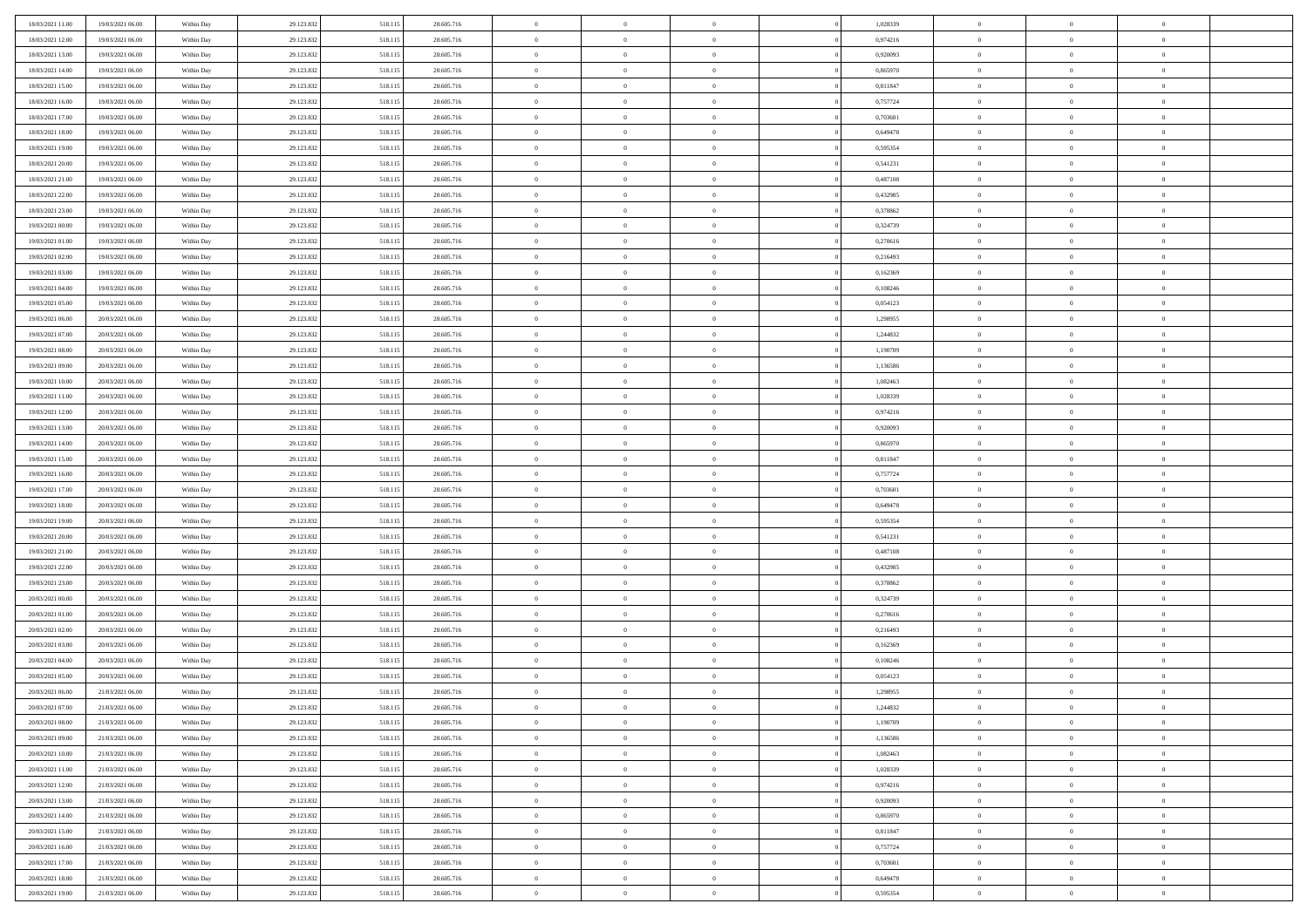| 20/03/2021 20:00 | 21/03/2021 06:00 | Within Day | 29.123.832 | 518.11: | 28.605.716 | $\,0\,$                        | 350.000        | $\bf{0}$       |                | 0,541231 | $\,$ 0 $\,$    | $\overline{0}$ | $\bf{0}$       |  |
|------------------|------------------|------------|------------|---------|------------|--------------------------------|----------------|----------------|----------------|----------|----------------|----------------|----------------|--|
| 20/03/2021 21:00 | 21/03/2021 06:00 | Within Day | 29.123.832 | 868.11: | 28.255.716 | $\overline{0}$                 | $\overline{0}$ | $\overline{0}$ |                | 0,487108 | $\theta$       | $\overline{0}$ | $\theta$       |  |
| 20/03/2021 22:00 | 21/03/2021 06:00 | Within Day | 29.123.832 | 868.115 | 28.255.716 | $\mathbf{0}$                   | $\overline{0}$ | $\overline{0}$ |                | 0,432985 | $\theta$       | $\overline{0}$ | $\overline{0}$ |  |
| 20/03/2021 23:00 | 21/03/2021 06:00 | Within Day | 29.123.832 | 868.115 | 28.255.716 | $\bf{0}$                       | $\overline{0}$ | $\overline{0}$ |                | 0,378862 | $\bf{0}$       | $\overline{0}$ | $\bf{0}$       |  |
| 21/03/2021 00:00 | 21/03/2021 06:00 | Within Day | 29.123.832 | 868.11: | 28.255.716 | $\overline{0}$                 | $\overline{0}$ | $\overline{0}$ |                | 0,324739 | $\bf{0}$       | $\overline{0}$ | $\bf{0}$       |  |
| 21/03/2021 01:00 | 21/03/2021 06:00 | Within Day | 29.123.832 | 868.115 | 28.255.716 | $\overline{0}$                 | $\overline{0}$ | $\overline{0}$ |                | 0,270616 | $\theta$       | $\overline{0}$ | $\overline{0}$ |  |
| 21/03/2021 02:00 |                  |            |            |         |            | $\,0\,$                        | $\overline{0}$ | $\overline{0}$ |                |          | $\bf{0}$       | $\overline{0}$ | $\bf{0}$       |  |
|                  | 21/03/2021 06:00 | Within Day | 29.123.832 | 868.11: | 28.255.716 |                                |                |                |                | 0,216493 |                |                |                |  |
| 21/03/2021 03:00 | 21/03/2021 06:00 | Within Day | 29.123.832 | 868.11: | 28.255.716 | $\bf{0}$                       | $\overline{0}$ | $\overline{0}$ |                | 0,162369 | $\,$ 0 $\,$    | $\overline{0}$ | $\theta$       |  |
| 21/03/2021 04:00 | 21/03/2021 06:00 | Within Day | 29.123.832 | 868.115 | 28.255.716 | $\mathbf{0}$                   | $\overline{0}$ | $\overline{0}$ |                | 0,108246 | $\theta$       | $\overline{0}$ | $\overline{0}$ |  |
| 21/03/2021 05:00 | 21/03/2021 06:00 | Within Day | 29.123.832 | 868.115 | 28.255.716 | $\bf{0}$                       | $\overline{0}$ | $\overline{0}$ |                | 0,054123 | $\mathbf{0}$   | $\overline{0}$ | $\bf{0}$       |  |
| 21/03/2021 06:00 | 22/03/2021 06:00 | Within Day | 29.123.832 | 518.115 | 28.605.716 | $\bf{0}$                       | $\overline{0}$ | $\overline{0}$ |                | 1,298955 | $\bf{0}$       | $\bf{0}$       | $\theta$       |  |
| 21/03/2021 07:00 | 22/03/2021 06:00 | Within Day | 29.123.832 | 518.115 | 28.605.716 | $\mathbf{0}$                   | $\overline{0}$ | $\overline{0}$ |                | 1,244832 | $\theta$       | $\overline{0}$ | $\overline{0}$ |  |
| 21/03/2021 08:00 | 22/03/2021 06:00 | Within Day | 29.123.832 | 518.115 | 28.605.716 | $\bf{0}$                       | $\overline{0}$ | $\overline{0}$ |                | 1,190709 | $\bf{0}$       | $\overline{0}$ | $\bf{0}$       |  |
| 21/03/2021 09:00 | 22/03/2021 06:00 | Within Day | 29.123.832 | 518.115 | 28.605.716 | $\bf{0}$                       | $\overline{0}$ | $\overline{0}$ |                | 1,136586 | $\,$ 0 $\,$    | $\overline{0}$ | $\theta$       |  |
| 21/03/2021 11:00 | 22/03/2021 06:00 | Within Day | 29.123.832 | 518.115 | 28.605.716 | $\mathbf{0}$                   | $\overline{0}$ | $\overline{0}$ |                | 1,028339 | $\theta$       | $\overline{0}$ | $\overline{0}$ |  |
| 21/03/2021 12:00 | 22/03/2021 06:00 | Within Day | 29.123.832 | 518.115 | 28.605.716 | $\,0\,$                        | $\overline{0}$ | $\overline{0}$ |                | 0,974216 | $\bf{0}$       | $\overline{0}$ | $\bf{0}$       |  |
| 21/03/2021 13:00 | 22/03/2021 06:00 | Within Day | 29.123.832 | 518.115 | 28.605.716 | $\bf{0}$                       | $\overline{0}$ | $\overline{0}$ |                | 0,920093 | $\bf{0}$       | $\overline{0}$ | $\bf{0}$       |  |
| 21/03/2021 14:00 | 22/03/2021 06:00 | Within Day | 29.123.832 | 518.115 | 28.605.716 | $\mathbf{0}$                   | $\overline{0}$ | $\overline{0}$ |                | 0,865970 | $\theta$       | $\overline{0}$ | $\overline{0}$ |  |
| 21/03/2021 15:00 | 22/03/2021 06:00 | Within Day | 29.123.832 | 518.115 | 28.605.716 | $\bf{0}$                       | $\overline{0}$ | $\bf{0}$       |                | 0,811847 | $\bf{0}$       | $\overline{0}$ | $\bf{0}$       |  |
| 21/03/2021 16:00 | 22/03/2021 06:00 | Within Day | 29.123.832 | 518.115 | 28.605.716 | $\bf{0}$                       | $\overline{0}$ | $\overline{0}$ |                | 0,757724 | $\,$ 0 $\,$    | $\overline{0}$ | $\bf{0}$       |  |
| 21/03/2021 17:00 | 22/03/2021 06:00 | Within Day | 29.123.832 | 518.115 | 28.605.716 | $\overline{0}$                 | $\overline{0}$ | $\overline{0}$ |                | 0,703601 | $\theta$       | $\bf{0}$       | $\overline{0}$ |  |
| 21/03/2021 18:00 | 22/03/2021 06:00 | Within Day | 29.123.832 | 518.115 | 28.605.716 | $\,0\,$                        | $\overline{0}$ | $\overline{0}$ |                | 0,649478 | $\bf{0}$       | $\overline{0}$ | $\theta$       |  |
| 21/03/2021 19:00 | 22/03/2021 06:00 | Within Day | 29.123.832 | 518.115 | 28.605.716 | $\bf{0}$                       | $\overline{0}$ | $\overline{0}$ |                | 0.595354 | $\,$ 0 $\,$    | $\overline{0}$ | $\overline{0}$ |  |
| 21/03/2021 20:00 | 22/03/2021 06:00 | Within Day | 29.123.832 | 518.115 | 28.605.716 | $\mathbf{0}$                   | $\overline{0}$ | $\overline{0}$ |                | 0,541231 | $\theta$       | $\overline{0}$ | $\overline{0}$ |  |
| 21/03/2021 21:00 | 22/03/2021 06:00 | Within Day | 29.123.832 | 518.115 | 28.605.716 | $\bf{0}$                       | 60.000         | $\overline{0}$ |                | 0,487108 | $\bf{0}$       | $\overline{0}$ | $\bf{0}$       |  |
| 21/03/2021 22:00 | 22/03/2021 06:00 | Within Day | 29.123.832 | 578.115 | 28.545.716 | $\bf{0}$                       | $\overline{0}$ | $\overline{0}$ |                | 0,432985 | $\,$ 0 $\,$    | $\overline{0}$ | $\bf{0}$       |  |
| 21/03/2021 23:00 | 22/03/2021 06:00 | Within Day | 29.123.832 | 578.115 | 28.545.716 | $\overline{0}$                 | $\overline{0}$ | $\overline{0}$ |                | 0,378862 | $\theta$       | $\overline{0}$ | $\overline{0}$ |  |
| 22/03/2021 00:00 | 22/03/2021 06:00 | Within Day | 29.123.832 | 578.115 | 28.545.716 | $\,0\,$                        | $\overline{0}$ | $\bf{0}$       |                | 0,324739 | $\bf{0}$       | $\overline{0}$ | $\bf{0}$       |  |
|                  |                  |            |            |         |            |                                | $\overline{0}$ |                |                |          | $\,$ 0 $\,$    | $\overline{0}$ | $\overline{0}$ |  |
| 22/03/2021 01:00 | 22/03/2021 06:00 | Within Day | 29.123.832 | 578.115 | 28.545.716 | $\overline{0}$<br>$\mathbf{0}$ |                | $\overline{0}$ |                | 0,270616 | $\theta$       |                | $\overline{0}$ |  |
| 22/03/2021 02:00 | 22/03/2021 06:00 | Within Day | 29.123.832 | 578.115 | 28.545.716 |                                | $\overline{0}$ | $\overline{0}$ |                | 0,216493 |                | $\overline{0}$ |                |  |
| 22/03/2021 03:00 | 22/03/2021 06:00 | Within Day | 29.123.832 | 578.115 | 28.545.716 | $\mathbf{0}$                   | $\overline{0}$ | $\overline{0}$ |                | 0,162369 | $\,$ 0 $\,$    | $\overline{0}$ | $\theta$       |  |
| 22/03/2021 04:00 | 22/03/2021 06:00 | Within Day | 29.123.832 | 578.115 | 28.545.716 | $\bf{0}$                       | $\overline{0}$ | $\overline{0}$ |                | 0,108246 | $\bf{0}$       | $\overline{0}$ | $\bf{0}$       |  |
| 22/03/2021 05:00 | 22/03/2021 06:00 | Within Day | 29.123.832 | 578.115 | 28.545.716 | $\mathbf{0}$                   | $\overline{0}$ | $\overline{0}$ |                | 0,054123 | $\theta$       | $\overline{0}$ | $\overline{0}$ |  |
| 22/03/2021 06:00 | 23/03/2021 06:00 | Within Day | 29.123.832 | 578.115 | 28.545.716 | $\mathbf{0}$                   | $\overline{0}$ | $\overline{0}$ |                | 1,298955 | $\,$ 0 $\,$    | $\overline{0}$ | $\theta$       |  |
| 22/03/2021 07:00 | 23/03/2021 06:00 | Within Day | 29.123.832 | 578.115 | 28.545.716 | $\bf{0}$                       | $\overline{0}$ | $\overline{0}$ |                | 1,244832 | $\,$ 0 $\,$    | $\overline{0}$ | $\bf{0}$       |  |
| 22/03/2021 08:00 | 23/03/2021 06:00 | Within Day | 29.123.832 | 578.115 | 28.545.716 | $\mathbf{0}$                   | $\overline{0}$ | $\overline{0}$ |                | 1,190709 | $\theta$       | $\overline{0}$ | $\overline{0}$ |  |
| 22/03/2021 09:00 | 23/03/2021 06:00 | Within Day | 29.123.832 | 578.115 | 28.545.716 | $\mathbf{0}$                   | $\overline{0}$ | $\theta$       |                | 1,136586 | $\,$ 0 $\,$    | $\overline{0}$ | $\theta$       |  |
| 22/03/2021 10:00 | 23/03/2021 06:00 | Within Day | 29.123.832 | 578.115 | 28.545.716 | $\bf{0}$                       | $\overline{0}$ | $\overline{0}$ |                | 1,082463 | $\bf{0}$       | $\overline{0}$ | $\overline{0}$ |  |
| 22/03/2021 11:00 | 23/03/2021 06:00 | Within Day | 29.123.832 | 578.115 | 28.545.716 | $\mathbf{0}$                   | $\overline{0}$ | $\overline{0}$ |                | 1,028339 | $\theta$       | $\overline{0}$ | $\overline{0}$ |  |
| 22/03/2021 12:00 | 23/03/2021 06:00 | Within Day | 29.123.832 | 578.115 | 28.545.716 | $\,$ 0 $\,$                    | $\overline{0}$ | $\bf{0}$       |                | 0,974216 | $\,$ 0 $\,$    | $\overline{0}$ | $\theta$       |  |
| 22/03/2021 13:00 | 23/03/2021 06:00 | Within Day | 29.123.832 | 578.115 | 28.545.716 | $\bf{0}$                       | $\overline{0}$ | $\overline{0}$ |                | 0,920093 | $\bf{0}$       | $\overline{0}$ | $\bf{0}$       |  |
| 22/03/2021 14:00 | 23/03/2021 06:00 | Within Day | 29.123.832 | 578.115 | 28.545.716 | $\mathbf{0}$                   | $\overline{0}$ | $\overline{0}$ |                | 0,865970 | $\theta$       | $\overline{0}$ | $\overline{0}$ |  |
| 22/03/2021 15:00 | 23/03/2021 06:00 | Within Day | 29.123.832 | 578.115 | 28.545.716 | $\mathbf{0}$                   | $\overline{0}$ | $\overline{0}$ |                | 0,811847 | $\,$ 0 $\,$    | $\overline{0}$ | $\theta$       |  |
| 22/03/2021 16:00 | 23/03/2021 06:00 | Within Day | 29.123.832 | 578.115 | 28.545.716 | $\bf{0}$                       | $\overline{0}$ | $\overline{0}$ |                | 0,757724 | $\,$ 0 $\,$    | $\overline{0}$ | $\overline{0}$ |  |
| 22/03/2021 17:00 | 23/03/2021 06:00 | Within Day | 29.123.832 | 578.115 | 28.545.716 | $\bf{0}$                       | $\overline{0}$ | $\Omega$       |                | 0,703601 | $\overline{0}$ | $^{\circ}$     | $\theta$       |  |
| 22/03/2021 18:00 | 23/03/2021 06:00 | Within Day | 29.123.832 | 578.115 | 28.545.716 | $\,$ 0 $\,$                    | $\overline{0}$ | $\bf{0}$       |                | 0,649478 | $\,$ 0 $\,$    | $\bf{0}$       | $\theta$       |  |
| 22/03/2021 19:00 | 23/03/2021 06:00 | Within Day | 29.123.832 | 578.115 | 28.545.716 | $\bf{0}$                       | $\overline{0}$ | $\overline{0}$ |                | 0,595354 | $\,$ 0 $\,$    | $\overline{0}$ | $\overline{0}$ |  |
| 22/03/2021 20:00 | 23/03/2021 06:00 | Within Day | 29.123.832 | 578.115 | 28.545.716 | $\mathbf{0}$                   | $\overline{0}$ | $\overline{0}$ |                | 0,541231 | $\mathbf{0}$   | $\overline{0}$ | $\mathbf{0}$   |  |
| 22/03/2021 21:00 | 23/03/2021 06:00 | Within Day | 29.123.832 | 578.115 | 28.545.716 | $\,$ 0                         | $\overline{0}$ | $\overline{0}$ | $\overline{0}$ | 0,487108 | $\,$ 0 $\,$    | $\bf{0}$       | $\,$ 0 $\,$    |  |
| 22/03/2021 22:00 | 23/03/2021 06:00 | Within Day | 29.123.832 | 578.115 | 28.545.716 | $\hspace{0.1mm}\bm{0}$         | $\overline{0}$ | $\overline{0}$ |                | 0,432985 | $\,$ 0 $\,$    | $\overline{0}$ | $\overline{0}$ |  |
| 22/03/2021 23:00 | 23/03/2021 06:00 | Within Day | 29.123.832 | 578.115 | 28.545.716 | $\mathbf{0}$                   | $\overline{0}$ | $\overline{0}$ |                | 0,378862 | $\overline{0}$ | $\overline{0}$ | $\overline{0}$ |  |
| 23/03/2021 00:00 | 23/03/2021 06:00 | Within Day | 29.123.832 | 578.115 | 28.545.716 | $\,$ 0 $\,$                    | $\overline{0}$ | $\overline{0}$ |                | 0,324739 | $\,$ 0 $\,$    | $\overline{0}$ | $\,$ 0 $\,$    |  |
| 23/03/2021 01:00 | 23/03/2021 06:00 | Within Day | 29.123.832 | 578.115 | 28.545.716 | $\overline{0}$                 | $\overline{0}$ | $\overline{0}$ |                | 0,270616 | $\overline{0}$ | $\overline{0}$ | $\overline{0}$ |  |
| 23/03/2021 02:00 | 23/03/2021 06:00 | Within Day | 29.123.832 | 578.115 | 28.545.716 | $\mathbf{0}$                   | $\overline{0}$ | $\overline{0}$ |                | 0,216493 | $\mathbf{0}$   | $\overline{0}$ | $\mathbf{0}$   |  |
| 23/03/2021 03:00 | 23/03/2021 06:00 | Within Day | 29.123.832 | 578.115 | 28.545.716 | $\,$ 0 $\,$                    | $\overline{0}$ | $\overline{0}$ |                | 0,162369 | $\,$ 0 $\,$    | $\bf{0}$       | $\,$ 0 $\,$    |  |
| 23/03/2021 04:00 | 23/03/2021 06:00 | Within Day | 29.123.832 | 578.115 | 28.545.716 | $\bf{0}$                       | $\overline{0}$ | $\overline{0}$ |                | 0,108246 | $\,$ 0 $\,$    | $\mathbf{0}$   | $\overline{0}$ |  |
| 23/03/2021 05:00 | 23/03/2021 06:00 | Within Day | 29.123.832 | 578.115 | 28.545.716 | $\mathbf{0}$                   | $\overline{0}$ | $\overline{0}$ |                | 0,054123 | $\mathbf{0}$   | $\overline{0}$ | $\overline{0}$ |  |
|                  |                  |            |            |         |            |                                |                |                |                |          |                |                |                |  |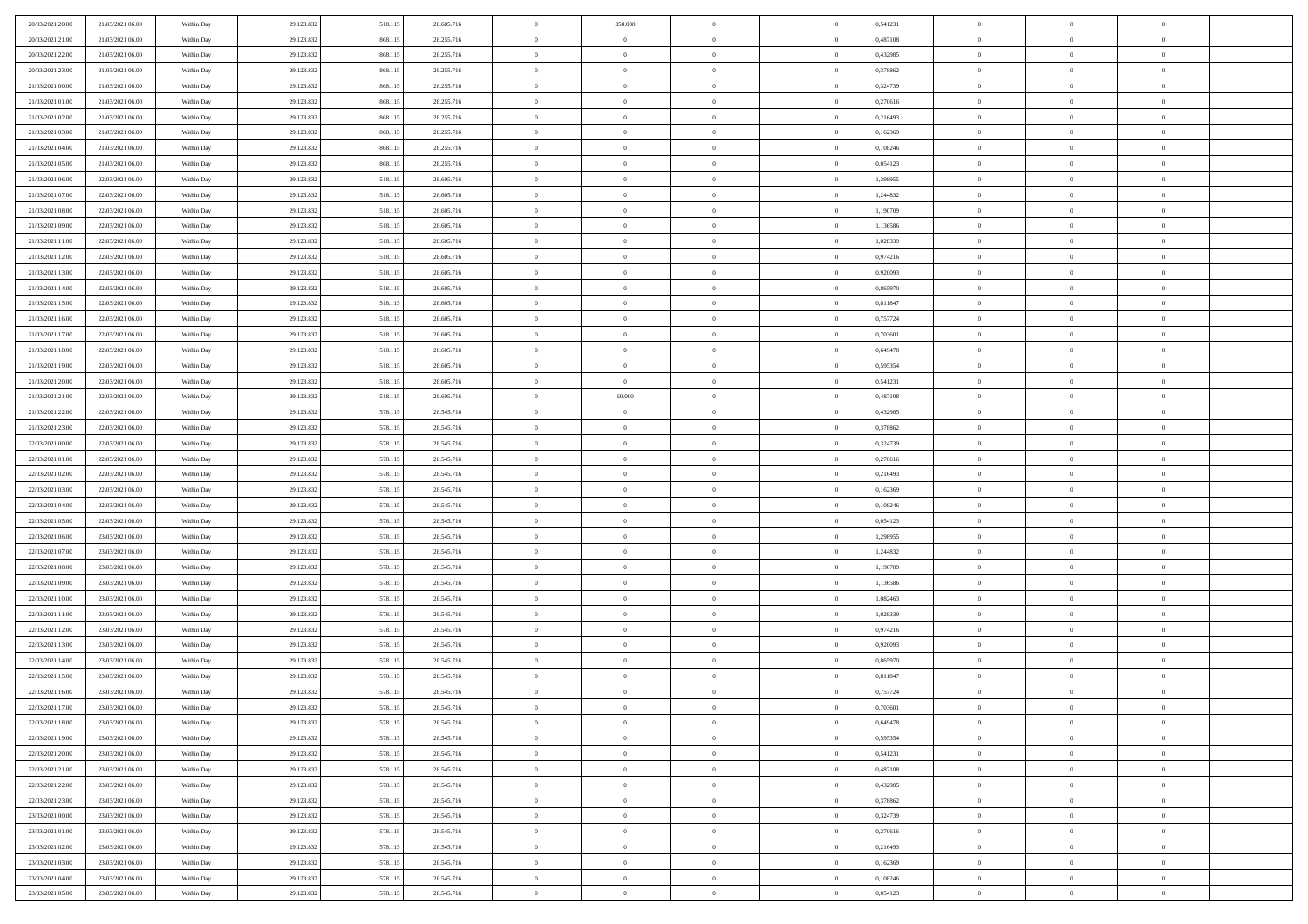| 23/03/2021 06:00                     | 24/03/2021 06:00                     | Within Day               | 29.123.832               | 518.115            | 28.605.716               | $\,$ 0                   | $\bf{0}$                   | $\theta$                         |          | 1,298955             | $\bf{0}$                 | $\overline{0}$                   | $\,0\,$                    |  |
|--------------------------------------|--------------------------------------|--------------------------|--------------------------|--------------------|--------------------------|--------------------------|----------------------------|----------------------------------|----------|----------------------|--------------------------|----------------------------------|----------------------------|--|
| 23/03/2021 07:00                     | 24/03/2021 06:00                     | Within Day               | 29.123.832               | 518.115            | 28.605.716               | $\overline{0}$           | $\overline{0}$             | $\overline{0}$                   |          | 1,244832             | $\overline{0}$           | $\overline{0}$                   | $\theta$                   |  |
| 23/03/2021 08:00                     | 24/03/2021 06:00                     | Within Dav               | 29.123.832               | 518.115            | 28.605.716               | $\mathbf{0}$             | $\overline{0}$             | $\overline{0}$                   |          | 1,190709             | $\mathbf{0}$             | $\overline{0}$                   | $\overline{0}$             |  |
| 23/03/2021 09:00                     | 24/03/2021 06:00                     | Within Day               | 29.123.832               | 518.115            | 28.605.716               | $\bf{0}$                 | $\overline{0}$             | $\bf{0}$                         |          | 1,136586             | $\bf{0}$                 | $\overline{0}$                   | $\bf{0}$                   |  |
| 23/03/2021 10:00                     | 24/03/2021 06:00                     | Within Day               | 29.123.832               | 518.115            | 28.605.716               | $\bf{0}$                 | $\bf{0}$                   | $\overline{0}$                   |          | 1,082463             | $\bf{0}$                 | $\bf{0}$                         | $\,0\,$                    |  |
| 23/03/2021 11:00                     | 24/03/2021 06:00                     | Within Dav               | 29.123.832               | 518.115            | 28.605.716               | $\overline{0}$           | $\overline{0}$             | $\overline{0}$                   |          | 1,028339             | $\mathbf{0}$             | $\overline{0}$                   | $\overline{0}$             |  |
| 23/03/2021 12:00                     | 24/03/2021 06:00                     | Within Day               | 29.123.832               | 518.115            | 28.605.716               | $\bf{0}$                 | $\bf{0}$                   | $\overline{0}$                   |          | 0,974216             | $\bf{0}$                 | $\overline{0}$                   | $\,0\,$                    |  |
| 23/03/2021 13:00                     | 24/03/2021 06:00                     | Within Day               | 29.123.832               | 518.115            | 28.605.716               | $\overline{0}$           | $\overline{0}$             | $\overline{0}$                   |          | 0,920093             | $\,$ 0 $\,$              | $\overline{0}$                   | $\theta$                   |  |
| 23/03/2021 14:00                     | 24/03/2021 06:00                     | Within Dav               | 29.123.832               | 518.115            | 28.605.716               | $\mathbf{0}$             | $\overline{0}$             | $\overline{0}$                   |          | 0,865970             | $\mathbf{0}$             | $\overline{0}$                   | $\overline{0}$             |  |
| 23/03/2021 15:00                     | 24/03/2021 06:00                     | Within Day               | 29.123.832               | 518.115            | 28.605.716               | $\bf{0}$                 | $\bf{0}$                   | $\overline{0}$                   |          | 0,811847             | $\bf{0}$                 | $\overline{0}$                   | $\,0\,$                    |  |
| 23/03/2021 16:00                     | 24/03/2021 06:00                     | Within Day               | 29.123.832               | 518.115            | 28.605.716               | $\bf{0}$                 | $\overline{0}$             | $\overline{0}$                   |          | 0,757724             | $\bf{0}$                 | $\overline{0}$                   | $\theta$                   |  |
| 23/03/2021 17:00                     | 24/03/2021 06:00                     | Within Day               | 29.123.832               | 518.115            | 28.605.716               | $\mathbf{0}$             | $\overline{0}$             | $\overline{0}$                   |          | 0,703601             | $\mathbf{0}$             | $\overline{0}$                   | $\overline{0}$             |  |
| 23/03/2021 18:00                     | 24/03/2021 06:00                     | Within Day               | 29.123.832               | 518.115            | 28.605.716               | $\bf{0}$                 | $\overline{0}$             | $\bf{0}$                         |          | 0,649478             | $\bf{0}$                 | $\overline{0}$                   | $\bf{0}$                   |  |
| 23/03/2021 19:00                     | 24/03/2021 06:00                     | Within Day               | 29.123.832               | 518.115            | 28.605.716               | $\bf{0}$                 | $\overline{0}$             | $\overline{0}$                   |          | 0,595354             | $\bf{0}$                 | $\mathbf{0}$                     | $\,0\,$                    |  |
| 23/03/2021 20:00                     | 24/03/2021 06:00                     | Within Dav               | 29.123.832               | 518.115            | 28.605.716               | $\overline{0}$           | $\overline{0}$             | $\overline{0}$                   |          | 0,541231             | $\mathbf{0}$             | $\overline{0}$                   | $\overline{0}$             |  |
| 23/03/2021 21:00                     | 24/03/2021 06:00                     | Within Day               | 29.123.832               | 518.115            | 28.605.716               | $\bf{0}$                 | $\bf{0}$                   | $\overline{0}$                   |          | 0,487108             | $\bf{0}$                 | $\overline{0}$                   | $\bf{0}$                   |  |
| 23/03/2021 22:00                     | 24/03/2021 06:00                     | Within Day               | 29.123.832               | 518.115            | 28.605.716               | $\bf{0}$                 | $\overline{0}$             | $\overline{0}$                   |          | 0,432985             | $\,$ 0 $\,$              | $\overline{0}$                   | $\theta$                   |  |
| 23/03/2021 23:00                     | 24/03/2021 06:00                     | Within Day               | 29.123.832               | 518.115            | 28.605.716               | $\mathbf{0}$             | $\overline{0}$             | $\overline{0}$                   |          | 0,378862             | $\mathbf{0}$             | $\overline{0}$                   | $\overline{0}$             |  |
| 24/03/2021 00:00                     | 24/03/2021 06:00                     | Within Day               | 29.123.832               | 518.115            | 28.605.716               | $\bf{0}$                 | $\bf{0}$                   | $\overline{0}$                   |          | 0,324739             | $\bf{0}$                 | $\overline{0}$                   | $\,0\,$                    |  |
| 24/03/2021 01:00                     | 24/03/2021 06:00                     | Within Day               | 29.123.832               | 518.115            | 28.605.716               | $\bf{0}$                 | $\overline{0}$             | $\overline{0}$                   |          | 0,270616             | $\bf{0}$                 | $\overline{0}$                   | $\overline{0}$             |  |
| 24/03/2021 02:00                     | 24/03/2021 06:00                     | Within Day               | 29.123.832               | 518.115            | 28.605.716               | $\mathbf{0}$             | $\overline{0}$             | $\overline{0}$                   |          | 0,216493             | $\mathbf{0}$             | $\overline{0}$                   | $\overline{0}$             |  |
| 24/03/2021 03:00                     | 24/03/2021 06:00                     | Within Day               | 29.123.832               | 518.115            | 28.605.716               | $\bf{0}$                 | $\bf{0}$                   | $\bf{0}$                         |          | 0,162369             | $\bf{0}$                 | $\overline{0}$                   | $\bf{0}$                   |  |
|                                      | 24/03/2021 06:00                     |                          |                          |                    | 28.605.716               | $\bf{0}$                 | $\bf{0}$                   | $\overline{0}$                   |          | 0,108246             | $\,$ 0 $\,$              | $\overline{0}$                   | $\,0\,$                    |  |
| 24/03/2021 04:00<br>24/03/2021 05:00 | 24/03/2021 06:00                     | Within Day<br>Within Dav | 29.123.832<br>29.123.832 | 518.115<br>518.115 | 28.605.716               | $\mathbf{0}$             | $\overline{0}$             | $\overline{0}$                   |          | 0,054123             | $\mathbf{0}$             | $\overline{0}$                   | $\theta$                   |  |
| 24/03/2021 06:00                     | 25/03/2021 06:00                     | Within Day               |                          |                    | 28.545.716               | $\bf{0}$                 | $\bf{0}$                   | $\overline{0}$                   |          | 1,298955             | $\bf{0}$                 | $\overline{0}$                   | $\,0\,$                    |  |
|                                      |                                      |                          | 29.123.832               | 578.115            |                          | $\bf{0}$                 | $\overline{0}$             | $\overline{0}$                   |          |                      |                          | $\overline{0}$                   | $\overline{0}$             |  |
| 24/03/2021 07:00<br>24/03/2021 08:00 | 25/03/2021 06:00                     | Within Day               | 29.123.832               | 578.115            | 28.545.716               | $\mathbf{0}$             |                            |                                  |          | 1,244832             | $\bf{0}$<br>$\mathbf{0}$ |                                  | $\overline{0}$             |  |
|                                      | 25/03/2021 06:00<br>25/03/2021 06:00 | Within Dav               | 29.123.832               | 578.115            | 28.545.716               |                          | $\overline{0}$             | $\overline{0}$<br>$\overline{0}$ |          | 1,190709             |                          | $\overline{0}$<br>$\overline{0}$ |                            |  |
| 24/03/2021 09:00                     |                                      | Within Day               | 29.123.832               | 578.115            | 28.545.716               | $\bf{0}$                 | $\bf{0}$                   |                                  |          | 1,136586             | $\bf{0}$                 |                                  | $\,0\,$                    |  |
| 24/03/2021 10:00<br>24/03/2021 11:00 | 25/03/2021 06:00<br>25/03/2021 06:00 | Within Day               | 29.123.832<br>29.123.832 | 578.115<br>578.115 | 28.545.716<br>28.545.716 | $\bf{0}$<br>$\mathbf{0}$ | $\bf{0}$<br>$\overline{0}$ | $\overline{0}$<br>$\overline{0}$ |          | 1,082463<br>1,028339 | $\bf{0}$<br>$\mathbf{0}$ | $\overline{0}$<br>$\overline{0}$ | $\bf{0}$<br>$\overline{0}$ |  |
|                                      |                                      | Within Day               |                          |                    |                          | $\bf{0}$                 |                            | $\theta$                         |          |                      | $\,$ 0                   | $\overline{0}$                   | $\theta$                   |  |
| 24/03/2021 12:00                     | 25/03/2021 06:00<br>25/03/2021 06:00 | Within Day               | 29.123.832<br>29.123.832 | 578.115<br>578.115 | 28.545.716               | $\bf{0}$                 | $\overline{0}$<br>$\bf{0}$ | $\overline{0}$                   |          | 0,974216             | $\bf{0}$                 | $\overline{0}$                   | $\bf{0}$                   |  |
| 24/03/2021 13:00<br>24/03/2021 14:00 | 25/03/2021 06:00                     | Within Day<br>Within Dav | 29.123.832               | 578.115            | 28.545.716<br>28.545.716 | $\overline{0}$           | $\overline{0}$             | $\overline{0}$                   |          | 0,920093<br>0,865970 | $\mathbf{0}$             | $\overline{0}$                   | $\overline{0}$             |  |
| 24/03/2021 15:00                     | 25/03/2021 06:00                     | Within Day               | 29.123.832               | 578.115            | 28.545.716               | $\bf{0}$                 | $\overline{0}$             | $\theta$                         |          | 0,811847             | $\,$ 0                   | $\overline{0}$                   | $\theta$                   |  |
| 24/03/2021 16:00                     | 25/03/2021 06:00                     |                          | 29.123.832               | 578.115            | 28.545.716               | $\bf{0}$                 | $\overline{0}$             | $\overline{0}$                   |          | 0,757724             | $\bf{0}$                 | $\overline{0}$                   | $\overline{0}$             |  |
| 24/03/2021 17:00                     | 25/03/2021 06:00                     | Within Day<br>Within Day | 29.123.832               | 578.115            | 28.545.716               | $\mathbf{0}$             | $\overline{0}$             | $\overline{0}$                   |          | 0,703601             | $\mathbf{0}$             | $\overline{0}$                   | $\overline{0}$             |  |
| 24/03/2021 18:00                     | 25/03/2021 06:00                     | Within Day               | 29.123.832               | 578.115            | 28.545.716               | $\bf{0}$                 | $\mathbf{1}$               | $\theta$                         |          | 0,649478             | $\,$ 0                   | $\overline{0}$                   | $\theta$                   |  |
| 24/03/2021 19:00                     | 25/03/2021 06:00                     | Within Day               | 29.123.832               | 578.116            | 28.545.715               | $\bf{0}$                 | $\overline{0}$             | $\overline{0}$                   |          | 0,595354             | $\bf{0}$                 | $\overline{0}$                   | $\bf{0}$                   |  |
| 24/03/2021 20:00                     | 25/03/2021 06:00                     | Within Day               | 29.123.832               | 578.116            | 28.545.715               | $\mathbf{0}$             | $\overline{0}$             | $\overline{0}$                   |          | 0,541231             | $\mathbf{0}$             | $\overline{0}$                   | $\overline{0}$             |  |
| 24/03/2021 21:00                     | 25/03/2021 06:00                     | Within Day               | 29.123.832               | 578.116            | 28.545.715               | $\,0\,$                  | $\overline{0}$             | $\theta$                         |          | 0,487108             | $\,$ 0                   | $\overline{0}$                   | $\theta$                   |  |
| 24/03/2021 22:00                     | 25/03/2021 06:00                     | Within Day               | 29.123.832               | 578.116            | 28.545.715               | $\bf{0}$                 | $\overline{0}$             | $\overline{0}$                   |          | 0,432985             | $\bf{0}$                 | $\overline{0}$                   | $\overline{0}$             |  |
| 24/03/2021 23:00                     | 25/03/2021 06:00                     | Within Dav               | 29.123.832               | 578.116            | 28.545.715               | $\mathbf{0}$             | $\overline{0}$             | $\overline{0}$                   |          | 0,378862             | $\mathbf{0}$             | $\overline{0}$                   | $\theta$                   |  |
| 25/03/2021 00:00                     | 25/03/2021 06:00                     | Within Day               | 29.123.832               | 578.116            | 28.545.715               | $\bf{0}$                 | $\overline{0}$             | $\theta$                         |          | 0,324739             | $\,$ 0                   | $\overline{0}$                   | $\theta$                   |  |
| 25/03/2021 01:00                     | 25/03/2021 06:00                     | Within Day               | 29.123.832               | 578.116            | 28.545.715               | $\bf{0}$                 | $\overline{0}$             | $\overline{0}$                   |          | 0,270616             | $\bf{0}$                 | $\overline{0}$                   | $\overline{0}$             |  |
| 25/03/2021 02:00                     | 25/03/2021 06:00                     | Within Day               | 29.123.832               | 578.116            | 28.545.715               | $\overline{0}$           | $\overline{0}$             |                                  |          | 0,216493             | $\overline{0}$           | $\theta$                         | $\theta$                   |  |
| 25/03/2021 03:00                     | 25/03/2021 06:00                     | Within Day               | 29.123.832               | 578.116            | 28.545.715               | $\,0\,$                  | $\overline{0}$             | $\theta$                         |          | 0,162369             | $\,$ 0 $\,$              | $\bf{0}$                         | $\theta$                   |  |
| 25/03/2021 04:00                     | 25/03/2021 06:00                     | Within Day               | 29.123.832               | 578.116            | 28.545.715               | $\overline{0}$           | $\overline{0}$             | $\overline{0}$                   |          | 0,108246             | $\overline{0}$           | $\overline{0}$                   | $\overline{0}$             |  |
| 25/03/2021 05:00                     | 25/03/2021 06:00                     | Within Day               | 29.123.832               | 578.116            | 28.545.715               | $\bf{0}$                 | $\overline{0}$             | $\overline{0}$                   |          | 0,054123             | $\overline{0}$           | $\bf{0}$                         | $\mathbf{0}$               |  |
| 25/03/2021 06:00                     | 26/03/2021 06:00                     | Within Day               | 29.123.832               | 518.115            | 28.605.716               | $\bf{0}$                 | $\overline{0}$             | $\overline{0}$                   | $\theta$ | 1,298955             | $\,$ 0 $\,$              | $\bf{0}$                         | $\,$ 0 $\,$                |  |
| 25/03/2021 07:00                     | 26/03/2021 06:00                     | Within Day               | 29.123.832               | 518.115            | 28.605.716               | $\bf{0}$                 | $\overline{0}$             | $\overline{0}$                   |          | 1,244832             | $\,$ 0 $\,$              | $\overline{0}$                   | $\overline{0}$             |  |
| 25/03/2021 08:00                     | 26/03/2021 06:00                     | Within Day               | 29.123.832               | 518.115            | 28.605.716               | $\bf{0}$                 | $\overline{0}$             | $\overline{0}$                   |          | 1,190709             | $\mathbf{0}$             | $\overline{0}$                   | $\overline{0}$             |  |
| 25/03/2021 09:00                     | 26/03/2021 06:00                     | Within Day               | 29.123.832               | 518.115            | 28.605.716               | $\,0\,$                  | $\overline{0}$             | $\overline{0}$                   | $\theta$ | 1,136586             | $\,$ 0 $\,$              | $\overline{0}$                   | $\,$ 0 $\,$                |  |
| 25/03/2021 10:00                     | 26/03/2021 06:00                     | Within Day               | 29.123.832               | 518.115            | 28.605.716               | $\bf{0}$                 | $\overline{0}$             | $\overline{0}$                   |          | 1,082463             | $\overline{0}$           | $\overline{0}$                   | $\overline{0}$             |  |
| 25/03/2021 11:00                     | 26/03/2021 06:00                     | Within Day               | 29.123.832               | 518.115            | 28.605.716               | $\bf{0}$                 | $\overline{0}$             | $\overline{0}$                   |          | 1,028339             | $\mathbf{0}$             | $\overline{0}$                   | $\overline{0}$             |  |
| 25/03/2021 12:00                     | 26/03/2021 06:00                     | Within Day               | 29.123.832               | 518.115            | 28.605.716               | $\,0\,$                  | $\overline{0}$             | $\overline{0}$                   |          | 0,974216             | $\,$ 0 $\,$              | $\overline{0}$                   | $\,$ 0 $\,$                |  |
| 25/03/2021 13:00                     | 26/03/2021 06:00                     | Within Day               | 29.123.832               | 518.115            | 28.605.716               | $\bf{0}$                 | $\overline{0}$             | $\overline{0}$                   |          | 0,920093             | $\bf{0}$                 | $\mathbf{0}$                     | $\overline{0}$             |  |
| 25/03/2021 14:00                     | 26/03/2021 06:00                     | Within Day               | 29.123.832               | 518.115            | 28.605.716               | $\mathbf{0}$             | $\overline{0}$             | $\overline{0}$                   |          | 0,865970             | $\mathbf{0}$             | $\overline{0}$                   | $\overline{0}$             |  |
|                                      |                                      |                          |                          |                    |                          |                          |                            |                                  |          |                      |                          |                                  |                            |  |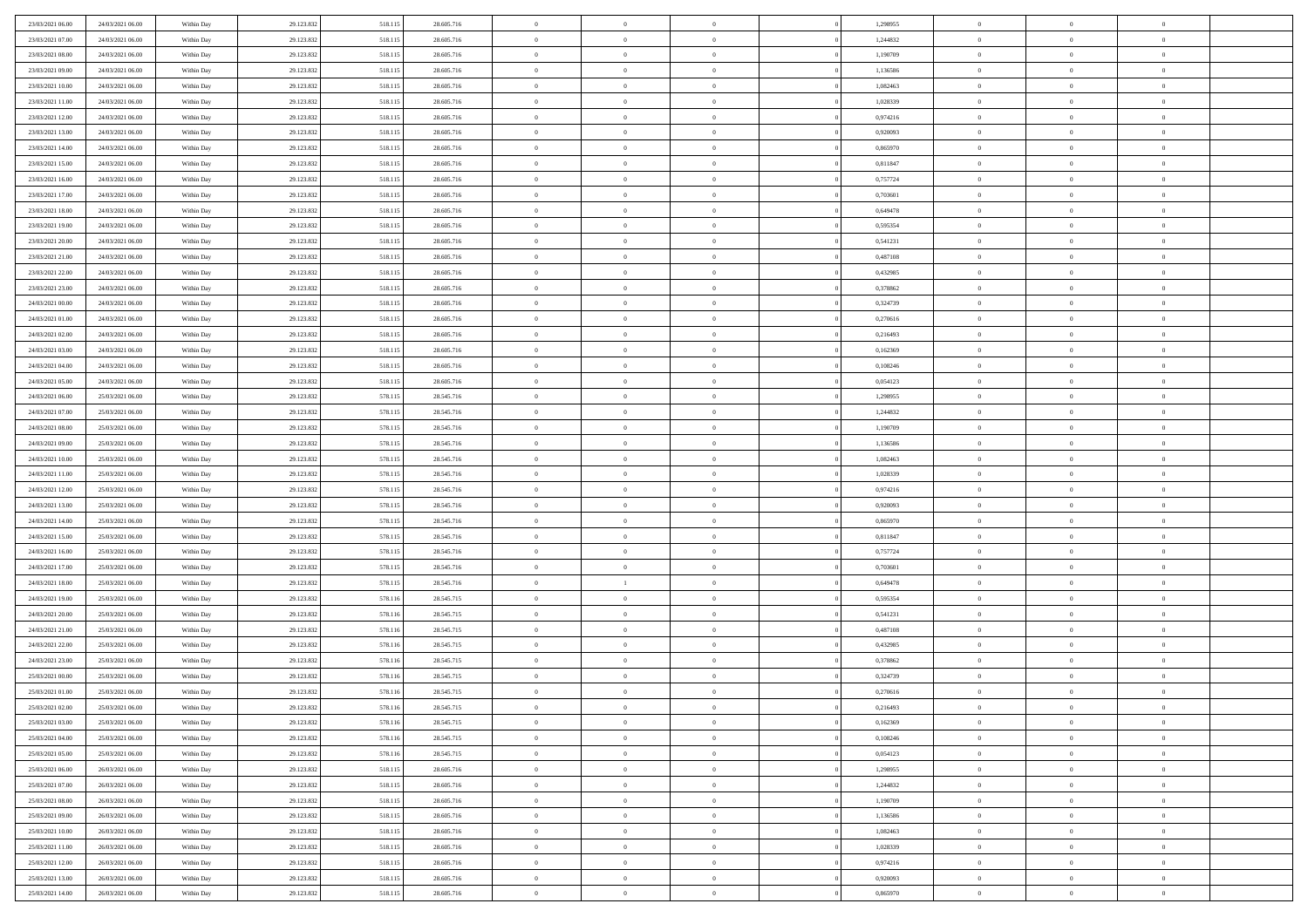| 25/03/2021 15:00                     | 26/03/2021 06:00 | Within Day | 29.123.832 | 518.11: | 28.605.716 | $\,0\,$                  | $\overline{0}$ | $\overline{0}$ |                | 0,811847 | $\,$ 0 $\,$          | $\overline{0}$ | $\bf{0}$                   |  |
|--------------------------------------|------------------|------------|------------|---------|------------|--------------------------|----------------|----------------|----------------|----------|----------------------|----------------|----------------------------|--|
| 25/03/2021 16:00                     | 26/03/2021 06:00 | Within Day | 29.123.832 | 518.11  | 28.605.716 | $\overline{0}$           | $\overline{0}$ | $\overline{0}$ |                | 0,757724 | $\theta$             | $\overline{0}$ | $\theta$                   |  |
| 25/03/2021 17:00                     | 26/03/2021 06:00 | Within Day | 29.123.832 | 518.115 | 28.605.716 | $\mathbf{0}$             | $\overline{0}$ | $\overline{0}$ |                | 0,703601 | $\theta$             | $\overline{0}$ | $\overline{0}$             |  |
| 25/03/2021 18:00                     | 26/03/2021 06:00 | Within Day | 29.123.832 | 518.115 | 28.605.716 | $\bf{0}$                 | $\overline{0}$ | $\overline{0}$ |                | 0,649478 | $\bf{0}$             | $\overline{0}$ | $\bf{0}$                   |  |
| 25/03/2021 19:00                     | 26/03/2021 06:00 | Within Day | 29.123.832 | 518.115 | 28.605.716 | $\overline{0}$           | $\overline{0}$ | $\overline{0}$ |                | 0,595354 | $\bf{0}$             | $\overline{0}$ | $\bf{0}$                   |  |
| 25/03/2021 20:00                     | 26/03/2021 06:00 | Within Day | 29.123.832 | 518.115 | 28.605.716 | $\overline{0}$           | $\overline{0}$ | $\overline{0}$ |                | 0,541231 | $\theta$             | $\overline{0}$ | $\theta$                   |  |
| 25/03/2021 21:00                     | 26/03/2021 06:00 | Within Day | 29.123.832 | 518.11: | 28.605.716 | $\,0\,$                  | $\overline{0}$ | $\overline{0}$ |                | 0,487108 | $\bf{0}$             | $\overline{0}$ | $\bf{0}$                   |  |
| 25/03/2021 22:00                     | 26/03/2021 06:00 | Within Day | 29.123.832 | 518.115 | 28.605.716 | $\bf{0}$                 | $\overline{0}$ | $\overline{0}$ |                | 0,432985 | $\,$ 0 $\,$          | $\overline{0}$ | $\theta$                   |  |
| 25/03/2021 23:00                     | 26/03/2021 06:00 | Within Day | 29.123.832 | 518.115 | 28.605.716 | $\mathbf{0}$             | $\overline{0}$ | $\overline{0}$ |                | 0,378862 | $\theta$             | $\overline{0}$ | $\overline{0}$             |  |
| 26/03/2021 00:00                     | 26/03/2021 06:00 |            | 29.123.832 |         | 28.605.716 | $\bf{0}$                 | $\overline{0}$ | $\overline{0}$ |                | 0,324739 | $\mathbf{0}$         | $\overline{0}$ | $\bf{0}$                   |  |
|                                      |                  | Within Day |            | 518.115 |            |                          | $\overline{0}$ |                |                |          |                      |                |                            |  |
| 26/03/2021 01:00<br>26/03/2021 02:00 | 26/03/2021 06:00 | Within Day | 29.123.832 | 518.115 | 28.605.716 | $\bf{0}$<br>$\mathbf{0}$ |                | $\overline{0}$ |                | 0,270616 | $\bf{0}$<br>$\theta$ | $\bf{0}$       | $\bf{0}$<br>$\overline{0}$ |  |
|                                      | 26/03/2021 06:00 | Within Day | 29.123.832 | 518.115 | 28.605.716 |                          | $\overline{0}$ | $\overline{0}$ |                | 0,216493 |                      | $\overline{0}$ |                            |  |
| 26/03/2021 03:00                     | 26/03/2021 06:00 | Within Day | 29.123.832 | 518.115 | 28.605.716 | $\bf{0}$                 | $\overline{0}$ | $\overline{0}$ |                | 0,162369 | $\bf{0}$             | $\overline{0}$ | $\bf{0}$                   |  |
| 26/03/2021 04:00                     | 26/03/2021 06:00 | Within Day | 29.123.832 | 518.115 | 28.605.716 | $\bf{0}$                 | $\overline{0}$ | $\overline{0}$ |                | 0,108246 | $\,$ 0 $\,$          | $\overline{0}$ | $\theta$                   |  |
| 26/03/2021 05:00                     | 26/03/2021 06:00 | Within Day | 29.123.832 | 518.115 | 28.605.716 | $\overline{0}$           | $\overline{0}$ | $\overline{0}$ |                | 0,054123 | $\theta$             | $\overline{0}$ | $\overline{0}$             |  |
| 26/03/2021 06:00                     | 27/03/2021 06:00 | Within Day | 29.123.832 | 578.115 | 28.545.716 | $\,0\,$                  | $\overline{0}$ | $\overline{0}$ |                | 1,298955 | $\bf{0}$             | $\overline{0}$ | $\bf{0}$                   |  |
| 26/03/2021 07:00                     | 27/03/2021 06:00 | Within Day | 29.123.832 | 578.115 | 28.545.716 | $\bf{0}$                 | $\overline{0}$ | $\overline{0}$ |                | 1,244832 | $\bf{0}$             | $\overline{0}$ | $\overline{0}$             |  |
| 26/03/2021 08:00                     | 27/03/2021 06:00 | Within Day | 29.123.832 | 578.115 | 28.545.716 | $\mathbf{0}$             | $\overline{0}$ | $\overline{0}$ |                | 1,190709 | $\theta$             | $\overline{0}$ | $\overline{0}$             |  |
| 26/03/2021 09:00                     | 27/03/2021 06:00 | Within Day | 29.123.832 | 578.115 | 28.545.716 | $\bf{0}$                 | $\overline{0}$ | $\overline{0}$ |                | 1,136586 | $\bf{0}$             | $\overline{0}$ | $\bf{0}$                   |  |
| 26/03/2021 10:00                     | 27/03/2021 06:00 | Within Day | 29.123.832 | 578.115 | 28.545.716 | $\bf{0}$                 | $\overline{0}$ | $\overline{0}$ |                | 1,082463 | $\,$ 0 $\,$          | $\overline{0}$ | $\bf{0}$                   |  |
| 26/03/2021 11:00                     | 27/03/2021 06:00 | Within Day | 29.123.832 | 578.115 | 28.545.716 | $\overline{0}$           | $\overline{0}$ | $\overline{0}$ |                | 1,028339 | $\theta$             | $\bf{0}$       | $\overline{0}$             |  |
| 26/03/2021 12:00                     | 27/03/2021 06:00 | Within Day | 29.123.832 | 578.115 | 28.545.716 | $\,0\,$                  | $\overline{0}$ | $\overline{0}$ |                | 0,974216 | $\bf{0}$             | $\overline{0}$ | $\theta$                   |  |
| 26/03/2021 13:00                     | 27/03/2021 06:00 | Within Day | 29.123.832 | 578.115 | 28.545.716 | $\bf{0}$                 | $\overline{0}$ | $\overline{0}$ |                | 0,920093 | $\,$ 0 $\,$          | $\overline{0}$ | $\overline{0}$             |  |
| 26/03/2021 14:00                     | 27/03/2021 06:00 | Within Day | 29.123.832 | 578.115 | 28.545.716 | $\mathbf{0}$             | $\overline{0}$ | $\overline{0}$ |                | 0,865970 | $\theta$             | $\overline{0}$ | $\overline{0}$             |  |
| 26/03/2021 15:00                     | 27/03/2021 06:00 | Within Day | 29.123.832 | 578.115 | 28.545.716 | $\bf{0}$                 | $\overline{0}$ | $\overline{0}$ |                | 0,811847 | $\bf{0}$             | $\overline{0}$ | $\bf{0}$                   |  |
| 26/03/2021 16:00                     | 27/03/2021 06:00 | Within Day | 29.123.832 | 578.115 | 28.545.716 | $\bf{0}$                 | $\overline{0}$ | $\overline{0}$ |                | 0,757724 | $\,$ 0 $\,$          | $\overline{0}$ | $\bf{0}$                   |  |
| 26/03/2021 17:00                     | 27/03/2021 06:00 | Within Day | 29.123.832 | 578.115 | 28.545.716 | $\overline{0}$           | $\overline{0}$ | $\overline{0}$ |                | 0,703601 | $\theta$             | $\overline{0}$ | $\overline{0}$             |  |
| 26/03/2021 18:00                     | 27/03/2021 06:00 | Within Day | 29.123.832 | 578.115 | 28.545.716 | $\bf{0}$                 | $\overline{0}$ | $\bf{0}$       |                | 0,649478 | $\bf{0}$             | $\overline{0}$ | $\bf{0}$                   |  |
| 26/03/2021 19:00                     | 27/03/2021 06:00 | Within Day | 29.123.832 | 578.115 | 28.545.716 | $\overline{0}$           | $\overline{0}$ | $\overline{0}$ |                | 0,595354 | $\,$ 0 $\,$          | $\overline{0}$ | $\overline{0}$             |  |
| 26/03/2021 20:00                     | 27/03/2021 06:00 | Within Day | 29.123.832 | 578.115 | 28.545.716 | $\mathbf{0}$             | $\overline{0}$ | $\overline{0}$ |                | 0,541231 | $\theta$             | $\overline{0}$ | $\overline{0}$             |  |
| 26/03/2021 21:00                     | 27/03/2021 06:00 | Within Day | 29.123.832 | 578.115 | 28.545.716 | $\mathbf{0}$             | $\overline{0}$ | $\overline{0}$ |                | 0,487108 | $\,$ 0 $\,$          | $\overline{0}$ | $\theta$                   |  |
| 26/03/2021 22:00                     | 27/03/2021 06:00 | Within Day | 29.123.832 | 578.115 | 28.545.716 | $\bf{0}$                 | $\overline{0}$ | $\overline{0}$ |                | 0,432985 | $\bf{0}$             | $\overline{0}$ | $\bf{0}$                   |  |
| 26/03/2021 23:00                     | 27/03/2021 06:00 | Within Day | 29.123.832 | 578.115 | 28.545.716 | $\mathbf{0}$             | $\overline{0}$ | $\overline{0}$ |                | 0,378862 | $\theta$             | $\overline{0}$ | $\overline{0}$             |  |
| 27/03/2021 00:00                     | 27/03/2021 06:00 | Within Day | 29.123.832 | 578.115 | 28.545.716 | $\,$ 0 $\,$              | $\overline{0}$ | $\overline{0}$ |                | 0,324739 | $\,$ 0 $\,$          | $\overline{0}$ | $\theta$                   |  |
| 27/03/2021 01:00                     | 27/03/2021 06:00 | Within Day | 29.123.832 | 578.115 | 28.545.716 | $\bf{0}$                 | $\overline{0}$ | $\overline{0}$ |                | 0,270616 | $\,$ 0 $\,$          | $\overline{0}$ | $\bf{0}$                   |  |
| 27/03/2021 02:00                     | 27/03/2021 06:00 | Within Day | 29.123.832 | 578.115 | 28.545.716 | $\mathbf{0}$             | $\overline{0}$ | $\overline{0}$ |                | 0,216493 | $\theta$             | $\overline{0}$ | $\overline{0}$             |  |
| 27/03/2021 03:00                     | 27/03/2021 06:00 | Within Day | 29.123.832 | 578.115 | 28.545.716 | $\mathbf{0}$             | $\overline{0}$ | $\theta$       |                | 0,162369 | $\,$ 0 $\,$          | $\overline{0}$ | $\theta$                   |  |
| 27/03/2021 04:00                     | 27/03/2021 06:00 | Within Day | 29.123.832 | 578.115 | 28.545.716 | $\bf{0}$                 | $\overline{0}$ | $\overline{0}$ |                | 0,108246 | $\bf{0}$             | $\overline{0}$ | $\overline{0}$             |  |
| 27/03/2021 05:00                     | 27/03/2021 06:00 | Within Day | 29.123.832 | 578.115 | 28.545.716 | $\mathbf{0}$             | $\overline{0}$ | $\overline{0}$ |                | 0,054123 | $\theta$             | $\overline{0}$ | $\overline{0}$             |  |
| 27/03/2021 06:00                     | 28/03/2021 06:00 | Within Day | 30.390.085 | 540.641 | 29.849.443 | $\,$ 0 $\,$              | $\overline{0}$ | $\bf{0}$       |                | 1,298955 | $\,$ 0 $\,$          | $\overline{0}$ | $\theta$                   |  |
| 27/03/2021 07:00                     | 28/03/2021 06:00 | Within Day | 30.390.085 | 540.641 | 29.849.443 | $\bf{0}$                 | $\overline{0}$ | $\overline{0}$ |                | 1,242479 | $\bf{0}$             | $\overline{0}$ | $\bf{0}$                   |  |
| 27/03/2021 08:00                     | 28/03/2021 06:00 | Within Day | 30.390.085 | 540.641 | 29.849.443 | $\mathbf{0}$             | $\overline{0}$ | $\overline{0}$ |                | 1,186002 | $\theta$             | $\overline{0}$ | $\overline{0}$             |  |
| 27/03/2021 09:00                     | 28/03/2021 06:00 | Within Day | 30.390.085 | 540.641 | 29.849.443 | $\mathbf{0}$             | $\overline{0}$ | $\overline{0}$ |                | 1,129526 | $\,$ 0 $\,$          | $\overline{0}$ | $\theta$                   |  |
| 27/03/2021 10:00                     | 28/03/2021 06:00 | Within Day | 30.390.085 | 540.641 | 29.849.443 | $\bf{0}$                 | $\overline{0}$ | $\overline{0}$ |                | 1,073050 | $\,$ 0 $\,$          | $\overline{0}$ | $\bf{0}$                   |  |
| 27/03/2021 11:00                     | 28/03/2021 06:00 | Within Day | 30.390.085 | 540.641 | 29.849.443 | $\bf{0}$                 | $\overline{0}$ | $\overline{0}$ |                | 1,016573 | $\overline{0}$       | $\theta$       | $\theta$                   |  |
| 27/03/2021 12:00                     | 28/03/2021 06:00 | Within Day | 30.390.085 | 540.641 | 29.849.443 | $\,$ 0 $\,$              | $\overline{0}$ | $\bf{0}$       |                | 0,960097 | $\,$ 0 $\,$          | $\overline{0}$ | $\theta$                   |  |
| 27/03/2021 13:00                     | 28/03/2021 06:00 | Within Day | 30.390.085 | 540.641 | 29.849.443 | $\mathbf{0}$             | $\overline{0}$ | $\overline{0}$ |                | 0,903621 | $\,$ 0 $\,$          | $\overline{0}$ | $\overline{0}$             |  |
| 27/03/2021 14:00                     | 28/03/2021 06:00 | Within Day | 30.390.085 | 540.641 | 29.849.443 | $\mathbf{0}$             | $\overline{0}$ | $\overline{0}$ |                | 0,847145 | $\mathbf{0}$         | $\overline{0}$ | $\mathbf{0}$               |  |
| 27/03/2021 15:00                     | 28/03/2021 06:00 | Within Day | 30.390.085 | 540.641 | 29.849.443 | $\,$ 0                   | $\overline{0}$ | $\overline{0}$ | $\overline{0}$ | 0,790668 | $\,$ 0 $\,$          | $\bf{0}$       | $\,$ 0 $\,$                |  |
| 27/03/2021 16:00                     | 28/03/2021 06:00 | Within Day | 30.390.085 | 540.641 | 29.849.443 | $\hspace{0.1mm}\bm{0}$   | $\overline{0}$ | $\overline{0}$ |                | 0,734192 | $\,$ 0 $\,$          | $\overline{0}$ | $\overline{0}$             |  |
| 27/03/2021 17:00                     | 28/03/2021 06:00 | Within Day | 30.390.085 | 540.641 | 29.849.443 | $\mathbf{0}$             | $\overline{0}$ | $\overline{0}$ |                | 0,677716 | $\overline{0}$       | $\overline{0}$ | $\overline{0}$             |  |
| 27/03/2021 18:00                     | 28/03/2021 06:00 | Within Day | 30.390.085 | 540.641 | 29.849.443 | $\,$ 0 $\,$              | $\overline{0}$ | $\overline{0}$ |                | 0,621239 | $\,$ 0 $\,$          | $\overline{0}$ | $\,$ 0 $\,$                |  |
| 27/03/2021 19:00                     | 28/03/2021 06:00 | Within Day | 30.390.085 | 540.641 | 29.849.443 | $\overline{0}$           | $\overline{0}$ | $\overline{0}$ |                | 0,564763 | $\overline{0}$       | $\overline{0}$ | $\overline{0}$             |  |
| 27/03/2021 20:00                     | 28/03/2021 06:00 | Within Day | 30.390.085 | 540.641 | 29.849.443 | $\mathbf{0}$             | $\overline{0}$ | $\overline{0}$ |                | 0,508287 | $\mathbf{0}$         | $\overline{0}$ | $\mathbf{0}$               |  |
| 27/03/2021 21:00                     | 28/03/2021 06:00 | Within Day | 30.390.085 | 540.641 | 29.849.443 | $\,$ 0 $\,$              | $\overline{0}$ | $\overline{0}$ | $\overline{0}$ | 0,451810 | $\,$ 0 $\,$          | $\bf{0}$       | $\,$ 0 $\,$                |  |
| 27/03/2021 22:00                     | 28/03/2021 06:00 | Within Day | 30.390.085 | 540.641 | 29.849.443 | $\bf{0}$                 | $\overline{0}$ | $\overline{0}$ |                | 0,395334 | $\,$ 0 $\,$          | $\mathbf{0}$   | $\overline{0}$             |  |
| 27/03/2021 23:00                     | 28/03/2021 06:00 | Within Day | 30.390.085 | 540.641 | 29.849.443 | $\mathbf{0}$             | $\overline{0}$ | $\overline{0}$ |                | 0,338858 | $\mathbf{0}$         | $\overline{0}$ | $\overline{0}$             |  |
|                                      |                  |            |            |         |            |                          |                |                |                |          |                      |                |                            |  |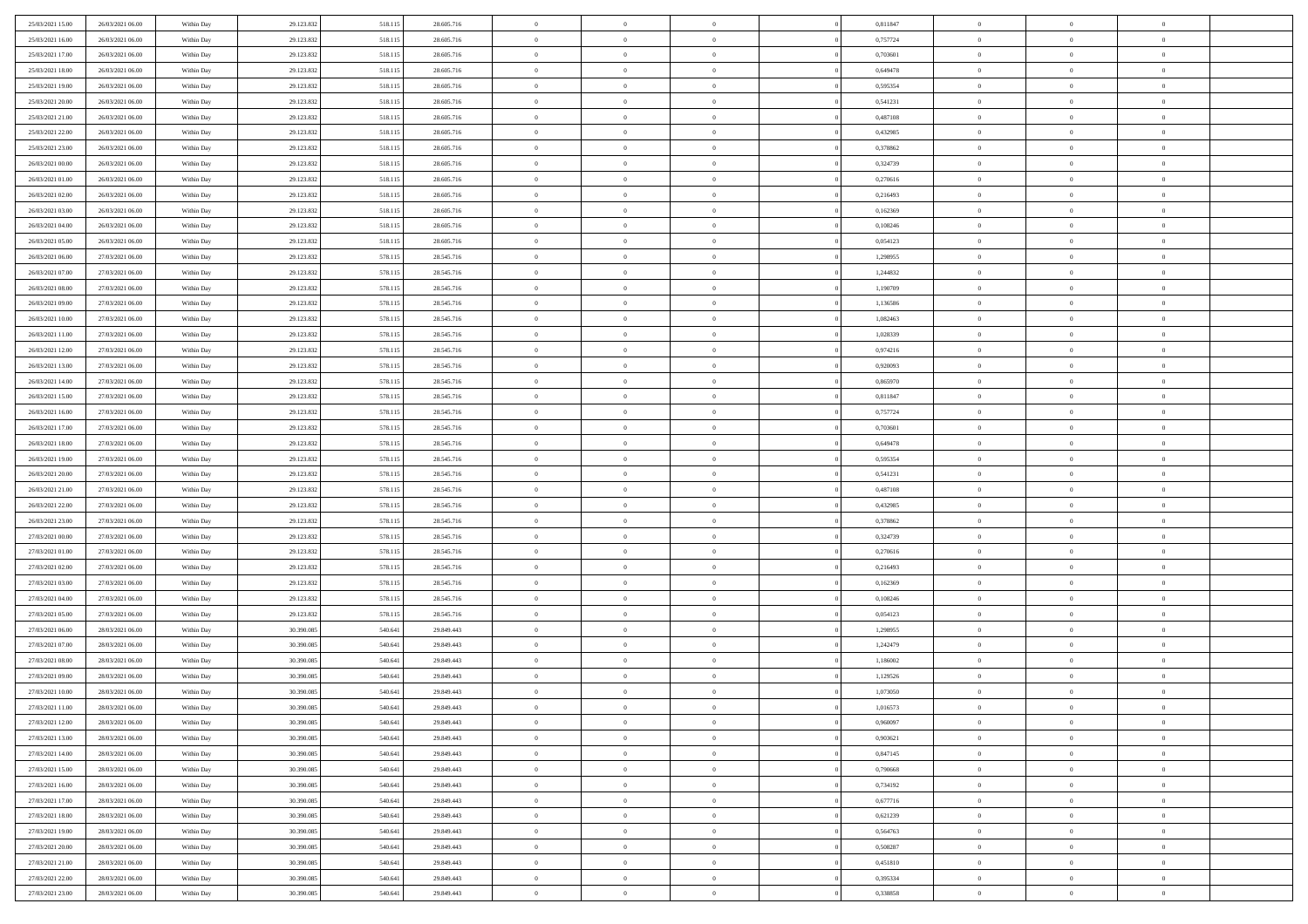| 28/03/2021 00:00 | 28/03/2021 06:00 | Within Day | 30,390,085 | 540.641 | 29.849.443 | $\overline{0}$ | $\overline{0}$ | $\Omega$       |          | 0,282382 | $\bf{0}$       | $\mathbf{0}$   | $\bf{0}$       |  |
|------------------|------------------|------------|------------|---------|------------|----------------|----------------|----------------|----------|----------|----------------|----------------|----------------|--|
| 28/03/2021 01:00 | 28/03/2021 06:00 | Within Day | 30.390.085 | 540.641 | 29.849.443 | $\mathbf{0}$   | $\overline{0}$ | $\overline{0}$ |          | 0,225905 | $\mathbf{0}$   | $\overline{0}$ | $\overline{0}$ |  |
| 28/03/2021 03:00 | 28/03/2021 06:00 | Within Day | 30.390.085 | 540.641 | 29.849.443 | $\,$ 0         | $\overline{0}$ | $\bf{0}$       |          | 0,169429 | $\,$ 0         | $\overline{0}$ | $\,$ 0 $\,$    |  |
| 28/03/2021 04:00 | 28/03/2021 06:00 | Within Day | 30.390.085 | 540.641 | 29.849.443 | $\bf{0}$       | $\overline{0}$ | $\Omega$       |          | 0,112953 | $\bf{0}$       | $\mathbf{0}$   | $\theta$       |  |
| 28/03/2021 05:00 | 28/03/2021 06:00 | Within Day | 30.390.085 | 540.641 | 29.849.443 | $\bf{0}$       | $\overline{0}$ | $\overline{0}$ |          | 0,056476 | $\mathbf{0}$   | $\bf{0}$       | $\overline{0}$ |  |
| 28/03/2021 06:00 | 29/03/2021 06:00 | Within Day | 29.123.832 | 518.115 | 28.605.716 | $\bf{0}$       | $\overline{0}$ | $\bf{0}$       |          | 1,298955 | $\,$ 0         | $\overline{0}$ | $\,$ 0 $\,$    |  |
| 28/03/2021 07:00 | 29/03/2021 06:00 | Within Day | 29.123.832 | 518.115 | 28.605.716 | $\bf{0}$       | $\overline{0}$ | $\Omega$       |          | 1,244832 | $\theta$       | $\overline{0}$ | $\theta$       |  |
| 28/03/2021 08:00 | 29/03/2021 06:00 | Within Day | 29.123.832 | 518.115 | 28.605.716 | $\overline{0}$ | $\overline{0}$ | $\overline{0}$ |          | 1,190709 | $\mathbf{0}$   | $\overline{0}$ | $\overline{0}$ |  |
| 28/03/2021 09:00 | 29/03/2021 06:00 | Within Day | 29.123.832 | 518.115 | 28.605.716 | $\bf{0}$       | $\overline{0}$ | $\bf{0}$       |          | 1,136586 | $\,$ 0         | $\overline{0}$ | $\,$ 0 $\,$    |  |
| 28/03/2021 10:00 | 29/03/2021 06:00 | Within Day | 29.123.832 | 518.115 | 28.605.716 | $\bf{0}$       | $\overline{0}$ | $\Omega$       |          | 1.082463 | $\theta$       | $\mathbf{0}$   | $\theta$       |  |
| 28/03/2021 11:00 | 29/03/2021 06:00 | Within Day | 29.123.832 | 518.115 | 28.605.716 | $\overline{0}$ | $\overline{0}$ | $\overline{0}$ |          | 1,028339 | $\mathbf{0}$   | $\overline{0}$ | $\overline{0}$ |  |
| 28/03/2021 12:00 | 29/03/2021 06:00 | Within Day | 29.123.832 | 518.115 | 28.605.716 | $\bf{0}$       | $\overline{0}$ | $\bf{0}$       |          | 0,974216 | $\,$ 0         | $\overline{0}$ | $\,$ 0 $\,$    |  |
| 28/03/2021 13:00 | 29/03/2021 06:00 | Within Day | 29.123.832 | 518.115 | 28.605.716 | $\bf{0}$       | $\overline{0}$ | $\Omega$       |          | 0.920093 | $\bf{0}$       | $\mathbf{0}$   | $\theta$       |  |
| 28/03/2021 14:00 | 29/03/2021 06:00 | Within Day | 29.123.832 | 518.115 | 28.605.716 | $\overline{0}$ | $\overline{0}$ | $\overline{0}$ |          | 0,865970 | $\mathbf{0}$   | $\overline{0}$ | $\overline{0}$ |  |
| 28/03/2021 15:00 | 29/03/2021 06:00 | Within Day | 29.123.832 | 518.115 | 28.605.716 | $\bf{0}$       | $\overline{0}$ | $\bf{0}$       |          | 0,811847 | $\,$ 0         | $\overline{0}$ | $\,$ 0 $\,$    |  |
| 28/03/2021 16:00 | 29/03/2021 06:00 | Within Day | 29.123.832 | 518.115 | 28.605.716 | $\bf{0}$       | $\overline{0}$ | $\overline{0}$ |          | 0,757724 | $\bf{0}$       | $\overline{0}$ | $\bf{0}$       |  |
| 28/03/2021 17:00 | 29/03/2021 06:00 | Within Day | 29.123.832 | 518.115 | 28.605.716 | $\overline{0}$ | $\overline{0}$ | $\overline{0}$ |          | 0,703601 | $\mathbf{0}$   | $\overline{0}$ | $\overline{0}$ |  |
| 28/03/2021 18:00 | 29/03/2021 06:00 | Within Day | 29.123.832 | 518.115 | 28.605.716 | $\bf{0}$       | $\overline{0}$ | $\bf{0}$       |          | 0,649478 | $\,$ 0         | $\overline{0}$ | $\,$ 0 $\,$    |  |
| 28/03/2021 19:00 | 29/03/2021 06:00 | Within Day | 29.123.832 | 518.115 | 28.605.716 | $\bf{0}$       | $\overline{0}$ | $\Omega$       |          | 0.595354 | $\theta$       | $\mathbf{0}$   | $\theta$       |  |
| 28/03/2021 20:00 | 29/03/2021 06:00 | Within Day | 29.123.832 | 518.115 | 28.605.716 | $\overline{0}$ | $\overline{0}$ | $\overline{0}$ |          | 0,541231 | $\mathbf{0}$   | $\overline{0}$ | $\overline{0}$ |  |
| 28/03/2021 21:00 | 29/03/2021 06:00 | Within Day | 29.123.832 | 518.115 | 28.605.716 | $\bf{0}$       | $\overline{0}$ | $\bf{0}$       |          | 0,487108 | $\,$ 0         | $\overline{0}$ | $\,$ 0 $\,$    |  |
| 28/03/2021 22:00 | 29/03/2021 06:00 | Within Day | 29.123.832 | 518.115 | 28.605.716 | $\bf{0}$       | $\overline{0}$ | $\Omega$       |          | 0,432985 | $\bf{0}$       | $\mathbf{0}$   | $\theta$       |  |
| 28/03/2021 23:00 | 29/03/2021 06:00 | Within Day | 29.123.832 | 518.115 | 28.605.716 | $\overline{0}$ | $\overline{0}$ | $\overline{0}$ |          | 0,378862 | $\mathbf{0}$   | $\overline{0}$ | $\overline{0}$ |  |
| 29/03/2021 00:00 | 29/03/2021 06:00 | Within Day | 29.123.832 | 518.115 | 28.605.716 | $\bf{0}$       | $\overline{0}$ | $\bf{0}$       |          | 0,324739 | $\,$ 0         | $\overline{0}$ | $\,$ 0 $\,$    |  |
| 29/03/2021 01:00 | 29/03/2021 06:00 | Within Day | 29.123.832 | 518.115 | 28.605.716 | $\bf{0}$       | $\overline{0}$ | $\overline{0}$ |          | 0,270616 | $\bf{0}$       | $\overline{0}$ | $\bf{0}$       |  |
| 29/03/2021 02:00 | 29/03/2021 06:00 | Within Day | 29.123.832 | 518.115 | 28.605.716 | $\overline{0}$ | $\overline{0}$ | $\overline{0}$ |          | 0,216493 | $\mathbf{0}$   | $\overline{0}$ | $\overline{0}$ |  |
| 29/03/2021 03:00 | 29/03/2021 06:00 | Within Day | 29.123.832 | 518.115 | 28.605.716 | $\bf{0}$       | $\overline{0}$ | $\bf{0}$       |          | 0,162369 | $\,$ 0         | $\overline{0}$ | $\,$ 0 $\,$    |  |
| 29/03/2021 04:00 | 29/03/2021 06:00 | Within Day | 29.123.832 | 518.115 | 28,605,716 | $\bf{0}$       | $\overline{0}$ | $\Omega$       |          | 0.108246 | $\theta$       | $\mathbf{0}$   | $\theta$       |  |
| 29/03/2021 05:00 | 29/03/2021 06:00 | Within Day | 29.123.832 | 518.115 | 28.605.716 | $\overline{0}$ | $\overline{0}$ | $\overline{0}$ |          | 0,054123 | $\mathbf{0}$   | $\overline{0}$ | $\overline{0}$ |  |
| 29/03/2021 06:00 | 30/03/2021 06:00 | Within Day | 29.123.832 | 518.115 | 28.605.716 | $\bf{0}$       | $\overline{0}$ | $\bf{0}$       |          | 1,298955 | $\,$ 0         | $\overline{0}$ | $\,$ 0 $\,$    |  |
| 29/03/2021 07:00 | 30/03/2021 06:00 | Within Day | 29.123.832 | 518.115 | 28.605.716 | $\bf{0}$       | $\bf{0}$       | $\overline{0}$ |          | 1,244832 | $\bf{0}$       | $\overline{0}$ | $\,0\,$        |  |
| 29/03/2021 08:00 | 30/03/2021 06:00 | Within Day | 29.123.832 | 518.115 | 28.605.716 | $\overline{0}$ | $\overline{0}$ | $\overline{0}$ |          | 1,190709 | $\mathbf{0}$   | $\overline{0}$ | $\overline{0}$ |  |
| 29/03/2021 09:00 | 30/03/2021 06:00 | Within Day | 29.123.832 | 518.115 | 28.605.716 | $\bf{0}$       | $\overline{0}$ | $\bf{0}$       |          | 1,136586 | $\,$ 0         | $\overline{0}$ | $\,$ 0 $\,$    |  |
| 29/03/2021 10:00 | 30/03/2021 06:00 | Within Day | 29.123.832 | 518.115 | 28.605.716 | $\bf{0}$       | $\overline{0}$ | $\bf{0}$       |          | 1,082463 | $\bf{0}$       | $\overline{0}$ | $\,0\,$        |  |
| 29/03/2021 11:00 | 30/03/2021 06:00 | Within Day | 29.123.832 | 518.115 | 28.605.716 | $\overline{0}$ | $\overline{0}$ | $\overline{0}$ |          | 1,028339 | $\mathbf{0}$   | $\overline{0}$ | $\overline{0}$ |  |
| 29/03/2021 12:00 | 30/03/2021 06:00 | Within Day | 29.123.832 | 518.115 | 28.605.716 | $\bf{0}$       | $\overline{0}$ | $\bf{0}$       |          | 0,974216 | $\,$ 0         | $\overline{0}$ | $\,$ 0 $\,$    |  |
| 29/03/2021 13:00 | 30/03/2021 06:00 | Within Day | 29.123.832 | 518.115 | 28.605.716 | $\bf{0}$       | $\bf{0}$       | $\overline{0}$ |          | 0,920093 | $\bf{0}$       | $\overline{0}$ | $\,0\,$        |  |
| 29/03/2021 14:00 | 30/03/2021 06:00 | Within Day | 29.123.832 | 518.115 | 28.605.716 | $\overline{0}$ | $\overline{0}$ | $\overline{0}$ |          | 0,865970 | $\mathbf{0}$   | $\overline{0}$ | $\overline{0}$ |  |
| 29/03/2021 15:00 | 30/03/2021 06:00 | Within Day | 29.123.832 | 518.115 | 28.605.716 | $\bf{0}$       | $\overline{0}$ | $\bf{0}$       |          | 0,811847 | $\,$ 0         | $\overline{0}$ | $\,$ 0 $\,$    |  |
| 29/03/2021 16:00 | 30/03/2021 06:00 | Within Day | 29.123.832 | 518.115 | 28.605.716 | $\bf{0}$       | $\bf{0}$       | $\overline{0}$ |          | 0,757724 | $\bf{0}$       | $\overline{0}$ | $\,0\,$        |  |
| 29/03/2021 17:00 | 30/03/2021 06:00 | Within Day | 29.123.832 | 518.115 | 28.605.716 | $\overline{0}$ | $\overline{0}$ | $\overline{0}$ |          | 0,703601 | $\overline{0}$ | $\overline{0}$ | $\overline{0}$ |  |
| 29/03/2021 18:00 | 30/03/2021 06:00 | Within Day | 29.123.832 | 518.115 | 28.605.716 | $\bf{0}$       | $\overline{0}$ | $\bf{0}$       |          | 0,649478 | $\,$ 0         | $\overline{0}$ | $\,$ 0 $\,$    |  |
| 29/03/2021 19:00 | 30/03/2021 06:00 | Within Day | 29.123.832 | 518.115 | 28.605.716 | $\bf{0}$       | $\bf{0}$       | $\bf{0}$       |          | 0,595354 | $\bf{0}$       | $\overline{0}$ | $\,0\,$        |  |
| 29/03/2021 20:00 | 30/03/2021 06:00 | Within Dav | 29.123.832 | 518.115 | 28.605.716 | $\mathbf{0}$   | $\overline{0}$ | $\overline{0}$ |          | 0,541231 | $\mathbf{0}$   | $\overline{0}$ | $\overline{0}$ |  |
| 29/03/2021 21:00 | 30/03/2021 06:00 | Within Day | 29.123.832 | 518.115 | 28.605.716 | $\bf{0}$       | $\overline{0}$ | $\theta$       |          | 0,487108 | $\overline{0}$ | $\overline{0}$ | $\theta$       |  |
| 29/03/2021 22:00 | 30/03/2021 06:00 | Within Day | 29.123.832 | 518.115 | 28.605.716 | $\bf{0}$       | $\bf{0}$       | $\bf{0}$       |          | 0,432985 | $\bf{0}$       | $\overline{0}$ | $\,0\,$        |  |
| 29/03/2021 23:00 | 30/03/2021 06:00 | Within Day | 29.123.832 | 518.115 | 28.605.716 | $\overline{0}$ | $\overline{0}$ | $\overline{0}$ |          | 0,378862 | $\overline{0}$ | $\bf{0}$       | $\overline{0}$ |  |
| 30/03/2021 00:00 | 30/03/2021 06:00 | Within Day | 29.123.832 | 518.115 | 28.605.716 | $\,$ 0 $\,$    | $\overline{0}$ | $\overline{0}$ |          | 0,324739 | $\mathbf{0}$   | $\,$ 0 $\,$    | $\,$ 0 $\,$    |  |
| 30/03/2021 01:00 | 30/03/2021 06:00 | Within Day | 29.123.832 | 518.115 | 28.605.716 | $\bf{0}$       | $\bf{0}$       | $\overline{0}$ |          | 0,270616 | $\bf{0}$       | $\overline{0}$ | $\bf{0}$       |  |
| 30/03/2021 02:00 | 30/03/2021 06:00 | Within Day | 29.123.832 | 518.115 | 28.605.716 | $\overline{0}$ | $\overline{0}$ | $\overline{0}$ |          | 0,216493 | $\overline{0}$ | $\bf{0}$       | $\overline{0}$ |  |
| 30/03/2021 03:00 | 30/03/2021 06:00 | Within Day | 29.123.832 | 518.115 | 28.605.716 | $\,$ 0 $\,$    | $\overline{0}$ | $\overline{0}$ |          | 0,162369 | $\,$ 0 $\,$    | $\overline{0}$ | $\,$ 0 $\,$    |  |
| 30/03/2021 04:00 | 30/03/2021 06:00 | Within Day | 29.123.832 | 518.115 | 28.605.716 | $\overline{0}$ | $\overline{0}$ | $\overline{0}$ | $\Omega$ | 0,108246 | $\bf{0}$       | $\overline{0}$ | $\overline{0}$ |  |
| 30/03/2021 05:00 | 30/03/2021 06:00 | Within Day | 29.123.832 | 518.115 | 28.605.716 | $\overline{0}$ | $\overline{0}$ | $\overline{0}$ |          | 0,054123 | $\overline{0}$ | $\bf{0}$       | $\overline{0}$ |  |
| 30/03/2021 06:00 | 31/03/2021 06:00 | Within Day | 29.123.832 | 518.115 | 28.605.716 | $\,$ 0 $\,$    | $\overline{0}$ | $\overline{0}$ |          | 1,298955 | $\,$ 0 $\,$    | $\,$ 0 $\,$    | $\,$ 0 $\,$    |  |
| 30/03/2021 07:00 | 31/03/2021 06:00 | Within Day | 29.123.832 | 518.115 | 28.605.716 | $\bf{0}$       | $\bf{0}$       | $\overline{0}$ |          | 1,244832 | $\mathbf{0}$   | $\overline{0}$ | $\bf{0}$       |  |
| 30/03/2021 08:00 | 31/03/2021 06:00 | Within Day | 29.123.832 | 518.115 | 28.605.716 | $\overline{0}$ | $\overline{0}$ | $\overline{0}$ |          | 1,190709 | $\mathbf{0}$   | $\bf{0}$       | $\overline{0}$ |  |
| 30/03/2021 09:00 | 31/03/2021 06:00 | Within Day | 29.123.832 | 518.115 | 28.605.716 | $\,0\,$        | $\overline{0}$ | $\overline{0}$ |          | 1,136586 | $\,$ 0         | $\overline{0}$ | $\,$ 0 $\,$    |  |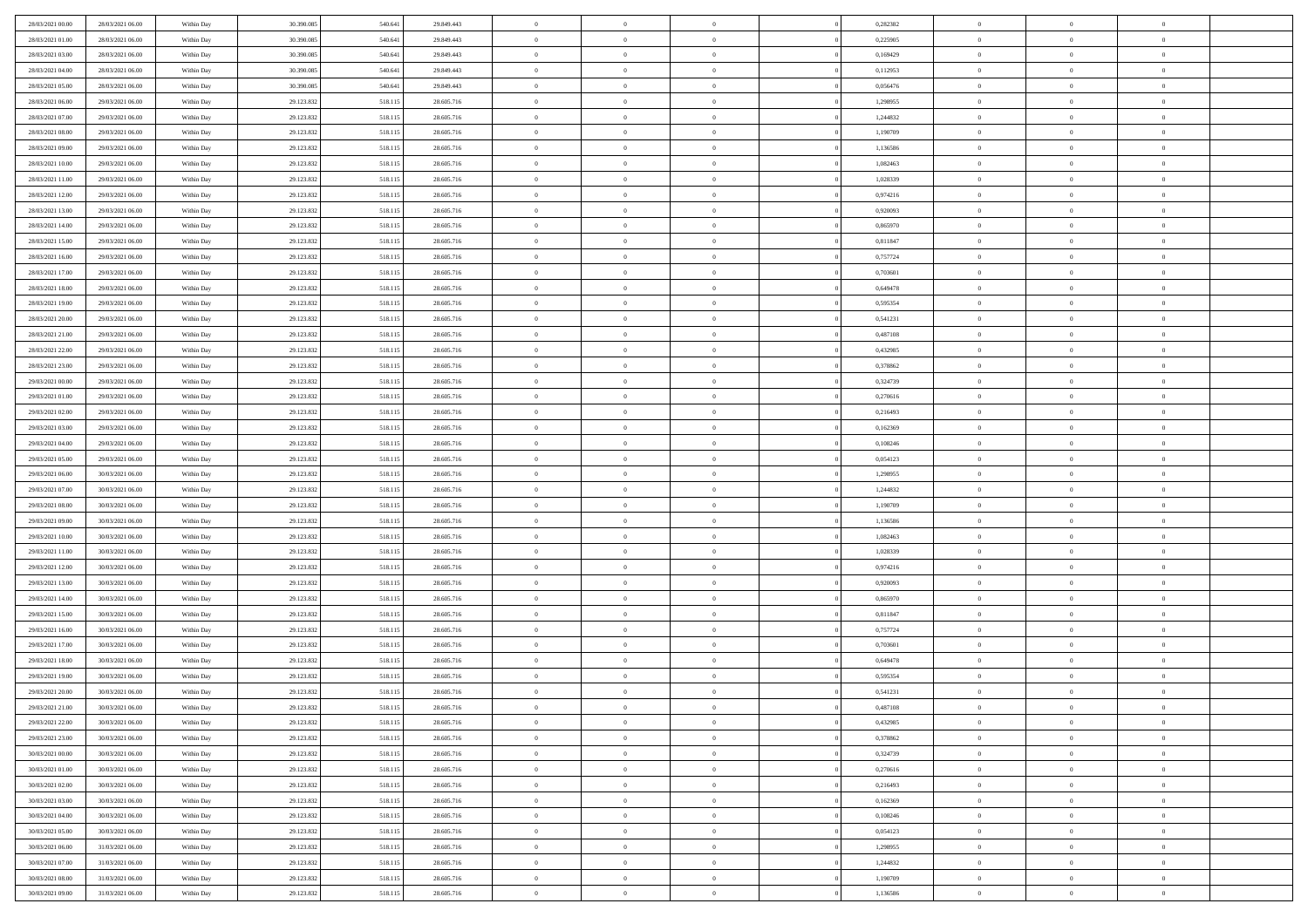| 30/03/2021 10:00 | 31/03/2021 06:00 | Within Day | 29.123.832 | 518.115 | 28.605.716 | $\theta$       | $\Omega$       | 1,082463 | $\theta$       | $\Omega$ |          |  |
|------------------|------------------|------------|------------|---------|------------|----------------|----------------|----------|----------------|----------|----------|--|
| 30/03/2021 11:00 | 31/03/2021 06:00 | Within Day | 29.123.83  | 518.115 | 28.605.716 | $\theta$       | $\Omega$       | 1,028339 | $\Omega$       | $\Omega$ |          |  |
| 30/03/2021 12:00 | 31/03/2021 06:00 | Within Day | 29.123.832 | 518.115 | 28.605.716 | $\theta$       | $\Omega$       | 0,974216 | $\theta$       | 0        |          |  |
| 30/03/2021 13:00 | 31/03/2021 06:00 | Within Day | 29.123.832 | 518.115 | 28.605.716 | $\theta$       | $\Omega$       | 0,920093 | $\theta$       | $\Omega$ |          |  |
| 30/03/2021 14:00 | 31/03/2021 06:00 | Within Day | 29.123.832 | 518,115 | 28.605.716 | $\theta$       | $\Omega$       | 0.865970 | $\Omega$       | $\Omega$ |          |  |
| 30/03/2021 15:00 | 31/03/2021 06:00 | Within Day | 29.123.832 | 518.115 | 28.605.716 | $\theta$       | $\Omega$       | 0,811847 | $\theta$       |          |          |  |
| 30/03/2021 16:00 | 31/03/2021 06:00 | Within Day | 29.123.832 | 518.115 | 28.605.716 | $\theta$       | $\overline{0}$ | 0,757724 | $\overline{0}$ | $\Omega$ | $\Omega$ |  |
| 30/03/2021 17:00 | 31/03/2021 06:00 | Within Day | 29.123.83  | 518.115 | 28.605.716 | $\theta$       | $\Omega$       | 0,703601 | $\theta$       | $\Omega$ |          |  |
| 30/03/2021 18:00 | 31/03/2021 06:00 | Within Day | 29.123.832 | 518.115 | 28.605.716 | $\theta$       | $\Omega$       | 0.649478 | $\Omega$       |          |          |  |
| 30/03/2021 19:00 | 31/03/2021 06:00 | Within Day | 29.123.832 | 518.115 | 28.605.716 | $\theta$       | $\Omega$       | 0,595354 | $\theta$       |          |          |  |
| 30/03/2021 20:00 | 31/03/2021 06:00 | Within Day | 29.123.832 | 518,115 | 28.605.716 | $\mathbf{0}$   | $\Omega$       | 0.541231 | $\theta$       |          |          |  |
| 30/03/2021 21:00 | 31/03/2021 06:00 | Within Day | 29.123.832 | 518,115 | 28.605.716 | $\mathbf{0}$   | $\Omega$       | 0,487108 | $\overline{0}$ | $\Omega$ |          |  |
| 30/03/2021 22.00 | 31/03/2021 06:00 | Within Day | 29.123.832 | 518.115 | 28.605.716 | $\overline{0}$ | $\Omega$       | 0,432985 | $\overline{0}$ | $\Omega$ |          |  |
| 30/03/2021 23:00 | 31/03/2021 06:00 | Within Day | 29.123.832 | 518.115 | 28.605.716 | $\mathbf{0}$   | $\Omega$       | 0,378862 | $\theta$       | $\Omega$ | $\Omega$ |  |
| 31/03/2021 00:00 | 31/03/2021 06:00 | Within Day | 29.123.832 | 518.115 | 28.605.716 | $\mathbf{0}$   | $\Omega$       | 0,324739 | $\Omega$       |          |          |  |
| 31/03/2021 01:00 | 31/03/2021 06:00 | Within Day | 29.123.832 | 518.115 | 28.605.716 | $\overline{0}$ | $\Omega$       | 0,270616 | $\Omega$       |          |          |  |
| 31/03/2021 02:00 | 31/03/2021 06:00 | Within Day | 29.123.832 | 518,115 | 28.605.716 | $\mathbf{0}$   | $\Omega$       | 0.216493 | $\Omega$       |          |          |  |
| 31/03/2021 03:00 | 31/03/2021 06:00 | Within Day | 29.123.832 | 518.115 | 28.605.716 | $\mathbf{0}$   | $\Omega$       | 0,162369 | $\Omega$       | $\Omega$ |          |  |
| 31/03/2021 04:00 | 31/03/2021 06:00 | Within Day | 29.123.832 | 518.115 | 28.605.716 | $\mathbf{0}$   | $\Omega$       | 0,108246 | $\theta$       | $\Omega$ |          |  |
| 31/03/2021 06:00 | 01/04/2021 06:00 | Within Day | 29.123.832 | 520.115 | 28.603.716 | $\mathbf{0}$   | $\Omega$       | 1,298955 | $\Omega$       | $\Omega$ |          |  |
|                  |                  |            |            |         |            |                |                |          |                |          |          |  |

(\*) GCV used for the purpose of the conversion does not corresponding to the actual GCV of the Gas Day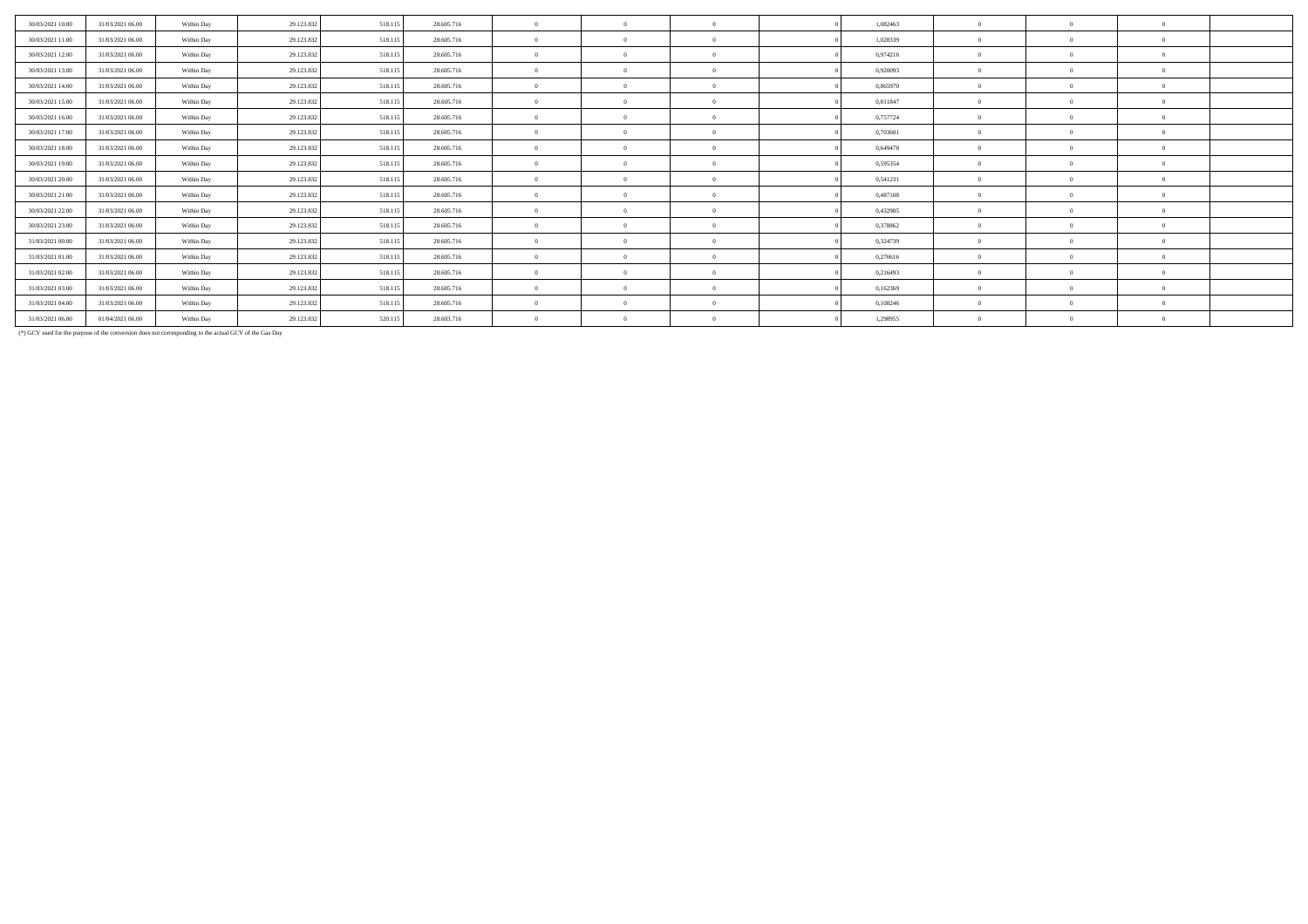## **SNAM RETE GAS**

**Transportation capacity at Entry Point interconnected with foreign pipelines**

**Update to 31/03/2021 of offered and assigned capacity in auction day-ahead and within-day**

**Thermal Year 2020/2021**

(Values in Scm/day (15° C; 1,01325 bar); Prices in c/Scm)

| <b>Entry Point</b> |  |
|--------------------|--|
|--------------------|--|

**PASSO-GRIES**

| Timeframe        |                  |                     |                            |                                              |            | Offered capacity |                | Assigned capacity | Day-Ahead                                    |                             | Prices                        |                           |                           |      |
|------------------|------------------|---------------------|----------------------------|----------------------------------------------|------------|------------------|----------------|-------------------|----------------------------------------------|-----------------------------|-------------------------------|---------------------------|---------------------------|------|
| From             | To               | <b>Auction type</b> | Transportation<br>capacity | <b>Assigned capacity</b><br>(before auction) | Firm       | Interruptible    | Firm           | Interruptible     | <b>Interrupted Capacity</b><br>Interruptible | <b>Reserve price - Firm</b> | <b>Auction premium - Firm</b> | Reserve price -           | <b>Auction premium -</b>  | Note |
| 01/03/2021 06:00 | 02/03/2021 06:00 | Day Ahead           | 64.400.000                 | 1.145.68                                     | 63.254.318 | $\mathbf{0}$     | $\overline{0}$ | $\overline{0}$    |                                              | 0,005874                    | $\Omega$                      | Interruptible<br>0,005874 | Interruptible<br>$\Omega$ |      |
| 02/03/2021 06:00 | 03/03/2021 06:00 | Day Ahead           | 64.400.00                  | 1.145.68                                     | 63.254.318 | $\Omega$         | $\overline{0}$ | $\overline{0}$    |                                              | 0,005874                    | $\theta$                      | 0,005874                  | $\Omega$                  |      |
| 03/03/2021 06:00 | 04/03/2021 06:00 | Day Ahead           | 64.400.000                 | 1.145.68                                     | 63.254.318 | $\overline{0}$   | $\overline{0}$ | $\overline{0}$    |                                              | 0,005874                    | $\overline{0}$                | 0,005874                  | $\overline{0}$            |      |
| 04/03/2021 06:00 | 05/03/2021 06:00 | Day Ahead           | 64,400,000                 | 1.145.68                                     | 63.254.318 | $\mathbf{0}$     | $\theta$       | $\overline{0}$    |                                              | 0.005874                    | $\theta$                      | 0.005874                  | $\theta$                  |      |
| 05/03/2021 06:00 | 06/03/2021 06:00 | Day Ahead           | 64.400.00                  | 1.145.68                                     | 63.254.318 | $\theta$         | $\overline{0}$ | $\overline{0}$    |                                              | 0,005874                    | $\overline{0}$                | 0,005874                  | $\overline{0}$            |      |
| 06/03/2021 06:00 | 07/03/2021 06:00 | Day Ahead           | 64.400.000                 | 1.145.68                                     | 63.254.318 | $\Omega$         | $\overline{0}$ | $\overline{0}$    |                                              | 0,005874                    | $\theta$                      | 0,005874                  | $\overline{0}$            |      |
| 07/03/2021 06:00 | 08/03/2021 06:00 | Day Ahead           | 64,400,000                 | 1.145.68                                     | 63.254.318 | $\theta$         | $\theta$       | $\theta$          |                                              | 0.005874                    | $\theta$                      | 0.005874                  | $\theta$                  |      |
| 08/03/2021 06:00 | 09/03/2021 06:00 | Day Ahead           | 64.400.00                  | 1.145.68                                     | 63.254.318 | $\theta$         | $\overline{0}$ | $\overline{0}$    |                                              | 0,005874                    | $\theta$                      | 0,005874                  | $\Omega$                  |      |
| 09/03/2021 06:00 | 10/03/2021 06:00 | Day Ahead           | 64.400.00                  | 1.145.68                                     | 63.254.318 | $\theta$         | $\overline{0}$ | $\overline{0}$    |                                              | 0,005874                    | $\overline{0}$                | 0,005874                  | $\overline{0}$            |      |
| 10/03/2021 06:00 | 11/03/2021 06:00 | Day Ahead           | 64,400,000                 | 1.145.68                                     | 63.254.318 | $\Omega$         | $\theta$       | $\theta$          |                                              | 0.005874                    | $\theta$                      | 0.005874                  | $\overline{0}$            |      |
| 11/03/2021 06:00 | 12/03/2021 06:00 | Day Ahead           | 64.400.000                 | 1.145.68                                     | 63.254.318 | $\Omega$         | $\overline{0}$ | $\overline{0}$    |                                              | 0,005874                    | $\Omega$                      | 0,005874                  | $\theta$                  |      |
| 12/03/2021 06:00 | 13/03/2021 06:00 | Day Ahead           | 64.400.000                 | 1.145.68                                     | 63.254.318 | $\Omega$         | $\theta$       | $\theta$          |                                              | 0,005874                    | $\theta$                      | 0,005874                  | $\overline{0}$            |      |
| 13/03/2021 06:00 | 14/03/2021 06:00 | Day Ahead           | 64.400.00                  | 1.145.68                                     | 63.254.318 |                  | $\overline{0}$ | $\Omega$          |                                              | 0,005874                    | $\Omega$                      | 0,005874                  | $\Omega$                  |      |
| 14/03/2021 06:00 | 15/03/2021 06:00 | Day Ahead           | 64,400,000                 | 1.145.68                                     | 63.254.318 | $\theta$         | $\overline{0}$ | $\overline{0}$    |                                              | 0,005874                    | $\overline{0}$                | 0.005874                  | $\theta$                  |      |
| 15/03/2021 06:00 | 16/03/2021 06:00 | Day Ahead           | 64.400.00                  | 1.145.68                                     | 63.254.318 | $\theta$         | $\overline{0}$ | $\overline{0}$    |                                              | 0,005874                    | $\overline{0}$                | 0,005874                  | $\overline{0}$            |      |
| 16/03/2021 06:00 | 17/03/2021 06:00 | Day Ahead           | 64.400.00                  | 1.145.68                                     | 63.254.318 | $\theta$         | $\overline{0}$ | $\overline{0}$    |                                              | 0,005874                    | $\overline{0}$                | 0,005874                  | $\overline{0}$            |      |
| 17/03/2021 06:00 | 18/03/2021 06:00 | Day Ahead           | 64.400.000                 | 1.145.68                                     | 63.254.318 | $\Omega$         | $\theta$       | $\overline{0}$    |                                              | 0.005874                    | $\theta$                      | 0,005874                  | $\overline{0}$            |      |
| 18/03/2021 06:00 | 19/03/2021 06:00 | Day Ahead           | 64.400.000                 | 1.145.68                                     | 63.254.318 | $\theta$         | $\overline{0}$ | $\overline{0}$    |                                              | 0,005874                    | $\theta$                      | 0,005874                  | $\overline{0}$            |      |
| 19/03/2021 06:00 | 20/03/2021 06:00 | Day Ahead           | 64.400.00                  | 1.145.68                                     | 63.254.318 | $\Omega$         | $\overline{0}$ | $\overline{0}$    |                                              | 0,005874                    | $\theta$                      | 0,005874                  | $\Omega$                  |      |
| 20/03/2021 06:00 | 21/03/2021 06:00 | Day Ahead           | 64.400.000                 | 1.145.68                                     | 63.254.318 | $\theta$         | $\overline{0}$ | $\overline{0}$    |                                              | 0,005874                    | $\overline{0}$                | 0,005874                  | $\overline{0}$            |      |
| 21/03/2021 06:00 | 22/03/2021 06:00 | Day Ahead           | 64,400,000                 | 1.145.68                                     | 63.254.318 | $\mathbf{0}$     | $\overline{0}$ | $\overline{0}$    |                                              | 0.005874                    | $\mathbf{0}$                  | 0,005874                  | $\theta$                  |      |
| 22/03/2021 06:00 | 23/03/2021 06:00 | Day Ahead           | 64.400.000                 | 1.145.68                                     | 63.254.318 | $\Omega$         | 132.675        | $\overline{0}$    |                                              | 0,005874                    | $\theta$                      | 0,005874                  | $\Omega$                  |      |
| 23/03/2021 06:00 | 24/03/2021 06:00 | Day Ahead           | 64.400.000                 | 1.145.68                                     | 63.254.318 | $\Omega$         | $\overline{0}$ | $\mathbf{0}$      |                                              | 0,005874                    | $\theta$                      | 0,005874                  | $\overline{0}$            |      |
| 24/03/2021 06:00 | 25/03/2021 06:00 | Day Ahead           | 64,400,000                 | 1.145.68                                     | 63.254.318 | $\Omega$         | 132.675        | $\Omega$          |                                              | 0.005874                    | $\theta$                      | 0.005874                  | $\theta$                  |      |
| 25/03/2021 06:00 | 26/03/2021 06:00 | Day Ahead           | 64,400,000                 | 1.145.68                                     | 63.254.318 | $\Omega$         | $\overline{0}$ | $\theta$          |                                              | 0.005874                    | $\theta$                      | 0,005874                  | $\Omega$                  |      |
| 26/03/2021 06:00 | 27/03/2021 06:00 | Day Ahead           | 64.400.00                  | 1.145.68                                     | 63.254.318 | $\theta$         | 132.675        | $\overline{0}$    |                                              | 0,005874                    | $\overline{0}$                | 0,005874                  | $\overline{0}$            |      |
| 27/03/2021 06:00 | 28/03/2021 06:00 | Day Ahead           | 64,400,000                 | 1.145.68                                     | 66.004.507 | $\Omega$         | $\theta$       | $\theta$          |                                              | 0.005874                    | $\theta$                      | 0.005874                  | $\theta$                  |      |
| 28/03/2021 06:00 | 29/03/2021 06:00 | Day Ahead           | 64.400.000                 | 1.145.68                                     | 63.254.318 | $\theta$         | $\overline{0}$ | $\overline{0}$    |                                              | 0.005874                    | $\overline{0}$                | 0,005874                  | $\overline{0}$            |      |
| 29/03/2021 06:00 | 30/03/2021 06:00 | Day Ahead           | 64.400.000                 | 1.145.68                                     | 63.254.318 | $\theta$         | $\overline{0}$ | $\overline{0}$    |                                              | 0,005874                    | $\theta$                      | 0,005874                  | $\theta$                  |      |
| 30/03/2021 06:00 | 31/03/2021 06:00 | Day Ahead           | 64.400.000                 | 1.145.68                                     | 63.254.318 | $\theta$         | $\overline{0}$ | $\overline{0}$    |                                              | 0,005874                    | $\theta$                      | 0,005874                  | $\Omega$                  |      |
| 31/03/2021 06:00 | 01/04/2021 06:00 | Day Ahead           | 64,400,000                 | 1.145.68                                     | 63.254.318 | $\theta$         | 4.422          | $\theta$          |                                              | 0.005874                    | $\overline{0}$                | 0.005874                  | $\overline{0}$            |      |
| 01/03/2021 06:00 | 02/03/2021 06:00 | Within Day          | 64.400.000                 | 1.145.68                                     | 63.254.318 | $\bf{0}$         | $\overline{0}$ | $\overline{0}$    |                                              | 0,587431                    | $\overline{0}$                | $\overline{0}$            | $\overline{0}$            |      |
| 01/03/2021 07:00 | 02/03/2021 06:00 | Within Day          | 64.400.00                  | 1.145.68                                     | 60.618.721 | $\Omega$         | $\overline{0}$ | $\overline{0}$    |                                              | 0,587431                    | $\theta$                      | $\theta$                  | $\Omega$                  |      |
| 01/03/2021 08:00 | 02/03/2021 06:00 | Within Day          | 64.400.000                 | 1.145.68                                     | 57.983.125 | $\Omega$         | $\overline{0}$ | $\overline{0}$    |                                              | 0,587431                    | $\theta$                      | $\mathbf{0}$              | $\overline{0}$            |      |
| 01/03/2021 09:00 | 02/03/2021 06:00 | Within Day          | 64,400,000                 | 1.145.68                                     | 55.347.528 | $\theta$         | $\theta$       | $\Omega$          |                                              | 0.587431                    | $\theta$                      | $\theta$                  | $\theta$                  |      |
| 01/03/2021 10:00 | 02/03/2021 06:00 | Within Day          | 64.400.00                  | 1.145.68                                     | 52.711.931 | $\Omega$         | $\overline{0}$ | $\overline{0}$    |                                              | 0,587431                    | $\overline{0}$                | $\mathbf{0}$              | $\overline{0}$            |      |
| 01/03/2021 11:00 | 02/03/2021 06:00 | Within Day          | 64.400.00                  | 1.145.68                                     | 50.076.335 | $\theta$         | $\overline{0}$ | $\overline{0}$    |                                              | 0,587431                    | $\overline{0}$                | $\mathbf{0}$              | $\overline{0}$            |      |
| 01/03/2021 12:00 | 02/03/2021 06:00 | Within Day          | 64,400,000                 | 1.145.68                                     | 47,440.738 | $\theta$         | $\theta$       | $\overline{0}$    |                                              | 0.587431                    | $\theta$                      | $\Omega$                  | $\overline{0}$            |      |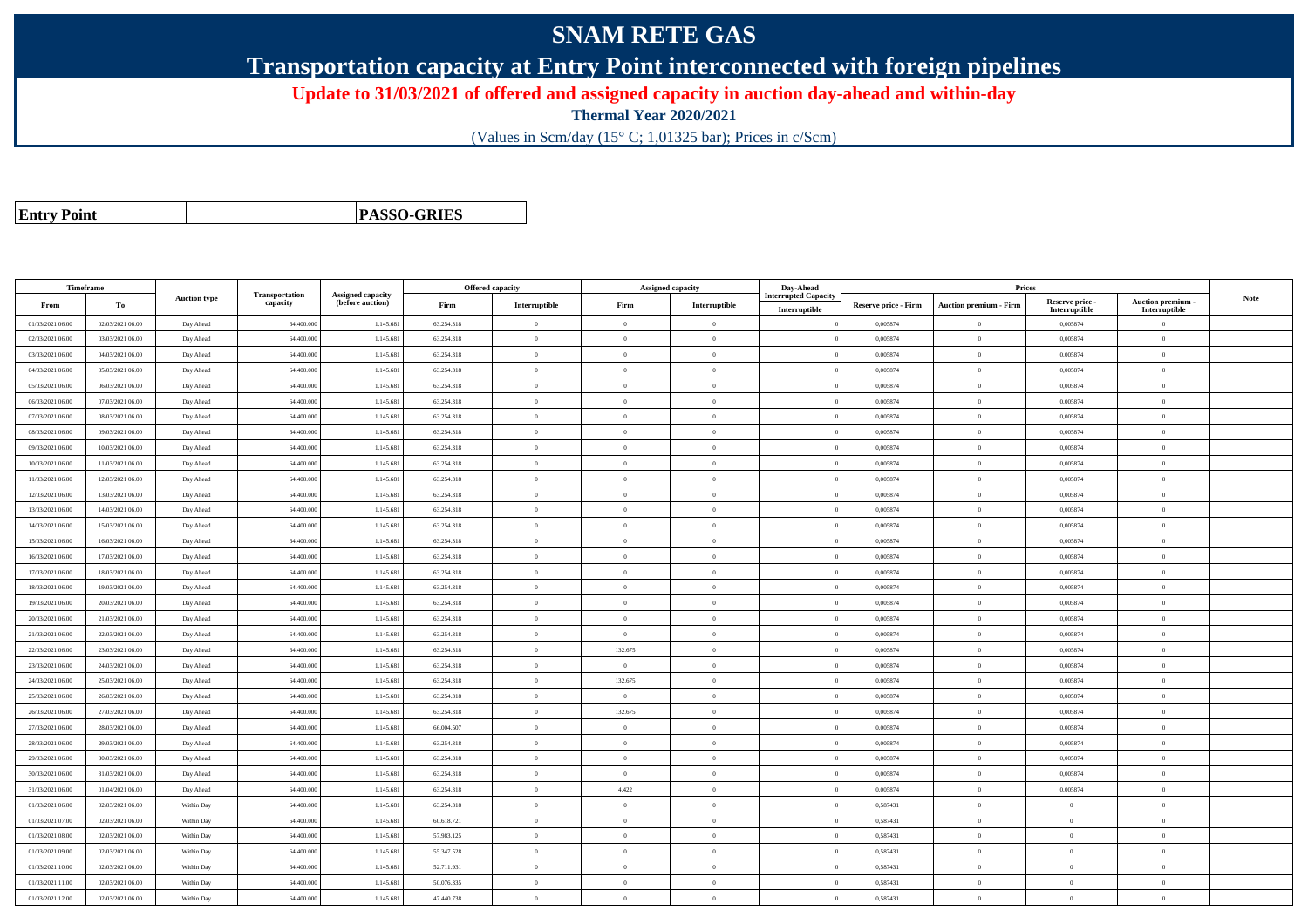| 01/03/2021 13:00 | 02/03/2021 06:00 | Within Day | 64,400,000 | 1.145.681 | 44.805.142 | $\overline{0}$ | $\overline{0}$ | $\Omega$       | 0,587431 | $\bf{0}$       | $\mathbf{0}$   | $\bf{0}$       |  |
|------------------|------------------|------------|------------|-----------|------------|----------------|----------------|----------------|----------|----------------|----------------|----------------|--|
| 01/03/2021 14:00 | 02/03/2021 06:00 | Within Day | 64.400.000 | 1.145.681 | 42.169.545 | $\mathbf{0}$   | $\overline{0}$ | $\overline{0}$ | 0,587431 | $\overline{0}$ | $\overline{0}$ | $\theta$       |  |
| 01/03/2021 15:00 | 02/03/2021 06:00 | Within Day | 64.400.000 | 1.145.681 | 39.533.948 | $\,$ 0         | $\overline{0}$ | $\bf{0}$       | 0,587431 | $\,$ 0         | $\overline{0}$ | $\,$ 0 $\,$    |  |
| 01/03/2021 16:00 | 02/03/2021 06:00 | Within Day | 64,400,000 | 1.145.681 | 36.898.352 | $\bf{0}$       | $\overline{0}$ | $\Omega$       | 0.587431 | $\bf{0}$       | $\mathbf{0}$   | $\theta$       |  |
| 01/03/2021 17:00 | 02/03/2021 06:00 | Within Day | 64.400.000 | 1.145.681 | 34.262.755 | $\bf{0}$       | $\overline{0}$ | $\overline{0}$ | 0,587431 | $\mathbf{0}$   | $\overline{0}$ | $\overline{0}$ |  |
| 01/03/2021 18:00 | 02/03/2021 06:00 | Within Day | 64.400.000 | 1.145.681 | 31.627.159 | $\bf{0}$       | $\overline{0}$ | $\bf{0}$       | 0,587431 | $\,$ 0         | $\overline{0}$ | $\,$ 0 $\,$    |  |
| 01/03/2021 19:00 | 02/03/2021 06:00 | Within Day | 64,400,000 | 1.145.681 | 28.991.562 | $\bf{0}$       | $\overline{0}$ | $\Omega$       | 0.587430 | $\theta$       | $\mathbf{0}$   | $\theta$       |  |
| 01/03/2021 20:00 | 02/03/2021 06:00 | Within Day | 64.400.000 | 1.145.681 | 26.355.965 | $\overline{0}$ | $\overline{0}$ | $\overline{0}$ | 0,587431 | $\mathbf{0}$   | $\overline{0}$ | $\overline{0}$ |  |
| 01/03/2021 21:00 | 02/03/2021 06:00 | Within Day | 64.400.000 | 1.145.681 | 23.720.369 | $\bf{0}$       | $\overline{0}$ | $\bf{0}$       | 0,587431 | $\,$ 0         | $\overline{0}$ | $\,$ 0 $\,$    |  |
| 01/03/2021 22:00 | 02/03/2021 06:00 | Within Day | 64,400,000 | 1.145.681 | 21.084.772 | $\bf{0}$       | $\overline{0}$ | $\Omega$       | 0.587431 | $\theta$       | $\mathbf{0}$   | $\theta$       |  |
| 01/03/2021 23:00 | 02/03/2021 06:00 | Within Day | 64.400.000 | 1.145.681 | 18.449.176 | $\overline{0}$ | $\overline{0}$ | $\overline{0}$ | 0,587431 | $\overline{0}$ | $\overline{0}$ | $\overline{0}$ |  |
| 02/03/2021 00:00 | 02/03/2021 06:00 | Within Day | 64.400.000 | 1.145.681 | 15.813.579 | $\,$ 0         | $\overline{0}$ | $\bf{0}$       | 0,587431 | $\,$ 0         | $\overline{0}$ | $\,$ 0 $\,$    |  |
| 02/03/2021 01:00 | 02/03/2021 06:00 | Within Day | 64.400.000 | 1.145.681 | 13.177.982 | $\bf{0}$       | $\overline{0}$ | $\Omega$       | 0,587432 | $\overline{0}$ | $\mathbf{0}$   | $\theta$       |  |
| 02/03/2021 02:00 | 02/03/2021 06:00 | Within Dav | 64.400.000 | 1.145.681 | 10.542.386 | $\overline{0}$ | $\overline{0}$ | $\overline{0}$ | 0,587432 | $\mathbf{0}$   | $\overline{0}$ | $\overline{0}$ |  |
| 02/03/2021 03:00 | 02/03/2021 06:00 | Within Day | 64.400.000 | 1.145.681 | 7.906.789  | $\bf{0}$       | $\overline{0}$ | $\bf{0}$       | 0,587429 | $\,$ 0         | $\overline{0}$ | $\,$ 0 $\,$    |  |
| 02/03/2021 04:00 | 02/03/2021 06:00 | Within Day | 64,400,000 | 1.145.681 | 5.271.193  | $\bf{0}$       | $\overline{0}$ | $\overline{0}$ | 0,587429 | $\bf{0}$       | $\mathbf{0}$   | $\bf{0}$       |  |
| 02/03/2021 05:00 | 02/03/2021 06:00 | Within Day | 64.400.000 | 1.145.681 | 2.635.596  | $\overline{0}$ | $\overline{0}$ | $\overline{0}$ | 0,587429 | $\mathbf{0}$   | $\overline{0}$ | $\overline{0}$ |  |
| 02/03/2021 06:00 | 03/03/2021 06:00 | Within Day | 64.400.000 | 1.145.681 | 63.254.318 | $\bf{0}$       | $\overline{0}$ | $\bf{0}$       | 0,587431 | $\,$ 0         | $\overline{0}$ | $\,$ 0 $\,$    |  |
| 02/03/2021 07:00 | 03/03/2021 06:00 | Within Day | 64,400,000 | 1.145.681 | 60.618.721 | $\bf{0}$       | $\overline{0}$ | $\Omega$       | 0.587431 | $\theta$       | $\mathbf{0}$   | $\theta$       |  |
| 02/03/2021 08:00 | 03/03/2021 06:00 | Within Day | 64.400.000 | 1.145.681 | 57.983.125 | $\overline{0}$ | $\overline{0}$ | $\overline{0}$ | 0,587431 | $\mathbf{0}$   | $\overline{0}$ | $\overline{0}$ |  |
| 02/03/2021 09:00 | 03/03/2021 06:00 | Within Day | 64.400.000 | 1.145.681 | 55.347.528 | $\bf{0}$       | $\overline{0}$ | $\bf{0}$       | 0,587431 | $\,$ 0         | $\overline{0}$ | $\,$ 0 $\,$    |  |
| 02/03/2021 10:00 | 03/03/2021 06:00 | Within Day | 64,400,000 | 1.145.681 | 52.711.931 | $\bf{0}$       | $\overline{0}$ | $\Omega$       | 0.587431 | $\bf{0}$       | $\theta$       | $\theta$       |  |
| 02/03/2021 11:00 | 03/03/2021 06:00 | Within Dav | 64.400.000 | 1.145.681 | 50.076.335 | $\overline{0}$ | $\overline{0}$ | $\overline{0}$ | 0,587431 | $\mathbf{0}$   | $\overline{0}$ | $\overline{0}$ |  |
| 02/03/2021 12:00 | 03/03/2021 06:00 | Within Day | 64.400.000 | 1.145.681 | 47.440.738 | $\bf{0}$       | $\overline{0}$ | $\bf{0}$       | 0,587431 | $\,$ 0         | $\overline{0}$ | $\,$ 0 $\,$    |  |
| 02/03/2021 13:00 | 03/03/2021 06:00 | Within Day | 64,400,000 | 1.145.681 | 44.805.142 | $\bf{0}$       | $\overline{0}$ | $\overline{0}$ | 0,587431 | $\bf{0}$       | $\overline{0}$ | $\bf{0}$       |  |
| 02/03/2021 14:00 | 03/03/2021 06:00 | Within Day | 64.400.000 | 1.145.681 | 42.169.545 | $\overline{0}$ | $\overline{0}$ | $\overline{0}$ | 0,587431 | $\overline{0}$ | $\overline{0}$ | $\overline{0}$ |  |
| 02/03/2021 15:00 | 03/03/2021 06:00 | Within Day | 64.400.000 | 1.145.681 | 39.533.948 | $\bf{0}$       | $\overline{0}$ | $\bf{0}$       | 0,587431 | $\,$ 0         | $\overline{0}$ | $\,$ 0 $\,$    |  |
| 02/03/2021 16:00 | 03/03/2021 06:00 | Within Day | 64,400,000 | 1.145.681 | 36,898,352 | $\bf{0}$       | $\overline{0}$ | $\Omega$       | 0.587431 | $\theta$       | $\mathbf{0}$   | $\theta$       |  |
| 02/03/2021 17:00 | 03/03/2021 06:00 | Within Day | 64.400.000 | 1.145.681 | 34.262.755 | $\overline{0}$ | $\overline{0}$ | $\overline{0}$ | 0,587431 | $\mathbf{0}$   | $\overline{0}$ | $\overline{0}$ |  |
| 02/03/2021 18:00 | 03/03/2021 06:00 | Within Day | 64.400.000 | 1.145.681 | 31.627.159 | $\bf{0}$       | $\overline{0}$ | $\bf{0}$       | 0,587431 | $\,$ 0         | $\overline{0}$ | $\,$ 0 $\,$    |  |
| 02/03/2021 19:00 | 03/03/2021 06:00 | Within Day | 64.400.000 | 1.145.681 | 28.991.562 | $\,$ 0         | $\bf{0}$       | $\overline{0}$ | 0,587430 | $\bf{0}$       | $\overline{0}$ | $\,0\,$        |  |
| 02/03/2021 20:00 | 03/03/2021 06:00 | Within Dav | 64.400.000 | 1.145.681 | 26.355.965 | $\overline{0}$ | $\overline{0}$ | $\overline{0}$ | 0,587431 | $\mathbf{0}$   | $\overline{0}$ | $\overline{0}$ |  |
| 02/03/2021 21:00 | 03/03/2021 06:00 | Within Day | 64.400.000 | 1.145.681 | 23.720.369 | $\bf{0}$       | $\overline{0}$ | $\bf{0}$       | 0,587431 | $\,$ 0         | $\overline{0}$ | $\,$ 0 $\,$    |  |
| 02/03/2021 22.00 | 03/03/2021 06:00 | Within Day | 64.400.000 | 1.145.681 | 21.084.772 | $\bf{0}$       | $\bf{0}$       | $\bf{0}$       | 0,587431 | $\bf{0}$       | $\overline{0}$ | $\,0\,$        |  |
| 02/03/2021 23:00 | 03/03/2021 06:00 | Within Day | 64.400.000 | 1.145.681 | 18.449.176 | $\overline{0}$ | $\overline{0}$ | $\overline{0}$ | 0,587431 | $\overline{0}$ | $\overline{0}$ | $\overline{0}$ |  |
| 03/03/2021 00:00 | 03/03/2021 06:00 | Within Day | 64.400.000 | 1.145.681 | 15.813.579 | $\bf{0}$       | $\overline{0}$ | $\bf{0}$       | 0,587431 | $\,$ 0         | $\overline{0}$ | $\,$ 0 $\,$    |  |
| 03/03/2021 01:00 | 03/03/2021 06:00 | Within Day | 64.400.000 | 1.145.681 | 13.177.982 | $\,$ 0         | $\bf{0}$       | $\overline{0}$ | 0,587432 | $\bf{0}$       | $\overline{0}$ | $\,0\,$        |  |
| 03/03/2021 02:00 | 03/03/2021 06:00 | Within Day | 64.400.000 | 1.145.681 | 10.542.386 | $\overline{0}$ | $\overline{0}$ | $\overline{0}$ | 0,587432 | $\mathbf{0}$   | $\overline{0}$ | $\overline{0}$ |  |
| 03/03/2021 03:00 | 03/03/2021 06:00 | Within Day | 64.400.000 | 1.145.681 | 7.906.789  | $\bf{0}$       | $\overline{0}$ | $\bf{0}$       | 0,587429 | $\,$ 0         | $\overline{0}$ | $\,$ 0 $\,$    |  |
| 03/03/2021 04:00 | 03/03/2021 06:00 | Within Day | 64.400.000 | 1.145.681 | 5.271.193  | $\bf{0}$       | $\bf{0}$       | $\overline{0}$ | 0,587429 | $\bf{0}$       | $\overline{0}$ | $\,0\,$        |  |
| 03/03/2021 05:00 | 03/03/2021 06:00 | Within Dav | 64.400.000 | 1.145.681 | 2.635.596  | $\overline{0}$ | $\overline{0}$ | $\overline{0}$ | 0,587429 | $\overline{0}$ | $\overline{0}$ | $\overline{0}$ |  |
| 03/03/2021 06:00 | 04/03/2021 06:00 | Within Day | 64.400.000 | 1.145.681 | 63.254.318 | $\bf{0}$       | $\overline{0}$ | $\bf{0}$       | 0,587431 | $\,$ 0         | $\overline{0}$ | $\,$ 0 $\,$    |  |
| 03/03/2021 07:00 | 04/03/2021 06:00 | Within Day | 64.400.000 | 1.145.681 | 60.618.721 | $\bf{0}$       | $\bf{0}$       | $\bf{0}$       | 0,587431 | $\bf{0}$       | $\overline{0}$ | $\,0\,$        |  |
| 03/03/2021 08:00 | 04/03/2021 06:00 | Within Day | 64.400.000 | 1.145.681 | 57.983.125 | $\mathbf{0}$   | $\overline{0}$ | $\overline{0}$ | 0,587431 | $\overline{0}$ | $\overline{0}$ | $\overline{0}$ |  |
| 03/03/2021 09:00 | 04/03/2021 06:00 | Within Day | 64.400.000 | 1.145.681 | 55.347.528 | $\bf{0}$       | $\overline{0}$ | $\theta$       | 0,587431 | $\overline{0}$ | $\theta$       | $\theta$       |  |
| 03/03/2021 10:00 | 04/03/2021 06:00 | Within Day | 64.400.000 | 1.145.681 | 52.711.931 | $\bf{0}$       | $\bf{0}$       | $\bf{0}$       | 0,587431 | $\bf{0}$       | $\overline{0}$ | $\,0\,$        |  |
| 03/03/2021 11:00 | 04/03/2021 06:00 | Within Day | 64.400.000 | 1.145.681 | 50.076.335 | $\overline{0}$ | $\overline{0}$ | $\overline{0}$ | 0,587431 | $\overline{0}$ | $\bf{0}$       | $\overline{0}$ |  |
| 03/03/2021 12:00 | 04/03/2021 06:00 | Within Day | 64.400.000 | 1.145.681 | 47.440.738 | $\,$ 0 $\,$    | $\overline{0}$ | $\overline{0}$ | 0,587431 | $\,$ 0 $\,$    | $\,$ 0 $\,$    | $\,$ 0 $\,$    |  |
| 03/03/2021 13:00 | 04/03/2021 06:00 | Within Day | 64.400.000 | 1.145.681 | 44.805.142 | $\bf{0}$       | $\bf{0}$       | $\overline{0}$ | 0,587431 | $\bf{0}$       | $\overline{0}$ | $\bf{0}$       |  |
| 03/03/2021 14:00 | 04/03/2021 06:00 | Within Day | 64.400.000 | 1.145.681 | 42.169.545 | $\bf{0}$       | $\overline{0}$ | $\overline{0}$ | 0,587431 | $\overline{0}$ | $\overline{0}$ | $\overline{0}$ |  |
| 03/03/2021 15:00 | 04/03/2021 06:00 | Within Day | 64.400.000 | 1.145.681 | 39.533.948 | $\,$ 0 $\,$    | $\overline{0}$ | $\overline{0}$ | 0,587431 | $\,$ 0 $\,$    | $\overline{0}$ | $\,$ 0 $\,$    |  |
| 03/03/2021 16:00 | 04/03/2021 06:00 | Within Day | 64.400.000 | 1.145.681 | 36.898.352 | $\bf{0}$       | $\overline{0}$ | $\overline{0}$ | 0,587431 | $\bf{0}$       | $\overline{0}$ | $\overline{0}$ |  |
| 03/03/2021 17:00 | 04/03/2021 06:00 | Within Day | 64.400.000 | 1.145.681 | 34.262.755 | $\overline{0}$ | $\overline{0}$ | $\overline{0}$ | 0,587431 | $\overline{0}$ | $\bf{0}$       | $\overline{0}$ |  |
| 03/03/2021 18:00 | 04/03/2021 06:00 | Within Day | 64.400.000 | 1.145.681 | 31.627.159 | $\,$ 0 $\,$    | $\overline{0}$ | $\overline{0}$ | 0,587431 | $\,$ 0 $\,$    | $\,$ 0 $\,$    | $\,$ 0 $\,$    |  |
| 03/03/2021 19:00 | 04/03/2021 06:00 | Within Day | 64.400.000 | 1.145.681 | 28.991.562 | $\bf{0}$       | $\bf{0}$       | $\overline{0}$ | 0,587430 | $\mathbf{0}$   | $\overline{0}$ | $\bf{0}$       |  |
| 03/03/2021 20:00 | 04/03/2021 06:00 | Within Day | 64.400.000 | 1.145.681 | 26.355.965 | $\bf{0}$       | $\overline{0}$ | $\overline{0}$ | 0,587431 | $\mathbf{0}$   | $\bf{0}$       | $\overline{0}$ |  |
| 03/03/2021 21:00 | 04/03/2021 06:00 | Within Day | 64.400.000 | 1.145.681 | 23.720.369 | $\,0\,$        | $\overline{0}$ | $\overline{0}$ | 0,587431 | $\,$ 0         | $\overline{0}$ | $\,$ 0 $\,$    |  |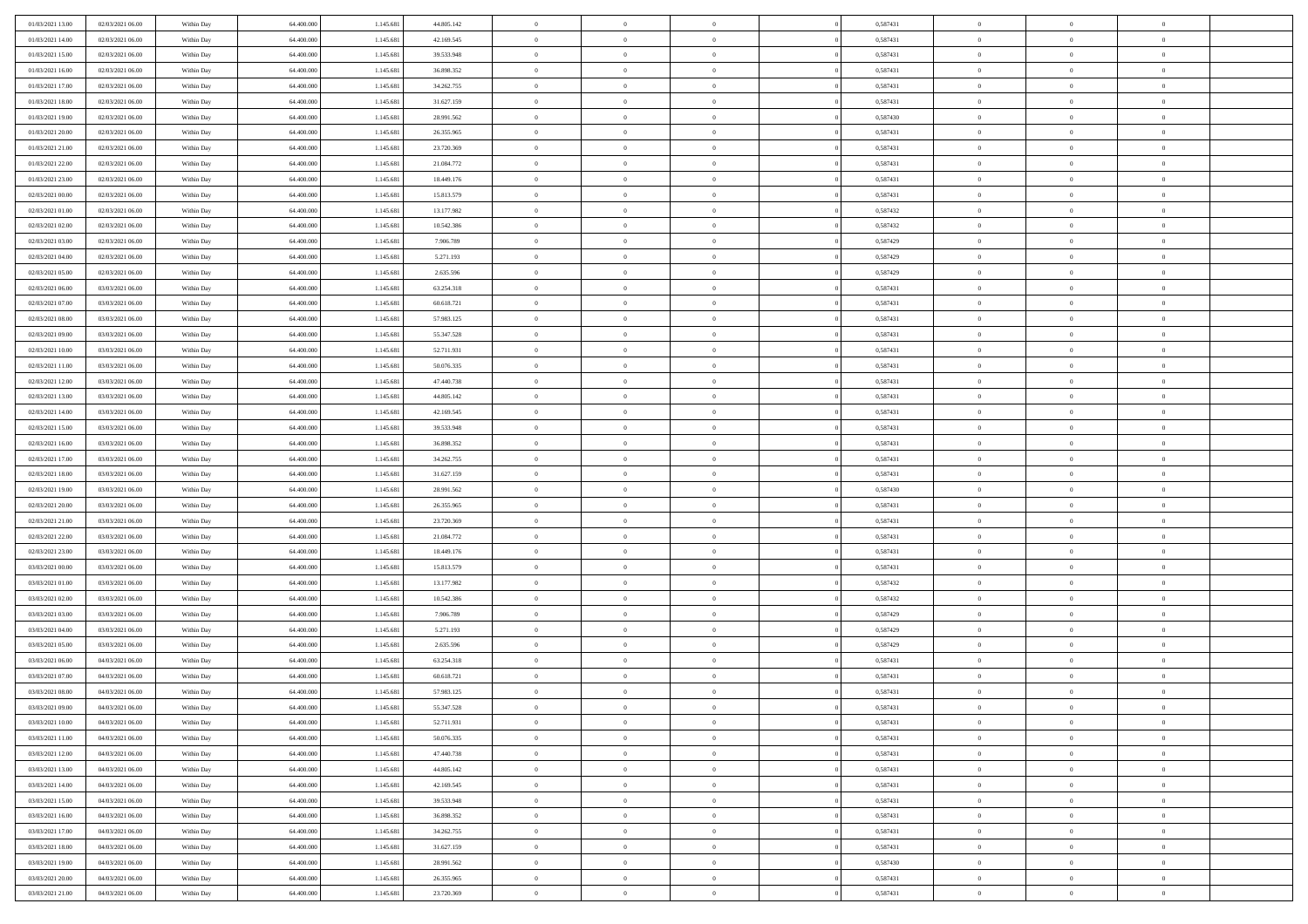| 03/03/2021 22:00 | 04/03/2021 06:00 | Within Day | 64,400,000 | 1.145.681 | 21.084.772 | $\overline{0}$ | $\overline{0}$ | $\Omega$       | 0,587431 | $\bf{0}$       | $\mathbf{0}$   | $\bf{0}$       |  |
|------------------|------------------|------------|------------|-----------|------------|----------------|----------------|----------------|----------|----------------|----------------|----------------|--|
| 03/03/2021 23:00 | 04/03/2021 06:00 | Within Day | 64.400.000 | 1.145.681 | 18.449.176 | $\mathbf{0}$   | $\overline{0}$ | $\overline{0}$ | 0,587431 | $\overline{0}$ | $\overline{0}$ | $\theta$       |  |
| 04/03/2021 00:00 | 04/03/2021 06:00 | Within Day | 64.400.000 | 1.145.681 | 15.813.579 | $\,$ 0         | $\overline{0}$ | $\bf{0}$       | 0,587431 | $\,$ 0         | $\overline{0}$ | $\,$ 0 $\,$    |  |
| 04/03/2021 01:00 | 04/03/2021 06:00 | Within Day | 64,400,000 | 1.145.681 | 13.177.982 | $\bf{0}$       | $\overline{0}$ | $\Omega$       | 0,587432 | $\bf{0}$       | $\mathbf{0}$   | $\theta$       |  |
| 04/03/2021 02:00 | 04/03/2021 06:00 | Within Day | 64.400.000 | 1.145.681 | 10.542.386 | $\bf{0}$       | $\overline{0}$ | $\overline{0}$ | 0,587432 | $\mathbf{0}$   | $\overline{0}$ | $\overline{0}$ |  |
| 04/03/2021 03:00 | 04/03/2021 06:00 | Within Day | 64.400.000 | 1.145.681 | 7.906.789  | $\bf{0}$       | $\overline{0}$ | $\bf{0}$       | 0,587429 | $\,$ 0         | $\overline{0}$ | $\,$ 0 $\,$    |  |
| 04/03/2021 04:00 | 04/03/2021 06:00 | Within Day | 64,400,000 | 1.145.681 | 5.271.193  | $\bf{0}$       | $\overline{0}$ | $\Omega$       | 0,587429 | $\theta$       | $\mathbf{0}$   | $\theta$       |  |
| 04/03/2021 05:00 | 04/03/2021 06:00 | Within Day | 64.400.000 | 1.145.681 | 2.635.596  | $\overline{0}$ | $\overline{0}$ | $\overline{0}$ | 0,587429 | $\mathbf{0}$   | $\overline{0}$ | $\overline{0}$ |  |
| 04/03/2021 06:00 | 05/03/2021 06:00 | Within Day | 64.400.000 | 1.145.681 | 63.254.318 | $\bf{0}$       | $\overline{0}$ | $\bf{0}$       | 0,587431 | $\,$ 0         | $\overline{0}$ | $\,$ 0 $\,$    |  |
| 04/03/2021 07:00 | 05/03/2021 06:00 | Within Day | 64,400,000 | 1.145.681 | 60.618.721 | $\bf{0}$       | $\overline{0}$ | $\Omega$       | 0.587431 | $\theta$       | $\mathbf{0}$   | $\theta$       |  |
| 04/03/2021 08:00 | 05/03/2021 06:00 | Within Day | 64.400.000 | 1.145.681 | 57.983.125 | $\overline{0}$ | $\overline{0}$ | $\overline{0}$ | 0,587431 | $\overline{0}$ | $\overline{0}$ | $\overline{0}$ |  |
| 04/03/2021 09:00 | 05/03/2021 06:00 | Within Day | 64.400.000 | 1.145.681 | 55.347.528 | $\bf{0}$       | $\overline{0}$ | $\bf{0}$       | 0,587431 | $\,$ 0         | $\overline{0}$ | $\,$ 0 $\,$    |  |
| 04/03/2021 10:00 | 05/03/2021 06:00 | Within Day | 64.400.000 | 1.145.681 | 52.711.931 | $\bf{0}$       | $\overline{0}$ | $\Omega$       | 0.587431 | $\overline{0}$ | $\mathbf{0}$   | $\theta$       |  |
| 04/03/2021 11:00 | 05/03/2021 06:00 | Within Day | 64.400.000 | 1.145.681 | 50.076.335 | $\overline{0}$ | $\overline{0}$ | $\overline{0}$ | 0,587431 | $\mathbf{0}$   | $\overline{0}$ | $\overline{0}$ |  |
| 04/03/2021 12:00 | 05/03/2021 06:00 | Within Day | 64.400.000 | 1.145.681 | 47.440.738 | $\bf{0}$       | $\overline{0}$ | $\bf{0}$       | 0,587431 | $\,$ 0         | $\overline{0}$ | $\,$ 0 $\,$    |  |
| 04/03/2021 13:00 | 05/03/2021 06:00 | Within Day | 64,400,000 | 1.145.681 | 44.805.142 | $\bf{0}$       | $\overline{0}$ | $\overline{0}$ | 0.587431 | $\theta$       | $\mathbf{0}$   | $\bf{0}$       |  |
| 04/03/2021 14:00 | 05/03/2021 06:00 | Within Day | 64.400.000 | 1.145.681 | 42.169.545 | $\overline{0}$ | $\overline{0}$ | $\overline{0}$ | 0,587431 | $\mathbf{0}$   | $\overline{0}$ | $\overline{0}$ |  |
| 04/03/2021 15:00 | 05/03/2021 06:00 | Within Day | 64.400.000 | 1.145.681 | 39.533.948 | $\bf{0}$       | $\overline{0}$ | $\bf{0}$       | 0,587431 | $\,$ 0         | $\overline{0}$ | $\,$ 0 $\,$    |  |
| 04/03/2021 16:00 | 05/03/2021 06:00 | Within Day | 64,400,000 | 1.145.681 | 36.898.352 | $\bf{0}$       | $\overline{0}$ | $\Omega$       | 0.587431 | $\theta$       | $\mathbf{0}$   | $\theta$       |  |
| 04/03/2021 17:00 | 05/03/2021 06:00 | Within Day | 64.400.000 | 1.145.681 | 34.262.755 | $\overline{0}$ | $\overline{0}$ | $\overline{0}$ | 0,587431 | $\mathbf{0}$   | $\overline{0}$ | $\overline{0}$ |  |
| 04/03/2021 18:00 | 05/03/2021 06:00 | Within Day | 64.400.000 | 1.145.681 | 31.627.159 | $\bf{0}$       | $\overline{0}$ | $\bf{0}$       | 0,587431 | $\,$ 0         | $\overline{0}$ | $\,$ 0 $\,$    |  |
| 04/03/2021 19:00 | 05/03/2021 06:00 | Within Day | 64,400,000 | 1.145.681 | 28.991.562 | $\bf{0}$       | $\overline{0}$ | $\Omega$       | 0,587430 | $\bf{0}$       | $\mathbf{0}$   | $\theta$       |  |
| 04/03/2021 20:00 | 05/03/2021 06:00 | Within Day | 64.400.000 | 1.145.681 | 26.355.965 | $\overline{0}$ | $\overline{0}$ | $\overline{0}$ | 0,587431 | $\mathbf{0}$   | $\overline{0}$ | $\overline{0}$ |  |
| 04/03/2021 21:00 | 05/03/2021 06:00 | Within Day | 64.400.000 | 1.145.681 | 23.720.369 | $\bf{0}$       | $\overline{0}$ | $\bf{0}$       | 0,587431 | $\,$ 0         | $\overline{0}$ | $\,$ 0 $\,$    |  |
| 04/03/2021 22.00 | 05/03/2021 06:00 | Within Day | 64,400,000 | 1.145.681 | 21.084.772 | $\bf{0}$       | $\overline{0}$ | $\overline{0}$ | 0,587431 | $\bf{0}$       | $\overline{0}$ | $\bf{0}$       |  |
| 04/03/2021 23:00 | 05/03/2021 06:00 | Within Day | 64.400.000 | 1.145.681 | 18.449.176 | $\overline{0}$ | $\overline{0}$ | $\overline{0}$ | 0,587431 | $\overline{0}$ | $\overline{0}$ | $\overline{0}$ |  |
| 05/03/2021 00:00 | 05/03/2021 06:00 | Within Day | 64.400.000 | 1.145.681 | 15.813.579 | $\bf{0}$       | $\overline{0}$ | $\bf{0}$       | 0,587431 | $\,$ 0         | $\overline{0}$ | $\,$ 0 $\,$    |  |
| 05/03/2021 01:00 | 05/03/2021 06:00 | Within Day | 64,400,000 | 1.145.681 | 13.177.982 | $\bf{0}$       | $\overline{0}$ | $\Omega$       | 0.587432 | $\theta$       | $\mathbf{0}$   | $\theta$       |  |
| 05/03/2021 02:00 | 05/03/2021 06:00 | Within Day | 64.400.000 | 1.145.681 | 10.542.386 | $\overline{0}$ | $\overline{0}$ | $\overline{0}$ | 0,587432 | $\mathbf{0}$   | $\overline{0}$ | $\overline{0}$ |  |
| 05/03/2021 03:00 | 05/03/2021 06:00 | Within Day | 64.400.000 | 1.145.681 | 7.906.789  | $\bf{0}$       | $\overline{0}$ | $\bf{0}$       | 0,587429 | $\,$ 0         | $\overline{0}$ | $\,$ 0 $\,$    |  |
| 05/03/2021 04:00 | 05/03/2021 06:00 | Within Day | 64.400.000 | 1.145.681 | 5.271.193  | $\,$ 0         | $\overline{0}$ | $\overline{0}$ | 0,587429 | $\bf{0}$       | $\overline{0}$ | $\,0\,$        |  |
| 05/03/2021 05:00 | 05/03/2021 06:00 | Within Dav | 64.400.000 | 1.145.681 | 2.635.596  | $\overline{0}$ | $\overline{0}$ | $\overline{0}$ | 0,587429 | $\mathbf{0}$   | $\overline{0}$ | $\overline{0}$ |  |
| 05/03/2021 06:00 | 06/03/2021 06:00 | Within Day | 64.400.000 | 1.145.681 | 63.254.318 | $\bf{0}$       | $\overline{0}$ | $\bf{0}$       | 0,587431 | $\,$ 0         | $\overline{0}$ | $\,$ 0 $\,$    |  |
| 05/03/2021 07:00 | 06/03/2021 06:00 | Within Day | 64.400.000 | 1.145.681 | 60.618.721 | $\bf{0}$       | $\bf{0}$       | $\bf{0}$       | 0,587431 | $\bf{0}$       | $\overline{0}$ | $\,0\,$        |  |
| 05/03/2021 08:00 | 06/03/2021 06:00 | Within Day | 64.400.000 | 1.145.681 | 57.983.125 | $\overline{0}$ | $\overline{0}$ | $\overline{0}$ | 0,587431 | $\overline{0}$ | $\overline{0}$ | $\overline{0}$ |  |
| 05/03/2021 09:00 | 06/03/2021 06:00 | Within Day | 64.400.000 | 1.145.681 | 55.347.528 | $\bf{0}$       | $\overline{0}$ | $\bf{0}$       | 0,587431 | $\,$ 0         | $\overline{0}$ | $\,$ 0 $\,$    |  |
| 05/03/2021 10:00 | 06/03/2021 06:00 | Within Day | 64.400.000 | 1.145.681 | 52.711.931 | $\bf{0}$       | $\bf{0}$       | $\overline{0}$ | 0,587431 | $\bf{0}$       | $\overline{0}$ | $\,0\,$        |  |
| 05/03/2021 11:00 | 06/03/2021 06:00 | Within Day | 64.400.000 | 1.145.681 | 50.076.335 | $\overline{0}$ | $\overline{0}$ | $\overline{0}$ | 0,587431 | $\mathbf{0}$   | $\overline{0}$ | $\overline{0}$ |  |
| 05/03/2021 12:00 | 06/03/2021 06:00 | Within Day | 64.400.000 | 1.145.681 | 47.440.738 | $\bf{0}$       | $\overline{0}$ | $\bf{0}$       | 0,587431 | $\,$ 0         | $\overline{0}$ | $\,$ 0 $\,$    |  |
| 05/03/2021 13:00 | 06/03/2021 06:00 | Within Day | 64.400.000 | 1.145.681 | 44.805.142 | $\bf{0}$       | $\bf{0}$       | $\overline{0}$ | 0,587431 | $\bf{0}$       | $\overline{0}$ | $\,0\,$        |  |
| 05/03/2021 14:00 | 06/03/2021 06:00 | Within Day | 64.400.000 | 1.145.681 | 42.169.545 | $\overline{0}$ | $\overline{0}$ | $\overline{0}$ | 0,587431 | $\overline{0}$ | $\overline{0}$ | $\overline{0}$ |  |
| 05/03/2021 15:00 | 06/03/2021 06:00 | Within Day | 64.400.000 | 1.145.681 | 39.533.948 | $\bf{0}$       | $\overline{0}$ | $\bf{0}$       | 0,587431 | $\,$ 0         | $\overline{0}$ | $\,$ 0 $\,$    |  |
| 05/03/2021 16:00 | 06/03/2021 06:00 | Within Day | 64.400.000 | 1.145.681 | 36.898.352 | $\bf{0}$       | $\bf{0}$       | $\bf{0}$       | 0,587431 | $\bf{0}$       | $\overline{0}$ | $\,0\,$        |  |
| 05/03/2021 20:00 | 06/03/2021 06:00 | Within Day | 64.400.000 | 1.145.681 | 26.355.965 | $\mathbf{0}$   | $\overline{0}$ | $\overline{0}$ | 0,587431 | $\overline{0}$ | $\overline{0}$ | $\overline{0}$ |  |
| 05/03/2021 21:00 | 06/03/2021 06:00 | Within Day | 64.400.000 | 1.145.681 | 23.720.369 | $\bf{0}$       | $\overline{0}$ | $\overline{0}$ | 0,587431 | $\overline{0}$ | $\theta$       | $\theta$       |  |
| 05/03/2021 22.00 | 06/03/2021 06:00 | Within Day | 64.400.000 | 1.145.681 | 21.084.772 | $\bf{0}$       | $\bf{0}$       | $\bf{0}$       | 0,587431 | $\bf{0}$       | $\overline{0}$ | $\,0\,$        |  |
| 05/03/2021 23:00 | 06/03/2021 06:00 | Within Day | 64.400.000 | 1.145.681 | 18.449.176 | $\overline{0}$ | $\overline{0}$ | $\overline{0}$ | 0,587431 | $\overline{0}$ | $\bf{0}$       | $\overline{0}$ |  |
| 06/03/2021 00:00 | 06/03/2021 06:00 | Within Day | 64.400.000 | 1.145.681 | 15.813.579 | $\,$ 0 $\,$    | $\overline{0}$ | $\overline{0}$ | 0,587431 | $\,$ 0 $\,$    | $\,$ 0 $\,$    | $\,$ 0 $\,$    |  |
| 06/03/2021 01:00 | 06/03/2021 06:00 | Within Day | 64.400.000 | 1.145.681 | 13.177.982 | $\bf{0}$       | $\bf{0}$       | $\overline{0}$ | 0,587432 | $\bf{0}$       | $\overline{0}$ | $\bf{0}$       |  |
| 06/03/2021 02:00 | 06/03/2021 06:00 | Within Day | 64.400.000 | 1.145.681 | 10.542.386 | $\bf{0}$       | $\overline{0}$ | $\overline{0}$ | 0,587432 | $\overline{0}$ | $\overline{0}$ | $\overline{0}$ |  |
| 06/03/2021 03:00 | 06/03/2021 06:00 | Within Day | 64.400.000 | 1.145.681 | 7.906.789  | $\,$ 0 $\,$    | $\overline{0}$ | $\overline{0}$ | 0,587429 | $\,$ 0 $\,$    | $\overline{0}$ | $\,$ 0 $\,$    |  |
| 06/03/2021 04:00 | 06/03/2021 06:00 | Within Day | 64.400.000 | 1.145.681 | 5.271.193  | $\bf{0}$       | $\overline{0}$ | $\overline{0}$ | 0,587429 | $\bf{0}$       | $\overline{0}$ | $\overline{0}$ |  |
| 06/03/2021 05:00 | 06/03/2021 06:00 | Within Day | 64.400.000 | 1.145.681 | 2.635.596  | $\overline{0}$ | $\overline{0}$ | $\overline{0}$ | 0,587429 | $\overline{0}$ | $\bf{0}$       | $\overline{0}$ |  |
| 06/03/2021 06:00 | 07/03/2021 06:00 | Within Day | 64.400.000 | 1.145.681 | 63.254.318 | $\,$ 0 $\,$    | $\overline{0}$ | $\overline{0}$ | 0,587431 | $\,$ 0 $\,$    | $\overline{0}$ | $\,$ 0 $\,$    |  |
| 06/03/2021 07:00 | 07/03/2021 06:00 | Within Day | 64.400.000 | 1.145.681 | 60.618.721 | $\bf{0}$       | $\bf{0}$       | $\overline{0}$ | 0,587431 | $\mathbf{0}$   | $\overline{0}$ | $\bf{0}$       |  |
| 06/03/2021 08:00 | 07/03/2021 06:00 | Within Day | 64.400.000 | 1.145.681 | 57.983.125 | $\bf{0}$       | $\overline{0}$ | $\overline{0}$ | 0,587431 | $\mathbf{0}$   | $\bf{0}$       | $\overline{0}$ |  |
| 06/03/2021 09:00 | 07/03/2021 06:00 | Within Day | 64.400.000 | 1.145.681 | 55.347.528 | $\,0\,$        | $\overline{0}$ | $\overline{0}$ | 0,587431 | $\,$ 0         | $\overline{0}$ | $\,$ 0 $\,$    |  |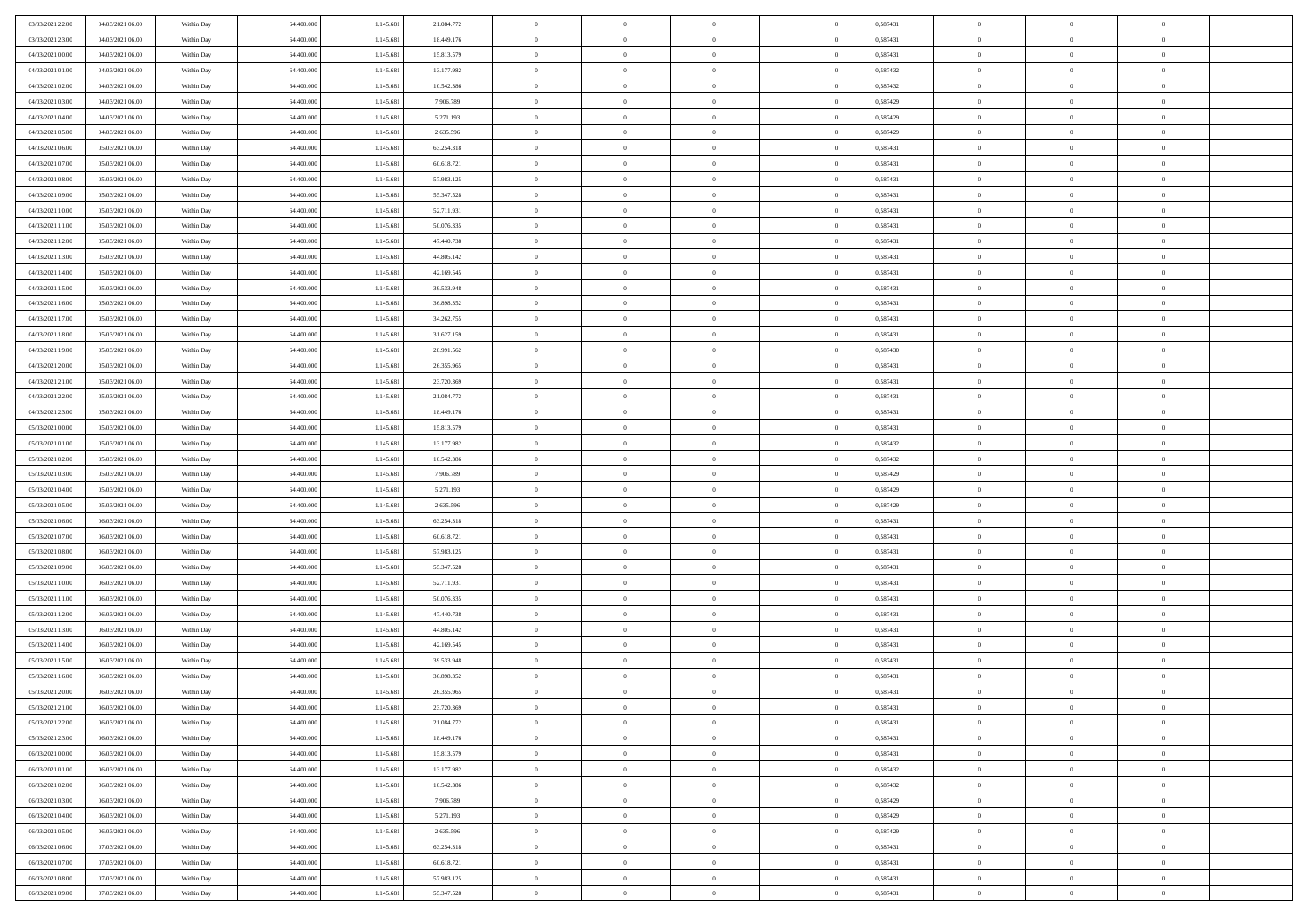| 06/03/2021 10:00 | 07/03/2021 06:00 | Within Day | 64,400,000 | 1.145.681 | 52.711.931 | $\overline{0}$ | $\overline{0}$ | $\Omega$       | 0,587431 | $\bf{0}$       | $\mathbf{0}$   | $\bf{0}$       |  |
|------------------|------------------|------------|------------|-----------|------------|----------------|----------------|----------------|----------|----------------|----------------|----------------|--|
| 06/03/2021 11:00 | 07/03/2021 06:00 | Within Day | 64.400.000 | 1.145.681 | 50.076.335 | $\mathbf{0}$   | $\overline{0}$ | $\overline{0}$ | 0,587431 | $\overline{0}$ | $\overline{0}$ | $\theta$       |  |
| 06/03/2021 12:00 | 07/03/2021 06:00 | Within Day | 64.400.000 | 1.145.681 | 47.440.738 | $\,$ 0         | $\overline{0}$ | $\bf{0}$       | 0,587431 | $\,$ 0         | $\overline{0}$ | $\,$ 0 $\,$    |  |
| 06/03/2021 13:00 | 07/03/2021 06:00 | Within Day | 64,400,000 | 1.145.681 | 44.805.142 | $\bf{0}$       | $\overline{0}$ | $\Omega$       | 0.587431 | $\bf{0}$       | $\mathbf{0}$   | $\theta$       |  |
| 06/03/2021 14:00 | 07/03/2021 06:00 | Within Day | 64.400.000 | 1.145.681 | 42.169.545 | $\bf{0}$       | $\overline{0}$ | $\overline{0}$ | 0,587431 | $\mathbf{0}$   | $\overline{0}$ | $\overline{0}$ |  |
| 06/03/2021 15:00 | 07/03/2021 06:00 | Within Day | 64.400.000 | 1.145.681 | 39.533.948 | $\bf{0}$       | $\overline{0}$ | $\bf{0}$       | 0,587431 | $\,$ 0         | $\overline{0}$ | $\,$ 0 $\,$    |  |
| 06/03/2021 16:00 | 07/03/2021 06:00 | Within Day | 64,400,000 | 1.145.681 | 36.898.352 | $\bf{0}$       | $\overline{0}$ | $\Omega$       | 0.587431 | $\theta$       | $\mathbf{0}$   | $\theta$       |  |
| 06/03/2021 17:00 | 07/03/2021 06:00 | Within Day | 64.400.000 | 1.145.681 | 34.262.755 | $\overline{0}$ | $\overline{0}$ | $\overline{0}$ | 0,587431 | $\mathbf{0}$   | $\overline{0}$ | $\overline{0}$ |  |
| 06/03/2021 18:00 | 07/03/2021 06:00 | Within Day | 64.400.000 | 1.145.681 | 31.627.159 | $\bf{0}$       | $\overline{0}$ | $\bf{0}$       | 0,587431 | $\,$ 0         | $\overline{0}$ | $\,$ 0 $\,$    |  |
| 06/03/2021 19:00 | 07/03/2021 06:00 | Within Day | 64,400,000 | 1.145.681 | 28.991.562 | $\bf{0}$       | $\overline{0}$ | $\Omega$       | 0.587430 | $\theta$       | $\mathbf{0}$   | $\theta$       |  |
| 06/03/2021 20:00 | 07/03/2021 06:00 | Within Day | 64.400.000 | 1.145.681 | 26.355.965 | $\overline{0}$ | $\overline{0}$ | $\overline{0}$ | 0,587431 | $\overline{0}$ | $\overline{0}$ | $\overline{0}$ |  |
| 06/03/2021 21:00 | 07/03/2021 06:00 | Within Day | 64.400.000 | 1.145.681 | 23.720.369 | $\bf{0}$       | $\overline{0}$ | $\bf{0}$       | 0,587431 | $\,$ 0         | $\overline{0}$ | $\,$ 0 $\,$    |  |
| 06/03/2021 22.00 | 07/03/2021 06:00 | Within Day | 64.400.000 | 1.145.681 | 21.084.772 | $\bf{0}$       | $\overline{0}$ | $\Omega$       | 0.587431 | $\overline{0}$ | $\mathbf{0}$   | $\theta$       |  |
| 06/03/2021 23:00 | 07/03/2021 06:00 | Within Dav | 64.400.000 | 1.145.681 | 18.449.176 | $\overline{0}$ | $\overline{0}$ | $\overline{0}$ | 0,587431 | $\mathbf{0}$   | $\overline{0}$ | $\overline{0}$ |  |
| 07/03/2021 00:00 | 07/03/2021 06:00 | Within Day | 64.400.000 | 1.145.681 | 15.813.579 | $\bf{0}$       | $\overline{0}$ | $\bf{0}$       | 0,587431 | $\,$ 0         | $\overline{0}$ | $\,$ 0 $\,$    |  |
| 07/03/2021 01:00 | 07/03/2021 06:00 | Within Day | 64,400,000 | 1.145.681 | 13.177.982 | $\bf{0}$       | $\overline{0}$ | $\overline{0}$ | 0,587432 | $\bf{0}$       | $\mathbf{0}$   | $\bf{0}$       |  |
| 07/03/2021 02:00 | 07/03/2021 06:00 | Within Day | 64.400.000 | 1.145.681 | 10.542.386 | $\overline{0}$ | $\overline{0}$ | $\overline{0}$ | 0,587432 | $\mathbf{0}$   | $\overline{0}$ | $\overline{0}$ |  |
| 07/03/2021 03:00 | 07/03/2021 06:00 | Within Day | 64.400.000 | 1.145.681 | 7.906.789  | $\bf{0}$       | $\overline{0}$ | $\bf{0}$       | 0,587429 | $\,$ 0         | $\overline{0}$ | $\,$ 0 $\,$    |  |
| 07/03/2021 04:00 | 07/03/2021 06:00 | Within Day | 64,400,000 | 1.145.681 | 5.271.193  | $\bf{0}$       | $\overline{0}$ | $\Omega$       | 0.587429 | $\overline{0}$ | $\mathbf{0}$   | $\theta$       |  |
| 07/03/2021 05:00 | 07/03/2021 06:00 | Within Day | 64.400.000 | 1.145.681 | 2.635.596  | $\overline{0}$ | $\overline{0}$ | $\overline{0}$ | 0,587429 | $\mathbf{0}$   | $\overline{0}$ | $\overline{0}$ |  |
| 07/03/2021 06:00 | 08/03/2021 06:00 | Within Day | 64.400.000 | 1.145.681 | 63.254.318 | $\bf{0}$       | $\overline{0}$ | $\bf{0}$       | 0,587431 | $\,$ 0         | $\overline{0}$ | $\,$ 0 $\,$    |  |
| 07/03/2021 07:00 | 08/03/2021 06:00 | Within Day | 64,400,000 | 1.145.681 | 60.618.721 | $\bf{0}$       | $\overline{0}$ | $\Omega$       | 0.587431 | $\bf{0}$       | $\theta$       | $\theta$       |  |
| 07/03/2021 08:00 | 08/03/2021 06:00 | Within Dav | 64.400.000 | 1.145.681 | 57.983.125 | $\overline{0}$ | $\overline{0}$ | $\overline{0}$ | 0,587431 | $\mathbf{0}$   | $\overline{0}$ | $\overline{0}$ |  |
| 07/03/2021 09:00 | 08/03/2021 06:00 | Within Day | 64.400.000 | 1.145.681 | 55.347.528 | $\bf{0}$       | $\overline{0}$ | $\bf{0}$       | 0,587431 | $\,$ 0         | $\overline{0}$ | $\,$ 0 $\,$    |  |
| 07/03/2021 11:00 | 08/03/2021 06:00 | Within Day | 64,400,000 | 1.145.681 | 50.076.335 | $\bf{0}$       | $\overline{0}$ | $\overline{0}$ | 0,587431 | $\bf{0}$       | $\overline{0}$ | $\bf{0}$       |  |
| 07/03/2021 12:00 | 08/03/2021 06:00 | Within Day | 64.400.000 | 1.145.681 | 47.440.738 | $\overline{0}$ | $\overline{0}$ | $\overline{0}$ | 0,587431 | $\overline{0}$ | $\overline{0}$ | $\overline{0}$ |  |
| 07/03/2021 13:00 | 08/03/2021 06:00 | Within Day | 64.400.000 | 1.145.681 | 44.805.142 | $\bf{0}$       | $\overline{0}$ | $\bf{0}$       | 0,587431 | $\,$ 0         | $\overline{0}$ | $\,$ 0 $\,$    |  |
| 07/03/2021 14:00 | 08/03/2021 06:00 | Within Day | 64,400,000 | 1.145.681 | 42.169.545 | $\bf{0}$       | $\overline{0}$ | $\Omega$       | 0.587431 | $\theta$       | $\mathbf{0}$   | $\theta$       |  |
| 07/03/2021 15:00 | 08/03/2021 06:00 | Within Day | 64.400.000 | 1.145.681 | 39.533.948 | $\overline{0}$ | $\overline{0}$ | $\overline{0}$ | 0,587431 | $\mathbf{0}$   | $\overline{0}$ | $\overline{0}$ |  |
| 07/03/2021 16:00 | 08/03/2021 06:00 | Within Day | 64.400.000 | 1.145.681 | 36.898.352 | $\bf{0}$       | $\overline{0}$ | $\bf{0}$       | 0,587431 | $\,$ 0         | $\overline{0}$ | $\,$ 0 $\,$    |  |
| 07/03/2021 17:00 | 08/03/2021 06:00 | Within Day | 64.400.000 | 1.145.681 | 34.262.755 | $\,$ 0         | $\bf{0}$       | $\overline{0}$ | 0,587431 | $\bf{0}$       | $\overline{0}$ | $\,0\,$        |  |
| 07/03/2021 18:00 | 08/03/2021 06:00 | Within Dav | 64.400.000 | 1.145.681 | 31.627.159 | $\overline{0}$ | $\overline{0}$ | $\overline{0}$ | 0,587431 | $\mathbf{0}$   | $\overline{0}$ | $\overline{0}$ |  |
| 07/03/2021 19:00 | 08/03/2021 06:00 | Within Day | 64.400.000 | 1.145.681 | 28.991.562 | $\bf{0}$       | $\overline{0}$ | $\bf{0}$       | 0,587430 | $\,$ 0         | $\overline{0}$ | $\,$ 0 $\,$    |  |
| 07/03/2021 20:00 | 08/03/2021 06:00 | Within Day | 64.400.000 | 1.145.681 | 26.355.965 | $\bf{0}$       | $\bf{0}$       | $\bf{0}$       | 0,587431 | $\bf{0}$       | $\overline{0}$ | $\,0\,$        |  |
| 07/03/2021 21:00 | 08/03/2021 06:00 | Within Day | 64.400.000 | 1.145.681 | 23.720.369 | $\overline{0}$ | $\overline{0}$ | $\overline{0}$ | 0,587431 | $\overline{0}$ | $\overline{0}$ | $\overline{0}$ |  |
| 07/03/2021 22.00 | 08/03/2021 06:00 | Within Day | 64.400.000 | 1.145.681 | 21.084.772 | $\bf{0}$       | $\overline{0}$ | $\bf{0}$       | 0,587431 | $\,$ 0         | $\overline{0}$ | $\,$ 0 $\,$    |  |
| 07/03/2021 23.00 | 08/03/2021 06:00 | Within Day | 64.400.000 | 1.145.681 | 18.449.176 | $\bf{0}$       | $\bf{0}$       | $\overline{0}$ | 0,587431 | $\bf{0}$       | $\overline{0}$ | $\,0\,$        |  |
| 08/03/2021 00:00 | 08/03/2021 06:00 | Within Day | 64.400.000 | 1.145.681 | 15.813.579 | $\overline{0}$ | $\overline{0}$ | $\overline{0}$ | 0,587431 | $\mathbf{0}$   | $\overline{0}$ | $\overline{0}$ |  |
| 08/03/2021 01:00 | 08/03/2021 06:00 | Within Day | 64.400.000 | 1.145.681 | 13.177.982 | $\bf{0}$       | $\overline{0}$ | $\bf{0}$       | 0,587432 | $\,$ 0         | $\overline{0}$ | $\,$ 0 $\,$    |  |
| 08/03/2021 02:00 | 08/03/2021 06:00 | Within Day | 64.400.000 | 1.145.681 | 10.542.386 | $\bf{0}$       | $\bf{0}$       | $\overline{0}$ | 0,587432 | $\bf{0}$       | $\overline{0}$ | $\,0\,$        |  |
| 08/03/2021 03:00 | 08/03/2021 06:00 | Within Dav | 64.400.000 | 1.145.681 | 7.906.789  | $\overline{0}$ | $\overline{0}$ | $\overline{0}$ | 0,587429 | $\overline{0}$ | $\overline{0}$ | $\overline{0}$ |  |
| 08/03/2021 04:00 | 08/03/2021 06:00 | Within Day | 64.400.000 | 1.145.681 | 5.271.193  | $\bf{0}$       | $\overline{0}$ | $\bf{0}$       | 0,587429 | $\,$ 0         | $\overline{0}$ | $\,$ 0 $\,$    |  |
| 08/03/2021 05:00 | 08/03/2021 06:00 | Within Day | 64.400.000 | 1.145.681 | 2.635.596  | $\bf{0}$       | $\bf{0}$       | $\bf{0}$       | 0,587429 | $\bf{0}$       | $\overline{0}$ | $\,0\,$        |  |
| 08/03/2021 06:00 | 09/03/2021 06:00 | Within Day | 64.400.000 | 1.145.681 | 63.254.318 | $\mathbf{0}$   | $\overline{0}$ | $\overline{0}$ | 0,587431 | $\overline{0}$ | $\overline{0}$ | $\overline{0}$ |  |
| 08/03/2021 07:00 | 09/03/2021 06:00 | Within Day | 64.400.000 | 1.145.681 | 60.618.721 | $\bf{0}$       | $\overline{0}$ | $\theta$       | 0,587431 | $\overline{0}$ | $\theta$       | $\theta$       |  |
| 08/03/2021 08:00 | 09/03/2021 06:00 | Within Day | 64.400.000 | 1.145.681 | 57.983.125 | $\bf{0}$       | $\bf{0}$       | $\bf{0}$       | 0,587431 | $\bf{0}$       | $\overline{0}$ | $\,0\,$        |  |
| 08/03/2021 09:00 | 09/03/2021 06:00 | Within Day | 64.400.000 | 1.145.681 | 55.347.528 | $\overline{0}$ | $\overline{0}$ | $\overline{0}$ | 0,587431 | $\overline{0}$ | $\bf{0}$       | $\overline{0}$ |  |
| 08/03/2021 10:00 | 09/03/2021 06:00 | Within Day | 64.400.000 | 1.145.681 | 52.711.931 | $\,$ 0 $\,$    | $\overline{0}$ | $\overline{0}$ | 0,587431 | $\,$ 0 $\,$    | $\,$ 0 $\,$    | $\,$ 0 $\,$    |  |
| 08/03/2021 11:00 | 09/03/2021 06:00 | Within Day | 64.400.000 | 1.145.681 | 50.076.335 | $\bf{0}$       | $\bf{0}$       | $\overline{0}$ | 0,587431 | $\bf{0}$       | $\overline{0}$ | $\bf{0}$       |  |
| 08/03/2021 12:00 | 09/03/2021 06:00 | Within Day | 64.400.000 | 1.145.681 | 47.440.738 | $\bf{0}$       | $\overline{0}$ | $\overline{0}$ | 0,587431 | $\overline{0}$ | $\overline{0}$ | $\overline{0}$ |  |
| 08/03/2021 13:00 | 09/03/2021 06:00 | Within Day | 64.400.000 | 1.145.681 | 44.805.142 | $\,$ 0 $\,$    | $\overline{0}$ | $\overline{0}$ | 0,587431 | $\,$ 0 $\,$    | $\overline{0}$ | $\,$ 0 $\,$    |  |
| 08/03/2021 14:00 | 09/03/2021 06:00 | Within Day | 64.400.000 | 1.145.681 | 42.169.545 | $\bf{0}$       | 825.532        | $\overline{0}$ | 0,587431 | $\bf{0}$       | $\overline{0}$ | $\overline{0}$ |  |
| 08/03/2021 15:00 | 09/03/2021 06:00 | Within Day | 64.400.000 | 1.971.213 | 38.760.012 | $\overline{0}$ | $\overline{0}$ | $\overline{0}$ | 0,587431 | $\overline{0}$ | $\bf{0}$       | $\overline{0}$ |  |
| 08/03/2021 16:00 | 09/03/2021 06:00 | Within Day | 64.400.000 | 1.971.213 | 36.176.011 | $\,$ 0 $\,$    | $\overline{0}$ | $\overline{0}$ | 0,587431 | $\,$ 0 $\,$    | $\overline{0}$ | $\,$ 0 $\,$    |  |
| 08/03/2021 17:00 | 09/03/2021 06:00 | Within Day | 64.400.000 | 1.971.213 | 33.592.010 | $\bf{0}$       | $\bf{0}$       | $\overline{0}$ | 0,587431 | $\mathbf{0}$   | $\overline{0}$ | $\bf{0}$       |  |
| 08/03/2021 18:00 | 09/03/2021 06:00 | Within Day | 64.400.000 | 1.971.213 | 31.008.009 | $\bf{0}$       | $\overline{0}$ | $\overline{0}$ | 0,587431 | $\overline{0}$ | $\bf{0}$       | $\overline{0}$ |  |
| 08/03/2021 19:00 | 09/03/2021 06:00 | Within Day | 64.400.000 | 1.971.213 | 28.424.009 | $\,0\,$        | $\overline{0}$ | $\bf{0}$       | 0,587430 | $\,$ 0         | $\overline{0}$ | $\,$ 0 $\,$    |  |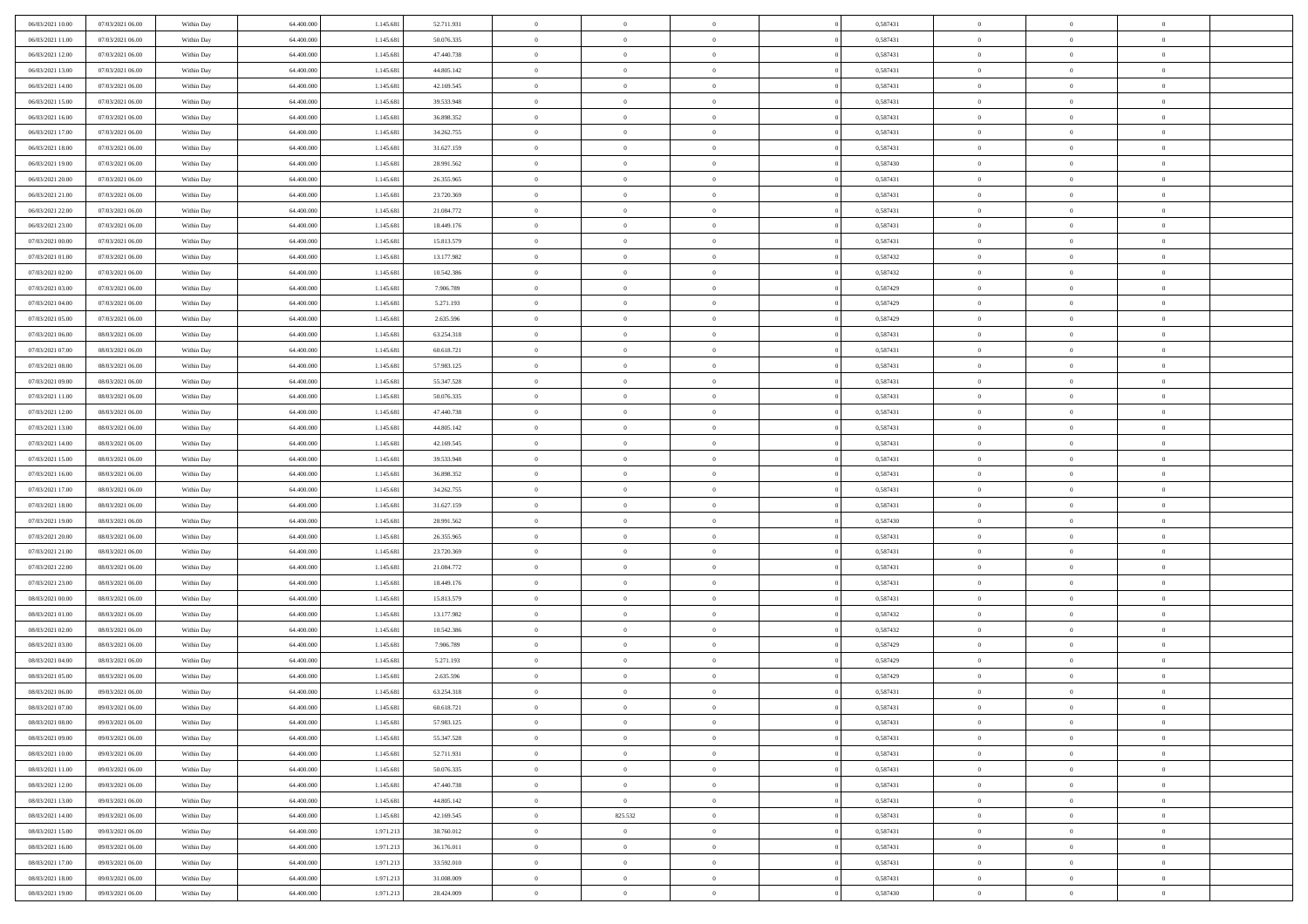| 08/03/2021 20:00 | 09/03/2021 06:00 | Within Day | 64.400.000 | 1.971.213 | 25.840.008 | $\,$ 0         | $\bf{0}$       | $\overline{0}$ |          | 0,587431 | $\bf{0}$       | $\overline{0}$ | $\,0\,$        |  |
|------------------|------------------|------------|------------|-----------|------------|----------------|----------------|----------------|----------|----------|----------------|----------------|----------------|--|
| 08/03/2021 21:00 | 09/03/2021 06:00 | Within Day | 64,400,000 | 1.971.213 | 23.256.007 | $\overline{0}$ | 2.214.012      | $\overline{0}$ |          | 0,587431 | $\overline{0}$ | $\overline{0}$ | $\theta$       |  |
| 08/03/2021 22:00 | 09/03/2021 06:00 | Within Dav | 64.400.000 | 4.185.224 | 18.703.996 | $\mathbf{0}$   | $\overline{0}$ | $\overline{0}$ |          | 0,587431 | $\mathbf{0}$   | $\overline{0}$ | $\overline{0}$ |  |
| 08/03/2021 23:00 | 09/03/2021 06:00 | Within Day | 64.400.000 | 4.185.224 | 16.365.996 | $\bf{0}$       | $\overline{0}$ | $\bf{0}$       |          | 0,587431 | $\bf{0}$       | $\overline{0}$ | $\bf{0}$       |  |
| 09/03/2021 00:00 | 09/03/2021 06:00 | Within Day | 64,400,000 | 4.185.224 | 14.027.997 | $\bf{0}$       | $\bf{0}$       | $\overline{0}$ |          | 0,587431 | $\bf{0}$       | $\bf{0}$       | $\,0\,$        |  |
| 09/03/2021 01:00 | 09/03/2021 06:00 | Within Dav | 64.400.000 | 4.185.224 | 11.689.997 | $\overline{0}$ | $\overline{0}$ | $\overline{0}$ |          | 0,587432 | $\mathbf{0}$   | $\overline{0}$ | $\overline{0}$ |  |
| 09/03/2021 02:00 | 09/03/2021 06:00 | Within Day | 64.400.000 | 4.185.224 | 9.351.998  | $\bf{0}$       | $\bf{0}$       | $\overline{0}$ |          | 0,587432 | $\bf{0}$       | $\overline{0}$ | $\,0\,$        |  |
| 09/03/2021 03:00 | 09/03/2021 06:00 | Within Day | 64.400.000 | 4.185.224 | 7.013.998  | $\overline{0}$ | $\overline{0}$ | $\overline{0}$ |          | 0,587429 | $\,$ 0 $\,$    | $\overline{0}$ | $\overline{0}$ |  |
| 09/03/2021 04:00 | 09/03/2021 06:00 | Within Day | 64.400.000 | 4.185.224 | 4.675.999  | $\mathbf{0}$   | $\overline{0}$ | $\overline{0}$ |          | 0,587429 | $\mathbf{0}$   | $\overline{0}$ | $\overline{0}$ |  |
| 09/03/2021 05:00 | 09/03/2021 06:00 | Within Day | 64.400.000 | 4.185.224 | 2.337.999  | $\bf{0}$       | $\bf{0}$       | $\overline{0}$ |          | 0,587429 | $\bf{0}$       | $\overline{0}$ | $\,0\,$        |  |
| 09/03/2021 06:00 | 10/03/2021 06:00 | Within Day | 64,400,000 | 1.145.681 | 63.254.318 | $\bf{0}$       | $\overline{0}$ | $\overline{0}$ |          | 0,587431 | $\bf{0}$       | $\overline{0}$ | $\theta$       |  |
| 09/03/2021 07:00 | 10/03/2021 06:00 | Within Dav | 64.400.000 | 1.145.681 | 60.618.721 | $\mathbf{0}$   | $\overline{0}$ | $\overline{0}$ |          | 0,587431 | $\mathbf{0}$   | $\overline{0}$ | $\overline{0}$ |  |
| 09/03/2021 08:00 | 10/03/2021 06:00 | Within Day | 64.400.000 | 1.145.681 | 57.983.125 | $\bf{0}$       | $\overline{0}$ | $\bf{0}$       |          | 0,587431 | $\bf{0}$       | $\overline{0}$ | $\bf{0}$       |  |
| 09/03/2021 09:00 | 10/03/2021 06:00 | Within Day | 64.400.000 | 1.145.681 | 55.347.528 | $\bf{0}$       | $\overline{0}$ | $\overline{0}$ |          | 0,587431 | $\bf{0}$       | $\mathbf{0}$   | $\,0\,$        |  |
| 09/03/2021 10:00 | 10/03/2021 06:00 | Within Dav | 64.400.000 | 1.145.681 | 52.711.931 | $\overline{0}$ | $\overline{0}$ | $\overline{0}$ |          | 0,587431 | $\mathbf{0}$   | $\overline{0}$ | $\overline{0}$ |  |
| 09/03/2021 11:00 | 10/03/2021 06:00 | Within Day | 64.400.000 | 1.145.681 | 50.076.335 | $\bf{0}$       | $\bf{0}$       | $\overline{0}$ |          | 0,587431 | $\bf{0}$       | $\overline{0}$ | $\bf{0}$       |  |
| 09/03/2021 12:00 | 10/03/2021 06:00 | Within Day | 64,400,000 | 1.145.681 | 47.440.738 | $\overline{0}$ | $\overline{0}$ | $\overline{0}$ |          | 0,587431 | $\,$ 0 $\,$    | $\overline{0}$ | $\theta$       |  |
| 09/03/2021 13:00 | 10/03/2021 06:00 | Within Day | 64.400.000 | 1.145.681 | 44.805.142 | $\mathbf{0}$   | $\overline{0}$ | $\overline{0}$ |          | 0,587431 | $\mathbf{0}$   | $\overline{0}$ | $\overline{0}$ |  |
| 09/03/2021 14:00 | 10/03/2021 06:00 | Within Day | 64.400.000 | 1.145.681 | 42.169.545 | $\bf{0}$       | $\bf{0}$       | $\overline{0}$ |          | 0,587431 | $\bf{0}$       | $\overline{0}$ | $\,0\,$        |  |
| 09/03/2021 15:00 | 10/03/2021 06:00 | Within Day | 64.400.000 | 1.145.681 | 39.533.948 | $\bf{0}$       | $\overline{0}$ | $\overline{0}$ |          | 0,587431 | $\bf{0}$       | $\overline{0}$ | $\overline{0}$ |  |
| 09/03/2021 16:00 | 10/03/2021 06:00 | Within Dav | 64.400.000 | 1.145.681 | 36.898.352 | $\overline{0}$ | $\overline{0}$ | $\overline{0}$ |          | 0,587431 | $\mathbf{0}$   | $\overline{0}$ | $\overline{0}$ |  |
| 09/03/2021 17:00 | 10/03/2021 06:00 | Within Day | 64.400.000 | 1.145.681 | 34.262.755 | $\bf{0}$       | $\overline{0}$ | $\bf{0}$       |          | 0,587431 | $\bf{0}$       | $\overline{0}$ | $\bf{0}$       |  |
| 09/03/2021 18:00 | 10/03/2021 06:00 | Within Day | 64,400,000 | 1.145.681 | 31.627.159 | $\bf{0}$       | $\bf{0}$       | $\overline{0}$ |          | 0,587431 | $\bf{0}$       | $\overline{0}$ | $\,0\,$        |  |
| 09/03/2021 19:00 | 10/03/2021 06:00 | Within Dav | 64.400.000 | 1.145.681 | 28.991.562 | $\overline{0}$ | 60.809         | $\overline{0}$ |          | 0,587430 | $\mathbf{0}$   | $\overline{0}$ | $\overline{0}$ |  |
| 09/03/2021 20:00 | 10/03/2021 06:00 | Within Day | 64.400.000 | 1.206.490 | 26.300.684 | $\bf{0}$       | $\overline{0}$ | $\overline{0}$ |          | 0,587431 | $\bf{0}$       | $\overline{0}$ | $\,0\,$        |  |
| 09/03/2021 21:00 | 10/03/2021 06:00 | Within Day | 64.400.000 | 1.206.490 | 23.670.616 | $\bf{0}$       | 4.606.305      | $\overline{0}$ |          | 0,587431 | $\bf{0}$       | $\overline{0}$ | $\overline{0}$ |  |
| 09/03/2021 22:00 | 10/03/2021 06:00 | Within Day | 64.400.000 | 5.812.795 | 16.946.054 | $\overline{0}$ | $\overline{0}$ | $\overline{0}$ |          | 0,587431 | $\mathbf{0}$   | $\overline{0}$ | $\overline{0}$ |  |
| 09/03/2021 23.00 | 10/03/2021 06:00 | Within Day | 64.400.000 | 5.812.795 | 14.827.797 | $\bf{0}$       | $\bf{0}$       | $\overline{0}$ |          | 0,587431 | $\bf{0}$       | $\overline{0}$ | $\,0\,$        |  |
| 10/03/2021 00:00 | 10/03/2021 06:00 | Within Day | 64,400,000 | 5.812.795 | 12.709.540 | $\bf{0}$       | $\bf{0}$       | $\overline{0}$ |          | 0,587431 | $\bf{0}$       | $\overline{0}$ | $\overline{0}$ |  |
| 10/03/2021 01:00 | 10/03/2021 06:00 | Within Dav | 64.400.000 | 5.812.795 | 10.591.284 | $\mathbf{0}$   | $\overline{0}$ | $\overline{0}$ |          | 0,587432 | $\mathbf{0}$   | $\overline{0}$ | $\overline{0}$ |  |
| 10/03/2021 02:00 | 10/03/2021 06:00 | Within Day | 64.400.000 | 5.812.795 | 8.473.027  | $\bf{0}$       | $\overline{0}$ | $\overline{0}$ |          | 0,587432 | $\,$ 0         | $\overline{0}$ | $\theta$       |  |
| 10/03/2021 03:00 | 10/03/2021 06:00 | Within Day | 64.400.000 | 5.812.795 | 6.354.770  | $\bf{0}$       | $\bf{0}$       | $\overline{0}$ |          | 0,587429 | $\bf{0}$       | $\overline{0}$ | $\bf{0}$       |  |
| 10/03/2021 04:00 | 10/03/2021 06:00 | Within Dav | 64.400.000 | 5.812.795 | 4.236.513  | $\overline{0}$ | $\overline{0}$ | $\overline{0}$ |          | 0,587429 | $\mathbf{0}$   | $\overline{0}$ | $\overline{0}$ |  |
| 10/03/2021 05:00 | 10/03/2021 06:00 | Within Day | 64.400.000 | 5.812.795 | 2.118.256  | $\bf{0}$       | $\overline{0}$ | $\overline{0}$ |          | 0,587429 | $\,$ 0         | $\overline{0}$ | $\theta$       |  |
| 10/03/2021 06:00 | 11/03/2021 06:00 | Within Day | 64,400,000 | 1.145.681 | 63.254.318 | $\overline{0}$ | $\overline{0}$ | $\overline{0}$ |          | 0,587431 | $\bf{0}$       | $\overline{0}$ | $\overline{0}$ |  |
| 10/03/2021 07:00 | 11/03/2021 06:00 | Within Day | 64.400.000 | 1.145.681 | 60.618.721 | $\mathbf{0}$   | $\overline{0}$ | $\overline{0}$ |          | 0,587431 | $\mathbf{0}$   | $\overline{0}$ | $\overline{0}$ |  |
| 10/03/2021 08:00 | 11/03/2021 06:00 | Within Day | 64.400.000 | 1.145.681 | 57.983.125 | $\bf{0}$       | $\overline{0}$ | $\overline{0}$ |          | 0,587431 | $\,$ 0         | $\overline{0}$ | $\theta$       |  |
| 10/03/2021 09:00 | 11/03/2021 06:00 | Within Day | 64.400.000 | 1.145.681 | 55.347.528 | $\bf{0}$       | $\overline{0}$ | $\overline{0}$ |          | 0,587431 | $\bf{0}$       | $\overline{0}$ | $\bf{0}$       |  |
| 10/03/2021 10:00 | 11/03/2021 06:00 | Within Dav | 64.400.000 | 1.145.681 | 52.711.931 | $\mathbf{0}$   | $\overline{0}$ | $\overline{0}$ |          | 0,587431 | $\mathbf{0}$   | $\overline{0}$ | $\overline{0}$ |  |
| 10/03/2021 11:00 | 11/03/2021 06:00 | Within Day | 64.400.000 | 1.145.681 | 50.076.335 | $\,0\,$        | $\overline{0}$ | $\overline{0}$ |          | 0,587431 | $\,$ 0         | $\overline{0}$ | $\theta$       |  |
| 10/03/2021 12:00 | 11/03/2021 06:00 | Within Day | 64,400,000 | 1.145.681 | 47.440.738 | $\bf{0}$       | $\overline{0}$ | $\overline{0}$ |          | 0,587431 | $\bf{0}$       | $\overline{0}$ | $\bf{0}$       |  |
| 10/03/2021 13:00 | 11/03/2021 06:00 | Within Dav | 64.400.000 | 1.145.681 | 44.805.142 | $\mathbf{0}$   | $\overline{0}$ | $\overline{0}$ |          | 0,587431 | $\mathbf{0}$   | $\overline{0}$ | $\overline{0}$ |  |
| 10/03/2021 14:00 | 11/03/2021 06:00 | Within Day | 64.400.000 | 1.145.681 | 42.169.545 | $\bf{0}$       | $\overline{0}$ | $\overline{0}$ |          | 0,587431 | $\,$ 0         | $\overline{0}$ | $\theta$       |  |
| 10/03/2021 15:00 | 11/03/2021 06:00 | Within Day | 64.400.000 | 1.145.681 | 39.533.948 | $\bf{0}$       | $\overline{0}$ | $\overline{0}$ |          | 0,587431 | $\,$ 0 $\,$    | $\overline{0}$ | $\bf{0}$       |  |
| 10/03/2021 16:00 | 11/03/2021 06:00 | Within Day | 64.400.000 | 1.145.681 | 36.898.352 | $\bf{0}$       | $\overline{0}$ |                |          | 0,587431 | $\overline{0}$ | $\theta$       | $\theta$       |  |
| 10/03/2021 17:00 | 11/03/2021 06:00 | Within Day | 64.400.000 | 1.145.681 | 34.262.755 | $\,0\,$        | $\overline{0}$ | $\overline{0}$ |          | 0,587431 | $\,$ 0 $\,$    | $\bf{0}$       | $\theta$       |  |
| 10/03/2021 18:00 | 11/03/2021 06:00 | Within Day | 64.400.000 | 1.145.681 | 31.627.159 | $\overline{0}$ | $\overline{0}$ | $\overline{0}$ |          | 0,587431 | $\overline{0}$ | $\overline{0}$ | $\overline{0}$ |  |
| 10/03/2021 19:00 | 11/03/2021 06:00 | Within Day | 64.400.000 | 1.145.681 | 28.991.562 | $\bf{0}$       | $\overline{0}$ | $\overline{0}$ |          | 0,587430 | $\overline{0}$ | $\bf{0}$       | $\mathbf{0}$   |  |
| 10/03/2021 20:00 | 11/03/2021 06:00 | Within Day | 64.400.000 | 1.145.681 | 26.355.965 | $\bf{0}$       | $\overline{0}$ | $\overline{0}$ | $\theta$ | 0,587431 | $\,$ 0 $\,$    | $\bf{0}$       | $\,$ 0 $\,$    |  |
| 10/03/2021 21:00 | 11/03/2021 06:00 | Within Day | 64.400.000 | 1.145.681 | 23.720.369 | $\bf{0}$       | $\overline{0}$ | $\overline{0}$ |          | 0,587431 | $\,$ 0 $\,$    | $\overline{0}$ | $\overline{0}$ |  |
| 10/03/2021 22:00 | 11/03/2021 06:00 | Within Day | 64.400.000 | 1.145.681 | 21.084.772 | $\bf{0}$       | $\overline{0}$ | $\overline{0}$ |          | 0,587431 | $\mathbf{0}$   | $\overline{0}$ | $\overline{0}$ |  |
| 10/03/2021 23:00 | 11/03/2021 06:00 | Within Day | 64.400.000 | 1.145.681 | 18.449.176 | $\,0\,$        | $\overline{0}$ | $\overline{0}$ | $\theta$ | 0,587431 | $\,$ 0 $\,$    | $\overline{0}$ | $\,$ 0 $\,$    |  |
| 11/03/2021 00:00 | 11/03/2021 06:00 | Within Day | 64.400.000 | 1.145.681 | 15.813.579 | $\bf{0}$       | $\overline{0}$ | $\overline{0}$ |          | 0,587431 | $\overline{0}$ | $\overline{0}$ | $\overline{0}$ |  |
| 11/03/2021 01:00 | 11/03/2021 06:00 | Within Day | 64.400.000 | 1.145.681 | 13.177.982 | $\bf{0}$       | $\overline{0}$ | $\overline{0}$ |          | 0,587432 | $\mathbf{0}$   | $\overline{0}$ | $\overline{0}$ |  |
| 11/03/2021 02:00 | 11/03/2021 06:00 | Within Day | 64.400.000 | 1.145.681 | 10.542.386 | $\,0\,$        | $\overline{0}$ | $\overline{0}$ |          | 0,587432 | $\,$ 0 $\,$    | $\mathbf{0}$   | $\,$ 0 $\,$    |  |
| 11/03/2021 03:00 | 11/03/2021 06:00 | Within Day | 64.400.000 | 1.145.681 | 7.906.789  | $\overline{0}$ | $\overline{0}$ | $\overline{0}$ |          | 0,587429 | $\mathbf{0}$   | $\mathbf{0}$   | $\overline{0}$ |  |
| 11/03/2021 04:00 | 11/03/2021 06:00 | Within Day | 64.400.000 | 1.145.681 | 5.271.193  | $\mathbf{0}$   | $\overline{0}$ | $\overline{0}$ |          | 0,587429 | $\mathbf{0}$   | $\overline{0}$ | $\overline{0}$ |  |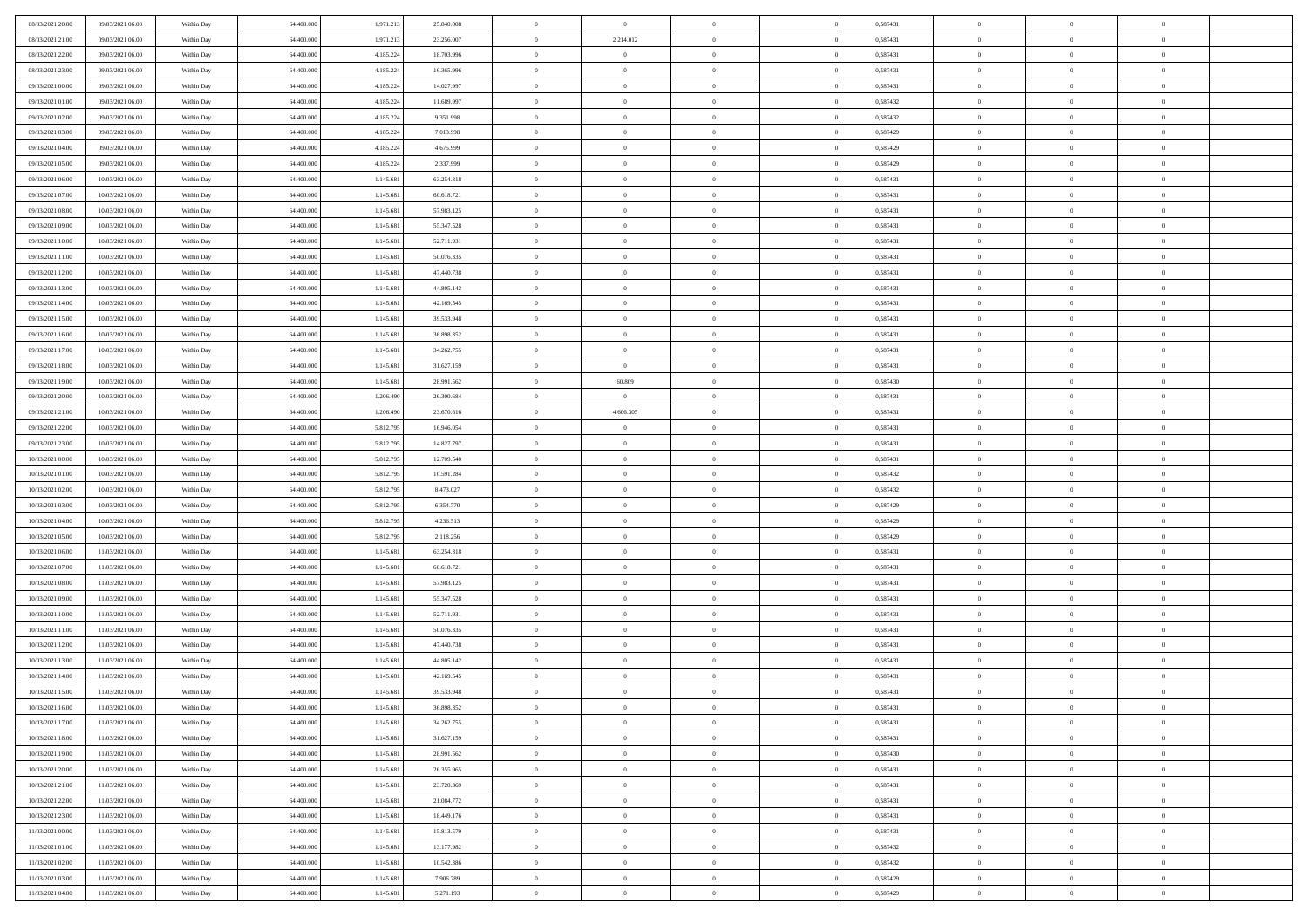| 11/03/2021 05:00 | 11/03/2021 06:00 | Within Day | 64.400.000 | 1.145.68  | 2.635.596  | $\bf{0}$                    | $\overline{0}$                   | $\Omega$       | 0,587429 | $\bf{0}$       | $\overline{0}$ | $\bf{0}$       |  |
|------------------|------------------|------------|------------|-----------|------------|-----------------------------|----------------------------------|----------------|----------|----------------|----------------|----------------|--|
| 11/03/2021 06:00 | 12/03/2021 06:00 | Within Day | 64,400,000 | 1.145.68  | 63.254.318 | $\overline{0}$              | $\overline{0}$                   | $\Omega$       | 0,587431 | $\overline{0}$ | $\theta$       | $\theta$       |  |
| 11/03/2021 07:00 | 12/03/2021 06:00 | Within Day | 64.400.000 | 1.145.681 | 60.618.721 | $\overline{0}$              | $\overline{0}$                   | $\overline{0}$ | 0,587431 | $\mathbf{0}$   | $\overline{0}$ | $\theta$       |  |
| 11/03/2021 08:00 | 12/03/2021 06:00 | Within Day | 64.400.000 | 1.145.681 | 57.983.125 | $\bf{0}$                    | $\overline{0}$                   | $\overline{0}$ | 0,587431 | $\mathbf{0}$   | $\overline{0}$ | $\bf{0}$       |  |
| 11/03/2021 09:00 | 12/03/2021 06:00 | Within Day | 64,400,000 | 1.145.681 | 55.347.528 | $\bf{0}$                    | $\overline{0}$                   | $\overline{0}$ | 0,587431 | $\bf{0}$       | $\overline{0}$ | $\bf{0}$       |  |
| 11/03/2021 10:00 | 12/03/2021 06:00 | Within Day | 64.400.000 | 1.145.681 | 52.711.931 | $\overline{0}$              | $\overline{0}$                   | $\overline{0}$ | 0,587431 | $\mathbf{0}$   | $\overline{0}$ | $\theta$       |  |
| 11/03/2021 11:00 | 12/03/2021 06:00 | Within Day | 64.400.000 | 1.145.681 | 50.076.335 | $\bf{0}$                    | $\overline{0}$                   | $\overline{0}$ | 0,587431 | $\mathbf{0}$   | $\overline{0}$ | $\bf{0}$       |  |
| 11/03/2021 12:00 | 12/03/2021 06:00 | Within Day | 64,400,000 | 1.145.681 | 47.440.738 | $\overline{0}$              | $\overline{0}$                   | $\overline{0}$ | 0,587431 | $\mathbf{0}$   | $\theta$       | $\theta$       |  |
| 11/03/2021 13:00 | 12/03/2021 06:00 | Within Day | 64.400.000 | 1.145.681 | 44.805.142 | $\overline{0}$              | $\overline{0}$                   | $\overline{0}$ | 0,587431 | $\mathbf{0}$   | $\overline{0}$ | $\theta$       |  |
| 11/03/2021 14:00 | 12/03/2021 06:00 |            | 64.400.000 | 1.145.681 | 42.169.545 | $\bf{0}$                    | $\overline{0}$                   | $\Omega$       | 0,587431 | $\mathbf{0}$   | $\overline{0}$ | $\bf{0}$       |  |
|                  |                  | Within Day | 64,400,000 |           |            |                             |                                  |                |          |                | $\theta$       | $\overline{0}$ |  |
| 11/03/2021 15:00 | 12/03/2021 06:00 | Within Day |            | 1.145.681 | 39.533.948 | $\bf{0}$<br>$\overline{0}$  | $\overline{0}$<br>$\overline{0}$ | $\overline{0}$ | 0,587431 | $\mathbf{0}$   |                | $\theta$       |  |
| 11/03/2021 16:00 | 12/03/2021 06:00 | Within Day | 64.400.000 | 1.145.681 | 36.898.352 |                             |                                  | $\overline{0}$ | 0,587431 | $\mathbf{0}$   | $\overline{0}$ |                |  |
| 11/03/2021 17:00 | 12/03/2021 06:00 | Within Day | 64.400.000 | 1.145.68  | 34.262.755 | $\bf{0}$                    | $\overline{0}$                   | $\overline{0}$ | 0,587431 | $\mathbf{0}$   | $\overline{0}$ | $\bf{0}$       |  |
| 11/03/2021 18:00 | 12/03/2021 06:00 | Within Day | 64.400.000 | 1.145.681 | 31.627.159 | $\bf{0}$                    | $\overline{0}$                   | $\overline{0}$ | 0,587431 | $\bf{0}$       | $\theta$       | $\bf{0}$       |  |
| 11/03/2021 19:00 | 12/03/2021 06:00 | Within Day | 64.400.000 | 1.145.681 | 28.991.562 | $\overline{0}$              | $\overline{0}$                   | $\overline{0}$ | 0,587430 | $\mathbf{0}$   | $\overline{0}$ | $\theta$       |  |
| 11/03/2021 20:00 | 12/03/2021 06:00 | Within Day | 64.400.000 | 1.145.681 | 26.355.965 | $\bf{0}$                    | $\overline{0}$                   | $\Omega$       | 0,587431 | $\mathbf{0}$   | $\overline{0}$ | $\bf{0}$       |  |
| 11/03/2021 21:00 | 12/03/2021 06:00 | Within Day | 64,400,000 | 1.145.681 | 23.720.369 | $\,$ 0 $\,$                 | $\overline{0}$                   | $\overline{0}$ | 0,587431 | $\mathbf{0}$   | $\theta$       | $\overline{0}$ |  |
| 11/03/2021 22:00 | 12/03/2021 06:00 | Within Day | 64.400.000 | 1.145.681 | 21.084.772 | $\overline{0}$              | $\overline{0}$                   | $\overline{0}$ | 0,587431 | $\mathbf{0}$   | $\overline{0}$ | $\theta$       |  |
| 11/03/2021 23:00 | 12/03/2021 06:00 | Within Day | 64.400.000 | 1.145.681 | 18.449.176 | $\bf{0}$                    | $\overline{0}$                   | $\Omega$       | 0,587431 | $\bf{0}$       | $\overline{0}$ | $\bf{0}$       |  |
| 12/03/2021 00:00 | 12/03/2021 06:00 | Within Day | 64,400,000 | 1.145.681 | 15.813.579 | $\bf{0}$                    | $\overline{0}$                   | $\overline{0}$ | 0,587431 | $\mathbf{0}$   | $\overline{0}$ | $\overline{0}$ |  |
| 12/03/2021 01:00 | 12/03/2021 06:00 | Within Day | 64.400.000 | 1.145.681 | 13.177.982 | $\overline{0}$              | $\overline{0}$                   | $\overline{0}$ | 0,587432 | $\mathbf{0}$   | $\overline{0}$ | $\theta$       |  |
| 12/03/2021 02:00 | 12/03/2021 06:00 | Within Day | 64.400.000 | 1.145.681 | 10.542.386 | $\bf{0}$                    | $\overline{0}$                   | $\overline{0}$ | 0,587432 | $\mathbf{0}$   | $\overline{0}$ | $\bf{0}$       |  |
| 12/03/2021 03:00 | 12/03/2021 06:00 | Within Day | 64,400,000 | 1.145.681 | 7.906.789  | $\,$ 0 $\,$                 | $\overline{0}$                   | $\overline{0}$ | 0,587429 | $\,$ 0 $\,$    | $\overline{0}$ | $\bf{0}$       |  |
| 12/03/2021 04:00 | 12/03/2021 06:00 | Within Day | 64.400.000 | 1.145.681 | 5.271.193  | $\overline{0}$              | $\overline{0}$                   | $\overline{0}$ | 0,587429 | $\mathbf{0}$   | $\overline{0}$ | $\theta$       |  |
| 12/03/2021 05:00 | 12/03/2021 06:00 | Within Day | 64.400.000 | 1.145.681 | 2.635.596  | $\bf{0}$                    | $\overline{0}$                   | $\overline{0}$ | 0,587429 | $\bf{0}$       | $\overline{0}$ | $\bf{0}$       |  |
| 12/03/2021 06:00 | 13/03/2021 06:00 | Within Day | 64,400,000 | 1.145.681 | 63.254.318 | $\,$ 0 $\,$                 | $\overline{0}$                   | $\overline{0}$ | 0,587431 | $\mathbf{0}$   | $\overline{0}$ | $\overline{0}$ |  |
| 12/03/2021 07:00 | 13/03/2021 06:00 | Within Day | 64.400.000 | 1.145.681 | 60.618.721 | $\overline{0}$              | $\overline{0}$                   | $\overline{0}$ | 0,587431 | $\mathbf{0}$   | $\overline{0}$ | $\theta$       |  |
| 12/03/2021 08:00 | 13/03/2021 06:00 | Within Day | 64.400.000 | 1.145.681 | 57.983.125 | $\bf{0}$                    | $\overline{0}$                   | $\Omega$       | 0,587431 | $\mathbf{0}$   | $\overline{0}$ | $\bf{0}$       |  |
| 12/03/2021 09:00 | 13/03/2021 06:00 | Within Day | 64,400,000 | 1.145.681 | 55.347.528 | $\bf{0}$                    | $\overline{0}$                   | $\overline{0}$ | 0,587431 | $\mathbf{0}$   | $\theta$       | $\overline{0}$ |  |
| 12/03/2021 10:00 | 13/03/2021 06:00 | Within Day | 64.400.000 | 1.145.681 | 52.711.931 | $\overline{0}$              | $\overline{0}$                   | $\overline{0}$ | 0,587431 | $\mathbf{0}$   | $\overline{0}$ | $\theta$       |  |
| 12/03/2021 11:00 | 13/03/2021 06:00 | Within Day | 64.400.000 | 1.145.681 | 50.076.335 | $\,$ 0                      | $\overline{0}$                   | $\overline{0}$ | 0,587431 | $\,$ 0 $\,$    | $\overline{0}$ | $\,0\,$        |  |
| 12/03/2021 12:00 | 13/03/2021 06:00 | Within Day | 64,400,000 | 1.145.681 | 47.440.738 | $\bf{0}$                    | $\overline{0}$                   | $\overline{0}$ | 0,587431 | $\mathbf{0}$   | $\overline{0}$ | $\overline{0}$ |  |
| 12/03/2021 13:00 | 13/03/2021 06:00 | Within Day | 64.400.000 | 1.145.681 | 44.805.142 | $\overline{0}$              | $\overline{0}$                   | $\overline{0}$ | 0,587431 | $\mathbf{0}$   | $\overline{0}$ | $\theta$       |  |
| 12/03/2021 14:00 | 13/03/2021 06:00 | Within Day | 64.400.000 | 1.145.681 | 42.169.545 | $\,$ 0                      | $\overline{0}$                   | $\theta$       | 0,587431 | $\,$ 0 $\,$    | $\overline{0}$ | $\mathbf{0}$   |  |
| 12/03/2021 15:00 | 13/03/2021 06:00 | Within Day | 64,400,000 | 1.145.681 | 39.533.948 | $\bf{0}$                    | $\overline{0}$                   | $\overline{0}$ | 0,587431 | $\mathbf{0}$   | $\overline{0}$ | $\overline{0}$ |  |
| 12/03/2021 16:00 | 13/03/2021 06:00 | Within Day | 64.400.000 | 1.145.681 | 36.898.352 | $\overline{0}$              | $\overline{0}$                   | $\overline{0}$ | 0,587431 | $\mathbf{0}$   | $\overline{0}$ | $\theta$       |  |
| 12/03/2021 17:00 | 13/03/2021 06:00 | Within Day | 64.400.000 | 1.145.681 | 34.262.755 | $\,$ 0                      | $\overline{0}$                   | $\overline{0}$ | 0,587431 | $\,$ 0 $\,$    | $\overline{0}$ | $\mathbf{0}$   |  |
| 12/03/2021 18:00 | 13/03/2021 06:00 | Within Day | 64,400,000 | 1.145.681 | 31.627.159 | $\bf{0}$                    | $\overline{0}$                   | $\overline{0}$ | 0,587431 | $\mathbf{0}$   | $\overline{0}$ | $\overline{0}$ |  |
| 12/03/2021 19:00 | 13/03/2021 06:00 | Within Day | 64.400.000 | 1.145.681 | 28.991.562 | $\overline{0}$              | $\overline{0}$                   | $\overline{0}$ | 0,587430 | $\mathbf{0}$   | $\overline{0}$ | $\theta$       |  |
| 12/03/2021 20:00 | 13/03/2021 06:00 | Within Day | 64.400.000 | 1.145.681 | 26.355.965 | $\,$ 0                      | $\overline{0}$                   | $\overline{0}$ | 0,587431 | $\,$ 0 $\,$    | $\overline{0}$ | $\,0\,$        |  |
| 12/03/2021 21:00 | 13/03/2021 06:00 | Within Day | 64,400,000 | 1.145.681 | 23.720.369 | $\,$ 0 $\,$                 | $\,$ 0 $\,$                      | $\overline{0}$ | 0,587431 | $\,$ 0 $\,$    | $\overline{0}$ | $\overline{0}$ |  |
| 12/03/2021 22:00 | 13/03/2021 06:00 | Within Day | 64.400.000 | 1.145.681 | 21.084.772 | $\overline{0}$              | $\overline{0}$                   | $\overline{0}$ | 0,587431 | $\mathbf{0}$   | $\overline{0}$ | $\theta$       |  |
| 12/03/2021 23:00 | 13/03/2021 06:00 | Within Day | 64.400.000 | 1.145.681 | 18.449.176 | $\overline{0}$              | $\overline{0}$                   | $\overline{0}$ | 0,587431 | $\,$ 0         | $\overline{0}$ | $\mathbf{0}$   |  |
| 13/03/2021 00:00 | 13/03/2021 06:00 | Within Day | 64,400,000 | 1.145.681 | 15.813.579 | $\bf{0}$                    | $\overline{0}$                   | $\overline{0}$ | 0,587431 | $\mathbf{0}$   | $\overline{0}$ | $\bf{0}$       |  |
| 13/03/2021 01:00 | 13/03/2021 06:00 | Within Day | 64.400.000 | 1.145.681 | 13.177.982 | $\overline{0}$              | $\theta$                         |                | 0,587432 | $\overline{0}$ | $\Omega$       | $\overline{0}$ |  |
| 13/03/2021 02:00 | 13/03/2021 06:00 | Within Day | 64.400.000 | 1.145.681 | 10.542.386 | $\,$ 0 $\,$                 | $\overline{0}$                   | $\overline{0}$ | 0,587432 | $\,$ 0 $\,$    | $\bf{0}$       | $\mathbf{0}$   |  |
| 13/03/2021 03:00 | 13/03/2021 06:00 | Within Day | 64.400.000 | 1.145.681 | 7.906.789  | $\mathbf{0}$                | $\overline{0}$                   | $\overline{0}$ | 0,587429 | $\,$ 0 $\,$    | $\overline{0}$ | $\overline{0}$ |  |
| 13/03/2021 04:00 | 13/03/2021 06:00 | Within Day | 64.400.000 | 1.145.681 | 5.271.193  | $\mathbf{0}$                | $\overline{0}$                   | $\overline{0}$ | 0,587429 | $\mathbf{0}$   | $\bf{0}$       | $\overline{0}$ |  |
| 13/03/2021 05:00 | 13/03/2021 06:00 | Within Day | 64.400.000 | 1.145.681 | 2.635.596  | $\,$ 0 $\,$                 | $\overline{0}$                   | $\overline{0}$ | 0,587429 | $\,$ 0 $\,$    | $\bf{0}$       | $\theta$       |  |
|                  |                  |            | 64.400.000 | 1.145.681 | 63.254.318 |                             |                                  |                | 0,587431 |                | $\overline{0}$ |                |  |
| 13/03/2021 06:00 | 14/03/2021 06:00 | Within Day |            |           |            | $\,$ 0 $\,$<br>$\mathbf{0}$ | $\,$ 0 $\,$                      | $\overline{0}$ |          | $\,$ 0 $\,$    |                | $\overline{0}$ |  |
| 13/03/2021 07:00 | 14/03/2021 06:00 | Within Day | 64.400.000 | 1.145.681 | 60.618.721 |                             | $\overline{0}$                   | $\overline{0}$ | 0,587431 | $\mathbf{0}$   | $\bf{0}$       | $\overline{0}$ |  |
| 13/03/2021 08:00 | 14/03/2021 06:00 | Within Day | 64.400.000 | 1.145.681 | 57.983.125 | $\,$ 0 $\,$                 | $\overline{0}$                   | $\overline{0}$ | 0,587431 | $\,$ 0 $\,$    | $\mathbf{0}$   | $\theta$       |  |
| 13/03/2021 09:00 | 14/03/2021 06:00 | Within Day | 64,400,000 | 1.145.681 | 55.347.528 | $\mathbf{0}$                | $\overline{0}$                   | $\overline{0}$ | 0,587431 | $\,$ 0 $\,$    | $\overline{0}$ | $\overline{0}$ |  |
| 13/03/2021 10:00 | 14/03/2021 06:00 | Within Day | 64.400.000 | 1.145.681 | 52.711.931 | $\mathbf{0}$                | $\overline{0}$                   | $\overline{0}$ | 0,587431 | $\mathbf{0}$   | $\bf{0}$       | $\overline{0}$ |  |
| 13/03/2021 11:00 | 14/03/2021 06:00 | Within Day | 64.400.000 | 1.145.681 | 50.076.335 | $\,$ 0 $\,$                 | $\overline{0}$                   | $\overline{0}$ | 0,587431 | $\,$ 0 $\,$    | $\overline{0}$ | $\theta$       |  |
| 13/03/2021 12:00 | 14/03/2021 06:00 | Within Day | 64,400,000 | 1.145.681 | 47.440.738 | $\mathbf{0}$                | $\overline{0}$                   | $\overline{0}$ | 0,587431 | $\,$ 0 $\,$    | $\overline{0}$ | $\overline{0}$ |  |
| 13/03/2021 13:00 | 14/03/2021 06:00 | Within Day | 64.400.000 | 1.145.681 | 44.805.142 | $\overline{0}$              | $\overline{0}$                   | $\overline{0}$ | 0,587431 | $\mathbf{0}$   | $\overline{0}$ | $\overline{0}$ |  |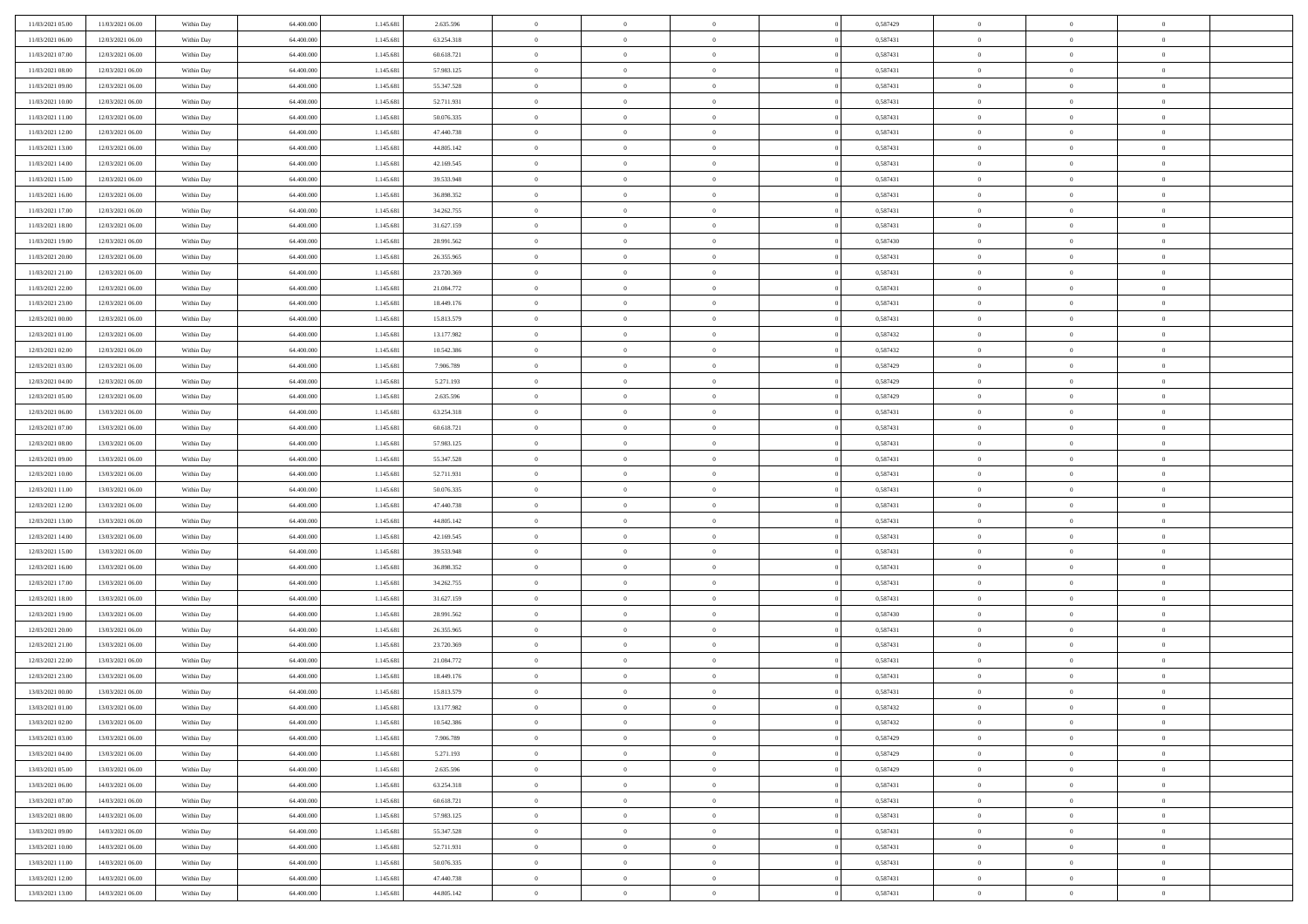| 13/03/2021 14:00 | 14/03/2021 06:00 | Within Day | 64,400,000 | 1.145.681 | 42.169.545 | $\bf{0}$       | $\overline{0}$ | $\Omega$       | 0,587431 | $\bf{0}$       | $\overline{0}$ | $\overline{0}$ |  |
|------------------|------------------|------------|------------|-----------|------------|----------------|----------------|----------------|----------|----------------|----------------|----------------|--|
| 13/03/2021 15:00 | 14/03/2021 06:00 | Within Day | 64.400.000 | 1.145.681 | 39.533.948 | $\mathbf{0}$   | $\overline{0}$ | $\overline{0}$ | 0,587431 | $\theta$       | $\bf{0}$       | $\theta$       |  |
| 13/03/2021 16:00 | 14/03/2021 06:00 | Within Day | 64.400.000 | 1.145.681 | 36.898.352 | $\,$ 0         | $\overline{0}$ | $\bf{0}$       | 0,587431 | $\,0\,$        | $\overline{0}$ | $\,$ 0 $\,$    |  |
| 13/03/2021 17:00 | 14/03/2021 06:00 | Within Day | 64,400,000 | 1.145.681 | 34.262.755 | $\bf{0}$       | $\overline{0}$ | $\overline{0}$ | 0,587431 | $\overline{0}$ | $\theta$       | $\theta$       |  |
| 13/03/2021 18:00 | 14/03/2021 06:00 | Within Day | 64.400.000 | 1.145.681 | 31.627.159 | $\overline{0}$ | $\overline{0}$ | $\overline{0}$ | 0,587431 | $\overline{0}$ | $\bf{0}$       | $\overline{0}$ |  |
| 13/03/2021 19:00 | 14/03/2021 06:00 | Within Day | 64.400.000 | 1.145.681 | 28.991.562 | $\bf{0}$       | $\overline{0}$ | $\bf{0}$       | 0,587430 | $\,0\,$        | $\overline{0}$ | $\,$ 0 $\,$    |  |
| 13/03/2021 20:00 | 14/03/2021 06:00 | Within Day | 64,400,000 | 1.145.681 | 26.355.965 | $\bf{0}$       | $\overline{0}$ | $\overline{0}$ | 0,587431 | $\bf{0}$       | $\overline{0}$ | $\theta$       |  |
| 13/03/2021 21:00 | 14/03/2021 06:00 | Within Day | 64.400.000 | 1.145.681 | 23.720.369 | $\overline{0}$ | $\overline{0}$ | $\overline{0}$ | 0,587431 | $\overline{0}$ | $\overline{0}$ | $\theta$       |  |
| 13/03/2021 22:00 | 14/03/2021 06:00 | Within Day | 64.400.000 | 1.145.681 | 21.084.772 | $\bf{0}$       | $\overline{0}$ | $\bf{0}$       | 0,587431 | $\,0\,$        | $\overline{0}$ | $\,$ 0 $\,$    |  |
| 13/03/2021 23:00 | 14/03/2021 06:00 | Within Day | 64,400,000 | 1.145.681 | 18.449.176 | $\bf{0}$       | $\overline{0}$ | $\overline{0}$ | 0,587431 | $\theta$       | $\overline{0}$ | $\overline{0}$ |  |
| 14/03/2021 00:00 | 14/03/2021 06:00 | Within Dav | 64.400.000 | 1.145.681 | 15.813.579 | $\overline{0}$ | $\overline{0}$ | $\overline{0}$ | 0,587431 | $\overline{0}$ | $\bf{0}$       | $\overline{0}$ |  |
| 14/03/2021 01:00 | 14/03/2021 06:00 | Within Day | 64.400.000 | 1.145.681 | 13.177.982 | $\bf{0}$       | $\overline{0}$ | $\bf{0}$       | 0,587432 | $\,0\,$        | $\overline{0}$ | $\,$ 0 $\,$    |  |
| 14/03/2021 02:00 | 14/03/2021 06:00 | Within Day | 64,400,000 | 1.145.681 | 10.542.386 | $\bf{0}$       | $\overline{0}$ | $\Omega$       | 0,587432 | $\theta$       | $\theta$       | $\theta$       |  |
| 14/03/2021 03:00 | 14/03/2021 06:00 | Within Dav | 64.400.000 | 1.145.681 | 7.906.789  | $\overline{0}$ | $\overline{0}$ | $\overline{0}$ | 0,587429 | $\overline{0}$ | $\overline{0}$ | $\overline{0}$ |  |
| 14/03/2021 04:00 | 14/03/2021 06:00 | Within Day | 64.400.000 | 1.145.681 | 5.271.193  | $\bf{0}$       | $\overline{0}$ | $\bf{0}$       | 0,587429 | $\,0\,$        | $\overline{0}$ | $\,$ 0 $\,$    |  |
| 14/03/2021 05:00 | 14/03/2021 06:00 | Within Day | 64,400,000 | 1.145.681 | 2.635.596  | $\bf{0}$       | $\overline{0}$ | $\overline{0}$ | 0,587429 | $\bf{0}$       | $\overline{0}$ | $\bf{0}$       |  |
| 14/03/2021 06:00 | 15/03/2021 06:00 | Within Dav | 64.400.000 | 1.145.681 | 63.254.318 | $\overline{0}$ | $\overline{0}$ | $\overline{0}$ | 0,587431 | $\overline{0}$ | $\overline{0}$ | $\theta$       |  |
| 14/03/2021 07:00 | 15/03/2021 06:00 | Within Day | 64.400.000 | 1.145.681 | 60.618.721 | $\bf{0}$       | $\overline{0}$ | $\bf{0}$       | 0,587431 | $\,0\,$        | $\overline{0}$ | $\,$ 0 $\,$    |  |
| 14/03/2021 08:00 | 15/03/2021 06:00 | Within Day | 64,400,000 | 1.145.681 | 57.983.125 | $\bf{0}$       | $\overline{0}$ | $\overline{0}$ | 0,587431 | $\theta$       | $\theta$       | $\overline{0}$ |  |
| 14/03/2021 09:00 | 15/03/2021 06:00 | Within Dav | 64.400.000 | 1.145.681 | 55.347.528 | $\overline{0}$ | $\overline{0}$ | $\overline{0}$ | 0,587431 | $\mathbf{0}$   | $\overline{0}$ | $\theta$       |  |
| 14/03/2021 11:00 | 15/03/2021 06:00 | Within Day | 64.400.000 | 1.145.681 | 50.076.335 | $\bf{0}$       | $\overline{0}$ | $\bf{0}$       | 0,587431 | $\,0\,$        | $\overline{0}$ | $\,$ 0 $\,$    |  |
| 14/03/2021 12:00 | 15/03/2021 06:00 | Within Day | 64.400.000 | 1.145.681 | 47.440.738 | $\bf{0}$       | $\overline{0}$ | $\Omega$       | 0.587431 | $\theta$       | $\theta$       | $\theta$       |  |
| 14/03/2021 13:00 | 15/03/2021 06:00 | Within Dav | 64.400.000 | 1.145.681 | 44.805.142 | $\overline{0}$ | $\overline{0}$ | $\overline{0}$ | 0,587431 | $\mathbf{0}$   | $\overline{0}$ | $\overline{0}$ |  |
| 14/03/2021 14:00 | 15/03/2021 06:00 | Within Day | 64.400.000 | 1.145.681 | 42.169.545 | $\bf{0}$       | $\overline{0}$ | $\bf{0}$       | 0,587431 | $\,0\,$        | $\overline{0}$ | $\,$ 0 $\,$    |  |
| 14/03/2021 15:00 | 15/03/2021 06:00 | Within Day | 64,400,000 | 1.145.681 | 39.533.948 | $\bf{0}$       | $\overline{0}$ | $\overline{0}$ | 0,587431 | $\bf{0}$       | $\overline{0}$ | $\bf{0}$       |  |
| 14/03/2021 16:00 | 15/03/2021 06:00 | Within Dav | 64.400.000 | 1.145.681 | 36.898.352 | $\overline{0}$ | $\overline{0}$ | $\overline{0}$ | 0,587431 | $\mathbf{0}$   | $\overline{0}$ | $\theta$       |  |
| 14/03/2021 17:00 | 15/03/2021 06:00 | Within Day | 64.400.000 | 1.145.681 | 34.262.755 | $\bf{0}$       | $\overline{0}$ | $\bf{0}$       | 0,587431 | $\,0\,$        | $\overline{0}$ | $\,$ 0 $\,$    |  |
| 14/03/2021 18:00 | 15/03/2021 06:00 | Within Day | 64,400,000 | 1.145.681 | 31.627.159 | $\bf{0}$       | $\overline{0}$ | $\overline{0}$ | 0.587431 | $\theta$       | $\theta$       | $\overline{0}$ |  |
| 14/03/2021 19:00 | 15/03/2021 06:00 | Within Dav | 64.400.000 | 1.145.681 | 28.991.562 | $\overline{0}$ | $\overline{0}$ | $\overline{0}$ | 0,587430 | $\mathbf{0}$   | $\bf{0}$       | $\overline{0}$ |  |
| 14/03/2021 20:00 | 15/03/2021 06:00 | Within Day | 64.400.000 | 1.145.681 | 26.355.965 | $\bf{0}$       | $\overline{0}$ | $\bf{0}$       | 0,587431 | $\,0\,$        | $\overline{0}$ | $\,$ 0         |  |
| 14/03/2021 21:00 | 15/03/2021 06:00 | Within Day | 64.400.000 | 1.145.681 | 23.720.369 | $\bf{0}$       | $\bf{0}$       | $\overline{0}$ | 0,587431 | $\bf{0}$       | $\overline{0}$ | $\theta$       |  |
| 14/03/2021 22:00 | 15/03/2021 06:00 | Within Dav | 64.400.000 | 1.145.681 | 21.084.772 | $\overline{0}$ | $\overline{0}$ | $\overline{0}$ | 0,587431 | $\overline{0}$ | $\overline{0}$ | $\overline{0}$ |  |
| 14/03/2021 23:00 | 15/03/2021 06:00 | Within Day | 64.400.000 | 1.145.681 | 18.449.176 | $\bf{0}$       | $\overline{0}$ | $\bf{0}$       | 0,587431 | $\,0\,$        | $\overline{0}$ | $\,$ 0 $\,$    |  |
| 15/03/2021 00:00 | 15/03/2021 06:00 | Within Day | 64.400.000 | 1.145.681 | 15.813.579 | $\bf{0}$       | $\overline{0}$ | $\bf{0}$       | 0,587431 | $\bf{0}$       | $\overline{0}$ | $\bf{0}$       |  |
| 15/03/2021 01:00 | 15/03/2021 06:00 | Within Dav | 64.400.000 | 1.145.681 | 13.177.982 | $\overline{0}$ | $\overline{0}$ | $\overline{0}$ | 0,587432 | $\overline{0}$ | $\overline{0}$ | $\theta$       |  |
| 15/03/2021 02:00 | 15/03/2021 06:00 | Within Day | 64.400.000 | 1.145.681 | 10.542.386 | $\bf{0}$       | $\overline{0}$ | $\bf{0}$       | 0,587432 | $\,0\,$        | $\overline{0}$ | $\bf{0}$       |  |
| 15/03/2021 03:00 | 15/03/2021 06:00 | Within Day | 64.400.000 | 1.145.681 | 7.906.789  | $\bf{0}$       | $\overline{0}$ | $\overline{0}$ | 0,587429 | $\bf{0}$       | $\overline{0}$ | $\theta$       |  |
| 15/03/2021 04:00 | 15/03/2021 06:00 | Within Dav | 64.400.000 | 1.145.681 | 5.271.193  | $\overline{0}$ | $\overline{0}$ | $\overline{0}$ | 0,587429 | $\overline{0}$ | $\bf{0}$       | $\overline{0}$ |  |
| 15/03/2021 05:00 | 15/03/2021 06:00 | Within Day | 64.400.000 | 1.145.681 | 2.635.596  | $\bf{0}$       | $\overline{0}$ | $\bf{0}$       | 0,587429 | $\,0\,$        | $\overline{0}$ | $\,$ 0 $\,$    |  |
| 15/03/2021 06:00 | 16/03/2021 06:00 | Within Day | 64.400.000 | 1.145.681 | 63.254.318 | $\bf{0}$       | $\overline{0}$ | $\overline{0}$ | 0,587431 | $\bf{0}$       | $\overline{0}$ | $\theta$       |  |
| 15/03/2021 07:00 | 16/03/2021 06:00 | Within Day | 64.400.000 | 1.145.681 | 60.618.721 | $\overline{0}$ | $\overline{0}$ | $\overline{0}$ | 0,587431 | $\theta$       | $\overline{0}$ | $\theta$       |  |
| 15/03/2021 08:00 | 16/03/2021 06:00 | Within Day | 64.400.000 | 1.145.681 | 57.983.125 | $\bf{0}$       | $\overline{0}$ | $\bf{0}$       | 0,587431 | $\,0\,$        | $\overline{0}$ | $\theta$       |  |
| 15/03/2021 09:00 | 16/03/2021 06:00 | Within Day | 64.400.000 | 1.145.681 | 55.347.528 | $\bf{0}$       | $\overline{0}$ | $\bf{0}$       | 0,587431 | $\bf{0}$       | $\overline{0}$ | $\bf{0}$       |  |
| 15/03/2021 10:00 | 16/03/2021 06:00 | Within Dav | 64.400.000 | 1.145.681 | 52.711.931 | $\mathbf{0}$   | $\overline{0}$ | $\overline{0}$ | 0,587431 | $\theta$       | $\bf{0}$       | $\theta$       |  |
| 15/03/2021 11:00 | 16/03/2021 06:00 | Within Day | 64.400.000 | 1.145.681 | 50.076.335 | $\bf{0}$       | $\overline{0}$ | $\overline{0}$ | 0,587431 | $\bf{0}$       | $\overline{0}$ | $\theta$       |  |
| 15/03/2021 12:00 | 16/03/2021 06:00 | Within Day | 64.400.000 | 1.145.681 | 47.440.738 | $\bf{0}$       | $\overline{0}$ | $\bf{0}$       | 0,587431 | $\bf{0}$       | $\overline{0}$ | $\bf{0}$       |  |
| 15/03/2021 13:00 | 16/03/2021 06:00 | Within Day | 64.400.000 | 1.145.681 | 44.805.142 | $\overline{0}$ | $\overline{0}$ | $\overline{0}$ | 0,587431 | $\overline{0}$ | $\overline{0}$ | $\overline{0}$ |  |
| 15/03/2021 14:00 | 16/03/2021 06:00 | Within Day | 64.400.000 | 1.145.681 | 42.169.545 | $\,$ 0 $\,$    | $\overline{0}$ | $\overline{0}$ | 0,587431 | $\,$ 0 $\,$    | $\,$ 0 $\,$    | $\,0\,$        |  |
| 15/03/2021 15:00 | 16/03/2021 06:00 | Within Day | 64.400.000 | 1.145.681 | 39.533.948 | $\bf{0}$       | $\overline{0}$ | $\overline{0}$ | 0,587431 | $\mathbf{0}$   | $\overline{0}$ | $\bf{0}$       |  |
| 15/03/2021 16:00 | 16/03/2021 06:00 | Within Day | 64.400.000 | 1.145.681 | 36.898.352 | $\,$ 0 $\,$    | $\overline{0}$ | $\overline{0}$ | 0,587431 | $\mathbf{0}$   | $\bf{0}$       | $\overline{0}$ |  |
| 15/03/2021 17:00 | 16/03/2021 06:00 | Within Day | 64.400.000 | 1.145.681 | 34.262.755 | $\,$ 0 $\,$    | $\overline{0}$ | $\overline{0}$ | 0,587431 | $\,$ 0 $\,$    | $\overline{0}$ | $\,$ 0         |  |
| 15/03/2021 18:00 | 16/03/2021 06:00 | Within Day | 64.400.000 | 1.145.681 | 31.627.159 | $\bf{0}$       | $\overline{0}$ | $\overline{0}$ | 0,587431 | $\overline{0}$ | $\overline{0}$ | $\bf{0}$       |  |
| 15/03/2021 19:00 | 16/03/2021 06:00 | Within Day | 64.400.000 | 1.145.681 | 28.991.562 | $\,$ 0 $\,$    | $\overline{0}$ | $\overline{0}$ | 0,587430 | $\overline{0}$ | $\bf{0}$       | $\overline{0}$ |  |
| 15/03/2021 20:00 | 16/03/2021 06:00 | Within Day | 64.400.000 | 1.145.681 | 26.355.965 | $\,$ 0 $\,$    | $\overline{0}$ | $\overline{0}$ | 0,587431 | $\,$ 0 $\,$    | $\bf{0}$       | $\,$ 0         |  |
| 15/03/2021 21:00 | 16/03/2021 06:00 | Within Day | 64.400.000 | 1.145.681 | 23.720.369 | $\bf{0}$       | $\bf{0}$       | $\overline{0}$ | 0,587431 | $\mathbf{0}$   | $\overline{0}$ | $\bf{0}$       |  |
| 15/03/2021 22:00 | 16/03/2021 06:00 | Within Day | 64.400.000 | 1.145.681 | 21.084.772 | $\,$ 0 $\,$    | $\overline{0}$ | $\overline{0}$ | 0,587431 | $\overline{0}$ | $\overline{0}$ | $\overline{0}$ |  |
| 15/03/2021 23:00 | 16/03/2021 06:00 | Within Day | 64.400.000 | 1.145.681 | 18.449.176 | $\,0\,$        | $\overline{0}$ | $\bf{0}$       | 0,587431 | $\,0\,$        | $\overline{0}$ | $\,0\,$        |  |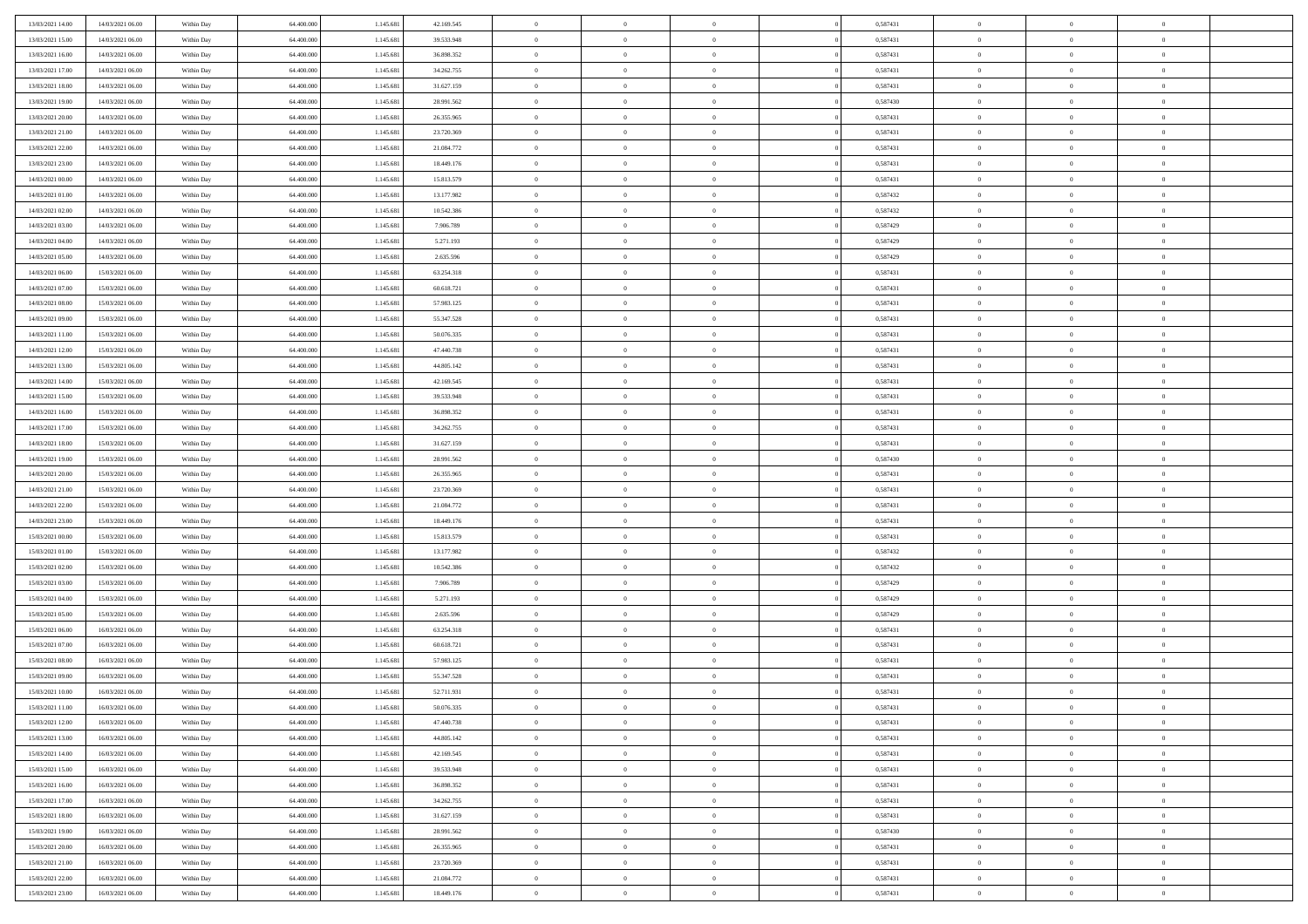| 16/03/2021 00:00 | 16/03/2021 06:00 | Within Day               | 64.400.000               | 1.145.681 | 15.813.579 | $\,$ 0                   | $\bf{0}$       | $\theta$       |                | 0,587431 | $\bf{0}$             | $\overline{0}$ | $\theta$       |  |
|------------------|------------------|--------------------------|--------------------------|-----------|------------|--------------------------|----------------|----------------|----------------|----------|----------------------|----------------|----------------|--|
| 16/03/2021 01:00 | 16/03/2021 06:00 | Within Day               | 64,400,000               | 1.145.681 | 13.177.982 | $\overline{0}$           | $\overline{0}$ | $\overline{0}$ |                | 0,587432 | $\theta$             | $\theta$       | $\overline{0}$ |  |
| 16/03/2021 02:00 | 16/03/2021 06:00 | Within Day               | 64.400.000               | 1.145.681 | 10.542.386 | $\mathbf{0}$             | $\overline{0}$ | $\overline{0}$ |                | 0,587432 | $\theta$             | $\overline{0}$ | $\theta$       |  |
| 16/03/2021 03:00 | 16/03/2021 06:00 | Within Day               | 64.400.000               | 1.145.681 | 7.906.789  | $\bf{0}$                 | $\overline{0}$ | $\bf{0}$       |                | 0,587429 | $\bf{0}$             | $\overline{0}$ | $\bf{0}$       |  |
| 16/03/2021 04:00 | 16/03/2021 06:00 |                          | 64,400,000               | 1.145.681 | 5.271.193  | $\bf{0}$                 | $\bf{0}$       | $\overline{0}$ |                | 0,587429 | $\bf{0}$             | $\Omega$       | $\bf{0}$       |  |
| 16/03/2021 05:00 | 16/03/2021 06:00 | Within Day<br>Within Day | 64.400.000               | 1.145.681 | 2.635.596  | $\mathbf{0}$             | $\overline{0}$ |                |                | 0,587429 | $\theta$             |                | $\theta$       |  |
|                  |                  |                          |                          |           |            |                          |                | $\overline{0}$ |                |          |                      | $\overline{0}$ |                |  |
| 16/03/2021 06:00 | 17/03/2021 06:00 | Within Day               | 64.400.000               | 1.145.681 | 63.254.318 | $\bf{0}$                 | $\bf{0}$       | $\overline{0}$ |                | 0,587431 | $\bf{0}$             | $\overline{0}$ | $\theta$       |  |
| 16/03/2021 07:00 | 17/03/2021 06:00 | Within Day               | 64,400,000               | 1.145.681 | 60.618.721 | $\overline{0}$           | $\overline{0}$ | $\overline{0}$ |                | 0,587431 | $\,$ 0 $\,$          | $\overline{0}$ | $\overline{0}$ |  |
| 16/03/2021 08:00 | 17/03/2021 06:00 | Within Day               | 64.400.000               | 1.145.681 | 57.983.125 | $\mathbf{0}$             | $\overline{0}$ | $\overline{0}$ |                | 0,587431 | $\theta$             | $\overline{0}$ | $\theta$       |  |
| 16/03/2021 09:00 | 17/03/2021 06:00 | Within Day               | 64.400.000               | 1.145.681 | 55.347.528 | $\bf{0}$                 | $\bf{0}$       | $\overline{0}$ |                | 0,587431 | $\bf{0}$             | $\overline{0}$ | $\theta$       |  |
| 16/03/2021 10:00 | 17/03/2021 06:00 | Within Day               | 64,400,000               | 1.145.681 | 52.711.931 | $\bf{0}$                 | $\overline{0}$ | $\overline{0}$ |                | 0,587431 | $\bf{0}$             | $\theta$       | $\overline{0}$ |  |
| 16/03/2021 11:00 | 17/03/2021 06:00 | Within Day               | 64.400.000               | 1.145.681 | 50.076.335 | $\mathbf{0}$             | $\overline{0}$ | $\overline{0}$ |                | 0,587431 | $\theta$             | $\overline{0}$ | $\theta$       |  |
| 16/03/2021 12:00 | 17/03/2021 06:00 | Within Day               | 64.400.000               | 1.145.681 | 47.440.738 | $\bf{0}$                 | $\overline{0}$ | $\bf{0}$       |                | 0,587431 | $\bf{0}$             | $\overline{0}$ | $\bf{0}$       |  |
| 16/03/2021 13:00 | 17/03/2021 06:00 | Within Day               | 64.400.000               | 1.145.681 | 44.805.142 | $\bf{0}$                 | $\overline{0}$ | $\overline{0}$ |                | 0,587431 | $\bf{0}$             | $\Omega$       | $\bf{0}$       |  |
| 16/03/2021 14:00 | 17/03/2021 06:00 | Within Day               | 64.400.000               | 1.145.681 | 42.169.545 | $\overline{0}$           | $\overline{0}$ | $\overline{0}$ |                | 0,587431 | $\theta$             | $\overline{0}$ | $\theta$       |  |
| 16/03/2021 15:00 | 17/03/2021 06:00 | Within Day               | 64.400.000               | 1.145.681 | 39.533.948 | $\bf{0}$                 | $\overline{0}$ | $\overline{0}$ |                | 0,587431 | $\bf{0}$             | $\overline{0}$ | $\theta$       |  |
| 16/03/2021 16:00 | 17/03/2021 06:00 | Within Day               | 64,400,000               | 1.145.681 | 36.898.352 | $\bf{0}$                 | $\overline{0}$ | $\overline{0}$ |                | 0,587431 | $\,$ 0 $\,$          | $\overline{0}$ | $\overline{0}$ |  |
| 16/03/2021 17:00 | 17/03/2021 06:00 | Within Day               | 64.400.000               | 1.145.681 | 34.262.755 | $\mathbf{0}$             | $\overline{0}$ | $\overline{0}$ |                | 0,587431 | $\theta$             | $\overline{0}$ | $\theta$       |  |
| 16/03/2021 18:00 | 17/03/2021 06:00 | Within Day               | 64.400.000               | 1.145.681 | 31.627.159 | $\bf{0}$                 | $\overline{0}$ | $\overline{0}$ |                | 0,587431 | $\bf{0}$             | $\overline{0}$ | $\theta$       |  |
| 16/03/2021 19:00 | 17/03/2021 06:00 | Within Day               | 64.400.000               | 1.145.681 | 28.991.562 | $\bf{0}$                 | $\overline{0}$ | $\overline{0}$ |                | 0,587430 | $\bf{0}$             | $\theta$       | $\overline{0}$ |  |
| 16/03/2021 20:00 | 17/03/2021 06:00 | Within Day               | 64.400.000               | 1.145.681 | 26.355.965 | $\mathbf{0}$             | $\overline{0}$ | $\overline{0}$ |                | 0,587431 | $\theta$             | $\overline{0}$ | $\theta$       |  |
| 16/03/2021 21:00 | 17/03/2021 06:00 | Within Day               | 64.400.000               | 1.145.681 | 23.720.369 | $\bf{0}$                 | $\overline{0}$ | $\bf{0}$       |                | 0,587431 | $\bf{0}$             | $\overline{0}$ | $\bf{0}$       |  |
| 16/03/2021 22:00 | 17/03/2021 06:00 | Within Day               | 64,400,000               | 1.145.681 | 21.084.772 | $\bf{0}$                 | $\overline{0}$ | $\overline{0}$ |                | 0,587431 | $\bf{0}$             | $\overline{0}$ | $\bf{0}$       |  |
| 16/03/2021 23:00 | 17/03/2021 06:00 | Within Day               | 64.400.000               | 1.145.681 | 18.449.176 | $\mathbf{0}$             | $\overline{0}$ | $\overline{0}$ |                | 0,587431 | $\theta$             | $\overline{0}$ | $\theta$       |  |
| 17/03/2021 00:00 | 17/03/2021 06:00 | Within Day               | 64.400.000               | 1.145.681 | 15.813.579 | $\bf{0}$                 | $\overline{0}$ | $\overline{0}$ |                | 0,587431 | $\bf{0}$             | $\overline{0}$ | $\theta$       |  |
| 17/03/2021 01:00 | 17/03/2021 06:00 | Within Day               | 64,400,000               | 1.145.681 | 13.177.982 | $\bf{0}$                 | $\overline{0}$ | $\overline{0}$ |                | 0,587432 | $\,$ 0 $\,$          | $\overline{0}$ | $\overline{0}$ |  |
| 17/03/2021 02:00 | 17/03/2021 06:00 | Within Day               | 64.400.000               | 1.145.681 | 10.542.386 | $\mathbf{0}$             | $\overline{0}$ | $\overline{0}$ |                | 0,587432 | $\theta$             | $\overline{0}$ | $\theta$       |  |
| 17/03/2021 03:00 | 17/03/2021 06:00 | Within Day               | 64.400.000               | 1.145.681 | 7.906.789  | $\bf{0}$                 | $\overline{0}$ | $\overline{0}$ |                | 0,587429 | $\bf{0}$             | $\overline{0}$ | $\theta$       |  |
| 17/03/2021 04:00 | 17/03/2021 06:00 | Within Day               | 64,400,000               | 1.145.681 | 5.271.193  | $\bf{0}$                 | $\overline{0}$ | $\overline{0}$ |                | 0,587429 | $\bf{0}$             | $\theta$       | $\bf{0}$       |  |
| 17/03/2021 05:00 | 17/03/2021 06:00 | Within Day               | 64.400.000               | 1.145.681 | 2.635.596  | $\mathbf{0}$             | $\overline{0}$ | $\overline{0}$ |                | 0,587429 | $\theta$             | $\overline{0}$ | $\theta$       |  |
| 17/03/2021 06:00 | 18/03/2021 06:00 | Within Day               | 64.400.000               | 1.145.681 | 63.254.318 | $\bf{0}$                 | $\overline{0}$ | $\overline{0}$ |                | 0,587431 | $\,0\,$              | $\overline{0}$ | $\theta$       |  |
| 17/03/2021 07:00 | 18/03/2021 06:00 | Within Day               | 64.400.000               | 1.145.681 | 60.618.721 | $\bf{0}$                 | $\bf{0}$       | $\overline{0}$ |                | 0,587431 | $\bf{0}$             | $\overline{0}$ | $\bf{0}$       |  |
| 17/03/2021 08:00 | 18/03/2021 06:00 | Within Day               | 64.400.000               | 1.145.681 | 57.983.125 | $\mathbf{0}$             | $\overline{0}$ | $\overline{0}$ |                | 0,587431 | $\theta$             | $\overline{0}$ | $\theta$       |  |
| 17/03/2021 09:00 | 18/03/2021 06:00 | Within Day               | 64.400.000               | 1.145.681 | 55.347.528 | $\bf{0}$                 | $\overline{0}$ | $\overline{0}$ |                | 0,587431 | $\,0\,$              | $\overline{0}$ | $\theta$       |  |
| 17/03/2021 10:00 | 18/03/2021 06:00 | Within Day               | 64,400,000               | 1.145.681 | 52.711.931 | $\overline{0}$           | $\overline{0}$ | $\overline{0}$ |                | 0,587431 | $\bf{0}$             | $\overline{0}$ | $\bf{0}$       |  |
| 17/03/2021 11:00 | 18/03/2021 06:00 | Within Day               | 64.400.000               | 1.145.681 | 50.076.335 | $\mathbf{0}$             | $\overline{0}$ | $\overline{0}$ |                | 0,587431 | $\theta$             | $\overline{0}$ | $\theta$       |  |
| 17/03/2021 12:00 | 18/03/2021 06:00 | Within Day               | 64.400.000               | 1.145.681 | 47.440.738 | $\bf{0}$                 | $\overline{0}$ | $\overline{0}$ |                | 0,587431 | $\,0\,$              | $\overline{0}$ | $\theta$       |  |
| 17/03/2021 13:00 | 18/03/2021 06:00 | Within Day               | 64.400.000               | 1.145.681 | 44.805.142 | $\bf{0}$                 | $\overline{0}$ | $\overline{0}$ |                | 0,587431 | $\bf{0}$             | $\theta$       | $\bf{0}$       |  |
| 17/03/2021 14:00 | 18/03/2021 06:00 | Within Day               | 64.400.000               | 1.145.681 | 42.169.545 | $\mathbf{0}$             | $\overline{0}$ | $\overline{0}$ |                | 0,587431 | $\theta$             | $\overline{0}$ | $\theta$       |  |
|                  |                  |                          |                          |           |            |                          |                |                |                |          |                      |                |                |  |
| 17/03/2021 15:00 | 18/03/2021 06:00 | Within Day               | 64.400.000<br>64,400,000 | 1.145.681 | 39.533.948 | $\,0\,$                  | $\overline{0}$ | $\overline{0}$ |                | 0,587431 | $\,0\,$              | $\overline{0}$ | $\theta$       |  |
| 17/03/2021 16:00 | 18/03/2021 06:00 | Within Day               |                          | 1.145.681 | 36.898.352 | $\bf{0}$<br>$\mathbf{0}$ | $\bf{0}$       | $\overline{0}$ |                | 0,587431 | $\bf{0}$<br>$\theta$ | $\overline{0}$ | $\bf{0}$       |  |
| 17/03/2021 17:00 | 18/03/2021 06:00 | Within Day               | 64.400.000               | 1.145.681 | 34.262.755 |                          | $\overline{0}$ | $\overline{0}$ |                | 0,587431 |                      | $\overline{0}$ | $\overline{0}$ |  |
| 17/03/2021 18:00 | 18/03/2021 06:00 | Within Day               | 64.400.000               | 1.145.681 | 31.627.159 | $\bf{0}$                 | $\overline{0}$ | $\overline{0}$ |                | 0,587431 | $\,0\,$              | $\overline{0}$ | $\theta$       |  |
| 17/03/2021 19:00 | 18/03/2021 06:00 | Within Day               | 64,400,000               | 1.145.681 | 28.991.562 | $\bf{0}$                 | $\overline{0}$ | $\overline{0}$ |                | 0,587430 | $\,$ 0 $\,$          | $\overline{0}$ | $\bf{0}$       |  |
| 17/03/2021 20:00 | 18/03/2021 06:00 | Within Day               | 64.400.000               | 1.145.681 | 26.355.965 | $\bf{0}$                 | $\overline{0}$ |                |                | 0,587431 | $\bf{0}$             | $\Omega$       | $\Omega$       |  |
| 17/03/2021 21:00 | 18/03/2021 06:00 | Within Day               | 64.400.000               | 1.145.681 | 23.720.369 | $\,0\,$                  | $\overline{0}$ | $\overline{0}$ |                | 0,587431 | $\,$ 0 $\,$          | $\overline{0}$ | $\theta$       |  |
| 17/03/2021 22.00 | 18/03/2021 06:00 | Within Day               | 64,400,000               | 1.145.681 | 21.084.772 | $\overline{0}$           | $\overline{0}$ | $\overline{0}$ |                | 0,587431 | $\overline{0}$       | $\overline{0}$ | $\overline{0}$ |  |
| 17/03/2021 23:00 | 18/03/2021 06:00 | Within Day               | 64.400.000               | 1.145.681 | 18.449.176 | $\mathbf{0}$             | $\overline{0}$ | $\overline{0}$ |                | 0,587431 | $\mathbf{0}$         | $\overline{0}$ | $\overline{0}$ |  |
| 18/03/2021 00:00 | 18/03/2021 06:00 | Within Day               | 64.400.000               | 1.145.681 | 15.813.579 | $\,$ 0 $\,$              | $\overline{0}$ | $\overline{0}$ | $\overline{0}$ | 0,587431 | $\,$ 0 $\,$          | $\overline{0}$ | $\,$ 0         |  |
| 18/03/2021 01:00 | 18/03/2021 06:00 | Within Day               | 64,400,000               | 1.145.681 | 13.177.982 | $\,$ 0 $\,$              | $\overline{0}$ | $\overline{0}$ |                | 0,587432 | $\,$ 0 $\,$          | $\overline{0}$ | $\overline{0}$ |  |
| 18/03/2021 02:00 | 18/03/2021 06:00 | Within Day               | 64.400.000               | 1.145.681 | 10.542.386 | $\mathbf{0}$             | $\overline{0}$ | $\overline{0}$ |                | 0,587432 | $\overline{0}$       | $\overline{0}$ | $\overline{0}$ |  |
| 18/03/2021 03:00 | 18/03/2021 06:00 | Within Day               | 64.400.000               | 1.145.681 | 7.906.789  | $\,0\,$                  | $\overline{0}$ | $\overline{0}$ | $\theta$       | 0,587429 | $\,$ 0 $\,$          | $\overline{0}$ | $\theta$       |  |
| 18/03/2021 04:00 | 18/03/2021 06:00 | Within Day               | 64,400,000               | 1.145.681 | 5.271.193  | $\overline{0}$           | $\overline{0}$ | $\overline{0}$ |                | 0,587429 | $\overline{0}$       | $\overline{0}$ | $\overline{0}$ |  |
| 18/03/2021 05:00 | 18/03/2021 06:00 | Within Day               | 64.400.000               | 1.145.681 | 2.635.596  | $\overline{0}$           | $\overline{0}$ | $\overline{0}$ |                | 0,587429 | $\mathbf{0}$         | $\overline{0}$ | $\overline{0}$ |  |
| 18/03/2021 06:00 | 19/03/2021 06:00 | Within Day               | 64.400.000               | 1.145.681 | 63.254.318 | $\,0\,$                  | $\overline{0}$ | $\overline{0}$ |                | 0,587431 | $\,$ 0 $\,$          | $\overline{0}$ | $\,$ 0 $\,$    |  |
| 18/03/2021 07:00 | 19/03/2021 06:00 | Within Day               | 64,400,000               | 1.145.681 | 60.618.721 | $\bf{0}$                 | $\overline{0}$ | $\overline{0}$ |                | 0,587431 | $\bf{0}$             | $\overline{0}$ | $\overline{0}$ |  |
| 18/03/2021 08:00 | 19/03/2021 06:00 | Within Day               | 64.400.000               | 1.145.681 | 57.983.125 | $\mathbf{0}$             | $\overline{0}$ | $\overline{0}$ |                | 0,587431 | $\overline{0}$       | $\overline{0}$ | $\overline{0}$ |  |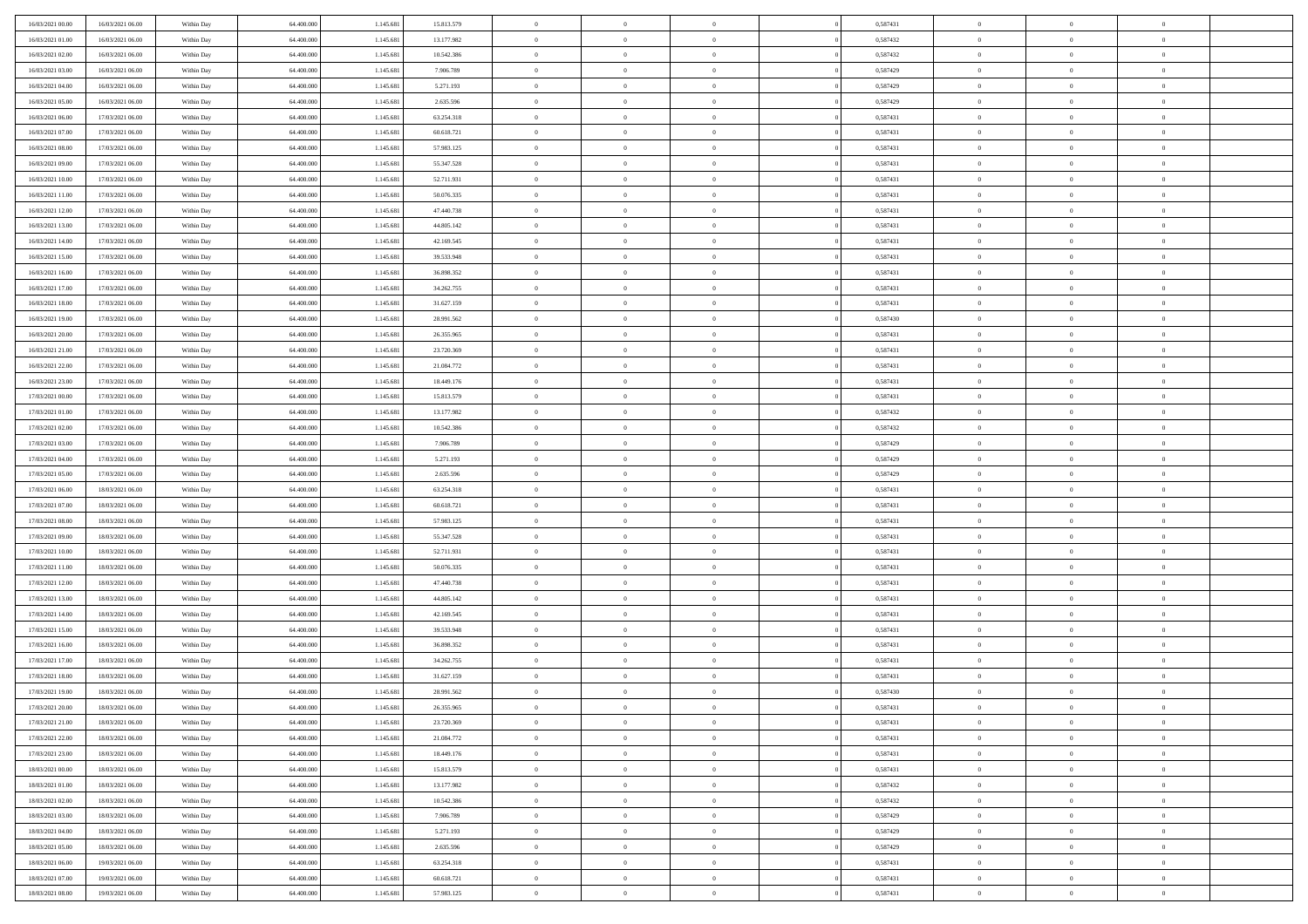| 18/03/2021 09:00 | 19/03/2021 06:00 | Within Day               | 64.400.000 | 1.145.681 | 55.347.528 | $\bf{0}$       | $\overline{0}$ | $\overline{0}$ |          | 0,587431 | $\bf{0}$       | $\overline{0}$ | $\,0\,$        |  |
|------------------|------------------|--------------------------|------------|-----------|------------|----------------|----------------|----------------|----------|----------|----------------|----------------|----------------|--|
| 18/03/2021 10:00 | 19/03/2021 06:00 | Within Day               | 64,400,000 | 1.145.681 | 52.711.931 | $\overline{0}$ | $\overline{0}$ | $\overline{0}$ |          | 0,587431 | $\overline{0}$ | $\overline{0}$ | $\theta$       |  |
| 18/03/2021 11:00 | 19/03/2021 06:00 | Within Dav               | 64.400.000 | 1.145.681 | 50.076.335 | $\mathbf{0}$   | $\overline{0}$ | $\overline{0}$ |          | 0,587431 | $\mathbf{0}$   | $\overline{0}$ | $\overline{0}$ |  |
| 18/03/2021 12:00 | 19/03/2021 06:00 | Within Day               | 64.400.000 | 1.145.681 | 47.440.738 | $\bf{0}$       | $\overline{0}$ | $\bf{0}$       |          | 0,587431 | $\bf{0}$       | $\overline{0}$ | $\bf{0}$       |  |
| 18/03/2021 13:00 | 19/03/2021 06:00 | Within Day               | 64,400,000 | 1.145.681 | 44.805.142 | $\bf{0}$       | $\overline{0}$ | $\overline{0}$ |          | 0,587431 | $\bf{0}$       | $\bf{0}$       | $\,0\,$        |  |
| 18/03/2021 14:00 | 19/03/2021 06:00 | Within Dav               | 64.400.000 | 1.145.681 | 42.169.545 | $\mathbf{0}$   | $\overline{0}$ | $\overline{0}$ |          | 0,587431 | $\mathbf{0}$   | $\overline{0}$ | $\overline{0}$ |  |
| 18/03/2021 15:00 | 19/03/2021 06:00 | Within Day               | 64.400.000 | 1.145.681 | 39.533.948 | $\bf{0}$       | $\overline{0}$ | $\overline{0}$ |          | 0,587431 | $\bf{0}$       | $\overline{0}$ | $\,0\,$        |  |
| 18/03/2021 16:00 | 19/03/2021 06:00 | Within Day               | 64.400.000 | 1.145.681 | 36.898.352 | $\overline{0}$ | $\overline{0}$ | $\overline{0}$ |          | 0,587431 | $\,$ 0 $\,$    | $\overline{0}$ | $\theta$       |  |
| 18/03/2021 17:00 | 19/03/2021 06:00 | Within Dav               | 64.400.000 | 1.145.681 | 34.262.755 | $\mathbf{0}$   | $\overline{0}$ | $\overline{0}$ |          | 0,587431 | $\mathbf{0}$   | $\overline{0}$ | $\overline{0}$ |  |
| 18/03/2021 18:00 | 19/03/2021 06:00 | Within Day               | 64.400.000 | 1.145.681 | 31.627.159 | $\bf{0}$       | $\overline{0}$ | $\overline{0}$ |          | 0,587431 | $\bf{0}$       | $\overline{0}$ | $\,0\,$        |  |
| 18/03/2021 19:00 | 19/03/2021 06:00 |                          | 64,400,000 | 1.145.681 | 28.991.562 | $\overline{0}$ | $\overline{0}$ | $\overline{0}$ |          | 0,587430 | $\bf{0}$       | $\mathbf{0}$   | $\theta$       |  |
| 18/03/2021 20:00 | 19/03/2021 06:00 | Within Day<br>Within Dav | 64.400.000 | 1.145.681 | 26.355.965 | $\mathbf{0}$   | $\overline{0}$ | $\overline{0}$ |          | 0,587431 | $\mathbf{0}$   | $\overline{0}$ | $\overline{0}$ |  |
| 18/03/2021 21:00 | 19/03/2021 06:00 |                          | 64.400.000 | 1.145.681 | 23.720.369 | $\bf{0}$       | $\overline{0}$ | $\bf{0}$       |          | 0,587431 | $\bf{0}$       | $\overline{0}$ | $\overline{0}$ |  |
|                  |                  | Within Day               |            |           |            | $\bf{0}$       | $\overline{0}$ | $\overline{0}$ |          | 0,587431 | $\bf{0}$       | $\theta$       | $\,0\,$        |  |
| 18/03/2021 22:00 | 19/03/2021 06:00 | Within Day               | 64.400.000 | 1.145.681 | 21.084.772 | $\overline{0}$ |                |                |          |          | $\mathbf{0}$   |                | $\overline{0}$ |  |
| 18/03/2021 23:00 | 19/03/2021 06:00 | Within Dav               | 64.400.000 | 1.145.681 | 18.449.176 |                | $\overline{0}$ | $\overline{0}$ |          | 0,587431 |                | $\overline{0}$ |                |  |
| 19/03/2021 00:00 | 19/03/2021 06:00 | Within Day               | 64.400.000 | 1.145.681 | 15.813.579 | $\bf{0}$       | $\bf{0}$       | $\overline{0}$ |          | 0,587431 | $\bf{0}$       | $\overline{0}$ | $\bf{0}$       |  |
| 19/03/2021 01:00 | 19/03/2021 06:00 | Within Day               | 64,400,000 | 1.145.681 | 13.177.982 | $\overline{0}$ | $\overline{0}$ | $\overline{0}$ |          | 0,587432 | $\bf{0}$       | $\overline{0}$ | $\theta$       |  |
| 19/03/2021 02:00 | 19/03/2021 06:00 | Within Day               | 64.400.000 | 1.145.681 | 10.542.386 | $\mathbf{0}$   | $\overline{0}$ | $\overline{0}$ |          | 0,587432 | $\mathbf{0}$   | $\overline{0}$ | $\overline{0}$ |  |
| 19/03/2021 03:00 | 19/03/2021 06:00 | Within Day               | 64.400.000 | 1.145.681 | 7.906.789  | $\bf{0}$       | $\bf{0}$       | $\overline{0}$ |          | 0,587429 | $\bf{0}$       | $\overline{0}$ | $\,0\,$        |  |
| 19/03/2021 04:00 | 19/03/2021 06:00 | Within Day               | 64.400.000 | 1.145.681 | 5.271.193  | $\overline{0}$ | $\overline{0}$ | $\overline{0}$ |          | 0,587429 | $\bf{0}$       | $\overline{0}$ | $\overline{0}$ |  |
| 19/03/2021 05:00 | 19/03/2021 06:00 | Within Dav               | 64.400.000 | 1.145.681 | 2.635.596  | $\mathbf{0}$   | $\overline{0}$ | $\overline{0}$ |          | 0,587429 | $\mathbf{0}$   | $\overline{0}$ | $\overline{0}$ |  |
| 19/03/2021 06:00 | 20/03/2021 06:00 | Within Day               | 64.400.000 | 1.145.681 | 63.254.318 | $\bf{0}$       | $\overline{0}$ | $\bf{0}$       |          | 0,587431 | $\bf{0}$       | $\overline{0}$ | $\bf{0}$       |  |
| 19/03/2021 07:00 | 20/03/2021 06:00 | Within Day               | 64,400,000 | 1.145.681 | 60.618.721 | $\bf{0}$       | $\bf{0}$       | $\overline{0}$ |          | 0,587431 | $\bf{0}$       | $\overline{0}$ | $\,0\,$        |  |
| 19/03/2021 08:00 | 20/03/2021 06:00 | Within Dav               | 64.400.000 | 1.145.681 | 57.983.125 | $\mathbf{0}$   | $\overline{0}$ | $\overline{0}$ |          | 0,587431 | $\mathbf{0}$   | $\overline{0}$ | $\theta$       |  |
| 19/03/2021 09:00 | 20/03/2021 06:00 | Within Day               | 64.400.000 | 1.145.681 | 55.347.528 | $\bf{0}$       | $\bf{0}$       | $\overline{0}$ |          | 0,587431 | $\bf{0}$       | $\overline{0}$ | $\,0\,$        |  |
| 19/03/2021 10:00 | 20/03/2021 06:00 | Within Day               | 64.400.000 | 1.145.681 | 52.711.931 | $\overline{0}$ | $\overline{0}$ | $\overline{0}$ |          | 0,587431 | $\bf{0}$       | $\overline{0}$ | $\overline{0}$ |  |
| 19/03/2021 11:00 | 20/03/2021 06:00 | Within Dav               | 64.400.000 | 1.145.681 | 50.076.335 | $\mathbf{0}$   | $\overline{0}$ | $\overline{0}$ |          | 0,587431 | $\mathbf{0}$   | $\overline{0}$ | $\overline{0}$ |  |
| 19/03/2021 12:00 | 20/03/2021 06:00 | Within Day               | 64.400.000 | 1.145.681 | 47.440.738 | $\bf{0}$       | $\bf{0}$       | $\overline{0}$ |          | 0,587431 | $\bf{0}$       | $\overline{0}$ | $\,0\,$        |  |
| 19/03/2021 13:00 | 20/03/2021 06:00 | Within Day               | 64,400,000 | 1.145.681 | 44.805.142 | $\bf{0}$       | $\bf{0}$       | $\overline{0}$ |          | 0,587431 | $\bf{0}$       | $\overline{0}$ | $\overline{0}$ |  |
| 19/03/2021 14:00 | 20/03/2021 06:00 | Within Dav               | 64.400.000 | 1.145.681 | 42.169.545 | $\mathbf{0}$   | $\overline{0}$ | $\overline{0}$ |          | 0,587431 | $\mathbf{0}$   | $\overline{0}$ | $\overline{0}$ |  |
| 19/03/2021 15:00 | 20/03/2021 06:00 | Within Day               | 64.400.000 | 1.145.681 | 39.533.948 | $\bf{0}$       | $\overline{0}$ | $\overline{0}$ |          | 0,587431 | $\,$ 0         | $\overline{0}$ | $\theta$       |  |
| 19/03/2021 16:00 | 20/03/2021 06:00 | Within Day               | 64.400.000 | 1.145.681 | 36.898.352 | $\bf{0}$       | $\bf{0}$       | $\overline{0}$ |          | 0,587431 | $\bf{0}$       | $\mathbf{0}$   | $\overline{0}$ |  |
| 19/03/2021 17:00 | 20/03/2021 06:00 | Within Dav               | 64.400.000 | 1.145.681 | 34.262.755 | $\mathbf{0}$   | $\overline{0}$ | $\overline{0}$ |          | 0,587431 | $\mathbf{0}$   | $\overline{0}$ | $\overline{0}$ |  |
| 19/03/2021 18:00 | 20/03/2021 06:00 | Within Day               | 64.400.000 | 1.145.681 | 31.627.159 | $\bf{0}$       | $\overline{0}$ | $\overline{0}$ |          | 0,587431 | $\,$ 0         | $\overline{0}$ | $\theta$       |  |
| 19/03/2021 19:00 | 20/03/2021 06:00 | Within Day               | 64,400,000 | 1.145.681 | 28.991.562 | $\overline{0}$ | $\overline{0}$ | $\overline{0}$ |          | 0,587430 | $\bf{0}$       | $\overline{0}$ | $\overline{0}$ |  |
| 19/03/2021 20:00 | 20/03/2021 06:00 | Within Day               | 64.400.000 | 1.145.681 | 26.355.965 | $\mathbf{0}$   | $\overline{0}$ | $\overline{0}$ |          | 0,587431 | $\mathbf{0}$   | $\overline{0}$ | $\overline{0}$ |  |
| 19/03/2021 21:00 | 20/03/2021 06:00 | Within Day               | 64.400.000 | 1.145.681 | 23.720.369 | $\bf{0}$       | $\overline{0}$ | $\overline{0}$ |          | 0,587431 | $\,$ 0         | $\overline{0}$ | $\theta$       |  |
| 19/03/2021 22.00 | 20/03/2021 06:00 | Within Day               | 64.400.000 | 1.145.681 | 21.084.772 | $\bf{0}$       | $\overline{0}$ | $\overline{0}$ |          | 0,587431 | $\bf{0}$       | $\mathbf{0}$   | $\overline{0}$ |  |
| 19/03/2021 23:00 | 20/03/2021 06:00 | Within Dav               | 64.400.000 | 1.145.681 | 18.449.176 | $\mathbf{0}$   | $\overline{0}$ | $\overline{0}$ |          | 0,587431 | $\mathbf{0}$   | $\overline{0}$ | $\overline{0}$ |  |
| 20/03/2021 00:00 | 20/03/2021 06:00 | Within Day               | 64.400.000 | 1.145.681 | 15.813.579 | $\bf{0}$       | $\overline{0}$ | $\overline{0}$ |          | 0,587431 | $\,$ 0         | $\overline{0}$ | $\theta$       |  |
| 20/03/2021 01:00 | 20/03/2021 06:00 | Within Day               | 64,400,000 | 1.145.681 | 13.177.982 | $\bf{0}$       | $\overline{0}$ | $\overline{0}$ |          | 0,587432 | $\bf{0}$       | $\overline{0}$ | $\overline{0}$ |  |
| 20/03/2021 02:00 | 20/03/2021 06:00 | Within Dav               | 64.400.000 | 1.145.681 | 10.542.386 | $\mathbf{0}$   | $\overline{0}$ | $\overline{0}$ |          | 0,587432 | $\mathbf{0}$   | $\overline{0}$ | $\overline{0}$ |  |
| 20/03/2021 03:00 | 20/03/2021 06:00 | Within Day               | 64.400.000 | 1.145.681 | 7.906.789  | $\bf{0}$       | $\overline{0}$ | $\overline{0}$ |          | 0,587429 | $\,$ 0         | $\overline{0}$ | $\theta$       |  |
| 20/03/2021 04:00 | 20/03/2021 06:00 | Within Day               | 64,400,000 | 1.145.681 | 5.271.193  | $\bf{0}$       | $\overline{0}$ | $\overline{0}$ |          | 0,587429 | $\bf{0}$       | $\overline{0}$ | $\overline{0}$ |  |
| 20/03/2021 05:00 | 20/03/2021 06:00 | Within Day               | 64.400.000 | 1.145.681 | 2.635.596  | $\bf{0}$       | $\overline{0}$ |                |          | 0,587429 | $\overline{0}$ | $\theta$       | $\theta$       |  |
| 20/03/2021 06:00 | 21/03/2021 06:00 | Within Day               | 64.400.000 | 1.145.681 | 63.254.318 | $\,0\,$        | $\overline{0}$ | $\overline{0}$ |          | 0,587431 | $\,$ 0 $\,$    | $\bf{0}$       | $\theta$       |  |
| 20/03/2021 07:00 | 21/03/2021 06:00 | Within Day               | 64.400.000 | 1.145.681 | 60.618.721 | $\overline{0}$ | $\overline{0}$ | $\overline{0}$ |          | 0,587431 | $\overline{0}$ | $\overline{0}$ | $\overline{0}$ |  |
| 20/03/2021 08:00 | 21/03/2021 06:00 | Within Day               | 64.400.000 | 1.145.681 | 57.983.125 | $\bf{0}$       | $\overline{0}$ | $\overline{0}$ |          | 0,587431 | $\overline{0}$ | $\bf{0}$       | $\mathbf{0}$   |  |
| 20/03/2021 09:00 | 21/03/2021 06:00 | Within Day               | 64.400.000 | 1.145.681 | 55.347.528 | $\bf{0}$       | $\overline{0}$ | $\overline{0}$ | $\theta$ | 0,587431 | $\,$ 0 $\,$    | $\bf{0}$       | $\,$ 0 $\,$    |  |
| 20/03/2021 10:00 | 21/03/2021 06:00 | Within Day               | 64.400.000 | 1.145.681 | 52.711.931 | $\bf{0}$       | $\overline{0}$ | $\overline{0}$ |          | 0,587431 | $\,$ 0 $\,$    | $\overline{0}$ | $\overline{0}$ |  |
| 20/03/2021 11:00 | 21/03/2021 06:00 | Within Day               | 64.400.000 | 1.145.681 | 50.076.335 | $\bf{0}$       | $\overline{0}$ | $\overline{0}$ |          | 0,587431 | $\mathbf{0}$   | $\overline{0}$ | $\overline{0}$ |  |
| 20/03/2021 12:00 | 21/03/2021 06:00 | Within Day               | 64.400.000 | 1.145.681 | 47.440.738 | $\,0\,$        | $\overline{0}$ | $\overline{0}$ | $\theta$ | 0,587431 | $\,$ 0 $\,$    | $\overline{0}$ | $\overline{0}$ |  |
| 20/03/2021 13:00 | 21/03/2021 06:00 | Within Day               | 64.400.000 | 1.145.681 | 44.805.142 | $\bf{0}$       | $\overline{0}$ | $\overline{0}$ |          | 0,587431 | $\overline{0}$ | $\overline{0}$ | $\overline{0}$ |  |
| 20/03/2021 14:00 | 21/03/2021 06:00 | Within Day               | 64.400.000 | 1.145.681 | 42.169.545 | $\bf{0}$       | $\overline{0}$ | $\overline{0}$ |          | 0,587431 | $\mathbf{0}$   | $\overline{0}$ | $\overline{0}$ |  |
| 20/03/2021 15:00 | 21/03/2021 06:00 | Within Day               | 64.400.000 | 1.145.681 | 39.533.948 | $\,0\,$        | $\overline{0}$ | $\overline{0}$ |          | 0,587431 | $\,$ 0 $\,$    | $\overline{0}$ | $\overline{0}$ |  |
| 20/03/2021 16:00 | 21/03/2021 06:00 | Within Day               | 64.400.000 | 1.145.681 | 36.898.352 | $\bf{0}$       | $\overline{0}$ | $\overline{0}$ |          | 0,587431 | $\mathbf{0}$   | $\mathbf{0}$   | $\overline{0}$ |  |
| 20/03/2021 17:00 | 21/03/2021 06:00 | Within Day               | 64.400.000 | 1.145.681 | 34.262.755 | $\overline{0}$ | $\overline{0}$ | $\overline{0}$ |          | 0,587431 | $\mathbf{0}$   | $\overline{0}$ | $\overline{0}$ |  |
|                  |                  |                          |            |           |            |                |                |                |          |          |                |                |                |  |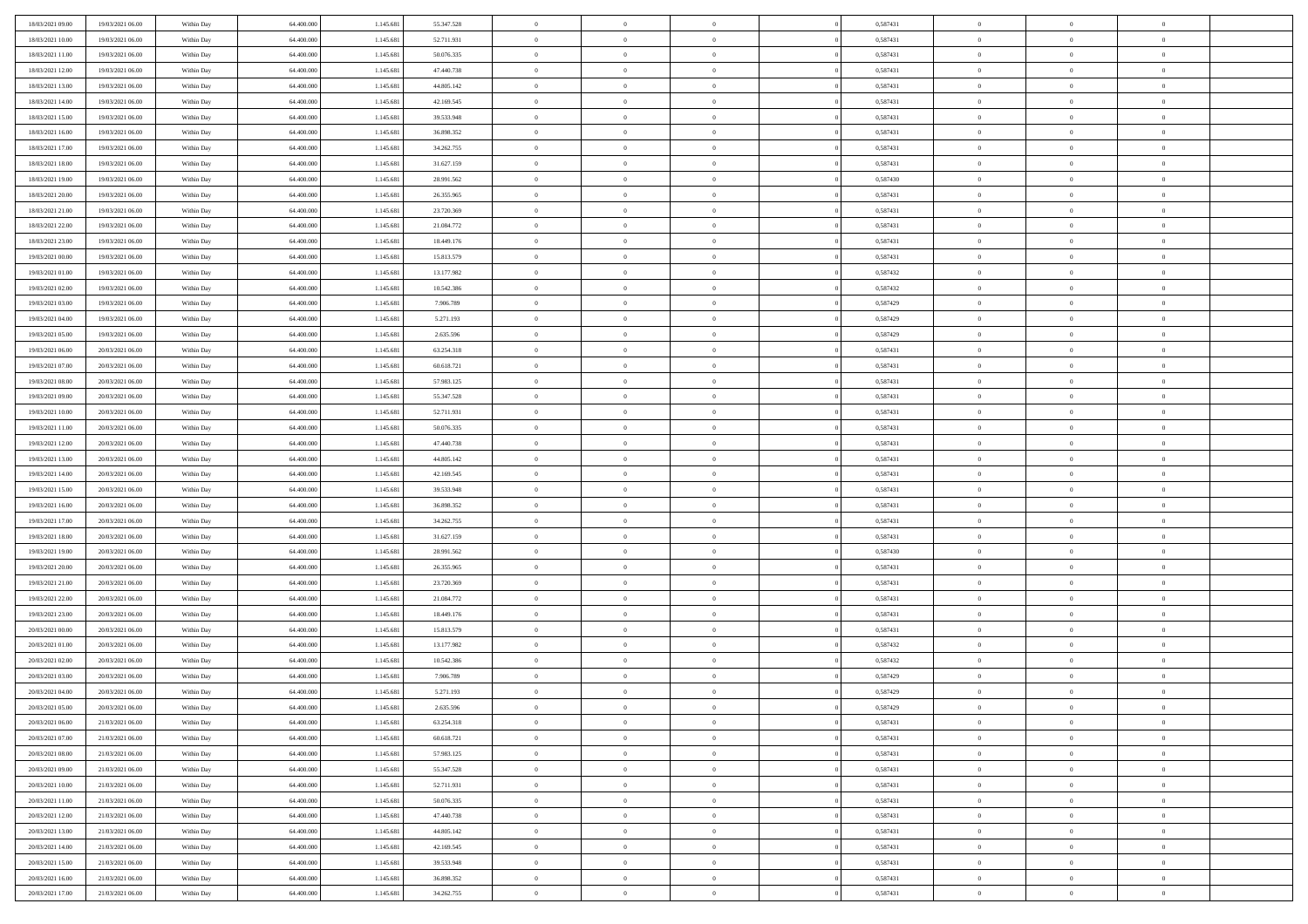| 20/03/2021 18:00                     | 21/03/2021 06:00                     | Within Day               | 64.400.000               | 1.145.681              | 31.627.159               | $\,$ 0         | $\overline{0}$ | $\overline{0}$ |          | 0,587431 | $\bf{0}$       | $\overline{0}$ | $\,0\,$                          |  |
|--------------------------------------|--------------------------------------|--------------------------|--------------------------|------------------------|--------------------------|----------------|----------------|----------------|----------|----------|----------------|----------------|----------------------------------|--|
| 20/03/2021 19:00                     | 21/03/2021 06:00                     | Within Day               | 64,400,000               | 1.145.681              | 28.991.562               | $\overline{0}$ | $\overline{0}$ | $\overline{0}$ |          | 0.587430 | $\theta$       | $\overline{0}$ | $\theta$                         |  |
| 20/03/2021 20:00                     | 21/03/2021 06:00                     | Within Dav               | 64.400.000               | 1.145.681              | 26.355.965               | $\mathbf{0}$   | 322.474        | $\overline{0}$ |          | 0,587431 | $\mathbf{0}$   | $\overline{0}$ | $\overline{0}$                   |  |
| 20/03/2021 21:00                     | 21/03/2021 06:00                     | Within Day               | 64.400.000               | 1.468.154              | 23.430.143               | $\bf{0}$       | $\overline{0}$ | $\bf{0}$       |          | 0,587431 | $\bf{0}$       | $\overline{0}$ | $\bf{0}$                         |  |
| 20/03/2021 22:00                     | 21/03/2021 06:00                     | Within Day               | 64,400,000               | 1.468.154              | 20.826.793               | $\bf{0}$       | $\bf{0}$       | $\overline{0}$ |          | 0,587431 | $\bf{0}$       | $\bf{0}$       | $\,0\,$                          |  |
| 20/03/2021 23:00                     | 21/03/2021 06:00                     | Within Dav               | 64.400.000               | 1.468.154              | 18.223.444               | $\mathbf{0}$   | $\overline{0}$ | $\overline{0}$ |          | 0,587431 | $\mathbf{0}$   | $\overline{0}$ | $\overline{0}$                   |  |
| 21/03/2021 00:00                     | 21/03/2021 06:00                     | Within Day               | 64.400.000               | 1.468.154              | 15.620.095               | $\bf{0}$       | $\bf{0}$       | $\overline{0}$ |          | 0,587431 | $\bf{0}$       | $\overline{0}$ | $\,0\,$                          |  |
| 21/03/2021 01:00                     | 21/03/2021 06:00                     | Within Day               | 64.400.000               | 1.468.154              | 13.016.746               | $\overline{0}$ | $\overline{0}$ | $\overline{0}$ |          | 0,587432 | $\,$ 0 $\,$    | $\overline{0}$ | $\theta$                         |  |
| 21/03/2021 02:00                     | 21/03/2021 06:00                     | Within Dav               | 64.400.000               | 1.468.154              | 10.413.396               | $\mathbf{0}$   | $\overline{0}$ | $\overline{0}$ |          | 0,587432 | $\mathbf{0}$   | $\overline{0}$ | $\overline{0}$                   |  |
| 21/03/2021 03:00                     | 21/03/2021 06:00                     | Within Day               | 64.400.000               | 1.468.154              | 7.810.047                | $\bf{0}$       | $\bf{0}$       | $\overline{0}$ |          | 0,587429 | $\bf{0}$       | $\overline{0}$ | $\,0\,$                          |  |
| 21/03/2021 04:00                     | 21/03/2021 06:00                     | Within Day               | 64,400,000               | 1.468.154              | 5.206.698                | $\bf{0}$       | $\overline{0}$ | $\overline{0}$ |          | 0,587429 | $\bf{0}$       | $\overline{0}$ | $\theta$                         |  |
| 21/03/2021 05:00                     | 21/03/2021 06:00                     | Within Dav               | 64.400.000               | 1.468.154              | 2.603.349                | $\mathbf{0}$   | $\overline{0}$ | $\overline{0}$ |          | 0,587429 | $\mathbf{0}$   | $\overline{0}$ | $\overline{0}$                   |  |
| 21/03/2021 06:00                     | 22/03/2021 06:00                     | Within Day               | 64.400.000               | 1.145.681              | 63.254.318               | $\bf{0}$       | $\overline{0}$ | $\bf{0}$       |          | 0,587431 | $\bf{0}$       | $\overline{0}$ | $\overline{0}$                   |  |
| 21/03/2021 07:00                     | 22/03/2021 06:00                     | Within Day               | 64.400.000               | 1.145.681              | 60.618.721               | $\bf{0}$       | $\overline{0}$ | $\overline{0}$ |          | 0,587431 | $\bf{0}$       | $\mathbf{0}$   | $\,0\,$                          |  |
| 21/03/2021 08:00                     | 22/03/2021 06:00                     | Within Dav               | 64.400.000               | 1.145.681              | 57.983.125               | $\overline{0}$ | $\overline{0}$ | $\overline{0}$ |          | 0,587431 | $\mathbf{0}$   | $\overline{0}$ | $\overline{0}$                   |  |
| 21/03/2021 09:00                     | 22/03/2021 06:00                     | Within Day               | 64.400.000               | 1.145.681              | 55.347.528               | $\bf{0}$       | $\bf{0}$       | $\overline{0}$ |          | 0,587431 | $\bf{0}$       | $\overline{0}$ | $\bf{0}$                         |  |
| 21/03/2021 11:00                     | 22/03/2021 06:00                     |                          | 64,400,000               | 1.145.681              | 50.076.335               | $\bf{0}$       | $\overline{0}$ | $\overline{0}$ |          | 0,587431 | $\bf{0}$       | $\overline{0}$ | $\theta$                         |  |
| 21/03/2021 12:00                     | 22/03/2021 06:00                     | Within Day<br>Within Day | 64.400.000               | 1.145.681              | 47.440.738               | $\mathbf{0}$   | $\overline{0}$ | $\overline{0}$ |          | 0,587431 | $\mathbf{0}$   | $\overline{0}$ | $\overline{0}$                   |  |
|                                      | 22/03/2021 06:00                     |                          | 64.400.000               | 1.145.681              | 44.805.142               | $\bf{0}$       | $\bf{0}$       | $\overline{0}$ |          | 0,587431 | $\bf{0}$       | $\overline{0}$ | $\,0\,$                          |  |
| 21/03/2021 13:00                     |                                      | Within Day               |                          |                        |                          | $\bf{0}$       | $\overline{0}$ | $\overline{0}$ |          | 0,587431 | $\bf{0}$       | $\overline{0}$ |                                  |  |
| 21/03/2021 14:00<br>21/03/2021 15:00 | 22/03/2021 06:00<br>22/03/2021 06:00 | Within Day<br>Within Dav | 64.400.000<br>64.400.000 | 1.145.681<br>1.145.681 | 42.169.545<br>39.533.948 | $\mathbf{0}$   | $\overline{0}$ |                |          | 0,587431 | $\mathbf{0}$   | $\overline{0}$ | $\overline{0}$<br>$\overline{0}$ |  |
|                                      | 22/03/2021 06:00                     |                          |                          |                        |                          |                |                | $\overline{0}$ |          |          |                |                |                                  |  |
| 21/03/2021 16:00                     |                                      | Within Day               | 64.400.000               | 1.145.681              | 36.898.352               | $\bf{0}$       | $\overline{0}$ | $\bf{0}$       |          | 0,587431 | $\bf{0}$       | $\overline{0}$ | $\bf{0}$                         |  |
| 21/03/2021 17:00                     | 22/03/2021 06:00                     | Within Day               | 64,400,000               | 1.145.681              | 34.262.755               | $\bf{0}$       | $\bf{0}$       | $\overline{0}$ |          | 0,587431 | $\bf{0}$       | $\overline{0}$ | $\,0\,$                          |  |
| 21/03/2021 18:00                     | 22/03/2021 06:00                     | Within Dav               | 64.400.000               | 1.145.681              | 31.627.159               | $\mathbf{0}$   | $\overline{0}$ | $\overline{0}$ |          | 0,587431 | $\mathbf{0}$   | $\overline{0}$ | $\overline{0}$                   |  |
| 21/03/2021 19:00                     | 22/03/2021 06:00                     | Within Day               | 64.400.000               | 1.145.681              | 28.991.562               | $\bf{0}$       | $\bf{0}$       | $\overline{0}$ |          | 0,587430 | $\bf{0}$       | $\overline{0}$ | $\,0\,$                          |  |
| 21/03/2021 20:00                     | 22/03/2021 06:00                     | Within Day               | 64.400.000               | 1.145.681              | 26.355.965               | $\bf{0}$       | $\overline{0}$ | $\overline{0}$ |          | 0,587431 | $\bf{0}$       | $\overline{0}$ | $\overline{0}$                   |  |
| 21/03/2021 21:00                     | 22/03/2021 06:00                     | Within Dav               | 64.400.000               | 1.145.681              | 23.720.369               | $\mathbf{0}$   | 49.753         | $\overline{0}$ |          | 0,587431 | $\mathbf{0}$   | $\overline{0}$ | $\overline{0}$                   |  |
| 21/03/2021 22:00                     | 22/03/2021 06:00                     | Within Day               | 64.400.000               | 1.195.434              | 21.040.547               | $\bf{0}$       | $\bf{0}$       | $\overline{0}$ |          | 0,587431 | $\bf{0}$       | $\overline{0}$ | $\,0\,$                          |  |
| 21/03/2021 23:00                     | 22/03/2021 06:00                     | Within Day               | 64,400,000               | 1.195.434              | 18.410.479               | $\bf{0}$       | $\overline{0}$ | $\overline{0}$ |          | 0,587431 | $\bf{0}$       | $\overline{0}$ | $\overline{0}$                   |  |
| 22/03/2021 00:00                     | 22/03/2021 06:00                     | Within Dav               | 64.400.000               | 1.195.434              | 15.780.410               | $\mathbf{0}$   | $\overline{0}$ | $\overline{0}$ |          | 0,587431 | $\mathbf{0}$   | $\overline{0}$ | $\overline{0}$                   |  |
| 22/03/2021 01:00                     | 22/03/2021 06:00                     | Within Day               | 64.400.000               | 1.195.434              | 13.150.342               | $\bf{0}$       | $\overline{0}$ | $\overline{0}$ |          | 0,587432 | $\,$ 0         | $\overline{0}$ | $\theta$                         |  |
| 22/03/2021 02:00                     | 22/03/2021 06:00                     | Within Day               | 64.400.000               | 1.195.434              | 10.520.273               | $\bf{0}$       | $\overline{0}$ | $\overline{0}$ |          | 0,587432 | $\bf{0}$       | $\overline{0}$ | $\overline{0}$                   |  |
| 22/03/2021 03:00                     | 22/03/2021 06:00                     | Within Dav               | 64.400.000               | 1.195.434              | 7.890.205                | $\mathbf{0}$   | $\overline{0}$ | $\overline{0}$ |          | 0,587429 | $\mathbf{0}$   | $\overline{0}$ | $\overline{0}$                   |  |
| 22/03/2021 04:00                     | 22/03/2021 06:00                     | Within Day               | 64.400.000               | 1.195.434              | 5.260.136                | $\bf{0}$       | $\overline{0}$ | $\overline{0}$ |          | 0,587429 | $\,$ 0         | $\overline{0}$ | $\theta$                         |  |
| 22/03/2021 05:00                     | 22/03/2021 06:00                     | Within Day               | 64,400,000               | 1.195.434              | 2.630.068                | $\bf{0}$       | $\overline{0}$ | $\overline{0}$ |          | 0,587429 | $\bf{0}$       | $\overline{0}$ | $\overline{0}$                   |  |
| 22/03/2021 06:00                     | 23/03/2021 06:00                     | Within Day               | 64.400.000               | 1.278.356              | 63.121.643               | $\mathbf{0}$   | $\overline{0}$ | $\overline{0}$ |          | 0,587431 | $\mathbf{0}$   | $\overline{0}$ | $\overline{0}$                   |  |
| 22/03/2021 07:00                     | 23/03/2021 06:00                     | Within Day               | 64.400.000               | 1.278.356              | 60.491.574               | $\bf{0}$       | $\overline{0}$ | $\overline{0}$ |          | 0,587431 | $\,$ 0         | $\overline{0}$ | $\theta$                         |  |
| 22/03/2021 08:00                     | 23/03/2021 06:00                     | Within Day               | 64.400.000               | 1.278.356              | 57.861.506               | $\bf{0}$       | $\overline{0}$ | $\overline{0}$ |          | 0,587431 | $\bf{0}$       | $\overline{0}$ | $\overline{0}$                   |  |
| 22/03/2021 09:00                     | 23/03/2021 06:00                     | Within Dav               | 64.400.000               | 1.278.356              | 55.231.438               | $\mathbf{0}$   | $\overline{0}$ | $\overline{0}$ |          | 0,587431 | $\mathbf{0}$   | $\overline{0}$ | $\overline{0}$                   |  |
| 22/03/2021 10:00                     | 23/03/2021 06:00                     | Within Day               | 64.400.000               | 1.278.356              | 52.601.369               | $\,0\,$        | $\overline{0}$ | $\overline{0}$ |          | 0,587431 | $\,$ 0         | $\overline{0}$ | $\theta$                         |  |
| 22/03/2021 11:00                     | 23/03/2021 06:00                     | Within Day               | 64,400,000               | 1.278.356              | 49.971.301               | $\bf{0}$       | $\overline{0}$ | $\overline{0}$ |          | 0,587431 | $\bf{0}$       | $\overline{0}$ | $\overline{0}$                   |  |
| 22/03/2021 12:00                     | 23/03/2021 06:00                     | Within Dav               | 64.400.000               | 1.278.356              | 47.341.232               | $\mathbf{0}$   | $\overline{0}$ | $\overline{0}$ |          | 0,587431 | $\mathbf{0}$   | $\overline{0}$ | $\overline{0}$                   |  |
| 22/03/2021 13:00                     | 23/03/2021 06:00                     | Within Day               | 64.400.000               | 1.278.356              | 44.711.164               | $\bf{0}$       | $\overline{0}$ | $\overline{0}$ |          | 0,587431 | $\,$ 0         | $\overline{0}$ | $\theta$                         |  |
| 22/03/2021 14:00                     | 23/03/2021 06:00                     | Within Day               | 64,400,000               | 1.278.356              | 42.081.095               | $\bf{0}$       | $\overline{0}$ | $\overline{0}$ |          | 0,587431 | $\,$ 0 $\,$    | $\overline{0}$ | $\overline{0}$                   |  |
| 22/03/2021 15:00                     | 23/03/2021 06:00                     | Within Day               | 64.400.000               | 1.278.356              | 39.451.027               | $\bf{0}$       | $\overline{0}$ |                |          | 0,587431 | $\overline{0}$ | $\theta$       | $\theta$                         |  |
| 22/03/2021 16:00                     | 23/03/2021 06:00                     | Within Day               | 64.400.000               | 1.278.356              | 36.820.958               | $\,0\,$        | $\overline{0}$ | $\overline{0}$ |          | 0,587431 | $\,$ 0 $\,$    | $\bf{0}$       | $\theta$                         |  |
| 22/03/2021 17:00                     | 23/03/2021 06:00                     | Within Day               | 64.400.000               | 1.278.356              | 34.190.890               | $\overline{0}$ | $\overline{0}$ | $\overline{0}$ |          | 0,587431 | $\overline{0}$ | $\overline{0}$ | $\overline{0}$                   |  |
| 22/03/2021 18:00                     | 23/03/2021 06:00                     | Within Day               | 64.400.000               | 1.278.356              | 31.560.821               | $\bf{0}$       | $\overline{0}$ | $\overline{0}$ |          | 0,587431 | $\overline{0}$ | $\bf{0}$       | $\mathbf{0}$                     |  |
| 22/03/2021 19:00                     | 23/03/2021 06:00                     | Within Day               | 64.400.000               | 1.278.356              | 28.930.753               | $\bf{0}$       | $\overline{0}$ | $\overline{0}$ | $\theta$ | 0,587430 | $\,$ 0 $\,$    | $\bf{0}$       | $\,$ 0 $\,$                      |  |
| 22/03/2021 20:00                     | 23/03/2021 06:00                     | Within Day               | 64.400.000               | 1.278.356              | 26.300.684               | $\bf{0}$       | $\overline{0}$ | $\overline{0}$ |          | 0,587431 | $\,$ 0 $\,$    | $\overline{0}$ | $\overline{0}$                   |  |
| 22/03/2021 21:00                     | 23/03/2021 06:00                     | Within Day               | 64.400.000               | 1.278.356              | 23.670.616               | $\bf{0}$       | $\overline{0}$ | $\overline{0}$ |          | 0,587431 | $\mathbf{0}$   | $\overline{0}$ | $\overline{0}$                   |  |
| 22/03/2021 22:00                     | 23/03/2021 06:00                     | Within Day               | 64.400.000               | 1.278.356              | 21.040.547               | $\,0\,$        | $\overline{0}$ | $\overline{0}$ | $\theta$ | 0,587431 | $\,$ 0 $\,$    | $\overline{0}$ | $\overline{0}$                   |  |
| 22/03/2021 23:00                     | 23/03/2021 06:00                     | Within Day               | 64.400.000               | 1.278.356              | 18.410.479               | $\bf{0}$       | $\overline{0}$ | $\overline{0}$ |          | 0,587431 | $\overline{0}$ | $\overline{0}$ | $\overline{0}$                   |  |
| 23/03/2021 00:00                     | 23/03/2021 06:00                     | Within Day               | 64.400.000               | 1.278.356              | 15.780.410               | $\bf{0}$       | $\overline{0}$ | $\overline{0}$ |          | 0,587431 | $\mathbf{0}$   | $\overline{0}$ | $\overline{0}$                   |  |
| 23/03/2021 01:00                     | 23/03/2021 06:00                     | Within Day               | 64.400.000               | 1.278.356              | 13.150.342               | $\,0\,$        | $\overline{0}$ | $\overline{0}$ |          | 0,587432 | $\,$ 0 $\,$    | $\mathbf{0}$   | $\,$ 0 $\,$                      |  |
| 23/03/2021 02:00                     | 23/03/2021 06:00                     | Within Day               | 64.400.000               | 1.278.356              | 10.520.273               | $\bf{0}$       | $\overline{0}$ | $\overline{0}$ |          | 0,587432 | $\bf{0}$       | $\mathbf{0}$   | $\overline{0}$                   |  |
| 23/03/2021 03:00                     | 23/03/2021 06:00                     | Within Day               | 64.400.000               | 1.278.356              | 7.890.205                | $\bf{0}$       | $\overline{0}$ | $\overline{0}$ |          | 0,587429 | $\mathbf{0}$   | $\overline{0}$ | $\overline{0}$                   |  |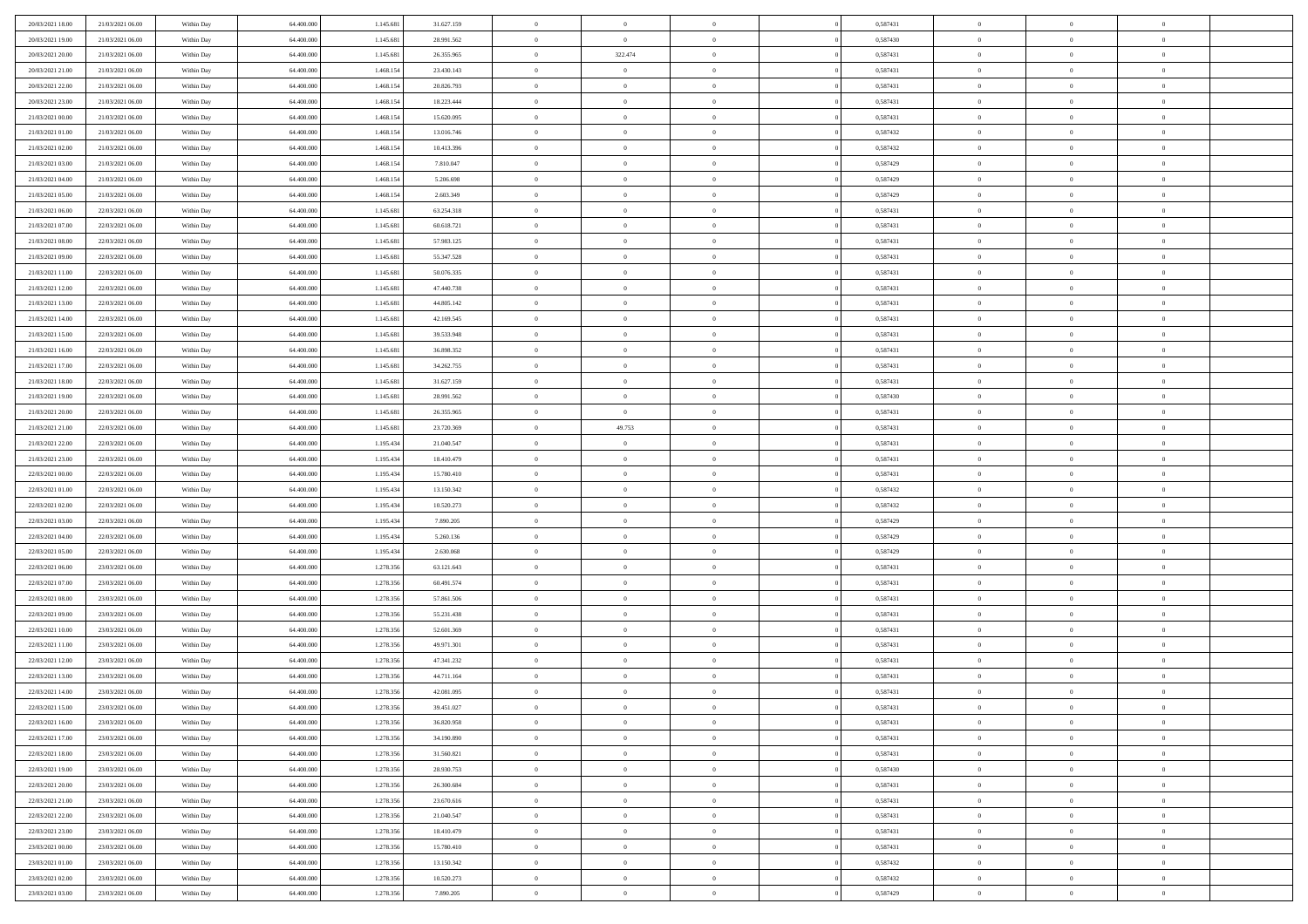| 23/03/2021 04:00 | 23/03/2021 06:00 | Within Day | 64,400,000 | 1.278.356 | 5.260.136  | $\overline{0}$ | $\overline{0}$ | $\Omega$       | 0,587429 | $\bf{0}$       | $\mathbf{0}$   | $\bf{0}$       |  |
|------------------|------------------|------------|------------|-----------|------------|----------------|----------------|----------------|----------|----------------|----------------|----------------|--|
| 23/03/2021 05:00 | 23/03/2021 06:00 | Within Day | 64.400.000 | 1.278.356 | 2.630.068  | $\mathbf{0}$   | $\overline{0}$ | $\overline{0}$ | 0,587429 | $\overline{0}$ | $\overline{0}$ | $\overline{0}$ |  |
| 23/03/2021 06:00 | 24/03/2021 06:00 | Within Day | 64.400.000 | 1.145.681 | 63.254.318 | $\,$ 0         | $\overline{0}$ | $\bf{0}$       | 0,587431 | $\,$ 0         | $\overline{0}$ | $\,$ 0 $\,$    |  |
| 23/03/2021 07:00 | 24/03/2021 06:00 | Within Day | 64,400,000 | 1.145.681 | 60.618.721 | $\bf{0}$       | $\overline{0}$ | $\Omega$       | 0.587431 | $\bf{0}$       | $\mathbf{0}$   | $\theta$       |  |
| 23/03/2021 08:00 | 24/03/2021 06:00 | Within Day | 64.400.000 | 1.145.681 | 57.983.125 | $\bf{0}$       | $\overline{0}$ | $\overline{0}$ | 0,587431 | $\mathbf{0}$   | $\overline{0}$ | $\overline{0}$ |  |
| 23/03/2021 09:00 | 24/03/2021 06:00 | Within Day | 64.400.000 | 1.145.681 | 55.347.528 | $\bf{0}$       | $\overline{0}$ | $\bf{0}$       | 0,587431 | $\,$ 0         | $\overline{0}$ | $\,$ 0 $\,$    |  |
| 23/03/2021 10:00 | 24/03/2021 06:00 | Within Day | 64,400,000 | 1.145.681 | 52.711.931 | $\bf{0}$       | $\overline{0}$ | $\overline{0}$ | 0,587431 | $\bf{0}$       | $\overline{0}$ | $\theta$       |  |
| 23/03/2021 11:00 | 24/03/2021 06:00 | Within Day | 64.400.000 | 1.145.681 | 50.076.335 | $\overline{0}$ | $\overline{0}$ | $\overline{0}$ | 0,587431 | $\mathbf{0}$   | $\overline{0}$ | $\overline{0}$ |  |
| 23/03/2021 12:00 | 24/03/2021 06:00 | Within Day | 64.400.000 | 1.145.681 | 47.440.738 | $\bf{0}$       | $\overline{0}$ | $\bf{0}$       | 0,587431 | $\,$ 0         | $\overline{0}$ | $\,$ 0 $\,$    |  |
| 23/03/2021 13:00 | 24/03/2021 06:00 | Within Day | 64,400,000 | 1.145.681 | 44.805.142 | $\bf{0}$       | $\overline{0}$ | $\Omega$       | 0.587431 | $\theta$       | $\mathbf{0}$   | $\theta$       |  |
| 23/03/2021 14:00 | 24/03/2021 06:00 | Within Day | 64.400.000 | 1.145.681 | 42.169.545 | $\overline{0}$ | $\overline{0}$ | $\overline{0}$ | 0,587431 | $\mathbf{0}$   | $\overline{0}$ | $\overline{0}$ |  |
| 23/03/2021 15:00 | 24/03/2021 06:00 | Within Day | 64.400.000 | 1.145.681 | 39.533.948 | $\bf{0}$       | $\overline{0}$ | $\bf{0}$       | 0,587431 | $\,$ 0         | $\overline{0}$ | $\,$ 0 $\,$    |  |
| 23/03/2021 16:00 | 24/03/2021 06:00 | Within Day | 64,400,000 | 1.145.681 | 36.898.352 | $\bf{0}$       | $\overline{0}$ | $\Omega$       | 0.587431 | $\overline{0}$ | $\mathbf{0}$   | $\theta$       |  |
| 23/03/2021 17:00 | 24/03/2021 06:00 | Within Day | 64.400.000 | 1.145.681 | 34.262.755 | $\overline{0}$ | $\overline{0}$ | $\overline{0}$ | 0,587431 | $\mathbf{0}$   | $\overline{0}$ | $\overline{0}$ |  |
| 23/03/2021 18:00 | 24/03/2021 06:00 | Within Day | 64.400.000 | 1.145.681 | 31.627.159 | $\bf{0}$       | $\overline{0}$ | $\bf{0}$       | 0,587431 | $\,$ 0         | $\overline{0}$ | $\,$ 0 $\,$    |  |
| 23/03/2021 19:00 | 24/03/2021 06:00 | Within Day | 64,400,000 | 1.145.681 | 28.991.562 | $\bf{0}$       | $\overline{0}$ | $\overline{0}$ | 0.587430 | $\bf{0}$       | $\mathbf{0}$   | $\bf{0}$       |  |
| 23/03/2021 20:00 | 24/03/2021 06:00 | Within Day | 64.400.000 | 1.145.681 | 26.355.965 | $\overline{0}$ | $\overline{0}$ | $\overline{0}$ | 0,587431 | $\mathbf{0}$   | $\overline{0}$ | $\overline{0}$ |  |
| 23/03/2021 21:00 | 24/03/2021 06:00 | Within Day | 64.400.000 | 1.145.681 | 23.720.369 | $\bf{0}$       | $\overline{0}$ | $\bf{0}$       | 0,587431 | $\,$ 0         | $\overline{0}$ | $\,$ 0 $\,$    |  |
| 23/03/2021 22.00 | 24/03/2021 06:00 | Within Day | 64,400,000 | 1.145.681 | 21.084.772 | $\bf{0}$       | $\overline{0}$ | $\Omega$       | 0.587431 | $\theta$       | $\mathbf{0}$   | $\theta$       |  |
| 23/03/2021 23:00 | 24/03/2021 06:00 | Within Day | 64.400.000 | 1.145.681 | 18.449.176 | $\overline{0}$ | $\overline{0}$ | $\overline{0}$ | 0,587431 | $\mathbf{0}$   | $\overline{0}$ | $\overline{0}$ |  |
| 24/03/2021 00:00 | 24/03/2021 06:00 | Within Day | 64.400.000 | 1.145.681 | 15.813.579 | $\bf{0}$       | $\overline{0}$ | $\bf{0}$       | 0,587431 | $\,$ 0         | $\overline{0}$ | $\,$ 0 $\,$    |  |
| 24/03/2021 01:00 | 24/03/2021 06:00 | Within Day | 64,400,000 | 1.145.681 | 13.177.982 | $\bf{0}$       | $\overline{0}$ | $\Omega$       | 0.587432 | $\bf{0}$       | $\mathbf{0}$   | $\theta$       |  |
| 24/03/2021 02:00 | 24/03/2021 06:00 | Within Day | 64.400.000 | 1.145.681 | 10.542.386 | $\overline{0}$ | $\overline{0}$ | $\overline{0}$ | 0,587432 | $\mathbf{0}$   | $\overline{0}$ | $\overline{0}$ |  |
| 24/03/2021 03:00 | 24/03/2021 06:00 | Within Day | 64.400.000 | 1.145.681 | 7.906.789  | $\bf{0}$       | $\overline{0}$ | $\bf{0}$       | 0,587429 | $\,$ 0         | $\overline{0}$ | $\,$ 0 $\,$    |  |
| 24/03/2021 04:00 | 24/03/2021 06:00 | Within Day | 64,400,000 | 1.145.681 | 5.271.193  | $\bf{0}$       | $\overline{0}$ | $\overline{0}$ | 0,587429 | $\bf{0}$       | $\overline{0}$ | $\bf{0}$       |  |
| 24/03/2021 05:00 | 24/03/2021 06:00 | Within Day | 64.400.000 | 1.145.681 | 2.635.596  | $\overline{0}$ | $\overline{0}$ | $\overline{0}$ | 0,587429 | $\mathbf{0}$   | $\overline{0}$ | $\overline{0}$ |  |
| 24/03/2021 06:00 | 25/03/2021 06:00 | Within Day | 64.400.000 | 1.278.356 | 63.121.643 | $\bf{0}$       | $\overline{0}$ | $\bf{0}$       | 0,587431 | $\,$ 0         | $\overline{0}$ | $\,$ 0 $\,$    |  |
| 24/03/2021 07:00 | 25/03/2021 06:00 | Within Day | 64,400,000 | 1.278.356 | 60.491.574 | $\bf{0}$       | $\overline{0}$ | $\Omega$       | 0.587431 | $\theta$       | $\mathbf{0}$   | $\theta$       |  |
| 24/03/2021 08:00 | 25/03/2021 06:00 | Within Day | 64.400.000 | 1.278.356 | 57.861.506 | $\overline{0}$ | $\overline{0}$ | $\overline{0}$ | 0,587431 | $\mathbf{0}$   | $\overline{0}$ | $\overline{0}$ |  |
| 24/03/2021 09:00 | 25/03/2021 06:00 | Within Day | 64.400.000 | 1.278.356 | 55.231.438 | $\bf{0}$       | $\overline{0}$ | $\bf{0}$       | 0,587431 | $\,$ 0         | $\overline{0}$ | $\,$ 0 $\,$    |  |
| 24/03/2021 10:00 | 25/03/2021 06:00 | Within Day | 64.400.000 | 1.278.356 | 52.601.369 | $\bf{0}$       | $\overline{0}$ | $\overline{0}$ | 0,587431 | $\bf{0}$       | $\overline{0}$ | $\,0\,$        |  |
| 24/03/2021 11:00 | 25/03/2021 06:00 | Within Day | 64.400.000 | 1.278.356 | 49.971.301 | $\overline{0}$ | $\overline{0}$ | $\overline{0}$ | 0,587431 | $\mathbf{0}$   | $\overline{0}$ | $\overline{0}$ |  |
| 24/03/2021 12:00 | 25/03/2021 06:00 | Within Day | 64.400.000 | 1.278.356 | 47.341.232 | $\bf{0}$       | $\overline{0}$ | $\bf{0}$       | 0,587431 | $\,$ 0         | $\overline{0}$ | $\,$ 0 $\,$    |  |
| 24/03/2021 13:00 | 25/03/2021 06:00 | Within Day | 64.400.000 | 1.278.356 | 44.711.164 | $\bf{0}$       | $\overline{0}$ | $\bf{0}$       | 0,587431 | $\bf{0}$       | $\overline{0}$ | $\,0\,$        |  |
| 24/03/2021 14:00 | 25/03/2021 06:00 | Within Day | 64.400.000 | 1.278.356 | 42.081.095 | $\overline{0}$ | $\overline{0}$ | $\overline{0}$ | 0,587431 | $\overline{0}$ | $\overline{0}$ | $\overline{0}$ |  |
| 24/03/2021 15:00 | 25/03/2021 06:00 | Within Day | 64.400.000 | 1.278.356 | 39.451.027 | $\bf{0}$       | $\overline{0}$ | $\bf{0}$       | 0,587431 | $\,$ 0         | $\overline{0}$ | $\,$ 0 $\,$    |  |
| 24/03/2021 16:00 | 25/03/2021 06:00 | Within Day | 64.400.000 | 1.278.356 | 36.820.958 | $\bf{0}$       | $\overline{0}$ | $\overline{0}$ | 0,587431 | $\bf{0}$       | $\overline{0}$ | $\,0\,$        |  |
| 24/03/2021 17:00 | 25/03/2021 06:00 | Within Day | 64.400.000 | 1.278.356 | 34.190.890 | $\overline{0}$ | $\overline{0}$ | $\overline{0}$ | 0,587431 | $\mathbf{0}$   | $\overline{0}$ | $\overline{0}$ |  |
| 24/03/2021 18:00 | 25/03/2021 06:00 | Within Day | 64.400.000 | 1.278.356 | 31.560.821 | $\bf{0}$       | $\mathbf{1}$   | $\bf{0}$       | 0,587431 | $\,$ 0         | $\overline{0}$ | $\,$ 0 $\,$    |  |
| 24/03/2021 19:00 | 25/03/2021 06:00 | Within Day | 64.400.000 | 1.278.357 | 28.930.752 | $\bf{0}$       | $\overline{0}$ | $\overline{0}$ | 0,587430 | $\bf{0}$       | $\overline{0}$ | $\,0\,$        |  |
| 24/03/2021 20:00 | 25/03/2021 06:00 | Within Day | 64.400.000 | 1.278.357 | 26.300.683 | $\overline{0}$ | $\overline{0}$ | $\overline{0}$ | 0,587431 | $\overline{0}$ | $\overline{0}$ | $\overline{0}$ |  |
| 24/03/2021 21:00 | 25/03/2021 06:00 | Within Day | 64.400.000 | 1.278.357 | 23.670.615 | $\bf{0}$       | $\overline{0}$ | $\bf{0}$       | 0,587431 | $\,$ 0         | $\overline{0}$ | $\,$ 0 $\,$    |  |
| 24/03/2021 22.00 | 25/03/2021 06:00 | Within Day | 64.400.000 | 1.278.357 | 21.040.547 | $\bf{0}$       | $\overline{0}$ | $\bf{0}$       | 0,587431 | $\bf{0}$       | $\overline{0}$ | $\,0\,$        |  |
| 24/03/2021 23:00 | 25/03/2021 06:00 | Within Day | 64.400.000 | 1.278.357 | 18.410.478 | $\mathbf{0}$   | $\overline{0}$ | $\overline{0}$ | 0,587431 | $\overline{0}$ | $\overline{0}$ | $\overline{0}$ |  |
| 25/03/2021 00:00 | 25/03/2021 06:00 | Within Day | 64.400.000 | 1.278.357 | 15.780.410 | $\bf{0}$       | $\overline{0}$ | $\overline{0}$ | 0,587431 | $\overline{0}$ | $\overline{0}$ | $\theta$       |  |
| 25/03/2021 01:00 | 25/03/2021 06:00 | Within Day | 64.400.000 | 1.278.357 | 13.150.341 | $\bf{0}$       | $\bf{0}$       | $\bf{0}$       | 0,587432 | $\bf{0}$       | $\overline{0}$ | $\,0\,$        |  |
| 25/03/2021 02:00 | 25/03/2021 06:00 | Within Day | 64.400.000 | 1.278.357 | 10.520.273 | $\overline{0}$ | $\overline{0}$ | $\overline{0}$ | 0,587432 | $\overline{0}$ | $\bf{0}$       | $\overline{0}$ |  |
| 25/03/2021 03:00 | 25/03/2021 06:00 | Within Day | 64.400.000 | 1.278.357 | 7.890.205  | $\,$ 0 $\,$    | $\overline{0}$ | $\overline{0}$ | 0,587429 | $\mathbf{0}$   | $\,$ 0 $\,$    | $\,$ 0 $\,$    |  |
| 25/03/2021 04:00 | 25/03/2021 06:00 | Within Day | 64.400.000 | 1.278.357 | 5.260.136  | $\bf{0}$       | $\bf{0}$       | $\overline{0}$ | 0,587429 | $\bf{0}$       | $\overline{0}$ | $\bf{0}$       |  |
| 25/03/2021 05:00 | 25/03/2021 06:00 | Within Day | 64.400.000 | 1.278.357 | 2.630.068  | $\bf{0}$       | $\overline{0}$ | $\overline{0}$ | 0,587429 | $\overline{0}$ | $\overline{0}$ | $\overline{0}$ |  |
| 25/03/2021 06:00 | 26/03/2021 06:00 | Within Day | 64.400.000 | 1.145.681 | 63.254.318 | $\,$ 0 $\,$    | $\overline{0}$ | $\overline{0}$ | 0,587431 | $\,$ 0 $\,$    | $\overline{0}$ | $\,$ 0 $\,$    |  |
| 25/03/2021 07:00 | 26/03/2021 06:00 | Within Day | 64.400.000 | 1.145.681 | 60.618.721 | $\bf{0}$       | $\overline{0}$ | $\overline{0}$ | 0,587431 | $\bf{0}$       | $\overline{0}$ | $\overline{0}$ |  |
| 25/03/2021 08:00 | 26/03/2021 06:00 | Within Day | 64.400.000 | 1.145.681 | 57.983.125 | $\overline{0}$ | $\overline{0}$ | $\overline{0}$ | 0,587431 | $\overline{0}$ | $\bf{0}$       | $\overline{0}$ |  |
| 25/03/2021 09:00 | 26/03/2021 06:00 | Within Day | 64.400.000 | 1.145.681 | 55.347.528 | $\,$ 0 $\,$    | $\overline{0}$ | $\overline{0}$ | 0,587431 | $\,$ 0 $\,$    | $\,$ 0 $\,$    | $\,$ 0 $\,$    |  |
| 25/03/2021 10:00 | 26/03/2021 06:00 | Within Day | 64.400.000 | 1.145.681 | 52.711.931 | $\bf{0}$       | $\bf{0}$       | $\overline{0}$ | 0,587431 | $\mathbf{0}$   | $\overline{0}$ | $\bf{0}$       |  |
| 25/03/2021 11:00 | 26/03/2021 06:00 | Within Day | 64.400.000 | 1.145.681 | 50.076.335 | $\bf{0}$       | $\overline{0}$ | $\overline{0}$ | 0,587431 | $\mathbf{0}$   | $\bf{0}$       | $\overline{0}$ |  |
| 25/03/2021 12:00 | 26/03/2021 06:00 | Within Day | 64.400.000 | 1.145.681 | 47.440.738 | $\,0\,$        | $\overline{0}$ | $\overline{0}$ | 0,587431 | $\,$ 0         | $\overline{0}$ | $\,$ 0 $\,$    |  |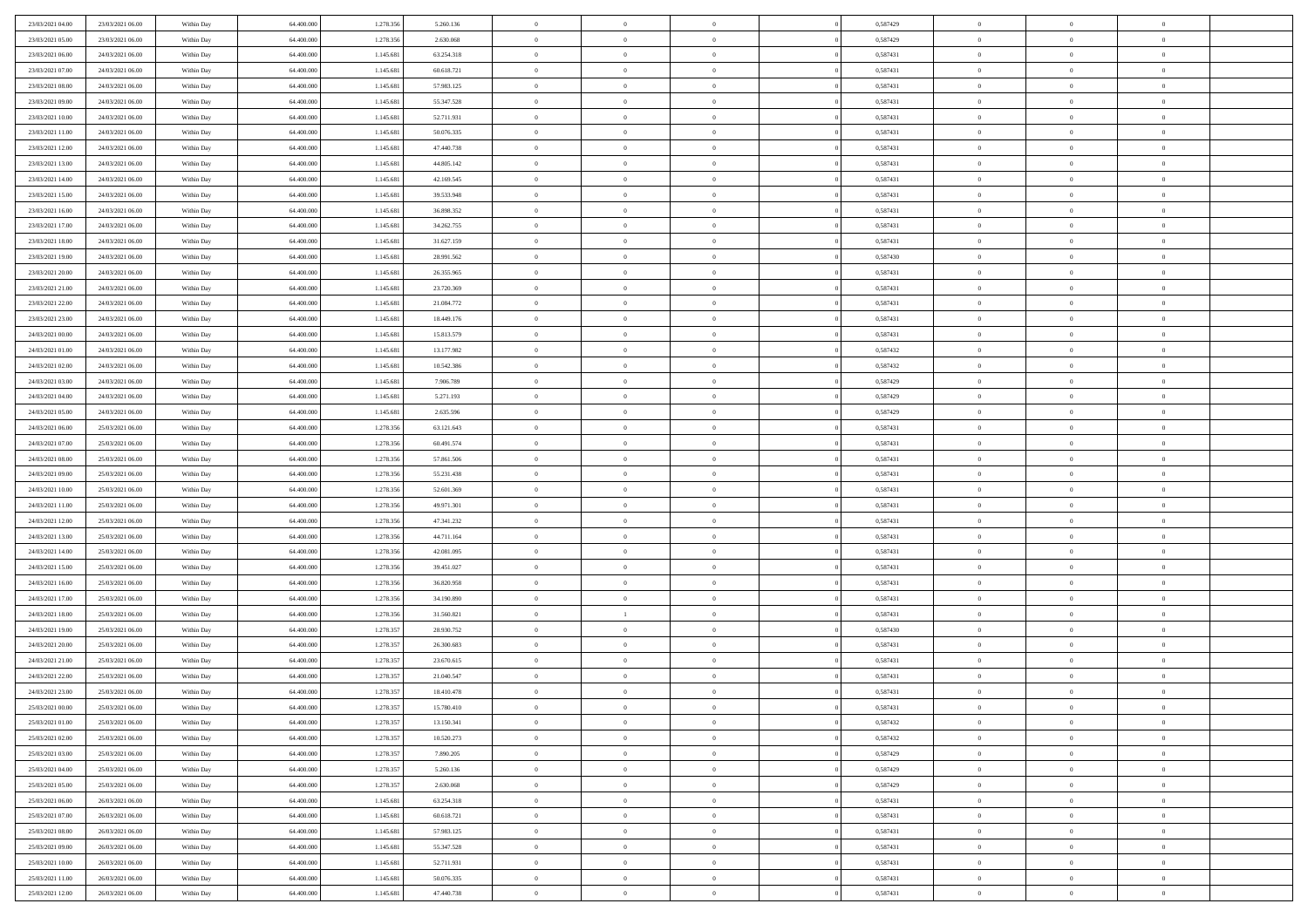| 25/03/2021 13:00                     | 26/03/2021 06:00                     | Within Day               | 64.400.000               | 1.145.681              | 44.805.142               | $\,$ 0                   | $\bf{0}$                         | $\overline{0}$             |          | 0,587431             | $\bf{0}$           | $\overline{0}$                   | $\,0\,$                    |  |
|--------------------------------------|--------------------------------------|--------------------------|--------------------------|------------------------|--------------------------|--------------------------|----------------------------------|----------------------------|----------|----------------------|--------------------|----------------------------------|----------------------------|--|
| 25/03/2021 14:00                     | 26/03/2021 06:00                     | Within Day               | 64,400,000               | 1.145.681              | 42.169.545               | $\overline{0}$           | $\overline{0}$                   | $\overline{0}$             |          | 0,587431             | $\overline{0}$     | $\overline{0}$                   | $\theta$                   |  |
| 25/03/2021 15:00                     | 26/03/2021 06:00                     | Within Dav               | 64.400.000               | 1.145.681              | 39.533.948               | $\mathbf{0}$             | $\overline{0}$                   | $\overline{0}$             |          | 0,587431             | $\mathbf{0}$       | $\overline{0}$                   | $\overline{0}$             |  |
| 25/03/2021 16:00                     | 26/03/2021 06:00                     | Within Day               | 64.400.000               | 1.145.681              | 36.898.352               | $\bf{0}$                 | $\overline{0}$                   | $\bf{0}$                   |          | 0,587431             | $\bf{0}$           | $\overline{0}$                   | $\bf{0}$                   |  |
| 25/03/2021 17:00                     | 26/03/2021 06:00                     | Within Day               | 64,400,000               | 1.145.681              | 34.262.755               | $\bf{0}$                 | $\bf{0}$                         | $\overline{0}$             |          | 0,587431             | $\bf{0}$           | $\bf{0}$                         | $\,0\,$                    |  |
| 25/03/2021 18:00                     | 26/03/2021 06:00                     | Within Dav               | 64.400.000               | 1.145.681              | 31.627.159               | $\mathbf{0}$             | $\overline{0}$                   | $\overline{0}$             |          | 0,587431             | $\mathbf{0}$       | $\overline{0}$                   | $\overline{0}$             |  |
| 25/03/2021 19:00                     | 26/03/2021 06:00                     | Within Day               | 64.400.000               | 1.145.681              | 28.991.562               | $\bf{0}$                 | $\bf{0}$                         | $\overline{0}$             |          | 0,587430             | $\bf{0}$           | $\overline{0}$                   | $\,0\,$                    |  |
| 25/03/2021 20:00                     | 26/03/2021 06:00                     | Within Day               | 64.400.000               | 1.145.681              | 26.355.965               | $\overline{0}$           | $\overline{0}$                   | $\overline{0}$             |          | 0,587431             | $\,$ 0 $\,$        | $\overline{0}$                   | $\theta$                   |  |
| 25/03/2021 21:00                     | 26/03/2021 06:00                     | Within Dav               | 64.400.000               | 1.145.681              | 23.720.369               | $\mathbf{0}$             | $\overline{0}$                   | $\overline{0}$             |          | 0,587431             | $\mathbf{0}$       | $\overline{0}$                   | $\overline{0}$             |  |
| 25/03/2021 22:00                     | 26/03/2021 06:00                     | Within Day               | 64.400.000               | 1.145.681              | 21.084.772               | $\bf{0}$                 | $\bf{0}$                         | $\overline{0}$             |          | 0,587431             | $\bf{0}$           | $\overline{0}$                   | $\,0\,$                    |  |
| 25/03/2021 23.00                     | 26/03/2021 06:00                     | Within Day               | 64,400,000               | 1.145.681              | 18.449.176               | $\bf{0}$                 | $\overline{0}$                   | $\overline{0}$             |          | 0,587431             | $\bf{0}$           | $\overline{0}$                   | $\theta$                   |  |
| 26/03/2021 00:00                     | 26/03/2021 06:00                     | Within Dav               | 64.400.000               | 1.145.681              | 15.813.579               | $\mathbf{0}$             | $\overline{0}$                   | $\overline{0}$             |          | 0,587431             | $\mathbf{0}$       | $\overline{0}$                   | $\overline{0}$             |  |
| 26/03/2021 01:00                     | 26/03/2021 06:00                     | Within Day               | 64.400.000               | 1.145.681              | 13.177.982               | $\bf{0}$                 | $\overline{0}$                   | $\bf{0}$                   |          | 0,587432             | $\bf{0}$           | $\overline{0}$                   | $\overline{0}$             |  |
| 26/03/2021 02:00                     | 26/03/2021 06:00                     | Within Day               | 64.400.000               | 1.145.681              | 10.542.386               | $\bf{0}$                 | $\overline{0}$                   | $\overline{0}$             |          | 0,587432             | $\bf{0}$           | $\overline{0}$                   | $\,0\,$                    |  |
| 26/03/2021 03:00                     | 26/03/2021 06:00                     | Within Dav               | 64.400.000               | 1.145.681              | 7.906.789                | $\overline{0}$           | $\overline{0}$                   | $\overline{0}$             |          | 0,587429             | $\mathbf{0}$       | $\overline{0}$                   | $\overline{0}$             |  |
| 26/03/2021 04:00                     | 26/03/2021 06:00                     | Within Day               | 64.400.000               | 1.145.681              | 5.271.193                | $\bf{0}$                 | $\bf{0}$                         | $\overline{0}$             |          | 0,587429             | $\bf{0}$           | $\overline{0}$                   | $\bf{0}$                   |  |
| 26/03/2021 05:00                     | 26/03/2021 06:00                     | Within Day               | 64,400,000               | 1.145.681              | 2.635.596                | $\bf{0}$                 | $\overline{0}$                   | $\overline{0}$             |          | 0,587429             | $\bf{0}$           | $\overline{0}$                   | $\theta$                   |  |
| 26/03/2021 06:00                     | 27/03/2021 06:00                     | Within Day               | 64.400.000               | 1.278.356              | 63.121.643               | $\mathbf{0}$             | $\overline{0}$                   | $\overline{0}$             |          | 0,587431             | $\mathbf{0}$       | $\overline{0}$                   | $\overline{0}$             |  |
| 26/03/2021 07:00                     | 27/03/2021 06:00                     | Within Day               | 64.400.000               | 1.278.356              | 60.491.574               | $\bf{0}$                 | $\overline{0}$                   | $\overline{0}$             |          | 0,587431             | $\bf{0}$           | $\overline{0}$                   | $\,0\,$                    |  |
| 26/03/2021 08:00                     | 27/03/2021 06:00                     | Within Day               | 64.400.000               | 1.278.356              | 57.861.506               | $\bf{0}$                 | $\overline{0}$                   | $\overline{0}$             |          | 0,587431             | $\bf{0}$           | $\overline{0}$                   | $\overline{0}$             |  |
| 26/03/2021 09:00                     | 27/03/2021 06:00                     | Within Dav               | 64.400.000               | 1.278.356              | 55.231.438               | $\mathbf{0}$             | $\overline{0}$                   | $\overline{0}$             |          | 0,587431             | $\mathbf{0}$       | $\overline{0}$                   | $\overline{0}$             |  |
| 26/03/2021 10:00                     | 27/03/2021 06:00                     | Within Day               | 64.400.000               | 1.278.356              | 52.601.369               | $\bf{0}$                 | $\overline{0}$                   | $\overline{0}$             |          | 0,587431             | $\bf{0}$           | $\overline{0}$                   | $\bf{0}$                   |  |
| 26/03/2021 11:00                     | 27/03/2021 06:00                     | Within Day               | 64,400,000               | 1.278.356              | 49.971.301               | $\bf{0}$                 | $\overline{0}$                   | $\overline{0}$             |          | 0,587431             | $\bf{0}$           | $\overline{0}$                   | $\,0\,$                    |  |
| 26/03/2021 12:00                     | 27/03/2021 06:00                     | Within Dav               | 64.400.000               | 1.278.356              | 47.341.232               | $\mathbf{0}$             | $\overline{0}$                   | $\overline{0}$             |          | 0,587431             | $\mathbf{0}$       | $\overline{0}$                   | $\overline{0}$             |  |
| 26/03/2021 13:00                     | 27/03/2021 06:00                     | Within Day               | 64.400.000               | 1.278.356              | 44.711.164               | $\bf{0}$                 | $\overline{0}$                   | $\overline{0}$             |          | 0,587431             | $\bf{0}$           | $\overline{0}$                   | $\,0\,$                    |  |
| 26/03/2021 14:00                     | 27/03/2021 06:00                     | Within Day               | 64.400.000               | 1.278.356              | 42.081.095               | $\bf{0}$                 | $\overline{0}$                   | $\overline{0}$             |          | 0,587431             | $\bf{0}$           | $\mathbf{0}$                     | $\overline{0}$             |  |
| 26/03/2021 15:00                     | 27/03/2021 06:00                     | Within Dav               | 64.400.000               | 1.278.356              | 39.451.027               | $\mathbf{0}$             | $\overline{0}$                   | $\overline{0}$             |          | 0,587431             | $\mathbf{0}$       | $\overline{0}$                   | $\overline{0}$             |  |
| 26/03/2021 16:00                     | 27/03/2021 06:00                     | Within Day               | 64.400.000               | 1.278.356              | 36.820.958               | $\bf{0}$                 | $\overline{0}$                   | $\overline{0}$             |          | 0,587431             | $\bf{0}$           | $\overline{0}$                   | $\,0\,$                    |  |
| 26/03/2021 17:00                     | 27/03/2021 06:00                     | Within Day               | 64,400,000               | 1.278.356              | 34.190.890               | $\bf{0}$                 | $\overline{0}$                   | $\overline{0}$             |          | 0,587431             | $\bf{0}$           | $\overline{0}$                   | $\overline{0}$             |  |
| 26/03/2021 18:00                     | 27/03/2021 06:00                     | Within Dav               | 64.400.000               | 1.278.356              | 31.560.821               | $\mathbf{0}$             | $\overline{0}$                   | $\overline{0}$             |          | 0,587431             | $\mathbf{0}$       | $\overline{0}$                   | $\overline{0}$             |  |
| 26/03/2021 19:00                     | 27/03/2021 06:00                     | Within Day               | 64.400.000               | 1.278.356              | 28.930.753               | $\bf{0}$                 | $\overline{0}$                   | $\theta$                   |          | 0,587430             | $\,$ 0             | $\overline{0}$                   | $\theta$                   |  |
| 26/03/2021 20:00                     | 27/03/2021 06:00                     | Within Day               | 64.400.000               | 1.278.356              | 26.300.684               | $\bf{0}$                 | $\overline{0}$                   | $\overline{0}$             |          | 0,587431             | $\bf{0}$           | $\overline{0}$                   | $\overline{0}$             |  |
| 26/03/2021 21:00                     | 27/03/2021 06:00                     | Within Dav               | 64.400.000               | 1.278.356              | 23.670.616               | $\mathbf{0}$             | $\overline{0}$                   | $\overline{0}$             |          | 0,587431             | $\mathbf{0}$       | $\overline{0}$                   | $\overline{0}$             |  |
| 26/03/2021 22:00                     | 27/03/2021 06:00                     | Within Day               | 64.400.000               | 1.278.356              | 21.040.547               | $\bf{0}$                 | $\overline{0}$                   | $\theta$                   |          | 0,587431             | $\,$ 0             | $\overline{0}$                   | $\theta$                   |  |
| 26/03/2021 23:00                     | 27/03/2021 06:00                     | Within Day               | 64,400,000               | 1.278.356              | 18.410.479               | $\bf{0}$                 | $\overline{0}$                   | $\overline{0}$             |          | 0,587431             | $\bf{0}$           | $\overline{0}$                   | $\overline{0}$             |  |
| 27/03/2021 00:00                     | 27/03/2021 06:00                     | Within Day               | 64.400.000               | 1.278.356              | 15.780.410               | $\mathbf{0}$<br>$\bf{0}$ | $\overline{0}$                   | $\overline{0}$             |          | 0,587431             | $\mathbf{0}$       | $\overline{0}$<br>$\overline{0}$ | $\overline{0}$<br>$\theta$ |  |
| 27/03/2021 01:00<br>27/03/2021 02:00 | 27/03/2021 06:00<br>27/03/2021 06:00 | Within Day               | 64.400.000<br>64.400.000 | 1.278.356<br>1.278.356 | 13.150.342<br>10.520.273 | $\bf{0}$                 | $\overline{0}$<br>$\overline{0}$ | $\theta$<br>$\overline{0}$ |          | 0,587432<br>0,587432 | $\,$ 0<br>$\bf{0}$ | $\overline{0}$                   | $\overline{0}$             |  |
| 27/03/2021 03:00                     | 27/03/2021 06:00                     | Within Day<br>Within Dav | 64.400.000               | 1.278.356              | 7.890.205                | $\mathbf{0}$             | $\overline{0}$                   | $\overline{0}$             |          | 0,587429             | $\mathbf{0}$       | $\overline{0}$                   | $\overline{0}$             |  |
| 27/03/2021 04:00                     | 27/03/2021 06:00                     | Within Day               | 64.400.000               | 1.278.356              | 5.260.136                | $\,0\,$                  | $\overline{0}$                   | $\theta$                   |          | 0,587429             | $\,$ 0             | $\overline{0}$                   | $\theta$                   |  |
| 27/03/2021 05:00                     | 27/03/2021 06:00                     | Within Day               | 64,400,000               | 1.278.356              | 2.630.068                | $\bf{0}$                 | $\overline{0}$                   | $\overline{0}$             |          | 0,587429             | $\bf{0}$           | $\overline{0}$                   | $\overline{0}$             |  |
| 27/03/2021 06:00                     | 28/03/2021 06:00                     | Within Dav               | 64.400.000               | 1.145.681              | 63.254.318               | $\mathbf{0}$             | $\overline{0}$                   | $\overline{0}$             |          | 0,612971             | $\mathbf{0}$       | $\overline{0}$                   | $\overline{0}$             |  |
| 27/03/2021 07:00                     | 28/03/2021 06:00                     | Within Day               | 64.400.000               | 1.145.681              | 60.504.130               | $\bf{0}$                 | $\overline{0}$                   | $\theta$                   |          | 0,612971             | $\,$ 0             | $\overline{0}$                   | $\theta$                   |  |
| 27/03/2021 08:00                     | 28/03/2021 06:00                     | Within Day               | 64.400.000               | 1.145.681              | 57.753.943               | $\bf{0}$                 | $\overline{0}$                   | $\overline{0}$             |          | 0,612971             | $\,$ 0 $\,$        | $\overline{0}$                   | $\overline{0}$             |  |
| 27/03/2021 09:00                     | 28/03/2021 06:00                     | Within Day               | 64.400.000               | 1.145.681              | 55.003.755               | $\bf{0}$                 | $\overline{0}$                   |                            |          | 0,612971             | $\overline{0}$     | $\theta$                         | $\theta$                   |  |
| 27/03/2021 10:00                     | 28/03/2021 06:00                     | Within Day               | 64.400.000               | 1.145.681              | 52.253.567               | $\,0\,$                  | $\overline{0}$                   | $\theta$                   |          | 0,612971             | $\,$ 0 $\,$        | $\bf{0}$                         | $\theta$                   |  |
| 27/03/2021 11:00                     | 28/03/2021 06:00                     | Within Day               | 64.400.000               | 1.145.681              | 49.503.379               | $\overline{0}$           | $\overline{0}$                   | $\overline{0}$             |          | 0,612971             | $\overline{0}$     | $\overline{0}$                   | $\overline{0}$             |  |
| 27/03/2021 12:00                     | 28/03/2021 06:00                     | Within Day               | 64.400.000               | 1.145.681              | 46.753.192               | $\bf{0}$                 | $\overline{0}$                   | $\overline{0}$             |          | 0,612971             | $\overline{0}$     | $\bf{0}$                         | $\mathbf{0}$               |  |
| 27/03/2021 13:00                     | 28/03/2021 06:00                     | Within Day               | 64.400.000               | 1.145.681              | 44.003.004               | $\bf{0}$                 | $\overline{0}$                   | $\overline{0}$             | $\theta$ | 0,612971             | $\,$ 0 $\,$        | $\bf{0}$                         | $\,$ 0 $\,$                |  |
| 27/03/2021 14:00                     | 28/03/2021 06:00                     | Within Day               | 64.400.000               | 1.145.681              | 41.252.816               | $\bf{0}$                 | $\overline{0}$                   | $\overline{0}$             |          | 0,612972             | $\,$ 0 $\,$        | $\overline{0}$                   | $\overline{0}$             |  |
| 27/03/2021 15:00                     | 28/03/2021 06:00                     | Within Day               | 64.400.000               | 1.145.681              | 38.502.628               | $\bf{0}$                 | $\overline{0}$                   | $\overline{0}$             |          | 0,612971             | $\mathbf{0}$       | $\overline{0}$                   | $\overline{0}$             |  |
| 27/03/2021 16:00                     | 28/03/2021 06:00                     | Within Day               | 64.400.000               | 1.145.681              | 35.752.441               | $\,0\,$                  | $\overline{0}$                   | $\overline{0}$             | $\theta$ | 0,612971             | $\,$ 0 $\,$        | $\overline{0}$                   | $\,$ 0 $\,$                |  |
| 27/03/2021 17:00                     | 28/03/2021 06:00                     | Within Day               | 64.400.000               | 1.145.681              | 33.002.253               | $\bf{0}$                 | $\overline{0}$                   | $\overline{0}$             |          | 0,612972             | $\overline{0}$     | $\overline{0}$                   | $\overline{0}$             |  |
| 27/03/2021 18:00                     | 28/03/2021 06:00                     | Within Day               | 64.400.000               | 1.145.681              | 30.252.065               | $\bf{0}$                 | $\overline{0}$                   | $\overline{0}$             |          | 0,612971             | $\mathbf{0}$       | $\bf{0}$                         | $\overline{0}$             |  |
| 27/03/2021 19:00                     | 28/03/2021 06:00                     | Within Day               | 64.400.000               | 1.145.681              | 27.501.877               | $\,0\,$                  | $\overline{0}$                   | $\overline{0}$             |          | 0,612971             | $\,$ 0 $\,$        | $\mathbf{0}$                     | $\,$ 0 $\,$                |  |
| 27/03/2021 20:00                     | 28/03/2021 06:00                     | Within Day               | 64.400.000               | 1.145.681              | 24.751.689               | $\bf{0}$                 | $\overline{0}$                   | $\overline{0}$             |          | 0,612972             | $\bf{0}$           | $\mathbf{0}$                     | $\overline{0}$             |  |
| 27/03/2021 21:00                     | 28/03/2021 06:00                     | Within Day               | 64.400.000               | 1.145.681              | 22.001.502               | $\overline{0}$           | $\overline{0}$                   | $\overline{0}$             |          | 0,612971             | $\mathbf{0}$       | $\overline{0}$                   | $\overline{0}$             |  |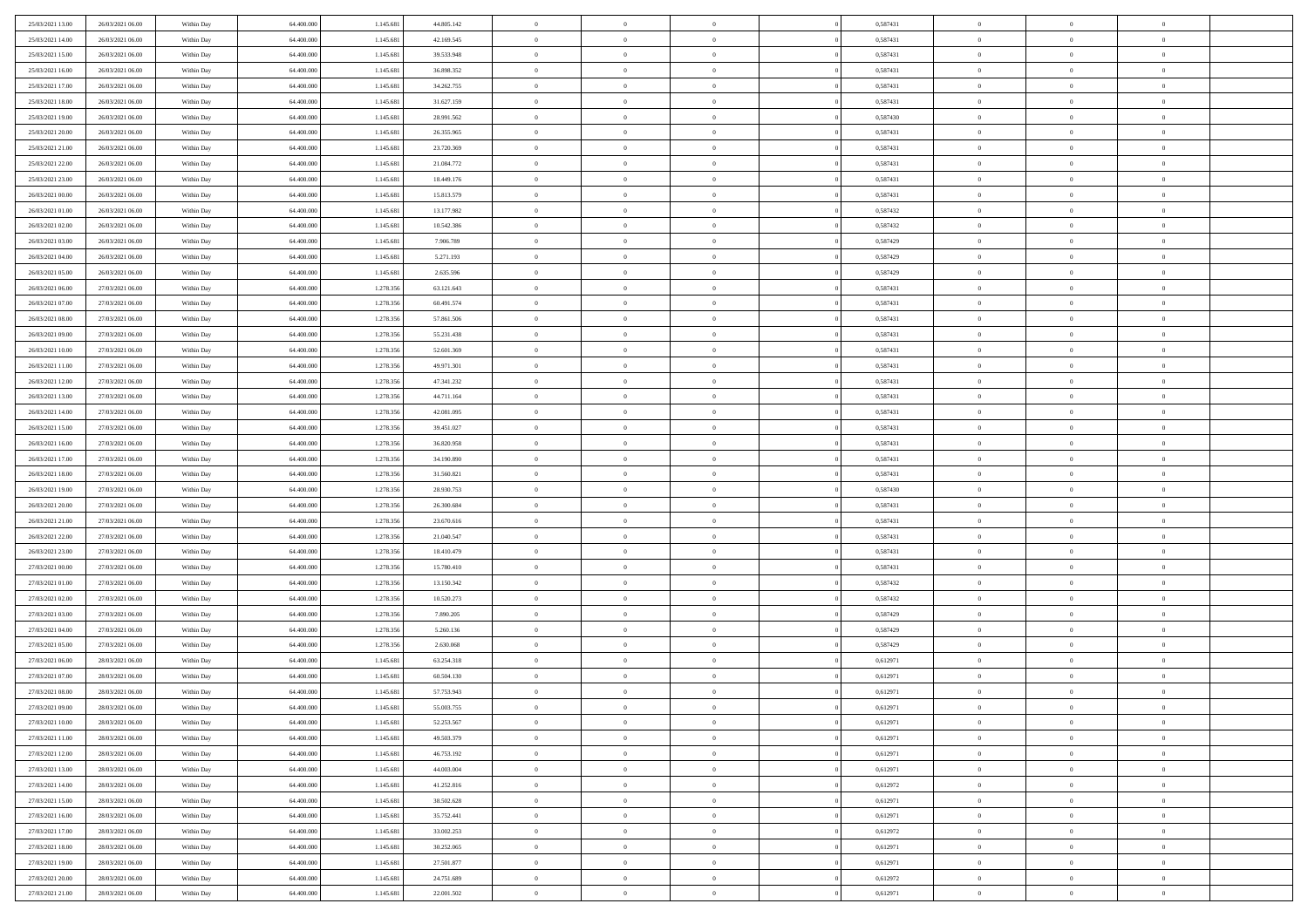| 27/03/2021 22.00 | 28/03/2021 06:00 | Within Day | 64.400.000 | 1.145.681 | 19.251.314 | $\overline{0}$ | $\overline{0}$ | $\Omega$       | 0,612971 | $\bf{0}$       | $\mathbf{0}$   | $\bf{0}$       |  |
|------------------|------------------|------------|------------|-----------|------------|----------------|----------------|----------------|----------|----------------|----------------|----------------|--|
| 27/03/2021 23:00 | 28/03/2021 06:00 | Within Day | 64.400.000 | 1.145.681 | 16.501.126 | $\mathbf{0}$   | $\overline{0}$ | $\overline{0}$ | 0,612972 | $\overline{0}$ | $\overline{0}$ | $\overline{0}$ |  |
| 28/03/2021 00:00 | 28/03/2021 06:00 | Within Day | 64.400.000 | 1.145.681 | 13.750.938 | $\,$ 0         | $\overline{0}$ | $\bf{0}$       | 0,612972 | $\,$ 0         | $\overline{0}$ | $\,$ 0 $\,$    |  |
| 28/03/2021 01:00 | 28/03/2021 06:00 | Within Day | 64,400,000 | 1.145.681 | 11.000.751 | $\bf{0}$       | $\overline{0}$ | $\Omega$       | 0,612971 | $\bf{0}$       | $\mathbf{0}$   | $\theta$       |  |
| 28/03/2021 03:00 | 28/03/2021 06:00 | Within Day | 64.400.000 | 1.145.681 | 8.250.563  | $\bf{0}$       | $\overline{0}$ | $\overline{0}$ | 0,612972 | $\mathbf{0}$   | $\overline{0}$ | $\overline{0}$ |  |
| 28/03/2021 04:00 | 28/03/2021 06:00 | Within Day | 64.400.000 | 1.145.681 | 5.500.375  | $\bf{0}$       | $\overline{0}$ | $\bf{0}$       | 0,612973 | $\,$ 0         | $\overline{0}$ | $\,$ 0 $\,$    |  |
| 28/03/2021 05:00 | 28/03/2021 06:00 | Within Day | 64,400,000 | 1.145.681 | 2.750.187  | $\bf{0}$       | $\overline{0}$ | $\overline{0}$ | 0,612968 | $\bf{0}$       | $\overline{0}$ | $\theta$       |  |
| 28/03/2021 06:00 | 29/03/2021 06:00 | Within Day | 64.400.000 | 1.145.681 | 63.254.318 | $\overline{0}$ | $\overline{0}$ | $\overline{0}$ | 0,587431 | $\mathbf{0}$   | $\overline{0}$ | $\overline{0}$ |  |
| 28/03/2021 07:00 | 29/03/2021 06:00 | Within Day | 64.400.000 | 1.145.681 | 60.618.721 | $\bf{0}$       | $\overline{0}$ | $\bf{0}$       | 0,587431 | $\,$ 0         | $\overline{0}$ | $\,$ 0 $\,$    |  |
| 28/03/2021 08:00 | 29/03/2021 06:00 | Within Day | 64,400,000 | 1.145.681 | 57.983.125 | $\bf{0}$       | $\overline{0}$ | $\Omega$       | 0.587431 | $\theta$       | $\mathbf{0}$   | $\theta$       |  |
| 28/03/2021 09:00 | 29/03/2021 06:00 | Within Day | 64.400.000 | 1.145.681 | 55.347.528 | $\overline{0}$ | $\overline{0}$ | $\overline{0}$ | 0,587431 | $\mathbf{0}$   | $\overline{0}$ | $\overline{0}$ |  |
| 28/03/2021 10:00 | 29/03/2021 06:00 | Within Day | 64.400.000 | 1.145.681 | 52.711.931 | $\bf{0}$       | $\overline{0}$ | $\bf{0}$       | 0,587431 | $\,$ 0         | $\overline{0}$ | $\,$ 0 $\,$    |  |
| 28/03/2021 11:00 | 29/03/2021 06:00 | Within Day | 64,400,000 | 1.145.681 | 50.076.335 | $\bf{0}$       | $\overline{0}$ | $\Omega$       | 0.587431 | $\overline{0}$ | $\mathbf{0}$   | $\theta$       |  |
| 28/03/2021 12:00 | 29/03/2021 06:00 | Within Day | 64.400.000 | 1.145.681 | 47.440.738 | $\overline{0}$ | $\overline{0}$ | $\overline{0}$ | 0,587431 | $\mathbf{0}$   | $\overline{0}$ | $\overline{0}$ |  |
| 28/03/2021 13:00 | 29/03/2021 06:00 | Within Day | 64.400.000 | 1.145.681 | 44.805.142 | $\bf{0}$       | $\overline{0}$ | $\bf{0}$       | 0,587431 | $\,$ 0         | $\overline{0}$ | $\,$ 0 $\,$    |  |
| 28/03/2021 14:00 | 29/03/2021 06:00 | Within Day | 64,400,000 | 1.145.681 | 42.169.545 | $\bf{0}$       | $\overline{0}$ | $\overline{0}$ | 0.587431 | $\bf{0}$       | $\mathbf{0}$   | $\bf{0}$       |  |
| 28/03/2021 15:00 | 29/03/2021 06:00 | Within Day | 64.400.000 | 1.145.681 | 39.533.948 | $\overline{0}$ | $\overline{0}$ | $\overline{0}$ | 0,587431 | $\mathbf{0}$   | $\overline{0}$ | $\overline{0}$ |  |
| 28/03/2021 16:00 | 29/03/2021 06:00 | Within Day | 64.400.000 | 1.145.681 | 36.898.352 | $\bf{0}$       | $\overline{0}$ | $\bf{0}$       | 0,587431 | $\,$ 0         | $\overline{0}$ | $\,$ 0 $\,$    |  |
| 28/03/2021 17:00 | 29/03/2021 06:00 | Within Day | 64,400,000 | 1.145.681 | 34.262.755 | $\bf{0}$       | $\overline{0}$ | $\Omega$       | 0.587431 | $\theta$       | $\mathbf{0}$   | $\theta$       |  |
| 28/03/2021 18:00 | 29/03/2021 06:00 | Within Day | 64.400.000 | 1.145.681 | 31.627.159 | $\overline{0}$ | $\overline{0}$ | $\overline{0}$ | 0,587431 | $\mathbf{0}$   | $\overline{0}$ | $\overline{0}$ |  |
| 28/03/2021 19:00 | 29/03/2021 06:00 | Within Day | 64.400.000 | 1.145.681 | 28.991.562 | $\bf{0}$       | $\overline{0}$ | $\bf{0}$       | 0,587430 | $\,$ 0         | $\overline{0}$ | $\,$ 0 $\,$    |  |
| 28/03/2021 20:00 | 29/03/2021 06:00 | Within Day | 64,400,000 | 1.145.681 | 26.355.965 | $\bf{0}$       | $\overline{0}$ | $\Omega$       | 0.587431 | $\bf{0}$       | $\mathbf{0}$   | $\theta$       |  |
| 28/03/2021 21:00 | 29/03/2021 06:00 | Within Day | 64.400.000 | 1.145.681 | 23.720.369 | $\overline{0}$ | $\overline{0}$ | $\overline{0}$ | 0,587431 | $\mathbf{0}$   | $\overline{0}$ | $\overline{0}$ |  |
| 28/03/2021 22:00 | 29/03/2021 06:00 | Within Day | 64.400.000 | 1.145.681 | 21.084.772 | $\bf{0}$       | $\overline{0}$ | $\bf{0}$       | 0,587431 | $\,$ 0         | $\overline{0}$ | $\,$ 0 $\,$    |  |
| 28/03/2021 23:00 | 29/03/2021 06:00 | Within Day | 64,400,000 | 1.145.681 | 18.449.176 | $\bf{0}$       | $\overline{0}$ | $\overline{0}$ | 0,587431 | $\bf{0}$       | $\overline{0}$ | $\bf{0}$       |  |
| 29/03/2021 00:00 | 29/03/2021 06:00 | Within Day | 64.400.000 | 1.145.681 | 15.813.579 | $\overline{0}$ | $\overline{0}$ | $\overline{0}$ | 0,587431 | $\mathbf{0}$   | $\overline{0}$ | $\overline{0}$ |  |
| 29/03/2021 01:00 | 29/03/2021 06:00 | Within Day | 64.400.000 | 1.145.681 | 13.177.982 | $\bf{0}$       | $\overline{0}$ | $\bf{0}$       | 0,587432 | $\,$ 0         | $\overline{0}$ | $\,$ 0 $\,$    |  |
| 29/03/2021 02:00 | 29/03/2021 06:00 | Within Day | 64,400,000 | 1.145.681 | 10.542.386 | $\bf{0}$       | $\overline{0}$ | $\Omega$       | 0.587432 | $\theta$       | $\mathbf{0}$   | $\theta$       |  |
| 29/03/2021 03:00 | 29/03/2021 06:00 | Within Day | 64.400.000 | 1.145.681 | 7.906.789  | $\overline{0}$ | $\overline{0}$ | $\overline{0}$ | 0,587429 | $\mathbf{0}$   | $\overline{0}$ | $\overline{0}$ |  |
| 29/03/2021 04:00 | 29/03/2021 06:00 | Within Day | 64.400.000 | 1.145.681 | 5.271.193  | $\bf{0}$       | $\overline{0}$ | $\bf{0}$       | 0,587429 | $\,$ 0         | $\overline{0}$ | $\,$ 0 $\,$    |  |
| 29/03/2021 05:00 | 29/03/2021 06:00 | Within Day | 64.400.000 | 1.145.681 | 2.635.596  | $\,$ 0         | $\bf{0}$       | $\overline{0}$ | 0,587429 | $\bf{0}$       | $\overline{0}$ | $\,0\,$        |  |
| 29/03/2021 06:00 | 30/03/2021 06:00 | Within Day | 64.400.000 | 1.145.681 | 63.254.318 | $\overline{0}$ | $\overline{0}$ | $\overline{0}$ | 0,587431 | $\mathbf{0}$   | $\overline{0}$ | $\overline{0}$ |  |
| 29/03/2021 07:00 | 30/03/2021 06:00 | Within Day | 64.400.000 | 1.145.681 | 60.618.721 | $\bf{0}$       | $\overline{0}$ | $\bf{0}$       | 0,587431 | $\,$ 0         | $\overline{0}$ | $\,$ 0 $\,$    |  |
| 29/03/2021 08:00 | 30/03/2021 06:00 | Within Day | 64.400.000 | 1.145.681 | 57.983.125 | $\bf{0}$       | $\overline{0}$ | $\bf{0}$       | 0,587431 | $\bf{0}$       | $\overline{0}$ | $\,0\,$        |  |
| 29/03/2021 09:00 | 30/03/2021 06:00 | Within Day | 64.400.000 | 1.145.681 | 55.347.528 | $\overline{0}$ | $\overline{0}$ | $\overline{0}$ | 0,587431 | $\overline{0}$ | $\overline{0}$ | $\overline{0}$ |  |
| 29/03/2021 10:00 | 30/03/2021 06:00 | Within Day | 64.400.000 | 1.145.681 | 52.711.931 | $\bf{0}$       | $\overline{0}$ | $\bf{0}$       | 0,587431 | $\,$ 0         | $\overline{0}$ | $\,$ 0 $\,$    |  |
| 29/03/2021 11:00 | 30/03/2021 06:00 | Within Day | 64.400.000 | 1.145.681 | 50.076.335 | $\bf{0}$       | $\bf{0}$       | $\overline{0}$ | 0,587431 | $\bf{0}$       | $\overline{0}$ | $\,0\,$        |  |
| 29/03/2021 12:00 | 30/03/2021 06:00 | Within Day | 64.400.000 | 1.145.681 | 47.440.738 | $\overline{0}$ | $\overline{0}$ | $\overline{0}$ | 0,587431 | $\mathbf{0}$   | $\overline{0}$ | $\overline{0}$ |  |
| 29/03/2021 13:00 | 30/03/2021 06:00 | Within Day | 64.400.000 | 1.145.681 | 44.805.142 | $\bf{0}$       | $\overline{0}$ | $\bf{0}$       | 0,587431 | $\,$ 0         | $\overline{0}$ | $\,$ 0 $\,$    |  |
| 29/03/2021 14:00 | 30/03/2021 06:00 | Within Day | 64.400.000 | 1.145.681 | 42.169.545 | $\bf{0}$       | $\bf{0}$       | $\overline{0}$ | 0,587431 | $\bf{0}$       | $\overline{0}$ | $\,0\,$        |  |
| 29/03/2021 15:00 | 30/03/2021 06:00 | Within Day | 64.400.000 | 1.145.681 | 39.533.948 | $\overline{0}$ | $\overline{0}$ | $\overline{0}$ | 0,587431 | $\overline{0}$ | $\overline{0}$ | $\overline{0}$ |  |
| 29/03/2021 16:00 | 30/03/2021 06:00 | Within Day | 64.400.000 | 1.145.681 | 36.898.352 | $\bf{0}$       | $\overline{0}$ | $\bf{0}$       | 0,587431 | $\,$ 0         | $\overline{0}$ | $\,$ 0 $\,$    |  |
| 29/03/2021 17:00 | 30/03/2021 06:00 | Within Day | 64.400.000 | 1.145.681 | 34.262.755 | $\bf{0}$       | $\bf{0}$       | $\bf{0}$       | 0,587431 | $\bf{0}$       | $\overline{0}$ | $\,0\,$        |  |
| 29/03/2021 18:00 | 30/03/2021 06:00 | Within Dav | 64.400.000 | 1.145.681 | 31.627.159 | $\mathbf{0}$   | $\overline{0}$ | $\overline{0}$ | 0,587431 | $\overline{0}$ | $\overline{0}$ | $\overline{0}$ |  |
| 29/03/2021 19:00 | 30/03/2021 06:00 | Within Day | 64.400.000 | 1.145.681 | 28.991.562 | $\bf{0}$       | $\overline{0}$ | $\overline{0}$ | 0,587430 | $\overline{0}$ | $\overline{0}$ | $\theta$       |  |
| 29/03/2021 20:00 | 30/03/2021 06:00 | Within Day | 64.400.000 | 1.145.681 | 26.355.965 | $\bf{0}$       | $\bf{0}$       | $\bf{0}$       | 0,587431 | $\bf{0}$       | $\overline{0}$ | $\,0\,$        |  |
| 29/03/2021 21:00 | 30/03/2021 06:00 | Within Day | 64.400.000 | 1.145.681 | 23.720.369 | $\overline{0}$ | $\overline{0}$ | $\overline{0}$ | 0,587431 | $\overline{0}$ | $\bf{0}$       | $\overline{0}$ |  |
| 29/03/2021 22:00 | 30/03/2021 06:00 | Within Day | 64.400.000 | 1.145.681 | 21.084.772 | $\,$ 0 $\,$    | $\overline{0}$ | $\overline{0}$ | 0,587431 | $\mathbf{0}$   | $\,$ 0 $\,$    | $\,$ 0 $\,$    |  |
| 29/03/2021 23:00 | 30/03/2021 06:00 | Within Day | 64.400.000 | 1.145.681 | 18.449.176 | $\bf{0}$       | $\bf{0}$       | $\overline{0}$ | 0,587431 | $\bf{0}$       | $\overline{0}$ | $\bf{0}$       |  |
| 30/03/2021 00:00 | 30/03/2021 06:00 | Within Day | 64.400.000 | 1.145.681 | 15.813.579 | $\bf{0}$       | $\overline{0}$ | $\overline{0}$ | 0,587431 | $\overline{0}$ | $\overline{0}$ | $\overline{0}$ |  |
| 30/03/2021 01:00 | 30/03/2021 06:00 | Within Day | 64.400.000 | 1.145.681 | 13.177.982 | $\,$ 0 $\,$    | $\overline{0}$ | $\overline{0}$ | 0,587432 | $\,$ 0 $\,$    | $\overline{0}$ | $\,$ 0 $\,$    |  |
| 30/03/2021 02:00 | 30/03/2021 06:00 | Within Day | 64.400.000 | 1.145.681 | 10.542.386 | $\bf{0}$       | $\overline{0}$ | $\overline{0}$ | 0,587432 | $\bf{0}$       | $\overline{0}$ | $\overline{0}$ |  |
| 30/03/2021 03:00 | 30/03/2021 06:00 | Within Day | 64.400.000 | 1.145.681 | 7.906.789  | $\overline{0}$ | $\overline{0}$ | $\overline{0}$ | 0,587429 | $\overline{0}$ | $\bf{0}$       | $\overline{0}$ |  |
| 30/03/2021 04:00 | 30/03/2021 06:00 | Within Day | 64.400.000 | 1.145.681 | 5.271.193  | $\,$ 0 $\,$    | $\overline{0}$ | $\overline{0}$ | 0,587429 | $\,$ 0 $\,$    | $\,$ 0 $\,$    | $\,$ 0 $\,$    |  |
| 30/03/2021 05:00 | 30/03/2021 06:00 | Within Day | 64.400.000 | 1.145.681 | 2.635.596  | $\bf{0}$       | $\bf{0}$       | $\overline{0}$ | 0,587429 | $\mathbf{0}$   | $\overline{0}$ | $\bf{0}$       |  |
| 30/03/2021 06:00 | 31/03/2021 06:00 | Within Day | 64.400.000 | 1.145.681 | 63.254.318 | $\bf{0}$       | $\overline{0}$ | $\overline{0}$ | 0,587431 | $\mathbf{0}$   | $\bf{0}$       | $\overline{0}$ |  |
| 30/03/2021 07:00 | 31/03/2021 06:00 | Within Day | 64.400.000 | 1.145.681 | 60.618.721 | $\,0\,$        | $\overline{0}$ | $\overline{0}$ | 0,587431 | $\,$ 0         | $\overline{0}$ | $\,$ 0 $\,$    |  |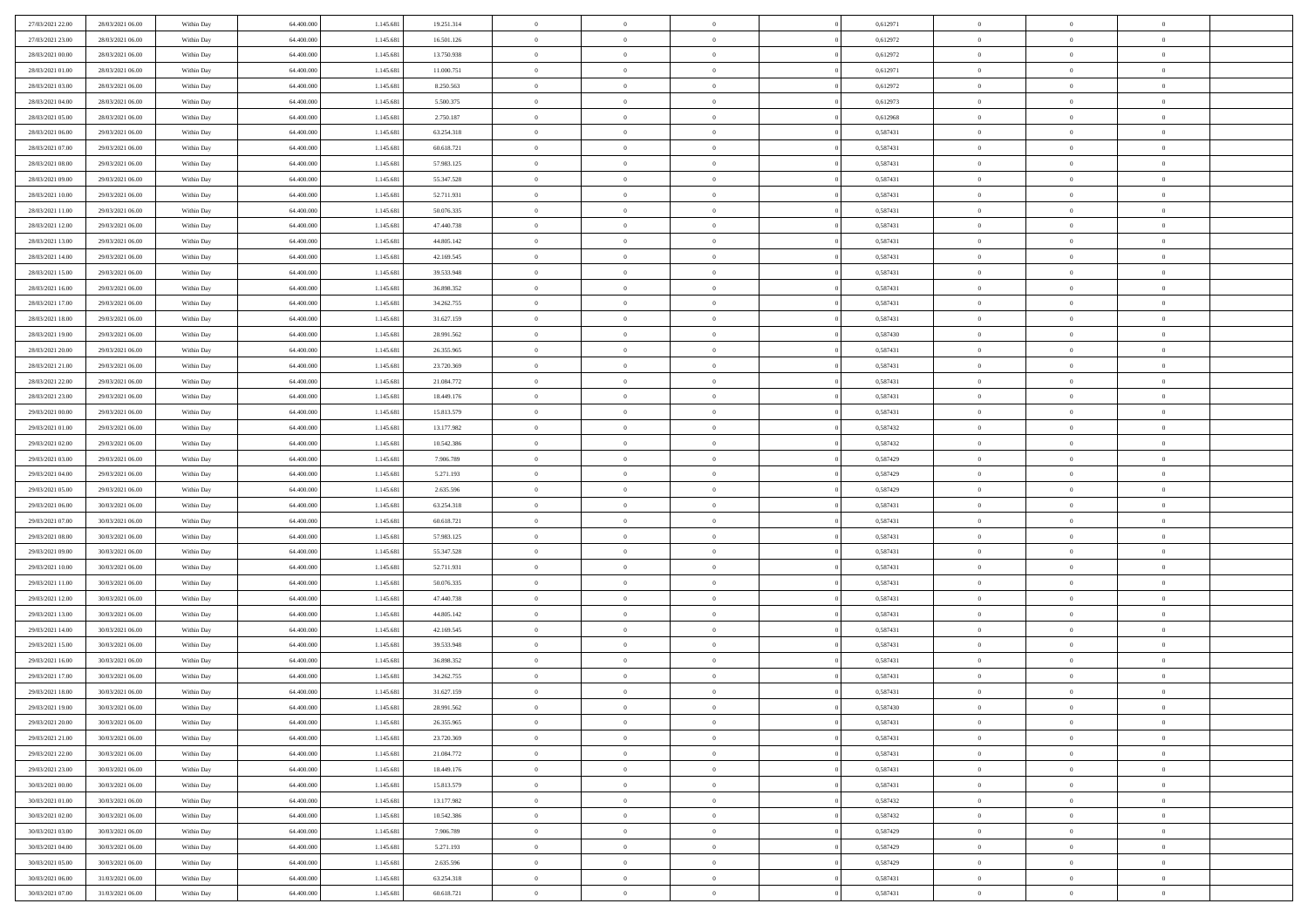| 30/03/2021 08:00 | 31/03/2021 06:00 | Within Day | 64.400.000 | 1.145.681 | 57.983.125 | $\Omega$       | $\overline{0}$ | $\Omega$       | 0,587431 | $\Omega$     | $\Omega$ | $\Omega$ |  |
|------------------|------------------|------------|------------|-----------|------------|----------------|----------------|----------------|----------|--------------|----------|----------|--|
| 30/03/2021 09:00 | 31/03/2021 06:00 | Within Day | 64.400.000 | 1.145.681 | 55.347.528 | $\theta$       | $\overline{0}$ | $\overline{0}$ | 0,587431 | $\mathbf{0}$ |          | $\Omega$ |  |
| 30/03/2021 10:00 | 31/03/2021 06:00 | Within Day | 64.400.000 | 1.145.681 | 52.711.931 | $\mathbf{a}$   | $^{\circ}$     |                | 0,587431 | $\Omega$     |          |          |  |
| 30/03/2021 11:00 | 31/03/2021 06:00 | Within Day | 64.400.000 | 1.145.681 | 50.076.335 | $\theta$       | $\Omega$       | $\Omega$       | 0,587431 | $\Omega$     |          | $\Omega$ |  |
| 30/03/2021 12:00 | 31/03/2021 06:00 | Within Day | 64,400,000 | 1.145.681 | 47.440.738 | $\theta$       | $\Omega$       | $\Omega$       | 0,587431 | $\Omega$     |          | $\Omega$ |  |
| 30/03/2021 13:00 | 31/03/2021 06:00 | Within Day | 64.400.000 | 1.145.681 | 44.805.142 | $\mathbf{0}$   | $\Omega$       | $\Omega$       | 0,587431 | $\mathbf{0}$ |          | $\Omega$ |  |
| 30/03/2021 14:00 | 31/03/2021 06:00 | Within Day | 64.400.000 | 1.145.681 | 42.169.545 | $\overline{0}$ | $\overline{0}$ | $\Omega$       | 0,587431 | $\Omega$     | $\Omega$ | $\Omega$ |  |
| 30/03/2021 15:00 | 31/03/2021 06:00 | Within Day | 64.400.000 | 1.145.681 | 39.533.948 | $\theta$       | $\Omega$       | $\overline{0}$ | 0,587431 | $\mathbf{0}$ |          | $\Omega$ |  |
| 30/03/2021 16:00 | 31/03/2021 06:00 | Within Day | 64.400.000 | 1.145.681 | 36.898.352 | $\theta$       | $^{\circ}$     | $\Omega$       | 0,587431 | $\Omega$     |          |          |  |
| 30/03/2021 17:00 | 31/03/2021 06:00 | Within Day | 64.400.000 | 1.145.681 | 34.262.755 | $\theta$       | $\Omega$       | $\Omega$       | 0,587431 | $\Omega$     |          | $\Omega$ |  |
| 30/03/2021 18:00 | 31/03/2021 06:00 | Within Day | 64,400,000 | 1.145.681 | 31.627.159 | $\theta$       | $\Omega$       | $\Omega$       | 0,587431 | $\Omega$     |          | $\Omega$ |  |
| 30/03/2021 19:00 | 31/03/2021 06:00 | Within Day | 64.400.000 | 1.145.681 | 28.991.562 | $\theta$       | $\Omega$       | $\Omega$       | 0,587430 | $\mathbf{0}$ |          | $\Omega$ |  |
| 30/03/2021 20:00 | 31/03/2021 06:00 | Within Day | 64.400.000 | 1.145.681 | 26.355.965 | $\overline{0}$ | $\overline{0}$ | $\Omega$       | 0,587431 | $\Omega$     | $\Omega$ | $\theta$ |  |
| 30/03/2021 21:00 | 31/03/2021 06:00 | Within Day | 64.400.000 | 1.145.681 | 23.720.369 | $\theta$       | $\Omega$       | $\overline{0}$ | 0,587431 | $\bf{0}$     |          | $\Omega$ |  |
| 30/03/2021 22:00 | 31/03/2021 06:00 | Within Day | 64.400.000 | 1.145.681 | 21.084.772 | $\theta$       | $^{\circ}$     | $\Omega$       | 0,587431 | $\Omega$     |          |          |  |
| 30/03/2021 23:00 | 31/03/2021 06:00 | Within Day | 64.400.000 | 1.145.681 | 18.449.176 | $\theta$       | $\Omega$       | $\Omega$       | 0,587431 | $\Omega$     |          | $\Omega$ |  |
| 31/03/2021 00:00 | 31/03/2021 06:00 | Within Day | 64,400,000 | 1.145.681 | 15.813.579 | $\theta$       | $\Omega$       | $\Omega$       | 0,587431 | $\Omega$     |          | $\Omega$ |  |
| 31/03/2021 01:00 | 31/03/2021 06:00 | Within Day | 64.400.000 | 1.145.681 | 13.177.982 | $\theta$       | $\Omega$       | $\Omega$       | 0,587432 | $\Omega$     |          | $\Omega$ |  |
| 31/03/2021 02:00 | 31/03/2021 06:00 | Within Day | 64.400.000 | 1.145.681 | 10.542.386 | $\overline{0}$ | $\overline{0}$ | $\Omega$       | 0,587432 | $\Omega$     | $\Omega$ | $\theta$ |  |
| 31/03/2021 03:00 | 31/03/2021 06:00 | Within Day | 64.400.000 | 1.145.681 | 7.906.789  | $^{\circ}$     | $^{\circ}$     | $\theta$       | 0,587429 | $\bf{0}$     |          | $\Omega$ |  |
| 31/03/2021 04:00 | 31/03/2021 06:00 | Within Day | 64.400.000 | 1.145.681 | 5.271.193  | $^{\circ}$     |                |                | 0,587429 | $\Omega$     |          |          |  |
| 31/03/2021 06:00 | 01/04/2021 06:00 | Within Day | 64.400.000 | 1.150.103 | 63.249.895 |                | $^{\circ}$     |                | 0,587431 |              |          |          |  |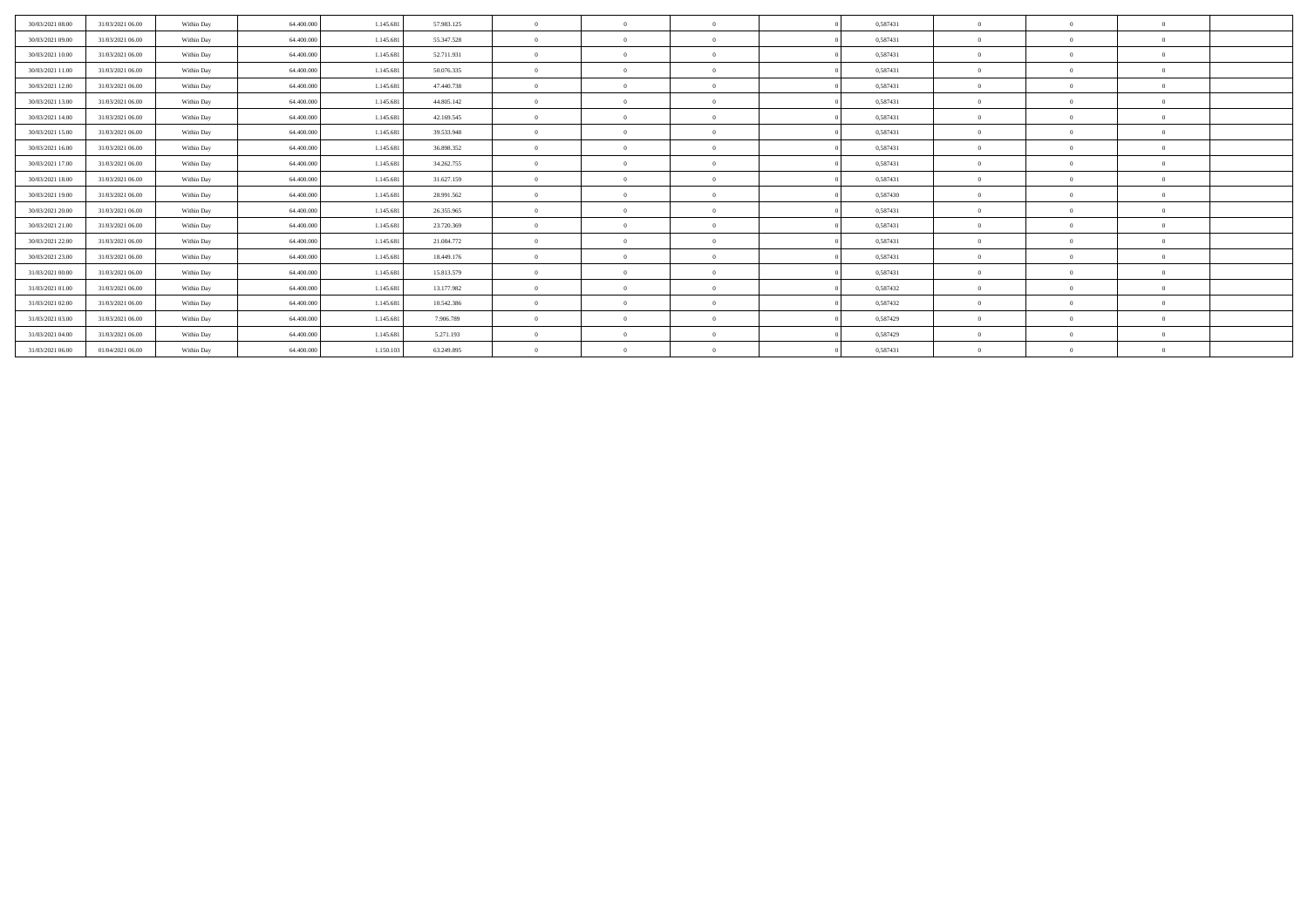## **SNAM RETE GAS**

**Transportation capacity at Entry Point interconnected with foreign pipelines**

**Update to 31/03/2021 of offered and assigned capacity in auction day-ahead and within-day**

**Thermal Year 2020/2021**

(Values in Ncm/day (0° C; 1,01325 bar) - 1 Scm=0,94794378 Ncm; Prices in c/Ncm)

**Entry Point**

**PASSO-GRIES**

| Timeframe        |                  |                     |                            |                                       |            | <b>Offered capacity</b> | <b>Assigned capacity</b> |                | Day-Ahead                                    |                             | <b>Prices</b>                 |                                  |                                    |             |
|------------------|------------------|---------------------|----------------------------|---------------------------------------|------------|-------------------------|--------------------------|----------------|----------------------------------------------|-----------------------------|-------------------------------|----------------------------------|------------------------------------|-------------|
| From             | То               | <b>Auction type</b> | Transportation<br>capacity | Assigned capacity<br>(before auction) | Firm       | Interruptible           | Firm                     | Interruptible  | <b>Interrupted Capacity</b><br>Interruptible | <b>Reserve price - Firm</b> | <b>Auction premium - Firm</b> | Reserve price -<br>Interruptible | Auction premium -<br>Interruptible | <b>Note</b> |
| 01/03/2021 06:00 | 02/03/2021 06:00 | Day Ahead           | 67.936.518                 | 1.208.59                              | 66.727.921 | $\bf{0}$                | $\overline{0}$           | $\theta$       |                                              | 0,005569                    | $\theta$                      | 0,005569                         | $\overline{0}$                     |             |
| 02/03/2021 06:00 | 03/03/2021 06:00 | Day Ahead           | 67.936.518                 | 1.208.596                             | 66.727.921 | $\Omega$                | $\theta$                 | $\theta$       |                                              | 0.005569                    | $\theta$                      | 0.005569                         | $\theta$                           |             |
| 03/03/2021 06:00 | 04/03/2021 06:00 | Day Ahead           | 67.936.518                 | 1.208.596                             | 66.727.921 | $\overline{0}$          | $\Omega$                 | $\theta$       |                                              | 0.005569                    | $\overline{0}$                | 0.005569                         | $\overline{0}$                     |             |
| 04/03/2021 06:00 | 05/03/2021 06:00 | Day Ahead           | 67.936.518                 | 1.208.59                              | 66.727.921 | $\overline{0}$          | $\overline{0}$           | $\Omega$       |                                              | 0,005569                    | $\overline{0}$                | 0,005569                         | $\theta$                           |             |
| 05/03/2021 06:00 | 06/03/2021 06:00 | Day Ahead           | 67.936.518                 | 1.208.59                              | 66.727.921 |                         | $\overline{0}$           | $\Omega$       |                                              | 0,005569                    | $\theta$                      | 0,005569                         | $\Omega$                           |             |
| 06/03/2021 06:00 | 07/03/2021 06:00 | Day Ahead           | 67.936.518                 | 1.208.596                             | 66.727.921 | $\overline{0}$          | $\theta$                 | $\mathbf{0}$   |                                              | 0.005569                    | $\overline{0}$                | 0.005569                         | $\overline{0}$                     |             |
| 07/03/2021 06:00 | 08/03/2021 06:00 | Day Ahead           | 67.936.518                 | 1.208.596                             | 66.727.921 | $\mathbf{a}$            | $\Omega$                 | $\Omega$       |                                              | 0.005569                    | $\overline{0}$                | 0,005569                         | $\theta$                           |             |
| 08/03/2021 06:00 | 09/03/2021 06:00 | Day Ahead           | 67.936.518                 | 1.208.59                              | 66.727.921 | $\overline{0}$          | $\overline{0}$           | $\mathbf{0}$   |                                              | 0,005569                    | $\overline{0}$                | 0,005569                         | $\overline{0}$                     |             |
| 09/03/2021 06:00 | 10/03/2021 06:00 | Day Ahead           | 67.936.518                 | 1.208.596                             | 66.727.921 | $\theta$                | $\overline{0}$           | $\mathbf{0}$   |                                              | 0,005569                    | $\overline{0}$                | 0,005569                         | $\overline{0}$                     |             |
| 10/03/2021 06:00 | 11/03/2021 06:00 | Day Ahead           | 67.936.518                 | 1.208.59                              | 66.727.921 | $\theta$                | $\overline{0}$           | $\theta$       |                                              | 0.005569                    | $\theta$                      | 0,005569                         | $\theta$                           |             |
| 11/03/2021 06:00 | 12/03/2021 06:00 | Day Ahead           | 67.936.518                 | 1.208.59                              | 66.727.921 | $\Omega$                | $\overline{0}$           | $\overline{0}$ |                                              | 0,005569                    | $\theta$                      | 0,005569                         | $\Omega$                           |             |
| 12/03/2021 06:00 | 13/03/2021 06:00 | Day Ahead           | 67.936.518                 | 1.208.596                             | 66.727.921 | $\theta$                | $\overline{0}$           | $\theta$       |                                              | 0,005569                    | $\theta$                      | 0,005569                         | $\overline{0}$                     |             |
| 13/03/2021 06:00 | 14/03/2021 06:00 | Day Ahead           | 67.936.518                 | 1.208.596                             | 66.727.921 | $\Omega$                | $\theta$                 | $\theta$       |                                              | 0.005569                    | $\Omega$                      | 0.005569                         | $\theta$                           |             |
| 14/03/2021 06:00 | 15/03/2021 06:00 | Day Ahead           | 67.936.518                 | 1.208.59                              | 66.727.921 | $\theta$                | $\Omega$                 | $\Omega$       |                                              | 0,005569                    | $\theta$                      | 0,005569                         | $\Omega$                           |             |
| 15/03/2021 06:00 | 16/03/2021 06:00 | Day Ahead           | 67.936.518                 | 1.208.59                              | 66.727.921 | $\theta$                | $\overline{0}$           | $\theta$       |                                              | 0,005569                    | $\overline{0}$                | 0,005569                         | $\overline{0}$                     |             |
| 16/03/2021 06:00 | 17/03/2021 06:00 | Day Ahead           | 67.936.518                 | 1.208.59                              | 66.727.921 | $\theta$                | $\overline{0}$           | $\theta$       |                                              | 0,005569                    | $\theta$                      | 0,005569                         | $\Omega$                           |             |
| 17/03/2021 06:00 | 18/03/2021 06:00 | Day Ahead           | 67.936.518                 | 1.208.59                              | 66.727.921 | $\theta$                | $\overline{0}$           | $\overline{0}$ |                                              | 0.005569                    | $\overline{0}$                | 0.005569                         | $\overline{0}$                     |             |
| 18/03/2021 06:00 | 19/03/2021 06:00 | Day Ahead           | 67.936.518                 | 1.208.596                             | 66.727.921 | $\theta$                | $\overline{0}$           | $\overline{0}$ |                                              | 0,005569                    | $\theta$                      | 0,005569                         | $\overline{0}$                     |             |
| 19/03/2021 06:00 | 20/03/2021 06:00 | Day Ahead           | 67.936.51                  | 1.208.59                              | 66.727.921 | $\theta$                | $\theta$                 | $\mathbf{0}$   |                                              | 0,005569                    | $\overline{0}$                | 0,005569                         | $\overline{0}$                     |             |
| 20/03/2021 06:00 | 21/03/2021 06:00 | Day Ahead           | 67.936.518                 | 1.208.596                             | 66.727.921 | $\theta$                | $\theta$                 | $\Omega$       |                                              | 0.005569                    | $\overline{0}$                | 0.005569                         | $\overline{0}$                     |             |
| 21/03/2021 06:00 | 22/03/2021 06:00 | Day Ahead           | 67.936.518                 | 1.208.59                              | 66.727.921 | $\overline{0}$          | $\overline{0}$           | $\theta$       |                                              | 0,005569                    | $\overline{0}$                | 0,005569                         | $\overline{0}$                     |             |
| 22/03/2021 06:00 | 23/03/2021 06:00 | Day Ahead           | 67.936.518                 | 1.208.59                              | 66.727.921 | $\theta$                | 139.961                  | $\overline{0}$ |                                              | 0,005569                    | $\theta$                      | 0,005569                         | $\Omega$                           |             |
| 23/03/2021 06:00 | 24/03/2021 06:00 | Day Ahead           | 67.936.518                 | 1.208.596                             | 66.727.921 | $\theta$                | $\overline{0}$           | $\overline{0}$ |                                              | 0,005569                    | $\theta$                      | 0,005569                         | $\overline{0}$                     |             |
| 24/03/2021 06:00 | 25/03/2021 06:00 | Day Ahead           | 67.936.518                 | 1.208.596                             | 66.727.921 | $\theta$                | 139,961                  | $\Omega$       |                                              | 0.005569                    | $\theta$                      | 0.005569                         | $\Omega$                           |             |
| 25/03/2021 06:00 | 26/03/2021 06:00 | Day Ahead           | 67.936.518                 | 1.208.59                              | 66.727.921 | $\theta$                | $\Omega$                 | $\Omega$       |                                              | 0.005569                    | $\theta$                      | 0,005569                         | $\Omega$                           |             |
| 26/03/2021 06:00 | 27/03/2021 06:00 | Day Ahead           | 67.936.518                 | 1.208.59                              | 66.727.921 | $\theta$                | 139.961                  | $\theta$       |                                              | 0,005569                    | $\overline{0}$                | 0,005569                         | $\overline{0}$                     |             |
| 27/03/2021 06:00 | 28/03/2021 06:00 | Day Ahead           | 67.936.518                 | 1.208.596                             | 69.629.137 | $\theta$                | $\theta$                 | $\Omega$       |                                              | 0.005569                    | $\theta$                      | 0.005569                         | $\theta$                           |             |
| 28/03/2021 06:00 | 29/03/2021 06:00 | Day Ahead           | 67.936.518                 | 1.208.59                              | 66.727.921 | $\theta$                | $\theta$                 | $\overline{0}$ |                                              | 0,005569                    | $\bf{0}$                      | 0,005569                         | $\theta$                           |             |
| 29/03/2021 06:00 | 30/03/2021 06:00 | Day Ahead           | 67.936.518                 | 1.208.596                             | 66.727.921 | $\theta$                | $\overline{0}$           | $\overline{0}$ |                                              | 0,005569                    | $\theta$                      | 0,005569                         | $\overline{0}$                     |             |
| 30/03/2021 06:00 | 31/03/2021 06:00 | Day Ahead           | 67.936.518                 | 1.208.59                              | 66.727.921 |                         | $\overline{0}$           | $\theta$       |                                              | 0,005569                    | $\theta$                      | 0,005569                         | $\theta$                           |             |
| 31/03/2021 06:00 | 01/04/2021 06:00 | Day Ahead           | 67.936.518                 | 1.208.596                             | 66.727.921 | $\theta$                | 4.665                    | $\Omega$       |                                              | 0.005569                    | $\overline{0}$                | 0.005569                         | $\overline{0}$                     |             |
| 01/03/2021 06:00 | 02/03/2021 06:00 | Within Day          | 67.936.518                 | 1.208.596                             | 66.727.921 | $\overline{0}$          | $\bf{0}$                 | $\overline{0}$ |                                              | 0,556851                    | $\overline{0}$                | $\overline{0}$                   | $\overline{0}$                     |             |
| 01/03/2021 07:00 | 02/03/2021 06:00 | Within Day          | 67.936.518                 | 1.208.59                              | 63.947.591 | $\theta$                | $\overline{0}$           | $\theta$       |                                              | 0,556851                    | $\theta$                      | $\theta$                         | $\Omega$                           |             |
| 01/03/2021 08:00 | 02/03/2021 06:00 | Within Day          | 67.936.518                 | 1.208.596                             | 61.167.261 | $\theta$                | $\overline{0}$           | $\overline{0}$ |                                              | 0,556852                    | $\overline{0}$                | $\bf{0}$                         | $\overline{0}$                     |             |
| 01/03/2021 09:00 | 02/03/2021 06:00 | Within Day          | 67.936.518                 | 1.208.596                             | 58.386.931 | $\theta$                | $\theta$                 | $\theta$       |                                              | 0.556852                    | $\theta$                      | $\theta$                         | $\theta$                           |             |
| 01/03/2021 10:00 | 02/03/2021 06:00 | Within Day          | 67.936.518                 | 1.208.59                              | 55.606.600 | $\theta$                | $\overline{0}$           | $\theta$       |                                              | 0,556852                    | $\overline{0}$                | $\bf{0}$                         | $\Omega$                           |             |
| 01/03/2021 11:00 | 02/03/2021 06:00 | Within Day          | 67.936.518                 | 1.208.59                              | 52.826.271 | $\overline{0}$          | $\overline{0}$           | $\mathbf{0}$   |                                              | 0,556851                    | $\overline{0}$                | $\bf{0}$                         | $\overline{0}$                     |             |
| 01/03/2021 12:00 | 02/03/2021 06:00 | Within Day          | 67.936.518                 | 1.208.596                             | 50,045,940 | $\theta$                | $\Omega$                 | $\Omega$       |                                              | 0.556851                    | $\theta$                      | $\theta$                         | $\overline{0}$                     |             |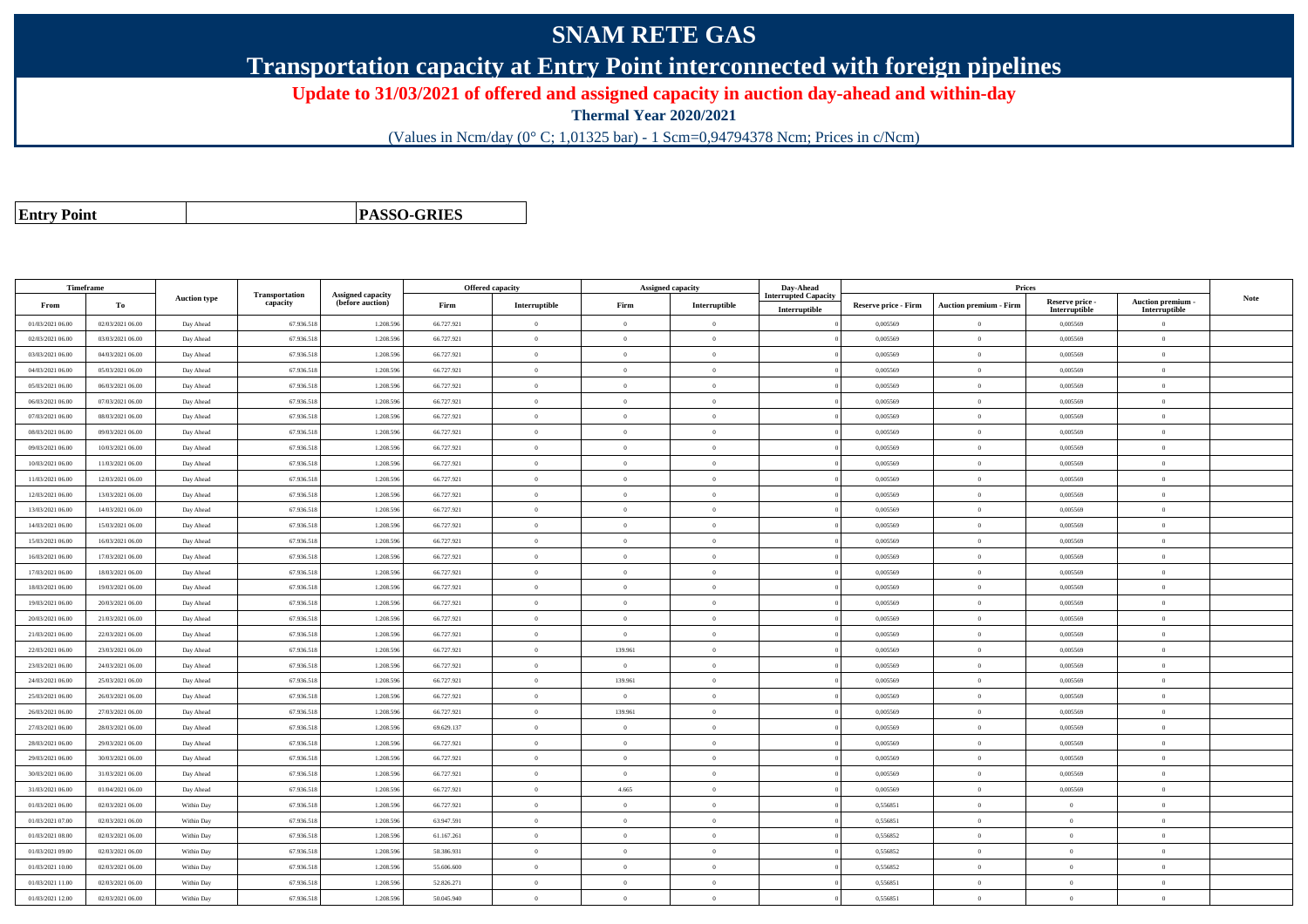| 01/03/2021 13:00 | 02/03/2021 06:00 | Within Day               | 67.936.518 | 1.208.596 | 47.265.611 | $\,0\,$                | $\overline{0}$ | $\bf{0}$       |                | 0,556851 | $\,$ 0 $\,$    | $\overline{0}$ | $\bf{0}$       |  |
|------------------|------------------|--------------------------|------------|-----------|------------|------------------------|----------------|----------------|----------------|----------|----------------|----------------|----------------|--|
| 01/03/2021 14:00 | 02/03/2021 06:00 | Within Day               | 67.936.518 | 1.208.59  | 44.485.281 | $\overline{0}$         | $\overline{0}$ | $\overline{0}$ |                | 0.556851 | $\theta$       | $\overline{0}$ | $\overline{0}$ |  |
| 01/03/2021 15:00 | 02/03/2021 06:00 | Within Day               | 67.936.518 | 1.208.596 | 41.704.950 | $\mathbf{0}$           | $\overline{0}$ | $\overline{0}$ |                | 0,556852 | $\theta$       | $\overline{0}$ | $\overline{0}$ |  |
| 01/03/2021 16:00 | 02/03/2021 06:00 | Within Day               | 67.936.518 | 1.208.596 | 38.924.621 | $\bf{0}$               | $\overline{0}$ | $\bf{0}$       |                | 0,556852 | $\bf{0}$       | $\overline{0}$ | $\bf{0}$       |  |
| 01/03/2021 17:00 | 02/03/2021 06:00 |                          | 67.936.518 | 1.208.596 | 36.144.290 | $\bf{0}$               | $\overline{0}$ | $\overline{0}$ |                | 0,556852 | $\bf{0}$       | $\bf{0}$       | $\bf{0}$       |  |
| 01/03/2021 18:00 | 02/03/2021 06:00 | Within Day<br>Within Day | 67.936.518 | 1.208.596 | 33.363.961 | $\mathbf{0}$           | $\overline{0}$ | $\overline{0}$ |                | 0,556852 | $\theta$       |                | $\theta$       |  |
|                  |                  |                          |            |           |            |                        |                |                |                |          |                | $\overline{0}$ |                |  |
| 01/03/2021 19:00 | 02/03/2021 06:00 | Within Day               | 67.936.518 | 1.208.596 | 30.583.630 | $\mathbf{0}$           | $\overline{0}$ | $\overline{0}$ |                | 0,556851 | $\bf{0}$       | $\overline{0}$ | $\theta$       |  |
| 01/03/2021 20:00 | 02/03/2021 06:00 | Within Day               | 67.936.518 | 1.208.59  | 27.803.300 | $\overline{0}$         | $\mathbf{0}$   | $\overline{0}$ |                | 0.556851 | $\,0\,$        | $\overline{0}$ | $\theta$       |  |
| 01/03/2021 21:00 | 02/03/2021 06:00 | Within Day               | 67.936.518 | 1.208.596 | 25.022.970 | $\mathbf{0}$           | $\overline{0}$ | $\overline{0}$ |                | 0,556851 | $\theta$       | $\overline{0}$ | $\overline{0}$ |  |
| 01/03/2021 22.00 | 02/03/2021 06:00 | Within Day               | 67.936.518 | 1.208.596 | 22.242.640 | $\bf{0}$               | $\overline{0}$ | $\bf{0}$       |                | 0,556851 | $\bf{0}$       | $\overline{0}$ | $\bf{0}$       |  |
| 01/03/2021 23:00 | 02/03/2021 06:00 | Within Day               | 67.936.518 | 1.208.596 | 19.462.310 | $\bf{0}$               | $\overline{0}$ | $\overline{0}$ |                | 0,556852 | $\bf{0}$       | $\theta$       | $\theta$       |  |
| 02/03/2021 00:00 | 02/03/2021 06:00 | Within Day               | 67.936.518 | 1.208.596 | 16.681.980 | $\mathbf{0}$           | $\overline{0}$ | $\overline{0}$ |                | 0,556852 | $\theta$       | $\overline{0}$ | $\overline{0}$ |  |
| 02/03/2021 01:00 | 02/03/2021 06:00 | Within Day               | 67.936.518 | 1.208.596 | 13.901.649 | $\,0\,$                | $\overline{0}$ | $\bf{0}$       |                | 0,556852 | $\bf{0}$       | $\overline{0}$ | $\bf{0}$       |  |
| 02/03/2021 02:00 | 02/03/2021 06:00 | Within Day               | 67.936.518 | 1.208.596 | 11.121.320 | $\bf{0}$               | $\overline{0}$ | $\overline{0}$ |                | 0,556853 | $\,0\,$        | $\overline{0}$ | $\theta$       |  |
| 02/03/2021 03:00 | 02/03/2021 06:00 | Within Day               | 67.936.518 | 1.208.596 | 8.340.989  | $\mathbf{0}$           | $\overline{0}$ | $\overline{0}$ |                | 0,556850 | $\theta$       | $\overline{0}$ | $\overline{0}$ |  |
| 02/03/2021 04:00 | 02/03/2021 06:00 | Within Day               | 67.936.518 | 1.208.596 | 5.560.660  | $\,0\,$                | $\overline{0}$ | $\overline{0}$ |                | 0,556850 | $\bf{0}$       | $\overline{0}$ | $\bf{0}$       |  |
| 02/03/2021 05:00 | 02/03/2021 06:00 | Within Day               | 67.936.518 | 1.208.596 | 2.780.329  | $\bf{0}$               | $\overline{0}$ | $\overline{0}$ |                | 0,556850 | $\bf{0}$       | $\overline{0}$ | $\overline{0}$ |  |
| 02/03/2021 06:00 | 03/03/2021 06:00 | Within Day               | 67.936.518 | 1.208.596 | 66.727.921 | $\mathbf{0}$           | $\overline{0}$ | $\overline{0}$ |                | 0,556851 | $\theta$       | $\overline{0}$ | $\overline{0}$ |  |
| 02/03/2021 07:00 | 03/03/2021 06:00 | Within Day               | 67.936.518 | 1.208.596 | 63.947.591 | $\bf{0}$               | $\overline{0}$ | $\bf{0}$       |                | 0,556851 | $\bf{0}$       | $\overline{0}$ | $\bf{0}$       |  |
| 02/03/2021 08:00 | 03/03/2021 06:00 | Within Day               | 67.936.518 | 1.208.596 | 61.167.261 | $\bf{0}$               | $\overline{0}$ | $\overline{0}$ |                | 0,556852 | $\bf{0}$       | $\overline{0}$ | $\bf{0}$       |  |
| 02/03/2021 09:00 | 03/03/2021 06:00 | Within Day               | 67.936.518 | 1.208.596 | 58.386.931 | $\mathbf{0}$           | $\overline{0}$ | $\overline{0}$ |                | 0,556852 | $\theta$       | $\overline{0}$ | $\overline{0}$ |  |
| 02/03/2021 10:00 | 03/03/2021 06:00 | Within Day               | 67.936.518 | 1.208.596 | 55.606.600 | $\mathbf{0}$           | $\overline{0}$ | $\overline{0}$ |                | 0,556852 | $\bf{0}$       | $\overline{0}$ | $\theta$       |  |
| 02/03/2021 11:00 | 03/03/2021 06:00 | Within Day               | 67.936.518 | 1.208.59  | 52.826.271 | $\overline{0}$         | $\overline{0}$ | $\overline{0}$ |                | 0.556851 | $\,$ 0 $\,$    | $\overline{0}$ | $\overline{0}$ |  |
| 02/03/2021 12:00 | 03/03/2021 06:00 | Within Day               | 67.936.518 | 1.208.596 | 50.045.940 | $\mathbf{0}$           | $\overline{0}$ | $\overline{0}$ |                | 0,556851 | $\theta$       | $\overline{0}$ | $\overline{0}$ |  |
| 02/03/2021 13:00 | 03/03/2021 06:00 | Within Day               | 67.936.518 | 1.208.596 | 47.265.611 | $\bf{0}$               | $\overline{0}$ | $\overline{0}$ |                | 0,556851 | $\bf{0}$       | $\overline{0}$ | $\bf{0}$       |  |
| 02/03/2021 14:00 | 03/03/2021 06:00 | Within Day               | 67.936.518 | 1.208.596 | 44.485.281 | $\bf{0}$               | $\overline{0}$ | $\overline{0}$ |                | 0,556851 | $\bf{0}$       | $\overline{0}$ | $\bf{0}$       |  |
| 02/03/2021 15:00 | 03/03/2021 06:00 | Within Day               | 67.936.518 | 1.208.596 | 41.704.950 | $\mathbf{0}$           | $\overline{0}$ | $\overline{0}$ |                | 0,556852 | $\theta$       | $\overline{0}$ | $\overline{0}$ |  |
| 02/03/2021 16:00 | 03/03/2021 06:00 | Within Day               | 67.936.518 | 1.208.596 | 38.924.621 | $\,0\,$                | $\overline{0}$ | $\bf{0}$       |                | 0,556852 | $\bf{0}$       | $\overline{0}$ | $\bf{0}$       |  |
| 02/03/2021 17:00 | 03/03/2021 06:00 | Within Day               | 67.936.518 | 1.208.596 | 36.144.290 | $\overline{0}$         | $\overline{0}$ | $\overline{0}$ |                | 0.556852 | $\,$ 0 $\,$    | $\overline{0}$ | $\overline{0}$ |  |
| 02/03/2021 18:00 | 03/03/2021 06:00 | Within Day               | 67.936.518 | 1.208.596 | 33.363.961 | $\mathbf{0}$           | $\overline{0}$ | $\overline{0}$ |                | 0,556852 | $\theta$       | $\overline{0}$ | $\overline{0}$ |  |
| 02/03/2021 19:00 | 03/03/2021 06:00 |                          | 67.936.518 | 1.208.596 | 30.583.630 | $\mathbf{0}$           | $\overline{0}$ | $\overline{0}$ |                | 0,556851 | $\,$ 0 $\,$    | $\overline{0}$ | $\theta$       |  |
| 02/03/2021 20:00 | 03/03/2021 06:00 | Within Day               | 67.936.518 | 1.208.596 | 27.803.300 | $\bf{0}$               | $\overline{0}$ | $\overline{0}$ |                | 0,556851 | $\bf{0}$       | $\overline{0}$ | $\bf{0}$       |  |
| 02/03/2021 21:00 | 03/03/2021 06:00 | Within Day               | 67.936.518 | 1.208.596 | 25.022.970 | $\mathbf{0}$           | $\overline{0}$ | $\overline{0}$ |                | 0,556851 | $\theta$       | $\overline{0}$ | $\overline{0}$ |  |
|                  |                  | Within Day               |            |           |            |                        |                |                |                |          |                |                |                |  |
| 02/03/2021 22:00 | 03/03/2021 06:00 | Within Day               | 67.936.518 | 1.208.596 | 22.242.640 | $\mathbf{0}$           | $\overline{0}$ | $\overline{0}$ |                | 0,556851 | $\,$ 0 $\,$    | $\overline{0}$ | $\theta$       |  |
| 02/03/2021 23:00 | 03/03/2021 06:00 | Within Day               | 67.936.518 | 1.208.596 | 19.462.310 | $\overline{0}$         | $\overline{0}$ | $\overline{0}$ |                | 0,556852 | $\bf{0}$       | $\overline{0}$ | $\bf{0}$       |  |
| 03/03/2021 00:00 | 03/03/2021 06:00 | Within Day               | 67.936.518 | 1.208.596 | 16.681.980 | $\mathbf{0}$           | $\overline{0}$ | $\overline{0}$ |                | 0,556852 | $\theta$       | $\overline{0}$ | $\overline{0}$ |  |
| 03/03/2021 01:00 | 03/03/2021 06:00 | Within Day               | 67.936.518 | 1.208.596 | 13.901.649 | $\mathbf{0}$           | $\overline{0}$ | $\theta$       |                | 0,556852 | $\,$ 0 $\,$    | $\overline{0}$ | $\theta$       |  |
| 03/03/2021 02:00 | 03/03/2021 06:00 | Within Day               | 67.936.518 | 1.208.59  | 11.121.320 | $\bf{0}$               | $\overline{0}$ | $\overline{0}$ |                | 0.556853 | $\bf{0}$       | $\overline{0}$ | $\overline{0}$ |  |
| 03/03/2021 03:00 | 03/03/2021 06:00 | Within Day               | 67.936.518 | 1.208.596 | 8.340.989  | $\mathbf{0}$           | $\overline{0}$ | $\overline{0}$ |                | 0,556850 | $\theta$       | $\overline{0}$ | $\overline{0}$ |  |
| 03/03/2021 04:00 | 03/03/2021 06:00 | Within Day               | 67.936.518 | 1.208.596 | 5.560.660  | $\mathbf{0}$           | $\overline{0}$ | $\bf{0}$       |                | 0,556850 | $\,$ 0 $\,$    | $\overline{0}$ | $\theta$       |  |
| 03/03/2021 05:00 | 03/03/2021 06:00 | Within Day               | 67.936.518 | 1.208.596 | 2.780.329  | $\bf{0}$               | $\overline{0}$ | $\overline{0}$ |                | 0,556850 | $\bf{0}$       | $\overline{0}$ | $\bf{0}$       |  |
| 03/03/2021 06:00 | 04/03/2021 06:00 | Within Day               | 67.936.518 | 1.208.596 | 66.727.921 | $\mathbf{0}$           | $\overline{0}$ | $\overline{0}$ |                | 0,556851 | $\theta$       | $\overline{0}$ | $\overline{0}$ |  |
| 03/03/2021 07:00 | 04/03/2021 06:00 | Within Day               | 67.936.518 | 1.208.596 | 63.947.591 | $\mathbf{0}$           | $\overline{0}$ | $\overline{0}$ |                | 0,556851 | $\,$ 0 $\,$    | $\overline{0}$ | $\theta$       |  |
| 03/03/2021 08:00 | 04/03/2021 06:00 | Within Day               | 67.936.518 | 1.208.596 | 61.167.261 | $\bf{0}$               | $\overline{0}$ | $\overline{0}$ |                | 0,556852 | $\,$ 0 $\,$    | $\overline{0}$ | $\bf{0}$       |  |
| 03/03/2021 09:00 | 04/03/2021 06:00 | Within Day               | 67.936.518 | 1.208.596 | 58.386.931 | $\bf{0}$               | $\overline{0}$ | $\overline{0}$ |                | 0,556852 | $\overline{0}$ | $^{\circ}$     | $\theta$       |  |
| 03/03/2021 10:00 | 04/03/2021 06:00 | Within Day               | 67.936.518 | 1.208.596 | 55.606.600 | $\,$ 0 $\,$            | $\overline{0}$ | $\overline{0}$ |                | 0,556852 | $\,$ 0 $\,$    | $\bf{0}$       | $\theta$       |  |
| 03/03/2021 11:00 | 04/03/2021 06:00 | Within Day               | 67.936.518 | 1.208.59  | 52.826.271 | $\mathbf{0}$           | $\overline{0}$ | $\overline{0}$ |                | 0,556851 | $\,$ 0 $\,$    | $\overline{0}$ | $\overline{0}$ |  |
| 03/03/2021 12:00 | 04/03/2021 06:00 | Within Day               | 67.936.518 | 1.208.596 | 50.045.940 | $\mathbf{0}$           | $\overline{0}$ | $\overline{0}$ |                | 0,556851 | $\mathbf{0}$   | $\overline{0}$ | $\overline{0}$ |  |
| 03/03/2021 13:00 | 04/03/2021 06:00 | Within Day               | 67.936.518 | 1.208.596 | 47.265.611 | $\,$ 0                 | $\overline{0}$ | $\bf{0}$       | $\overline{0}$ | 0,556851 | $\,$ 0 $\,$    | $\bf{0}$       | $\theta$       |  |
| 03/03/2021 14:00 | 04/03/2021 06:00 | Within Day               | 67.936.518 | 1.208.596 | 44.485.281 | $\hspace{0.1mm}\bm{0}$ | $\overline{0}$ | $\overline{0}$ |                | 0,556851 | $\,$ 0 $\,$    | $\overline{0}$ | $\overline{0}$ |  |
| 03/03/2021 15:00 | 04/03/2021 06:00 | Within Day               | 67.936.518 | 1.208.596 | 41.704.950 | $\mathbf{0}$           | $\overline{0}$ | $\overline{0}$ |                | 0,556852 | $\overline{0}$ | $\overline{0}$ | $\overline{0}$ |  |
| 03/03/2021 16:00 | 04/03/2021 06:00 | Within Day               | 67.936.518 | 1.208.596 | 38.924.621 | $\,$ 0 $\,$            | $\overline{0}$ | $\overline{0}$ |                | 0,556852 | $\,$ 0 $\,$    | $\overline{0}$ | $\overline{0}$ |  |
| 03/03/2021 17:00 | 04/03/2021 06:00 | Within Day               | 67.936.518 | 1.208.59  | 36.144.290 | $\overline{0}$         | $\overline{0}$ | $\overline{0}$ |                | 0.556852 | $\overline{0}$ | $\overline{0}$ | $\bf{0}$       |  |
| 03/03/2021 18:00 | 04/03/2021 06:00 | Within Day               | 67.936.518 | 1.208.596 | 33.363.961 | $\mathbf{0}$           | $\overline{0}$ | $\overline{0}$ |                | 0,556852 | $\mathbf{0}$   | $\overline{0}$ | $\overline{0}$ |  |
| 03/03/2021 19:00 | 04/03/2021 06:00 | Within Day               | 67.936.518 | 1.208.596 | 30.583.630 | $\,$ 0 $\,$            | $\overline{0}$ | $\bf{0}$       |                | 0,556851 | $\,$ 0 $\,$    | $\bf{0}$       | $\,$ 0 $\,$    |  |
| 03/03/2021 20:00 | 04/03/2021 06:00 | Within Day               | 67.936.518 | 1.208.596 | 27.803.300 | $\bf{0}$               | $\overline{0}$ | $\overline{0}$ |                | 0,556851 | $\,$ 0 $\,$    | $\mathbf{0}$   | $\bf{0}$       |  |
| 03/03/2021 21:00 | 04/03/2021 06:00 | Within Day               | 67.936.518 | 1.208.596 | 25.022.970 | $\overline{0}$         | $\overline{0}$ | $\overline{0}$ |                | 0,556851 | $\mathbf{0}$   | $\overline{0}$ | $\overline{0}$ |  |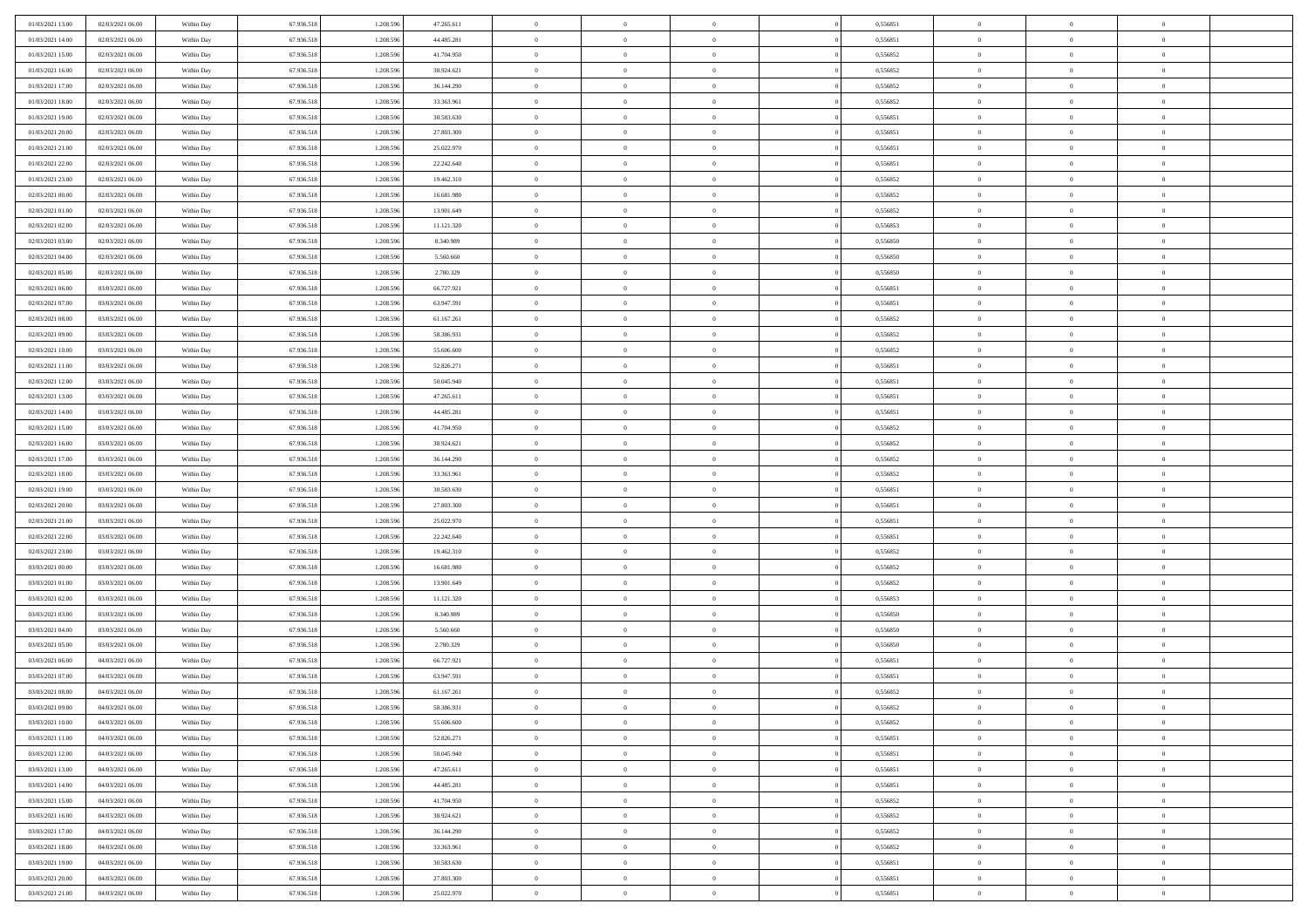| 03/03/2021 22:00                     | 04/03/2021 06:00                     | Within Day | 67.936.518               | 1.208.596              | 22.242.640               | $\overline{0}$           | $\overline{0}$             | $\Omega$       | 0,556851             | $\bf{0}$                 | $\mathbf{0}$   | $\bf{0}$                  |  |
|--------------------------------------|--------------------------------------|------------|--------------------------|------------------------|--------------------------|--------------------------|----------------------------|----------------|----------------------|--------------------------|----------------|---------------------------|--|
| 03/03/2021 23:00                     | 04/03/2021 06:00                     | Within Day | 67.936.518               | 1.208.596              | 19.462.310               | $\mathbf{0}$             | $\overline{0}$             | $\overline{0}$ | 0,556852             | $\overline{0}$           | $\overline{0}$ | $\theta$                  |  |
| 04/03/2021 00:00                     | 04/03/2021 06:00                     | Within Day | 67.936.518               | 1.208.596              | 16.681.980               | $\,$ 0                   | $\overline{0}$             | $\bf{0}$       | 0,556852             | $\,$ 0                   | $\overline{0}$ | $\,$ 0 $\,$               |  |
| 04/03/2021 01:00                     | 04/03/2021 06:00                     | Within Day | 67.936.518               | 1.208.596              | 13.901.649               | $\bf{0}$                 | $\overline{0}$             | $\Omega$       | 0.556852             | $\bf{0}$                 | $\mathbf{0}$   | $\theta$                  |  |
| 04/03/2021 02:00                     | 04/03/2021 06:00                     | Within Dav | 67.936.518               | 1.208.596              | 11.121.320               | $\bf{0}$                 | $\overline{0}$             | $\overline{0}$ | 0,556853             | $\mathbf{0}$             | $\overline{0}$ | $\overline{0}$            |  |
| 04/03/2021 03:00                     | 04/03/2021 06:00                     | Within Day | 67.936.518               | 1.208.596              | 8.340.989                | $\bf{0}$                 | $\overline{0}$             | $\bf{0}$       | 0,556850             | $\,$ 0                   | $\overline{0}$ | $\,$ 0 $\,$               |  |
| 04/03/2021 04:00                     | 04/03/2021 06:00                     | Within Day | 67.936.518               | 1.208.596              | 5.560.660                | $\bf{0}$                 | $\overline{0}$             | $\Omega$       | 0.556850             | $\theta$                 | $\mathbf{0}$   | $\theta$                  |  |
| 04/03/2021 05:00                     | 04/03/2021 06:00                     | Within Dav | 67.936.518               | 1.208.596              | 2.780.329                | $\overline{0}$           | $\overline{0}$             | $\overline{0}$ | 0,556850             | $\mathbf{0}$             | $\overline{0}$ | $\overline{0}$            |  |
|                                      |                                      |            |                          |                        |                          |                          |                            |                |                      |                          |                |                           |  |
| 04/03/2021 06:00                     | 05/03/2021 06:00                     | Within Day | 67.936.518               | 1.208.596              | 66.727.921               | $\bf{0}$                 | $\overline{0}$             | $\bf{0}$       | 0,556851             | $\,$ 0                   | $\overline{0}$ | $\,$ 0 $\,$               |  |
| 04/03/2021 07:00                     | 05/03/2021 06:00                     | Within Day | 67.936.518               | 1.208.596              | 63.947.591               | $\bf{0}$                 | $\overline{0}$             | $\Omega$       | 0.556851             | $\bf{0}$                 | $\mathbf{0}$   | $\theta$                  |  |
| 04/03/2021 08:00                     | 05/03/2021 06:00                     | Within Day | 67.936.518               | 1.208.596              | 61.167.261               | $\overline{0}$           | $\overline{0}$             | $\overline{0}$ | 0,556852             | $\overline{0}$           | $\overline{0}$ | $\overline{0}$            |  |
| 04/03/2021 09:00                     | 05/03/2021 06:00                     | Within Day | 67.936.518               | 1.208.596              | 58.386.931               | $\,$ 0                   | $\overline{0}$             | $\bf{0}$       | 0,556852             | $\,$ 0                   | $\overline{0}$ | $\,$ 0 $\,$               |  |
| 04/03/2021 10:00                     | 05/03/2021 06:00                     | Within Day | 67.936.518               | 1.208.596              | 55,606,600               | $\bf{0}$                 | $\overline{0}$             | $\Omega$       | 0.556852             | $\overline{0}$           | $\mathbf{0}$   | $\theta$                  |  |
| 04/03/2021 11:00                     | 05/03/2021 06:00                     | Within Dav | 67.936.518               | 1.208.596              | 52.826.271               | $\overline{0}$           | $\overline{0}$             | $\overline{0}$ | 0,556851             | $\mathbf{0}$             | $\overline{0}$ | $\overline{0}$            |  |
| 04/03/2021 12:00                     | 05/03/2021 06:00                     | Within Day | 67.936.518               | 1.208.596              | 50.045.940               | $\bf{0}$                 | $\overline{0}$             | $\bf{0}$       | 0,556851             | $\,$ 0                   | $\overline{0}$ | $\,$ 0 $\,$               |  |
| 04/03/2021 13:00                     | 05/03/2021 06:00                     | Within Day | 67.936.518               | 1.208.596              | 47.265.611               | $\bf{0}$                 | $\overline{0}$             | $\overline{0}$ | 0.556851             | $\bf{0}$                 | $\mathbf{0}$   | $\bf{0}$                  |  |
| 04/03/2021 14:00                     | 05/03/2021 06:00                     | Within Day | 67.936.518               | 1.208.596              | 44.485.281               | $\overline{0}$           | $\overline{0}$             | $\overline{0}$ | 0,556851             | $\overline{0}$           | $\overline{0}$ | $\overline{0}$            |  |
| 04/03/2021 15:00                     | 05/03/2021 06:00                     | Within Day | 67.936.518               | 1.208.596              | 41.704.950               | $\bf{0}$                 | $\overline{0}$             | $\bf{0}$       | 0,556852             | $\,$ 0                   | $\overline{0}$ | $\,$ 0 $\,$               |  |
| 04/03/2021 16:00                     | 05/03/2021 06:00                     | Within Day | 67.936.518               | 1.208.596              | 38.924.621               | $\bf{0}$                 | $\overline{0}$             | $\Omega$       | 0.556852             | $\overline{0}$           | $\mathbf{0}$   | $\theta$                  |  |
| 04/03/2021 17:00                     | 05/03/2021 06:00                     | Within Day | 67.936.518               | 1.208.596              | 36.144.290               | $\overline{0}$           | $\overline{0}$             | $\overline{0}$ | 0,556852             | $\overline{0}$           | $\overline{0}$ | $\overline{0}$            |  |
| 04/03/2021 18:00                     | 05/03/2021 06:00                     | Within Day | 67.936.518               | 1.208.596              | 33.363.961               | $\bf{0}$                 | $\overline{0}$             | $\bf{0}$       | 0,556852             | $\,$ 0                   | $\overline{0}$ | $\,$ 0 $\,$               |  |
| 04/03/2021 19:00                     | 05/03/2021 06:00                     | Within Day | 67.936.518               | 1.208.596              | 30,583,630               | $\bf{0}$                 | $\overline{0}$             | $\Omega$       | 0.556851             | $\overline{0}$           | $\theta$       | $\theta$                  |  |
| 04/03/2021 20:00                     | 05/03/2021 06:00                     | Within Dav | 67.936.518               | 1.208.596              | 27.803.300               | $\overline{0}$           | $\overline{0}$             | $\overline{0}$ | 0,556851             | $\mathbf{0}$             | $\overline{0}$ | $\overline{0}$            |  |
| 04/03/2021 21:00                     | 05/03/2021 06:00                     | Within Day | 67.936.518               | 1.208.596              | 25.022.970               | $\bf{0}$                 | $\overline{0}$             | $\bf{0}$       | 0,556851             | $\,$ 0                   | $\overline{0}$ | $\,$ 0 $\,$               |  |
| 04/03/2021 22.00                     | 05/03/2021 06:00                     | Within Day | 67.936.518               | 1.208.596              | 22.242.640               | $\bf{0}$                 | $\overline{0}$             | $\overline{0}$ | 0.556851             | $\bf{0}$                 | $\overline{0}$ | $\bf{0}$                  |  |
| 04/03/2021 23:00                     | 05/03/2021 06:00                     | Within Day | 67.936.518               | 1.208.596              | 19.462.310               | $\overline{0}$           | $\overline{0}$             | $\overline{0}$ | 0,556852             | $\overline{0}$           | $\overline{0}$ | $\overline{0}$            |  |
| 05/03/2021 00:00                     | 05/03/2021 06:00                     | Within Day | 67.936.518               | 1.208.596              | 16.681.980               | $\bf{0}$                 | $\overline{0}$             | $\bf{0}$       | 0,556852             | $\,$ 0                   | $\overline{0}$ | $\,$ 0 $\,$               |  |
| 05/03/2021 01:00                     | 05/03/2021 06:00                     | Within Day | 67.936.518               | 1.208.596              | 13.901.649               | $\bf{0}$                 | $\overline{0}$             | $\Omega$       | 0.556852             | $\theta$                 | $\mathbf{0}$   | $\theta$                  |  |
| 05/03/2021 02:00                     | 05/03/2021 06:00                     | Within Day | 67.936.518               | 1.208.596              | 11.121.320               | $\overline{0}$           | $\overline{0}$             | $\overline{0}$ | 0,556853             | $\mathbf{0}$             | $\overline{0}$ | $\overline{0}$            |  |
| 05/03/2021 03:00                     | 05/03/2021 06:00                     | Within Day | 67.936.518               | 1.208.596              | 8.340.989                | $\bf{0}$                 | $\overline{0}$             | $\bf{0}$       | 0,556850             | $\,$ 0                   | $\overline{0}$ | $\,$ 0 $\,$               |  |
| 05/03/2021 04:00                     | 05/03/2021 06:00                     | Within Day | 67.936.518               | 1.208.596              | 5.560.660                | $\,$ 0                   | $\bf{0}$                   | $\overline{0}$ | 0,556850             | $\bf{0}$                 | $\overline{0}$ | $\,0\,$                   |  |
| 05/03/2021 05:00                     | 05/03/2021 06:00                     | Within Dav | 67.936.518               | 1.208.596              | 2.780.329                | $\overline{0}$           | $\overline{0}$             | $\overline{0}$ | 0,556850             | $\mathbf{0}$             | $\overline{0}$ | $\overline{0}$            |  |
| 05/03/2021 06:00                     | 06/03/2021 06:00                     | Within Day | 67.936.518               | 1.208.596              | 66.727.921               | $\bf{0}$                 | $\overline{0}$             | $\bf{0}$       | 0,556851             | $\,$ 0                   | $\overline{0}$ | $\,$ 0 $\,$               |  |
| 05/03/2021 07:00                     | 06/03/2021 06:00                     | Within Day | 67.936.518               | 1.208.596              | 63.947.591               | $\bf{0}$                 | $\bf{0}$                   | $\bf{0}$       | 0,556851             | $\bf{0}$                 | $\overline{0}$ | $\,0\,$                   |  |
| 05/03/2021 08:00                     | 06/03/2021 06:00                     | Within Day | 67.936.518               | 1.208.596              | 61.167.261               | $\overline{0}$           | $\overline{0}$             | $\overline{0}$ | 0,556852             | $\overline{0}$           | $\overline{0}$ | $\overline{0}$            |  |
| 05/03/2021 09:00                     | 06/03/2021 06:00                     | Within Day | 67.936.518               | 1.208.596              | 58.386.931               | $\bf{0}$                 | $\overline{0}$             | $\bf{0}$       | 0,556852             | $\,$ 0                   | $\overline{0}$ | $\,$ 0 $\,$               |  |
|                                      |                                      |            |                          |                        |                          |                          |                            | $\overline{0}$ |                      |                          | $\overline{0}$ |                           |  |
| 05/03/2021 10:00<br>05/03/2021 11:00 | 06/03/2021 06:00<br>06/03/2021 06:00 | Within Day | 67.936.518<br>67.936.518 | 1.208.596<br>1.208.596 | 55.606.600<br>52.826.271 | $\,$ 0<br>$\overline{0}$ | $\bf{0}$<br>$\overline{0}$ | $\overline{0}$ | 0,556852<br>0,556851 | $\bf{0}$<br>$\mathbf{0}$ | $\overline{0}$ | $\,0\,$<br>$\overline{0}$ |  |
|                                      |                                      | Within Day |                          |                        |                          |                          |                            |                |                      |                          |                |                           |  |
| 05/03/2021 12:00                     | 06/03/2021 06:00                     | Within Day | 67.936.518               | 1.208.596              | 50.045.940               | $\bf{0}$                 | $\overline{0}$             | $\bf{0}$       | 0,556851             | $\,$ 0                   | $\overline{0}$ | $\,$ 0 $\,$               |  |
| 05/03/2021 13:00                     | 06/03/2021 06:00                     | Within Day | 67.936.518               | 1.208.596              | 47.265.611               | $\bf{0}$                 | $\bf{0}$                   | $\overline{0}$ | 0,556851             | $\bf{0}$                 | $\overline{0}$ | $\,0\,$                   |  |
| 05/03/2021 14:00                     | 06/03/2021 06:00                     | Within Dav | 67.936.518               | 1.208.596              | 44.485.281               | $\overline{0}$           | $\overline{0}$             | $\overline{0}$ | 0,556851             | $\overline{0}$           | $\overline{0}$ | $\overline{0}$            |  |
| 05/03/2021 15:00                     | 06/03/2021 06:00                     | Within Day | 67.936.518               | 1.208.596              | 41.704.950               | $\bf{0}$                 | $\overline{0}$             | $\bf{0}$       | 0,556852             | $\,$ 0                   | $\overline{0}$ | $\,$ 0 $\,$               |  |
| 05/03/2021 16:00                     | 06/03/2021 06:00                     | Within Day | 67.936.518               | 1.208.596              | 38.924.621               | $\bf{0}$                 | $\bf{0}$                   | $\bf{0}$       | 0,556852             | $\bf{0}$                 | $\overline{0}$ | $\,0\,$                   |  |
| 05/03/2021 20:00                     | 06/03/2021 06:00                     | Within Day | 67.936.518               | 1.208.596              | 27.803.300               | $\mathbf{0}$             | $\overline{0}$             | $\overline{0}$ | 0,556851             | $\overline{0}$           | $\overline{0}$ | $\overline{0}$            |  |
| 05/03/2021 21:00                     | 06/03/2021 06:00                     | Within Day | 67.936.518               | 1.208.596              | 25.022.970               | $\bf{0}$                 | $\overline{0}$             | $\theta$       | 0,556851             | $\overline{0}$           | $\theta$       | $\theta$                  |  |
| 05/03/2021 22.00                     | 06/03/2021 06:00                     | Within Day | 67.936.518               | 1.208.596              | 22.242.640               | $\bf{0}$                 | $\bf{0}$                   | $\bf{0}$       | 0,556851             | $\bf{0}$                 | $\overline{0}$ | $\,0\,$                   |  |
| 05/03/2021 23:00                     | 06/03/2021 06:00                     | Within Day | 67.936.518               | 1.208.596              | 19.462.310               | $\overline{0}$           | $\overline{0}$             | $\overline{0}$ | 0,556852             | $\overline{0}$           | $\bf{0}$       | $\overline{0}$            |  |
| 06/03/2021 00:00                     | 06/03/2021 06:00                     | Within Day | 67.936.518               | 1.208.596              | 16.681.980               | $\,$ 0 $\,$              | $\overline{0}$             | $\overline{0}$ | 0,556852             | $\mathbf{0}$             | $\,$ 0 $\,$    | $\,$ 0 $\,$               |  |
| 06/03/2021 01:00                     | 06/03/2021 06:00                     | Within Day | 67.936.518               | 1.208.596              | 13.901.649               | $\bf{0}$                 | $\bf{0}$                   | $\overline{0}$ | 0,556852             | $\bf{0}$                 | $\overline{0}$ | $\bf{0}$                  |  |
| 06/03/2021 02:00                     | 06/03/2021 06:00                     | Within Day | 67.936.518               | 1.208.596              | 11.121.320               | $\bf{0}$                 | $\overline{0}$             | $\overline{0}$ | 0,556853             | $\mathbf{0}$             | $\overline{0}$ | $\overline{0}$            |  |
| 06/03/2021 03:00                     | 06/03/2021 06:00                     | Within Day | 67.936.518               | 1.208.596              | 8.340.989                | $\,$ 0 $\,$              | $\overline{0}$             | $\overline{0}$ | 0,556850             | $\,$ 0 $\,$              | $\overline{0}$ | $\,$ 0 $\,$               |  |
| 06/03/2021 04:00                     | 06/03/2021 06:00                     | Within Day | 67.936.518               | 1.208.596              | 5.560.660                | $\bf{0}$                 | $\overline{0}$             | $\overline{0}$ | 0,556850             | $\bf{0}$                 | $\overline{0}$ | $\overline{0}$            |  |
| 06/03/2021 05:00                     | 06/03/2021 06:00                     | Within Day | 67.936.518               | 1.208.596              | 2.780.329                | $\overline{0}$           | $\overline{0}$             | $\overline{0}$ | 0,556850             | $\overline{0}$           | $\bf{0}$       | $\overline{0}$            |  |
| 06/03/2021 06:00                     | 07/03/2021 06:00                     | Within Day | 67.936.518               | 1.208.596              | 66.727.921               | $\,$ 0 $\,$              | $\overline{0}$             | $\overline{0}$ | 0,556851             | $\,$ 0 $\,$              | $\,$ 0 $\,$    | $\,$ 0 $\,$               |  |
| 06/03/2021 07:00                     | 07/03/2021 06:00                     | Within Day | 67.936.518               | 1.208.596              | 63.947.591               | $\bf{0}$                 | $\bf{0}$                   | $\overline{0}$ | 0,556851             | $\mathbf{0}$             | $\overline{0}$ | $\bf{0}$                  |  |
| 06/03/2021 08:00                     | 07/03/2021 06:00                     | Within Day | 67.936.518               | 1.208.596              | 61.167.261               | $\bf{0}$                 | $\overline{0}$             | $\overline{0}$ | 0,556852             | $\mathbf{0}$             | $\bf{0}$       | $\overline{0}$            |  |
| 06/03/2021 09:00                     | 07/03/2021 06:00                     | Within Day | 67.936.518               | 1.208.596              | 58.386.931               | $\,0\,$                  | $\overline{0}$             | $\overline{0}$ | 0,556852             | $\,$ 0                   | $\overline{0}$ | $\,$ 0 $\,$               |  |
|                                      |                                      |            |                          |                        |                          |                          |                            |                |                      |                          |                |                           |  |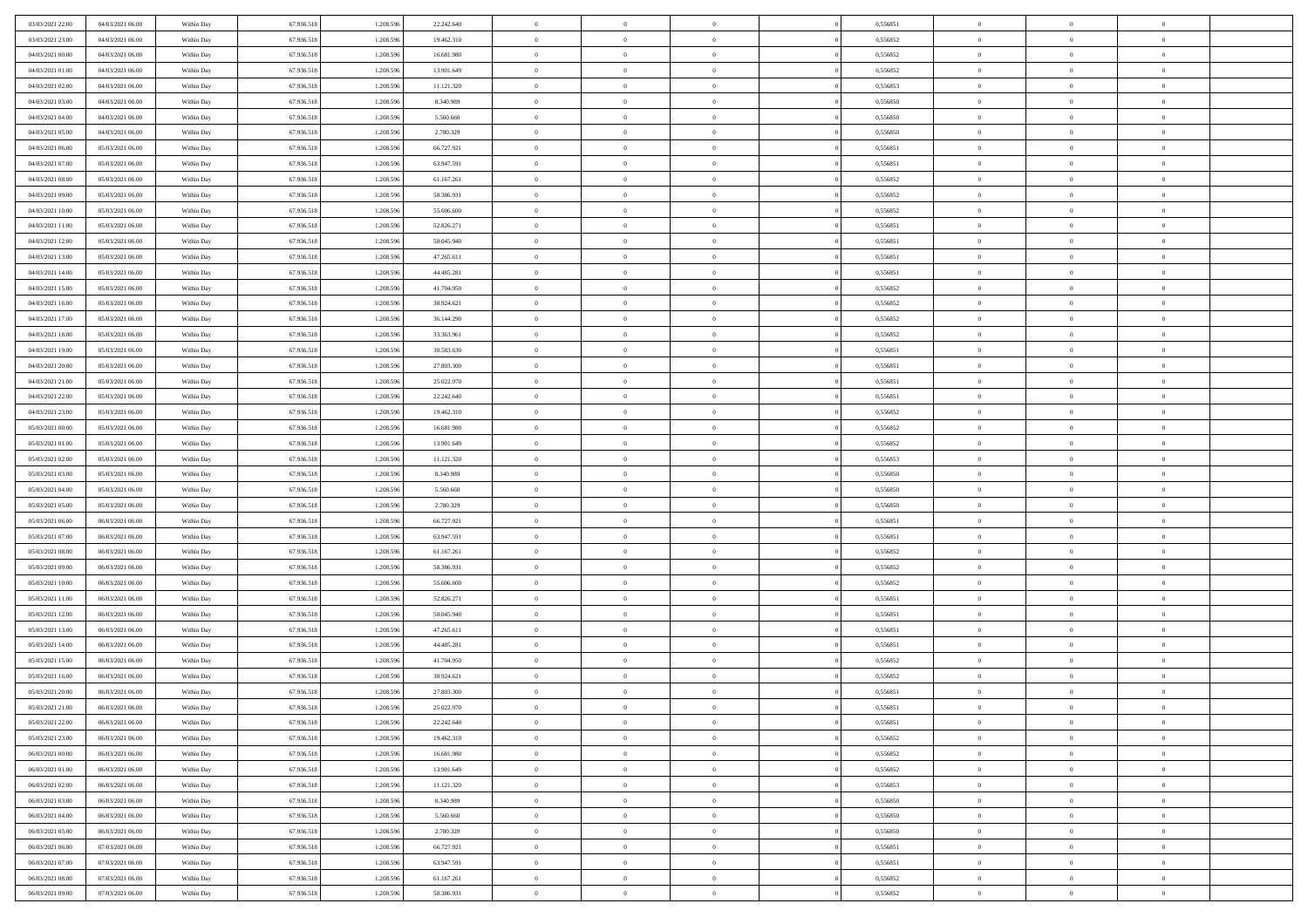| 06/03/2021 10:00 | 07/03/2021 06:00 | Within Day | 67.936.518 | 1.208.596 | 55.606.600 | $\overline{0}$ | $\overline{0}$ | $\Omega$       | 0,556852 | $\bf{0}$       | $\mathbf{0}$   | $\bf{0}$       |  |
|------------------|------------------|------------|------------|-----------|------------|----------------|----------------|----------------|----------|----------------|----------------|----------------|--|
| 06/03/2021 11:00 | 07/03/2021 06:00 | Within Day | 67.936.518 | 1.208.596 | 52.826.271 | $\mathbf{0}$   | $\overline{0}$ | $\overline{0}$ | 0,556851 | $\overline{0}$ | $\overline{0}$ | $\theta$       |  |
| 06/03/2021 12:00 | 07/03/2021 06:00 | Within Day | 67.936.518 | 1.208.596 | 50.045.940 | $\,$ 0         | $\overline{0}$ | $\bf{0}$       | 0,556851 | $\,$ 0         | $\overline{0}$ | $\,$ 0 $\,$    |  |
| 06/03/2021 13:00 | 07/03/2021 06:00 | Within Day | 67.936.518 | 1.208.596 | 47.265.611 | $\bf{0}$       | $\overline{0}$ | $\Omega$       | 0.556851 | $\bf{0}$       | $\mathbf{0}$   | $\theta$       |  |
| 06/03/2021 14:00 | 07/03/2021 06:00 | Within Dav | 67.936.518 | 1.208.596 | 44.485.281 | $\bf{0}$       | $\overline{0}$ | $\overline{0}$ | 0,556851 | $\mathbf{0}$   | $\overline{0}$ | $\overline{0}$ |  |
| 06/03/2021 15:00 | 07/03/2021 06:00 | Within Day | 67.936.518 | 1.208.596 | 41.704.950 | $\bf{0}$       | $\overline{0}$ | $\bf{0}$       | 0,556852 | $\,$ 0         | $\overline{0}$ | $\,$ 0 $\,$    |  |
| 06/03/2021 16:00 | 07/03/2021 06:00 | Within Day | 67.936.518 | 1.208.596 | 38.924.621 | $\bf{0}$       | $\overline{0}$ | $\Omega$       | 0.556852 | $\bf{0}$       | $\mathbf{0}$   | $\theta$       |  |
| 06/03/2021 17:00 | 07/03/2021 06:00 | Within Day | 67.936.518 | 1.208.596 | 36.144.290 | $\overline{0}$ | $\overline{0}$ | $\overline{0}$ | 0,556852 | $\mathbf{0}$   | $\overline{0}$ | $\overline{0}$ |  |
| 06/03/2021 18:00 | 07/03/2021 06:00 | Within Day | 67.936.518 | 1.208.596 | 33.363.961 | $\bf{0}$       | $\overline{0}$ | $\bf{0}$       | 0,556852 | $\,$ 0         | $\overline{0}$ | $\,$ 0 $\,$    |  |
| 06/03/2021 19:00 | 07/03/2021 06:00 | Within Day | 67.936.518 | 1.208.596 | 30,583,630 | $\bf{0}$       | $\overline{0}$ | $\Omega$       | 0.556851 | $\bf{0}$       | $\mathbf{0}$   | $\theta$       |  |
| 06/03/2021 20:00 | 07/03/2021 06:00 | Within Day | 67.936.518 | 1.208.596 | 27.803.300 | $\overline{0}$ | $\overline{0}$ | $\overline{0}$ | 0,556851 | $\overline{0}$ | $\overline{0}$ | $\overline{0}$ |  |
| 06/03/2021 21:00 | 07/03/2021 06:00 | Within Day | 67.936.518 | 1.208.596 | 25.022.970 | $\,$ 0         | $\overline{0}$ | $\bf{0}$       | 0,556851 | $\,$ 0         | $\overline{0}$ | $\,$ 0 $\,$    |  |
| 06/03/2021 22.00 | 07/03/2021 06:00 | Within Day | 67.936.518 | 1.208.596 | 22.242.640 | $\bf{0}$       | $\overline{0}$ | $\Omega$       | 0.556851 | $\overline{0}$ | $\mathbf{0}$   | $\theta$       |  |
| 06/03/2021 23:00 | 07/03/2021 06:00 | Within Dav | 67.936.518 | 1.208.596 | 19.462.310 | $\overline{0}$ | $\overline{0}$ | $\overline{0}$ | 0,556852 | $\mathbf{0}$   | $\overline{0}$ | $\overline{0}$ |  |
| 07/03/2021 00:00 | 07/03/2021 06:00 | Within Day | 67.936.518 | 1.208.596 | 16.681.980 | $\bf{0}$       | $\overline{0}$ | $\bf{0}$       | 0,556852 | $\,$ 0         | $\overline{0}$ | $\,$ 0 $\,$    |  |
| 07/03/2021 01:00 | 07/03/2021 06:00 | Within Day | 67.936.518 | 1.208.596 | 13.901.649 | $\bf{0}$       | $\overline{0}$ | $\overline{0}$ | 0.556852 | $\bf{0}$       | $\mathbf{0}$   | $\bf{0}$       |  |
| 07/03/2021 02:00 | 07/03/2021 06:00 | Within Day | 67.936.518 | 1.208.596 | 11.121.320 | $\overline{0}$ | $\overline{0}$ | $\overline{0}$ | 0,556853 | $\mathbf{0}$   | $\overline{0}$ | $\overline{0}$ |  |
| 07/03/2021 03:00 | 07/03/2021 06:00 | Within Day | 67.936.518 | 1.208.596 | 8.340.989  | $\bf{0}$       | $\overline{0}$ | $\bf{0}$       | 0,556850 | $\,$ 0         | $\overline{0}$ | $\,$ 0 $\,$    |  |
| 07/03/2021 04:00 | 07/03/2021 06:00 | Within Day | 67.936.518 | 1.208.596 | 5.560.660  | $\bf{0}$       | $\overline{0}$ | $\Omega$       | 0.556850 | $\overline{0}$ | $\mathbf{0}$   | $\theta$       |  |
| 07/03/2021 05:00 | 07/03/2021 06:00 | Within Day | 67.936.518 | 1.208.596 | 2.780.329  | $\overline{0}$ | $\overline{0}$ | $\overline{0}$ | 0,556850 | $\overline{0}$ | $\overline{0}$ | $\overline{0}$ |  |
| 07/03/2021 06:00 | 08/03/2021 06:00 | Within Day | 67.936.518 | 1.208.596 | 66.727.921 | $\bf{0}$       | $\overline{0}$ | $\bf{0}$       | 0,556851 | $\,$ 0         | $\overline{0}$ | $\,$ 0 $\,$    |  |
| 07/03/2021 07:00 | 08/03/2021 06:00 | Within Day | 67.936.518 | 1.208.596 | 63.947.591 | $\bf{0}$       | $\overline{0}$ | $\Omega$       | 0.556851 | $\overline{0}$ | $\theta$       | $\theta$       |  |
| 07/03/2021 08:00 | 08/03/2021 06:00 | Within Dav | 67.936.518 | 1.208.596 | 61.167.261 | $\overline{0}$ | $\overline{0}$ | $\overline{0}$ | 0,556852 | $\mathbf{0}$   | $\overline{0}$ | $\overline{0}$ |  |
| 07/03/2021 09:00 | 08/03/2021 06:00 | Within Day | 67.936.518 | 1.208.596 | 58.386.931 | $\bf{0}$       | $\overline{0}$ | $\bf{0}$       | 0,556852 | $\,$ 0         | $\overline{0}$ | $\,$ 0 $\,$    |  |
| 07/03/2021 11:00 | 08/03/2021 06:00 | Within Day | 67.936.518 | 1.208.596 | 52.826.271 | $\bf{0}$       | $\overline{0}$ | $\overline{0}$ | 0.556851 | $\bf{0}$       | $\overline{0}$ | $\theta$       |  |
| 07/03/2021 12:00 | 08/03/2021 06:00 | Within Day | 67.936.518 | 1.208.596 | 50.045.940 | $\overline{0}$ | $\overline{0}$ | $\overline{0}$ | 0,556851 | $\overline{0}$ | $\overline{0}$ | $\overline{0}$ |  |
| 07/03/2021 13:00 | 08/03/2021 06:00 | Within Day | 67.936.518 | 1.208.596 | 47.265.611 | $\bf{0}$       | $\overline{0}$ | $\bf{0}$       | 0,556851 | $\,$ 0         | $\overline{0}$ | $\,$ 0 $\,$    |  |
| 07/03/2021 14:00 | 08/03/2021 06:00 | Within Day | 67.936.518 | 1.208.596 | 44.485.281 | $\bf{0}$       | $\overline{0}$ | $\Omega$       | 0.556851 | $\bf{0}$       | $\mathbf{0}$   | $\theta$       |  |
| 07/03/2021 15:00 | 08/03/2021 06:00 | Within Day | 67.936.518 | 1.208.596 | 41.704.950 | $\overline{0}$ | $\overline{0}$ | $\overline{0}$ | 0,556852 | $\mathbf{0}$   | $\overline{0}$ | $\overline{0}$ |  |
| 07/03/2021 16:00 | 08/03/2021 06:00 | Within Day | 67.936.518 | 1.208.596 | 38.924.621 | $\bf{0}$       | $\overline{0}$ | $\bf{0}$       | 0,556852 | $\,$ 0         | $\overline{0}$ | $\,$ 0 $\,$    |  |
| 07/03/2021 17:00 | 08/03/2021 06:00 | Within Day | 67.936.518 | 1.208.596 | 36.144.290 | $\,$ 0         | $\bf{0}$       | $\overline{0}$ | 0,556852 | $\bf{0}$       | $\overline{0}$ | $\,0\,$        |  |
| 07/03/2021 18:00 | 08/03/2021 06:00 | Within Dav | 67.936.518 | 1.208.596 | 33.363.961 | $\overline{0}$ | $\overline{0}$ | $\overline{0}$ | 0,556852 | $\mathbf{0}$   | $\overline{0}$ | $\overline{0}$ |  |
| 07/03/2021 19:00 | 08/03/2021 06:00 | Within Day | 67.936.518 | 1.208.596 | 30.583.630 | $\bf{0}$       | $\overline{0}$ | $\bf{0}$       | 0,556851 | $\,$ 0         | $\overline{0}$ | $\,$ 0 $\,$    |  |
| 07/03/2021 20:00 | 08/03/2021 06:00 | Within Day | 67.936.518 | 1.208.596 | 27.803.300 | $\bf{0}$       | $\bf{0}$       | $\bf{0}$       | 0,556851 | $\bf{0}$       | $\overline{0}$ | $\,0\,$        |  |
| 07/03/2021 21:00 | 08/03/2021 06:00 | Within Day | 67.936.518 | 1.208.596 | 25.022.970 | $\overline{0}$ | $\overline{0}$ | $\overline{0}$ | 0,556851 | $\overline{0}$ | $\overline{0}$ | $\overline{0}$ |  |
| 07/03/2021 22.00 | 08/03/2021 06:00 | Within Day | 67.936.518 | 1.208.596 | 22.242.640 | $\bf{0}$       | $\overline{0}$ | $\bf{0}$       | 0,556851 | $\,$ 0         | $\overline{0}$ | $\,$ 0 $\,$    |  |
| 07/03/2021 23.00 | 08/03/2021 06:00 | Within Day | 67.936.518 | 1.208.596 | 19.462.310 | $\,$ 0         | $\bf{0}$       | $\overline{0}$ | 0,556852 | $\bf{0}$       | $\overline{0}$ | $\,0\,$        |  |
| 08/03/2021 00:00 | 08/03/2021 06:00 | Within Day | 67.936.518 | 1.208.596 | 16.681.980 | $\overline{0}$ | $\overline{0}$ | $\overline{0}$ | 0,556852 | $\mathbf{0}$   | $\overline{0}$ | $\overline{0}$ |  |
| 08/03/2021 01:00 | 08/03/2021 06:00 | Within Day | 67.936.518 | 1.208.596 | 13.901.649 | $\bf{0}$       | $\overline{0}$ | $\bf{0}$       | 0,556852 | $\,$ 0         | $\overline{0}$ | $\,$ 0 $\,$    |  |
| 08/03/2021 02:00 | 08/03/2021 06:00 | Within Day | 67.936.518 | 1.208.596 | 11.121.320 | $\bf{0}$       | $\bf{0}$       | $\overline{0}$ | 0,556853 | $\bf{0}$       | $\overline{0}$ | $\,0\,$        |  |
| 08/03/2021 03:00 | 08/03/2021 06:00 | Within Dav | 67.936.518 | 1.208.596 | 8.340.989  | $\overline{0}$ | $\overline{0}$ | $\overline{0}$ | 0,556850 | $\overline{0}$ | $\overline{0}$ | $\overline{0}$ |  |
| 08/03/2021 04:00 | 08/03/2021 06:00 | Within Day | 67.936.518 | 1.208.596 | 5.560.660  | $\bf{0}$       | $\overline{0}$ | $\bf{0}$       | 0,556850 | $\,$ 0         | $\overline{0}$ | $\,$ 0 $\,$    |  |
| 08/03/2021 05:00 | 08/03/2021 06:00 | Within Day | 67.936.518 | 1.208.596 | 2.780.329  | $\bf{0}$       | $\bf{0}$       | $\bf{0}$       | 0,556850 | $\bf{0}$       | $\overline{0}$ | $\,0\,$        |  |
| 08/03/2021 06:00 | 09/03/2021 06:00 | Within Day | 67.936.518 | 1.208.596 | 66.727.921 | $\mathbf{0}$   | $\overline{0}$ | $\overline{0}$ | 0,556851 | $\overline{0}$ | $\overline{0}$ | $\overline{0}$ |  |
| 08/03/2021 07:00 | 09/03/2021 06:00 | Within Day | 67.936.518 | 1.208.596 | 63.947.591 | $\bf{0}$       | $\overline{0}$ | $\theta$       | 0,556851 | $\overline{0}$ | $\theta$       | $\theta$       |  |
| 08/03/2021 08:00 | 09/03/2021 06:00 | Within Day | 67.936.518 | 1.208.596 | 61.167.261 | $\bf{0}$       | $\bf{0}$       | $\bf{0}$       | 0,556852 | $\bf{0}$       | $\overline{0}$ | $\,0\,$        |  |
| 08/03/2021 09:00 | 09/03/2021 06:00 | Within Day | 67.936.518 | 1.208.596 | 58.386.931 | $\overline{0}$ | $\overline{0}$ | $\overline{0}$ | 0,556852 | $\overline{0}$ | $\bf{0}$       | $\overline{0}$ |  |
| 08/03/2021 10:00 | 09/03/2021 06:00 | Within Day | 67.936.518 | 1.208.596 | 55.606.600 | $\,$ 0 $\,$    | $\overline{0}$ | $\overline{0}$ | 0,556852 | $\,$ 0 $\,$    | $\overline{0}$ | $\,$ 0 $\,$    |  |
| 08/03/2021 11:00 | 09/03/2021 06:00 | Within Day | 67.936.518 | 1.208.596 | 52.826.271 | $\bf{0}$       | $\bf{0}$       | $\overline{0}$ | 0,556851 | $\bf{0}$       | $\overline{0}$ | $\bf{0}$       |  |
| 08/03/2021 12:00 | 09/03/2021 06:00 | Within Day | 67.936.518 | 1.208.596 | 50.045.940 | $\bf{0}$       | $\overline{0}$ | $\overline{0}$ | 0,556851 | $\mathbf{0}$   | $\overline{0}$ | $\overline{0}$ |  |
| 08/03/2021 13:00 | 09/03/2021 06:00 | Within Day | 67.936.518 | 1.208.596 | 47.265.611 | $\,$ 0 $\,$    | $\overline{0}$ | $\overline{0}$ | 0,556851 | $\,$ 0 $\,$    | $\overline{0}$ | $\,$ 0 $\,$    |  |
| 08/03/2021 14:00 | 09/03/2021 06:00 | Within Day | 67.936.518 | 1.208.596 | 44.485.281 | $\bf{0}$       | 870.866        | $\overline{0}$ | 0,556851 | $\bf{0}$       | $\overline{0}$ | $\overline{0}$ |  |
| 08/03/2021 15:00 | 09/03/2021 06:00 | Within Day | 67.936.518 | 2.079.462 | 40.888.513 | $\overline{0}$ | $\overline{0}$ | $\overline{0}$ | 0,556852 | $\overline{0}$ | $\bf{0}$       | $\overline{0}$ |  |
| 08/03/2021 16:00 | 09/03/2021 06:00 | Within Day | 67.936.518 | 2.079.462 | 38.162.612 | $\,$ 0 $\,$    | $\overline{0}$ | $\overline{0}$ | 0,556852 | $\,$ 0 $\,$    | $\overline{0}$ | $\,$ 0 $\,$    |  |
| 08/03/2021 17:00 | 09/03/2021 06:00 | Within Day | 67.936.518 | 2.079.462 | 35.436.711 | $\bf{0}$       | $\bf{0}$       | $\overline{0}$ | 0,556852 | $\mathbf{0}$   | $\overline{0}$ | $\bf{0}$       |  |
| 08/03/2021 18:00 | 09/03/2021 06:00 | Within Day | 67.936.518 | 2.079.462 | 32.710.810 | $\bf{0}$       | $\overline{0}$ | $\overline{0}$ | 0,556852 | $\overline{0}$ | $\bf{0}$       | $\overline{0}$ |  |
| 08/03/2021 19:00 | 09/03/2021 06:00 | Within Day | 67.936.518 | 2.079.462 | 29.984.910 | $\,0\,$        | $\overline{0}$ | $\overline{0}$ | 0,556851 | $\,$ 0         | $\overline{0}$ | $\,$ 0 $\,$    |  |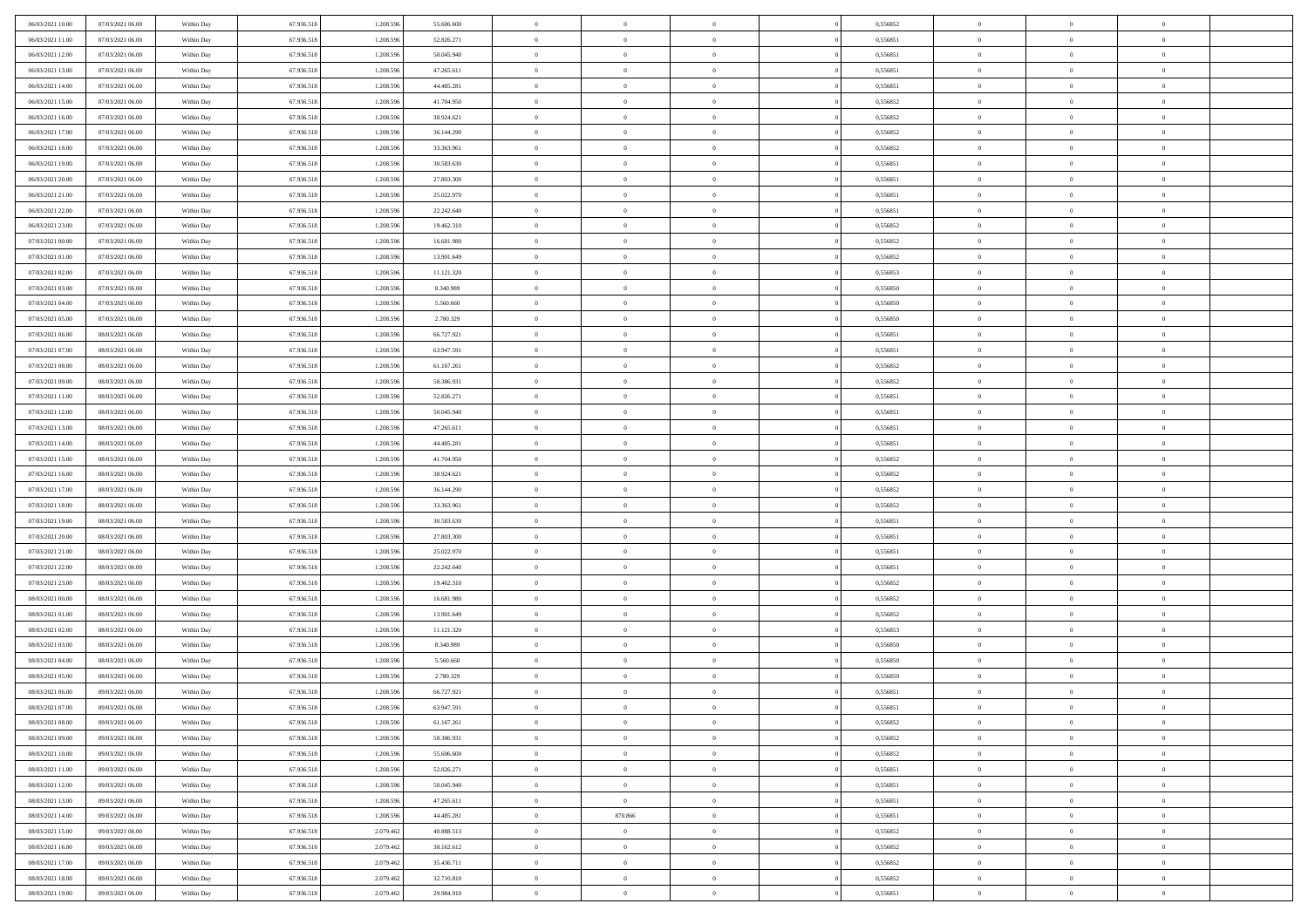| 08/03/2021 20:00 | 09/03/2021 06:00 | Within Day | 67.936.518 | 2.079.462 | 27.259.009 | $\overline{0}$ | $\bf{0}$       | $\Omega$       | 0,556851 | $\bf{0}$       | $\mathbf{0}$   | $\theta$       |  |
|------------------|------------------|------------|------------|-----------|------------|----------------|----------------|----------------|----------|----------------|----------------|----------------|--|
| 08/03/2021 21:00 | 09/03/2021 06:00 | Within Day | 67.936.518 | 2.079.462 | 24.533.108 | $\overline{0}$ | 2.335.594      | $\overline{0}$ | 0,556851 | $\overline{0}$ | $\overline{0}$ | $\theta$       |  |
| 08/03/2021 22:00 | 09/03/2021 06:00 | Within Day | 67.936.518 | 4.415.055 | 19.731.124 | $\,$ 0         | $\overline{0}$ | $\bf{0}$       | 0,556851 | $\,$ 0         | $\overline{0}$ | $\,$ 0 $\,$    |  |
| 08/03/2021 23:00 | 09/03/2021 06:00 | Within Day | 67.936.518 | 4.415.055 | 17.264.733 | $\bf{0}$       | $\overline{0}$ | $\Omega$       | 0.556852 | $\bf{0}$       | $\mathbf{0}$   | $\theta$       |  |
| 09/03/2021 00:00 | 09/03/2021 06:00 | Within Day | 67.936.518 | 4.415.055 | 14.798.343 | $\bf{0}$       | $\overline{0}$ | $\overline{0}$ | 0,556852 | $\mathbf{0}$   | $\overline{0}$ | $\overline{0}$ |  |
| 09/03/2021 01:00 | 09/03/2021 06:00 | Within Day | 67.936.518 | 4.415.055 | 12.331.952 | $\bf{0}$       | $\overline{0}$ | $\bf{0}$       | 0,556852 | $\,$ 0         | $\overline{0}$ | $\,$ 0 $\,$    |  |
| 09/03/2021 02:00 | 09/03/2021 06:00 | Within Day | 67.936.518 | 4.415.055 | 9.865.562  | $\bf{0}$       | $\overline{0}$ | $\Omega$       | 0.556853 | $\theta$       | $\mathbf{0}$   | $\theta$       |  |
| 09/03/2021 03:00 | 09/03/2021 06:00 | Within Day | 67.936.518 | 4.415.055 | 7.399.171  | $\overline{0}$ | $\overline{0}$ | $\overline{0}$ | 0,556850 | $\mathbf{0}$   | $\overline{0}$ | $\overline{0}$ |  |
| 09/03/2021 04:00 | 09/03/2021 06:00 | Within Day | 67.936.518 | 4.415.055 | 4.932.781  | $\bf{0}$       | $\overline{0}$ | $\bf{0}$       | 0,556850 | $\,$ 0         | $\overline{0}$ | $\,$ 0 $\,$    |  |
| 09/03/2021 05:00 | 09/03/2021 06:00 | Within Day | 67.936.518 | 4.415.055 | 2.466.390  | $\bf{0}$       | $\overline{0}$ | $\Omega$       | 0.556850 | $\theta$       | $\mathbf{0}$   | $\theta$       |  |
| 09/03/2021 06:00 | 10/03/2021 06:00 | Within Day | 67.936.518 | 1.208.596 | 66.727.921 | $\overline{0}$ | $\overline{0}$ | $\overline{0}$ | 0,556851 | $\overline{0}$ | $\overline{0}$ | $\overline{0}$ |  |
| 09/03/2021 07:00 | 10/03/2021 06:00 | Within Day | 67.936.518 | 1.208.596 | 63.947.591 | $\bf{0}$       | $\overline{0}$ | $\bf{0}$       | 0,556851 | $\,$ 0         | $\overline{0}$ | $\,$ 0 $\,$    |  |
| 09/03/2021 08:00 | 10/03/2021 06:00 | Within Day | 67.936.518 | 1.208.596 | 61.167.261 | $\bf{0}$       | $\overline{0}$ | $\Omega$       | 0.556852 | $\overline{0}$ | $\mathbf{0}$   | $\theta$       |  |
| 09/03/2021 09:00 | 10/03/2021 06:00 | Within Day | 67.936.518 | 1.208.596 | 58.386.931 | $\overline{0}$ | $\overline{0}$ | $\overline{0}$ | 0,556852 | $\mathbf{0}$   | $\overline{0}$ | $\overline{0}$ |  |
| 09/03/2021 10:00 | 10/03/2021 06:00 | Within Day | 67.936.518 | 1.208.596 | 55.606.600 | $\bf{0}$       | $\overline{0}$ | $\bf{0}$       | 0,556852 | $\,$ 0         | $\overline{0}$ | $\,$ 0 $\,$    |  |
| 09/03/2021 11:00 | 10/03/2021 06:00 | Within Day | 67.936.518 | 1.208.596 | 52.826.271 | $\bf{0}$       | $\overline{0}$ | $\overline{0}$ | 0.556851 | $\bf{0}$       | $\mathbf{0}$   | $\bf{0}$       |  |
| 09/03/2021 12:00 | 10/03/2021 06:00 | Within Day | 67.936.518 | 1.208.596 | 50.045.940 | $\overline{0}$ | $\overline{0}$ | $\overline{0}$ | 0,556851 | $\mathbf{0}$   | $\overline{0}$ | $\overline{0}$ |  |
| 09/03/2021 13:00 | 10/03/2021 06:00 | Within Day | 67.936.518 | 1.208.596 | 47.265.611 | $\bf{0}$       | $\overline{0}$ | $\bf{0}$       | 0,556851 | $\,$ 0         | $\overline{0}$ | $\,$ 0 $\,$    |  |
| 09/03/2021 14:00 | 10/03/2021 06:00 | Within Day | 67.936.518 | 1.208.596 | 44.485.281 | $\bf{0}$       | $\overline{0}$ | $\Omega$       | 0.556851 | $\theta$       | $\mathbf{0}$   | $\theta$       |  |
| 09/03/2021 15:00 | 10/03/2021 06:00 | Within Day | 67.936.518 | 1.208.596 | 41.704.950 | $\overline{0}$ | $\overline{0}$ | $\overline{0}$ | 0,556852 | $\mathbf{0}$   | $\overline{0}$ | $\overline{0}$ |  |
| 09/03/2021 16:00 | 10/03/2021 06:00 | Within Day | 67.936.518 | 1.208.596 | 38.924.621 | $\bf{0}$       | $\overline{0}$ | $\bf{0}$       | 0,556852 | $\,$ 0         | $\overline{0}$ | $\,$ 0 $\,$    |  |
| 09/03/2021 17:00 | 10/03/2021 06:00 | Within Day | 67.936.518 | 1.208.596 | 36.144.290 | $\bf{0}$       | $\overline{0}$ | $\Omega$       | 0.556852 | $\bf{0}$       | $\theta$       | $\theta$       |  |
| 09/03/2021 18:00 | 10/03/2021 06:00 | Within Dav | 67.936.518 | 1.208.596 | 33.363.961 | $\overline{0}$ | $\overline{0}$ | $\overline{0}$ | 0,556852 | $\mathbf{0}$   | $\overline{0}$ | $\overline{0}$ |  |
| 09/03/2021 19:00 | 10/03/2021 06:00 | Within Day | 67.936.518 | 1.208.596 | 30.583.630 | $\bf{0}$       | 64.148         | $\bf{0}$       | 0,556851 | $\,$ 0         | $\overline{0}$ | $\,$ 0 $\,$    |  |
| 09/03/2021 20:00 | 10/03/2021 06:00 | Within Day | 67.936.518 | 1.272.744 | 27.744.983 | $\bf{0}$       | $\overline{0}$ | $\overline{0}$ | 0.556851 | $\bf{0}$       | $\overline{0}$ | $\bf{0}$       |  |
| 09/03/2021 21:00 | 10/03/2021 06:00 | Within Day | 67.936.518 | 1.272.744 | 24.970.485 | $\overline{0}$ | 4.859.260      | $\overline{0}$ | 0,556851 | $\mathbf{0}$   | $\overline{0}$ | $\overline{0}$ |  |
| 09/03/2021 22.00 | 10/03/2021 06:00 | Within Day | 67.936.518 | 6.132.004 | 17.876.645 | $\bf{0}$       | $\overline{0}$ | $\bf{0}$       | 0,556851 | $\,$ 0         | $\overline{0}$ | $\,$ 0 $\,$    |  |
| 09/03/2021 23:00 | 10/03/2021 06:00 | Within Day | 67.936.518 | 6.132.004 | 15.642.064 | $\bf{0}$       | $\overline{0}$ | $\Omega$       | 0.556852 | $\theta$       | $\mathbf{0}$   | $\theta$       |  |
| 10/03/2021 00:00 | 10/03/2021 06:00 | Within Day | 67.936.518 | 6.132.004 | 13.407.483 | $\overline{0}$ | $\overline{0}$ | $\overline{0}$ | 0,556852 | $\mathbf{0}$   | $\overline{0}$ | $\overline{0}$ |  |
| 10/03/2021 01:00 | 10/03/2021 06:00 | Within Day | 67.936.518 | 6.132.004 | 11.172.903 | $\bf{0}$       | $\overline{0}$ | $\bf{0}$       | 0,556852 | $\,$ 0         | $\overline{0}$ | $\,$ 0 $\,$    |  |
| 10/03/2021 02:00 | 10/03/2021 06:00 | Within Day | 67.936.518 | 6.132.004 | 8.938.322  | $\bf{0}$       | $\overline{0}$ | $\overline{0}$ | 0,556853 | $\bf{0}$       | $\overline{0}$ | $\,0\,$        |  |
| 10/03/2021 03:00 | 10/03/2021 06:00 | Within Dav | 67.936.518 | 6.132.004 | 6.703.741  | $\overline{0}$ | $\overline{0}$ | $\overline{0}$ | 0,556850 | $\mathbf{0}$   | $\overline{0}$ | $\overline{0}$ |  |
| 10/03/2021 04:00 | 10/03/2021 06:00 | Within Day | 67.936.518 | 6.132.004 | 4.469.161  | $\bf{0}$       | $\overline{0}$ | $\bf{0}$       | 0,556850 | $\,$ 0         | $\overline{0}$ | $\,$ 0 $\,$    |  |
| 10/03/2021 05:00 | 10/03/2021 06:00 | Within Day | 67.936.518 | 6.132.004 | 2.234.580  | $\bf{0}$       | $\overline{0}$ | $\bf{0}$       | 0,556850 | $\bf{0}$       | $\overline{0}$ | $\,0\,$        |  |
| 10/03/2021 06:00 | 11/03/2021 06:00 | Within Day | 67.936.518 | 1.208.596 | 66.727.921 | $\overline{0}$ | $\overline{0}$ | $\overline{0}$ | 0,556851 | $\overline{0}$ | $\overline{0}$ | $\overline{0}$ |  |
| 10/03/2021 07:00 | 11/03/2021 06:00 | Within Day | 67.936.518 | 1.208.596 | 63.947.591 | $\bf{0}$       | $\overline{0}$ | $\bf{0}$       | 0,556851 | $\,$ 0         | $\overline{0}$ | $\,$ 0 $\,$    |  |
| 10/03/2021 08:00 | 11/03/2021 06:00 | Within Day | 67.936.518 | 1.208.596 | 61.167.261 | $\bf{0}$       | $\overline{0}$ | $\overline{0}$ | 0,556852 | $\bf{0}$       | $\overline{0}$ | $\,0\,$        |  |
| 10/03/2021 09:00 | 11/03/2021 06:00 | Within Day | 67.936.518 | 1.208.596 | 58.386.931 | $\overline{0}$ | $\overline{0}$ | $\overline{0}$ | 0,556852 | $\mathbf{0}$   | $\overline{0}$ | $\overline{0}$ |  |
| 10/03/2021 10:00 | 11/03/2021 06:00 | Within Day | 67.936.518 | 1.208.596 | 55.606.600 | $\bf{0}$       | $\overline{0}$ | $\bf{0}$       | 0,556852 | $\,$ 0         | $\overline{0}$ | $\,$ 0 $\,$    |  |
| 10/03/2021 11:00 | 11/03/2021 06:00 | Within Day | 67.936.518 | 1.208.596 | 52.826.271 | $\bf{0}$       | $\overline{0}$ | $\overline{0}$ | 0,556851 | $\bf{0}$       | $\overline{0}$ | $\,0\,$        |  |
| 10/03/2021 12:00 | 11/03/2021 06:00 | Within Dav | 67.936.518 | 1.208.596 | 50.045.940 | $\overline{0}$ | $\overline{0}$ | $\overline{0}$ | 0,556851 | $\overline{0}$ | $\overline{0}$ | $\overline{0}$ |  |
| 10/03/2021 13:00 | 11/03/2021 06:00 | Within Day | 67.936.518 | 1.208.596 | 47.265.611 | $\bf{0}$       | $\overline{0}$ | $\bf{0}$       | 0,556851 | $\,$ 0         | $\overline{0}$ | $\,$ 0 $\,$    |  |
| 10/03/2021 14:00 | 11/03/2021 06:00 | Within Day | 67.936.518 | 1.208.596 | 44.485.281 | $\bf{0}$       | $\overline{0}$ | $\bf{0}$       | 0,556851 | $\bf{0}$       | $\overline{0}$ | $\,0\,$        |  |
| 10/03/2021 15:00 | 11/03/2021 06:00 | Within Day | 67.936.518 | 1.208.596 | 41.704.950 | $\mathbf{0}$   | $\overline{0}$ | $\overline{0}$ | 0,556852 | $\overline{0}$ | $\overline{0}$ | $\overline{0}$ |  |
| 10/03/2021 16:00 | 11/03/2021 06:00 | Within Day | 67.936.518 | 1.208.596 | 38.924.621 | $\bf{0}$       | $\overline{0}$ | $\theta$       | 0,556852 | $\overline{0}$ | $\theta$       | $\theta$       |  |
| 10/03/2021 17:00 | 11/03/2021 06:00 | Within Day | 67.936.518 | 1.208.596 | 36.144.290 | $\bf{0}$       | $\overline{0}$ | $\bf{0}$       | 0,556852 | $\bf{0}$       | $\overline{0}$ | $\bf{0}$       |  |
| 10/03/2021 18:00 | 11/03/2021 06:00 | Within Day | 67.936.518 | 1.208.596 | 33.363.961 | $\overline{0}$ | $\overline{0}$ | $\overline{0}$ | 0,556852 | $\overline{0}$ | $\bf{0}$       | $\overline{0}$ |  |
| 10/03/2021 19:00 | 11/03/2021 06:00 | Within Day | 67.936.518 | 1.208.596 | 30.583.630 | $\,$ 0 $\,$    | $\overline{0}$ | $\overline{0}$ | 0,556851 | $\mathbf{0}$   | $\,$ 0 $\,$    | $\,$ 0 $\,$    |  |
| 10/03/2021 20:00 | 11/03/2021 06:00 | Within Day | 67.936.518 | 1.208.596 | 27.803.300 | $\bf{0}$       | $\overline{0}$ | $\overline{0}$ | 0,556851 | $\bf{0}$       | $\overline{0}$ | $\bf{0}$       |  |
| 10/03/2021 21:00 | 11/03/2021 06:00 | Within Day | 67.936.518 | 1.208.596 | 25.022.970 | $\bf{0}$       | $\overline{0}$ | $\overline{0}$ | 0,556851 | $\overline{0}$ | $\bf{0}$       | $\overline{0}$ |  |
| 10/03/2021 22:00 | 11/03/2021 06:00 | Within Day | 67.936.518 | 1.208.596 | 22.242.640 | $\,$ 0 $\,$    | $\overline{0}$ | $\overline{0}$ | 0,556851 | $\,$ 0 $\,$    | $\overline{0}$ | $\,$ 0 $\,$    |  |
| 10/03/2021 23:00 | 11/03/2021 06:00 | Within Day | 67.936.518 | 1.208.596 | 19.462.310 | $\overline{0}$ | $\overline{0}$ | $\overline{0}$ | 0,556852 | $\bf{0}$       | $\overline{0}$ | $\overline{0}$ |  |
| 11/03/2021 00:00 | 11/03/2021 06:00 | Within Day | 67.936.518 | 1.208.596 | 16.681.980 | $\overline{0}$ | $\overline{0}$ | $\overline{0}$ | 0,556852 | $\overline{0}$ | $\bf{0}$       | $\overline{0}$ |  |
| 11/03/2021 01:00 | 11/03/2021 06:00 | Within Day | 67.936.518 | 1.208.596 | 13.901.649 | $\,$ 0 $\,$    | $\overline{0}$ | $\overline{0}$ | 0,556852 | $\mathbf{0}$   | $\,$ 0 $\,$    | $\,$ 0 $\,$    |  |
| 11/03/2021 02:00 | 11/03/2021 06:00 | Within Day | 67.936.518 | 1.208.596 | 11.121.320 | $\bf{0}$       | $\overline{0}$ | $\overline{0}$ | 0,556853 | $\bf{0}$       | $\overline{0}$ | $\bf{0}$       |  |
| 11/03/2021 03:00 | 11/03/2021 06:00 | Within Day | 67.936.518 | 1.208.596 | 8.340.989  | $\overline{0}$ | $\overline{0}$ | $\overline{0}$ | 0,556850 | $\mathbf{0}$   | $\bf{0}$       | $\overline{0}$ |  |
| 11/03/2021 04:00 | 11/03/2021 06:00 | Within Day | 67.936.518 | 1.208.596 | 5.560.660  | $\,0\,$        | $\overline{0}$ | $\overline{0}$ | 0,556850 | $\,$ 0         | $\overline{0}$ | $\,$ 0 $\,$    |  |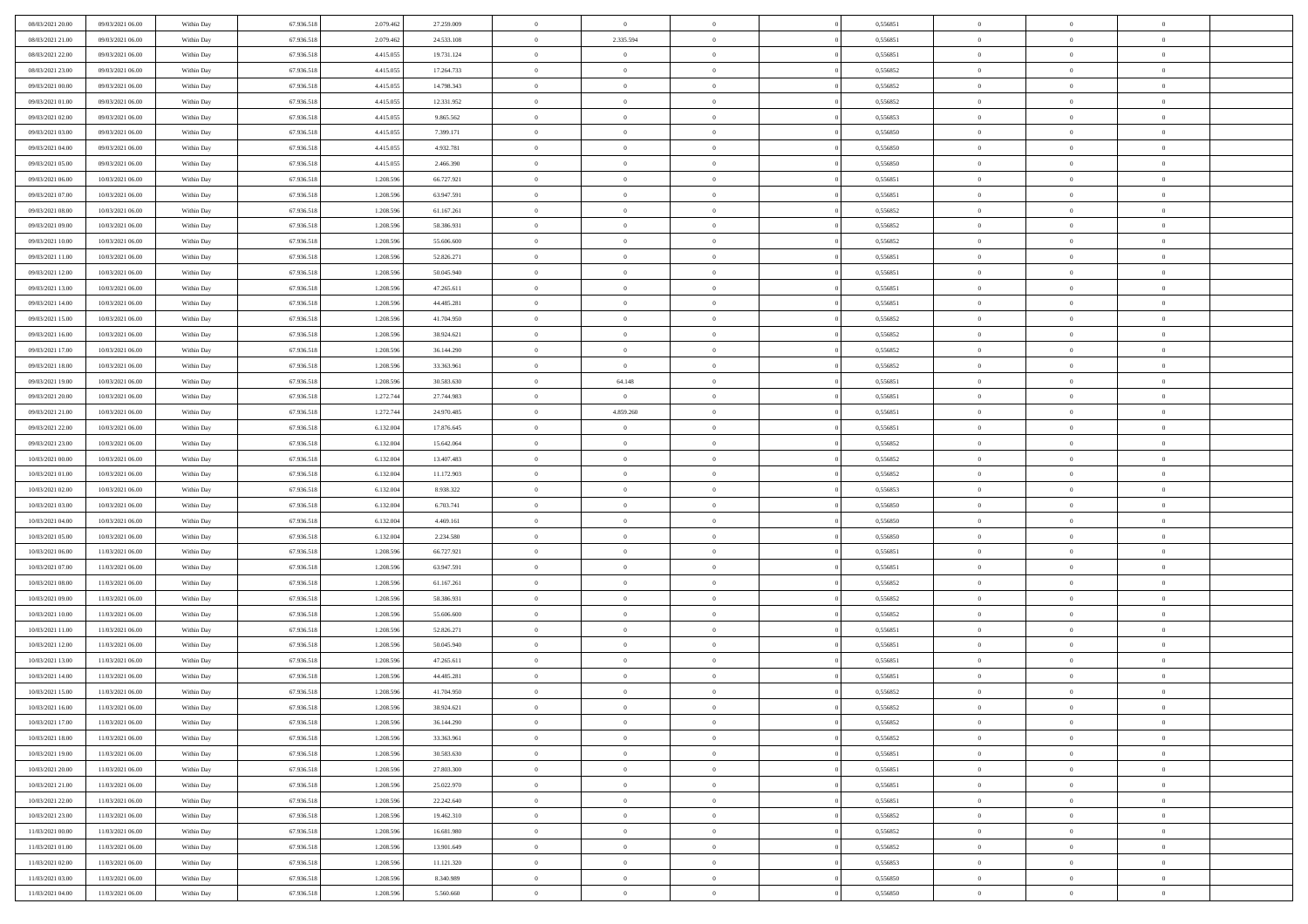| 11/03/2021 05:00 | 11/03/2021 06:00 | Within Day | 67.936.518 | 1.208.59  | 2.780.329  | $\bf{0}$       | $\overline{0}$ | $\overline{0}$ | 0,556850 | $\mathbf{0}$   | $\overline{0}$ | $\bf{0}$       |  |
|------------------|------------------|------------|------------|-----------|------------|----------------|----------------|----------------|----------|----------------|----------------|----------------|--|
| 11/03/2021 06:00 | 12/03/2021 06:00 | Within Day | 67.936.518 | 1.208.59  | 66.727.921 | $\overline{0}$ | $\overline{0}$ | $\overline{0}$ | 0,556851 | $\mathbf{0}$   | $\bf{0}$       | $\theta$       |  |
| 11/03/2021 07:00 | 12/03/2021 06:00 | Within Day | 67.936.518 | 1.208.59  | 63.947.591 | $\overline{0}$ | $\overline{0}$ | $\overline{0}$ | 0,556851 | $\,$ 0 $\,$    | $\overline{0}$ | $\,0\,$        |  |
| 11/03/2021 08:00 | 12/03/2021 06:00 | Within Day | 67.936.518 | 1.208.59  | 61.167.261 | $\overline{0}$ | $\overline{0}$ | $\Omega$       | 0.556852 | $\overline{0}$ | $\theta$       | $\overline{0}$ |  |
| 11/03/2021 09:00 | 12/03/2021 06:00 | Within Day | 67.936.518 | 1.208.596 | 58.386.931 | $\mathbf{0}$   | $\overline{0}$ | $\overline{0}$ | 0,556852 | $\mathbf{0}$   | $\bf{0}$       | $\overline{0}$ |  |
| 11/03/2021 10:00 | 12/03/2021 06:00 | Within Day | 67.936.518 | 1.208.596 | 55.606.600 | $\,$ 0         | $\overline{0}$ | $\overline{0}$ | 0,556852 | $\,$ 0 $\,$    | $\overline{0}$ | $\,0\,$        |  |
| 11/03/2021 11:00 | 12/03/2021 06:00 | Within Day | 67.936.518 | 1.208.59  | 52.826.271 | $\bf{0}$       | $\overline{0}$ | $\Omega$       | 0.556851 | $\bf{0}$       | $\theta$       | $\overline{0}$ |  |
| 11/03/2021 12:00 | 12/03/2021 06:00 | Within Day | 67.936.518 | 1.208.596 | 50.045.940 | $\overline{0}$ | $\overline{0}$ | $\overline{0}$ | 0,556851 | $\mathbf{0}$   | $\bf{0}$       | $\theta$       |  |
| 11/03/2021 13:00 | 12/03/2021 06:00 | Within Day | 67.936.518 | 1.208.596 | 47.265.611 | $\,$ 0         | $\overline{0}$ | $\overline{0}$ | 0,556851 | $\,$ 0 $\,$    | $\overline{0}$ | $\,0\,$        |  |
| 11/03/2021 14:00 | 12/03/2021 06:00 | Within Day | 67.936.518 | 1.208.596 | 44.485.281 | $\overline{0}$ | $\overline{0}$ | $\Omega$       | 0.556851 | $\overline{0}$ | $\theta$       | $\overline{0}$ |  |
| 11/03/2021 15:00 | 12/03/2021 06:00 | Within Day | 67.936.518 | 1.208.596 | 41.704.950 | $\mathbf{0}$   | $\overline{0}$ | $\overline{0}$ | 0,556852 | $\mathbf{0}$   | $\bf{0}$       | $\theta$       |  |
| 11/03/2021 16:00 | 12/03/2021 06:00 | Within Day | 67.936.518 | 1.208.596 | 38.924.621 | $\overline{0}$ | $\overline{0}$ | $\overline{0}$ | 0,556852 | $\,$ 0 $\,$    | $\overline{0}$ | $\,0\,$        |  |
| 11/03/2021 17:00 | 12/03/2021 06:00 | Within Day | 67.936.518 | 1.208.59  | 36.144.290 | $\overline{0}$ | $\overline{0}$ | $\Omega$       | 0.556852 | $\overline{0}$ | $\theta$       | $\overline{0}$ |  |
| 11/03/2021 18:00 | 12/03/2021 06:00 | Within Day | 67.936.518 | 1.208.596 | 33.363.961 | $\mathbf{0}$   | $\overline{0}$ | $\overline{0}$ | 0,556852 | $\mathbf{0}$   | $\bf{0}$       | $\theta$       |  |
| 11/03/2021 19:00 | 12/03/2021 06:00 | Within Day | 67.936.518 | 1.208.596 | 30.583.630 | $\,$ 0         | $\overline{0}$ | $\overline{0}$ | 0,556851 | $\,$ 0 $\,$    | $\overline{0}$ | $\,0\,$        |  |
| 11/03/2021 20:00 | 12/03/2021 06:00 | Within Day | 67.936.518 | 1.208.59  | 27.803.300 | $\bf{0}$       | $\overline{0}$ | $\Omega$       | 0.556851 | $\bf{0}$       | $\theta$       | $\overline{0}$ |  |
| 11/03/2021 21:00 | 12/03/2021 06:00 | Within Day | 67.936.518 | 1.208.596 | 25.022.970 | $\mathbf{0}$   | $\overline{0}$ | $\overline{0}$ | 0,556851 | $\mathbf{0}$   | $\bf{0}$       | $\theta$       |  |
| 11/03/2021 22:00 | 12/03/2021 06:00 | Within Day | 67.936.518 | 1.208.596 | 22.242.640 | $\overline{0}$ | $\overline{0}$ | $\overline{0}$ | 0,556851 | $\,$ 0 $\,$    | $\overline{0}$ | $\,0\,$        |  |
| 11/03/2021 23.00 | 12/03/2021 06:00 | Within Day | 67.936.518 | 1.208.59  | 19.462.310 | $\overline{0}$ | $\overline{0}$ | $\Omega$       | 0.556852 | $\overline{0}$ | $\theta$       | $\overline{0}$ |  |
| 12/03/2021 00:00 | 12/03/2021 06:00 | Within Day | 67.936.518 | 1.208.596 | 16.681.980 | $\overline{0}$ | $\overline{0}$ | $\overline{0}$ | 0,556852 | $\mathbf{0}$   | $\bf{0}$       | $\theta$       |  |
| 12/03/2021 01:00 | 12/03/2021 06:00 | Within Day | 67.936.518 | 1.208.596 | 13.901.649 | $\,$ 0         | $\overline{0}$ | $\overline{0}$ | 0,556852 | $\,$ 0 $\,$    | $\overline{0}$ | $\,$ 0 $\,$    |  |
| 12/03/2021 02:00 | 12/03/2021 06:00 | Within Day | 67.936.518 | 1.208.59  | 11.121.320 | $\overline{0}$ | $\overline{0}$ | $\Omega$       | 0.556853 | $\overline{0}$ | $\theta$       | $\overline{0}$ |  |
| 12/03/2021 03:00 | 12/03/2021 06:00 | Within Day | 67.936.518 | 1.208.596 | 8.340.989  | $\mathbf{0}$   | $\overline{0}$ | $\overline{0}$ | 0,556850 | $\mathbf{0}$   | $\bf{0}$       | $\theta$       |  |
| 12/03/2021 04:00 | 12/03/2021 06:00 | Within Day | 67.936.518 | 1.208.596 | 5.560.660  | $\,$ 0         | $\overline{0}$ | $\overline{0}$ | 0,556850 | $\,$ 0 $\,$    | $\overline{0}$ | $\,$ 0 $\,$    |  |
| 12/03/2021 05:00 | 12/03/2021 06:00 | Within Day | 67.936.518 | 1.208.59  | 2.780.329  | $\bf{0}$       | $\overline{0}$ | $\Omega$       | 0.556850 | $\bf{0}$       | $\overline{0}$ | $\bf{0}$       |  |
| 12/03/2021 06:00 | 13/03/2021 06:00 | Within Day | 67.936.518 | 1.208.596 | 66.727.921 | $\overline{0}$ | $\overline{0}$ | $\overline{0}$ | 0,556851 | $\mathbf{0}$   | $\bf{0}$       | $\theta$       |  |
| 12/03/2021 07:00 | 13/03/2021 06:00 | Within Day | 67.936.518 | 1.208.596 | 63.947.591 | $\,$ 0         | $\overline{0}$ | $\overline{0}$ | 0,556851 | $\,$ 0 $\,$    | $\overline{0}$ | $\,$ 0 $\,$    |  |
| 12/03/2021 08:00 | 13/03/2021 06:00 | Within Day | 67.936.518 | 1.208.59  | 61.167.261 | $\overline{0}$ | $\overline{0}$ | $\Omega$       | 0.556852 | $\overline{0}$ | $\theta$       | $\overline{0}$ |  |
| 12/03/2021 09:00 | 13/03/2021 06:00 | Within Day | 67.936.518 | 1.208.596 | 58.386.931 | $\mathbf{0}$   | $\overline{0}$ | $\overline{0}$ | 0,556852 | $\mathbf{0}$   | $\bf{0}$       | $\overline{0}$ |  |
| 12/03/2021 10:00 | 13/03/2021 06:00 | Within Day | 67.936.518 | 1.208.59  | 55.606.600 | $\overline{0}$ | $\overline{0}$ | $\overline{0}$ | 0,556852 | $\,$ 0 $\,$    | $\overline{0}$ | $\,$ 0 $\,$    |  |
| 12/03/2021 11:00 | 13/03/2021 06:00 | Within Day | 67.936.518 | 1.208.59  | 52.826.271 | $\bf{0}$       | $\overline{0}$ | $\Omega$       | 0,556851 | $\bf{0}$       | $\overline{0}$ | $\bf{0}$       |  |
| 12/03/2021 12:00 | 13/03/2021 06:00 | Within Day | 67.936.518 | 1.208.596 | 50.045.940 | $\mathbf{0}$   | $\overline{0}$ | $\overline{0}$ | 0,556851 | $\mathbf{0}$   | $\bf{0}$       | $\theta$       |  |
| 12/03/2021 13:00 | 13/03/2021 06:00 | Within Day | 67.936.518 | 1.208.596 | 47.265.611 | $\,$ 0         | $\overline{0}$ | $\overline{0}$ | 0,556851 | $\,$ 0 $\,$    | $\overline{0}$ | $\,$ 0 $\,$    |  |
| 12/03/2021 14:00 | 13/03/2021 06:00 | Within Day | 67.936.518 | 1.208.59  | 44.485.281 | $\bf{0}$       | $\overline{0}$ | $\overline{0}$ | 0,556851 | $\mathbf{0}$   | $\overline{0}$ | $\bf{0}$       |  |
| 12/03/2021 15:00 | 13/03/2021 06:00 | Within Day | 67.936.518 | 1.208.596 | 41.704.950 | $\mathbf{0}$   | $\overline{0}$ | $\overline{0}$ | 0,556852 | $\overline{0}$ | $\bf{0}$       | $\theta$       |  |
| 12/03/2021 16:00 | 13/03/2021 06:00 | Within Day | 67.936.518 | 1.208.596 | 38.924.621 | $\overline{0}$ | $\overline{0}$ | $\overline{0}$ | 0,556852 | $\,$ 0 $\,$    | $\overline{0}$ | $\,$ 0 $\,$    |  |
| 12/03/2021 17:00 | 13/03/2021 06:00 | Within Day | 67.936.518 | 1.208.59  | 36.144.290 | $\bf{0}$       | $\overline{0}$ | $\Omega$       | 0,556852 | $\bf{0}$       | $\overline{0}$ | $\bf{0}$       |  |
| 12/03/2021 18:00 | 13/03/2021 06:00 | Within Day | 67.936.518 | 1.208.596 | 33.363.961 | $\mathbf{0}$   | $\overline{0}$ | $\overline{0}$ | 0,556852 | $\mathbf{0}$   | $\bf{0}$       | $\overline{0}$ |  |
| 12/03/2021 19:00 | 13/03/2021 06:00 | Within Day | 67.936.518 | 1.208.596 | 30.583.630 | $\,$ 0         | $\overline{0}$ | $\overline{0}$ | 0,556851 | $\,$ 0 $\,$    | $\overline{0}$ | $\,$ 0 $\,$    |  |
| 12/03/2021 20:00 | 13/03/2021 06:00 | Within Day | 67.936.518 | 1.208.59  | 27.803.300 | $\bf{0}$       | $\overline{0}$ | $\Omega$       | 0,556851 | $\bf{0}$       | $\overline{0}$ | $\bf{0}$       |  |
| 12/03/2021 21:00 | 13/03/2021 06:00 | Within Day | 67.936.518 | 1.208.596 | 25.022.970 | $\mathbf{0}$   | $\overline{0}$ | $\overline{0}$ | 0,556851 | $\overline{0}$ | $\overline{0}$ | $\theta$       |  |
| 12/03/2021 22:00 | 13/03/2021 06:00 | Within Day | 67.936.518 | 1.208.596 | 22.242.640 | $\,$ 0         | $\overline{0}$ | $\overline{0}$ | 0,556851 | $\,$ 0 $\,$    | $\overline{0}$ | $\,0\,$        |  |
| 12/03/2021 23:00 | 13/03/2021 06:00 | Within Day | 67.936.518 | 1.208.59  | 19.462.310 | $\bf{0}$       | $\overline{0}$ | $\overline{0}$ | 0,556852 | $\bf{0}$       | $\overline{0}$ | $\bf{0}$       |  |
| 13/03/2021 00:00 | 13/03/2021 06:00 | Within Day | 67.936.518 | 1.208.596 | 16.681.980 | $\mathbf{0}$   | $\overline{0}$ | $\overline{0}$ | 0,556852 | $\overline{0}$ | $\bf{0}$       | $\theta$       |  |
| 13/03/2021 01:00 | 13/03/2021 06:00 | Within Day | 67.936.518 | 1.208.596 | 13.901.649 | $\theta$       | $\overline{0}$ | $\theta$       | 0,556852 | $\overline{0}$ | $\overline{0}$ | $\overline{0}$ |  |
| 13/03/2021 02:00 | 13/03/2021 06:00 | Within Day | 67.936.518 | 1.208.596 | 11.121.320 | $\bf{0}$       | $\overline{0}$ | $\overline{0}$ | 0,556853 | $\mathbf{0}$   | $\overline{0}$ | $\bf{0}$       |  |
| 13/03/2021 03:00 | 13/03/2021 06:00 | Within Day | 67.936.518 | 1.208.596 | 8.340.989  | $\overline{0}$ | $\overline{0}$ | $\overline{0}$ | 0,556850 | $\,$ 0 $\,$    | $\overline{0}$ | $\overline{0}$ |  |
| 13/03/2021 04:00 | 13/03/2021 06:00 | Within Day | 67.936.518 | 1.208.596 | 5.560.660  | $\,$ 0 $\,$    | $\overline{0}$ | $\overline{0}$ | 0,556850 | $\,$ 0 $\,$    | $\,$ 0 $\,$    | $\theta$       |  |
| 13/03/2021 05:00 | 13/03/2021 06:00 | Within Day | 67.936.518 | 1.208.596 | 2.780.329  | $\mathbf{0}$   | $\overline{0}$ | $\overline{0}$ | 0,556850 | $\mathbf{0}$   | $\overline{0}$ | $\overline{0}$ |  |
| 13/03/2021 06:00 | 14/03/2021 06:00 | Within Day | 67.936.518 | 1.208.596 | 66.727.921 | $\mathbf{0}$   | $\overline{0}$ | $\overline{0}$ | 0,556851 | $\,$ 0 $\,$    | $\bf{0}$       | $\overline{0}$ |  |
| 13/03/2021 07:00 | 14/03/2021 06:00 | Within Day | 67.936.518 | 1.208.596 | 63.947.591 | $\,$ 0 $\,$    | $\overline{0}$ | $\overline{0}$ | 0,556851 | $\,$ 0 $\,$    | $\overline{0}$ | $\theta$       |  |
| 13/03/2021 08:00 | 14/03/2021 06:00 | Within Day | 67.936.518 | 1.208.596 | 61.167.261 | $\mathbf{0}$   | $\overline{0}$ | $\overline{0}$ | 0,556852 | $\mathbf{0}$   | $\overline{0}$ | $\overline{0}$ |  |
| 13/03/2021 09:00 | 14/03/2021 06:00 | Within Day | 67.936.518 | 1.208.596 | 58.386.931 | $\,$ 0 $\,$    | $\overline{0}$ | $\overline{0}$ | 0,556852 | $\,$ 0 $\,$    | $\bf{0}$       | $\overline{0}$ |  |
| 13/03/2021 10:00 | 14/03/2021 06:00 | Within Day | 67.936.518 | 1.208.596 | 55.606.600 | $\,$ 0 $\,$    | $\overline{0}$ | $\overline{0}$ | 0,556852 | $\,$ 0 $\,$    | $\,$ 0         | $\theta$       |  |
| 13/03/2021 11:00 | 14/03/2021 06:00 | Within Day | 67.936.518 | 1.208.596 | 52.826.271 | $\bf{0}$       | $\overline{0}$ | $\overline{0}$ | 0,556851 | $\mathbf{0}$   | $\overline{0}$ | $\overline{0}$ |  |
| 13/03/2021 12:00 | 14/03/2021 06:00 | Within Day | 67.936.518 | 1.208.596 | 50.045.940 | $\mathbf{0}$   | $\overline{0}$ | $\overline{0}$ | 0,556851 | $\mathbf{0}$   | $\bf{0}$       | $\overline{0}$ |  |
| 13/03/2021 13:00 | 14/03/2021 06:00 | Within Day | 67.936.518 | 1.208.596 | 47.265.611 | $\,$ 0         | $\overline{0}$ | $\overline{0}$ | 0,556851 | $\,$ 0 $\,$    | $\overline{0}$ | $\theta$       |  |
|                  |                  |            |            |           |            |                |                |                |          |                |                |                |  |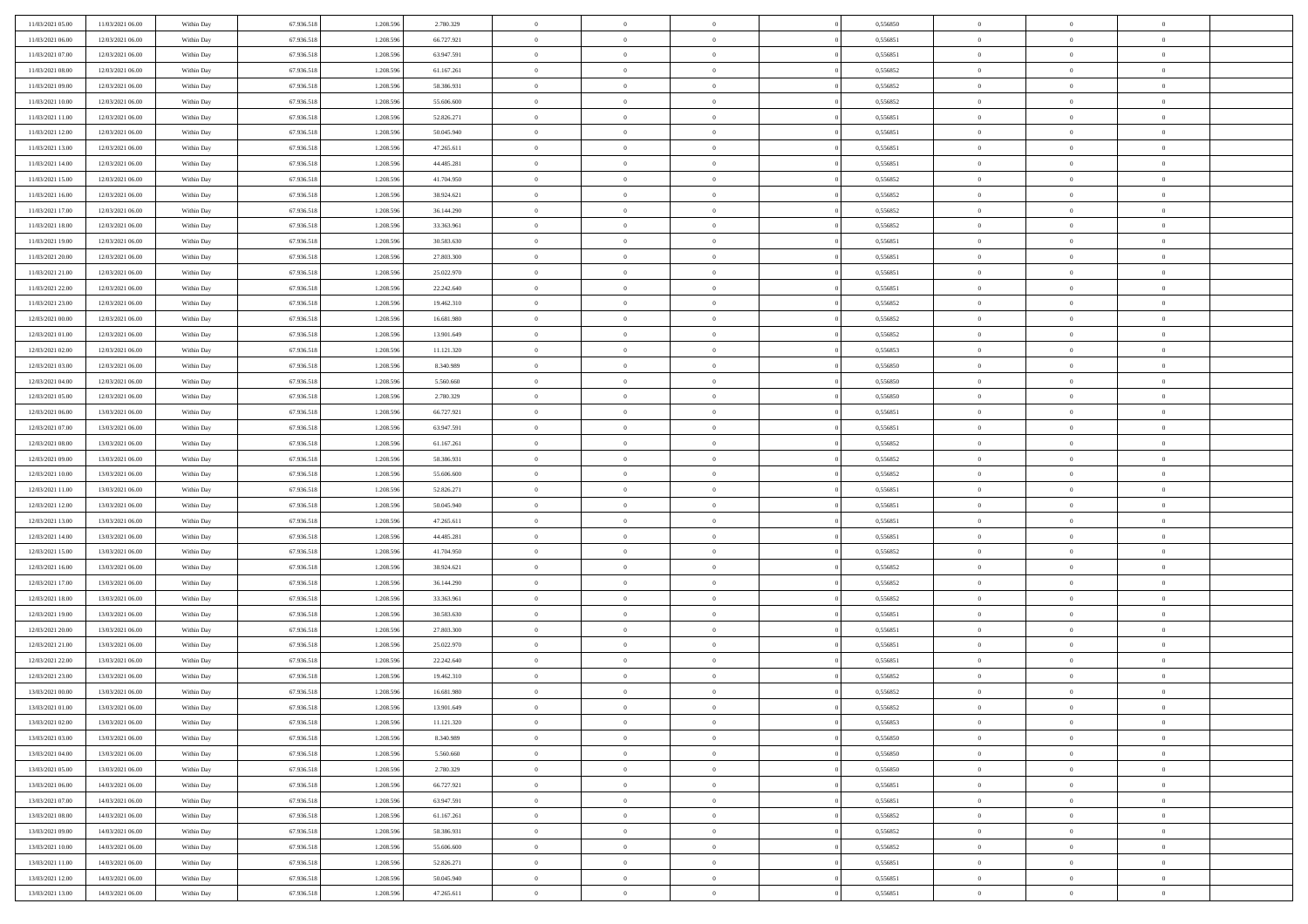| 13/03/2021 14:00 | 14/03/2021 06:00 | Within Day               | 67.936.518 | 1.208.596 | 44.485.281 | $\,$ 0         | $\bf{0}$       | $\theta$       |          | 0,556851 | $\bf{0}$       | $\overline{0}$ | $\,0\,$        |  |
|------------------|------------------|--------------------------|------------|-----------|------------|----------------|----------------|----------------|----------|----------|----------------|----------------|----------------|--|
| 13/03/2021 15:00 | 14/03/2021 06:00 | Within Day               | 67.936.518 | 1.208.596 | 41.704.950 | $\overline{0}$ | $\overline{0}$ | $\overline{0}$ |          | 0.556852 | $\overline{0}$ | $\overline{0}$ | $\theta$       |  |
| 13/03/2021 16:00 | 14/03/2021 06:00 | Within Dav               | 67.936.518 | 1.208.596 | 38.924.621 | $\mathbf{0}$   | $\overline{0}$ | $\overline{0}$ |          | 0,556852 | $\mathbf{0}$   | $\overline{0}$ | $\overline{0}$ |  |
| 13/03/2021 17:00 | 14/03/2021 06:00 | Within Day               | 67.936.518 | 1.208.596 | 36.144.290 | $\bf{0}$       | $\overline{0}$ | $\bf{0}$       |          | 0,556852 | $\bf{0}$       | $\overline{0}$ | $\bf{0}$       |  |
| 13/03/2021 18:00 | 14/03/2021 06:00 | Within Day               | 67.936.518 | 1.208.596 | 33.363.961 | $\bf{0}$       | $\bf{0}$       | $\overline{0}$ |          | 0,556852 | $\bf{0}$       | $\bf{0}$       | $\,0\,$        |  |
| 13/03/2021 19:00 | 14/03/2021 06:00 | Within Dav               | 67.936.518 | 1.208.596 | 30.583.630 | $\mathbf{0}$   | $\overline{0}$ | $\overline{0}$ |          | 0,556851 | $\mathbf{0}$   | $\overline{0}$ | $\overline{0}$ |  |
| 13/03/2021 20:00 | 14/03/2021 06:00 | Within Day               | 67.936.518 | 1.208.596 | 27.803.300 | $\bf{0}$       | $\bf{0}$       | $\overline{0}$ |          | 0,556851 | $\bf{0}$       | $\overline{0}$ | $\,0\,$        |  |
| 13/03/2021 21:00 | 14/03/2021 06:00 | Within Day               | 67.936.518 | 1.208.596 | 25.022.970 | $\overline{0}$ | $\overline{0}$ | $\overline{0}$ |          | 0,556851 | $\,$ 0 $\,$    | $\overline{0}$ | $\overline{0}$ |  |
| 13/03/2021 22:00 | 14/03/2021 06:00 | Within Day               | 67.936.518 | 1.208.596 | 22.242.640 | $\mathbf{0}$   | $\overline{0}$ | $\overline{0}$ |          | 0,556851 | $\mathbf{0}$   | $\overline{0}$ | $\overline{0}$ |  |
| 13/03/2021 23:00 | 14/03/2021 06:00 | Within Day               | 67.936.518 | 1.208.596 | 19.462.310 | $\bf{0}$       | $\bf{0}$       | $\overline{0}$ |          | 0,556852 | $\bf{0}$       | $\overline{0}$ | $\,0\,$        |  |
| 14/03/2021 00:00 | 14/03/2021 06:00 | Within Day               | 67.936.518 | 1.208.596 | 16.681.980 | $\overline{0}$ | $\overline{0}$ | $\overline{0}$ |          | 0.556852 | $\bf{0}$       | $\overline{0}$ | $\theta$       |  |
| 14/03/2021 01:00 | 14/03/2021 06:00 | Within Dav               | 67.936.518 | 1.208.596 | 13.901.649 | $\mathbf{0}$   | $\overline{0}$ | $\overline{0}$ |          | 0,556852 | $\mathbf{0}$   | $\overline{0}$ | $\overline{0}$ |  |
| 14/03/2021 02:00 | 14/03/2021 06:00 | Within Day               | 67.936.518 | 1.208.596 | 11.121.320 | $\bf{0}$       | $\overline{0}$ | $\bf{0}$       |          | 0,556853 | $\bf{0}$       | $\overline{0}$ | $\overline{0}$ |  |
| 14/03/2021 03:00 | 14/03/2021 06:00 | Within Day               | 67.936.518 | 1.208.596 | 8.340.989  | $\bf{0}$       | $\overline{0}$ | $\overline{0}$ |          | 0,556850 | $\bf{0}$       | $\mathbf{0}$   | $\,0\,$        |  |
| 14/03/2021 04:00 | 14/03/2021 06:00 | Within Dav               | 67.936.518 | 1.208.596 | 5.560.660  | $\overline{0}$ | $\overline{0}$ | $\overline{0}$ |          | 0,556850 | $\mathbf{0}$   | $\overline{0}$ | $\overline{0}$ |  |
| 14/03/2021 05:00 | 14/03/2021 06:00 | Within Day               | 67.936.518 | 1.208.596 | 2.780.329  | $\bf{0}$       | $\bf{0}$       | $\overline{0}$ |          | 0,556850 | $\bf{0}$       | $\overline{0}$ | $\bf{0}$       |  |
| 14/03/2021 06:00 | 15/03/2021 06:00 |                          | 67.936.518 | 1.208.596 | 66.727.921 | $\overline{0}$ | $\overline{0}$ | $\overline{0}$ |          | 0.556851 | $\,$ 0 $\,$    | $\overline{0}$ | $\theta$       |  |
| 14/03/2021 07:00 | 15/03/2021 06:00 | Within Day<br>Within Day | 67.936.518 | 1.208.596 | 63.947.591 | $\mathbf{0}$   | $\overline{0}$ | $\overline{0}$ |          | 0,556851 | $\mathbf{0}$   | $\overline{0}$ | $\overline{0}$ |  |
| 14/03/2021 08:00 | 15/03/2021 06:00 | Within Day               | 67.936.518 | 1.208.596 | 61.167.261 | $\bf{0}$       | $\bf{0}$       | $\overline{0}$ |          | 0,556852 | $\bf{0}$       | $\overline{0}$ | $\,0\,$        |  |
| 14/03/2021 09:00 | 15/03/2021 06:00 |                          | 67.936.518 | 1.208.596 | 58.386.931 | $\overline{0}$ | $\overline{0}$ | $\overline{0}$ |          | 0,556852 | $\bf{0}$       | $\overline{0}$ | $\overline{0}$ |  |
| 14/03/2021 11:00 | 15/03/2021 06:00 | Within Day<br>Within Dav | 67.936.518 | 1.208.596 | 52.826.271 | $\mathbf{0}$   | $\overline{0}$ | $\overline{0}$ |          | 0,556851 | $\mathbf{0}$   | $\overline{0}$ | $\overline{0}$ |  |
|                  |                  |                          |            |           |            | $\bf{0}$       |                |                |          |          | $\bf{0}$       |                | $\bf{0}$       |  |
| 14/03/2021 12:00 | 15/03/2021 06:00 | Within Day               | 67.936.518 | 1.208.596 | 50.045.940 |                | $\overline{0}$ | $\bf{0}$       |          | 0,556851 |                | $\overline{0}$ |                |  |
| 14/03/2021 13:00 | 15/03/2021 06:00 | Within Day               | 67.936.518 | 1.208.596 | 47.265.611 | $\bf{0}$       | $\bf{0}$       | $\overline{0}$ |          | 0,556851 | $\bf{0}$       | $\overline{0}$ | $\,0\,$        |  |
| 14/03/2021 14:00 | 15/03/2021 06:00 | Within Dav               | 67.936.518 | 1.208.596 | 44.485.281 | $\mathbf{0}$   | $\overline{0}$ | $\overline{0}$ |          | 0,556851 | $\mathbf{0}$   | $\overline{0}$ | $\overline{0}$ |  |
| 14/03/2021 15:00 | 15/03/2021 06:00 | Within Day               | 67.936.518 | 1.208.596 | 41.704.950 | $\bf{0}$       | $\bf{0}$       | $\overline{0}$ |          | 0,556852 | $\bf{0}$       | $\overline{0}$ | $\,0\,$        |  |
| 14/03/2021 16:00 | 15/03/2021 06:00 | Within Day               | 67.936.518 | 1.208.596 | 38.924.621 | $\overline{0}$ | $\overline{0}$ | $\overline{0}$ |          | 0,556852 | $\bf{0}$       | $\overline{0}$ | $\overline{0}$ |  |
| 14/03/2021 17:00 | 15/03/2021 06:00 | Within Day               | 67.936.518 | 1.208.596 | 36.144.290 | $\mathbf{0}$   | $\overline{0}$ | $\overline{0}$ |          | 0,556852 | $\mathbf{0}$   | $\overline{0}$ | $\overline{0}$ |  |
| 14/03/2021 18:00 | 15/03/2021 06:00 | Within Day               | 67.936.518 | 1.208.596 | 33.363.961 | $\bf{0}$       | $\bf{0}$       | $\overline{0}$ |          | 0,556852 | $\bf{0}$       | $\overline{0}$ | $\,0\,$        |  |
| 14/03/2021 19:00 | 15/03/2021 06:00 | Within Day               | 67.936.518 | 1.208.596 | 30.583.630 | $\bf{0}$       | $\bf{0}$       | $\overline{0}$ |          | 0,556851 | $\bf{0}$       | $\overline{0}$ | $\overline{0}$ |  |
| 14/03/2021 20:00 | 15/03/2021 06:00 | Within Dav               | 67.936.518 | 1.208.596 | 27.803.300 | $\mathbf{0}$   | $\overline{0}$ | $\overline{0}$ |          | 0,556851 | $\mathbf{0}$   | $\overline{0}$ | $\overline{0}$ |  |
| 14/03/2021 21:00 | 15/03/2021 06:00 | Within Day               | 67.936.518 | 1.208.596 | 25.022.970 | $\bf{0}$       | $\overline{0}$ | $\theta$       |          | 0,556851 | $\,$ 0         | $\overline{0}$ | $\theta$       |  |
| 14/03/2021 22:00 | 15/03/2021 06:00 | Within Day               | 67.936.518 | 1.208.596 | 22.242.640 | $\bf{0}$       | $\bf{0}$       | $\overline{0}$ |          | 0,556851 | $\bf{0}$       | $\overline{0}$ | $\bf{0}$       |  |
| 14/03/2021 23:00 | 15/03/2021 06:00 | Within Dav               | 67.936.518 | 1.208.596 | 19.462.310 | $\mathbf{0}$   | $\overline{0}$ | $\overline{0}$ |          | 0,556852 | $\mathbf{0}$   | $\overline{0}$ | $\overline{0}$ |  |
| 15/03/2021 00:00 | 15/03/2021 06:00 | Within Day               | 67.936.518 | 1.208.596 | 16.681.980 | $\bf{0}$       | $\overline{0}$ | $\theta$       |          | 0,556852 | $\,$ 0         | $\overline{0}$ | $\theta$       |  |
| 15/03/2021 01:00 | 15/03/2021 06:00 | Within Day               | 67.936.518 | 1.208.596 | 13.901.649 | $\bf{0}$       | $\overline{0}$ | $\overline{0}$ |          | 0.556852 | $\bf{0}$       | $\overline{0}$ | $\overline{0}$ |  |
| 15/03/2021 02:00 | 15/03/2021 06:00 | Within Day               | 67.936.518 | 1.208.596 | 11.121.320 | $\mathbf{0}$   | $\overline{0}$ | $\overline{0}$ |          | 0,556853 | $\mathbf{0}$   | $\overline{0}$ | $\overline{0}$ |  |
| 15/03/2021 03:00 | 15/03/2021 06:00 | Within Day               | 67.936.518 | 1.208.596 | 8.340.989  | $\bf{0}$       | $\overline{0}$ | $\theta$       |          | 0,556850 | $\,$ 0         | $\overline{0}$ | $\theta$       |  |
| 15/03/2021 04:00 | 15/03/2021 06:00 | Within Day               | 67.936.518 | 1.208.596 | 5.560.660  | $\bf{0}$       | $\overline{0}$ | $\overline{0}$ |          | 0,556850 | $\bf{0}$       | $\overline{0}$ | $\overline{0}$ |  |
| 15/03/2021 05:00 | 15/03/2021 06:00 | Within Dav               | 67.936.518 | 1.208.596 | 2.780.329  | $\mathbf{0}$   | $\overline{0}$ | $\overline{0}$ |          | 0,556850 | $\mathbf{0}$   | $\overline{0}$ | $\overline{0}$ |  |
| 15/03/2021 06:00 | 16/03/2021 06:00 | Within Day               | 67.936.518 | 1.208.596 | 66.727.921 | $\,0\,$        | $\overline{0}$ | $\theta$       |          | 0,556851 | $\,$ 0         | $\overline{0}$ | $\theta$       |  |
| 15/03/2021 07:00 | 16/03/2021 06:00 | Within Day               | 67.936.518 | 1.208.596 | 63.947.591 | $\bf{0}$       | $\overline{0}$ | $\overline{0}$ |          | 0,556851 | $\bf{0}$       | $\overline{0}$ | $\overline{0}$ |  |
| 15/03/2021 08:00 | 16/03/2021 06:00 | Within Dav               | 67.936.518 | 1.208.596 | 61.167.261 | $\mathbf{0}$   | $\overline{0}$ | $\overline{0}$ |          | 0,556852 | $\mathbf{0}$   | $\overline{0}$ | $\overline{0}$ |  |
| 15/03/2021 09:00 | 16/03/2021 06:00 | Within Day               | 67.936.518 | 1.208.596 | 58.386.931 | $\bf{0}$       | $\overline{0}$ | $\theta$       |          | 0,556852 | $\,$ 0         | $\overline{0}$ | $\theta$       |  |
| 15/03/2021 10:00 | 16/03/2021 06:00 | Within Day               | 67.936.518 | 1.208.596 | 55,606,600 | $\bf{0}$       | $\overline{0}$ | $\overline{0}$ |          | 0,556852 | $\,$ 0 $\,$    | $\overline{0}$ | $\overline{0}$ |  |
| 15/03/2021 11:00 | 16/03/2021 06:00 | Within Day               | 67.936.518 | 1.208.596 | 52.826.271 | $\bf{0}$       | $\overline{0}$ |                |          | 0,556851 | $\overline{0}$ | $\theta$       | $\theta$       |  |
| 15/03/2021 12:00 | 16/03/2021 06:00 | Within Day               | 67.936.518 | 1.208.596 | 50.045.940 | $\,0\,$        | $\overline{0}$ | $\theta$       |          | 0,556851 | $\,$ 0 $\,$    | $\bf{0}$       | $\theta$       |  |
| 15/03/2021 13:00 | 16/03/2021 06:00 | Within Day               | 67.936.518 | 1.208.596 | 47.265.611 | $\overline{0}$ | $\overline{0}$ | $\overline{0}$ |          | 0,556851 | $\overline{0}$ | $\overline{0}$ | $\overline{0}$ |  |
| 15/03/2021 14:00 | 16/03/2021 06:00 | Within Day               | 67.936.518 | 1.208.596 | 44.485.281 | $\bf{0}$       | $\overline{0}$ | $\overline{0}$ |          | 0,556851 | $\overline{0}$ | $\bf{0}$       | $\mathbf{0}$   |  |
| 15/03/2021 15:00 | 16/03/2021 06:00 | Within Day               | 67.936.518 | 1.208.596 | 41.704.950 | $\bf{0}$       | $\overline{0}$ | $\overline{0}$ | $\theta$ | 0,556852 | $\,$ 0 $\,$    | $\bf{0}$       | $\,$ 0 $\,$    |  |
| 15/03/2021 16:00 | 16/03/2021 06:00 | Within Day               | 67.936.518 | 1.208.596 | 38.924.621 | $\bf{0}$       | $\overline{0}$ | $\overline{0}$ |          | 0,556852 | $\,$ 0 $\,$    | $\overline{0}$ | $\overline{0}$ |  |
| 15/03/2021 17:00 | 16/03/2021 06:00 | Within Day               | 67.936.518 | 1.208.596 | 36.144.290 | $\bf{0}$       | $\overline{0}$ | $\overline{0}$ |          | 0,556852 | $\mathbf{0}$   | $\overline{0}$ | $\overline{0}$ |  |
| 15/03/2021 18:00 | 16/03/2021 06:00 | Within Day               | 67.936.518 | 1.208.596 | 33.363.961 | $\,0\,$        | $\overline{0}$ | $\overline{0}$ | $\theta$ | 0,556852 | $\,$ 0 $\,$    | $\overline{0}$ | $\,$ 0 $\,$    |  |
| 15/03/2021 19:00 | 16/03/2021 06:00 | Within Day               | 67.936.518 | 1.208.596 | 30.583.630 | $\bf{0}$       | $\overline{0}$ | $\overline{0}$ |          | 0,556851 | $\overline{0}$ | $\overline{0}$ | $\overline{0}$ |  |
| 15/03/2021 20:00 | 16/03/2021 06:00 | Within Day               | 67.936.518 | 1.208.596 | 27.803.300 | $\bf{0}$       | $\overline{0}$ | $\overline{0}$ |          | 0,556851 | $\mathbf{0}$   | $\overline{0}$ | $\overline{0}$ |  |
| 15/03/2021 21:00 | 16/03/2021 06:00 | Within Day               | 67.936.518 | 1.208.596 | 25.022.970 | $\,0\,$        | $\overline{0}$ | $\overline{0}$ |          | 0,556851 | $\,$ 0 $\,$    | $\overline{0}$ | $\,$ 0 $\,$    |  |
| 15/03/2021 22.00 | 16/03/2021 06:00 | Within Day               | 67.936.518 | 1.208.596 | 22.242.640 | $\bf{0}$       | $\overline{0}$ | $\overline{0}$ |          | 0,556851 | $\bf{0}$       | $\mathbf{0}$   | $\overline{0}$ |  |
| 15/03/2021 23:00 | 16/03/2021 06:00 | Within Day               | 67.936.518 | 1.208.596 | 19.462.310 | $\overline{0}$ | $\overline{0}$ | $\overline{0}$ |          | 0,556852 | $\mathbf{0}$   | $\overline{0}$ | $\overline{0}$ |  |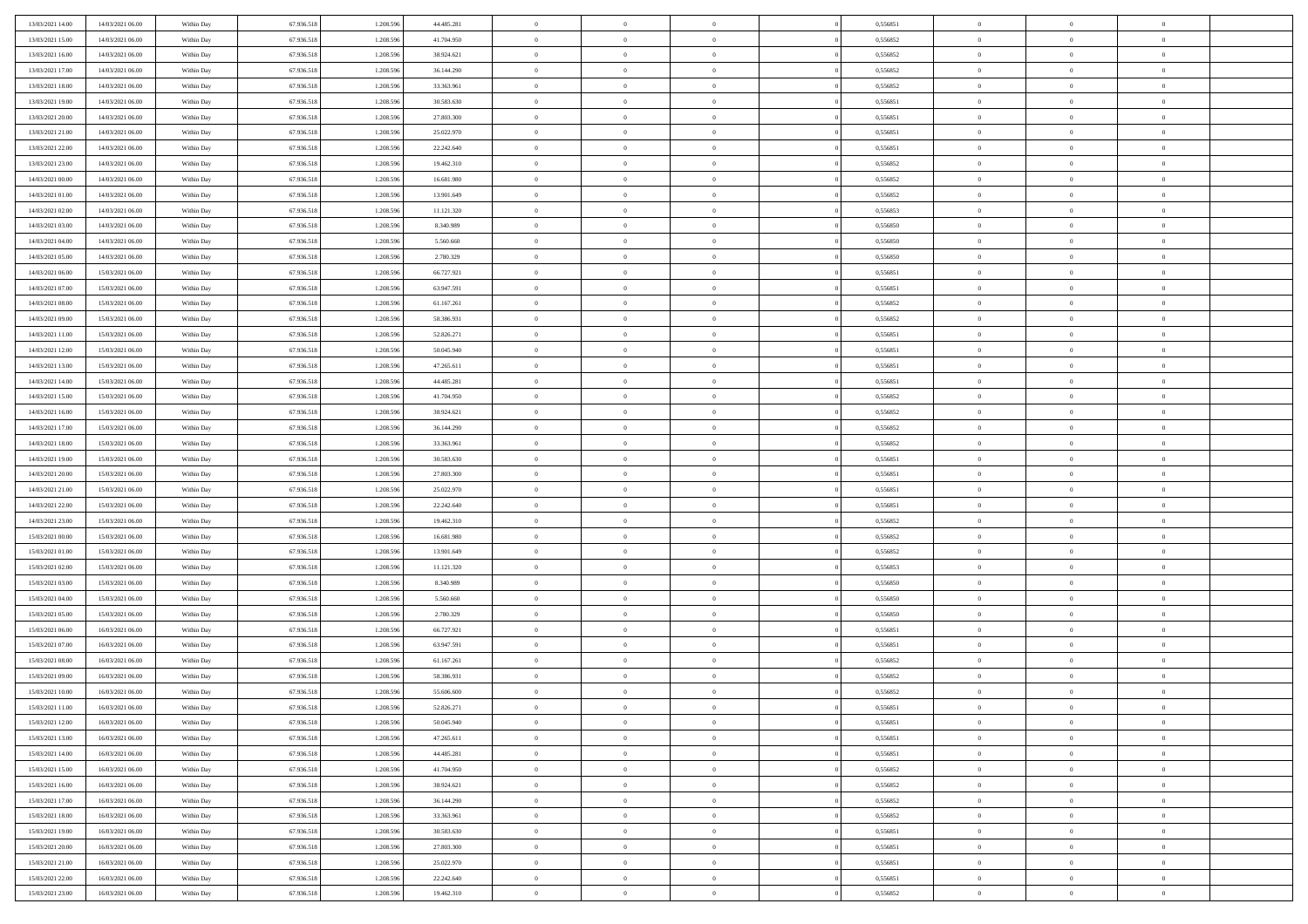| 16/03/2021 00:00 | 16/03/2021 06:00 | Within Day | 67.936.518 | 1.208.596 | 16.681.980 | $\overline{0}$ | $\overline{0}$ | $\Omega$       | 0,556852 | $\bf{0}$       | $\mathbf{0}$   | $\bf{0}$       |  |
|------------------|------------------|------------|------------|-----------|------------|----------------|----------------|----------------|----------|----------------|----------------|----------------|--|
| 16/03/2021 01:00 | 16/03/2021 06:00 | Within Day | 67.936.518 | 1.208.596 | 13.901.649 | $\mathbf{0}$   | $\overline{0}$ | $\overline{0}$ | 0,556852 | $\overline{0}$ | $\overline{0}$ | $\theta$       |  |
| 16/03/2021 02:00 | 16/03/2021 06:00 | Within Day | 67.936.518 | 1.208.596 | 11.121.320 | $\,$ 0         | $\overline{0}$ | $\bf{0}$       | 0,556853 | $\,$ 0         | $\overline{0}$ | $\,$ 0 $\,$    |  |
| 16/03/2021 03:00 | 16/03/2021 06:00 | Within Day | 67.936.518 | 1.208.596 | 8.340.989  | $\bf{0}$       | $\overline{0}$ | $\Omega$       | 0.556850 | $\bf{0}$       | $\mathbf{0}$   | $\theta$       |  |
| 16/03/2021 04:00 | 16/03/2021 06:00 | Within Dav | 67.936.518 | 1.208.596 | 5.560.660  | $\bf{0}$       | $\overline{0}$ | $\overline{0}$ | 0,556850 | $\mathbf{0}$   | $\overline{0}$ | $\overline{0}$ |  |
| 16/03/2021 05:00 | 16/03/2021 06:00 | Within Day | 67.936.518 | 1.208.596 | 2.780.329  | $\bf{0}$       | $\overline{0}$ | $\bf{0}$       | 0,556850 | $\,$ 0         | $\overline{0}$ | $\,$ 0 $\,$    |  |
| 16/03/2021 06:00 | 17/03/2021 06:00 | Within Day | 67.936.518 | 1.208.596 | 66.727.921 | $\bf{0}$       | $\overline{0}$ | $\Omega$       | 0.556851 | $\theta$       | $\mathbf{0}$   | $\theta$       |  |
| 16/03/2021 07:00 | 17/03/2021 06:00 | Within Day | 67.936.518 | 1.208.596 | 63.947.591 | $\overline{0}$ | $\overline{0}$ | $\overline{0}$ | 0,556851 | $\mathbf{0}$   | $\overline{0}$ | $\overline{0}$ |  |
| 16/03/2021 08:00 | 17/03/2021 06:00 | Within Day | 67.936.518 | 1.208.596 | 61.167.261 | $\bf{0}$       | $\overline{0}$ | $\bf{0}$       | 0,556852 | $\,$ 0         | $\overline{0}$ | $\,$ 0 $\,$    |  |
| 16/03/2021 09:00 | 17/03/2021 06:00 | Within Day | 67.936.518 | 1.208.596 | 58,386,931 | $\bf{0}$       | $\overline{0}$ | $\Omega$       | 0.556852 | $\bf{0}$       | $\mathbf{0}$   | $\theta$       |  |
| 16/03/2021 10:00 | 17/03/2021 06:00 | Within Day | 67.936.518 | 1.208.596 | 55.606.600 | $\overline{0}$ | $\overline{0}$ | $\overline{0}$ | 0,556852 | $\overline{0}$ | $\overline{0}$ | $\overline{0}$ |  |
| 16/03/2021 11:00 | 17/03/2021 06:00 | Within Day | 67.936.518 | 1.208.596 | 52.826.271 | $\,$ 0         | $\overline{0}$ | $\bf{0}$       | 0,556851 | $\,$ 0         | $\overline{0}$ | $\,$ 0 $\,$    |  |
| 16/03/2021 12:00 | 17/03/2021 06:00 | Within Day | 67.936.518 | 1.208.596 | 50.045.940 | $\bf{0}$       | $\overline{0}$ | $\Omega$       | 0.556851 | $\overline{0}$ | $\mathbf{0}$   | $\theta$       |  |
| 16/03/2021 13:00 | 17/03/2021 06:00 | Within Dav | 67.936.518 | 1.208.596 | 47.265.611 | $\overline{0}$ | $\overline{0}$ | $\overline{0}$ | 0,556851 | $\mathbf{0}$   | $\overline{0}$ | $\overline{0}$ |  |
| 16/03/2021 14:00 | 17/03/2021 06:00 | Within Day | 67.936.518 | 1.208.596 | 44.485.281 | $\bf{0}$       | $\overline{0}$ | $\bf{0}$       | 0,556851 | $\,$ 0         | $\overline{0}$ | $\,$ 0 $\,$    |  |
| 16/03/2021 15:00 | 17/03/2021 06:00 | Within Day | 67.936.518 | 1.208.596 | 41.704.950 | $\bf{0}$       | $\overline{0}$ | $\overline{0}$ | 0.556852 | $\bf{0}$       | $\mathbf{0}$   | $\bf{0}$       |  |
| 16/03/2021 16:00 | 17/03/2021 06:00 | Within Day | 67.936.518 | 1.208.596 | 38.924.621 | $\overline{0}$ | $\overline{0}$ | $\overline{0}$ | 0,556852 | $\mathbf{0}$   | $\overline{0}$ | $\overline{0}$ |  |
| 16/03/2021 17:00 | 17/03/2021 06:00 | Within Day | 67.936.518 | 1.208.596 | 36.144.290 | $\bf{0}$       | $\overline{0}$ | $\bf{0}$       | 0,556852 | $\,$ 0         | $\overline{0}$ | $\,$ 0 $\,$    |  |
| 16/03/2021 18:00 | 17/03/2021 06:00 | Within Day | 67.936.518 | 1.208.596 | 33,363,961 | $\bf{0}$       | $\overline{0}$ | $\Omega$       | 0.556852 | $\theta$       | $\mathbf{0}$   | $\theta$       |  |
| 16/03/2021 19:00 | 17/03/2021 06:00 | Within Day | 67.936.518 | 1.208.596 | 30.583.630 | $\overline{0}$ | $\overline{0}$ | $\overline{0}$ | 0,556851 | $\mathbf{0}$   | $\overline{0}$ | $\overline{0}$ |  |
| 16/03/2021 20:00 | 17/03/2021 06:00 | Within Day | 67.936.518 | 1.208.596 | 27.803.300 | $\bf{0}$       | $\overline{0}$ | $\bf{0}$       | 0,556851 | $\,$ 0         | $\overline{0}$ | $\,$ 0 $\,$    |  |
| 16/03/2021 21:00 | 17/03/2021 06:00 | Within Day | 67.936.518 | 1.208.596 | 25.022.970 | $\bf{0}$       | $\overline{0}$ | $\Omega$       | 0.556851 | $\bf{0}$       | $\theta$       | $\theta$       |  |
| 16/03/2021 22:00 | 17/03/2021 06:00 | Within Dav | 67.936.518 | 1.208.596 | 22.242.640 | $\overline{0}$ | $\overline{0}$ | $\overline{0}$ | 0,556851 | $\mathbf{0}$   | $\overline{0}$ | $\overline{0}$ |  |
| 16/03/2021 23:00 | 17/03/2021 06:00 | Within Day | 67.936.518 | 1.208.596 | 19.462.310 | $\bf{0}$       | $\overline{0}$ | $\bf{0}$       | 0,556852 | $\,$ 0         | $\overline{0}$ | $\,$ 0 $\,$    |  |
| 17/03/2021 00:00 | 17/03/2021 06:00 | Within Day | 67.936.518 | 1.208.596 | 16.681.980 | $\bf{0}$       | $\overline{0}$ | $\overline{0}$ | 0.556852 | $\bf{0}$       | $\overline{0}$ | $\bf{0}$       |  |
| 17/03/2021 01:00 | 17/03/2021 06:00 | Within Day | 67.936.518 | 1.208.596 | 13.901.649 | $\overline{0}$ | $\overline{0}$ | $\overline{0}$ | 0,556852 | $\mathbf{0}$   | $\overline{0}$ | $\overline{0}$ |  |
| 17/03/2021 02:00 | 17/03/2021 06:00 | Within Day | 67.936.518 | 1.208.596 | 11.121.320 | $\bf{0}$       | $\overline{0}$ | $\bf{0}$       | 0,556853 | $\,$ 0         | $\overline{0}$ | $\,$ 0 $\,$    |  |
| 17/03/2021 03:00 | 17/03/2021 06:00 | Within Day | 67.936.518 | 1.208.596 | 8.340.989  | $\bf{0}$       | $\overline{0}$ | $\Omega$       | 0.556850 | $\bf{0}$       | $\mathbf{0}$   | $\theta$       |  |
| 17/03/2021 04:00 | 17/03/2021 06:00 | Within Day | 67.936.518 | 1.208.596 | 5.560.660  | $\overline{0}$ | $\overline{0}$ | $\overline{0}$ | 0,556850 | $\mathbf{0}$   | $\overline{0}$ | $\overline{0}$ |  |
| 17/03/2021 05:00 | 17/03/2021 06:00 | Within Day | 67.936.518 | 1.208.596 | 2.780.329  | $\bf{0}$       | $\overline{0}$ | $\bf{0}$       | 0,556850 | $\,$ 0         | $\overline{0}$ | $\,$ 0 $\,$    |  |
| 17/03/2021 06:00 | 18/03/2021 06:00 | Within Day | 67.936.518 | 1.208.596 | 66.727.921 | $\,$ 0         | $\bf{0}$       | $\overline{0}$ | 0,556851 | $\bf{0}$       | $\overline{0}$ | $\,0\,$        |  |
| 17/03/2021 07:00 | 18/03/2021 06:00 | Within Dav | 67.936.518 | 1.208.596 | 63.947.591 | $\overline{0}$ | $\overline{0}$ | $\overline{0}$ | 0,556851 | $\mathbf{0}$   | $\overline{0}$ | $\overline{0}$ |  |
| 17/03/2021 08:00 | 18/03/2021 06:00 | Within Day | 67.936.518 | 1.208.596 | 61.167.261 | $\bf{0}$       | $\overline{0}$ | $\bf{0}$       | 0,556852 | $\,$ 0         | $\overline{0}$ | $\,$ 0 $\,$    |  |
| 17/03/2021 09:00 | 18/03/2021 06:00 | Within Day | 67.936.518 | 1.208.596 | 58.386.931 | $\bf{0}$       | $\overline{0}$ | $\bf{0}$       | 0,556852 | $\bf{0}$       | $\overline{0}$ | $\,0\,$        |  |
| 17/03/2021 10:00 | 18/03/2021 06:00 | Within Day | 67.936.518 | 1.208.596 | 55.606.600 | $\overline{0}$ | $\overline{0}$ | $\overline{0}$ | 0,556852 | $\overline{0}$ | $\overline{0}$ | $\overline{0}$ |  |
| 17/03/2021 11:00 | 18/03/2021 06:00 | Within Day | 67.936.518 | 1.208.596 | 52.826.271 | $\bf{0}$       | $\overline{0}$ | $\bf{0}$       | 0,556851 | $\,$ 0         | $\overline{0}$ | $\,$ 0 $\,$    |  |
| 17/03/2021 12:00 | 18/03/2021 06:00 | Within Day | 67.936.518 | 1.208.596 | 50.045.940 | $\bf{0}$       | $\overline{0}$ | $\overline{0}$ | 0,556851 | $\bf{0}$       | $\overline{0}$ | $\,0\,$        |  |
| 17/03/2021 13:00 | 18/03/2021 06:00 | Within Day | 67.936.518 | 1.208.596 | 47.265.611 | $\overline{0}$ | $\overline{0}$ | $\overline{0}$ | 0,556851 | $\mathbf{0}$   | $\overline{0}$ | $\overline{0}$ |  |
| 17/03/2021 14:00 | 18/03/2021 06:00 | Within Day | 67.936.518 | 1.208.596 | 44.485.281 | $\bf{0}$       | $\overline{0}$ | $\bf{0}$       | 0,556851 | $\,$ 0         | $\overline{0}$ | $\,$ 0 $\,$    |  |
| 17/03/2021 15:00 | 18/03/2021 06:00 | Within Day | 67.936.518 | 1.208.596 | 41.704.950 | $\bf{0}$       | $\overline{0}$ | $\overline{0}$ | 0,556852 | $\bf{0}$       | $\overline{0}$ | $\,0\,$        |  |
| 17/03/2021 16:00 | 18/03/2021 06:00 | Within Dav | 67.936.518 | 1.208.596 | 38.924.621 | $\overline{0}$ | $\overline{0}$ | $\overline{0}$ | 0,556852 | $\overline{0}$ | $\overline{0}$ | $\overline{0}$ |  |
| 17/03/2021 17:00 | 18/03/2021 06:00 | Within Day | 67.936.518 | 1.208.596 | 36.144.290 | $\bf{0}$       | $\overline{0}$ | $\bf{0}$       | 0,556852 | $\,$ 0         | $\overline{0}$ | $\,$ 0 $\,$    |  |
| 17/03/2021 18:00 | 18/03/2021 06:00 | Within Day | 67.936.518 | 1.208.596 | 33.363.961 | $\bf{0}$       | $\overline{0}$ | $\bf{0}$       | 0,556852 | $\bf{0}$       | $\overline{0}$ | $\,0\,$        |  |
| 17/03/2021 19:00 | 18/03/2021 06:00 | Within Day | 67.936.518 | 1.208.596 | 30.583.630 | $\mathbf{0}$   | $\overline{0}$ | $\overline{0}$ | 0,556851 | $\overline{0}$ | $\overline{0}$ | $\overline{0}$ |  |
| 17/03/2021 20:00 | 18/03/2021 06:00 | Within Day | 67.936.518 | 1.208.596 | 27.803.300 | $\bf{0}$       | $\overline{0}$ | $\theta$       | 0,556851 | $\overline{0}$ | $\theta$       | $\theta$       |  |
| 17/03/2021 21:00 | 18/03/2021 06:00 | Within Day | 67.936.518 | 1.208.596 | 25.022.970 | $\bf{0}$       | $\overline{0}$ | $\bf{0}$       | 0,556851 | $\bf{0}$       | $\overline{0}$ | $\bf{0}$       |  |
| 17/03/2021 22:00 | 18/03/2021 06:00 | Within Day | 67.936.518 | 1.208.596 | 22.242.640 | $\overline{0}$ | $\overline{0}$ | $\overline{0}$ | 0,556851 | $\overline{0}$ | $\bf{0}$       | $\overline{0}$ |  |
| 17/03/2021 23:00 | 18/03/2021 06:00 | Within Day | 67.936.518 | 1.208.596 | 19.462.310 | $\,$ 0 $\,$    | $\overline{0}$ | $\overline{0}$ | 0,556852 | $\mathbf{0}$   | $\,$ 0 $\,$    | $\,$ 0 $\,$    |  |
| 18/03/2021 00:00 | 18/03/2021 06:00 | Within Day | 67.936.518 | 1.208.596 | 16.681.980 | $\bf{0}$       | $\overline{0}$ | $\overline{0}$ | 0,556852 | $\bf{0}$       | $\overline{0}$ | $\bf{0}$       |  |
| 18/03/2021 01:00 | 18/03/2021 06:00 | Within Day | 67.936.518 | 1.208.596 | 13.901.649 | $\bf{0}$       | $\overline{0}$ | $\overline{0}$ | 0,556852 | $\mathbf{0}$   | $\overline{0}$ | $\overline{0}$ |  |
| 18/03/2021 02:00 | 18/03/2021 06:00 | Within Day | 67.936.518 | 1.208.596 | 11.121.320 | $\,$ 0 $\,$    | $\overline{0}$ | $\overline{0}$ | 0,556853 | $\,$ 0 $\,$    | $\overline{0}$ | $\,$ 0 $\,$    |  |
| 18/03/2021 03:00 | 18/03/2021 06:00 | Within Day | 67.936.518 | 1.208.596 | 8.340.989  | $\overline{0}$ | $\overline{0}$ | $\overline{0}$ | 0,556850 | $\bf{0}$       | $\overline{0}$ | $\overline{0}$ |  |
| 18/03/2021 04:00 | 18/03/2021 06:00 | Within Day | 67.936.518 | 1.208.596 | 5.560.660  | $\overline{0}$ | $\overline{0}$ | $\overline{0}$ | 0,556850 | $\overline{0}$ | $\bf{0}$       | $\overline{0}$ |  |
| 18/03/2021 05:00 | 18/03/2021 06:00 | Within Day | 67.936.518 | 1.208.596 | 2.780.329  | $\,$ 0 $\,$    | $\overline{0}$ | $\overline{0}$ | 0,556850 | $\,$ 0 $\,$    | $\,$ 0 $\,$    | $\,$ 0 $\,$    |  |
| 18/03/2021 06:00 | 19/03/2021 06:00 | Within Day | 67.936.518 | 1.208.596 | 66.727.921 | $\bf{0}$       | $\overline{0}$ | $\overline{0}$ | 0,556851 | $\bf{0}$       | $\overline{0}$ | $\bf{0}$       |  |
| 18/03/2021 07:00 | 19/03/2021 06:00 | Within Day | 67.936.518 | 1.208.596 | 63.947.591 | $\bf{0}$       | $\overline{0}$ | $\overline{0}$ | 0,556851 | $\mathbf{0}$   | $\bf{0}$       | $\overline{0}$ |  |
| 18/03/2021 08:00 | 19/03/2021 06:00 | Within Day | 67.936.518 | 1.208.596 | 61.167.261 | $\,0\,$        | $\overline{0}$ | $\overline{0}$ | 0,556852 | $\,$ 0         | $\overline{0}$ | $\,$ 0 $\,$    |  |
|                  |                  |            |            |           |            |                |                |                |          |                |                |                |  |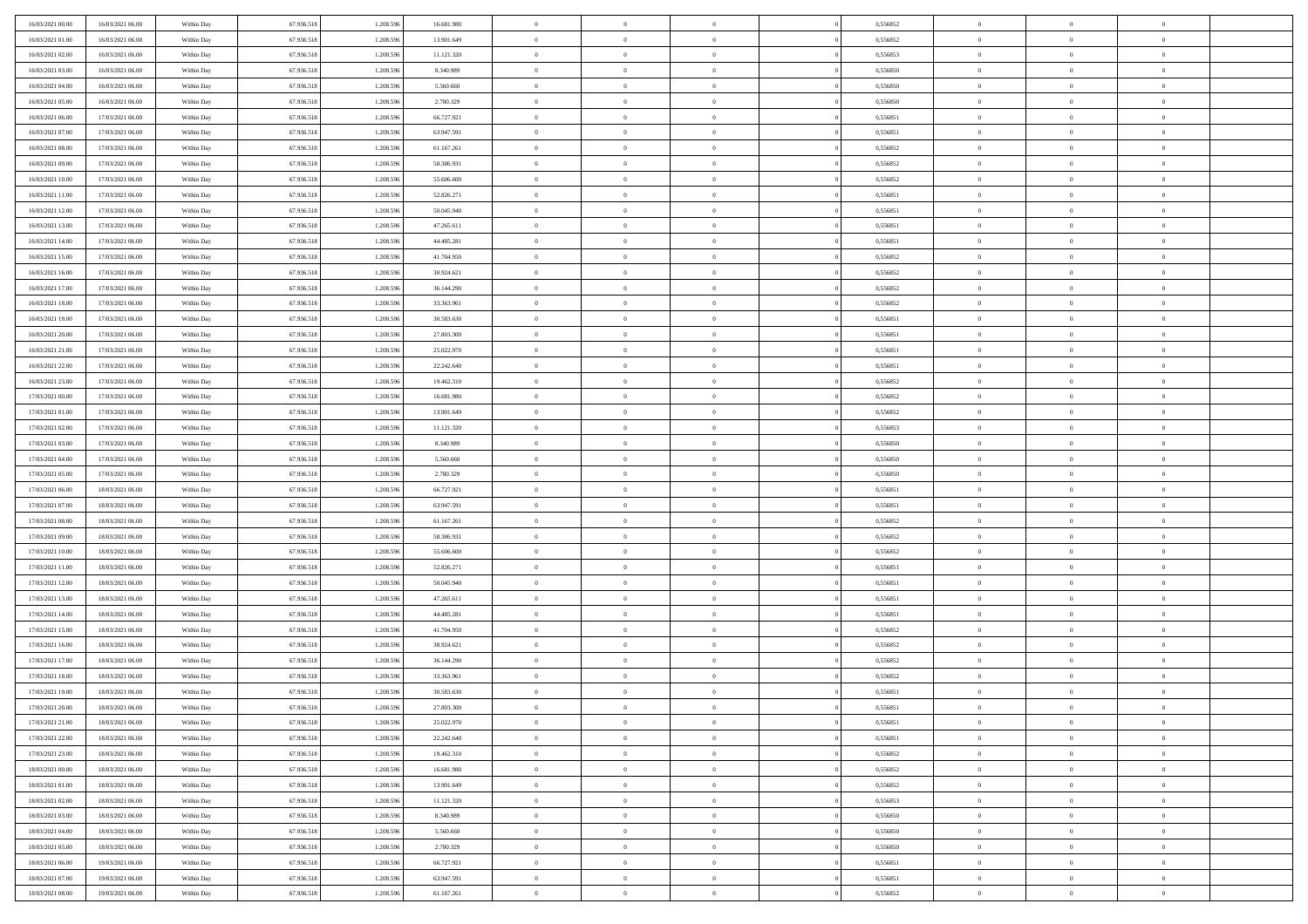| 18/03/2021 09:00 | 19/03/2021 06:00 | Within Day | 67.936.518 | 1.208.596 | 58.386.931 | $\overline{0}$ | $\overline{0}$ | $\Omega$       | 0,556852 | $\bf{0}$       | $\mathbf{0}$   | $\bf{0}$       |  |
|------------------|------------------|------------|------------|-----------|------------|----------------|----------------|----------------|----------|----------------|----------------|----------------|--|
| 18/03/2021 10:00 | 19/03/2021 06:00 | Within Day | 67.936.518 | 1.208.596 | 55.606.600 | $\mathbf{0}$   | $\overline{0}$ | $\overline{0}$ | 0,556852 | $\overline{0}$ | $\overline{0}$ | $\theta$       |  |
| 18/03/2021 11:00 | 19/03/2021 06:00 | Within Day | 67.936.518 | 1.208.596 | 52.826.271 | $\,$ 0         | $\overline{0}$ | $\bf{0}$       | 0,556851 | $\,$ 0         | $\overline{0}$ | $\,$ 0 $\,$    |  |
| 18/03/2021 12:00 | 19/03/2021 06:00 | Within Day | 67.936.518 | 1.208.596 | 50.045.940 | $\bf{0}$       | $\overline{0}$ | $\Omega$       | 0.556851 | $\bf{0}$       | $\mathbf{0}$   | $\theta$       |  |
| 18/03/2021 13:00 | 19/03/2021 06:00 | Within Day | 67.936.518 | 1.208.596 | 47.265.611 | $\bf{0}$       | $\overline{0}$ | $\overline{0}$ | 0,556851 | $\mathbf{0}$   | $\overline{0}$ | $\overline{0}$ |  |
| 18/03/2021 14:00 | 19/03/2021 06:00 | Within Day | 67.936.518 | 1.208.596 | 44.485.281 | $\bf{0}$       | $\overline{0}$ | $\bf{0}$       | 0,556851 | $\,$ 0         | $\overline{0}$ | $\,$ 0 $\,$    |  |
| 18/03/2021 15:00 | 19/03/2021 06:00 | Within Day | 67.936.518 | 1.208.596 | 41.704.950 | $\bf{0}$       | $\overline{0}$ | $\Omega$       | 0.556852 | $\theta$       | $\mathbf{0}$   | $\theta$       |  |
| 18/03/2021 16:00 | 19/03/2021 06:00 | Within Day | 67.936.518 | 1.208.596 | 38.924.621 | $\overline{0}$ | $\overline{0}$ | $\overline{0}$ | 0,556852 | $\mathbf{0}$   | $\overline{0}$ | $\overline{0}$ |  |
| 18/03/2021 17:00 | 19/03/2021 06:00 | Within Day | 67.936.518 | 1.208.596 | 36.144.290 | $\bf{0}$       | $\overline{0}$ | $\bf{0}$       | 0,556852 | $\,$ 0         | $\overline{0}$ | $\,$ 0 $\,$    |  |
| 18/03/2021 18:00 | 19/03/2021 06:00 | Within Day | 67.936.518 | 1.208.596 | 33,363,961 | $\bf{0}$       | $\overline{0}$ | $\Omega$       | 0.556852 | $\theta$       | $\mathbf{0}$   | $\theta$       |  |
| 18/03/2021 19:00 | 19/03/2021 06:00 | Within Day | 67.936.518 | 1.208.596 | 30.583.630 | $\overline{0}$ | $\overline{0}$ | $\overline{0}$ | 0,556851 | $\mathbf{0}$   | $\overline{0}$ | $\overline{0}$ |  |
| 18/03/2021 20:00 | 19/03/2021 06:00 | Within Day | 67.936.518 | 1.208.596 | 27.803.300 | $\bf{0}$       | $\overline{0}$ | $\bf{0}$       | 0,556851 | $\,$ 0         | $\overline{0}$ | $\,$ 0 $\,$    |  |
| 18/03/2021 21:00 | 19/03/2021 06:00 | Within Day | 67.936.518 | 1.208.596 | 25.022.970 | $\bf{0}$       | $\overline{0}$ | $\Omega$       | 0.556851 | $\overline{0}$ | $\mathbf{0}$   | $\theta$       |  |
| 18/03/2021 22:00 | 19/03/2021 06:00 | Within Day | 67.936.518 | 1.208.596 | 22.242.640 | $\overline{0}$ | $\overline{0}$ | $\overline{0}$ | 0,556851 | $\mathbf{0}$   | $\overline{0}$ | $\overline{0}$ |  |
| 18/03/2021 23:00 | 19/03/2021 06:00 | Within Day | 67.936.518 | 1.208.596 | 19.462.310 | $\bf{0}$       | $\overline{0}$ | $\bf{0}$       | 0,556852 | $\,$ 0         | $\overline{0}$ | $\,$ 0 $\,$    |  |
| 19/03/2021 00:00 | 19/03/2021 06:00 | Within Day | 67.936.518 | 1.208.596 | 16.681.980 | $\bf{0}$       | $\overline{0}$ | $\overline{0}$ | 0.556852 | $\bf{0}$       | $\mathbf{0}$   | $\bf{0}$       |  |
| 19/03/2021 01:00 | 19/03/2021 06:00 | Within Day | 67.936.518 | 1.208.596 | 13.901.649 | $\overline{0}$ | $\overline{0}$ | $\overline{0}$ | 0,556852 | $\mathbf{0}$   | $\overline{0}$ | $\overline{0}$ |  |
| 19/03/2021 02:00 | 19/03/2021 06:00 | Within Day | 67.936.518 | 1.208.596 | 11.121.320 | $\bf{0}$       | $\overline{0}$ | $\bf{0}$       | 0,556853 | $\,$ 0         | $\overline{0}$ | $\,$ 0 $\,$    |  |
| 19/03/2021 03:00 | 19/03/2021 06:00 | Within Day | 67.936.518 | 1.208.596 | 8.340.989  | $\bf{0}$       | $\overline{0}$ | $\Omega$       | 0.556850 | $\theta$       | $\mathbf{0}$   | $\theta$       |  |
| 19/03/2021 04:00 | 19/03/2021 06:00 | Within Day | 67.936.518 | 1.208.596 | 5.560.660  | $\overline{0}$ | $\overline{0}$ | $\overline{0}$ | 0,556850 | $\mathbf{0}$   | $\overline{0}$ | $\overline{0}$ |  |
| 19/03/2021 05:00 | 19/03/2021 06:00 | Within Day | 67.936.518 | 1.208.596 | 2.780.329  | $\bf{0}$       | $\overline{0}$ | $\bf{0}$       | 0,556850 | $\,$ 0         | $\overline{0}$ | $\,$ 0 $\,$    |  |
| 19/03/2021 06:00 | 20/03/2021 06:00 | Within Day | 67.936.518 | 1.208.596 | 66.727.921 | $\bf{0}$       | $\overline{0}$ | $\Omega$       | 0.556851 | $\bf{0}$       | $\mathbf{0}$   | $\theta$       |  |
| 19/03/2021 07:00 | 20/03/2021 06:00 | Within Day | 67.936.518 | 1.208.596 | 63.947.591 | $\overline{0}$ | $\overline{0}$ | $\overline{0}$ | 0,556851 | $\mathbf{0}$   | $\overline{0}$ | $\overline{0}$ |  |
| 19/03/2021 08:00 | 20/03/2021 06:00 | Within Day | 67.936.518 | 1.208.596 | 61.167.261 | $\bf{0}$       | $\overline{0}$ | $\bf{0}$       | 0,556852 | $\,$ 0         | $\overline{0}$ | $\,$ 0 $\,$    |  |
| 19/03/2021 09:00 | 20/03/2021 06:00 | Within Day | 67.936.518 | 1.208.596 | 58.386.931 | $\bf{0}$       | $\overline{0}$ | $\overline{0}$ | 0.556852 | $\bf{0}$       | $\overline{0}$ | $\bf{0}$       |  |
| 19/03/2021 10:00 | 20/03/2021 06:00 | Within Day | 67.936.518 | 1.208.596 | 55.606.600 | $\overline{0}$ | $\overline{0}$ | $\overline{0}$ | 0,556852 | $\mathbf{0}$   | $\overline{0}$ | $\overline{0}$ |  |
| 19/03/2021 11:00 | 20/03/2021 06:00 | Within Day | 67.936.518 | 1.208.596 | 52.826.271 | $\bf{0}$       | $\overline{0}$ | $\bf{0}$       | 0,556851 | $\,$ 0         | $\overline{0}$ | $\,$ 0 $\,$    |  |
| 19/03/2021 12:00 | 20/03/2021 06:00 | Within Day | 67.936.518 | 1.208.596 | 50.045.940 | $\bf{0}$       | $\overline{0}$ | $\Omega$       | 0.556851 | $\theta$       | $\mathbf{0}$   | $\theta$       |  |
| 19/03/2021 13:00 | 20/03/2021 06:00 | Within Day | 67.936.518 | 1.208.596 | 47.265.611 | $\overline{0}$ | $\overline{0}$ | $\overline{0}$ | 0,556851 | $\mathbf{0}$   | $\overline{0}$ | $\overline{0}$ |  |
| 19/03/2021 14:00 | 20/03/2021 06:00 | Within Day | 67.936.518 | 1.208.596 | 44.485.281 | $\bf{0}$       | $\overline{0}$ | $\bf{0}$       | 0,556851 | $\,$ 0         | $\overline{0}$ | $\,$ 0 $\,$    |  |
| 19/03/2021 15:00 | 20/03/2021 06:00 | Within Day | 67.936.518 | 1.208.596 | 41.704.950 | $\bf{0}$       | $\bf{0}$       | $\overline{0}$ | 0,556852 | $\bf{0}$       | $\overline{0}$ | $\,0\,$        |  |
| 19/03/2021 16:00 | 20/03/2021 06:00 | Within Dav | 67.936.518 | 1.208.596 | 38.924.621 | $\overline{0}$ | $\overline{0}$ | $\overline{0}$ | 0,556852 | $\mathbf{0}$   | $\overline{0}$ | $\overline{0}$ |  |
| 19/03/2021 17:00 | 20/03/2021 06:00 | Within Day | 67.936.518 | 1.208.596 | 36.144.290 | $\bf{0}$       | $\overline{0}$ | $\bf{0}$       | 0,556852 | $\,$ 0         | $\overline{0}$ | $\,$ 0 $\,$    |  |
| 19/03/2021 18:00 | 20/03/2021 06:00 | Within Day | 67.936.518 | 1.208.596 | 33.363.961 | $\bf{0}$       | $\overline{0}$ | $\bf{0}$       | 0,556852 | $\bf{0}$       | $\overline{0}$ | $\,0\,$        |  |
| 19/03/2021 19:00 | 20/03/2021 06:00 | Within Day | 67.936.518 | 1.208.596 | 30.583.630 | $\overline{0}$ | $\overline{0}$ | $\overline{0}$ | 0,556851 | $\overline{0}$ | $\overline{0}$ | $\overline{0}$ |  |
| 19/03/2021 20:00 | 20/03/2021 06:00 | Within Day | 67.936.518 | 1.208.596 | 27.803.300 | $\bf{0}$       | $\overline{0}$ | $\bf{0}$       | 0,556851 | $\,$ 0         | $\overline{0}$ | $\,$ 0 $\,$    |  |
| 19/03/2021 21:00 | 20/03/2021 06:00 | Within Day | 67.936.518 | 1.208.596 | 25.022.970 | $\bf{0}$       | $\overline{0}$ | $\overline{0}$ | 0,556851 | $\bf{0}$       | $\overline{0}$ | $\,0\,$        |  |
| 19/03/2021 22:00 | 20/03/2021 06:00 | Within Day | 67.936.518 | 1.208.596 | 22.242.640 | $\overline{0}$ | $\overline{0}$ | $\overline{0}$ | 0,556851 | $\mathbf{0}$   | $\overline{0}$ | $\overline{0}$ |  |
| 19/03/2021 23:00 | 20/03/2021 06:00 | Within Day | 67.936.518 | 1.208.596 | 19.462.310 | $\bf{0}$       | $\overline{0}$ | $\bf{0}$       | 0,556852 | $\,$ 0         | $\overline{0}$ | $\,$ 0 $\,$    |  |
| 20/03/2021 00:00 | 20/03/2021 06:00 | Within Day | 67.936.518 | 1.208.596 | 16.681.980 | $\bf{0}$       | $\overline{0}$ | $\overline{0}$ | 0,556852 | $\bf{0}$       | $\overline{0}$ | $\,0\,$        |  |
| 20/03/2021 01:00 | 20/03/2021 06:00 | Within Day | 67.936.518 | 1.208.596 | 13.901.649 | $\overline{0}$ | $\overline{0}$ | $\overline{0}$ | 0,556852 | $\overline{0}$ | $\overline{0}$ | $\overline{0}$ |  |
| 20/03/2021 02:00 | 20/03/2021 06:00 | Within Day | 67.936.518 | 1.208.596 | 11.121.320 | $\bf{0}$       | $\overline{0}$ | $\bf{0}$       | 0,556853 | $\,$ 0         | $\overline{0}$ | $\,$ 0 $\,$    |  |
| 20/03/2021 03:00 | 20/03/2021 06:00 | Within Day | 67.936.518 | 1.208.596 | 8.340.989  | $\bf{0}$       | $\overline{0}$ | $\bf{0}$       | 0,556850 | $\bf{0}$       | $\overline{0}$ | $\,0\,$        |  |
| 20/03/2021 04:00 | 20/03/2021 06:00 | Within Dav | 67.936.518 | 1.208.596 | 5.560.660  | $\mathbf{0}$   | $\overline{0}$ | $\overline{0}$ | 0,556850 | $\overline{0}$ | $\overline{0}$ | $\overline{0}$ |  |
| 20/03/2021 05:00 | 20/03/2021 06:00 | Within Day | 67.936.518 | 1.208.596 | 2.780.329  | $\bf{0}$       | $\overline{0}$ | $\theta$       | 0,556850 | $\overline{0}$ | $\overline{0}$ | $\theta$       |  |
| 20/03/2021 06:00 | 21/03/2021 06:00 | Within Day | 67.936.518 | 1.208.596 | 66.727.921 | $\bf{0}$       | $\overline{0}$ | $\bf{0}$       | 0,556851 | $\bf{0}$       | $\overline{0}$ | $\bf{0}$       |  |
| 20/03/2021 07:00 | 21/03/2021 06:00 | Within Day | 67.936.518 | 1.208.596 | 63.947.591 | $\overline{0}$ | $\overline{0}$ | $\overline{0}$ | 0,556851 | $\overline{0}$ | $\bf{0}$       | $\overline{0}$ |  |
| 20/03/2021 08:00 | 21/03/2021 06:00 | Within Day | 67.936.518 | 1.208.596 | 61.167.261 | $\,$ 0 $\,$    | $\overline{0}$ | $\overline{0}$ | 0,556852 | $\mathbf{0}$   | $\,$ 0 $\,$    | $\,$ 0 $\,$    |  |
| 20/03/2021 09:00 | 21/03/2021 06:00 | Within Day | 67.936.518 | 1.208.596 | 58.386.931 | $\bf{0}$       | $\overline{0}$ | $\overline{0}$ | 0,556852 | $\bf{0}$       | $\overline{0}$ | $\bf{0}$       |  |
| 20/03/2021 10:00 | 21/03/2021 06:00 | Within Day | 67.936.518 | 1.208.596 | 55.606.600 | $\bf{0}$       | $\overline{0}$ | $\overline{0}$ | 0,556852 | $\mathbf{0}$   | $\bf{0}$       | $\overline{0}$ |  |
| 20/03/2021 11:00 | 21/03/2021 06:00 | Within Day | 67.936.518 | 1.208.596 | 52.826.271 | $\,$ 0 $\,$    | $\overline{0}$ | $\overline{0}$ | 0,556851 | $\,$ 0 $\,$    | $\overline{0}$ | $\,$ 0 $\,$    |  |
| 20/03/2021 12:00 | 21/03/2021 06:00 | Within Day | 67.936.518 | 1.208.596 | 50.045.940 | $\overline{0}$ | $\overline{0}$ | $\overline{0}$ | 0,556851 | $\bf{0}$       | $\overline{0}$ | $\overline{0}$ |  |
| 20/03/2021 13:00 | 21/03/2021 06:00 | Within Day | 67.936.518 | 1.208.596 | 47.265.611 | $\overline{0}$ | $\overline{0}$ | $\overline{0}$ | 0,556851 | $\overline{0}$ | $\bf{0}$       | $\overline{0}$ |  |
| 20/03/2021 14:00 | 21/03/2021 06:00 | Within Day | 67.936.518 | 1.208.596 | 44.485.281 | $\,$ 0 $\,$    | $\overline{0}$ | $\overline{0}$ | 0,556851 | $\mathbf{0}$   | $\,$ 0 $\,$    | $\,$ 0 $\,$    |  |
| 20/03/2021 15:00 | 21/03/2021 06:00 | Within Day | 67.936.518 | 1.208.596 | 41.704.950 | $\bf{0}$       | $\overline{0}$ | $\overline{0}$ | 0,556852 | $\mathbf{0}$   | $\overline{0}$ | $\bf{0}$       |  |
| 20/03/2021 16:00 | 21/03/2021 06:00 | Within Day | 67.936.518 | 1.208.596 | 38.924.621 | $\bf{0}$       | $\overline{0}$ | $\overline{0}$ | 0,556852 | $\mathbf{0}$   | $\bf{0}$       | $\overline{0}$ |  |
| 20/03/2021 17:00 | 21/03/2021 06:00 | Within Day | 67.936.518 | 1.208.596 | 36.144.290 | $\,0\,$        | $\overline{0}$ | $\overline{0}$ | 0,556852 | $\,$ 0         | $\overline{0}$ | $\,$ 0 $\,$    |  |
|                  |                  |            |            |           |            |                |                |                |          |                |                |                |  |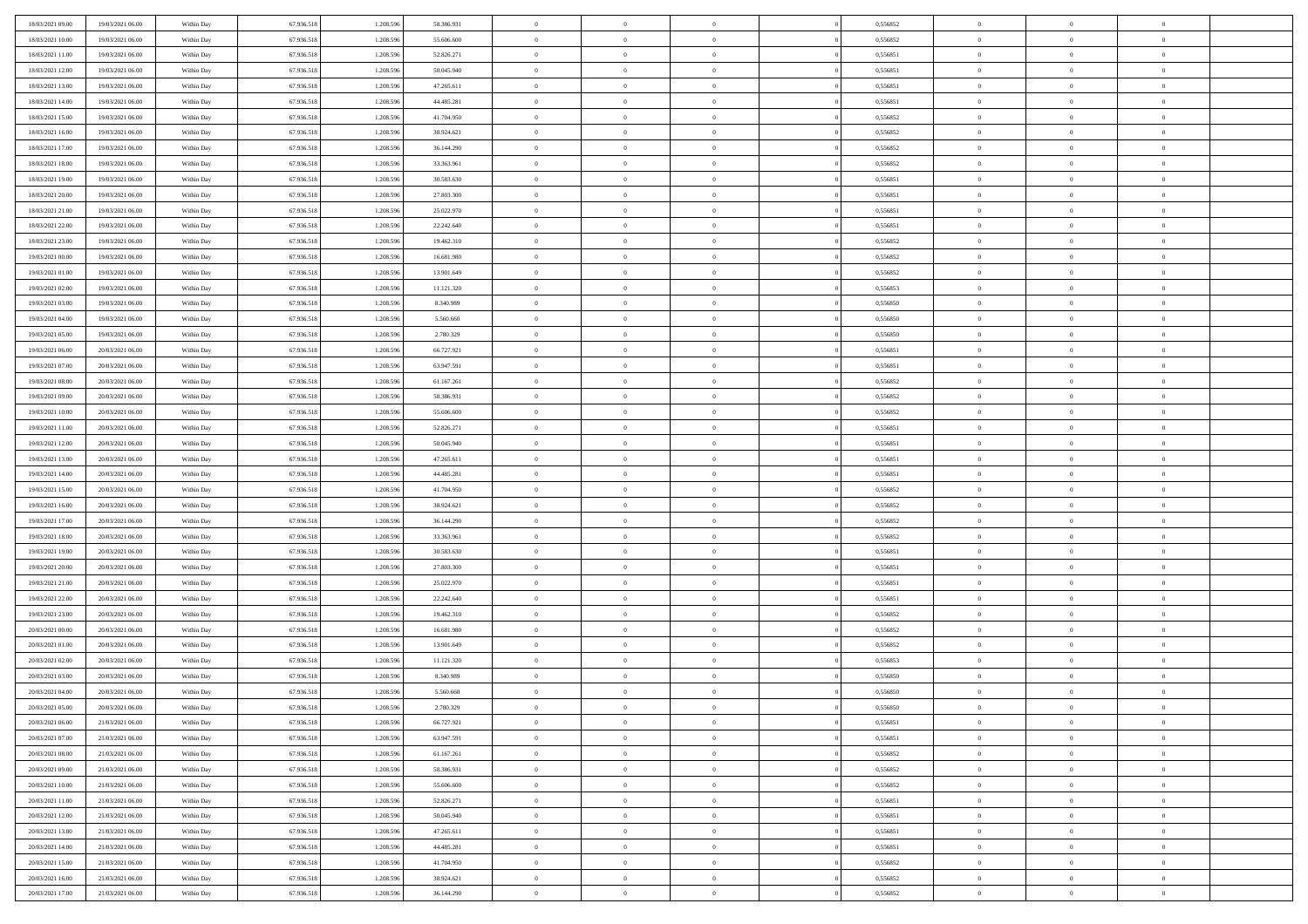| 20/03/2021 18:00                     | 21/03/2021 06:00 | Within Day               | 67.936.518 | 1.208.59  | 33.363.961 | $\bf{0}$                  | $\overline{0}$ | $\overline{0}$ | 0,556852 | $\bf{0}$       | $\bf{0}$                         | $\theta$             |  |
|--------------------------------------|------------------|--------------------------|------------|-----------|------------|---------------------------|----------------|----------------|----------|----------------|----------------------------------|----------------------|--|
| 20/03/2021 19:00                     | 21/03/2021 06:00 | Within Day               | 67.936.518 | 1.208.596 | 30.583.630 | $\overline{0}$            | $\overline{0}$ | $\overline{0}$ | 0,556851 | $\theta$       | $\overline{0}$                   | $\theta$             |  |
| 20/03/2021 20:00                     | 21/03/2021 06:00 | Within Day               | 67.936.518 | 1.208.596 | 27.803.300 | $\,$ 0 $\,$               | 340.183        | $\bf{0}$       | 0,556851 | $\,$ 0 $\,$    | $\overline{0}$                   | $\,$ 0 $\,$          |  |
| 20/03/2021 21:00                     | 21/03/2021 06:00 | Within Day               | 67.936.518 | 1.548.778 | 24.716.807 | $\bf{0}$                  | $\mathbf{0}$   | $\overline{0}$ | 0,556851 | $\theta$       | $\mathbf{0}$                     | $\theta$             |  |
| 20/03/2021 22:00                     | 21/03/2021 06:00 | Within Day               | 67.936.518 | 1.548.778 | 21.970.494 | $\bf{0}$                  | $\overline{0}$ | $\overline{0}$ | 0,556851 | $\overline{0}$ | $\overline{0}$                   | $\overline{0}$       |  |
| 20/03/2021 23:00                     | 21/03/2021 06:00 | Within Day               | 67.936.518 | 1.548.778 | 19.224.182 | $\,$ 0 $\,$               | $\overline{0}$ | $\bf{0}$       | 0,556852 | $\,$ 0 $\,$    | $\overline{0}$                   | $\,$ 0 $\,$          |  |
| 21/03/2021 00:00                     | 21/03/2021 06:00 | Within Day               | 67.936.518 | 1.548.778 | 16.477.871 | $\bf{0}$                  | $\overline{0}$ | $\overline{0}$ | 0.556852 | $\bf{0}$       | $\overline{0}$                   | $\theta$             |  |
| 21/03/2021 01:00                     | 21/03/2021 06:00 |                          | 67.936.518 | 1.548.778 | 13.731.559 | $\overline{0}$            | $\overline{0}$ | $\overline{0}$ | 0,556852 | $\overline{0}$ | $\overline{0}$                   | $\overline{0}$       |  |
|                                      |                  | Within Day               |            |           |            |                           |                |                |          |                |                                  |                      |  |
| 21/03/2021 02:00                     | 21/03/2021 06:00 | Within Day               | 67.936.518 | 1.548.778 | 10.985.246 | $\,$ 0 $\,$               | $\overline{0}$ | $\bf{0}$       | 0,556853 | $\,$ 0 $\,$    | $\overline{0}$                   | $\bf{0}$             |  |
| 21/03/2021 03:00                     | 21/03/2021 06:00 | Within Day               | 67.936.518 | 1.548.778 | 8.238.935  | $\overline{0}$            | $\mathbf{0}$   | $\overline{0}$ | 0.556850 | $\theta$       | $\mathbf{0}$                     | $\theta$             |  |
| 21/03/2021 04:00                     | 21/03/2021 06:00 | Within Day               | 67.936.518 | 1.548.778 | 5.492.623  | $\mathbf{0}$              | $\overline{0}$ | $\overline{0}$ | 0,556850 | $\overline{0}$ | $\overline{0}$                   | $\overline{0}$       |  |
| 21/03/2021 05:00                     | 21/03/2021 06:00 | Within Day               | 67.936.518 | 1.548.778 | 2.746.312  | $\,$ 0 $\,$               | $\overline{0}$ | $\bf{0}$       | 0,556850 | $\,$ 0 $\,$    | $\overline{0}$                   | $\,$ 0 $\,$          |  |
| 21/03/2021 06:00                     | 22/03/2021 06:00 | Within Day               | 67.936.518 | 1.208.596 | 66.727.921 | $\bf{0}$                  | $\overline{0}$ | $\overline{0}$ | 0,556851 | $\bf{0}$       | $\overline{0}$                   | $\theta$             |  |
| 21/03/2021 07:00                     | 22/03/2021 06:00 | Within Day               | 67.936.518 | 1.208.596 | 63.947.591 | $\overline{0}$            | $\overline{0}$ | $\overline{0}$ | 0,556851 | $\overline{0}$ | $\overline{0}$                   | $\overline{0}$       |  |
| 21/03/2021 08:00                     | 22/03/2021 06:00 | Within Day               | 67.936.518 | 1.208.596 | 61.167.261 | $\,$ 0 $\,$               | $\overline{0}$ | $\bf{0}$       | 0,556852 | $\,$ 0 $\,$    | $\overline{0}$                   | $\,$ 0 $\,$          |  |
| 21/03/2021 09:00                     | 22/03/2021 06:00 | Within Day               | 67.936.518 | 1.208.59  | 58.386.931 | $\bf{0}$                  | $\mathbf{0}$   | $\overline{0}$ | 0.556852 | $\theta$       | $\mathbf{0}$                     | $\theta$             |  |
| 21/03/2021 11:00                     | 22/03/2021 06:00 | Within Day               | 67.936.518 | 1.208.596 | 52.826.271 | $\overline{0}$            | $\overline{0}$ | $\overline{0}$ | 0,556851 | $\mathbf{0}$   | $\overline{0}$                   | $\overline{0}$       |  |
| 21/03/2021 12:00                     | 22/03/2021 06:00 | Within Day               | 67.936.518 | 1.208.596 | 50.045.940 | $\,$ 0 $\,$               | $\overline{0}$ | $\bf{0}$       | 0,556851 | $\,$ 0 $\,$    | $\overline{0}$                   | $\,$ 0 $\,$          |  |
| 21/03/2021 13:00                     | 22/03/2021 06:00 | Within Day               | 67.936.518 | 1.208.596 | 47.265.611 | $\bf{0}$                  | $\Omega$       | $\overline{0}$ | 0,556851 | $\theta$       | $\mathbf{0}$                     | $\theta$             |  |
| 21/03/2021 14:00                     | 22/03/2021 06:00 | Within Day               | 67.936.518 | 1.208.596 | 44.485.281 | $\overline{0}$            | $\overline{0}$ | $\overline{0}$ | 0,556851 | $\mathbf{0}$   | $\overline{0}$                   | $\overline{0}$       |  |
| 21/03/2021 15:00                     | 22/03/2021 06:00 | Within Day               | 67.936.518 | 1.208.596 | 41.704.950 | $\,$ 0 $\,$               | $\overline{0}$ | $\bf{0}$       | 0,556852 | $\,$ 0 $\,$    | $\overline{0}$                   | $\,$ 0 $\,$          |  |
| 21/03/2021 16:00                     | 22/03/2021 06:00 | Within Day               | 67.936.518 | 1.208.596 | 38.924.621 | $\overline{0}$            | $\overline{0}$ | $\overline{0}$ | 0.556852 | $\bf{0}$       | $\overline{0}$                   | $\theta$             |  |
| 21/03/2021 17:00                     | 22/03/2021 06:00 | Within Day               | 67.936.518 | 1.208.596 | 36.144.290 | $\overline{0}$            | $\overline{0}$ | $\overline{0}$ | 0,556852 | $\mathbf{0}$   | $\overline{0}$                   | $\overline{0}$       |  |
| 21/03/2021 18:00                     | 22/03/2021 06:00 | Within Day               | 67.936.518 | 1.208.596 | 33.363.961 | $\,$ 0 $\,$               | $\overline{0}$ | $\bf{0}$       | 0,556852 | $\,$ 0 $\,$    | $\overline{0}$                   | $\bf{0}$             |  |
| 21/03/2021 19:00                     | 22/03/2021 06:00 | Within Day               | 67.936.518 | 1.208.59  | 30.583.630 | $\overline{0}$            | $\mathbf{0}$   | $\overline{0}$ | 0.556851 | $\theta$       | $\mathbf{0}$                     | $\theta$             |  |
| 21/03/2021 20:00                     | 22/03/2021 06:00 | Within Day               | 67.936.518 | 1.208.596 | 27.803.300 | $\overline{0}$            | $\overline{0}$ | $\overline{0}$ | 0,556851 | $\mathbf{0}$   | $\overline{0}$                   | $\overline{0}$       |  |
| 21/03/2021 21:00                     | 22/03/2021 06:00 | Within Day               | 67.936.518 | 1.208.596 | 25.022.970 | $\,$ 0 $\,$               | 52.485         | $\bf{0}$       | 0,556851 | $\,$ 0 $\,$    | $\overline{0}$                   | $\,$ 0 $\,$          |  |
| 21/03/2021 22:00                     | 22/03/2021 06:00 | Within Day               | 67.936.518 | 1.261.081 | 22.195.986 | $\bf{0}$                  | $\overline{0}$ | $\overline{0}$ | 0,556851 | $\bf{0}$       | $\overline{0}$                   | $\bf{0}$             |  |
| 21/03/2021 23:00                     | 22/03/2021 06:00 | Within Day               | 67.936.518 | 1.261.081 | 19.421.488 | $\overline{0}$            | $\overline{0}$ | $\overline{0}$ | 0,556852 | $\mathbf{0}$   | $\overline{0}$                   | $\overline{0}$       |  |
| 22/03/2021 00:00                     | 22/03/2021 06:00 | Within Day               | 67.936.518 | 1.261.081 | 16.646.989 | $\,$ 0 $\,$               | $\overline{0}$ | $\bf{0}$       | 0,556852 | $\,$ 0 $\,$    | $\overline{0}$                   | $\,$ 0 $\,$          |  |
|                                      | 22/03/2021 06:00 |                          | 67.936.518 | 1.261.081 | 13.872.491 | $\,0\,$                   | $\overline{0}$ | $\bf{0}$       | 0,556852 | $\,$ 0 $\,$    | $\overline{0}$                   | $\bf{0}$             |  |
| 22/03/2021 01:00<br>22/03/2021 02:00 | 22/03/2021 06:00 | Within Day<br>Within Day | 67.936.518 | 1.261.081 | 11.097.993 | $\overline{0}$            | $\overline{0}$ | $\overline{0}$ | 0,556853 | $\overline{0}$ | $\overline{0}$                   | $\overline{0}$       |  |
|                                      |                  |                          |            |           |            | $\,$ 0 $\,$               | $\overline{0}$ |                |          | $\,$ 0 $\,$    | $\overline{0}$                   | $\,$ 0 $\,$          |  |
| 22/03/2021 03:00                     | 22/03/2021 06:00 | Within Day               | 67.936.518 | 1.261.081 | 8.323.495  |                           |                | $\bf{0}$       | 0,556850 |                |                                  |                      |  |
| 22/03/2021 04:00                     | 22/03/2021 06:00 | Within Day               | 67.936.518 | 1.261.081 | 5.548.996  | $\,0\,$<br>$\overline{0}$ | $\overline{0}$ | $\bf{0}$       | 0,556850 | $\bf{0}$       | $\overline{0}$<br>$\overline{0}$ | $\bf{0}$<br>$\theta$ |  |
| 22/03/2021 05:00                     | 22/03/2021 06:00 | Within Day               | 67.936.518 | 1.261.081 | 2.774.498  |                           | $\overline{0}$ | $\overline{0}$ | 0,556850 | $\overline{0}$ |                                  |                      |  |
| 22/03/2021 06:00                     | 23/03/2021 06:00 | Within Day               | 67.936.518 | 1.348.557 | 66.587.961 | $\,$ 0 $\,$               | $\overline{0}$ | $\bf{0}$       | 0,556851 | $\,$ 0 $\,$    | $\overline{0}$                   | $\,$ 0 $\,$          |  |
| 22/03/2021 07:00                     | 23/03/2021 06:00 | Within Day               | 67.936.518 | 1.348.557 | 63.813.462 | $\bf{0}$                  | $\overline{0}$ | $\bf{0}$       | 0,556851 | $\bf{0}$       | $\overline{0}$                   | $\bf{0}$             |  |
| 22/03/2021 08:00                     | 23/03/2021 06:00 | Within Day               | 67.936.518 | 1.348.557 | 61.038.964 | $\overline{0}$            | $\overline{0}$ | $\overline{0}$ | 0,556852 | $\overline{0}$ | $\overline{0}$                   | $\overline{0}$       |  |
| 22/03/2021 09:00                     | 23/03/2021 06:00 | Within Day               | 67.936.518 | 1.348.557 | 58.264.466 | $\,$ 0 $\,$               | $\overline{0}$ | $\bf{0}$       | 0,556852 | $\,$ 0 $\,$    | $\overline{0}$                   | $\,$ 0 $\,$          |  |
| 22/03/2021 10:00                     | 23/03/2021 06:00 | Within Day               | 67.936.518 | 1.348.557 | 55.489.967 | $\mathbf{0}$              | $\overline{0}$ | $\bf{0}$       | 0,556852 | $\bf{0}$       | $\overline{0}$                   | $\bf{0}$             |  |
| 22/03/2021 11:00                     | 23/03/2021 06:00 | Within Day               | 67.936.518 | 1.348.557 | 52.715.469 | $\overline{0}$            | $\overline{0}$ | $\overline{0}$ | 0,556851 | $\overline{0}$ | $\overline{0}$                   | $\overline{0}$       |  |
| 22/03/2021 12:00                     | 23/03/2021 06:00 | Within Day               | 67.936.518 | 1.348.557 | 49.940.970 | $\,$ 0 $\,$               | $\overline{0}$ | $\bf{0}$       | 0,556851 | $\,$ 0 $\,$    | $\overline{0}$                   | $\,$ 0 $\,$          |  |
| 22/03/2021 13:00                     | 23/03/2021 06:00 | Within Day               | 67.936.518 | 1.348.557 | 47.166.472 | $\,0\,$                   | $\overline{0}$ | $\bf{0}$       | 0,556851 | $\bf{0}$       | $\overline{0}$                   | $\bf{0}$             |  |
| 22/03/2021 14:00                     | 23/03/2021 06:00 | Within Day               | 67.936.518 | 1.348.557 | 44.391.973 | $\mathbf{0}$              | $\overline{0}$ | $\overline{0}$ | 0,556851 | $\theta$       | $\overline{0}$                   | $\overline{0}$       |  |
| 22/03/2021 15:00                     | 23/03/2021 06:00 | Within Day               | 67.936.518 | 1.348.557 | 41.617.475 | $\mathbf{0}$              | $\overline{0}$ | $\theta$       | 0,556852 | $\overline{0}$ | $\overline{0}$                   | $\theta$             |  |
| 22/03/2021 16:00                     | 23/03/2021 06:00 | Within Day               | 67.936.518 | 1.348.557 | 38.842.977 | $\bf{0}$                  | $\overline{0}$ | $\bf{0}$       | 0,556852 | $\bf{0}$       | $\overline{0}$                   | $\bf{0}$             |  |
| 22/03/2021 17:00                     | 23/03/2021 06:00 | Within Day               | 67.936.518 | 1.348.557 | 36.068.479 | $\bf{0}$                  | $\overline{0}$ | $\overline{0}$ | 0,556852 | $\overline{0}$ | $\overline{0}$                   | $\overline{0}$       |  |
| 22/03/2021 18:00                     | 23/03/2021 06:00 | Within Day               | 67.936.518 | 1.348.557 | 33.293.980 | $\,$ 0                    | $\overline{0}$ | $\overline{0}$ | 0,556852 | $\,$ 0 $\,$    | $\overline{0}$                   | $\,$ 0 $\,$          |  |
| 22/03/2021 19:00                     | 23/03/2021 06:00 | Within Day               | 67.936.518 | 1.348.557 | 30.519.482 | $\bf{0}$                  | $\overline{0}$ | $\overline{0}$ | 0,556851 | $\mathbf{0}$   | $\overline{0}$                   | $\bf{0}$             |  |
| 22/03/2021 20:00                     | 23/03/2021 06:00 | Within Day               | 67.936.518 | 1.348.557 | 27.744.983 | $\bf{0}$                  | $\overline{0}$ | $\overline{0}$ | 0,556851 | $\mathbf{0}$   | $\overline{0}$                   | $\overline{0}$       |  |
| 22/03/2021 21:00                     | 23/03/2021 06:00 | Within Day               | 67.936.518 | 1.348.557 | 24.970.485 | $\,$ 0                    | $\overline{0}$ | $\overline{0}$ | 0,556851 | $\,$ 0 $\,$    | $\overline{0}$                   | $\,$ 0 $\,$          |  |
| 22/03/2021 22:00                     | 23/03/2021 06:00 | Within Day               | 67.936.518 | 1.348.557 | 22.195.986 | $\overline{0}$            | $\overline{0}$ | $\overline{0}$ | 0,556851 | $\overline{0}$ | $\overline{0}$                   | $\overline{0}$       |  |
| 22/03/2021 23:00                     | 23/03/2021 06:00 | Within Day               | 67.936.518 | 1.348.557 | 19.421.488 | $\mathbf{0}$              | $\overline{0}$ | $\overline{0}$ | 0,556852 | $\overline{0}$ | $\overline{0}$                   | $\overline{0}$       |  |
| 23/03/2021 00:00                     | 23/03/2021 06:00 | Within Day               | 67.936.518 | 1.348.557 | 16.646.989 | $\,$ 0                    | $\overline{0}$ | $\overline{0}$ | 0,556852 | $\,$ 0 $\,$    | $\bf{0}$                         | $\,$ 0 $\,$          |  |
| 23/03/2021 01:00                     | 23/03/2021 06:00 | Within Day               | 67.936.518 | 1.348.557 | 13.872.491 | $\bf{0}$                  | $\overline{0}$ | $\overline{0}$ | 0,556852 | $\mathbf{0}$   | $\overline{0}$                   | $\bf{0}$             |  |
| 23/03/2021 02:00                     | 23/03/2021 06:00 | Within Day               | 67.936.518 | 1.348.557 | 11.097.993 | $\mathbf{0}$              | $\overline{0}$ | $\overline{0}$ | 0,556853 | $\overline{0}$ | $\overline{0}$                   | $\overline{0}$       |  |
| 23/03/2021 03:00                     | 23/03/2021 06:00 | Within Day               | 67.936.518 | 1.348.557 | 8.323.495  | $\,$ 0                    | $\overline{0}$ | $\bf{0}$       | 0,556850 | $\,$ 0 $\,$    | $\overline{0}$                   | $\,$ 0 $\,$          |  |
|                                      |                  |                          |            |           |            |                           |                |                |          |                |                                  |                      |  |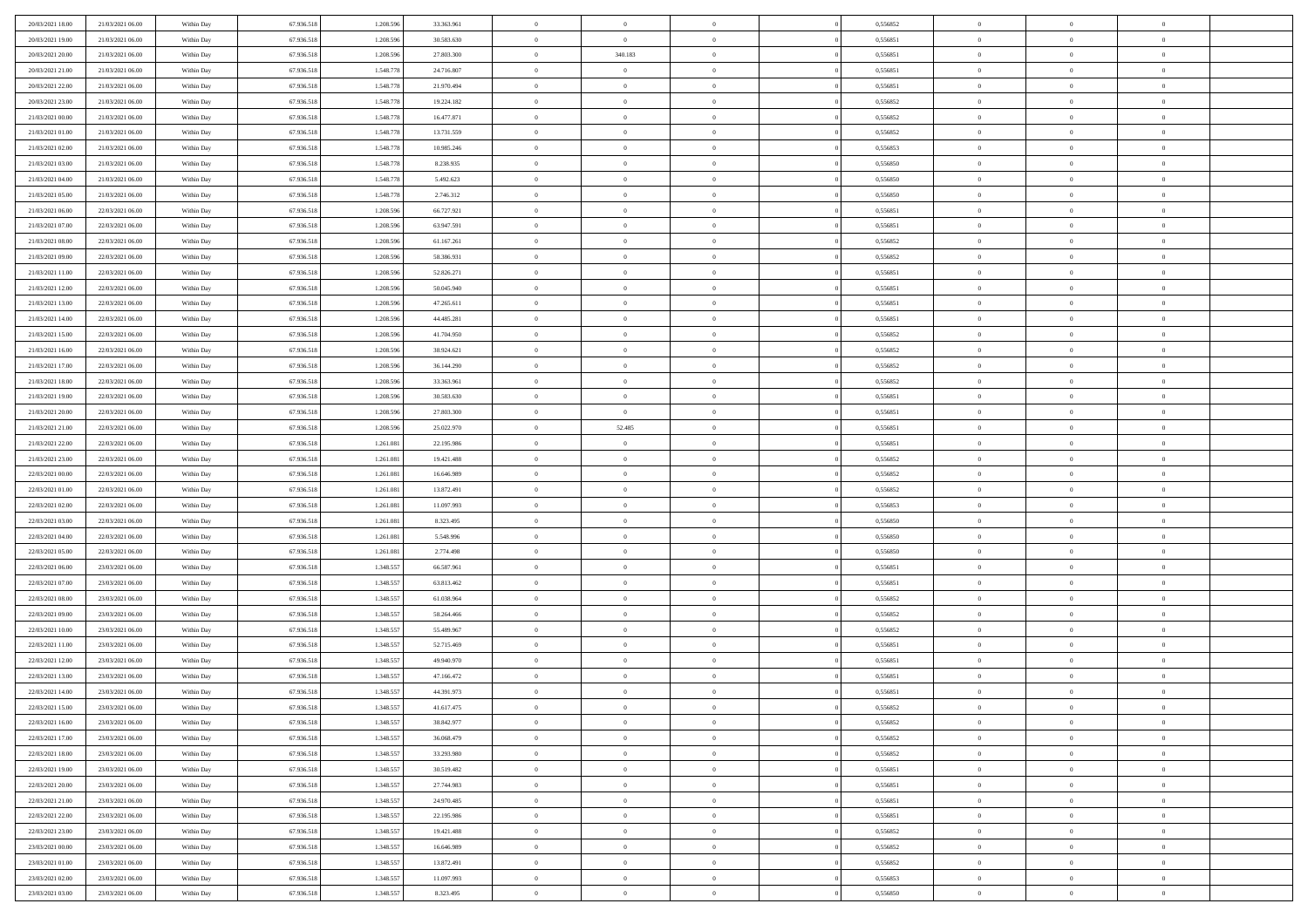| 23/03/2021 04:00 | 23/03/2021 06:00 | Within Day | 67.936.518 | 1.348.557 | 5.548.996  | $\,$ 0         | $\overline{0}$ | $\theta$       |          | 0,556850 | $\bf{0}$       | $\overline{0}$ | $\,0\,$        |  |
|------------------|------------------|------------|------------|-----------|------------|----------------|----------------|----------------|----------|----------|----------------|----------------|----------------|--|
| 23/03/2021 05:00 | 23/03/2021 06:00 | Within Day | 67.936.518 | 1.348.557 | 2.774.498  | $\overline{0}$ | $\overline{0}$ | $\overline{0}$ |          | 0.556850 | $\overline{0}$ | $\overline{0}$ | $\theta$       |  |
| 23/03/2021 06:00 | 24/03/2021 06:00 | Within Dav | 67.936.518 | 1.208.596 | 66.727.921 | $\mathbf{0}$   | $\overline{0}$ | $\overline{0}$ |          | 0,556851 | $\mathbf{0}$   | $\overline{0}$ | $\overline{0}$ |  |
| 23/03/2021 07:00 | 24/03/2021 06:00 | Within Day | 67.936.518 | 1.208.596 | 63.947.591 | $\bf{0}$       | $\overline{0}$ | $\bf{0}$       |          | 0,556851 | $\bf{0}$       | $\overline{0}$ | $\bf{0}$       |  |
| 23/03/2021 08:00 | 24/03/2021 06:00 | Within Day | 67.936.518 | 1.208.596 | 61.167.261 | $\bf{0}$       | $\overline{0}$ | $\overline{0}$ |          | 0,556852 | $\bf{0}$       | $\bf{0}$       | $\,0\,$        |  |
| 23/03/2021 09:00 | 24/03/2021 06:00 | Within Dav | 67.936.518 | 1.208.596 | 58.386.931 | $\mathbf{0}$   | $\overline{0}$ | $\overline{0}$ |          | 0,556852 | $\mathbf{0}$   | $\overline{0}$ | $\overline{0}$ |  |
|                  |                  |            |            |           |            |                |                |                |          |          |                |                |                |  |
| 23/03/2021 10:00 | 24/03/2021 06:00 | Within Day | 67.936.518 | 1.208.596 | 55.606.600 | $\bf{0}$       | $\overline{0}$ | $\overline{0}$ |          | 0,556852 | $\bf{0}$       | $\overline{0}$ | $\,0\,$        |  |
| 23/03/2021 11:00 | 24/03/2021 06:00 | Within Day | 67.936.518 | 1.208.596 | 52.826.271 | $\overline{0}$ | $\overline{0}$ | $\overline{0}$ |          | 0,556851 | $\,$ 0 $\,$    | $\overline{0}$ | $\theta$       |  |
| 23/03/2021 12:00 | 24/03/2021 06:00 | Within Day | 67.936.518 | 1.208.596 | 50.045.940 | $\mathbf{0}$   | $\overline{0}$ | $\overline{0}$ |          | 0,556851 | $\mathbf{0}$   | $\overline{0}$ | $\overline{0}$ |  |
| 23/03/2021 13:00 | 24/03/2021 06:00 | Within Day | 67.936.518 | 1.208.596 | 47.265.611 | $\bf{0}$       | $\overline{0}$ | $\overline{0}$ |          | 0,556851 | $\bf{0}$       | $\overline{0}$ | $\,0\,$        |  |
| 23/03/2021 14:00 | 24/03/2021 06:00 | Within Day | 67.936.518 | 1.208.596 | 44.485.281 | $\bf{0}$       | $\overline{0}$ | $\overline{0}$ |          | 0.556851 | $\bf{0}$       | $\overline{0}$ | $\theta$       |  |
| 23/03/2021 15:00 | 24/03/2021 06:00 | Within Dav | 67.936.518 | 1.208.596 | 41.704.950 | $\mathbf{0}$   | $\overline{0}$ | $\overline{0}$ |          | 0,556852 | $\mathbf{0}$   | $\overline{0}$ | $\overline{0}$ |  |
| 23/03/2021 16:00 | 24/03/2021 06:00 | Within Day | 67.936.518 | 1.208.596 | 38.924.621 | $\bf{0}$       | $\overline{0}$ | $\bf{0}$       |          | 0,556852 | $\bf{0}$       | $\overline{0}$ | $\bf{0}$       |  |
| 23/03/2021 17:00 | 24/03/2021 06:00 | Within Day | 67.936.518 | 1.208.596 | 36.144.290 | $\bf{0}$       | $\overline{0}$ | $\overline{0}$ |          | 0,556852 | $\bf{0}$       | $\mathbf{0}$   | $\,0\,$        |  |
| 23/03/2021 18:00 | 24/03/2021 06:00 | Within Dav | 67.936.518 | 1.208.596 | 33.363.961 | $\overline{0}$ | $\overline{0}$ | $\overline{0}$ |          | 0,556852 | $\mathbf{0}$   | $\overline{0}$ | $\overline{0}$ |  |
| 23/03/2021 19:00 | 24/03/2021 06:00 | Within Day | 67.936.518 | 1.208.596 | 30.583.630 | $\bf{0}$       | $\bf{0}$       | $\overline{0}$ |          | 0,556851 | $\bf{0}$       | $\overline{0}$ | $\bf{0}$       |  |
| 23/03/2021 20:00 | 24/03/2021 06:00 | Within Day | 67.936.518 | 1.208.596 | 27.803.300 | $\overline{0}$ | $\overline{0}$ | $\overline{0}$ |          | 0,556851 | $\bf{0}$       | $\overline{0}$ | $\theta$       |  |
| 23/03/2021 21:00 | 24/03/2021 06:00 | Within Day | 67.936.518 | 1.208.596 | 25.022.970 | $\mathbf{0}$   | $\overline{0}$ | $\overline{0}$ |          | 0,556851 | $\mathbf{0}$   | $\overline{0}$ | $\overline{0}$ |  |
| 23/03/2021 22:00 | 24/03/2021 06:00 | Within Day | 67.936.518 | 1.208.596 | 22.242.640 | $\bf{0}$       | $\bf{0}$       | $\overline{0}$ |          | 0,556851 | $\bf{0}$       | $\overline{0}$ | $\,0\,$        |  |
| 23/03/2021 23:00 | 24/03/2021 06:00 | Within Day | 67.936.518 | 1.208.596 | 19.462.310 | $\bf{0}$       | $\overline{0}$ | $\overline{0}$ |          | 0,556852 | $\bf{0}$       | $\overline{0}$ | $\overline{0}$ |  |
| 24/03/2021 00:00 | 24/03/2021 06:00 | Within Dav | 67.936.518 | 1.208.596 | 16.681.980 | $\mathbf{0}$   | $\overline{0}$ | $\overline{0}$ |          | 0,556852 | $\mathbf{0}$   | $\overline{0}$ | $\overline{0}$ |  |
| 24/03/2021 01:00 | 24/03/2021 06:00 | Within Day | 67.936.518 | 1.208.596 | 13.901.649 | $\bf{0}$       | $\overline{0}$ | $\bf{0}$       |          | 0,556852 | $\bf{0}$       | $\overline{0}$ | $\bf{0}$       |  |
| 24/03/2021 02:00 | 24/03/2021 06:00 | Within Day | 67.936.518 | 1.208.596 | 11.121.320 | $\bf{0}$       | $\bf{0}$       | $\overline{0}$ |          | 0,556853 | $\bf{0}$       | $\overline{0}$ | $\,0\,$        |  |
| 24/03/2021 03:00 | 24/03/2021 06:00 | Within Dav | 67.936.518 | 1.208.596 | 8.340.989  | $\mathbf{0}$   | $\overline{0}$ | $\overline{0}$ |          | 0,556850 | $\mathbf{0}$   | $\overline{0}$ | $\overline{0}$ |  |
| 24/03/2021 04:00 | 24/03/2021 06:00 | Within Day | 67.936.518 | 1.208.596 | 5.560.660  | $\bf{0}$       | $\bf{0}$       | $\overline{0}$ |          | 0,556850 | $\bf{0}$       | $\overline{0}$ | $\,0\,$        |  |
| 24/03/2021 05:00 | 24/03/2021 06:00 | Within Day | 67.936.518 | 1.208.596 | 2.780.329  | $\overline{0}$ | $\overline{0}$ | $\overline{0}$ |          | 0,556850 | $\bf{0}$       | $\overline{0}$ | $\overline{0}$ |  |
| 24/03/2021 06:00 | 25/03/2021 06:00 | Within Dav | 67.936.518 | 1.348.557 | 66.587.961 | $\mathbf{0}$   | $\overline{0}$ | $\overline{0}$ |          | 0,556851 | $\mathbf{0}$   | $\overline{0}$ | $\overline{0}$ |  |
| 24/03/2021 07:00 | 25/03/2021 06:00 |            | 67.936.518 | 1.348.557 | 63.813.462 | $\bf{0}$       | $\bf{0}$       | $\overline{0}$ |          | 0,556851 | $\bf{0}$       | $\overline{0}$ | $\,0\,$        |  |
|                  |                  | Within Day | 67.936.518 |           |            |                |                |                |          | 0.556852 |                |                |                |  |
| 24/03/2021 08:00 | 25/03/2021 06:00 | Within Day |            | 1.348.557 | 61.038.964 | $\bf{0}$       | $\bf{0}$       | $\overline{0}$ |          |          | $\bf{0}$       | $\overline{0}$ | $\overline{0}$ |  |
| 24/03/2021 09:00 | 25/03/2021 06:00 | Within Dav | 67.936.518 | 1.348.557 | 58.264.466 | $\mathbf{0}$   | $\overline{0}$ | $\overline{0}$ |          | 0,556852 | $\mathbf{0}$   | $\overline{0}$ | $\overline{0}$ |  |
| 24/03/2021 10:00 | 25/03/2021 06:00 | Within Day | 67.936.518 | 1.348.557 | 55.489.967 | $\bf{0}$       | $\overline{0}$ | $\overline{0}$ |          | 0,556852 | $\,$ 0         | $\overline{0}$ | $\theta$       |  |
| 24/03/2021 11:00 | 25/03/2021 06:00 | Within Day | 67.936.518 | 1.348.557 | 52.715.469 | $\bf{0}$       | $\bf{0}$       | $\overline{0}$ |          | 0,556851 | $\bf{0}$       | $\overline{0}$ | $\overline{0}$ |  |
| 24/03/2021 12:00 | 25/03/2021 06:00 | Within Dav | 67.936.518 | 1.348.557 | 49.940.970 | $\overline{0}$ | $\overline{0}$ | $\overline{0}$ |          | 0,556851 | $\mathbf{0}$   | $\overline{0}$ | $\overline{0}$ |  |
| 24/03/2021 13:00 | 25/03/2021 06:00 | Within Day | 67.936.518 | 1.348.557 | 47.166.472 | $\bf{0}$       | $\overline{0}$ | $\overline{0}$ |          | 0,556851 | $\,$ 0         | $\overline{0}$ | $\theta$       |  |
| 24/03/2021 14:00 | 25/03/2021 06:00 | Within Day | 67.936.518 | 1.348.557 | 44.391.973 | $\overline{0}$ | $\overline{0}$ | $\overline{0}$ |          | 0,556851 | $\bf{0}$       | $\overline{0}$ | $\overline{0}$ |  |
| 24/03/2021 15:00 | 25/03/2021 06:00 | Within Day | 67.936.518 | 1.348.557 | 41.617.475 | $\mathbf{0}$   | $\overline{0}$ | $\overline{0}$ |          | 0,556852 | $\mathbf{0}$   | $\overline{0}$ | $\overline{0}$ |  |
| 24/03/2021 16:00 | 25/03/2021 06:00 | Within Day | 67.936.518 | 1.348.557 | 38.842.977 | $\bf{0}$       | $\overline{0}$ | $\overline{0}$ |          | 0,556852 | $\,$ 0         | $\overline{0}$ | $\theta$       |  |
| 24/03/2021 17:00 | 25/03/2021 06:00 | Within Day | 67.936.518 | 1.348.557 | 36.068.479 | $\bf{0}$       | $\overline{0}$ | $\overline{0}$ |          | 0,556852 | $\bf{0}$       | $\overline{0}$ | $\overline{0}$ |  |
| 24/03/2021 18:00 | 25/03/2021 06:00 | Within Dav | 67.936.518 | 1.348.557 | 33.293.980 | $\mathbf{0}$   | $\mathbf{1}$   | $\overline{0}$ |          | 0,556852 | $\mathbf{0}$   | $\overline{0}$ | $\overline{0}$ |  |
| 24/03/2021 19:00 | 25/03/2021 06:00 | Within Day | 67.936.518 | 1.348.558 | 30.519.481 | $\,0\,$        | $\overline{0}$ | $\overline{0}$ |          | 0,556851 | $\,$ 0         | $\overline{0}$ | $\theta$       |  |
| 24/03/2021 20:00 | 25/03/2021 06:00 | Within Day | 67.936.518 | 1.348.558 | 27.744.982 | $\bf{0}$       | $\bf{0}$       | $\overline{0}$ |          | 0,556851 | $\bf{0}$       | $\overline{0}$ | $\overline{0}$ |  |
| 24/03/2021 21:00 | 25/03/2021 06:00 | Within Dav | 67.936.518 | 1.348.558 | 24.970.484 | $\mathbf{0}$   | $\overline{0}$ | $\overline{0}$ |          | 0,556851 | $\mathbf{0}$   | $\overline{0}$ | $\overline{0}$ |  |
| 24/03/2021 22:00 | 25/03/2021 06:00 | Within Day | 67.936.518 | 1.348.558 | 22.195.986 | $\bf{0}$       | $\overline{0}$ | $\overline{0}$ |          | 0,556851 | $\,$ 0         | $\overline{0}$ | $\theta$       |  |
| 24/03/2021 23.00 | 25/03/2021 06:00 | Within Day | 67.936.518 | 1.348.558 | 19.421.487 | $\bf{0}$       | $\overline{0}$ | $\overline{0}$ |          | 0,556852 | $\,$ 0 $\,$    | $\overline{0}$ | $\overline{0}$ |  |
| 25/03/2021 00:00 | 25/03/2021 06:00 | Within Day | 67.936.518 | 1.348.558 | 16.646.989 | $\bf{0}$       | $\overline{0}$ |                |          | 0,556852 | $\overline{0}$ | $\theta$       | $\theta$       |  |
| 25/03/2021 01:00 | 25/03/2021 06:00 | Within Day | 67.936.518 | 1.348.558 | 13.872.490 | $\,0\,$        | $\overline{0}$ | $\overline{0}$ |          | 0,556852 | $\,$ 0 $\,$    | $\bf{0}$       | $\theta$       |  |
| 25/03/2021 02:00 | 25/03/2021 06:00 | Within Day | 67.936.518 | 1.348.558 | 11.097.993 | $\overline{0}$ | $\overline{0}$ | $\overline{0}$ |          | 0,556853 | $\overline{0}$ | $\overline{0}$ | $\overline{0}$ |  |
| 25/03/2021 03:00 | 25/03/2021 06:00 | Within Day | 67.936.518 | 1.348.558 | 8.323.495  | $\bf{0}$       | $\overline{0}$ | $\overline{0}$ |          | 0,556850 | $\overline{0}$ | $\bf{0}$       | $\mathbf{0}$   |  |
| 25/03/2021 04:00 | 25/03/2021 06:00 | Within Day | 67.936.518 | 1.348.558 | 5.548.996  | $\bf{0}$       | $\overline{0}$ | $\overline{0}$ | $\theta$ | 0,556850 | $\,$ 0 $\,$    | $\bf{0}$       | $\,$ 0 $\,$    |  |
| 25/03/2021 05:00 | 25/03/2021 06:00 | Within Day | 67.936.518 | 1.348.558 | 2.774.498  | $\bf{0}$       | $\overline{0}$ | $\overline{0}$ |          | 0,556850 | $\,$ 0 $\,$    | $\overline{0}$ | $\overline{0}$ |  |
| 25/03/2021 06:00 | 26/03/2021 06:00 | Within Day | 67.936.518 | 1.208.596 | 66.727.921 | $\bf{0}$       | $\overline{0}$ | $\overline{0}$ |          | 0,556851 | $\mathbf{0}$   | $\overline{0}$ | $\overline{0}$ |  |
| 25/03/2021 07:00 | 26/03/2021 06:00 | Within Day | 67.936.518 | 1.208.596 | 63.947.591 | $\,0\,$        | $\overline{0}$ | $\overline{0}$ | $\theta$ | 0,556851 | $\,$ 0 $\,$    | $\overline{0}$ | $\overline{0}$ |  |
| 25/03/2021 08:00 | 26/03/2021 06:00 | Within Day | 67.936.518 | 1.208.596 | 61.167.261 | $\bf{0}$       | $\overline{0}$ | $\overline{0}$ |          | 0,556852 | $\overline{0}$ | $\overline{0}$ | $\overline{0}$ |  |
| 25/03/2021 09:00 | 26/03/2021 06:00 | Within Day | 67.936.518 | 1.208.596 | 58.386.931 | $\bf{0}$       | $\overline{0}$ | $\overline{0}$ |          | 0,556852 | $\mathbf{0}$   | $\overline{0}$ | $\overline{0}$ |  |
| 25/03/2021 10:00 | 26/03/2021 06:00 | Within Day | 67.936.518 | 1.208.596 | 55.606.600 | $\,0\,$        | $\overline{0}$ | $\overline{0}$ |          | 0,556852 | $\,$ 0 $\,$    | $\overline{0}$ | $\overline{0}$ |  |
| 25/03/2021 11:00 | 26/03/2021 06:00 | Within Day | 67.936.518 | 1.208.596 | 52.826.271 | $\bf{0}$       | $\overline{0}$ | $\overline{0}$ |          | 0,556851 | $\bf{0}$       | $\mathbf{0}$   | $\overline{0}$ |  |
| 25/03/2021 12:00 | 26/03/2021 06:00 | Within Day | 67.936.518 | 1.208.596 | 50.045.940 | $\bf{0}$       | $\overline{0}$ | $\overline{0}$ |          | 0,556851 | $\mathbf{0}$   | $\overline{0}$ | $\overline{0}$ |  |
|                  |                  |            |            |           |            |                |                |                |          |          |                |                |                |  |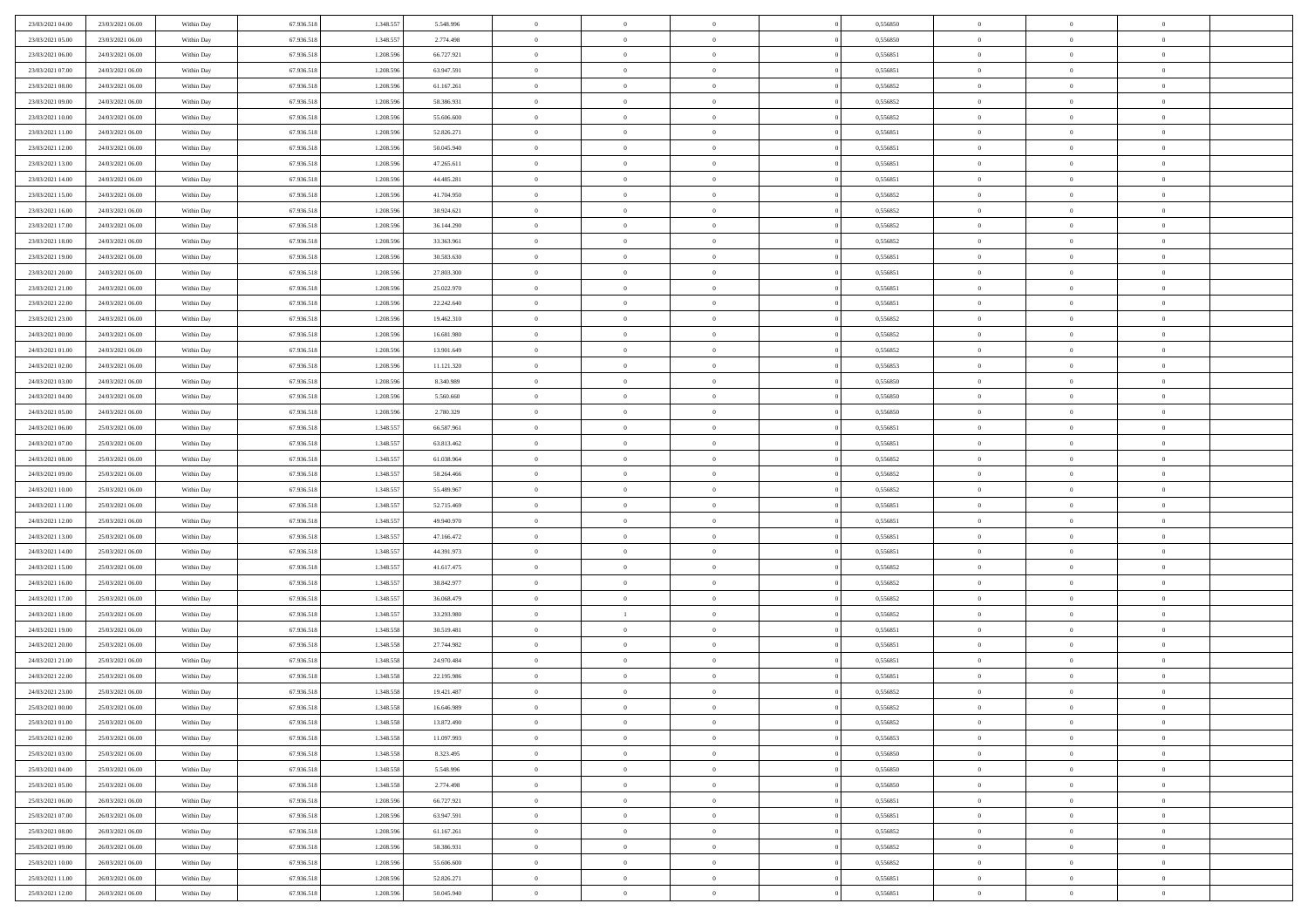| 25/03/2021 13:00 | 26/03/2021 06:00 | Within Day | 67.936.518 | 1.208.596 | 47.265.611 | $\overline{0}$ | $\overline{0}$ | $\Omega$       | 0,556851 | $\bf{0}$       | $\mathbf{0}$   | $\bf{0}$       |  |
|------------------|------------------|------------|------------|-----------|------------|----------------|----------------|----------------|----------|----------------|----------------|----------------|--|
| 25/03/2021 14:00 | 26/03/2021 06:00 | Within Dav | 67.936.518 | 1.208.596 | 44.485.281 | $\mathbf{0}$   | $\overline{0}$ | $\overline{0}$ | 0,556851 | $\overline{0}$ | $\overline{0}$ | $\overline{0}$ |  |
| 25/03/2021 15:00 | 26/03/2021 06:00 | Within Day | 67.936.518 | 1.208.596 | 41.704.950 | $\,$ 0         | $\overline{0}$ | $\bf{0}$       | 0,556852 | $\,$ 0         | $\overline{0}$ | $\,$ 0 $\,$    |  |
| 25/03/2021 16:00 | 26/03/2021 06:00 | Within Day | 67.936.518 | 1.208.596 | 38.924.621 | $\bf{0}$       | $\overline{0}$ | $\Omega$       | 0.556852 | $\bf{0}$       | $\mathbf{0}$   | $\theta$       |  |
| 25/03/2021 17:00 | 26/03/2021 06:00 | Within Day | 67.936.518 | 1.208.596 | 36.144.290 | $\bf{0}$       | $\overline{0}$ | $\overline{0}$ | 0,556852 | $\mathbf{0}$   | $\overline{0}$ | $\overline{0}$ |  |
| 25/03/2021 18:00 | 26/03/2021 06:00 | Within Day | 67.936.518 | 1.208.596 | 33.363.961 | $\bf{0}$       | $\overline{0}$ | $\bf{0}$       | 0,556852 | $\,$ 0         | $\overline{0}$ | $\,$ 0 $\,$    |  |
| 25/03/2021 19:00 | 26/03/2021 06:00 | Within Day | 67.936.518 | 1.208.596 | 30.583.630 | $\bf{0}$       | $\overline{0}$ | $\Omega$       | 0.556851 | $\bf{0}$       | $\overline{0}$ | $\theta$       |  |
| 25/03/2021 20:00 | 26/03/2021 06:00 | Within Day | 67.936.518 | 1.208.596 | 27.803.300 | $\overline{0}$ | $\overline{0}$ | $\overline{0}$ | 0,556851 | $\mathbf{0}$   | $\overline{0}$ | $\overline{0}$ |  |
| 25/03/2021 21:00 | 26/03/2021 06:00 | Within Day | 67.936.518 | 1.208.596 | 25.022.970 | $\bf{0}$       | $\overline{0}$ | $\bf{0}$       | 0,556851 | $\,$ 0         | $\overline{0}$ | $\,$ 0 $\,$    |  |
| 25/03/2021 22.00 | 26/03/2021 06:00 | Within Day | 67.936.518 | 1.208.596 | 22.242.640 | $\bf{0}$       | $\overline{0}$ | $\Omega$       | 0.556851 | $\theta$       | $\mathbf{0}$   | $\theta$       |  |
| 25/03/2021 23:00 | 26/03/2021 06:00 | Within Day | 67.936.518 | 1.208.596 | 19.462.310 | $\overline{0}$ | $\overline{0}$ | $\overline{0}$ | 0,556852 | $\mathbf{0}$   | $\overline{0}$ | $\overline{0}$ |  |
| 26/03/2021 00:00 | 26/03/2021 06:00 | Within Day | 67.936.518 | 1.208.596 | 16.681.980 | $\bf{0}$       | $\overline{0}$ | $\bf{0}$       | 0,556852 | $\,$ 0         | $\overline{0}$ | $\,$ 0 $\,$    |  |
| 26/03/2021 01:00 | 26/03/2021 06:00 | Within Day | 67.936.518 | 1.208.596 | 13.901.649 | $\bf{0}$       | $\overline{0}$ | $\Omega$       | 0.556852 | $\overline{0}$ | $\mathbf{0}$   | $\theta$       |  |
| 26/03/2021 02:00 | 26/03/2021 06:00 | Within Day | 67.936.518 | 1.208.596 | 11.121.320 | $\overline{0}$ | $\overline{0}$ | $\overline{0}$ | 0,556853 | $\mathbf{0}$   | $\overline{0}$ | $\overline{0}$ |  |
| 26/03/2021 03:00 | 26/03/2021 06:00 | Within Day | 67.936.518 | 1.208.596 | 8.340.989  | $\bf{0}$       | $\overline{0}$ | $\bf{0}$       | 0,556850 | $\,$ 0         | $\overline{0}$ | $\,$ 0 $\,$    |  |
| 26/03/2021 04:00 | 26/03/2021 06:00 | Within Day | 67.936.518 | 1.208.596 | 5.560.660  | $\bf{0}$       | $\overline{0}$ | $\overline{0}$ | 0.556850 | $\bf{0}$       | $\overline{0}$ | $\theta$       |  |
| 26/03/2021 05:00 | 26/03/2021 06:00 | Within Day | 67.936.518 | 1.208.596 | 2.780.329  | $\overline{0}$ | $\overline{0}$ | $\overline{0}$ | 0,556850 | $\mathbf{0}$   | $\overline{0}$ | $\overline{0}$ |  |
| 26/03/2021 06:00 | 27/03/2021 06:00 | Within Day | 67.936.518 | 1.348.557 | 66.587.961 | $\bf{0}$       | $\overline{0}$ | $\bf{0}$       | 0,556851 | $\,$ 0         | $\overline{0}$ | $\,$ 0 $\,$    |  |
| 26/03/2021 07:00 | 27/03/2021 06:00 | Within Day | 67.936.518 | 1.348.557 | 63.813.462 | $\bf{0}$       | $\overline{0}$ | $\Omega$       | 0.556851 | $\theta$       | $\mathbf{0}$   | $\theta$       |  |
| 26/03/2021 08:00 | 27/03/2021 06:00 | Within Day | 67.936.518 | 1.348.557 | 61.038.964 | $\overline{0}$ | $\overline{0}$ | $\overline{0}$ | 0,556852 | $\mathbf{0}$   | $\overline{0}$ | $\overline{0}$ |  |
| 26/03/2021 09:00 | 27/03/2021 06:00 | Within Day | 67.936.518 | 1.348.557 | 58.264.466 | $\bf{0}$       | $\overline{0}$ | $\bf{0}$       | 0,556852 | $\,$ 0         | $\overline{0}$ | $\,$ 0 $\,$    |  |
| 26/03/2021 10:00 | 27/03/2021 06:00 | Within Day | 67.936.518 | 1.348.557 | 55,489,967 | $\bf{0}$       | $\overline{0}$ | $\Omega$       | 0.556852 | $\bf{0}$       | $\mathbf{0}$   | $\theta$       |  |
| 26/03/2021 11:00 | 27/03/2021 06:00 | Within Day | 67.936.518 | 1.348.557 | 52.715.469 | $\overline{0}$ | $\overline{0}$ | $\overline{0}$ | 0,556851 | $\mathbf{0}$   | $\overline{0}$ | $\overline{0}$ |  |
| 26/03/2021 12:00 | 27/03/2021 06:00 | Within Day | 67.936.518 | 1.348.557 | 49.940.970 | $\bf{0}$       | $\overline{0}$ | $\bf{0}$       | 0,556851 | $\,$ 0         | $\overline{0}$ | $\,$ 0 $\,$    |  |
| 26/03/2021 13:00 | 27/03/2021 06:00 | Within Day | 67.936.518 | 1.348.557 | 47.166.472 | $\bf{0}$       | $\overline{0}$ | $\overline{0}$ | 0,556851 | $\bf{0}$       | $\overline{0}$ | $\bf{0}$       |  |
| 26/03/2021 14:00 | 27/03/2021 06:00 | Within Day | 67.936.518 | 1.348.557 | 44.391.973 | $\overline{0}$ | $\overline{0}$ | $\overline{0}$ | 0,556851 | $\mathbf{0}$   | $\overline{0}$ | $\overline{0}$ |  |
| 26/03/2021 15:00 | 27/03/2021 06:00 | Within Day | 67.936.518 | 1.348.557 | 41.617.475 | $\bf{0}$       | $\overline{0}$ | $\bf{0}$       | 0,556852 | $\,$ 0         | $\overline{0}$ | $\,$ 0 $\,$    |  |
| 26/03/2021 16:00 | 27/03/2021 06:00 | Within Day | 67.936.518 | 1.348.557 | 38.842.977 | $\bf{0}$       | $\overline{0}$ | $\Omega$       | 0.556852 | $\theta$       | $\mathbf{0}$   | $\theta$       |  |
| 26/03/2021 17:00 | 27/03/2021 06:00 | Within Day | 67.936.518 | 1.348.557 | 36.068.479 | $\overline{0}$ | $\overline{0}$ | $\overline{0}$ | 0,556852 | $\mathbf{0}$   | $\overline{0}$ | $\overline{0}$ |  |
| 26/03/2021 18:00 | 27/03/2021 06:00 | Within Day | 67.936.518 | 1.348.557 | 33.293.980 | $\bf{0}$       | $\overline{0}$ | $\bf{0}$       | 0,556852 | $\,$ 0         | $\overline{0}$ | $\,$ 0 $\,$    |  |
| 26/03/2021 19:00 | 27/03/2021 06:00 | Within Day | 67.936.518 | 1.348.557 | 30.519.482 | $\bf{0}$       | $\bf{0}$       | $\overline{0}$ | 0,556851 | $\bf{0}$       | $\overline{0}$ | $\,0\,$        |  |
| 26/03/2021 20:00 | 27/03/2021 06:00 | Within Day | 67.936.518 | 1.348.557 | 27.744.983 | $\overline{0}$ | $\overline{0}$ | $\overline{0}$ | 0,556851 | $\mathbf{0}$   | $\overline{0}$ | $\overline{0}$ |  |
| 26/03/2021 21:00 | 27/03/2021 06:00 | Within Day | 67.936.518 | 1.348.557 | 24.970.485 | $\bf{0}$       | $\overline{0}$ | $\bf{0}$       | 0,556851 | $\,$ 0         | $\overline{0}$ | $\,$ 0 $\,$    |  |
| 26/03/2021 22.00 | 27/03/2021 06:00 | Within Day | 67.936.518 | 1.348.557 | 22.195.986 | $\bf{0}$       | $\overline{0}$ | $\bf{0}$       | 0,556851 | $\bf{0}$       | $\overline{0}$ | $\,0\,$        |  |
| 26/03/2021 23:00 | 27/03/2021 06:00 | Within Day | 67.936.518 | 1.348.557 | 19.421.488 | $\overline{0}$ | $\overline{0}$ | $\overline{0}$ | 0,556852 | $\overline{0}$ | $\overline{0}$ | $\overline{0}$ |  |
| 27/03/2021 00:00 | 27/03/2021 06:00 | Within Day | 67.936.518 | 1.348.557 | 16.646.989 | $\bf{0}$       | $\overline{0}$ | $\bf{0}$       | 0,556852 | $\,$ 0         | $\overline{0}$ | $\,$ 0 $\,$    |  |
| 27/03/2021 01:00 | 27/03/2021 06:00 | Within Day | 67.936.518 | 1.348.557 | 13.872.491 | $\bf{0}$       | $\bf{0}$       | $\overline{0}$ | 0,556852 | $\bf{0}$       | $\overline{0}$ | $\,0\,$        |  |
| 27/03/2021 02:00 | 27/03/2021 06:00 | Within Day | 67.936.518 | 1.348.557 | 11.097.993 | $\overline{0}$ | $\overline{0}$ | $\overline{0}$ | 0,556853 | $\mathbf{0}$   | $\overline{0}$ | $\overline{0}$ |  |
| 27/03/2021 03:00 | 27/03/2021 06:00 | Within Day | 67.936.518 | 1.348.557 | 8.323.495  | $\bf{0}$       | $\overline{0}$ | $\bf{0}$       | 0,556850 | $\,$ 0         | $\overline{0}$ | $\,$ 0 $\,$    |  |
| 27/03/2021 04:00 | 27/03/2021 06:00 | Within Day | 67.936.518 | 1.348.557 | 5.548.996  | $\bf{0}$       | $\bf{0}$       | $\overline{0}$ | 0,556850 | $\bf{0}$       | $\overline{0}$ | $\,0\,$        |  |
| 27/03/2021 05:00 | 27/03/2021 06:00 | Within Day | 67.936.518 | 1.348.557 | 2.774.498  | $\overline{0}$ | $\overline{0}$ | $\overline{0}$ | 0,556850 | $\overline{0}$ | $\overline{0}$ | $\overline{0}$ |  |
| 27/03/2021 06:00 | 28/03/2021 06:00 | Within Day | 67.936.518 | 1.208.596 | 66.727.921 | $\bf{0}$       | $\overline{0}$ | $\bf{0}$       | 0,581062 | $\,$ 0         | $\overline{0}$ | $\,$ 0 $\,$    |  |
| 27/03/2021 07:00 | 28/03/2021 06:00 | Within Day | 67.936.518 | 1.208.596 | 63.826.707 | $\bf{0}$       | $\bf{0}$       | $\bf{0}$       | 0,581062 | $\bf{0}$       | $\overline{0}$ | $\,0\,$        |  |
| 27/03/2021 08:00 | 28/03/2021 06:00 | Within Dav | 67.936.518 | 1.208.596 | 60.925.494 | $\mathbf{0}$   | $\overline{0}$ | $\overline{0}$ | 0,581062 | $\overline{0}$ | $\overline{0}$ | $\overline{0}$ |  |
| 27/03/2021 09:00 | 28/03/2021 06:00 | Within Day | 67.936.518 | 1.208.596 | 58.024.280 | $\bf{0}$       | $\overline{0}$ | $\theta$       | 0,581062 | $\overline{0}$ | $\overline{0}$ | $\theta$       |  |
| 27/03/2021 10:00 | 28/03/2021 06:00 | Within Day | 67.936.518 | 1.208.596 | 55.123.065 | $\bf{0}$       | $\bf{0}$       | $\bf{0}$       | 0,581062 | $\bf{0}$       | $\overline{0}$ | $\bf{0}$       |  |
| 27/03/2021 11:00 | 28/03/2021 06:00 | Within Day | 67.936.518 | 1.208.596 | 52.221.851 | $\overline{0}$ | $\overline{0}$ | $\overline{0}$ | 0,581062 | $\overline{0}$ | $\bf{0}$       | $\overline{0}$ |  |
| 27/03/2021 12:00 | 28/03/2021 06:00 | Within Day | 67.936.518 | 1.208.596 | 49.320.638 | $\,$ 0 $\,$    | $\overline{0}$ | $\overline{0}$ | 0,581062 | $\mathbf{0}$   | $\,$ 0 $\,$    | $\,$ 0 $\,$    |  |
| 27/03/2021 13:00 | 28/03/2021 06:00 | Within Day | 67.936.518 | 1.208.596 | 46.419.424 | $\bf{0}$       | $\bf{0}$       | $\overline{0}$ | 0,581062 | $\bf{0}$       | $\overline{0}$ | $\bf{0}$       |  |
| 27/03/2021 14:00 | 28/03/2021 06:00 | Within Day | 67.936.518 | 1.208.596 | 43.518.209 | $\bf{0}$       | $\overline{0}$ | $\overline{0}$ | 0,581063 | $\mathbf{0}$   | $\overline{0}$ | $\overline{0}$ |  |
| 27/03/2021 15:00 | 28/03/2021 06:00 | Within Day | 67.936.518 | 1.208.596 | 40.616.995 | $\,$ 0 $\,$    | $\overline{0}$ | $\overline{0}$ | 0,581062 | $\,$ 0 $\,$    | $\overline{0}$ | $\,$ 0 $\,$    |  |
| 27/03/2021 16:00 | 28/03/2021 06:00 | Within Day | 67.936.518 | 1.208.596 | 37.715.782 | $\bf{0}$       | $\overline{0}$ | $\overline{0}$ | 0,581062 | $\bf{0}$       | $\overline{0}$ | $\overline{0}$ |  |
| 27/03/2021 17:00 | 28/03/2021 06:00 | Within Day | 67.936.518 | 1.208.596 | 34.814.568 | $\overline{0}$ | $\overline{0}$ | $\overline{0}$ | 0,581063 | $\overline{0}$ | $\bf{0}$       | $\overline{0}$ |  |
| 27/03/2021 18:00 | 28/03/2021 06:00 | Within Day | 67.936.518 | 1.208.596 | 31.913.354 | $\,$ 0 $\,$    | $\overline{0}$ | $\overline{0}$ | 0,581062 | $\,$ 0 $\,$    | $\,$ 0 $\,$    | $\,$ 0 $\,$    |  |
| 27/03/2021 19:00 | 28/03/2021 06:00 | Within Day | 67.936.518 | 1.208.596 | 29.012.139 | $\bf{0}$       | $\bf{0}$       | $\overline{0}$ | 0,581062 | $\mathbf{0}$   | $\overline{0}$ | $\bf{0}$       |  |
| 27/03/2021 20:00 | 28/03/2021 06:00 | Within Day | 67.936.518 | 1.208.596 | 26.110.925 | $\bf{0}$       | $\overline{0}$ | $\overline{0}$ | 0,581063 | $\mathbf{0}$   | $\bf{0}$       | $\overline{0}$ |  |
| 27/03/2021 21:00 | 28/03/2021 06:00 | Within Day | 67.936.518 | 1.208.596 | 23.209.712 | $\,0\,$        | $\overline{0}$ | $\overline{0}$ | 0,581062 | $\,$ 0         | $\overline{0}$ | $\,$ 0 $\,$    |  |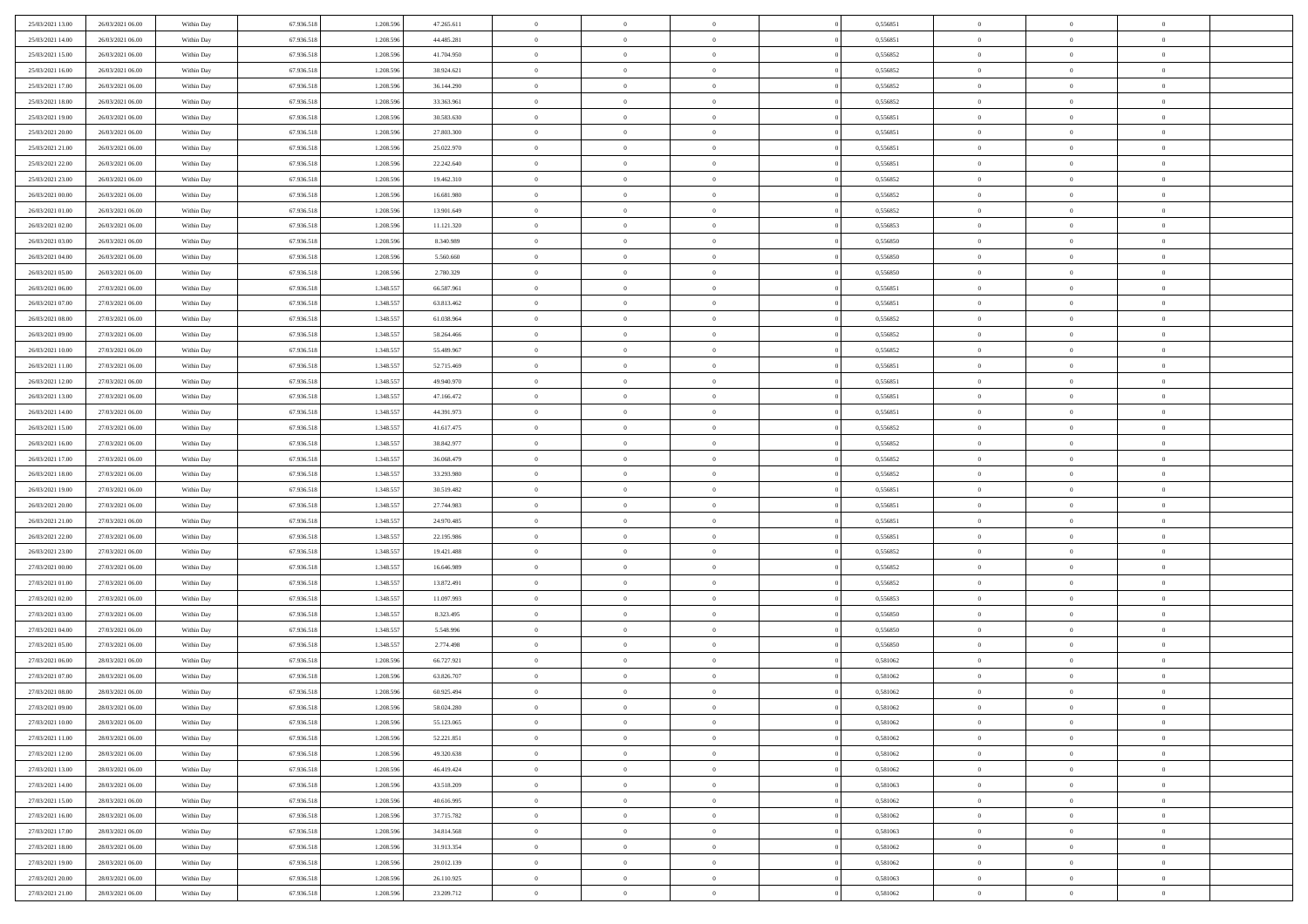| 27/03/2021 22:00                     | 28/03/2021 06:00 | Within Day               | 67.936.518 | 1.208.59  | 20.308.498 | $\bf{0}$                  | $\overline{0}$ | $\overline{0}$ | 0,581062 | $\bf{0}$             | $\overline{0}$                   | $\theta$             |  |
|--------------------------------------|------------------|--------------------------|------------|-----------|------------|---------------------------|----------------|----------------|----------|----------------------|----------------------------------|----------------------|--|
| 27/03/2021 23:00                     | 28/03/2021 06:00 | Within Day               | 67.936.518 | 1.208.596 | 17.407.283 | $\overline{0}$            | $\overline{0}$ | $\overline{0}$ | 0,581063 | $\theta$             | $\overline{0}$                   | $\theta$             |  |
| 28/03/2021 00:00                     | 28/03/2021 06:00 | Within Day               | 67.936.518 | 1.208.596 | 14.506.069 | $\,0\,$                   | $\overline{0}$ | $\bf{0}$       | 0,581063 | $\,$ 0 $\,$          | $\overline{0}$                   | $\,$ 0 $\,$          |  |
| 28/03/2021 01:00                     | 28/03/2021 06:00 | Within Day               | 67.936.518 | 1.208.596 | 11.604.856 | $\mathbf{0}$              | $\Omega$       | $\overline{0}$ | 0.581062 | $\theta$             | $\mathbf{0}$                     | $\theta$             |  |
| 28/03/2021 03:00                     | 28/03/2021 06:00 | Within Day               | 67.936.518 | 1.208.596 | 8.703.642  | $\bf{0}$                  | $\overline{0}$ | $\overline{0}$ | 0,581063 | $\mathbf{0}$         | $\overline{0}$                   | $\overline{0}$       |  |
| 28/03/2021 04:00                     | 28/03/2021 06:00 | Within Day               | 67.936.518 | 1.208.596 | 5.802.427  | $\,$ 0 $\,$               | $\overline{0}$ | $\bf{0}$       | 0,581064 | $\,$ 0 $\,$          | $\overline{0}$                   | $\,$ 0 $\,$          |  |
|                                      | 28/03/2021 06:00 |                          |            |           |            | $\bf{0}$                  | $\overline{0}$ | $\overline{0}$ | 0.581059 |                      | $\overline{0}$                   | $\theta$             |  |
| 28/03/2021 05:00                     |                  | Within Day               | 67.936.518 | 1.208.596 | 2.901.213  |                           |                |                |          | $\bf{0}$             |                                  |                      |  |
| 28/03/2021 06:00                     | 29/03/2021 06:00 | Within Day               | 67.936.518 | 1.208.596 | 66.727.921 | $\overline{0}$            | $\overline{0}$ | $\overline{0}$ | 0,556851 | $\mathbf{0}$         | $\overline{0}$                   | $\overline{0}$       |  |
| 28/03/2021 07:00                     | 29/03/2021 06:00 | Within Day               | 67.936.518 | 1.208.596 | 63.947.591 | $\,$ 0 $\,$               | $\overline{0}$ | $\bf{0}$       | 0,556851 | $\,$ 0 $\,$          | $\overline{0}$                   | $\bf{0}$             |  |
| 28/03/2021 08:00                     | 29/03/2021 06:00 | Within Day               | 67.936.518 | 1.208.59  | 61.167.261 | $\overline{0}$            | $\mathbf{0}$   | $\overline{0}$ | 0.556852 | $\theta$             | $\mathbf{0}$                     | $\theta$             |  |
| 28/03/2021 09:00                     | 29/03/2021 06:00 | Within Day               | 67.936.518 | 1.208.596 | 58.386.931 | $\overline{0}$            | $\overline{0}$ | $\overline{0}$ | 0,556852 | $\mathbf{0}$         | $\overline{0}$                   | $\overline{0}$       |  |
| 28/03/2021 10:00                     | 29/03/2021 06:00 | Within Day               | 67.936.518 | 1.208.596 | 55.606.600 | $\,$ 0 $\,$               | $\overline{0}$ | $\bf{0}$       | 0,556852 | $\,$ 0 $\,$          | $\overline{0}$                   | $\,$ 0 $\,$          |  |
| 28/03/2021 11:00                     | 29/03/2021 06:00 | Within Day               | 67.936.518 | 1.208.596 | 52.826.271 | $\mathbf{0}$              | $\overline{0}$ | $\overline{0}$ | 0,556851 | $\bf{0}$             | $\overline{0}$                   | $\theta$             |  |
| 28/03/2021 12:00                     | 29/03/2021 06:00 | Within Day               | 67.936.518 | 1.208.596 | 50.045.940 | $\overline{0}$            | $\overline{0}$ | $\overline{0}$ | 0,556851 | $\mathbf{0}$         | $\overline{0}$                   | $\overline{0}$       |  |
| 28/03/2021 13:00                     | 29/03/2021 06:00 | Within Day               | 67.936.518 | 1.208.596 | 47.265.611 | $\,$ 0 $\,$               | $\overline{0}$ | $\bf{0}$       | 0,556851 | $\,$ 0 $\,$          | $\overline{0}$                   | $\,$ 0 $\,$          |  |
| 28/03/2021 14:00                     | 29/03/2021 06:00 | Within Day               | 67.936.518 | 1.208.59  | 44.485.281 | $\mathbf{0}$              | $\mathbf{0}$   | $\overline{0}$ | 0.556851 | $\theta$             | $\mathbf{0}$                     | $\theta$             |  |
| 28/03/2021 15:00                     | 29/03/2021 06:00 | Within Day               | 67.936.518 | 1.208.596 | 41.704.950 | $\overline{0}$            | $\overline{0}$ | $\overline{0}$ | 0,556852 | $\mathbf{0}$         | $\overline{0}$                   | $\overline{0}$       |  |
| 28/03/2021 16:00                     | 29/03/2021 06:00 | Within Day               | 67.936.518 | 1.208.596 | 38.924.621 | $\,$ 0 $\,$               | $\overline{0}$ | $\bf{0}$       | 0,556852 | $\,$ 0 $\,$          | $\overline{0}$                   | $\,$ 0 $\,$          |  |
| 28/03/2021 17:00                     | 29/03/2021 06:00 | Within Day               | 67.936.518 | 1.208.596 | 36.144.290 | $\mathbf{0}$              | $\Omega$       | $\overline{0}$ | 0,556852 | $\theta$             | $\theta$                         | $\theta$             |  |
| 28/03/2021 18:00                     | 29/03/2021 06:00 | Within Day               | 67.936.518 | 1.208.596 | 33.363.961 | $\overline{0}$            | $\overline{0}$ | $\overline{0}$ | 0,556852 | $\mathbf{0}$         | $\overline{0}$                   | $\overline{0}$       |  |
| 28/03/2021 19:00                     | 29/03/2021 06:00 | Within Day               | 67.936.518 | 1.208.596 | 30.583.630 | $\,$ 0 $\,$               | $\overline{0}$ | $\bf{0}$       | 0,556851 | $\,$ 0 $\,$          | $\overline{0}$                   | $\,$ 0 $\,$          |  |
| 28/03/2021 20:00                     | 29/03/2021 06:00 | Within Day               | 67.936.518 | 1.208.596 | 27.803.300 | $\overline{0}$            | $\overline{0}$ | $\overline{0}$ | 0.556851 | $\bf{0}$             | $\overline{0}$                   | $\theta$             |  |
| 28/03/2021 21:00                     | 29/03/2021 06:00 | Within Day               | 67.936.518 | 1.208.596 | 25.022.970 | $\overline{0}$            | $\overline{0}$ | $\overline{0}$ | 0,556851 | $\mathbf{0}$         | $\overline{0}$                   | $\overline{0}$       |  |
| 28/03/2021 22:00                     | 29/03/2021 06:00 | Within Day               | 67.936.518 | 1.208.596 | 22.242.640 | $\,$ 0 $\,$               | $\overline{0}$ | $\bf{0}$       | 0,556851 | $\,$ 0 $\,$          | $\overline{0}$                   | $\bf{0}$             |  |
| 28/03/2021 23:00                     | 29/03/2021 06:00 | Within Day               | 67.936.518 | 1.208.59  | 19.462.310 | $\overline{0}$            | $\mathbf{0}$   | $\overline{0}$ | 0.556852 | $\theta$             | $\mathbf{0}$                     | $\theta$             |  |
| 29/03/2021 00:00                     | 29/03/2021 06:00 | Within Day               | 67.936.518 | 1.208.596 | 16.681.980 | $\overline{0}$            | $\overline{0}$ | $\overline{0}$ | 0,556852 | $\mathbf{0}$         | $\overline{0}$                   | $\overline{0}$       |  |
| 29/03/2021 01:00                     | 29/03/2021 06:00 | Within Day               | 67.936.518 | 1.208.596 | 13.901.649 | $\,$ 0 $\,$               | $\overline{0}$ | $\bf{0}$       | 0,556852 | $\,$ 0 $\,$          | $\overline{0}$                   | $\,$ 0 $\,$          |  |
| 29/03/2021 02:00                     | 29/03/2021 06:00 | Within Day               | 67.936.518 | 1.208.596 | 11.121.320 | $\bf{0}$                  | $\overline{0}$ | $\overline{0}$ | 0,556853 | $\bf{0}$             | $\overline{0}$                   | $\bf{0}$             |  |
| 29/03/2021 03:00                     | 29/03/2021 06:00 | Within Day               | 67.936.518 | 1.208.596 | 8.340.989  | $\overline{0}$            | $\overline{0}$ | $\overline{0}$ | 0,556850 | $\mathbf{0}$         | $\overline{0}$                   | $\overline{0}$       |  |
| 29/03/2021 04:00                     | 29/03/2021 06:00 | Within Day               | 67.936.518 | 1.208.596 | 5.560.660  | $\,$ 0 $\,$               | $\overline{0}$ | $\bf{0}$       | 0,556850 | $\,$ 0 $\,$          | $\overline{0}$                   | $\,$ 0 $\,$          |  |
|                                      | 29/03/2021 06:00 |                          | 67.936.518 | 1.208.596 | 2.780.329  | $\,0\,$                   | $\overline{0}$ | $\bf{0}$       | 0,556850 | $\,$ 0 $\,$          | $\overline{0}$                   | $\bf{0}$             |  |
| 29/03/2021 05:00<br>29/03/2021 06:00 | 30/03/2021 06:00 | Within Day<br>Within Day | 67.936.518 | 1.208.596 | 66.727.921 | $\overline{0}$            | $\overline{0}$ | $\overline{0}$ | 0,556851 | $\mathbf{0}$         | $\overline{0}$                   | $\overline{0}$       |  |
|                                      |                  |                          |            |           |            | $\,$ 0 $\,$               | $\overline{0}$ |                |          | $\,$ 0 $\,$          | $\overline{0}$                   | $\,$ 0 $\,$          |  |
| 29/03/2021 07:00                     | 30/03/2021 06:00 | Within Day               | 67.936.518 | 1.208.596 | 63.947.591 |                           |                | $\bf{0}$       | 0,556851 |                      |                                  |                      |  |
| 29/03/2021 08:00                     | 30/03/2021 06:00 | Within Day               | 67.936.518 | 1.208.596 | 61.167.261 | $\,0\,$<br>$\overline{0}$ | $\overline{0}$ | $\bf{0}$       | 0,556852 | $\bf{0}$<br>$\theta$ | $\overline{0}$<br>$\overline{0}$ | $\bf{0}$<br>$\theta$ |  |
| 29/03/2021 09:00                     | 30/03/2021 06:00 | Within Day               | 67.936.518 | 1.208.596 | 58.386.931 |                           | $\overline{0}$ | $\overline{0}$ | 0,556852 |                      |                                  |                      |  |
| 29/03/2021 10:00                     | 30/03/2021 06:00 | Within Day               | 67.936.518 | 1.208.596 | 55.606.600 | $\,$ 0 $\,$               | $\overline{0}$ | $\bf{0}$       | 0,556852 | $\,$ 0 $\,$          | $\overline{0}$                   | $\,$ 0 $\,$          |  |
| 29/03/2021 11:00                     | 30/03/2021 06:00 | Within Day               | 67.936.518 | 1.208.596 | 52.826.271 | $\bf{0}$                  | $\overline{0}$ | $\bf{0}$       | 0,556851 | $\bf{0}$             | $\overline{0}$                   | $\bf{0}$             |  |
| 29/03/2021 12:00                     | 30/03/2021 06:00 | Within Day               | 67.936.518 | 1.208.596 | 50.045.940 | $\overline{0}$            | $\overline{0}$ | $\overline{0}$ | 0,556851 | $\mathbf{0}$         | $\overline{0}$                   | $\overline{0}$       |  |
| 29/03/2021 13:00                     | 30/03/2021 06:00 | Within Day               | 67.936.518 | 1.208.596 | 47.265.611 | $\,$ 0 $\,$               | $\overline{0}$ | $\bf{0}$       | 0,556851 | $\,$ 0 $\,$          | $\overline{0}$                   | $\,$ 0 $\,$          |  |
| 29/03/2021 14:00                     | 30/03/2021 06:00 | Within Day               | 67.936.518 | 1.208.596 | 44.485.281 | $\,0\,$                   | $\overline{0}$ | $\bf{0}$       | 0,556851 | $\bf{0}$             | $\overline{0}$                   | $\bf{0}$             |  |
| 29/03/2021 15:00                     | 30/03/2021 06:00 | Within Day               | 67.936.518 | 1.208.596 | 41.704.950 | $\overline{0}$            | $\overline{0}$ | $\overline{0}$ | 0,556852 | $\mathbf{0}$         | $\overline{0}$                   | $\overline{0}$       |  |
| 29/03/2021 16:00                     | 30/03/2021 06:00 | Within Day               | 67.936.518 | 1.208.596 | 38.924.621 | $\,$ 0 $\,$               | $\overline{0}$ | $\bf{0}$       | 0,556852 | $\,$ 0 $\,$          | $\overline{0}$                   | $\,$ 0 $\,$          |  |
| 29/03/2021 17:00                     | 30/03/2021 06:00 | Within Day               | 67.936.518 | 1.208.59  | 36.144.290 | $\,0\,$                   | $\overline{0}$ | $\bf{0}$       | 0,556852 | $\bf{0}$             | $\overline{0}$                   | $\bf{0}$             |  |
| 29/03/2021 18:00                     | 30/03/2021 06:00 | Within Day               | 67.936.518 | 1.208.596 | 33.363.961 | $\mathbf{0}$              | $\overline{0}$ | $\overline{0}$ | 0,556852 | $\theta$             | $\overline{0}$                   | $\overline{0}$       |  |
| 29/03/2021 19:00                     | 30/03/2021 06:00 | Within Day               | 67.936.518 | 1.208.596 | 30.583.630 | $\mathbf{0}$              | $\overline{0}$ | $\theta$       | 0,556851 | $\overline{0}$       | $\overline{0}$                   | $\theta$             |  |
| 29/03/2021 20:00                     | 30/03/2021 06:00 | Within Day               | 67.936.518 | 1.208.596 | 27.803.300 | $\bf{0}$                  | $\overline{0}$ | $\overline{0}$ | 0,556851 | $\bf{0}$             | $\overline{0}$                   | $\bf{0}$             |  |
| 29/03/2021 21:00                     | 30/03/2021 06:00 | Within Day               | 67.936.518 | 1.208.596 | 25.022.970 | $\bf{0}$                  | $\overline{0}$ | $\overline{0}$ | 0,556851 | $\overline{0}$       | $\overline{0}$                   | $\overline{0}$       |  |
| 29/03/2021 22:00                     | 30/03/2021 06:00 | Within Day               | 67.936.518 | 1.208.596 | 22.242.640 | $\,$ 0                    | $\overline{0}$ | $\overline{0}$ | 0,556851 | $\,$ 0 $\,$          | $\overline{0}$                   | $\,$ 0 $\,$          |  |
| 29/03/2021 23:00                     | 30/03/2021 06:00 | Within Day               | 67.936.518 | 1.208.596 | 19.462.310 | $\bf{0}$                  | $\overline{0}$ | $\overline{0}$ | 0,556852 | $\mathbf{0}$         | $\overline{0}$                   | $\bf{0}$             |  |
| 30/03/2021 00:00                     | 30/03/2021 06:00 | Within Day               | 67.936.518 | 1.208.596 | 16.681.980 | $\bf{0}$                  | $\overline{0}$ | $\overline{0}$ | 0,556852 | $\mathbf{0}$         | $\overline{0}$                   | $\overline{0}$       |  |
| 30/03/2021 01:00                     | 30/03/2021 06:00 | Within Day               | 67.936.518 | 1.208.596 | 13.901.649 | $\,$ 0                    | $\overline{0}$ | $\overline{0}$ | 0,556852 | $\,$ 0 $\,$          | $\overline{0}$                   | $\,$ 0 $\,$          |  |
| 30/03/2021 02:00                     | 30/03/2021 06:00 | Within Day               | 67.936.518 | 1.208.596 | 11.121.320 | $\overline{0}$            | $\overline{0}$ | $\overline{0}$ | 0,556853 | $\overline{0}$       | $\overline{0}$                   | $\bf{0}$             |  |
| 30/03/2021 03:00                     | 30/03/2021 06:00 | Within Day               | 67.936.518 | 1.208.596 | 8.340.989  | $\mathbf{0}$              | $\overline{0}$ | $\overline{0}$ | 0,556850 | $\mathbf{0}$         | $\overline{0}$                   | $\overline{0}$       |  |
| 30/03/2021 04:00                     | 30/03/2021 06:00 | Within Day               | 67.936.518 | 1.208.596 | 5.560.660  | $\,$ 0                    | $\overline{0}$ | $\overline{0}$ | 0,556850 | $\,$ 0 $\,$          | $\bf{0}$                         | $\,$ 0 $\,$          |  |
| 30/03/2021 05:00                     | 30/03/2021 06:00 | Within Day               | 67.936.518 | 1.208.596 | 2.780.329  | $\bf{0}$                  | $\overline{0}$ | $\overline{0}$ | 0,556850 | $\mathbf{0}$         | $\overline{0}$                   | $\bf{0}$             |  |
| 30/03/2021 06:00                     | 31/03/2021 06:00 | Within Day               | 67.936.518 | 1.208.596 | 66.727.921 | $\mathbf{0}$              | $\overline{0}$ | $\overline{0}$ | 0,556851 | $\overline{0}$       | $\overline{0}$                   | $\overline{0}$       |  |
| 30/03/2021 07:00                     | 31/03/2021 06:00 | Within Day               | 67.936.518 | 1.208.596 | 63.947.591 | $\,$ 0 $\,$               | $\overline{0}$ | $\bf{0}$       | 0,556851 | $\,$ 0 $\,$          | $\overline{0}$                   | $\,$ 0 $\,$          |  |